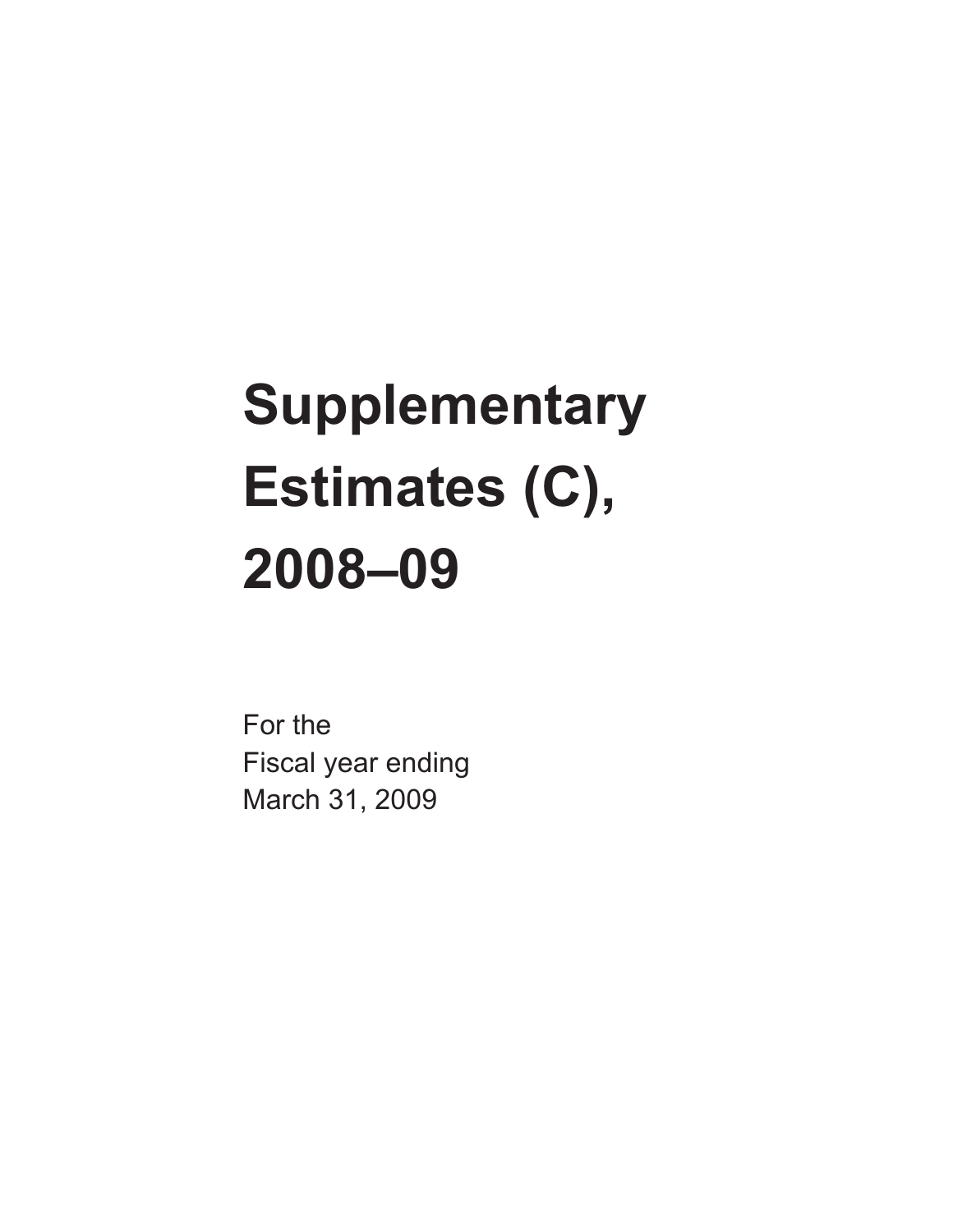### **Table of Contents**

|                                         | Page |
|-----------------------------------------|------|
|                                         |      |
| Summary Tables                          |      |
|                                         |      |
|                                         |      |
|                                         |      |
|                                         |      |
|                                         |      |
|                                         |      |
|                                         |      |
|                                         |      |
|                                         |      |
| Departments and Agencies                |      |
| AGRICULTURE AND AGRI-FOOD               |      |
|                                         |      |
|                                         |      |
| ATLANTIC CANADA OPPORTUNITIES AGENCY    |      |
|                                         |      |
|                                         |      |
| <b>CANADIAN HERITAGE</b>                |      |
|                                         |      |
|                                         |      |
|                                         |      |
|                                         |      |
|                                         |      |
|                                         |      |
| CITIZENSHIP AND IMMIGRATION             |      |
|                                         |      |
|                                         |      |
| <b>ENVIRONMENT</b>                      |      |
|                                         |      |
|                                         |      |
| <b>FINANCE</b>                          |      |
|                                         |      |
|                                         |      |
|                                         |      |
| FOREIGN AFFAIRS AND INTERNATIONAL TRADE |      |
|                                         |      |
|                                         |      |
|                                         |      |
| <b>HEALTH</b>                           |      |
|                                         |      |
|                                         |      |
| HUMAN RESOURCES AND SKILLS DEVELOPMENT  |      |
|                                         |      |
|                                         |      |
|                                         |      |
| INDIAN AFFAIRS AND NORTHERN DEVELOPMENT |      |
|                                         |      |
|                                         |      |
| <b>INDUSTRY</b>                         |      |
|                                         |      |
|                                         |      |
|                                         |      |
|                                         |      |
| <b>JUSTICE</b>                          |      |
|                                         |      |
|                                         |      |
|                                         |      |
|                                         |      |
| NATIONAL DEFENCE                        |      |
|                                         |      |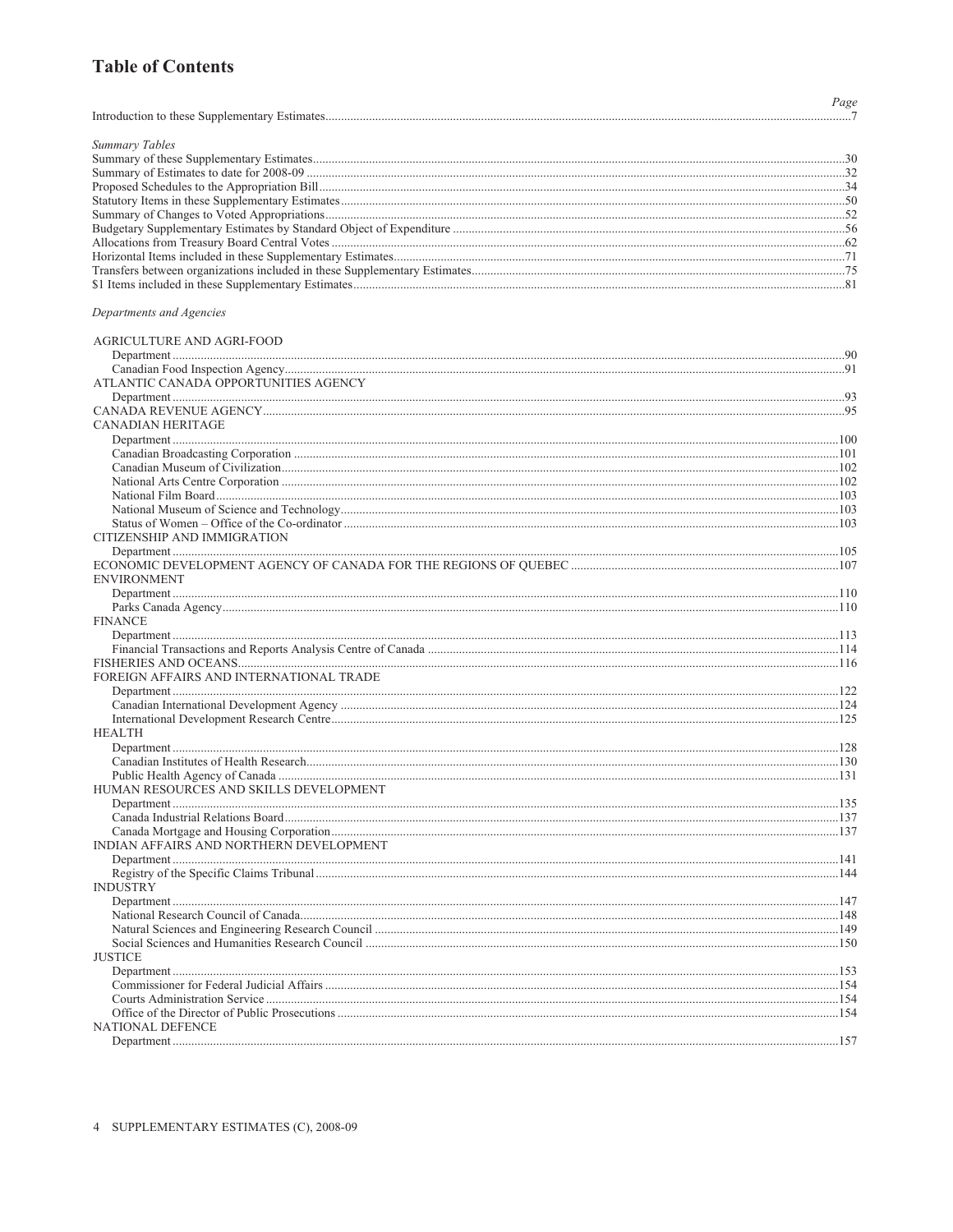### **Table of Contents**

| Departments and Agencies                 |  |
|------------------------------------------|--|
| <b>NATURAL RESOURCES</b>                 |  |
|                                          |  |
|                                          |  |
|                                          |  |
| <b>PARLIAMENT</b>                        |  |
|                                          |  |
| PRIVY COUNCIL                            |  |
|                                          |  |
|                                          |  |
| PUBLIC SAFETY AND EMERGENCY PREPAREDNESS |  |
|                                          |  |
|                                          |  |
|                                          |  |
|                                          |  |
|                                          |  |
|                                          |  |
| <b>TRANSPORT</b>                         |  |
|                                          |  |
|                                          |  |
|                                          |  |
|                                          |  |
|                                          |  |
|                                          |  |
| <b>TREASURY BOARD</b>                    |  |
|                                          |  |
|                                          |  |
|                                          |  |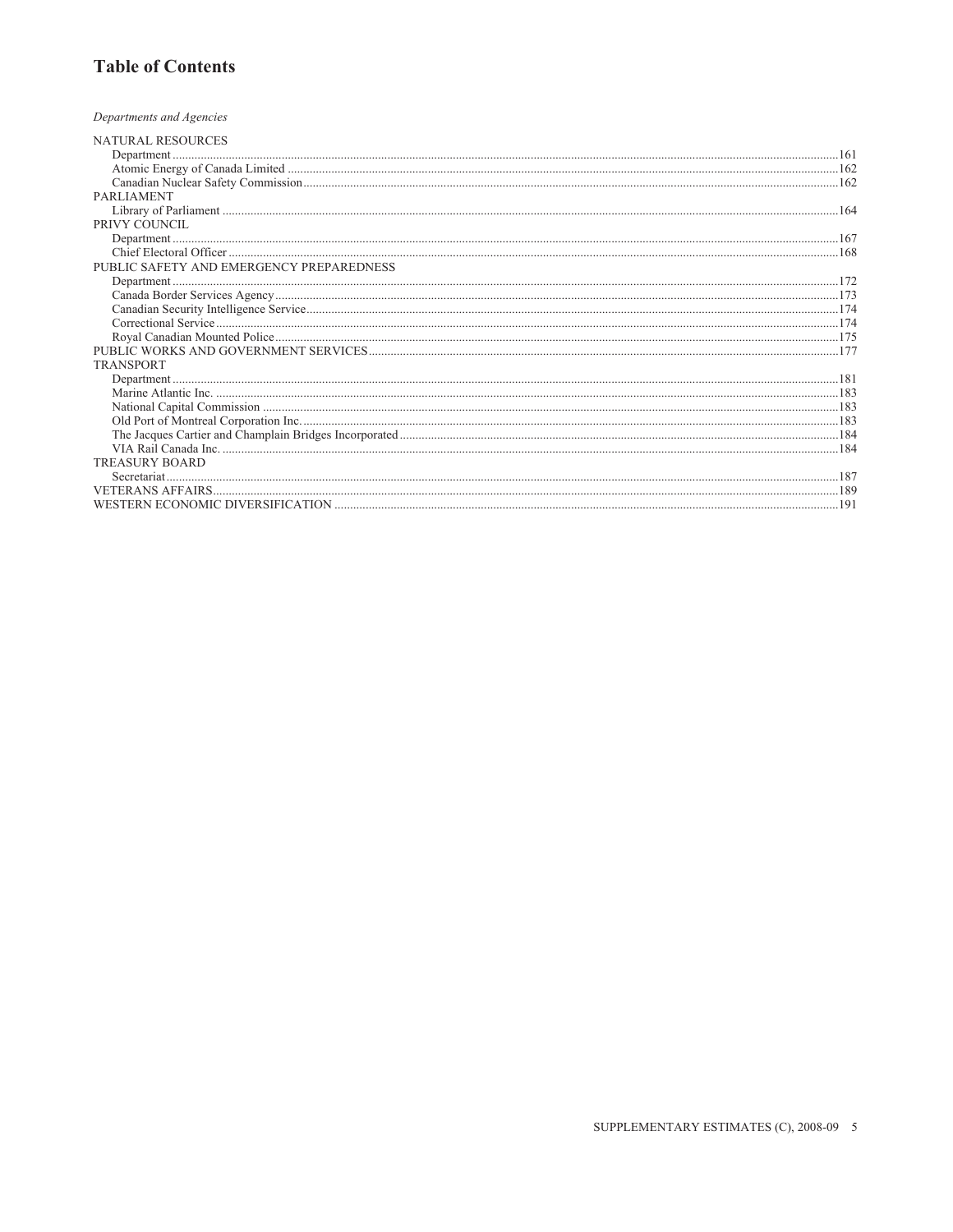### <span id="page-3-0"></span>**Structure of these Supplementary Estimates**

This Supplementary Estimates document is presented in three distinct sections:

- 1. *Introduction to Supplementary Estimates*;
- 2. *Summary Tables*; and,

 $\overline{a}$ 

3. *Detail by Department, Agency and Crown corporation.*

The substance of these Supplementary Estimates is provided in the summary tables and in the detail by department, agency and appropriation-dependent Crown corporation. This introduction provides the context for these Supplementary Estimates by presenting an overview of proposed spending as well as explanations of the various elements.

### **Purpose and General Information**

Supplementary Estimates documents are tabled in Parliament approximately one month in advance of the related Appropriation Act<sup>1</sup>. This period is intended to provide the various Standing Committees of Parliament with sufficient time to review proposed spending before introduction of the Appropriation Act.

The purpose of Supplementary Estimates is to present to Parliament information on the Government of Canada's spending requirements which were either not sufficiently developed in time for inclusion in the Main Estimates, or have subsequently been refined to account for developments in particular programs and services. Supplementary Estimates also provide updated information on changes to expenditure forecasts of major statutory items as well as on such items as: transfers of money between Votes; debt deletion; loan guarantees; new or increased grants; and changes to Vote wording.

These Supplementary Estimates continue to reflect the government's commitment to renew the Expenditure Management System (EMS). Normally there are at least two Supplementary Estimates documents tabled each year. Each document is identified alphabetically (A, B, C, etc.). In recent years, the first regular Supplementary Estimates document has been tabled in late October and the final document in February.

However, this year, in keeping with government commitments to renew the EMS, Supplementary Estimates (A), 2008-09 were tabled in May in order to reduce the lag between key Budget announcements and actual program implementation. Since the Supplementary Estimates (B) could not be tabled as planned in October due to the general election on October 14, 2008, the document was tabled on November 24, 2008. As the prorogation of Parliament on December 4, 2008 precluded the tabling of the Supply bill associated with Supplementary Estimates (B), these were re-tabled in Parliament on January 29, 2009, but the associated Appropriation Act has not been passed at the time of printing this document. These Supplementary Estimates (C) therefore represent the third opportunity for parliamentary review of departmental program requirements this fiscal year, and will allow departments to implement planned spending for approved programs in support of results for Canadians in a timely manner.

<sup>1.</sup> Parliament's approval of an Appropriation Act provides the necessary authority for the Government of Canada to spend monies from the Consolidated Revenue Fund to carry out its programs and services.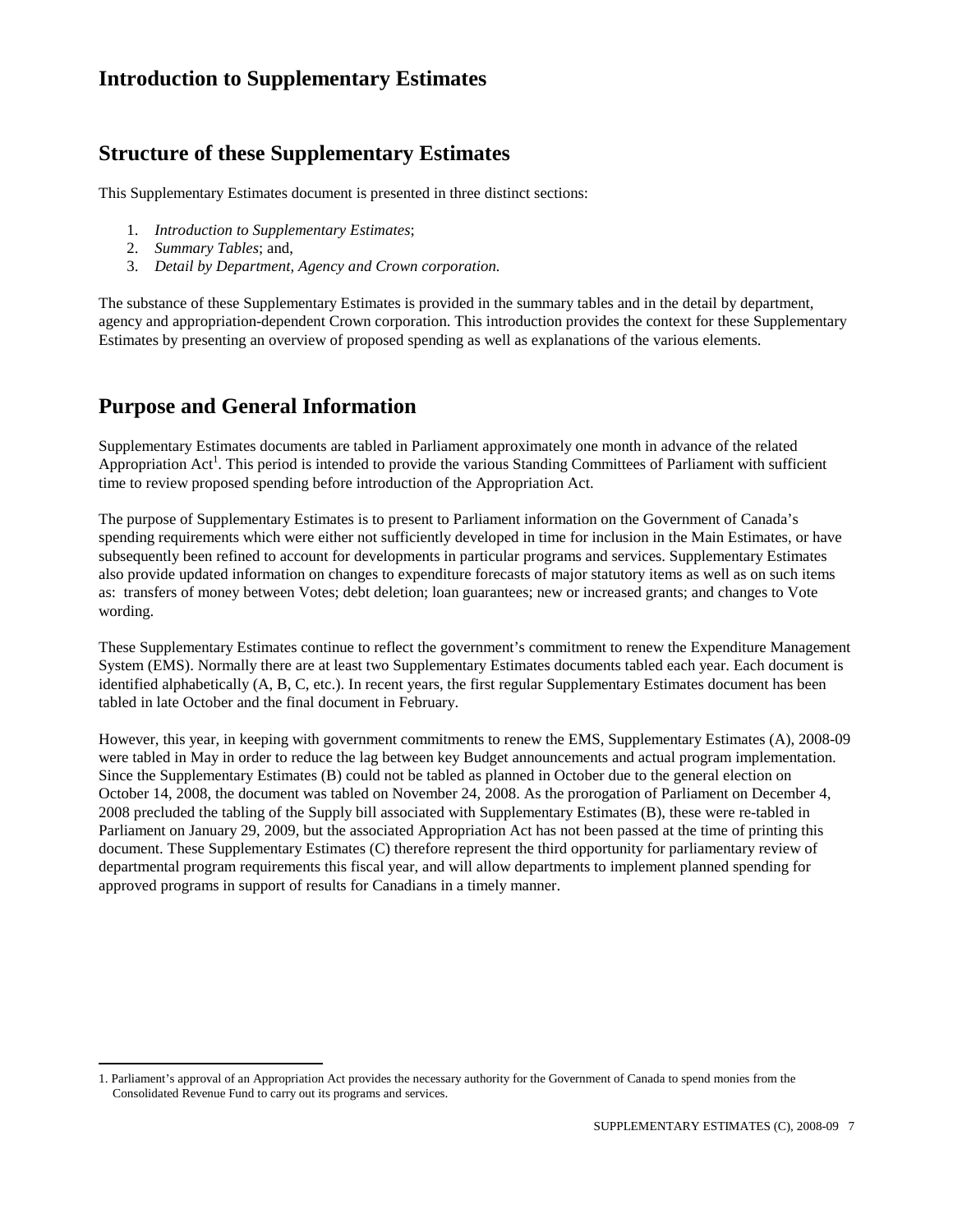### **Spending Authority**

The Supplementary Estimates present information on budgetary and non-budgetary spending authorities that are displayed for both voted and statutory expenditures.

**Budgetary** expenditures include:

- Cost of servicing the public debt;
- Operating and capital expenditures;
- Transfer payments to other levels of government, organizations or individuals; and
- Payments to Crown corporations.

**Non-budgetary** expenditures (loans, investments and advances) are outlays that represent changes in the composition of the financial assets of the Government of Canada.

**Voted** expenditures are those for which parliamentary authority is sought through an Appropriation bill.

**Statutory** expenditures are those authorized by Parliament through enabling legislation.

### **Overview of these Supplementary Estimates**

Table 1 provides a financial overview of these Supplementary Estimates.

#### **Table 1 – Total Supplementary Estimates (\$ millions)**

|                              | <b>Budgetary</b> | Non-Budgetary | Total   |
|------------------------------|------------------|---------------|---------|
| <b>Voted Appropriations</b>  | 1.475.2          | 2.0           | 1.477.2 |
| <b>Statutory Authorities</b> | 2.478.7          | (18.6)        | 2,460.1 |
| Total                        | 3,953.9          | 16.6)         | 3.937.3 |

Spending in the Supplementary Estimates is consistent with the fiscal framework established in the February 2008 Budget.

Where differences exist between the to-date total budgetary Estimates and planned budgetary expenses for 2008-09, these differences are attributable largely to the following:

- − a net adjustment, to account for certain major components of budgetary expenses that are presented on a gross basis of expenditure in the Budget, but on a net basis in the Estimates (e.g., the Canada Child Tax Benefit, departmental revenues levied for specific services and revenues of consolidated Crown corporations);
- expenditures which, for Budget and accounting purposes, have been charged to prior years to coincide with the timing of when the obligations were incurred;
- − accrual accounting adjustments, as well as the recognition of 2008-09 liabilities, for items that, while being recognized, do not require appropriations (i.e., cash) this year; and,
- − program expenses identified in a Budget or an Economic and Fiscal Update that have yet to be allocated to a department.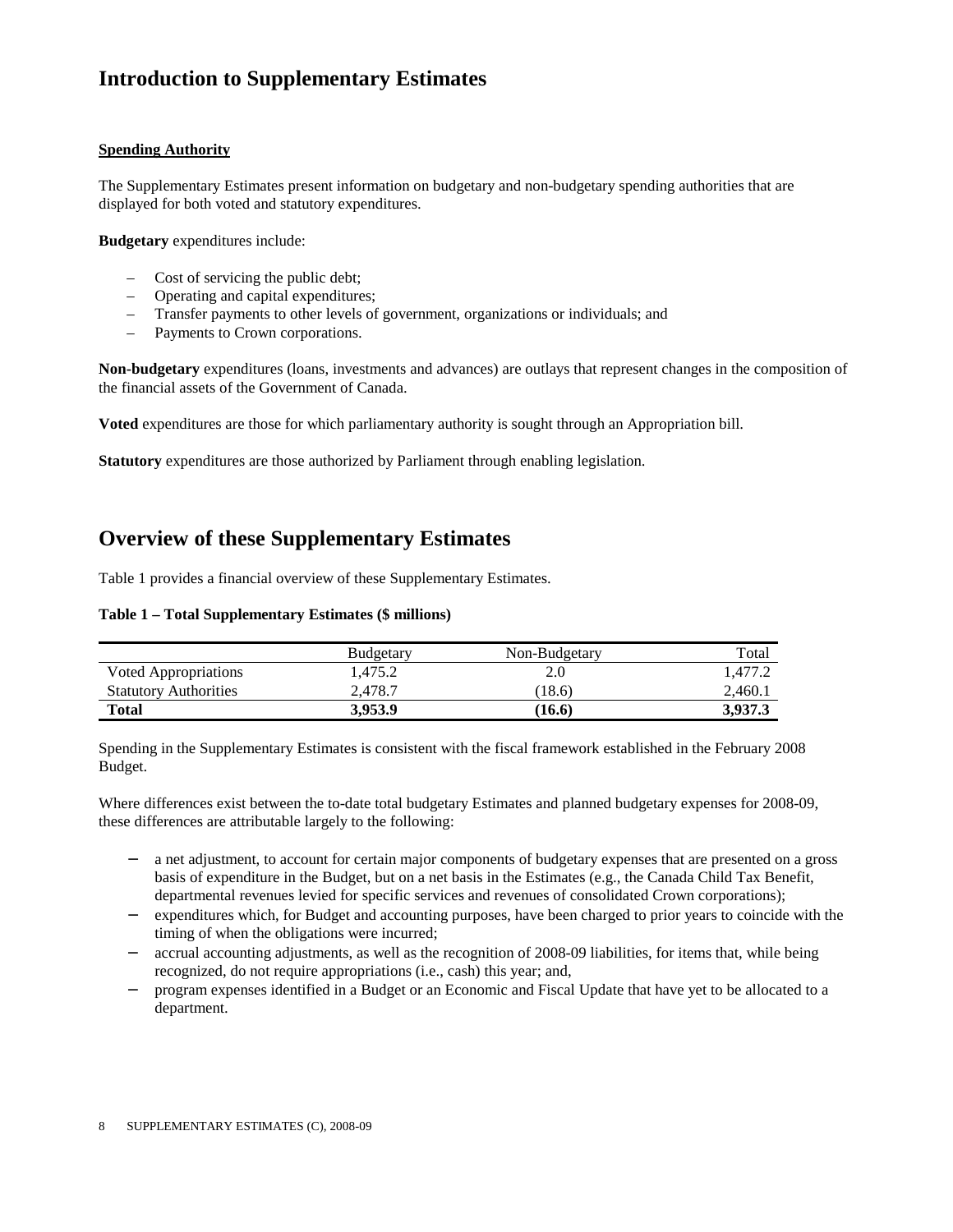Table 2 provides a reconciliation of these differences.

#### **Table 2 – Budgetary Expenditures (\$ billions)**

| <b>Budget (February 2008)</b>                     |       |       | 239.6    |
|---------------------------------------------------|-------|-------|----------|
| <i>Estimates to-date:</i>                         |       |       |          |
| 2008-09 Main Estimates*                           | 221.0 |       |          |
| Supplementary Estimates (A), 2008-09              | 4.1   |       |          |
| Supplementary Estimates (B), 2008-09              | 2.3   |       |          |
| Supplementary Estimates (C), 2008-09              | 4.0   | 231.4 |          |
| Adjustments:                                      |       |       |          |
| Net adjustment, from net to gross basis of Budget |       |       |          |
| presentation**                                    | 15.2  |       |          |
| Other adjustments***                              | (7.0) | 8.2   |          |
| <b>T</b> otal                                     |       |       | 239.6    |
| <b>Variance</b>                                   |       |       | $\theta$ |

\* Includes \$134.9 million for the Canada Revenue Agency, \$55.1 million for the Parks Canada Agency and \$230.3 million for the Canada Border Services Agency from 2007-08 non-lapsing appropriations.

\*\* Budget presents expenses on a gross basis, whereas Main Estimates are presented on net basis. Certain revenues are netted against budgetary expenses.

\*\*\* Other adjustments, consisting of cash disbursements for capital acquisition, expenditures charged to prior years and program expenses not yet allocated.

### **Overview of 2008-09 to-date (Supply issues)**

- The 2008-09 Main Estimates in the amount of \$221.5 billion, for which the voted budgetary spending component was \$79.0 billion, were tabled in the House of Commons on February 28, 2008. Interim Supply, in the amount of \$23.4 billion, received Royal Assent on March 29, 2008, while Full Supply for the remaining \$55.6 billion received Royal Assent on June 18, 2008.
- Budget 2008 was tabled on February 26, 2008. The tabling of the 2008 Budget immediately before the 2008-09 Main Estimates meant that the government could only seek spending authority for many of the newly announced measures through Supplementary Estimates.
- The 2008-09 Supplementary Estimates (A) were tabled in the House of Commons on May 13, 2008. *Appropriation Act No. 3, 2008-2009,* provided Full Supply in the amount of \$3.6 billion for the 2008-09 Supplementary Estimates (A) and received Royal Assent on June 18, 2008.
- Although the 2008-09 Supplementary Estimates (B) were originally tabled in the House of Commons on November 24, 2008, the prorogation of Parliament on December 4, 2008 precluded the tabling of the associated Supply bill. In order to deal with the supply requirements for Supplementary Estimates (B) outside of the normal supply calendar, a Special Order is required that requires concurrence by Parliament. Should this not occur, the Supply bill related to Supplementary Estimates (B) will be introduced in March.
- These Supplementary Estimates do not reflect any of the Budget measures announced on January 27, 2009. They do, however, reflect some of the savings in 2008-09 resulting from the first round of reviews of departmental spending that took place in 2007, to the extent that these have been used to reduce requests for new appropriations in the affected departments and agencies. For information purposes, the following table presents a summary by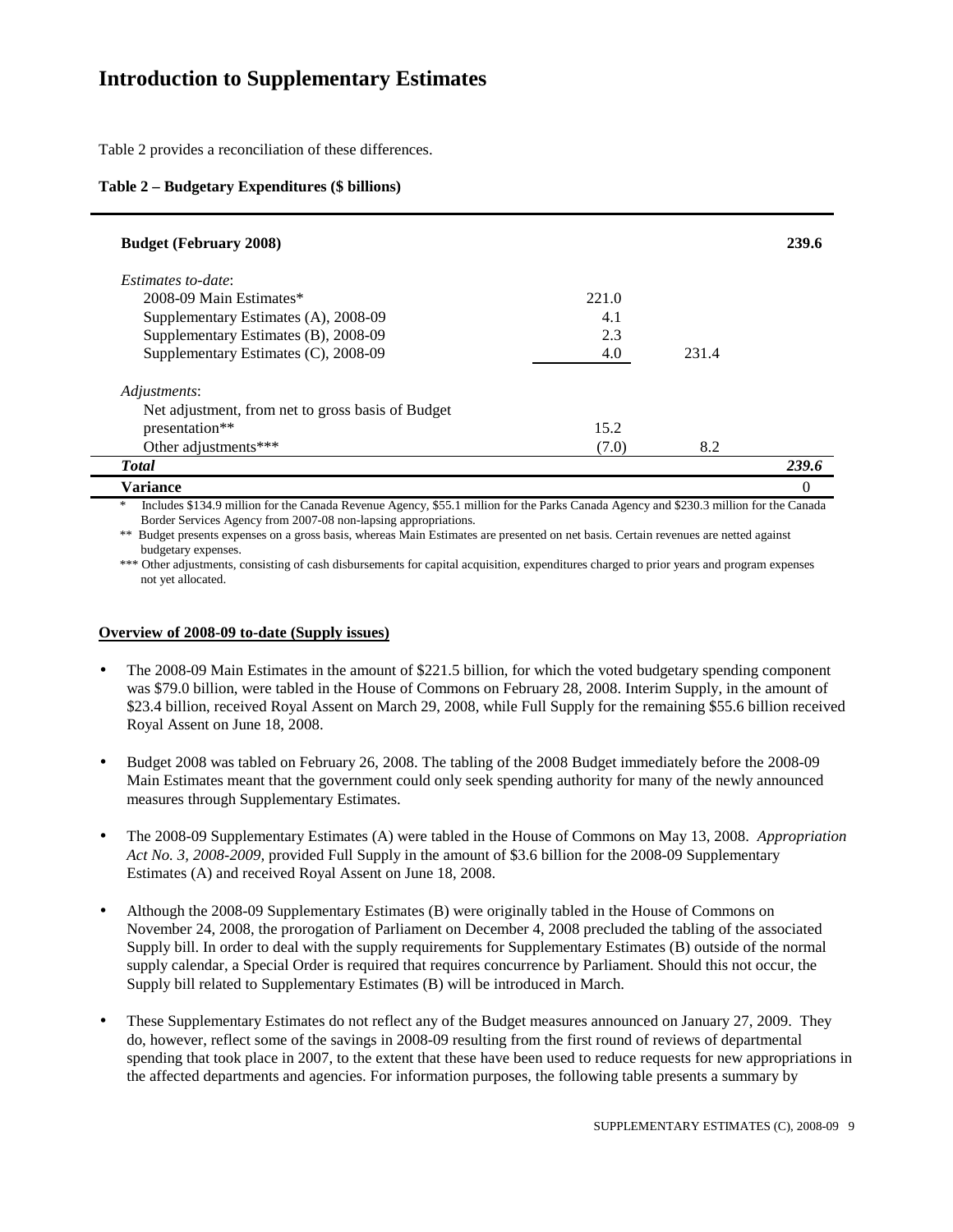department and agency of the savings that were identified for each of the 17 departments and agencies included in the first round of reviews.

| Department or Agency                             |                                                | Savings*                  |               |  |
|--------------------------------------------------|------------------------------------------------|---------------------------|---------------|--|
|                                                  | Amounts excluding<br>Employee Benefit<br>Plans | Employee Benefit<br>Plans |               |  |
| Agriculture and Agri-Food                        |                                                |                           |               |  |
| <b>Canadian Food Inspection Agency</b>           | 16.6                                           | 0.3                       | 17.0          |  |
| Canada Revenue Agency                            | 6.0                                            |                           | 6.0           |  |
| Canadian Heritage                                |                                                |                           |               |  |
| Department                                       | 5.9                                            | 0.1                       | 6.0           |  |
| Canadian Museum of Civilization                  | 0.4                                            |                           | $0.4^{\circ}$ |  |
| Canadian Museum of Nature                        | 1.2                                            |                           | 1.2           |  |
| Library and Archives of Canada                   | 1.0                                            | 0.1                       | 1.1           |  |
| National Gallery of Canada                       | 0.9                                            |                           | 0.9           |  |
| Environment                                      |                                                |                           |               |  |
| Parks Canada Agency                              | 2.9                                            |                           | 2.9           |  |
| Finance                                          |                                                |                           |               |  |
| Department                                       | 4.5                                            | 0.6                       | 5.1           |  |
| Canadian International Trade Tribunal            | 0.7                                            |                           | 0.7           |  |
| <b>Financial Transactions and Reports</b>        | 2.2                                            |                           | 2.2           |  |
| Analysis Centre of Canada                        |                                                |                           |               |  |
| Foreign Affairs and International Trade          |                                                |                           |               |  |
| Department **                                    | 71.6                                           | 2.5                       | 74.0          |  |
| Canadian International Development Agency        | 52.2                                           |                           | 52.2          |  |
| <b>International Development Research Centre</b> | 6.9                                            |                           | 6.9           |  |
| Industry                                         |                                                |                           |               |  |
| <b>Statistics Canada</b>                         | 11.1                                           | 0.4                       | 11.5          |  |
| Transport                                        |                                                |                           |               |  |
| Department                                       | 12.5                                           |                           | 12.5          |  |
| <b>Total</b>                                     | 196.5                                          | 3.9                       | 200.4         |  |

\* Amounts may not add to totals due to rounding.

\*\* Foreign Affairs and International Trade amount differs from that presented in Budget 2008 due to timing differences in recognizing the capital savings between the cash basis of accounting used for Supplementary Estimates and the accrual basis used in Budget 2008.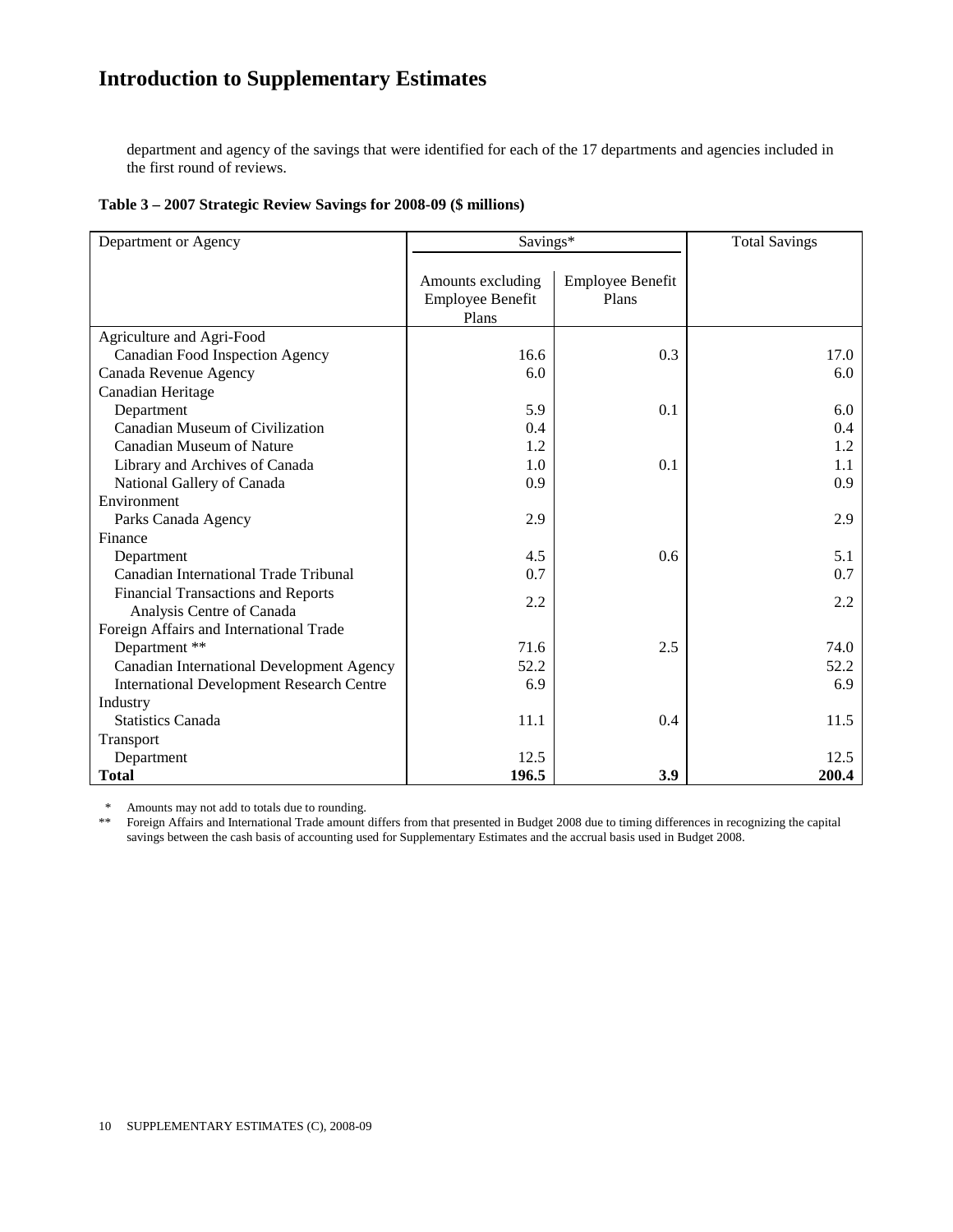### **Overview of Major changes to Budgetary Spending**

The following provides an overview of the major items (i.e. those greater than \$50 million) in **total budgetary spending** (Voted and Statutory) comprising the increase of \$4.0 billion presented in these Supplementary Estimates.

#### **1.** *Voted budgetary spending is forecast to increase by a net amount of \$1.475 billion and is largely attributable to the following key initiatives:*

#### *i) Funding to Treasury Board Secretariat for compensation for salary adjustments (\$707.4 million)*

Funding to compensate departments, agencies and appropriation-dependent Crown corporations for the impact of collective bargaining agreements, and other related adjustments to terms and conditions of service or employment. The costs result from signed collective agreements and other related adjustments to terms and conditions of service or employment made between August 1, 2008 and December 12, 2008.

### *ii) Funding to Agriculture and Agri-Food to facilitate the transition of Ontario flue-cured tobacco producers to exit the industry (Tobacco Transition Program - Buyout Element) (\$288.9 million)*

Funding provided through the Tobacco Transition Program will help participating producers move to other crops and support them in efforts to seek off-farm income. The objective of the buyout element of the Program is to facilitate the transition of Ontario flue-cured tobacco producers to exit the industry at quota buyout payment levels equivalent to that offered through the Tobacco Adjustment Assistance Program in 2005. This expected result hinges on the timely replacement of the existing quota system with a new licensing system. As the current tobacco quota system is no longer an appropriate mechanism to control production and the entry and exit of producers, repealing the current production controls and providing transition assistance will help place farmers on the same footing as other agricultural commodity producers.

### *iii) Funding to Health to accelerate tripartite negotiations in British Columbia and begin negotiations with other provinces, supported by investments in health innovation and core health services for First Nations (\$105.9 million)*

As investments are being made over a five-year period (2008-09 to 2012-13), funding sought in these Supplementary Estimates will be used to: accelerate ongoing tripartite negotiations with the Province of British Columbia and the British Columbia First Nations Leadership Council; stabilize and maintain basic service levels in the non-insured health benefits, primary care, and health facilities and infrastructure programs; and support health service innovations that both improve service quality and better align federal and provincial health services for First Nations.

### *iv) Funding to Atomic Energy of Canada Limited to support the completion of CANDU reactor refurbishment projects (\$100.0 million)*

Funding of \$100 million will be used to address a cash shortfall caused by unexpected technical challenges on CANDU reactor refurbishment contracts. The refurbishment of CANDU reactors involves the replacement of core components of the reactor. While Atomic Energy of Canada Limited (AECL) is uniquely positioned to undertake the refurbishment of CANDU reactors, these projects are the first-of-a-kind, making them inherently complex.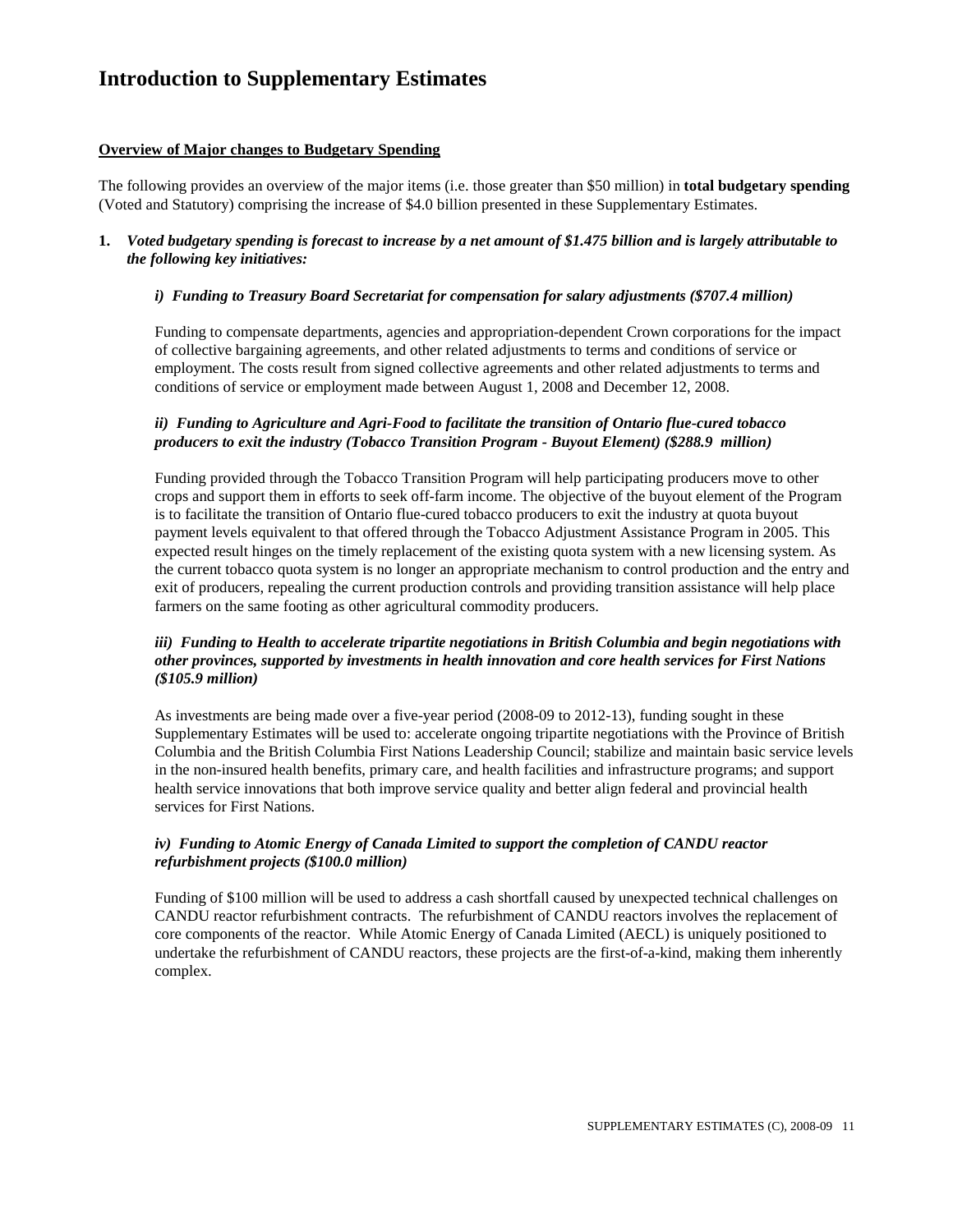#### *v) Funding to Finance to increase a debt payment to international organizations on behalf of poor countries as part of the Multilateral Debt Relief Initiative (\$100.0 million)*

This is a supplementary transfer under the Multilateral Debt Relief Initiative (MDRI) which helps the Government fulfill its commitment to double aid to Africa in fiscal year 2008-09, a commitment made by the Prime Minister and set out in Budget 2008. In 2005, the Government committed a total of \$2.5 billion to MDRI, which cancels the debts that the world's poorest countries owe to major international financial institutions. This payment, worth \$100 million to the African Development Fund, will cover a future portion of Canada's share of the cost of MDRI. By providing the funds in advance, this payment will generate a large discount worth roughly \$100 million that will benefit Canada by further reducing our future commitments to this initiative. In effect, this \$100 million payment will reduce our total current and future commitments by \$200 million.

#### *vi) Funding to the Canadian International Development Agency for the Canadian contribution to the World Bank's Climate Investment Funds pilot program to support climate change adaptation (\$85.0 million)*

Canada committed to support the World Bank Climate Investment Funds pilot program through the *G8 Finance Ministers' Statement on the Climate Investment Funds* at the 2008 G8 Finance Ministers' Osaka Summit. The objective of the pilot program is to provide interim and scaled-up funding to help developing countries in their efforts to mitigate rises in greenhouse gas emissions and adapt to climate change. Funds sought in these Supplementary Estimates will be used to support Canadian participation in the pilot program, which will allow Canada to demonstrate its commitment to assist developing countries in adapting to the challenges of climate change.

#### *vii) Funding to the Canadian International Development Agency for humanitarian assistance and increased support in micronutrient programming with a particular focus on vulnerable regions such as the Horn of Africa and the Congo (\$65.0 million)*

The African continent is facing multiple humanitarian crises brought on by the combined impact of drought, global food crisis and fast-evolving political crises, particularly in the Horn of Africa and the Congo. With the increase in funding, the Agency will increase the Canadian response to these emergencies via grant payments to trusted multilateral non-government organization (NGO) partners such as the United Nations World Food Programme, the United Nations Children's Fund (UNICEF), and the International Committee of the Red Cross (ICRC). Funds will be used to cover a range of humanitarian assistance such as food, water and sanitation and the provision of micronutrients such as iron and Vitamin A.

#### *viii) Funding to Agriculture and Agri-Food for the non-Business Risk Management Elements of Growing Forward (\$58.2 million)*

The non-Business Risk Management elements of Growing Forward are new agricultural programs that support innovation, new technologies, domestic and international trade, the environment, food safety, biosecurity, traceability, regulatory efficiency, and rural and co-operative activities. Launched on April 1, 2008, these new agricultural programs replaced the previous five-year Agricultural Policy Framework (2003-2008). Funding sought in these Supplementary Estimates will be used to support programming in the areas of environment, innovation and renewal, and program implementation under the new Growing Forward programming in 2008- 09.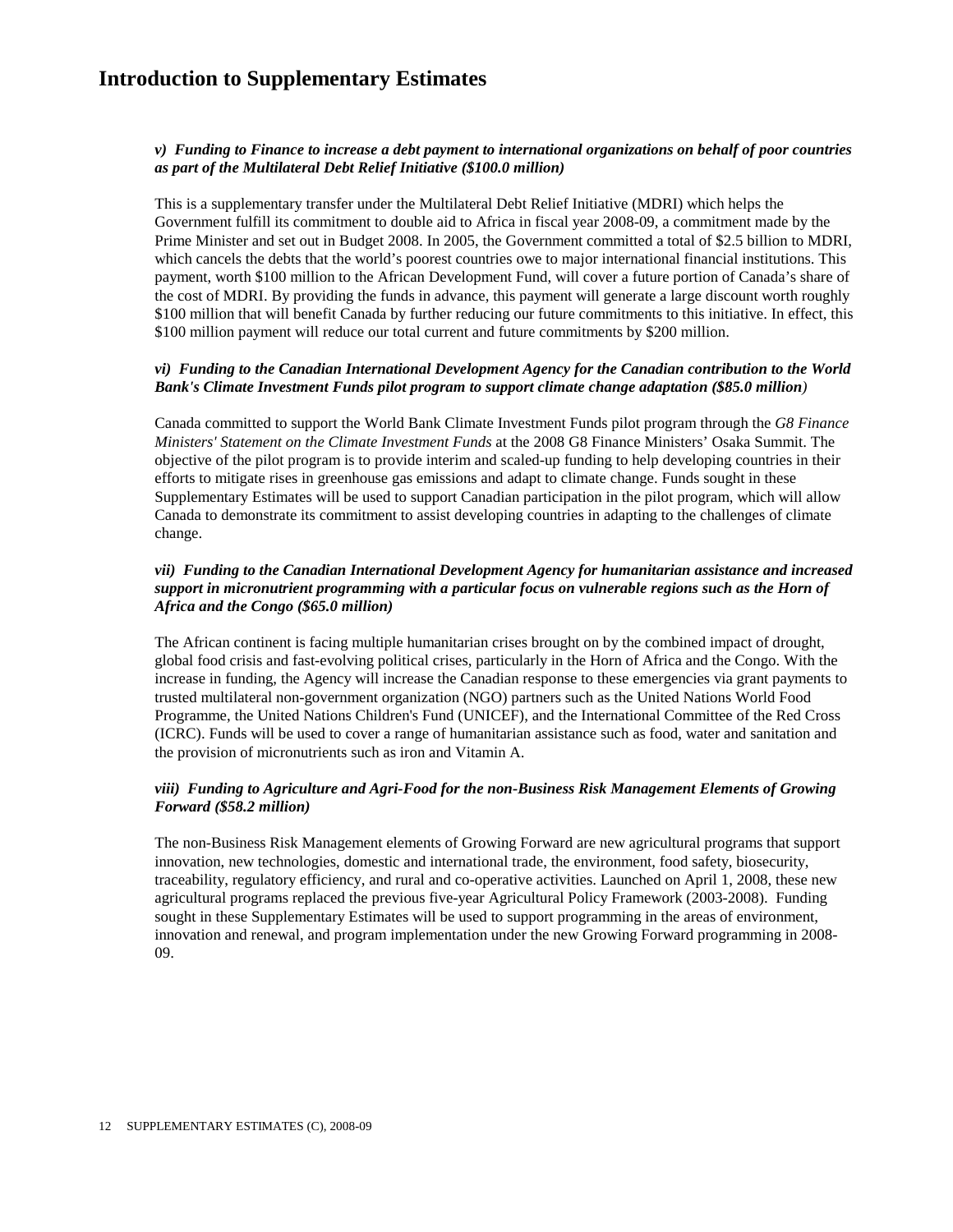### *ix) Incremental funding to Indian Affairs and Northern Development to offset fuel price increases for the benefit of First Nation and Northern communities, under the Capital Facilities Maintenance Program (\$53.8 million)*

Despite recent drops in fuel prices, the trend over the past three years has been upward, resulting in increased costs for the Capital and Facilities Maintenance program. This funding for the Program is a short term measure to address increased operating costs for buildings, vehicles and power generation caused by higher fuel prices. Fuel is required to maintain and operate critical community assets in approximately 600 First Nations communities (reserves) which are not linked to provincial electrical grids. This includes fuel to heat and operate community buildings such as schools, wastewater plants, and nursing stations; run diesel generators; and operate essential vehicles such as emergency vehicles, snow ploughs and school buses.

### *x) Funding to the Canadian International Development Agency to match Canadian public donations to the international response to Cyclone Nargis in Burma and the earthquake in China (\$53.4 million)*

The Government announced on May 15, 2008, that it would match the contributions of Canadians to humanitarian organizations responding to either or both disasters. The Government matched over \$53 million of Canadian public contributions. Funds sought in these Supplementary Estimates will be used to compensate for the Agency's internal reallocation of funds used to provide humanitarian support to both countries.

### **2.** *Statutory budgetary spending is expected to increase by \$2.479 billion and is mainly attributable to the following forecast changes:*

### *i) Natural Resources for payments to the Newfoundland Offshore Petroleum Resource Revenue Fund (\$1,569.5 million)*

In accordance with the *Canada-Newfoundland Atlantic Accord Implementation Act*, statutory payments are made to the Newfoundland Offshore Petroleum Resource Revenue Fund in amounts equal to royalty, provincial corporate income tax and other miscellaneous revenues generated in the offshore.

### *ii) Natural Resources for Newfoundland Fiscal Equalization Offset Payments (\$399.0 million)*

Regulations under the provisions of the Fiscal Equalization Offset Payments in the *Canada-Newfoundland Atlantic Accord Implementation Act* allow Newfoundland and Labrador to be compensated for losses in equalization payments due to increases in offshore oil and gas revenues. The forecast equalization offset payment for 2008-09 will be approximately \$399 million.

### *iii) Chief Electoral Officer to prepare and conduct the 40th General Election (October 14, 2008) and to prepare for the 41st General Election (\$247.8 million)*

The increased forecast of spending for the Chief Electoral Officer covers the expenses incurred in 2008-09 for the 40th general election (October 14, 2008) under the *Canada Elections Act*, as well as expenses for readiness activities for the next general election.

#### *iv) Natural Resources for payments to the Nova Scotia Offshore Revenue Account (\$148.0 million)*

In accordance with the *Canada-Nova Scotia Atlantic Accord Implementation Act*, statutory payments are made to the Nova Scotia Offshore Revenue Account in amounts equal to royalty, provincial corporate income tax and other miscellaneous revenues generated in the offshore.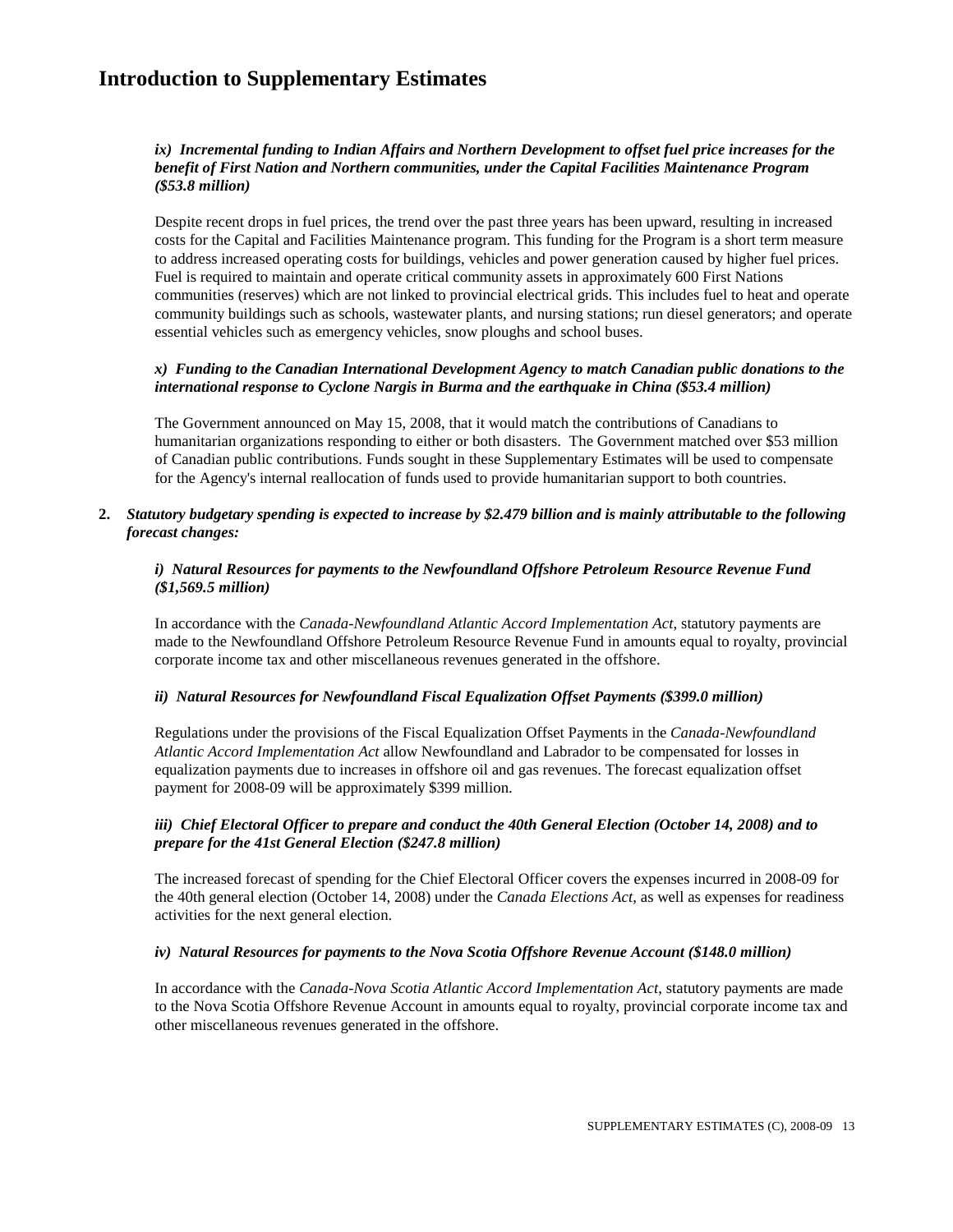### *v) Human Resources and Skills Development for an increase to the forecast of Guaranteed Income Supplement benefit payments based on updated population and average monthly rate forecasts (\$63.0 million)*

The Guaranteed Income Supplement (GIS) provides additional income, on top of the Old Age Security pension, to low-income seniors living in Canada. The GIS-eligible population represents a sub-element of the broader senior population. To be eligible for the GIS benefit, recipients must be receiving the Old Age Security pension and meet the income requirements. The GIS is based on a recipient's annual income, or the income of a recipient and their spouse or common-law partner. The increase of \$63 million is a combination of two factors: an increase in the estimated number of beneficiaries from 1,619,274 to 1,635,855, which accounts for an increase of \$78.6 million; and a decrease in the forecasted average monthly rate from \$396.06 to \$395.26, which accounts for a decrease of \$15.6 million.

#### *vi) Human Resources and Skills Development for a decrease to the forecast of Old Age Security benefit payments based on updated population and average monthly rate forecasts (a decrease of \$368.0 million)*

Old Age Security benefits are available to most Canadians over the age of 65 who have lived in Canada for at least 10 years after reaching age 18. The decrease of \$368 million is a combination of three factors: an increase in the estimated number of beneficiaries from 4,505,101 to 4,515,695, which accounts for an increase of \$62.4 million; a decrease in the forecasted average monthly rate for the OAS pension from \$489.82 to \$481.16, which accounts for a decrease of \$469.4 million; and an increase in the anticipated OAS benefit re-payment, which will increase the estimated OAS benefit payments by \$39 million.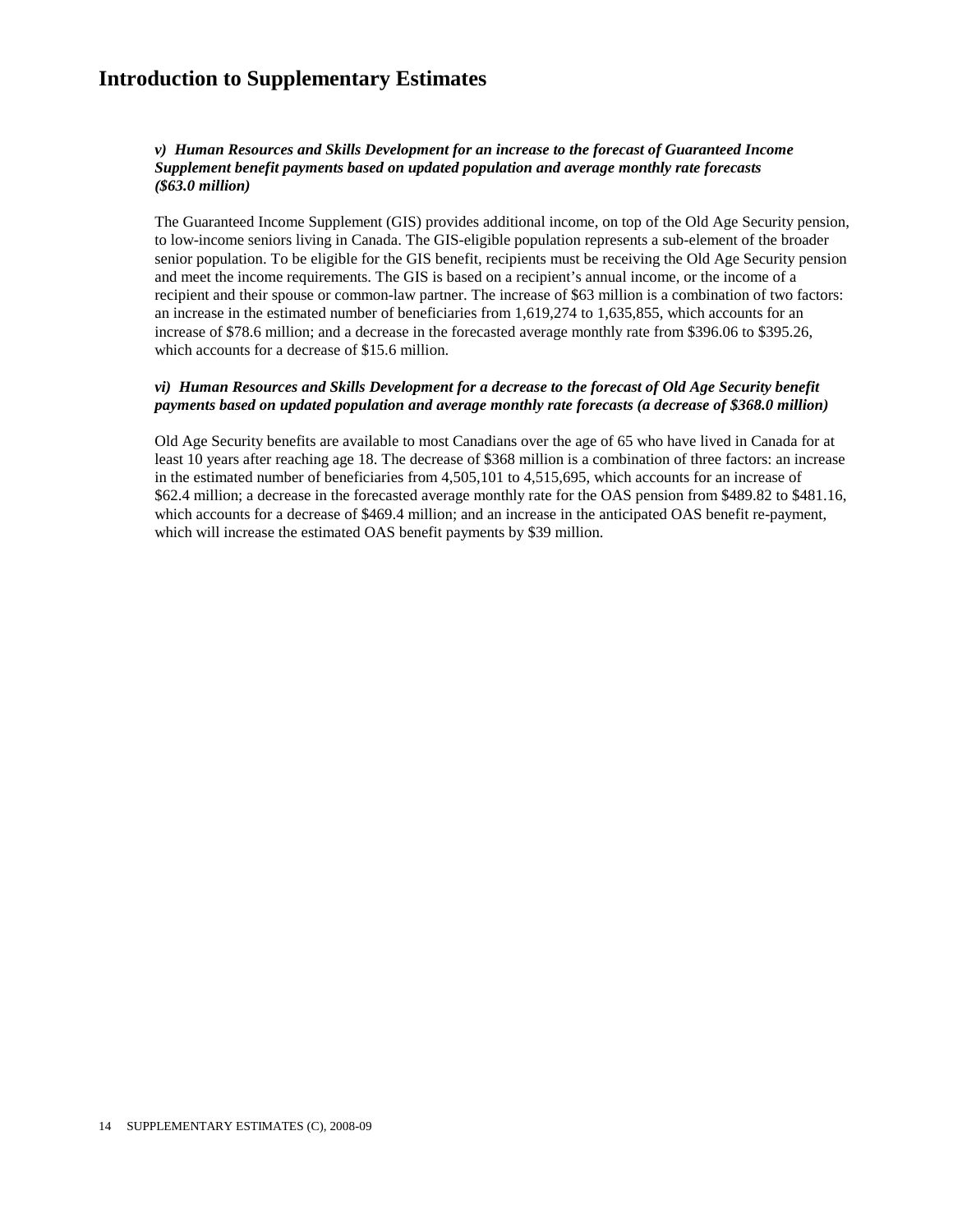### **Major Changes in these Supplementary Estimates**

The purpose of this section is to describe changes to government organization and structure and changes in authorities (Votes and Statutory items), since the tabling of the 2008–09 Supplementary Estimates (B).

### **Changes to Government Organization and Structure:**

Pursuant to the *Public Service Rearrangement and Transfer of Duties Act,* the Government announced a series of reorganizations to the structure of certain ministries. The reorganizations resulted in the following changes to these Supplementary Estimates:

• Order in Council P.C. 2007-1310 transfers from the Minister of Transport to the Minister of Human Resources and Skills Development, the powers, duties and functions in the administration of the ecoAUTO Rebate Program relating to the processing of individual applications for the rebate, effective August 17, 2007.

Also, Statutes of Canada 2008, Chapter 22, cited as the *Specific Claims Tribunal Act;* establishes the Specific Claims Tribunal and the Registry of the Specific Claims Tribunal, specifies their mandate, makes consequential amendments to other Acts, effective October 18, 2008.

### **Changes to Votes and Statutory Items**

Changes to authorities implemented through these Supplementary Estimates include Votes and Statutory items that contain specific authorities that differ from those included in the 2008–09 Main Estimates, Supplementary Estimates (A), 2008–09 and Supplementary Estimates (B), 2008–09, as well as new expenditure authorities appearing for the first time. Consistent with a 1981 ruling by the Speaker of the House of Commons, the Government has made a commitment that the only legislation that will be enacted through the Estimates process, other than cases specifically authorized by Statute, will be amendments to previous Appropriation Acts.

### *The following new Votes have been added since Supplementary Estimates (B), 2008-09:*

Foreign Affairs and International Trade – Department

**Vote 13c** – Passport Canada – Operating expenditures

Human Resources and Skills Development – Canada Mortgage and Housing Corporation

**Vote 16c** – To increase from \$450,000,000,000 to \$600,000,000,000 the limit of the aggregate outstanding insured amount of all insured loans by Canada Mortgage and Housing Corporation, pursuant to paragraph 11(b) of the *National Housing Act*

Indian Affairs and Northern Development – Registry of the Specific Claims Tribunal

**Vote 62c** – Program expenditures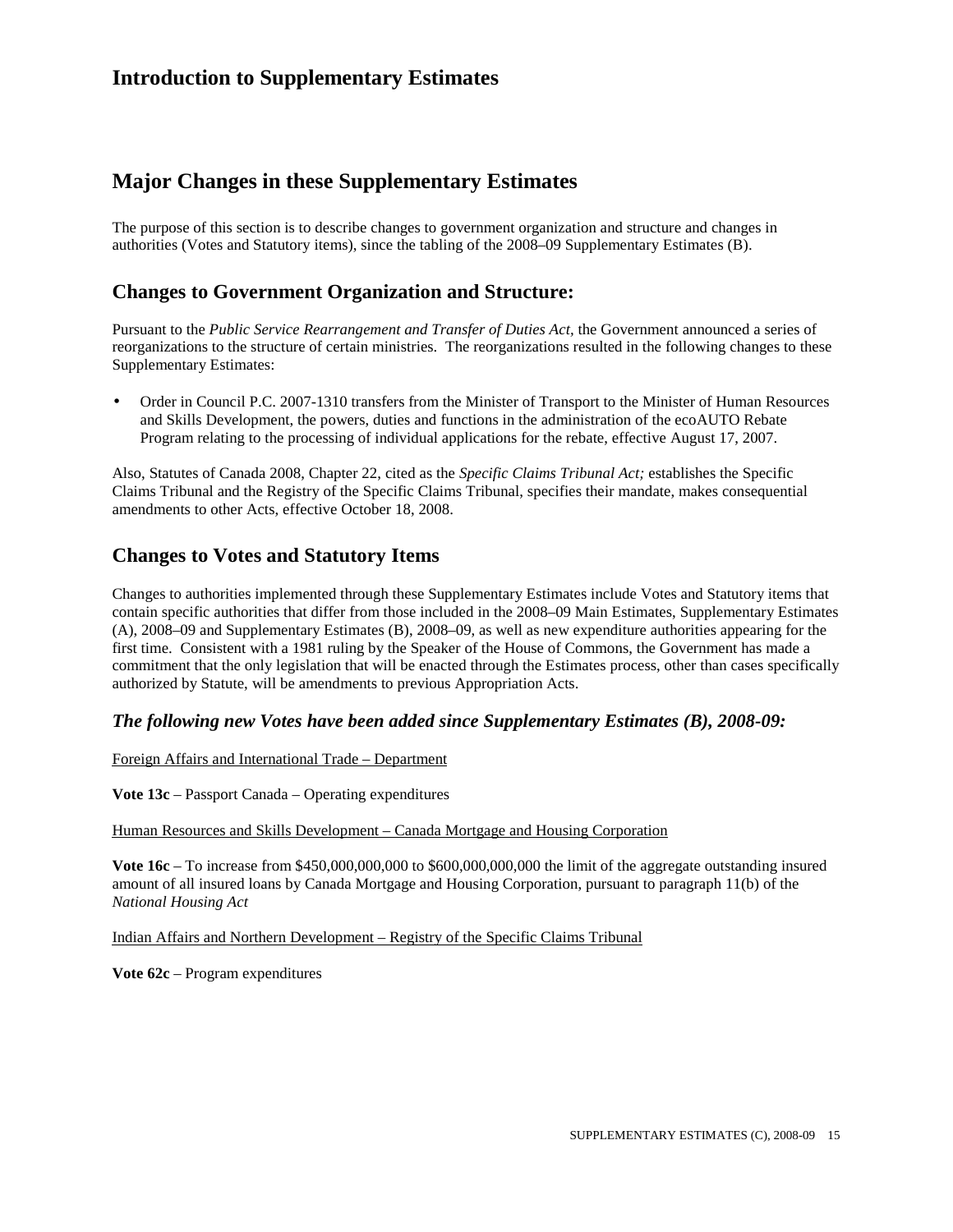### *The following Vote wording (underscored) has been amended since Supplementary Estimates (B), 2008-09:*

Canadian Heritage – Status of Women – Office of the Co-ordinator

**Vote 100c** – Operating expenditures and the payment to each member of the Queen's Privy Council for Canada who is a Minister without Portfolio or a Minister of State who does not preside over a Ministry of State of a salary not to exceed the salary paid to Ministers of State who preside over Ministries of State under the *Salaries Act*, as adjusted pursuant to the *Parliament of Canada Act* and pro rata for any period of less than a year – To authorize the transfer of \$332,462 from Canadian Heritage Vote 1, *Appropriation Act No. 2, 2008-2009* for the purposes of this Vote

Human Resources and Skills Development – Department

#### **Vote 1c** – Operating expenditures and

(*a*) authority to make recoverable expenditures on behalf of the Canada Pension Plan and the Employment Insurance Account;

(*b*) pursuant to paragraph 29.1(2)(*a*) of the *Financial Administration Act*, authority to spend revenues received in the fiscal year arising from the provision of Public Access Programs Sector services; services to assist provinces in the administration of provincial programs funded under Labour Market Development Agreements; and receiving agent services offered to Canadians on behalf of Passport Canada to offset related expenditures incurred in the fiscal year; and

(*c*) the payment to each member of the Queen's Privy Council for Canada who is a Minister without Portfolio or a Minister of State who does not preside over a Ministry of State of a salary not to exceed the salary paid to Ministers of State who preside over Ministries of State under the *Salaries Act*, as adjusted pursuant to the *Parliament of Canada Act* and pro rata for any period of less than a year – To authorize the transfer of \$15,586,562 from Human Resources and Skills Development Vote 5, and \$1,740,800 from Transport Vote 1, *Appropriation Act No. 2, 2008-2009* for the purposes of this Vote

### *The following new statutory items have been added since Supplementary Estimates (B), 2008-09:*

#### Human Resources and Skills Development – Department

Canada Disability Savings Bond payments to Registered Disability Savings Plan (RDSP) issuers on behalf of RDSP beneficiaries to encourage long-term financial security of eligible individuals with disabilities

Canada Disability Savings Grant payments to Registered Disability Savings Plan (RDSP) issuers on behalf of RDSP beneficiaries to encourage long-term financial security of eligible individuals with disabilities

#### Natural Resources – Department

Newfoundland Fiscal Equalization Offset Payments

Grant to the University of Calgary, Institute for Sustainable Energy, Environment, and Economy

Grant to the Canada Foundation for Sustainable Development Technology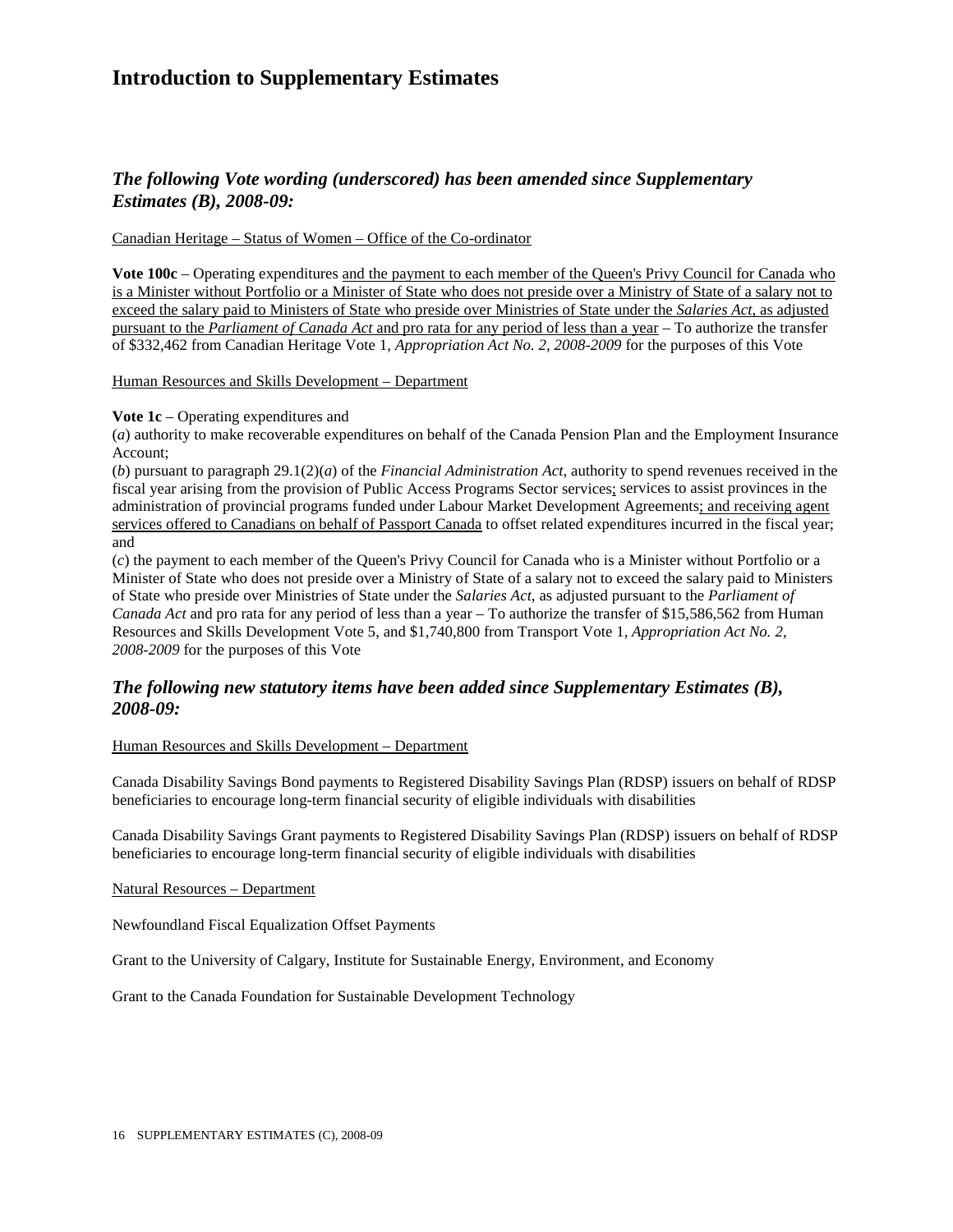### **Overview of Summary Tables**

This section provides an overview of the following summary tables provided in the Supplementary Estimates.

- 1. Summary of these Supplementary Estimates
- 2. Summary of Estimates to Date for 2008-09
- 3. Proposed Schedules to the Appropriation Bill
- 4. Statutory Items in these Supplementary Estimates
- 5. Summary of Changes to Voted Appropriations
- 6. Budgetary Supplementary Estimates by Standard Object of Expenditure
- 7. Allocations from Treasury Board Central Votes
- 8. Horizontal Items included in these Supplementary Estimates
- 9. Transfers between organizations included in these Supplementary Estimates
- 10. \$1 Items included in these Supplementary Estimates

#### **1. Summary of these Supplementary Estimates**

This table identifies Budgetary<sup>2</sup> and Non-Budgetary<sup>3</sup> Supplementary Estimates by department, agency and Crown corporation, and by type of parliamentary authority (annual Vote and Statutory requirements).

The first two columns entitled "Previous Authorities" represent Estimates to date as presented in the Main Estimates, Supplementary Estimates (A) and Supplementary Estimates (B). The third column entitled "Permanent Allocations from TB Central Votes" represents permanent allocations from Treasury Board centrally-managed Votes which has an impact on departments' spending authorities. The column entitled "Total authorities to date" represents the departments' total Authorities which is the starting point for these Estimates.

The next six columns entitled "These Supplementary Estimates" are the current requirements as provided in Supplementary Estimates (C). These requirements are split into three categories: Transfers, To be Voted<sup>4</sup> and Statutory<sup>5</sup>.

The last two columns entitled "Total Estimates to Date" provides the reader with an update of total Budgetary and Non-Budgetary requirements for 2008-09.

#### **2. Summary of Estimates to Date for 2008-09**

 $\overline{a}$ 

This table displays Main Estimates together with Supplementary Estimates (A), Supplementary Estimates (B) and amounts being requested in these Supplementary Estimates (C) and contains a breakdown of funding by Budgetary and Non-Budgetary/Voted and Statutory requirements.

<sup>2.</sup> Budgetary expenditures encompass the cost of servicing the public debt; operating and capital expenditures; transfer payments and subsidies to other levels of government, organizations and individuals; and payments to Crown corporations and separate legal entities.

<sup>3.</sup> Non-budgetary expenditures (loans, investments and advances) are outlays that represent changes in the composition of the financial assets of the Government of Canada.

<sup>4.</sup> Voted requirements are those for which the government must seek Parliamentary approval through an Appropriation Act. For additional information on votes and vote wording, see the Proposed Schedule to the Appropriation Bill.

<sup>5.</sup> Statutory authorities are those that Parliament has approved through other legislation that sets out both the purpose of the expenditures and the terms and conditions under which they may be made. Statutory spending is included in the Supplementary Estimates for information only.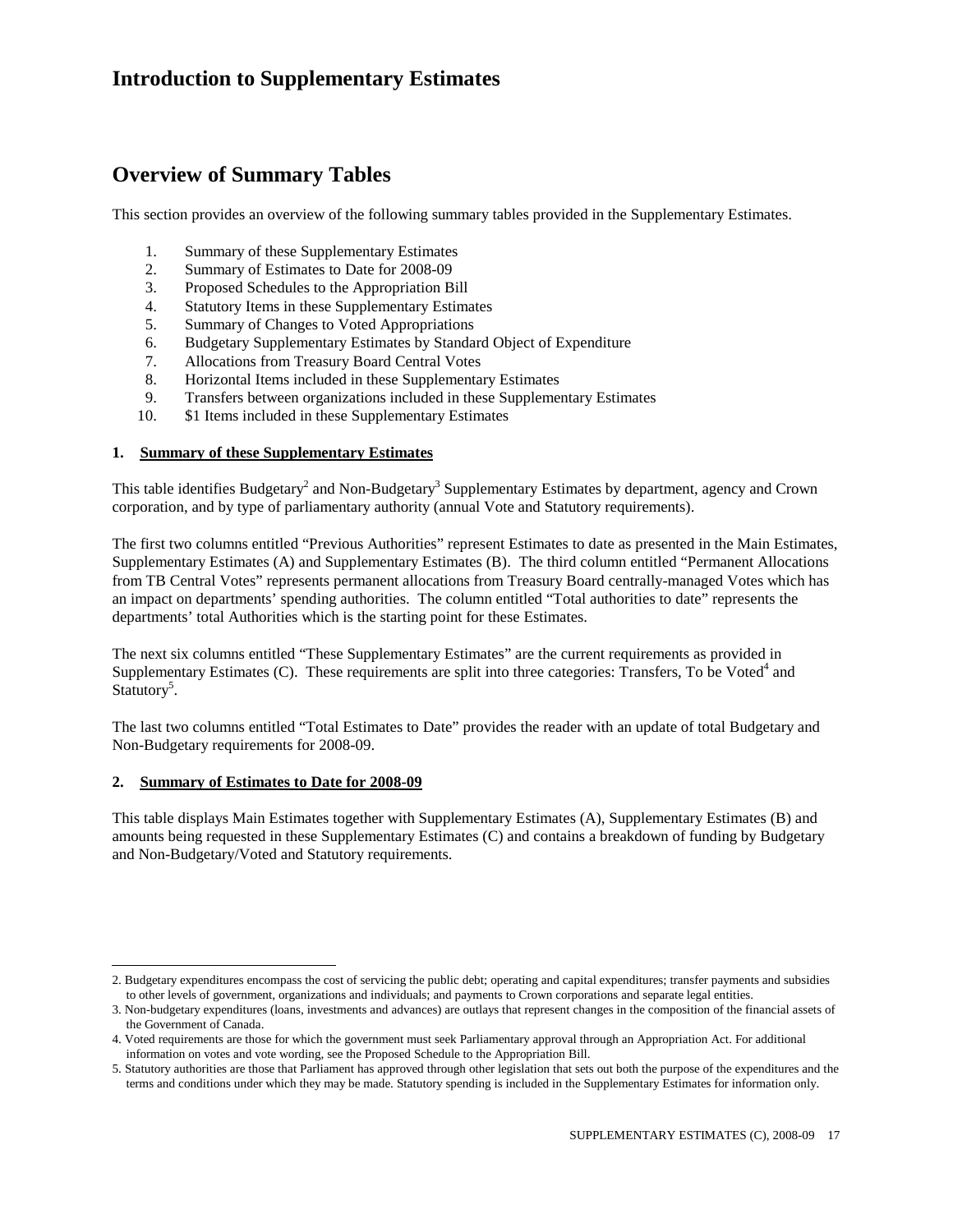### **3. Proposed Schedules to the Appropriation Bill**

This table provides the reader with a preview of the Appropriation Bill. As noted previously, Supplementary Estimates directly support the Bill. This table provides a list of Vote numbers, Vote wording and the requested funds that will be proposed to Parliament for approval. There are two schedules to the Appropriation Bill in Supplementary Estimates: Schedule 1 identifies those items for the fiscal year ending March 31, 2009 whereas Schedule 2 identifies those items for the fiscal year ending March 31, 2010, specifically, multi-year appropriations for the Canada Revenue Agency and Parks Canada Agency.

Only positive adjustments to departmental appropriations are included in the Proposed Schedules to the Appropriation Bill. Where an organization has a net zero or negative amount displayed in these Supplementary Estimates, no change to existing spending authority is requested of Parliament.

Once the Appropriation Bill is approved, the Vote wording becomes the governing conditions under which expenditures may be made. The following kinds of Votes can appear in Supplementary Estimates:

- a) *Program Expenditures Votes* This type of Vote is used when there is no requirement for either a separate "Capital Expenditures" Vote or "Grants and Contributions" Vote because neither equals or exceeds \$5 million. In this case, all program expenditures are charged to the one Vote.
- b) *Operating Expenditures Votes* This type of Vote is used when there is a requirement for either a "Capital Expenditures" Vote or a "Grants and Contributions" Vote or both; that is, when expenditures of either type equals or exceeds \$5 million. Where they do not, the appropriate expenditures are included in the "Program Expenditures" Vote.
- c) *Capital Expenditures Votes*  This type of Vote is used when the capital expenditures in a program equal or exceed \$5 million. Expenditure items in a capital Vote could include individual items expected to exceed \$10,000 for the acquisition of land, buildings and works (Standard Object 8), as well as the acquisition of machinery and equipment (Standard Object 9), or for purposes of constructing or creating assets, where a department expects to draw upon its own labour and materials, or employs consultants or other services or goods (Standard objects 1 to 9). Different threshold limits may be applied for different capital expenditure classes at the departmental level.
- d) *Grants and Contributions Votes* This type of Vote is used when the grants and contributions expenditures in a program equal or exceed \$5 million. It should be noted that the inclusion of a grant, contribution or other transfer payment item in Supplementary Estimates imposes no requirement to make a payment, nor does it give a prospective recipient any right to the funds. It should also be noted that in the Vote wording, the meaning of the word "contributions" is considered to include "other transfer payments" because of the similar characteristics of each.
- e) *Non-Budgetary Votes* This type of Vote, identified by the letter "L", provides authority for spending in the form of loans or advances to, and investments in, Crown corporations and loans or advances for specific purposes to other governments, international organizations or persons or corporations in the private sector.
- f) *Special Votes: Crown Corporation Deficits and Separate Legal Entities –* Where it is necessary to appropriate funds for a payment to a Crown corporation or for the expenditures of a legal entity that is part of a larger program, a separate Vote is established. A legal entity for these purposes is defined as a unit of government operating under an Act of Parliament and responsible directly to a Minister.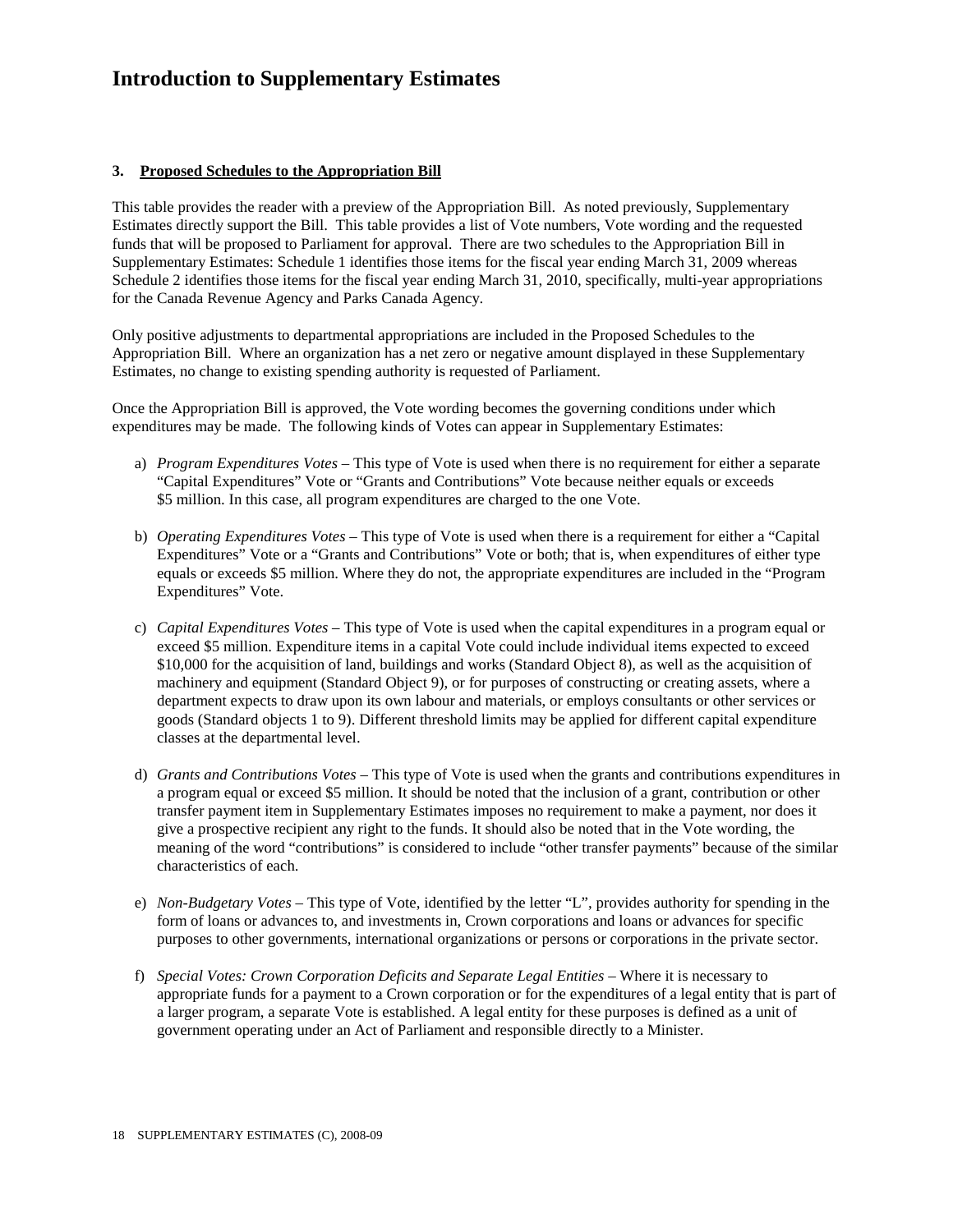- g) *Special Votes: Treasury Board Centrally Financed Votes* To support the Treasury Board in performing its statutory responsibilities for managing the government's financial, human and materiel resources, a number of special authorities are required and these are outlined below.
	- (i) Government Contingencies Vote This Vote serves to supplement other appropriations to provide the Government with sufficient flexibility to meet urgent or unforeseen expenditures where a valid cash requirement exists due to the timing of the payment or where specific authority is required to make the payment, such as for the payment of grants not listed in the Estimates. This authority to supplement other appropriations is provided until parliamentary approval can be obtained and as long as the expenditures are within the legal mandate of the organization.
	- (ii) Government-Wide Initiatives Vote This Vote supplements other appropriations in support of the implementation of strategic management initiatives in the Public Service of Canada.
	- (iii) Compensation Adjustments Vote This Vote supplements other appropriations to provide funding for the increased personnel costs of collective agreements between the Treasury Board and collective bargaining units representing public servants, as well as collective agreements signed by separate employers, including members of the Royal Canadian Mounted Police and the Canadian Forces, Governor in Council appointees and Crown corporations as defined in section 83 of the *Financial Administration Act.*
	- (iv) Public Service Insurance Vote This Vote provides for the payment of the employer's share of health, income maintenance and life insurance premiums; for payments to or in respect of provincial health insurance plans; provincial payroll taxes; pension, benefit and insurance plans for employees engaged locally outside Canada; and to return to certain employees their share of the unemployment insurance premium reduction.
	- (v) Operating Budget Carry Forward Vote This Vote supplements other appropriations for the operating budget carry forward from the previous fiscal year.
	- (vi) Paylist Requirements Vote This Vote supplements other appropriations for requirements related to parental and maternity allowances, entitlements on cessation of service or employment and adjustments made to terms and conditions of service or employment of the federal public administration including members of the Royal Canadian Mounted Police and the Canadian Forces, where these have not been provided from Vote 15, Compensation Adjustments.

### **4. Statutory Items in these Supplementary Estimates**

This table provides Parliament with an update on significant changes to expenditure forecasts of major statutory items. Statutory items are those that Parliament has approved through other legislation that sets out both the purpose of the expenditures and the terms and conditions under which they may be made. Statutory spending is displayed in the Supplementary Estimates for information only.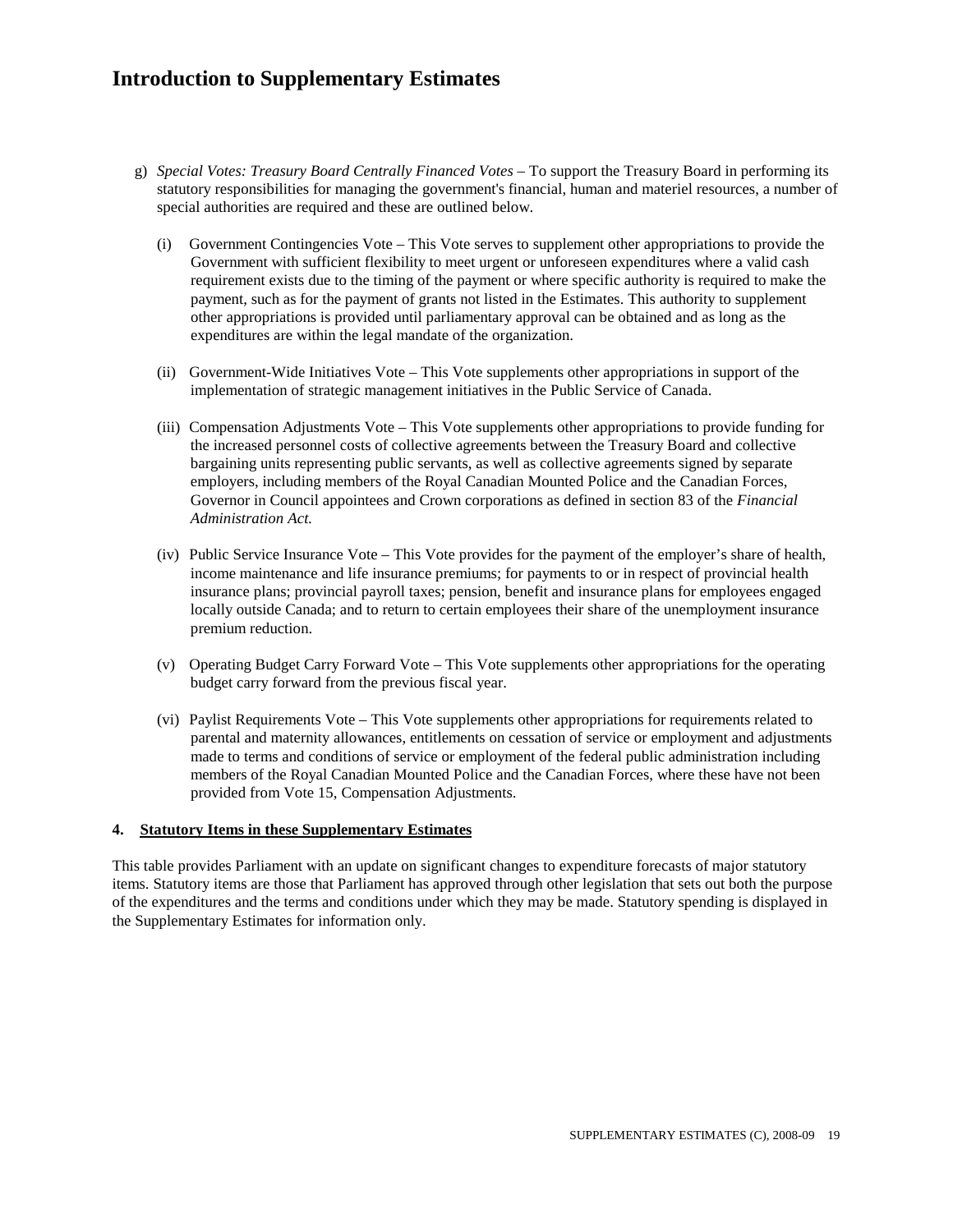### **5. Summary of Changes to Voted Appropriations**

This table displays all Voted information displayed in these Supplementary Estimates in Ministry order.

The first column (Vote Number) indicates the Vote that is to be augmented through these Supplementary Estimates. The letter accompanying the Vote indicates which Supplementary Estimates was used to augment the Vote.

The second column (Gross Amount) displays the total amount of funding being sought in these Supplementary Estimates by the respective department.

The third columns (Less: Available Spending Authorities) represents unused spending authority being used by organizations to minimize the amount of additional spending authority being requested in these Supplementary Estimates. Additional information on these amounts is provided in the respective departmental detail sections.

The fourth column (Net Amount) displays the net amount of incremental funding being reflected in these Supplementary Estimates. However, it should be noted that the Proposed Schedules to the Appropriation Bill do not reflect funding for organizations where the net amount is zero or negative.

#### **6. Budgetary Supplementary Estimates by Standard Object of Expenditure**

To determine and report more accurately the impact of government expenditures on the rest of the economy, the net amount of government purchases by standard object must be determined. All departments, including those that use revolving funds, must charge their expenditures for purchases to standard object expense categories. Standard objects are the highest level of object classification used for parliamentary and executive purposes, and are reported in the Main and Supplementary Estimates and the Public Accounts. The standard objects of expenditure are as follows:

- 1. Personnel
- 2. Transportation and communications
- 3. Information
- 4. Professional and special services
- 5. Rentals
- 6. Purchased repair and maintenance
- 7. Utilities, materials and supplies
- 8. Acquisition of land, buildings, and works
- 9. Acquisition of machinery and equipment
- 10. Transfer payments
- 11. Public debt charges
- 12. Other subsidies and payments

A brief explanation of each Standard Object is provided at the end of the introduction section.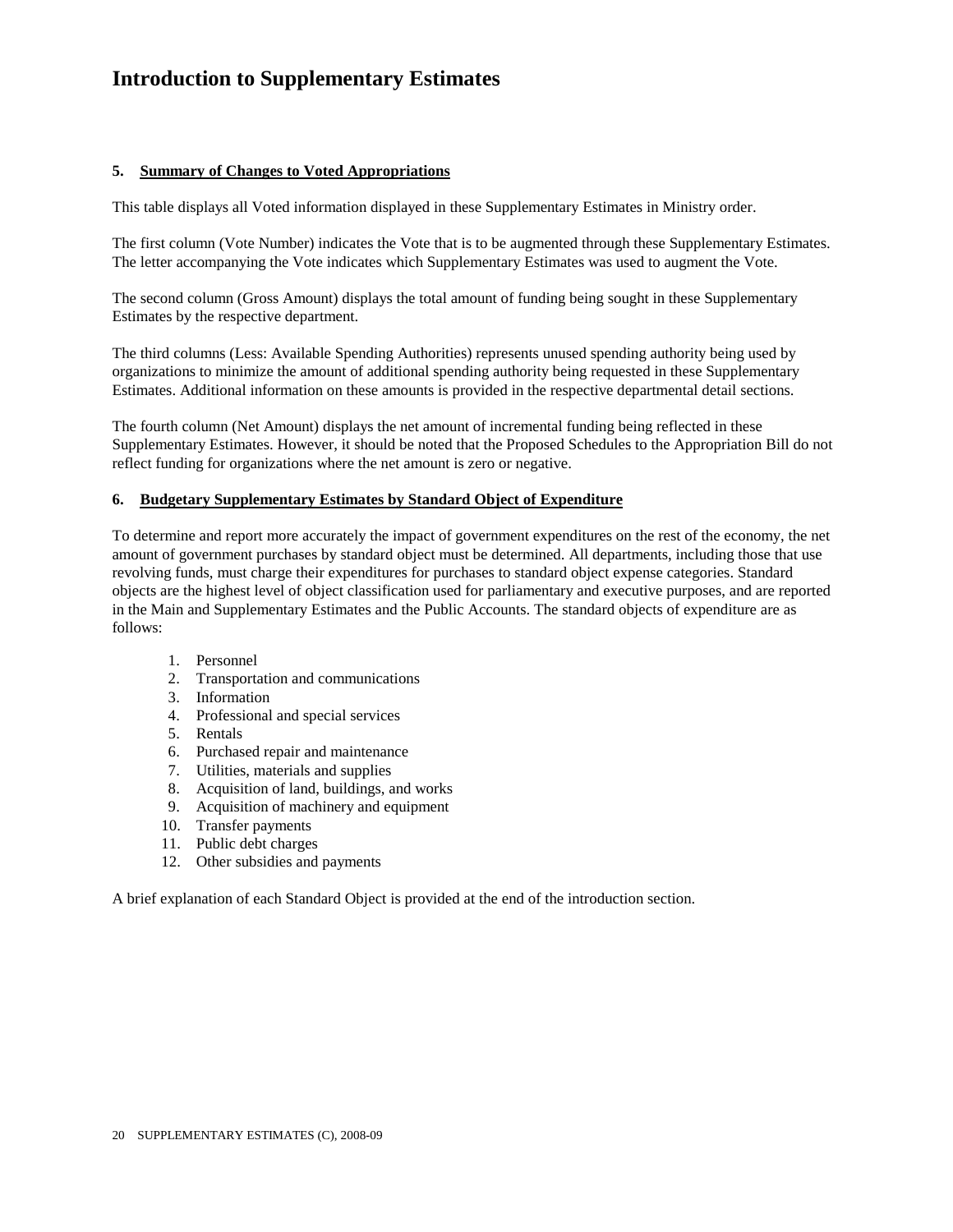### **7. Allocations from Treasury Board Central Votes**

This summary table provides a comprehensive list of allocations from Treasury Board (TB) Central Votes for Government Contingencies, Government-wide Initiatives, Compensation Adjustments, Operating Budget Carry Forward and Paylist Requirements, where applicable.

*Government Contingencies* (TB Vote 5) – This summary table provides a comprehensive list of organizations that have received temporary Treasury Board Contingency Vote (TB Vote 5) funding. Temporary funding can be provided for urgent miscellaneous, minor and unforeseen expenditures, which were not provided for in the Main Estimates and which are required before the next Supplementary Estimates receive Royal Assent. Once Parliament approves the Appropriation Bill for Supplementary Estimates and the Governor General provides Royal Assent, the temporary funding is reimbursed to TB Vote 5.

The following criteria must be met in order for Treasury Board to approve access to TB Vote 5:

- All advances from the Government Contingencies Vote should be considered temporary advances to be covered by items included in subsequent Supplementary Estimates and reimbursed when the associated appropriation act is passed. Exceptions are made for requirements that arise after final Supplementary Estimates for the fiscal year where advances would not be reimbursable.
- An organization's existing appropriation must be insufficient to cover both existing requirements and the new initiative until the next Supply period. To that end, an organization must support any request with a valid cash flow analysis.
- A valid and compelling reason exists, particularly as it relates to the payment of grants, as to why the payment needs to be made before the next Supply period. If not, the payment should be deferred and access to TB Vote 5 denied.
- For grants, the Transfer Payment Policy must be consulted and followed to ensure that a valid, legally incorporated recipient exists and that the organization clearly demonstrates that it needs to make a payment before the next Supply period.

*Government-Wide Initiatives* (TB Vote 10) – This Vote supplements other appropriations in support of the implementation of strategic management initiatives within the public service of Canada. Departments and agencies are not required to reimburse funding allocated from Vote 10.

*Compensation Adjustments* (TB Vote 15) – This Vote supplements other appropriations that may need to be partially or fully augmented as a result of adjustments made to terms and conditions of service or employment of the federal public administration, including members of the Royal Canadian Mounted Police and the Canadian Forces, Governor in Council appointees and Crown corporations as defined in section 83 of the *Financial Administration Act*. Departments and agencies are not required to reimburse funding allocated from Vote 15.

*Operating Budget Carry Forward* (TB Vote 25) – This Vote supplements other appropriations by authorizing a carry forward of unused funds from the previous fiscal year up to a maximum of five per cent of departments' and agencies' Main Estimates operating budget as was established in the previous fiscal year. Departments and agencies are not required to reimburse funding allocated from Vote 25.

*Paylist Requirements* (TB Vote 30) – This Vote supplements other appropriations by providing the government with funding to meet legal requirements of the employer such as parental leave, maternity leave, entitlements upon cessation of service or employment and adjustments made to terms and conditions of service or employment of the federal public administration. Departments and agencies may access this Vote throughout the fiscal year. Departments and agencies are not required to reimburse funding allocated from Vote 30.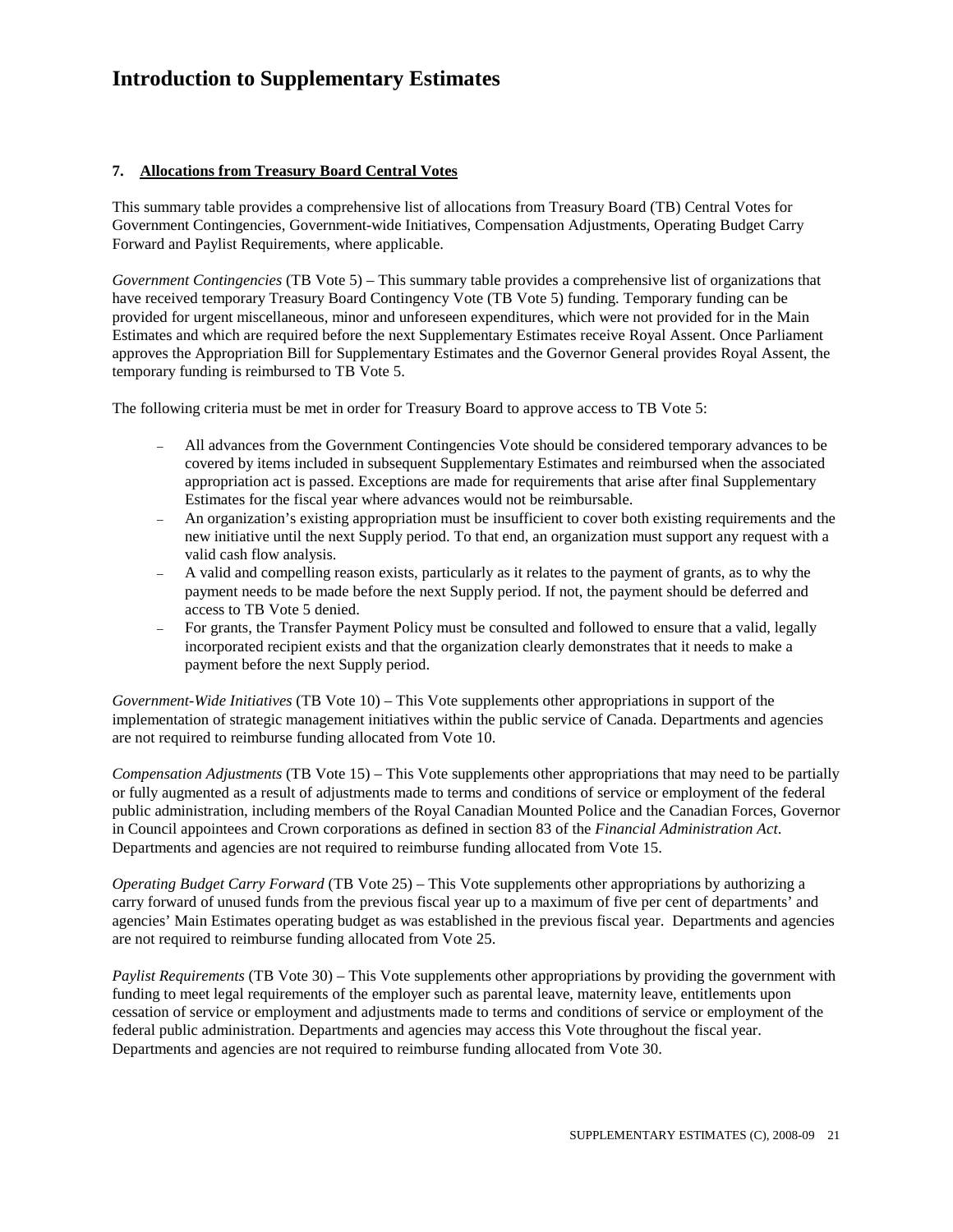### **8. Horizontal Items included in these Supplementary Estimates**

A horizontal initiative is an initiative in which partners from two or more organizations have established a formal funding agreement (e.g. Memorandum to Cabinet, Treasury Board submission, federal-provincial agreement) to work toward the achievement of shared outcomes.

This table provides a summary of those items for which funding is sought in these Supplementary Estimates. While the list is not exhaustive, it does provide an overview of initiatives related to these Supplementary Estimates where two or more organizations are seeking incremental funding increases.

### **9. Transfers between organizations included in these Supplementary Estimates**

Departments often request the authority to transfer monies between organizations for various purposes. This table provides a summary of these transactions.

### **10. \$1 Items included in these Supplementary Estimates**

Supplementary Estimates often include "one dollar items", which seek an alteration in the existing allocation of funds or to existing Vote wording (as in the case of loan guarantees) as authorized in the Main Estimates. The purpose of a one dollar item is not to seek new or additional funds, but rather to re-allocate existing spending authorities between Votes and/or to provide appropriate authorities. Therefore, since no new funds are requested, the "one-dollar" amount is merely symbolic.

For example, one-dollar items may be used to:

- Transfer funds from one Vote to another:
- Write off debts;
- Adjust loan guarantees;
- Authorize grants; or
- Amend previous appropriation acts.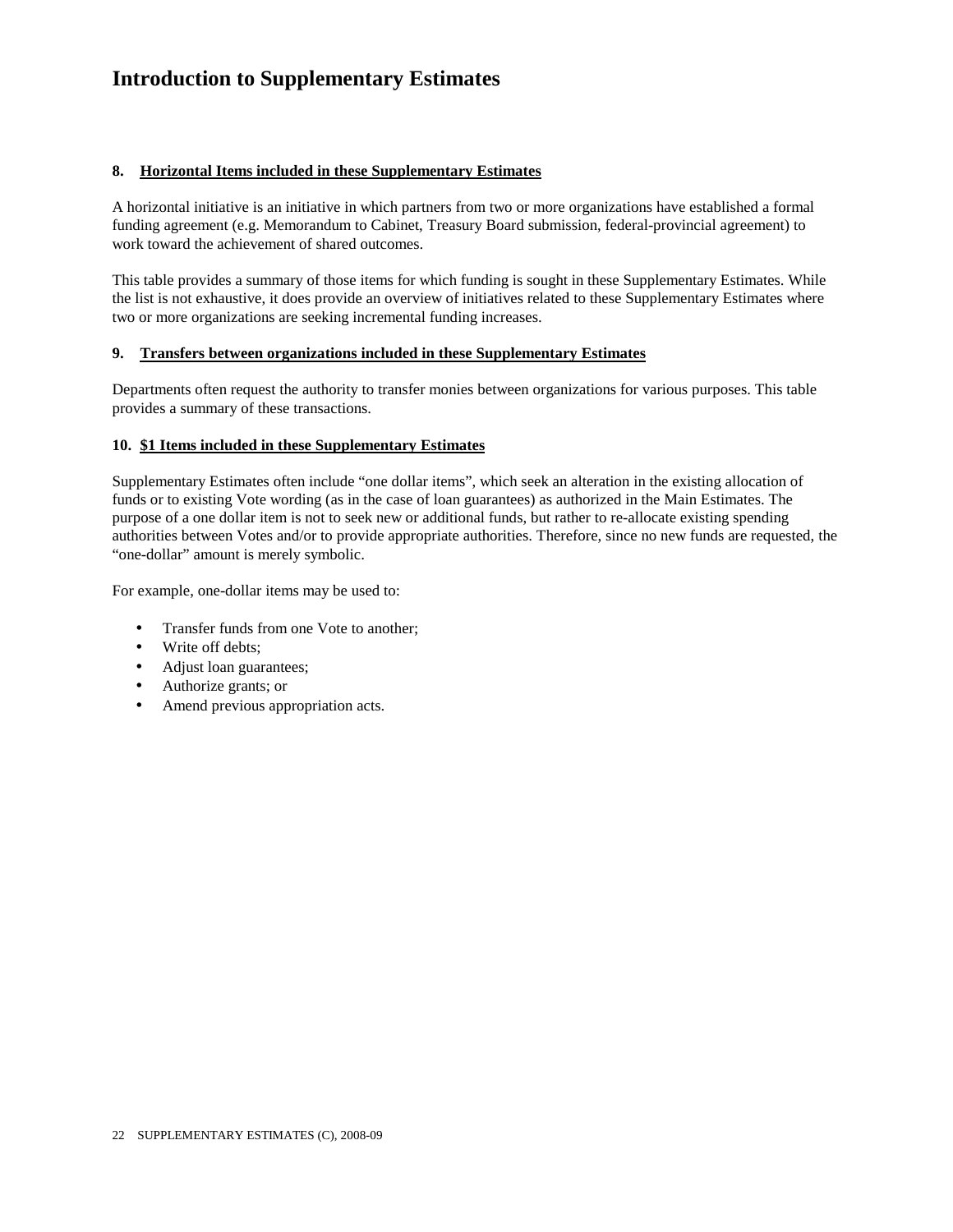### **Detail by Department, Agency and Crown Corporation**

Departments, agencies and Crown corporations for which a Minister is responsible, or reports to Parliament, are grouped together to provide a total ministry presentation.

Each organization is divided into four sections:

- 1. Ministry Summary;
- 2. Explanation of Requirements (Voted Appropriations, Funds Available, Transfers and Statutory Appropriations);
- 3. Explanation of Funds Available (if applicable); and
- 4. Transfer Payments (if applicable).

#### **1. Ministry Summary**

This table displays all Voted and Statutory information in Ministry order, including:

- Vote number and Vote wording;
- Authorities to date Main Estimates plus any prior Supplementary Estimates funding and Permanent Allocation from TB Central Votes;
- Transfers between Votes both within and between organizations;
- Adjustments to Appropriations (new funding requests); and
- Total Estimates to date.

Where the total program supplement results in a net zero or negative amount for an organization, this will not form part of the Appropriation Bill for these Supplementary Estimates. Net zero or negative amounts are displayed for information purposes.

### **2. Explanation of Requirements**

This section provides a description of the individual items or initiatives for which spending authority is being requested. Horizontal initiatives affecting more than one organization are flagged as (*horizontal item*) and will be displayed in the summary table "Horizontal Items included in these Supplementary Estimates" presented at the front end of these Supplementary Estimates.

This section also identifies all transfers between and within organizations, whether they relate to: a transfer of monies between organizations to accomplish a particular objective; the transfer of responsibility for the delivery of a program; realignments flowing from machinery changes announced by the government; or transfers within an organization to support program needs. Transfers do not have an impact on new appropriations being requested by organizations. Transfers will be displayed in the Ministry Summary separately from new appropriations and will also be displayed in the summary table dealing with transfers between organizations at the front end of these Supplementary Estimates.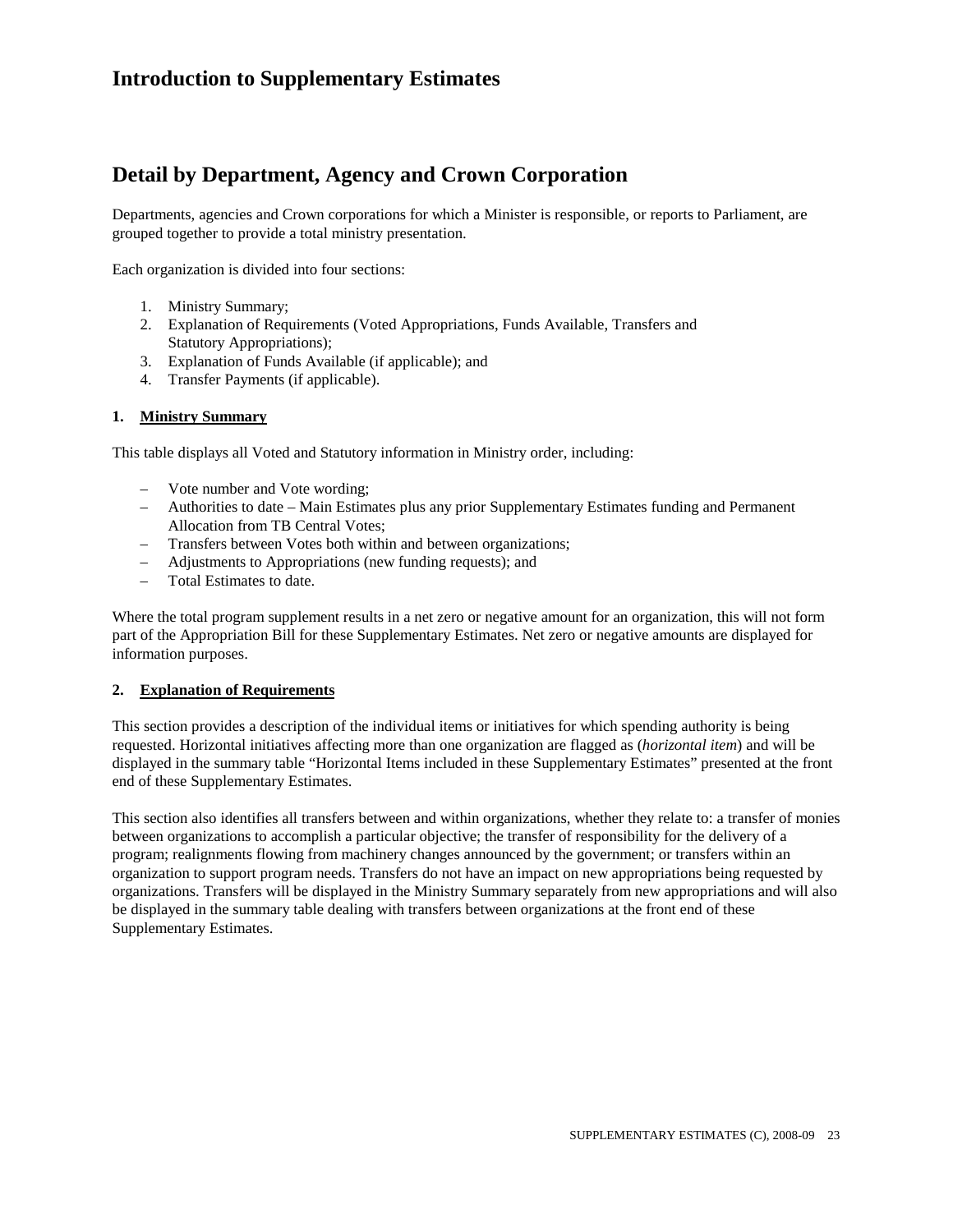### **3. Explanation of Funds Available**

This section provides information about funds that are used to offset or reduce new spending requirements included in Supplementary Estimates. To minimize the amount of new appropriation authorities requested from Parliament, surplus spending authority available in one Vote can be redirected to another Vote to reduce the overall amount of supplementary spending authority required. As well, surplus spending authority available in a number of frozen allotments can be used with Treasury Board authority to reduce the amount of new appropriations required.

Some examples of surplus spending authority used for offsets include: funds transferred from one Vote to another Vote in the same organization; or funds moved from one fiscal year to another fiscal year in the same organization.

#### **4. Transfer Payments**

This table provides a listing of transfer payments.

A transfer payment is a grant, contribution or other payment made for the purpose of furthering program objectives but for which no goods or services are received.

Grants, contributions and other transfer payments differ in several respects:

- i) Contributions are transfer payments where the recipients must meet performance conditions and may be subject to audit;
- ii) Grants are transfer payments made on the basis of established eligibility and not normally subject to audit;
- iii) Grants and their total values have a legislative character and specific descriptions that govern their use; and
- iv) Other transfer payments are transfer payments, other than grants and contributions, based on legislation or an arrangement which may include a formula to determine the annual amounts.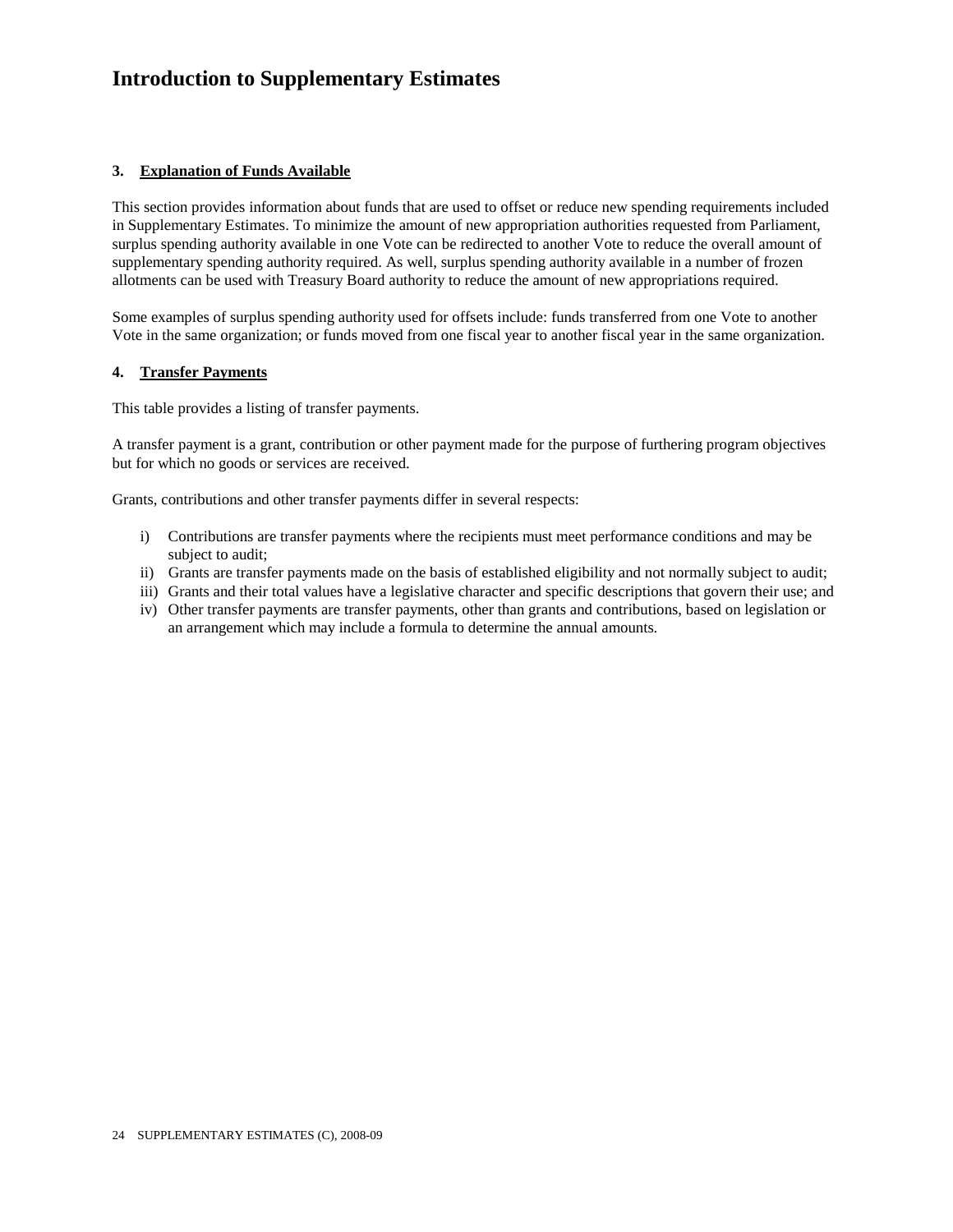### **Explanation of the Standard Object of Expenditures**

### 1. *Personnel*

- Salaries and wages, overtime, severance pay, retroactive pay and other special pay of civilian continuing (full-time) or term (part-time, seasonal and casual) employees except those of agency and proprietary Crown corporations, as well as members of the military and the Royal Canadian Mounted Police.
- Judges' salaries, those of the Governor General, the Lieutenant-Governors and the indemnities to Members of both Houses of Parliament, and all types of allowances paid to or in respect of continuing and term employees (such as living, terminable, foreign service, isolated post, board and subsistence allowances, shift differential allowances for assistants, and other such allowances).
- − Ministers' motor car allowances, and the expense allowances to Senators and Members of the House of Commons.
- − The Government's contribution to various employee benefit plans (the Public Service Superannuation Account, the Supplementary Retirement Benefits Account, the Canada Pension Plan Account, the Quebec Pension Plan Account, the Public Service Death Benefit Account and the Employment Insurance Account).
- The Royal Canadian Mounted Police Superannuation Account, the Canadian Forces Superannuation Account and the Members of Parliament Retiring Allowances Account, and the Government's contribution to provincial and other medical and hospital insurance plans and supplementary personnel costs for various purposes.

### 2. *Transportation and Communications*

- Traveling and transportation expenses of Government employees, members of the Canadian Forces and the Royal Canadian Mounted Police, removal expenses of those persons and their dependants, and living and other expenses of such persons on travel status, judges' traveling expenses, and traveling expenses and allowances payable to Senators and Members of the House of Commons.
- Transportation of persons by contract and chartered facilities or by other means (including traveling expenses of persons engaged in field survey work, inspections and investigations), and traveling and transportation of non-Government employees such as travel costs of veterans who are applicants for treatment or pensions.
- − Ordinary postage, airmail, registered mail, parcel post special delivery mail, post office box rentals, and any other postal charges.
- − Expenditures relating to the transportation of goods other than initial delivery cost on a purchase (which is included in the Standard Object covering the cost of the purchase itself) including charges for courier services provided by outside carriers.
- − All costs of telecommunication services by telephone, telegram, cable, teletype, radio and wireless communication (tolls, rates, etc.) and other communication costs such as courier services provided by outside agencies and communication services performed under contract or agreement.

### 3. *Information*

- − Advertising services acquired for publicity and general purposes from advertising agencies or directly for time on broadcast media or for space in print media or on outdoor posters or billboards. It includes advertising and creative work services such as graphic artwork.
- − Publishing services for commissioning, marketing, distribution and sales of publications sponsored by the department, and for the acquisition of related government publications. Also included are services for printing, duplicating, photocopying, text editing, design of graphics, art work, technical and advisory services such as computerized text processing and mass transmission of printed material. In addition, it includes exposition services such as exhibits and associated audio-visual services related to exhibitions and displays.
- Public relations and public affairs services for attitude and service assessment surveys, sales promotion, marketing, export marketing, public relations and publicity, opinion polls, and contracts to organize and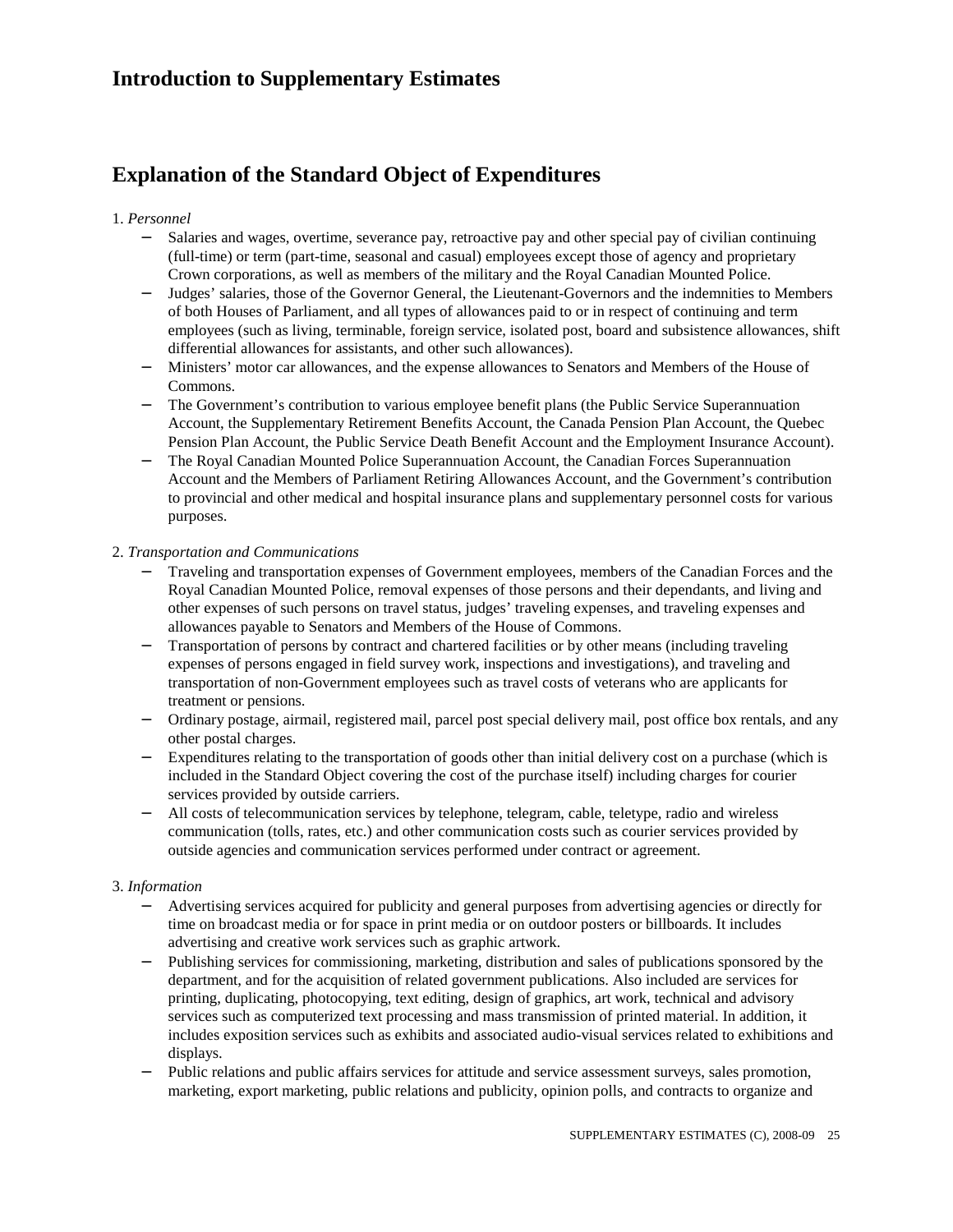operate focus groups and media monitoring services. It also includes services for speech writing, press releases, briefing, press conferences and special events.

#### 4. *Professional and Special Services*

- Provision for all professional services performed by individuals or organizations such as payments (in the nature of fees, commissions, etc.) for the services of accountants, lawyers, architects, engineers, scientific analysts, reporters, and translators; for teachers at various levels of educational institutions; for doctors, nurses and other medical personnel; for management, data processing and other research consultants; and for other outside technical, professional and other expert assistance.
- Payments for hospital treatment, care of veterans and welfare services, payments for the provision of informatics services, payment of tuition for Indians at non-federal schools, purchase of training services under the *Adult Occupational Training Act*, and payments made to the Canada School of Public Service for training.
- Payments for Corps of Commissionaires services and for other operational and maintenance services performed under contract, such as armoured cars, laundry and dry cleaning, cleaning of buildings, temporary help, hospitality, storage and warehousing, and other business services, as well as payments made to the Department of Public Works and Government Services for contract administration.

#### 5. *Rentals*

- Rental of properties required for special purposes by the various departments and for the accommodation of government offices and services by the Department of Public Works and Government Services.
- − Hire and charter with or without crew of vessels, aircraft, motor vehicles and other equipment, and rental of telecommunication and office equipment including computers.

Storage and warehousing services is, however, in Standard Object 4 even though it involves the rental of space.

#### 6. *Purchased Repair and Maintenance*

- The repair and upkeep under contract of the durable physical assets provided for in Standard Object 8 for Acquisition of Land, Buildings, and Works and of equipment provided for in Standard Object 9 for Acquisition of Machinery and Equipment.
- − Payments to the Department of Public Works and Government Services for tenant services.
- Materials, supplies and other charges for repairs undertaken by a department directly are coded to other objects, according to the nature of the purchase.

#### 7. *Utilities, Materials and Supplies*

- The provision for all payments for services of a type normally provided by a municipality, or public utility service such as the supply of water, electricity, gas, etc., and includes water, light, power and gas services, and payment for such services whether obtained from the municipality or elsewhere.
- − The provision for materials and supplies required for normal operation and maintenance of government services such as:
	- o gasoline and oil purchased in bulk; fuel for ships, planes, transport and heating
	- o feed for livestock
	- o food and other supplies for ships and other establishments
	- o livestock purchased for ultimate consumption or resale
	- o seed for farming operations
	- o books and other publications purchased for outside distribution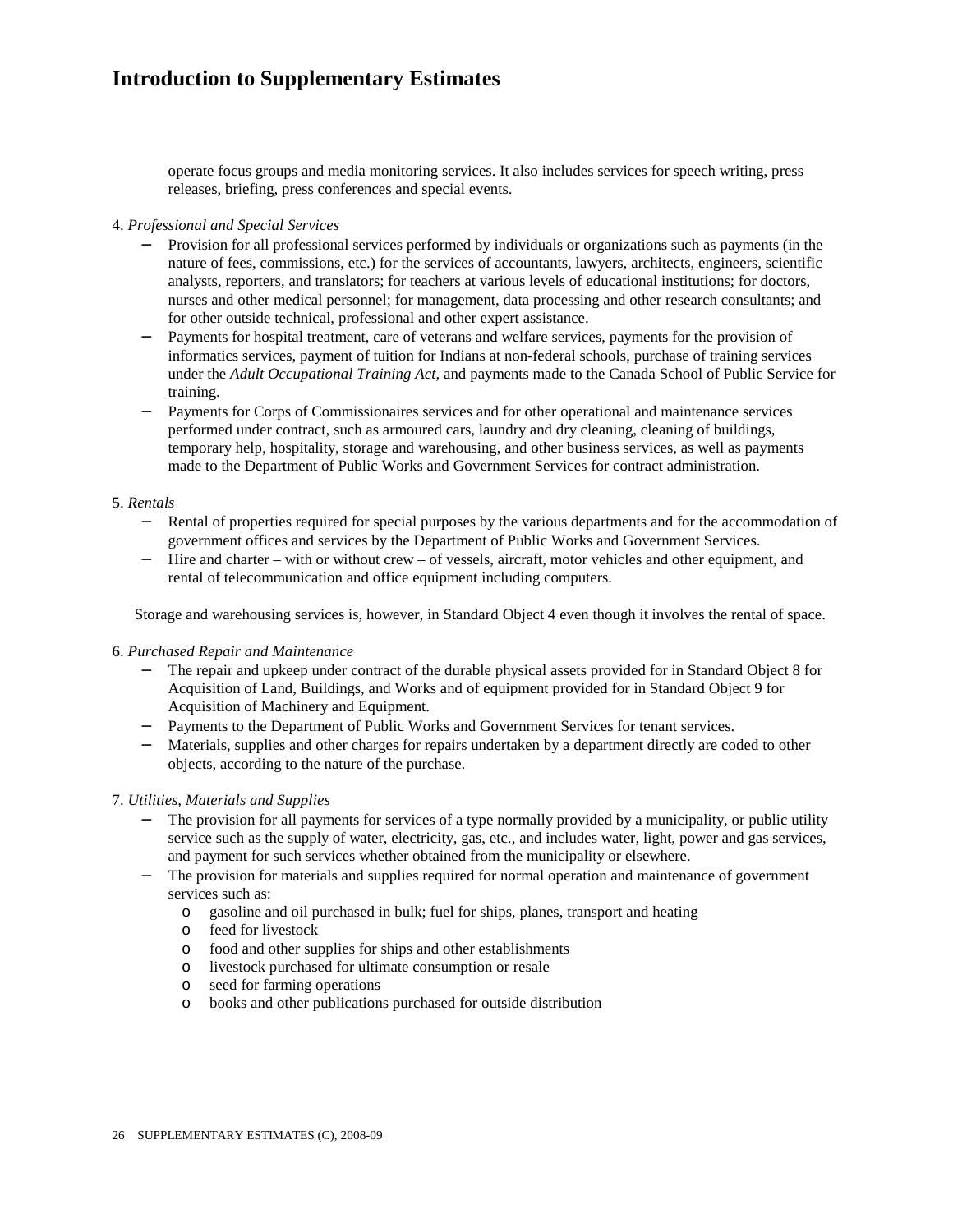- o uniforms and kits
- o photographs, maps and charts purchased for administrative and operational purposes
- o laboratory and scientific supplies, including samples for testing
- o drafting, blueprinting and artists' supplies; supplies for surveys and investigations
- o chemicals
- o hospital, surgical and medical supplies
- o works of art for exhibits, and historical material for galleries, museums and archives
- o char service supplies
- o coal and wood
- o electrical supplies
- o repair parts other than parts normally acquired with equipment at the time of purchase for aircraft, ships, road vehicles, and for communication and other equipment; and all other materials and supplies.

#### 8. *Acquisition of Land, Buildings, and Works*

- − All expenditures for the acquisition of buildings, roads, irrigation works, canals, airports, wharves, bridges and other such types of fixed assets.
- − Improvements involving additions or changes of a structural nature, and for installing fixed equipment which is essentially a part of the work or structure such as elevators, heating and ventilating equipment.
- − All reconstruction of such types of physical assets and such projects performed under contract or agreement.
- − The purchase of land.

Expenditures pursuant to contracts for new construction for casual employees hired or continuing employees assigned to work full or part-time on specified projects, travel, professional services, equipment rentals, equipment maintenance and of materials purchased directly for use on such projects are charged to the relevant standard objects (Standard Objects 1 to 9).

#### 9. *Acquisition of Machinery and Equipment*

- Expenditures for the acquisition of all machinery, equipment, office furniture and furnishings, electronic data processing and electronic or other office equipment.
- − Microfilming equipment and supplies, inter-office communication equipment, postal meter machines, machine records and all other office equipment.
- − Motor vehicles, aeroplanes, tractors, road equipment, telecommunications and related equipment, laboratory and other scientific equipment, vessels, icebreakers and other aids to navigation and all other types of light and heavy equipment; includes ammunition and various types of equipment for National Defence, such as ships, aircraft, mechanical equipment, fighting vehicles, weapons, engines and such spare parts and supplies as are normally acquired with that equipment at the time of purchase.

### 10. *Transfer Payments*

- − Grants, contributions, and all other transfer payments made by Government, such as:
- − Major social assistance payments made to persons such as Old Age Security benefits and related allowances, Veterans' pensions and allowances.
- − Payments to the provinces and territories under the *Constitution Acts*, the *Federal-Provincial Fiscal Arrangements Act*, the Canada Health and Social Transfers and for official languages.
- − Payments to Indians and Inuit in support of self-government initiatives, health, educational, social and community development programming and in respect of native claims.
- Payments to the territorial governments pursuant to financing agreements entered into between the Minister of Finance and the respective territorial Minister of Finance.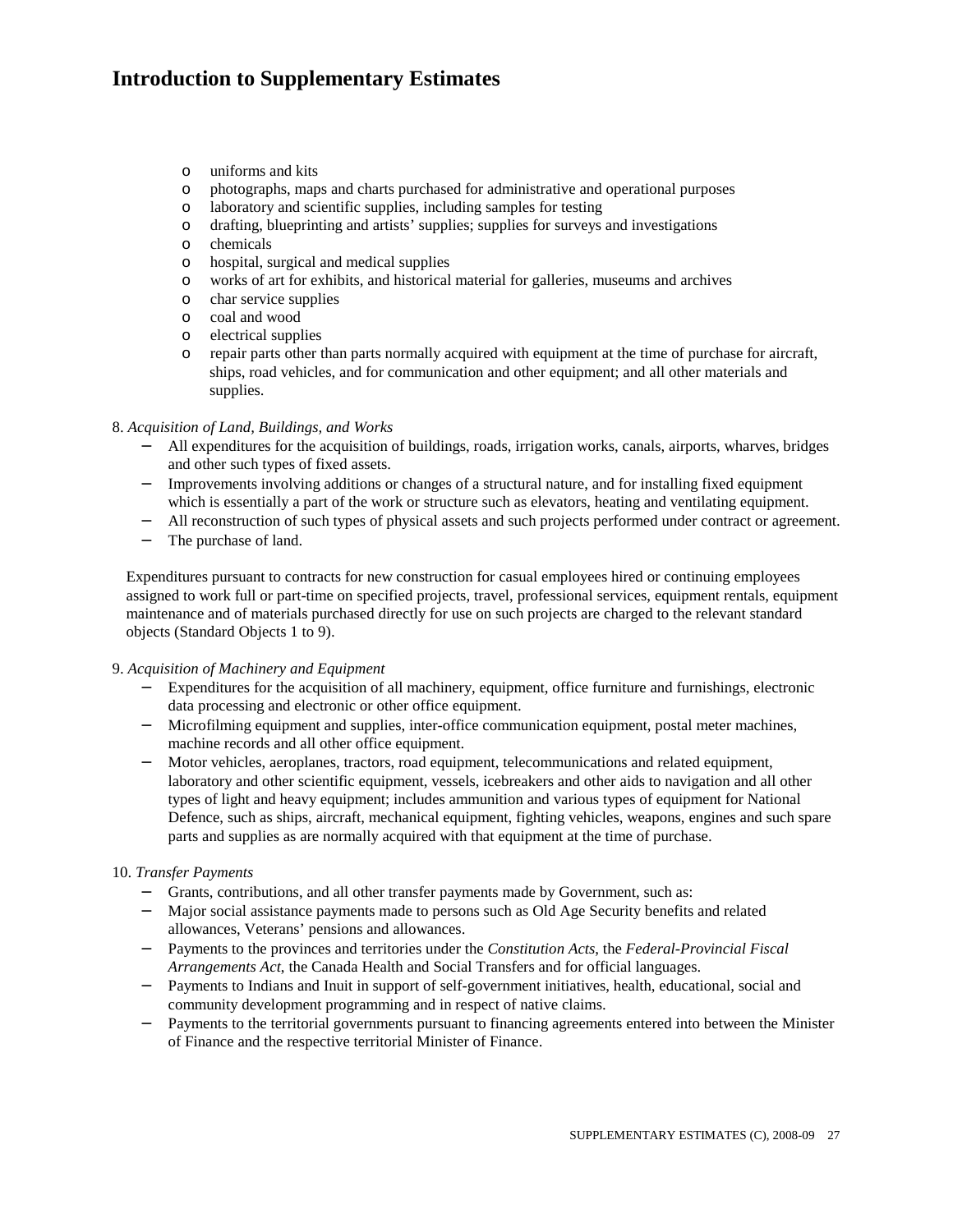- − Capital assistance to industry; research grants and other assistance towards research carried on by nongovernmental organizations; scholarships.
- − Sustaining grants to national and international non-profit organizations.
- − Contributions to international organizations and assessments for membership in such organizations, such as the contribution to the International Food Aid Program and Canada's assessment for membership in the United Nations.

Most of the payments in this standard object category are identified in the Estimates as "Grants" or "Contributions". The former are not subject to audit and are therefore restricted by Parliament as to amount and recipient and often as to purpose through the approval of the Supply bill which specifies "grants listed in the Estimates"; the latter are conditional and subject to audit and are not so restricted. Grants and their total values have a legislative character and specific descriptions that govern their use.

#### 11. *Public Debt Charges*

- − Interest on the unmatured debt of Canada (including Treasury Bills) and on other liabilities such as trust and other special funds.
- − The cost of issuing new loans, amortization of bond discount, premiums and commissions.
- − The cost of servicing and administering the Public Debt.

#### 12. *Other Subsidies and Payments*

- − Payments to Crown corporations that include those made to provide for operating deficits as well as other transfers paid to Crown corporations.
- − Payments to certain non-budgetary accounts (such as the government contributions to agricultural commodities stabilization accounts, as well as benefits under the *Veterans Land Act),* as well as the writeoffs of various types of losses, the annual adjustment of reserves for financial claims and some other miscellaneous items referred to as "Sundries".

Miscellaneous expenditures include licences, permits and payments for dockage, towage, wharfage and mooring privileges; bonding of government employees, loss of personal effects, and expenditures for small miscellaneous articles and services. Also included are many small items and services that do not lend themselves to identification under specific headings detailed in this summary.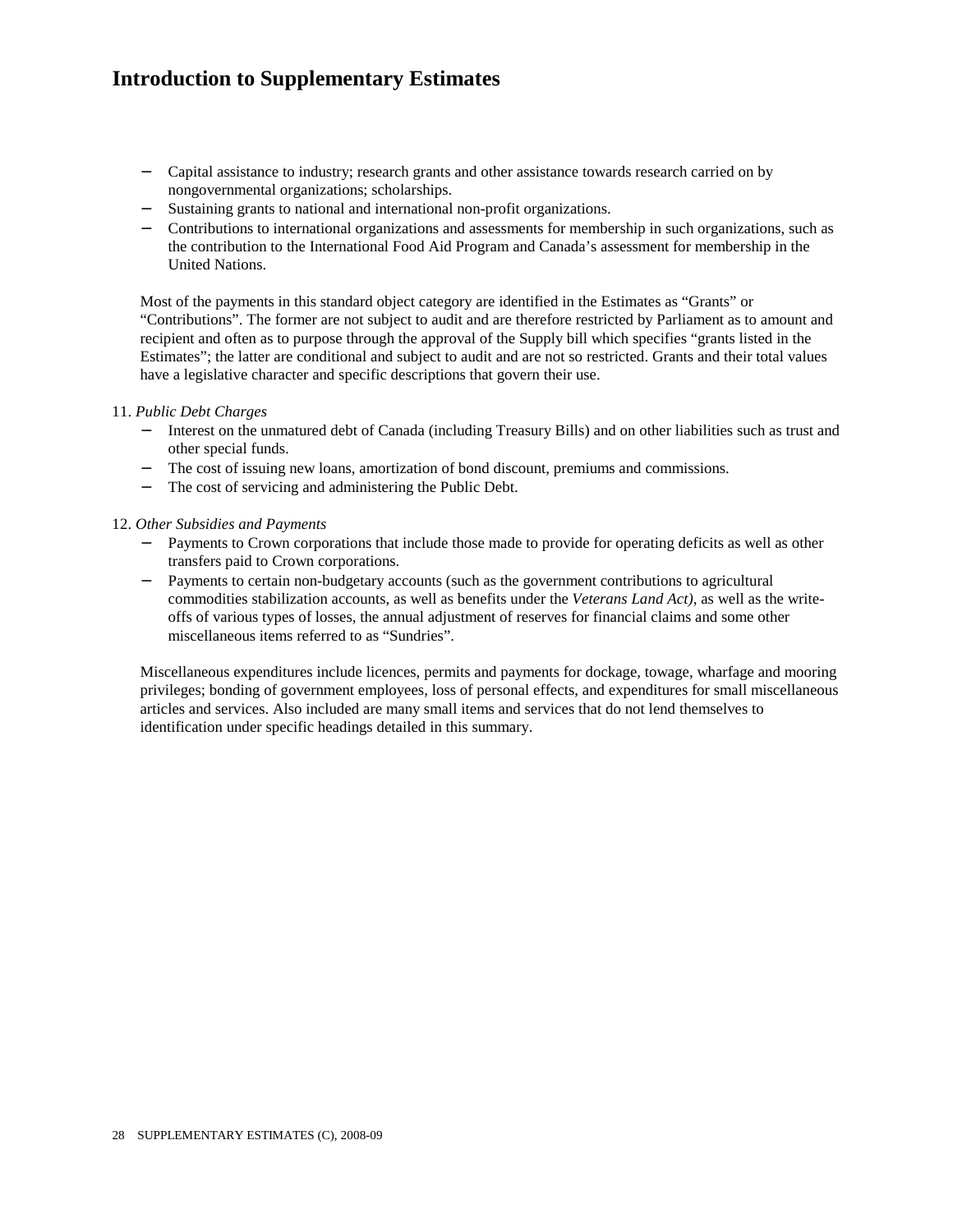### **SUMMARY TABLES**

<span id="page-25-0"></span>**Summary of these Supplementary Estimates Summary of Estimates to Date for 2008-09 Proposed Schedules to the Appropriation Bill Statutory Items in these Supplementary Estimates Summary of Changes to Voted Appropriations Budgetary Supplementary Estimates by Standard Object of Expenditure Allocations from Treasury Board Central Votes Horizontal Items included in these Supplementary Estimates Transfers between organizations included in these Supplementary Estimates \$1 Items included in these Supplementary Estimates**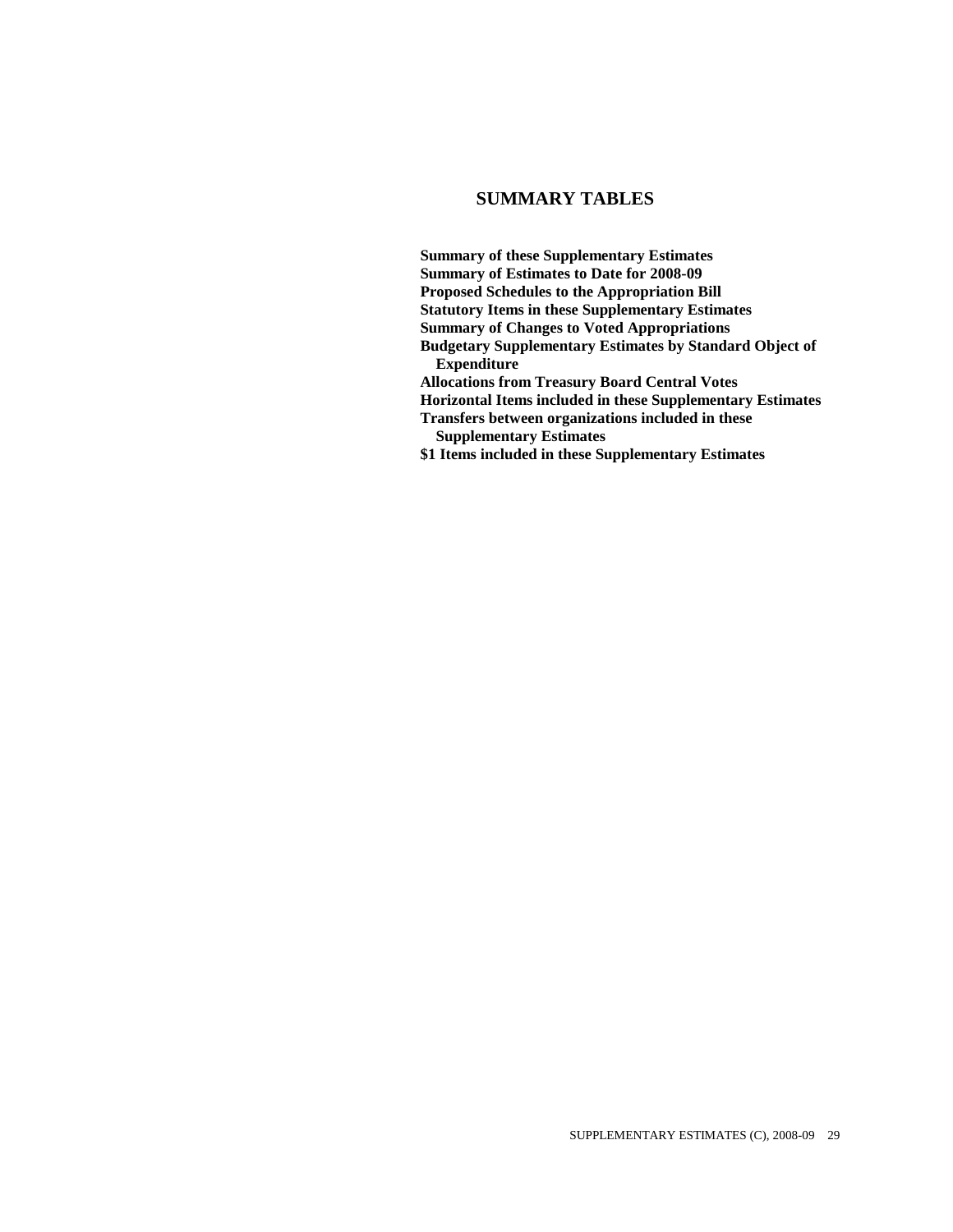# <span id="page-26-0"></span>**Summary of these Supplementary Estimates**

| Department or Agency                                                               | Previous Authorities           |                                                        | Permanent<br>Allocations<br>From TB        | Total Authorities to Date  |                                                                  |
|------------------------------------------------------------------------------------|--------------------------------|--------------------------------------------------------|--------------------------------------------|----------------------------|------------------------------------------------------------------|
|                                                                                    |                                |                                                        | Central                                    |                            |                                                                  |
|                                                                                    | Budgetary                      | $Non-$<br>Budgetary                                    | Votes                                      | Budgetary                  | $Non-$<br>Budgetary                                              |
| AGRICULTURE AND AGRI-FOOD                                                          |                                |                                                        |                                            |                            |                                                                  |
|                                                                                    | 2,983,461,794                  | .                                                      | 8,309,535                                  | 2,991,771,329              | 1.1.1                                                            |
| ATLANTIC CANADA OPPORTUNITIES AGENCY                                               | 649,127,871<br>342,444,204     | $\cdots$                                               | 12,842,261<br>1,262,870                    | 661,970,132<br>343,707,074 | .<br>.                                                           |
|                                                                                    | 4,442,224,784                  | $\cdots$<br>$\mathbb{Z}^2$ . The set of $\mathbb{Z}^2$ | 73,303,065                                 | 4,515,527,849              | .                                                                |
| <b>CANADIAN HERITAGE</b>                                                           | 1,448,162,101                  | .                                                      | 3,465,413                                  | 1,451,627,514              | .                                                                |
|                                                                                    | 1,117,424,001                  | $\cdots$                                               | 40,039,293                                 | 1,157,463,294              | .                                                                |
|                                                                                    | 67,122,093                     | $\cdots$                                               | 127,757                                    | 67,249,850                 | .                                                                |
|                                                                                    | 50,445,642                     | .                                                      | 1,327,085                                  | 51,772,727                 | .                                                                |
|                                                                                    | 66,110,943                     | .                                                      | 166,135                                    | 66,277,078                 | .                                                                |
| National Museum of Science and Technology                                          | 33,758,000                     | .                                                      | 237,659                                    | 33,995,659                 | .                                                                |
| Status of Women – Office of the Co-ordinator<br>CITIZENSHIP AND IMMIGRATION        | 35,065,295                     | $\mathbb{Z}^2$ . The set of $\mathbb{Z}^2$             | 67,637                                     | 35,132,932                 | .                                                                |
| ECONOMIC DEVELOPMENT AGENCY OF CANADA                                              | 1,368,422,009                  | 1                                                      | 5,012,430                                  | 1,373,434,439              | 1                                                                |
| <b>ENVIRONMENT</b>                                                                 | 291,975,629                    | $\cdots$                                               | 530,278                                    | 292,505,907                | .                                                                |
|                                                                                    | 1,098,877,710                  | .                                                      | 1,314,486                                  | 1,100,192,196              | .                                                                |
| <b>FINANCE</b>                                                                     | 678,591,454                    | $\mathbb{Z}^2$ . The set of $\mathbb{Z}^2$             | 5,007,628                                  | 683,599,082                | .                                                                |
|                                                                                    | 79,697,412,772                 | 3,075,002                                              | 1,001,102                                  | 79,698,413,874             | 3,075,002                                                        |
|                                                                                    | 1,793,500,462                  | 1.1.1.1                                                | 19,743,343                                 | 1,813,243,805              | .                                                                |
| FOREIGN AFFAIRS AND INTERNATIONAL TRADE                                            |                                |                                                        |                                            |                            |                                                                  |
|                                                                                    | 2,339,642,177                  | 88,200,000                                             | 13,683,802                                 | 2,353,325,979              | 88,200,000                                                       |
| Canadian International Development Agency                                          | 3,286,721,122                  | 8,004,002                                              | 927,167                                    | 3,287,648,289              | 8,004,002                                                        |
| International Development Research Centre<br><b>HEALTH</b>                         | 164,695,000                    | $\mathbb{R}^n$ . In the $\mathbb{R}^n$                 | 5,734                                      | 164,700,734                | .                                                                |
|                                                                                    | 3,308,032,339                  | $\cdots$                                               | 1,976,828                                  | 3,310,009,167              | $\cdots$                                                         |
|                                                                                    | 932,897,987                    | $\mathbb{R}^n$ . In the $\mathbb{R}^n$                 | 996,956                                    | 933,894,943                | .                                                                |
| HUMAN RESOURCES AND SKILLS DEVELOPMENT                                             | 619,662,959                    | $\mathbb{R}^n$ . In the $\mathbb{R}^n$                 | 2,667,447                                  | 622,330,406                | $\mathbb{Z}^2$ . The set of $\mathbb{Z}^2$                       |
|                                                                                    | 39.924.428.094                 | 906,297,000                                            | 7,911,394                                  | 39,932,339,488             | 906,297,000                                                      |
|                                                                                    | 13,044,650                     | .                                                      | 217,710                                    | 13,262,360                 |                                                                  |
| Canada Mortgage and Housing Corporation<br>INDIAN AFFAIRS AND NORTHERN DEVELOPMENT | 2,305,049,000                  | (210, 200, 000)                                        | $\mathbb{Z}^2$ . The set of $\mathbb{Z}^2$ | 2,305,049,000              | (210, 200, 000)                                                  |
|                                                                                    | 7,149,128,973                  | 74,503,000                                             | 7,411,708                                  | 7,156,540,681              | 74,503,000                                                       |
| <b>INDUSTRY</b>                                                                    | $\alpha$ , $\alpha$ , $\alpha$ | $\mathbb{R}^n$ . In the $\mathbb{R}^n$                 | $\mathbb{Z}^2$ . The set of $\mathbb{Z}^2$ | $\ldots$                   | $\mathcal{L}^{\mathcal{A}}$ . In the $\mathcal{L}^{\mathcal{A}}$ |
| $Department \label{def:1} Department.$                                             | 1,265,322,194                  | 800,000                                                | 8,199,728                                  | 1,273,521,922              | 800,000                                                          |
| Natural Sciences and Engineering Research Council                                  | 968,017,607                    | .                                                      | 547,283                                    | 968,564,890                | .                                                                |
| Social Sciences and Humanities Research Council<br><b>JUSTICE</b>                  | 649, 151, 658                  | $\cdots$                                               | 359,565                                    | 649, 511, 223              | .                                                                |
|                                                                                    | 747,439,996                    | .                                                      | 8,451,434                                  | 755,891,430                | .                                                                |
|                                                                                    | 408,622,850                    | .                                                      | 115,721                                    | 408,738,571                | .                                                                |
|                                                                                    | 64,781,749                     | $\cdots$                                               | 545,671                                    | 65,327,420                 | .                                                                |
|                                                                                    | 159,771,907                    | $\ldots$                                               | 1,100,808                                  | 160,872,715                | .                                                                |
| NATIONAL DEFENCE                                                                   |                                |                                                        |                                            |                            |                                                                  |
| NATURAL RESOURCES                                                                  | 19,475,820,005                 | $\cdots$                                               | 37,945,163                                 | 19,513,765,168             | .                                                                |
|                                                                                    | 2,411,435,133                  | .                                                      | 7,401,749                                  | 2,418,836,882              | .                                                                |
|                                                                                    | 452,273,000<br>110,085,143     | .                                                      | $\ldots$<br>485,140                        | 452,273,000<br>110,570,283 | .                                                                |
| <b>PARLIAMENT</b>                                                                  |                                | $\cdots$                                               |                                            |                            | .                                                                |
| PRIVY COUNCIL                                                                      | 41,031,819                     | $\ldots$                                               | $\ldots$                                   | 41,031,819                 | .                                                                |
|                                                                                    | 140,405,284                    | .                                                      | 694,250                                    | 141,099,534                | .                                                                |
|                                                                                    | 113,097,441                    | $\ldots$                                               | 187,686                                    | 113,285,127                | $\cdots\cdots\cdots$                                             |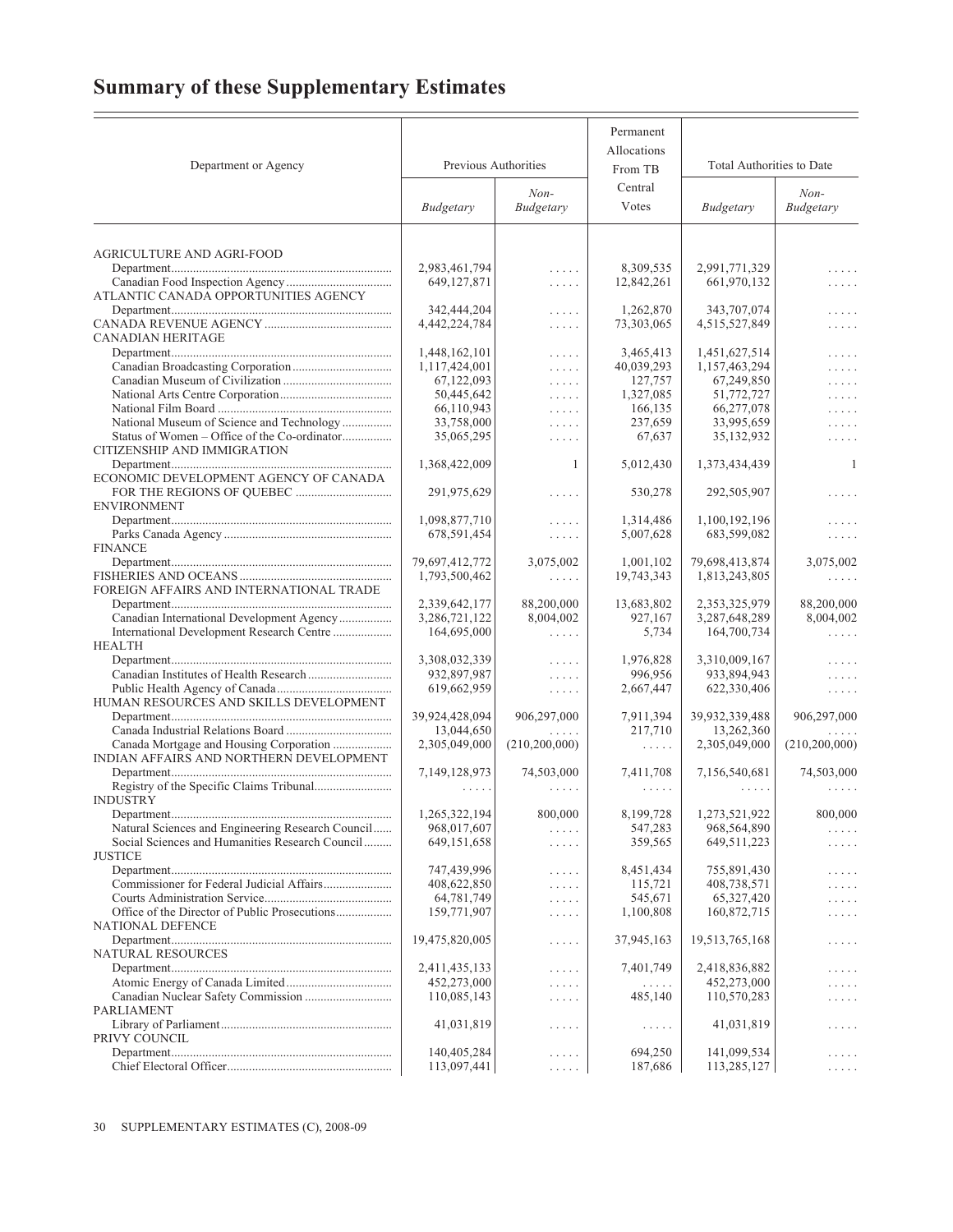| These Supplementary Estimates                          |                                                |                                                   |                                                                                                                                                  |                                                             |                                              |                                                         | Total Estimates to Date*                                   |  |
|--------------------------------------------------------|------------------------------------------------|---------------------------------------------------|--------------------------------------------------------------------------------------------------------------------------------------------------|-------------------------------------------------------------|----------------------------------------------|---------------------------------------------------------|------------------------------------------------------------|--|
|                                                        |                                                | Budgetary                                         | Non-Budgetary                                                                                                                                    |                                                             |                                              |                                                         |                                                            |  |
| Transfer                                               | To be Voted                                    | Statutory                                         | To be Voted                                                                                                                                      | Statutory                                                   | Total                                        | Budgetary                                               | Non-<br>Budgetary                                          |  |
| \$                                                     | \$                                             | \$                                                | \$                                                                                                                                               | \$                                                          | \$                                           | \$                                                      | \$                                                         |  |
| (3,610,000)<br>1,360,000                               | 126,895,927                                    | 2,000,000<br>$\ldots$                             | $\dots$<br>$\cdots$                                                                                                                              | .<br>.                                                      | 125,285,927<br>1,360,001                     | 3,117,057,256<br>663,330,133                            | $\ldots$ .<br>.                                            |  |
| .<br>200,833                                           |                                                | $\ldots$<br>(6,000,000)                           | $\ldots \ldots$<br>$\mathbb{Z}^n$ . In the $\mathbb{Z}^n$                                                                                        | $\ldots$<br>$\cdots$                                        | $\mathbf{1}$<br>(5,799,166)                  | 343,707,075<br>4,509,728,683                            | .<br>.                                                     |  |
| (1,663,825)<br>250,000                                 | 1<br>1<br>1,779,621                            | .<br>.                                            | .<br>$\ldots$                                                                                                                                    | .<br>.<br>.                                                 | (1,663,824)<br>1<br>2,029,621                | 1,449,963,690<br>1,157,463,295<br>69,279,471            | .<br>$\alpha$ , $\alpha$ , $\alpha$<br>$\ldots$ .          |  |
| 750,000<br>750,000<br>$\ldots$                         | 1<br>1,475,000                                 | .<br>.<br>.                                       | $\ldots$<br>.<br>.<br>$\alpha$ is a second .                                                                                                     | .<br>.<br>.                                                 | 750,001<br>750,001<br>1,475,000              | 52,522,728<br>67,027,079<br>35,470,659                  | .<br>.<br>.                                                |  |
| 332,462<br>(4,327,420)                                 | 22,302,791                                     | .<br>.                                            | $\alpha$ is a second<br>.                                                                                                                        | .<br>.                                                      | 332,463<br>17,975,371                        | 35,465,395<br>1,391,409,810                             | .<br>$\mathbf{1}$                                          |  |
| .                                                      | 2,940,100                                      | .                                                 | $\dots$                                                                                                                                          | .                                                           | 2,940,100                                    | 295,446,007                                             | .                                                          |  |
| (144,000)<br>5,144,000                                 | .<br>585,297                                   | .<br>.                                            | 1.1.1.1<br>$\alpha$ is a second                                                                                                                  | .<br>.                                                      | (144,000)<br>5,729,297                       | 1,100,048,196<br>689,328,379                            | .<br>.                                                     |  |
| $\dots$<br>319,695                                     | 53,000,000<br>2                                | .<br>.                                            | $\ldots$<br>$\ldots$                                                                                                                             | .<br>.                                                      | 53,000,000<br>319,697                        | 79,751,413,874<br>1,813,563,502                         | 3,075,002<br>.                                             |  |
| 6,369,024<br>(5,185,524)<br>4,070,000                  | 43,329,303<br>171,329,208<br>1                 | .<br>.<br>.                                       | $\ldots$<br>.<br>$\ldots \ldots$                                                                                                                 | .<br>.<br>.                                                 | 49,698,327<br>166,143,684<br>4,070,001       | 2,403,024,306<br>3,453,791,973<br>168,770,735           | 88,200,000<br>8,004,002<br>$\ldots$                        |  |
| 392,544<br>127,059<br>1,001,397                        | 79,112,233<br>38,147,117<br>1                  | .<br>.<br>$\ldots$                                | $\dots$<br>$\ldots$<br>$\alpha$ is a second .                                                                                                    | .<br>$\ldots$<br>$\alpha$ is a second .                     | 79,504,777<br>38,274,176<br>1,001,398        | 3,389,513,944<br>972,169,119<br>623,331,804             | .<br>المتحدة<br>.                                          |  |
| 1,319,967<br>220,000                                   | 1<br>1                                         | (229, 871, 000)<br>$\ldots$                       | $\alpha$ is a second .<br>$\mathbf{1}$ , and $\mathbf{1}$                                                                                        | (18,550,000)<br>$\ldots$                                    | (247, 101, 032)<br>220,001                   | 39,703,788,456<br>13,482,361                            | 887,747,000                                                |  |
| $\ldots$<br>45.965<br>$\ldots$                         | 1<br>3<br>1,397,363                            | $\ldots$<br>$\ldots$<br>$\alpha$ is a second .    | $\ldots$<br>2,000,000<br>$\mathbb{Z}^n$ . $\mathbb{Z}^n$ . $\mathbb{Z}^n$                                                                        | $\mathbb{Z}^2$ . The set of $\mathbb{Z}^2$<br>$\cdots$<br>. | 1<br>2,045,968<br>1,397,363                  | 2,305,049,001<br>7,156,586,649<br>1,397,363             | (210, 200, 000)<br>76,503,000                              |  |
| (20,000)<br>424,035<br>(57,500)                        | 61,121,550<br>30,193,889                       | 9,185,000<br>$\ldots$<br>.                        | $\epsilon$ , $\epsilon$ , $\epsilon$ , $\epsilon$<br>$\ldots$<br>$\epsilon$ , $\epsilon$ , $\epsilon$ , $\epsilon$                               | $\ldots$<br>$\ldots$<br>.                                   | 9,165,002<br>61,545,585<br>30,136,389        | 1,282,686,924<br>1,030,110,475<br>679,647,612           | 800,000<br>.<br>$\mathbb{Z}^2$ . The set of $\mathbb{Z}^2$ |  |
| (921, 210)<br>.<br>$\alpha$ is a second .<br>(78, 790) | 1,141,386<br>446,139<br>1,993,132<br>5,133,780 | .<br>.<br>.<br>.                                  | $\epsilon$ , $\epsilon$ , $\epsilon$ , $\epsilon$<br>$\epsilon$ , $\epsilon$ , $\epsilon$ , $\epsilon$<br>$\epsilon$ is a set<br>$\ldots$        | .<br>.<br>.<br>.                                            | 220,176<br>446,139<br>1,993,132<br>5,054,990 | 756,111,606<br>409,184,710<br>67,320,552<br>165,927,705 | .<br>.<br>المتعاد<br>.                                     |  |
| 2,738,305                                              | 3                                              | $\dots$                                           | $\ldots$                                                                                                                                         | .                                                           | 2,738,308                                    | 19,516,503,476                                          | .                                                          |  |
| $\dots$<br>.<br>.                                      | 100,000,000<br>3,788,959                       | 2,140,554,952<br>.<br>.                           | $\epsilon$ , $\epsilon$ , $\epsilon$ , $\epsilon$<br>$\epsilon$ , $\epsilon$ , $\epsilon$ , $\epsilon$<br>$\mathbb{R}^n$ . In the $\mathbb{R}^n$ | .<br>.<br>.                                                 | 2,140,554,953<br>100,000,000<br>3,788,959    | 4,559,391,835<br>552,273,000<br>114,359,242             | .<br>$\alpha$ , $\alpha$ , $\alpha$<br>.                   |  |
| $\dots$                                                | 600,000                                        | $\epsilon$ , $\epsilon$ , $\epsilon$ , $\epsilon$ | $\ldots$                                                                                                                                         | $\ldots$                                                    | 600,000                                      | 41,631,819                                              | $\ldots$                                                   |  |
| (10,000)<br>.                                          | 13,297,234<br>$\Box$                           | 247,802,979                                       | $\cdots\cdots$<br>$\ldots$                                                                                                                       | .<br>.                                                      | 13,287,234<br>247,802,979                    | 154,386,768<br>361,088,106                              | .<br>$\epsilon$ , $\epsilon$ , $\epsilon$                  |  |

\* See footnote on page 33.

SUPPLEMENTARY ESTIMATES (C), 2008-09 31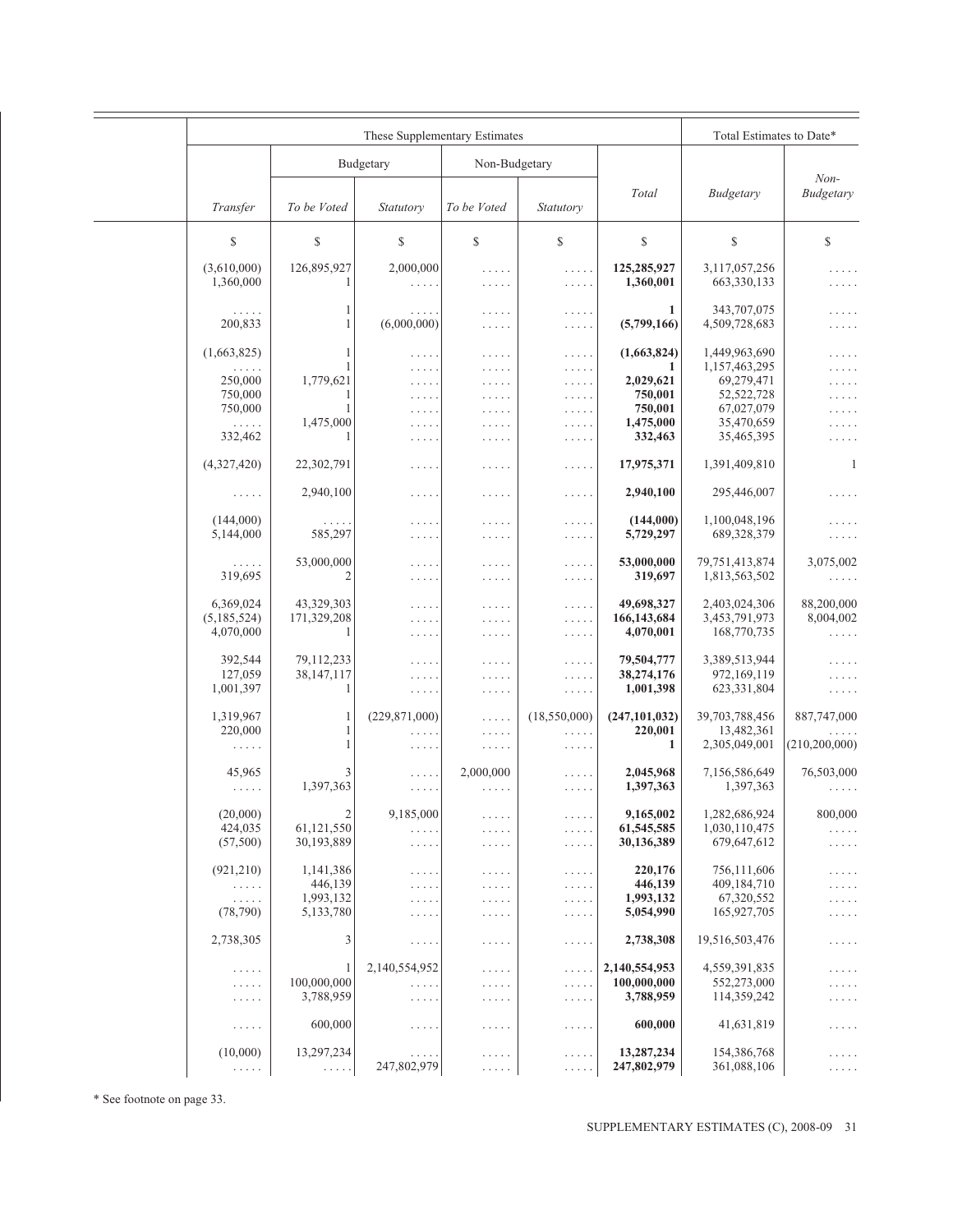# <span id="page-28-0"></span>**Summary of these Supplementary Estimates**

| Department or Agency                                     | Previous Authorities             |             | Permanent<br>Allocations<br>From TB | Total Authorities to Date |                     |
|----------------------------------------------------------|----------------------------------|-------------|-------------------------------------|---------------------------|---------------------|
|                                                          | $Non-$<br>Budgetary<br>Budgetary |             | Central<br>Votes                    | Budgetary                 | $Non-$<br>Budgetary |
| PUBLIC SAFETY AND EMERGENCY<br><b>PREPAREDNESS</b>       |                                  |             |                                     |                           |                     |
|                                                          | 414,939,448                      | .           | 365,453                             | 415,304,901               | .                   |
|                                                          | 1,733,587,092                    | .           | 11,457,854                          | 1,745,044,946             | .                   |
|                                                          | 470,043,154                      | .           | 909.827                             | 470,952,981               | .                   |
|                                                          | 2,977,672,761                    | .           | 1,577,262                           | 2,979,250,023             | .                   |
| PUBLIC WORKS AND GOVERNMENT SERVICES                     | 2,605,019,304                    | .           | 13,275,649                          | 2,618,294,953             | .                   |
| <b>TRANSPORT</b>                                         |                                  |             |                                     |                           |                     |
| $Department \label{def:1} Department.$                   | 1,435,315,722                    | .           | 7,594,557                           | 1,442,910,279             | .                   |
|                                                          | 110,476,000                      | .           | .                                   | 110,476,000               | .                   |
|                                                          | 19,900,000                       | .           | .                                   | 19,900,000                | .                   |
| The Jacques Cartier and Champlain Bridges                |                                  |             |                                     |                           |                     |
|                                                          | 87,808,000                       | .           | .                                   | 87,808,000                | .                   |
| <b>TREASURY BOARD</b>                                    |                                  |             |                                     |                           |                     |
|                                                          | 3,612,343,724                    | .           | (371,686,646)                       | 3,240,657,078             | .                   |
|                                                          | 3,438,849,100                    | .           | 751,716                             | 3,439,600,816             | .                   |
| WESTERN ECONOMIC DIVERSIFICATION                         | 288,492,631                      | .           | 257,856                             | 288,750,487               | .                   |
| All other departments and agencies not included in these |                                  |             |                                     |                           |                     |
|                                                          | 10,761,854,243                   | .           | 59,905,551                          | 10,821,759,794            | .                   |
|                                                          | 16,238,575,000                   | .           | .                                   | 16,238,575,000            | .                   |
| <b>Total Estimates</b>                                   | 227,409,561,030                  | 870,679,005 | .                                   | 227,409,561,030           | 870,679,005         |

# **Summary of Estimates to Date for 2008-09**

 $\equiv$ 

| Previous Estimates: |
|---------------------|
|                     |
|                     |

 $\equiv$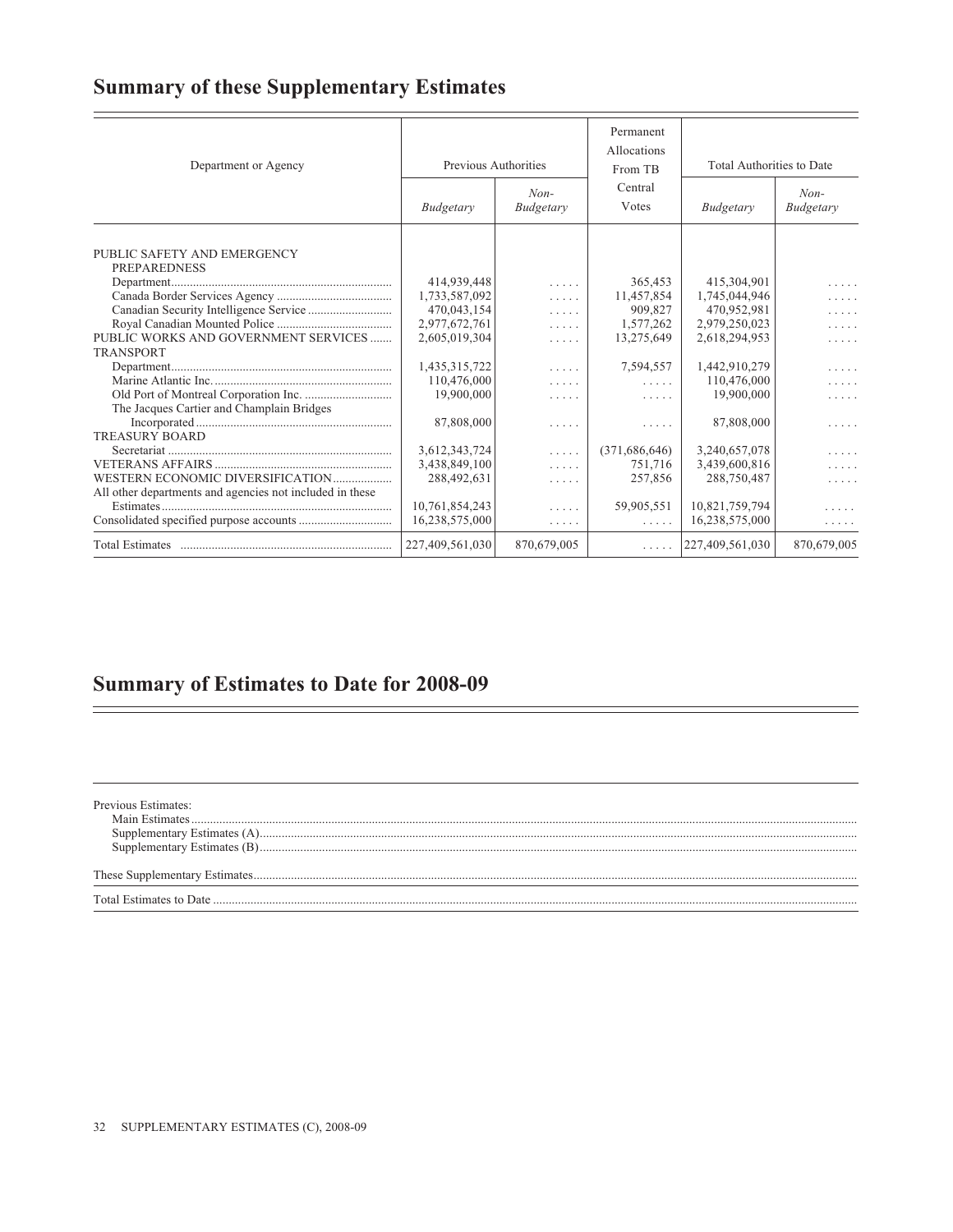|               | Total Estimates to Date* |               |               |              |               |                 |                     |
|---------------|--------------------------|---------------|---------------|--------------|---------------|-----------------|---------------------|
|               | Budgetary                |               | Non-Budgetary |              |               |                 |                     |
| Transfer      | To be Voted              | Statutory     | To be Voted   | Statutory    | Total         | Budgetary       | $Non-$<br>Budgetary |
| S             | \$                       | \$            | S             | \$           | $\mathbb{S}$  | \$              | \$                  |
| (115,000)     | .                        | .             | .             | .            | (115,000)     | 415,189,901     | .                   |
| (1, 184, 580) | .                        | .             | .             | .            | (1, 184, 580) | 1,743,860,366   | .                   |
| 80,000        |                          | .             | .             | .            | 80,001        | 471,032,982     | .                   |
| (937, 451)    | 5,726,362                | .             | .             | .            | 4,788,911     | 2,984,038,934   | .                   |
| (168, 637)    |                          | .             | .             | .            | (168, 637)    | 2,618,126,316   | .                   |
| (14,672,800)  | 2                        | .             | .             | .            | (14,672,798)  | 1,428,237,481   | .                   |
| 7,000,000     |                          | .             | .             | .            | 7,000,001     | 117,476,001     | .                   |
| .             | 1,250,000                | .             | .             | .            | 1,250,000     | 21,150,000      | .                   |
| .             | 589,734                  | .             | .             | .            | 589,734       | 88, 397, 734    | .                   |
| 201,451       | 707,414,644              | .             | .             | .            | 707,616,095   | 3,948,273,173   | .                   |
| .             |                          | .             | .             | .            |               | 3,439,600,817   | .                   |
| .             | 186,751                  | .             | .             | .            | 186,751       | 288,937,238     | .                   |
| .             | .                        | .             | .             | .            | .             | 10,821,759,794  | .                   |
| .             | .                        | 315,000,000   | .             | $\ldots$     | 315,000,000   | 16,553,575,000  | .                   |
| $\cdots$      | 1,475,177,549            | 2,478,671,931 | 2,000,000     | (18,550,000) | 3,937,299,480 | 231,363,410,510 | 854,129,005         |

\* A negative amount is for information purposes only and will not be included in the proposed schedules to the appropriation bill.

|                   | Budgetary       |                    |             |              | Total          |                    |
|-------------------|-----------------|--------------------|-------------|--------------|----------------|--------------------|
| To be Voted       | Statutory       | Total              | To be Voted | Statutory    | Total          |                    |
| J.                | J.              | \$                 | \$          | .Ъ           | \$             | ъ                  |
|                   |                 |                    |             |              |                |                    |
| *79,429,825,398   | 141,595,413,006 | 221,025,238,404    | 61,303,002  | 795,376,001  | 856,679,003    | 221,881,917,407    |
| 3,614,036,749     | 443,498,422     | 4,057,535,171      |             | .            |                | 4,057,535,173      |
| 2,772,185,255     | (445,397,800)   | 2,326,787,455      | 14,000,000  | .            | 14,000,000     | 2,340,787,455      |
| 85,816,047,402    | 141,593,513,628 | 227,409,561,030    | 75,303,004  | 795,376,001  | 870,679,005    | 228,280,240,035    |
| 1,475,177,549     | 2,478,671,931   | 3,953,849,480      | 2,000,000   | (18,550,000) | (16, 550, 000) | 3,937,299,480      |
| 87, 291, 224, 951 | 144,072,185,559 | 231, 363, 410, 510 | 77,303,004  | 776,826,001  | 854,129,005    | 232, 217, 539, 515 |

\* Includes \$134.9 million for the Canada Revenue Agency, \$55.1 million for the Parks Canada Agency and \$230.3 million for the Canada Border Services Agency from 2007-08 non-lapsing appropriations.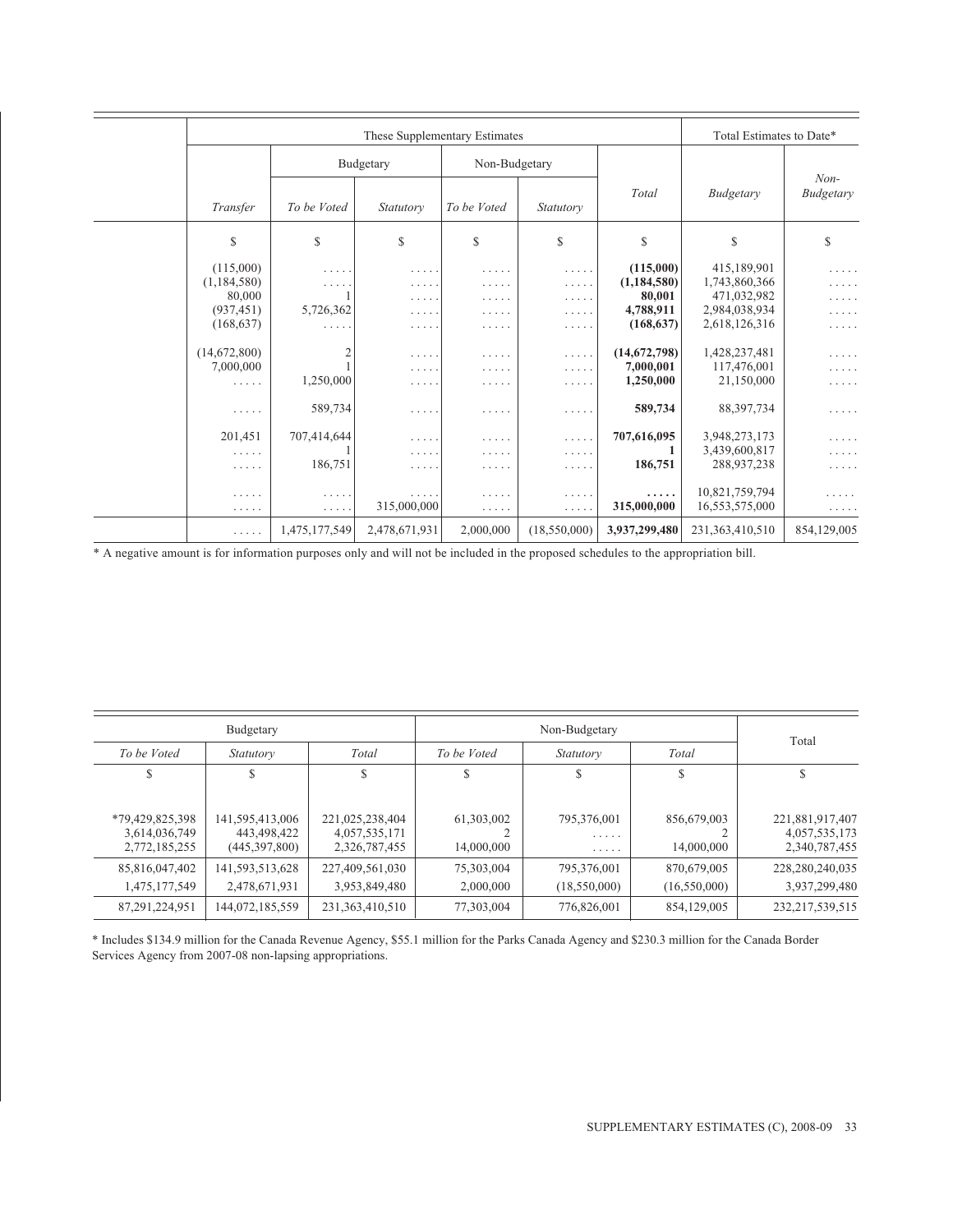<span id="page-30-0"></span>

| Vote<br>No.                 | Service                                                                                                                                                                                                                                                                                                                                                                                                                                                                                                                                                                                                                                                                                                                                                                                                                                                                                                                                                 | Amount $(\$)$                         | Total $(\$)$ |
|-----------------------------|---------------------------------------------------------------------------------------------------------------------------------------------------------------------------------------------------------------------------------------------------------------------------------------------------------------------------------------------------------------------------------------------------------------------------------------------------------------------------------------------------------------------------------------------------------------------------------------------------------------------------------------------------------------------------------------------------------------------------------------------------------------------------------------------------------------------------------------------------------------------------------------------------------------------------------------------------------|---------------------------------------|--------------|
|                             | AGRICULTURE AND AGRI-FOOD                                                                                                                                                                                                                                                                                                                                                                                                                                                                                                                                                                                                                                                                                                                                                                                                                                                                                                                               |                                       |              |
|                             | <b>DEPARTMENT</b>                                                                                                                                                                                                                                                                                                                                                                                                                                                                                                                                                                                                                                                                                                                                                                                                                                                                                                                                       |                                       |              |
| 1c<br>5c<br>10 <sub>c</sub> | Agriculture and Agri-Food - Operating expenditures and, pursuant to<br>paragraph $29.1(2)(a)$ of the <i>Financial Administration Act</i> , authority to expend<br>revenues received from, and to offset expenditures incurred in the fiscal year for,<br>collaborative research agreements and research services, the grazing and<br>breeding activities of the Community Pastures Program and the administration of<br>the AgriStability program; and the payment to each member of the Queen's Privy<br>Council for Canada who is a Minister without Portfolio or a Minister of State who<br>does not preside over a Ministry of State of a salary not to exceed the salary paid<br>to Ministers of State who preside over Ministries of State under the Salaries Act,<br>as adjusted pursuant to the <i>Parliament of Canada Act</i> and pro rata for any period<br>Agriculture and Agri-Food - The grants listed in the Estimates and contributions | 4,248,642<br>1,435,000<br>121,212,285 |              |
|                             |                                                                                                                                                                                                                                                                                                                                                                                                                                                                                                                                                                                                                                                                                                                                                                                                                                                                                                                                                         |                                       | 126,895,927  |
| 30c                         | CANADIAN FOOD INSPECTION AGENCY<br>Canadian Food Inspection Agency – Operating expenditures and contributions – To                                                                                                                                                                                                                                                                                                                                                                                                                                                                                                                                                                                                                                                                                                                                                                                                                                      |                                       |              |
|                             | authorize the transfer of \$1,010,000 from Agriculture and Agri-Food Vote 1, and<br>\$350,000 from National Defence Vote 1, Appropriation Act No. 2, 2008-2009 for                                                                                                                                                                                                                                                                                                                                                                                                                                                                                                                                                                                                                                                                                                                                                                                      |                                       | $\mathbf{1}$ |
|                             | ATLANTIC CANADA OPPORTUNITIES AGENCY                                                                                                                                                                                                                                                                                                                                                                                                                                                                                                                                                                                                                                                                                                                                                                                                                                                                                                                    |                                       |              |
|                             | <b>DEPARTMENT</b>                                                                                                                                                                                                                                                                                                                                                                                                                                                                                                                                                                                                                                                                                                                                                                                                                                                                                                                                       |                                       |              |
| 1c                          | Atlantic Canada Opportunities Agency – Operating expenditures and the payment to<br>each member of the Queen's Privy Council for Canada who is a Minister without<br>Portfolio or a Minister of State who does not preside over a Ministry of State of a<br>salary not to exceed the salary paid to Ministers of State who preside over<br>Ministries of State under the Salaries Act, as adjusted pursuant to the Parliament<br>of Canada Act and pro rata for any period of less than a year $-$ To authorize the<br>transfer of \$456,680 from Atlantic Canada Opportunities Agency Vote 5,                                                                                                                                                                                                                                                                                                                                                          |                                       | $\mathbf{1}$ |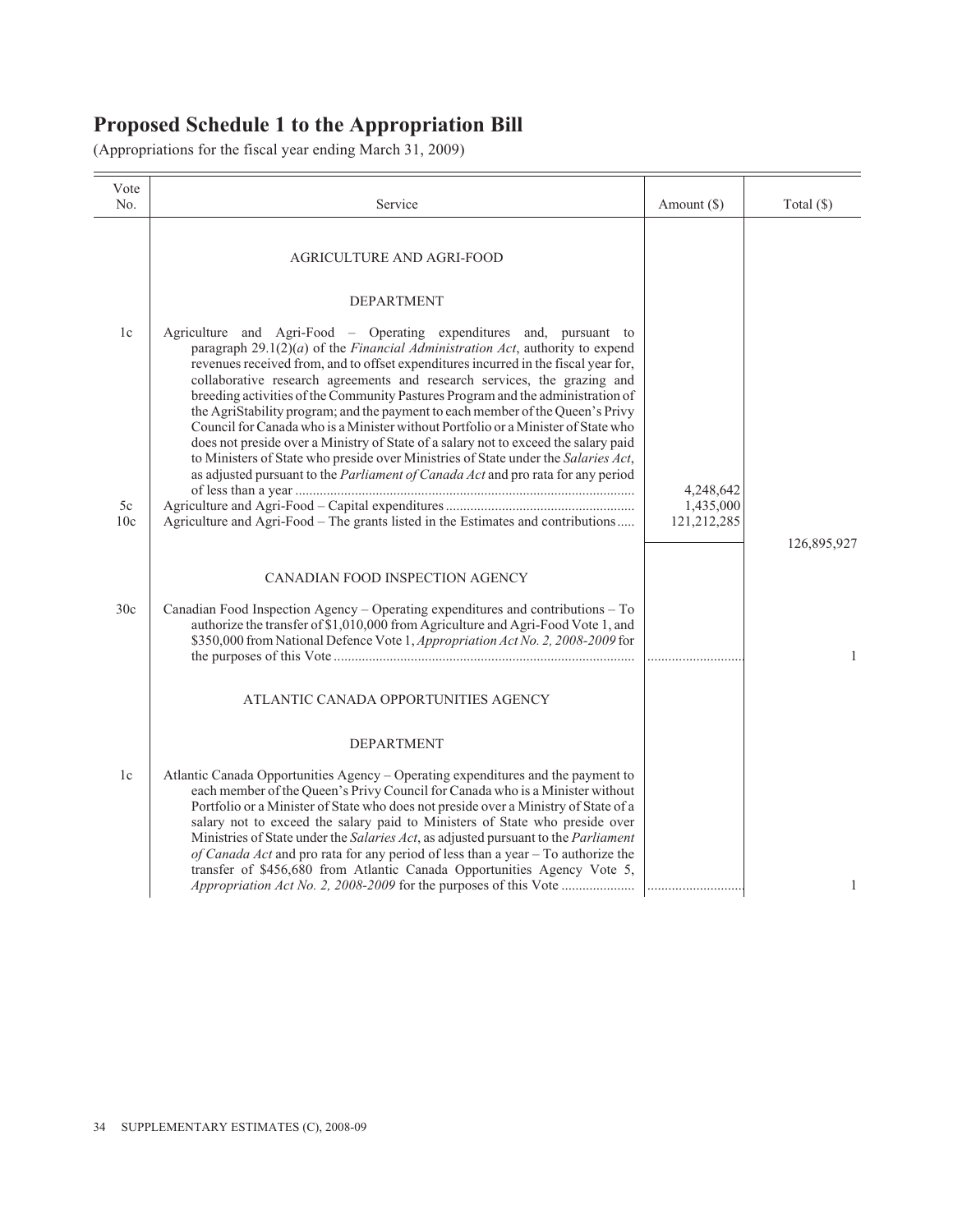| Vote<br>No. | Service                                                                                                                                                                                                                                                                                                                                                                                                                                                                                                                                                                                         | Amount $(\$)$ | Total $(\$)$ |
|-------------|-------------------------------------------------------------------------------------------------------------------------------------------------------------------------------------------------------------------------------------------------------------------------------------------------------------------------------------------------------------------------------------------------------------------------------------------------------------------------------------------------------------------------------------------------------------------------------------------------|---------------|--------------|
|             |                                                                                                                                                                                                                                                                                                                                                                                                                                                                                                                                                                                                 |               |              |
|             | <b>CANADIAN HERITAGE</b>                                                                                                                                                                                                                                                                                                                                                                                                                                                                                                                                                                        |               |              |
|             | <b>DEPARTMENT</b>                                                                                                                                                                                                                                                                                                                                                                                                                                                                                                                                                                               |               |              |
| 5c          | Canadian Heritage – The grants listed in the Estimates and contributions – To<br>authorize the transfer of \$4,310,000 from Canadian Heritage Vote 1, and<br>\$168,637 from Public Works and Government Services Vote 1, Appropriation                                                                                                                                                                                                                                                                                                                                                          | .             | 1            |
|             | CANADIAN BROADCASTING CORPORATION                                                                                                                                                                                                                                                                                                                                                                                                                                                                                                                                                               |               |              |
| 25c         | Payments to the Canadian Broadcasting Corporation for capital expenditures – To<br>authorize the transfer of \$5,658,000 from Canadian Heritage Vote 15,                                                                                                                                                                                                                                                                                                                                                                                                                                        |               | $\mathbf{1}$ |
|             | CANADIAN MUSEUM OF CIVILIZATION                                                                                                                                                                                                                                                                                                                                                                                                                                                                                                                                                                 |               |              |
| 30c         | Payments to the Canadian Museum of Civilization for operating and capital<br>expenditures - To authorize the transfer of \$250,000 from Foreign Affairs and<br>International Trade Vote 25, Appropriation Act No. 2, 2008-2009 for the                                                                                                                                                                                                                                                                                                                                                          |               | 1,779,621    |
|             | NATIONAL ARTS CENTRE CORPORATION                                                                                                                                                                                                                                                                                                                                                                                                                                                                                                                                                                |               |              |
| 50c         | Payments to the National Arts Centre Corporation - To authorize the transfer of<br>\$750,000 from Canadian Heritage Vote 5, Appropriation Act No. 2, 2008-2009                                                                                                                                                                                                                                                                                                                                                                                                                                  |               | $\mathbf{1}$ |
|             | NATIONAL FILM BOARD                                                                                                                                                                                                                                                                                                                                                                                                                                                                                                                                                                             |               |              |
| 60c         | National Film Board – Program expenditures, the grants listed in the Estimates and<br>contributions $-$ To authorize the transfer of \$750,000 from Canadian Heritage<br>Vote 1, <i>Appropriation Act No. 2, 2008-2009</i> for the purposes of this Vote                                                                                                                                                                                                                                                                                                                                        |               | $\mathbf{1}$ |
|             | NATIONAL MUSEUM OF SCIENCE AND TECHNOLOGY                                                                                                                                                                                                                                                                                                                                                                                                                                                                                                                                                       |               |              |
| 75c         | Payments to the National Museum of Science and Technology for operating and                                                                                                                                                                                                                                                                                                                                                                                                                                                                                                                     |               | 1,475,000    |
|             | STATUS OF WOMEN - OFFICE OF THE CO-ORDINATOR                                                                                                                                                                                                                                                                                                                                                                                                                                                                                                                                                    |               |              |
| 100c        | Status of Women – Office of the Co-ordinator – Operating expenditures and the<br>payment to each member of the Queen's Privy Council for Canada who is a<br>Minister without Portfolio or a Minister of State who does not preside over a<br>Ministry of State of a salary not to exceed the salary paid to Ministers of State who<br>preside over Ministries of State under the Salaries Act, as adjusted pursuant to the<br>Parliament of Canada Act and pro rata for any period of less than a year - To<br>authorize the transfer of \$332,462 from Canadian Heritage Vote 1, Appropriation |               | $\mathbf{1}$ |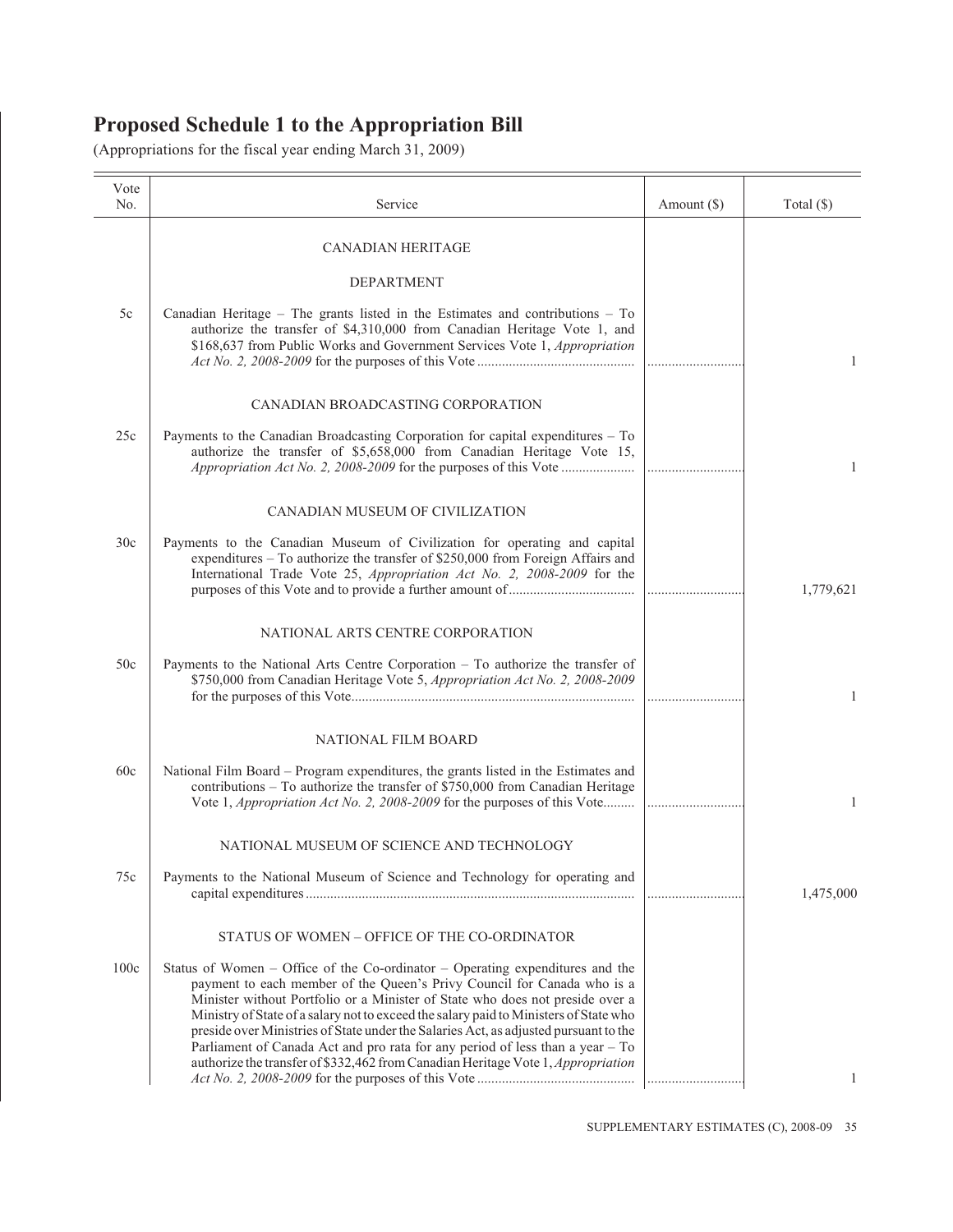| Vote<br>No. | Service                                                                                                                                                                                                                                                                                                                                                                                                                                                                                                                                                                                                                                                                                                                                                                                                                                                                                                                 | Amount (\$)         | Total $(\$)$ |
|-------------|-------------------------------------------------------------------------------------------------------------------------------------------------------------------------------------------------------------------------------------------------------------------------------------------------------------------------------------------------------------------------------------------------------------------------------------------------------------------------------------------------------------------------------------------------------------------------------------------------------------------------------------------------------------------------------------------------------------------------------------------------------------------------------------------------------------------------------------------------------------------------------------------------------------------------|---------------------|--------------|
|             | CITIZENSHIP AND IMMIGRATION<br><b>DEPARTMENT</b>                                                                                                                                                                                                                                                                                                                                                                                                                                                                                                                                                                                                                                                                                                                                                                                                                                                                        |                     |              |
| 1c<br>5c    | Citizenship and Immigration - Operating expenditures and the payment to each<br>member of the Queen's Privy Council for Canada who is a Minister without<br>Portfolio or a Minister of State who does not preside over a Ministry of State of a<br>salary not to exceed the salary paid to Ministers of State who preside over<br>Ministries of State under the Salaries Act, as adjusted pursuant to the Parliament<br>of Canada Act and pro rata for any period of less than a year $-$ To authorize the<br>transfer of \$4,500,000 from Citizenship and Immigration Vote 5, \$1,000,000<br>from Justice Vote 1, \$243,580 from Public Safety and Emergency Preparedness<br>Vote 10, and \$57,500 from Industry Vote 85, Appropriation Act No. 2,<br>2008-2009 for the purposes of this Vote and to provide a further amount of<br>Citizenship and Immigration - The grants listed in the Estimates and contributions | 22,302,790          |              |
|             | ECONOMIC DEVELOPMENT AGENCY OF CANADA<br>FOR THE REGIONS OF QUEBEC                                                                                                                                                                                                                                                                                                                                                                                                                                                                                                                                                                                                                                                                                                                                                                                                                                                      |                     | 22,302,791   |
| 1c          | Economic Development Agency of Canada for the Regions of Quebec - Operating<br>expenditures and the payment to each member of the Queen's Privy Council for<br>Canada who is a Minister without Portfolio or a Minister of State who does not<br>preside over a Ministry of State of a salary not to exceed the salary paid to<br>Ministers of State who preside over Ministries of State under the Salaries Act, as<br>adjusted pursuant to the Parliament of Canada Act and pro rata for any period of                                                                                                                                                                                                                                                                                                                                                                                                                |                     |              |
| 5c          | Economic Development Agency of Canada for the Regions of Quebec - The grants                                                                                                                                                                                                                                                                                                                                                                                                                                                                                                                                                                                                                                                                                                                                                                                                                                            | 40,000<br>2,900,100 | 2,940,100    |
|             | <b>FINANCE</b>                                                                                                                                                                                                                                                                                                                                                                                                                                                                                                                                                                                                                                                                                                                                                                                                                                                                                                          |                     |              |
|             | <b>DEPARTMENT</b>                                                                                                                                                                                                                                                                                                                                                                                                                                                                                                                                                                                                                                                                                                                                                                                                                                                                                                       |                     |              |
| 5c          |                                                                                                                                                                                                                                                                                                                                                                                                                                                                                                                                                                                                                                                                                                                                                                                                                                                                                                                         |                     | 53,000,000   |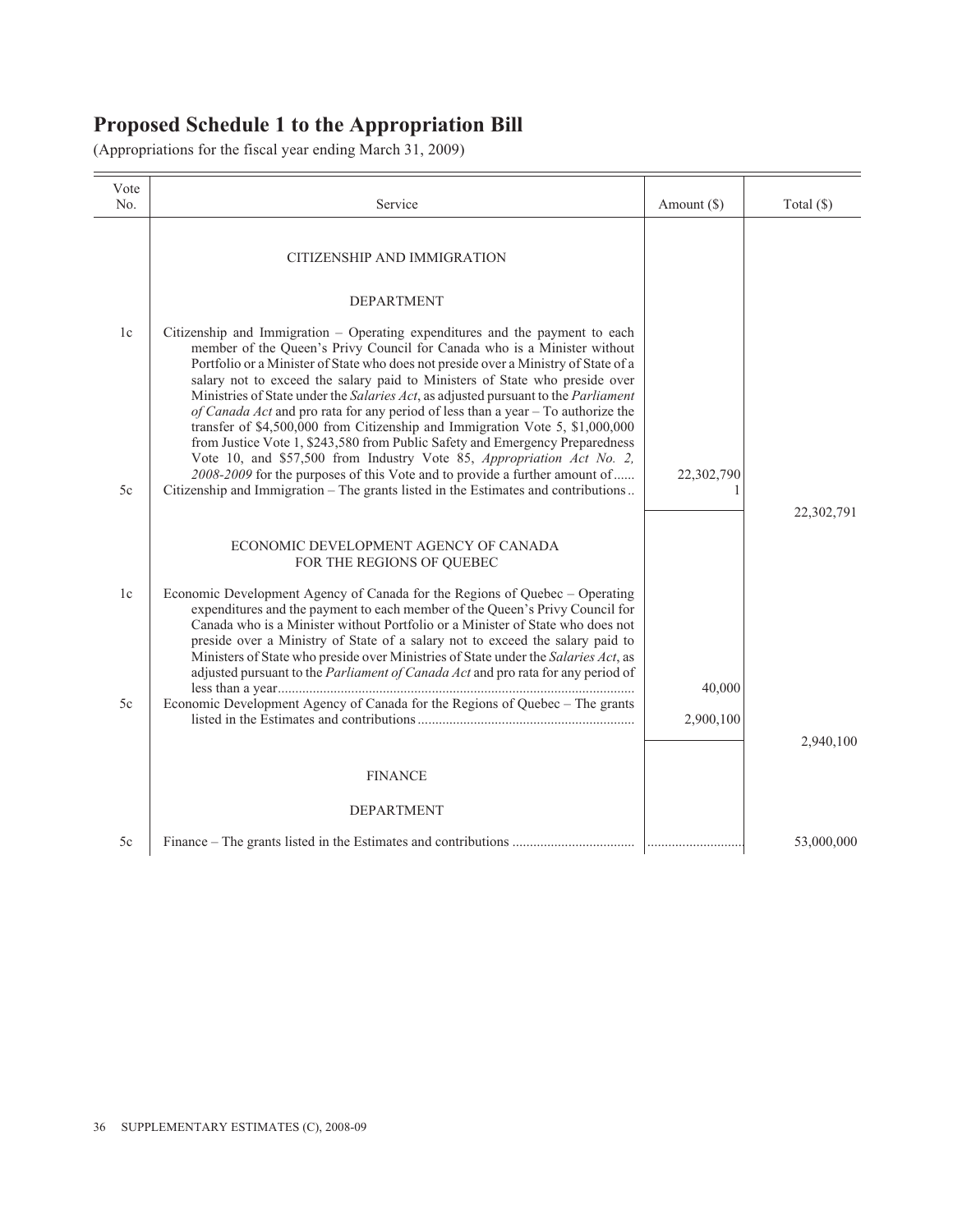| Vote<br>No. | Service                                                                                                                                                                                                                                                                                                                                                                                                                                                                                                                                                                                                                                                                                                                                                                                                                                                                                                                                                                                                                                                                                                                                                                                                                                                                                                                                                                                                                                                                                                                                                                                                                                                                                                                                                                        | Amount $(\$)$ | Total $(\$)$ |
|-------------|--------------------------------------------------------------------------------------------------------------------------------------------------------------------------------------------------------------------------------------------------------------------------------------------------------------------------------------------------------------------------------------------------------------------------------------------------------------------------------------------------------------------------------------------------------------------------------------------------------------------------------------------------------------------------------------------------------------------------------------------------------------------------------------------------------------------------------------------------------------------------------------------------------------------------------------------------------------------------------------------------------------------------------------------------------------------------------------------------------------------------------------------------------------------------------------------------------------------------------------------------------------------------------------------------------------------------------------------------------------------------------------------------------------------------------------------------------------------------------------------------------------------------------------------------------------------------------------------------------------------------------------------------------------------------------------------------------------------------------------------------------------------------------|---------------|--------------|
|             |                                                                                                                                                                                                                                                                                                                                                                                                                                                                                                                                                                                                                                                                                                                                                                                                                                                                                                                                                                                                                                                                                                                                                                                                                                                                                                                                                                                                                                                                                                                                                                                                                                                                                                                                                                                |               |              |
|             | <b>FISHERIES AND OCEANS</b>                                                                                                                                                                                                                                                                                                                                                                                                                                                                                                                                                                                                                                                                                                                                                                                                                                                                                                                                                                                                                                                                                                                                                                                                                                                                                                                                                                                                                                                                                                                                                                                                                                                                                                                                                    |               |              |
| 1c<br>10c   | Fisheries and Oceans – Operating expenditures, and<br>(a) Canada's share of expenses of the International Fisheries Commissions,<br>authority to provide free accommodation for the International Fisheries<br>Commissions and authority to make recoverable advances in the amounts of the<br>shares of the International Fisheries Commissions of joint cost projects;<br>(b) authority to make recoverable advances for transportation, stevedoring and<br>other shipping services performed on behalf of individuals, outside agencies and<br>other governments in the course of, or arising out of, the exercise of jurisdiction in<br>navigation, including aids to navigation and shipping;<br>$(c)$ authority to expend revenue received during the fiscal year in the course of, or<br>arising from, the activities of the Canadian Coast Guard; and<br>$(d)$ the payment to each member of the Queen's Privy Council for Canada who is<br>a Minister without Portfolio or a Minister of State who does not preside over a<br>Ministry of State of a salary not to exceed the salary paid to Ministers of State who<br>preside over Ministries of State under the Salaries Act, as adjusted pursuant to the<br>Parliament of Canada Act and pro rata for any period of less than a year - To<br>authorize the transfer of \$2,683,154 from Fisheries and Oceans Vote 10,<br>\$175,695 from National Defence Vote 5, and \$144,000 from Environment<br>Vote 1, Appropriation Act No. 2, 2008-2009 for the purposes of this Vote<br>Fisheries and Oceans $-$ The grants listed in the Estimates and contributions $-$ To<br>authorize the transfer of \$1,360,000 from Fisheries and Oceans Vote 1,<br>Appropriation Act No. 2, 2008-2009 for the purposes of this Vote |               |              |
|             |                                                                                                                                                                                                                                                                                                                                                                                                                                                                                                                                                                                                                                                                                                                                                                                                                                                                                                                                                                                                                                                                                                                                                                                                                                                                                                                                                                                                                                                                                                                                                                                                                                                                                                                                                                                |               | 2            |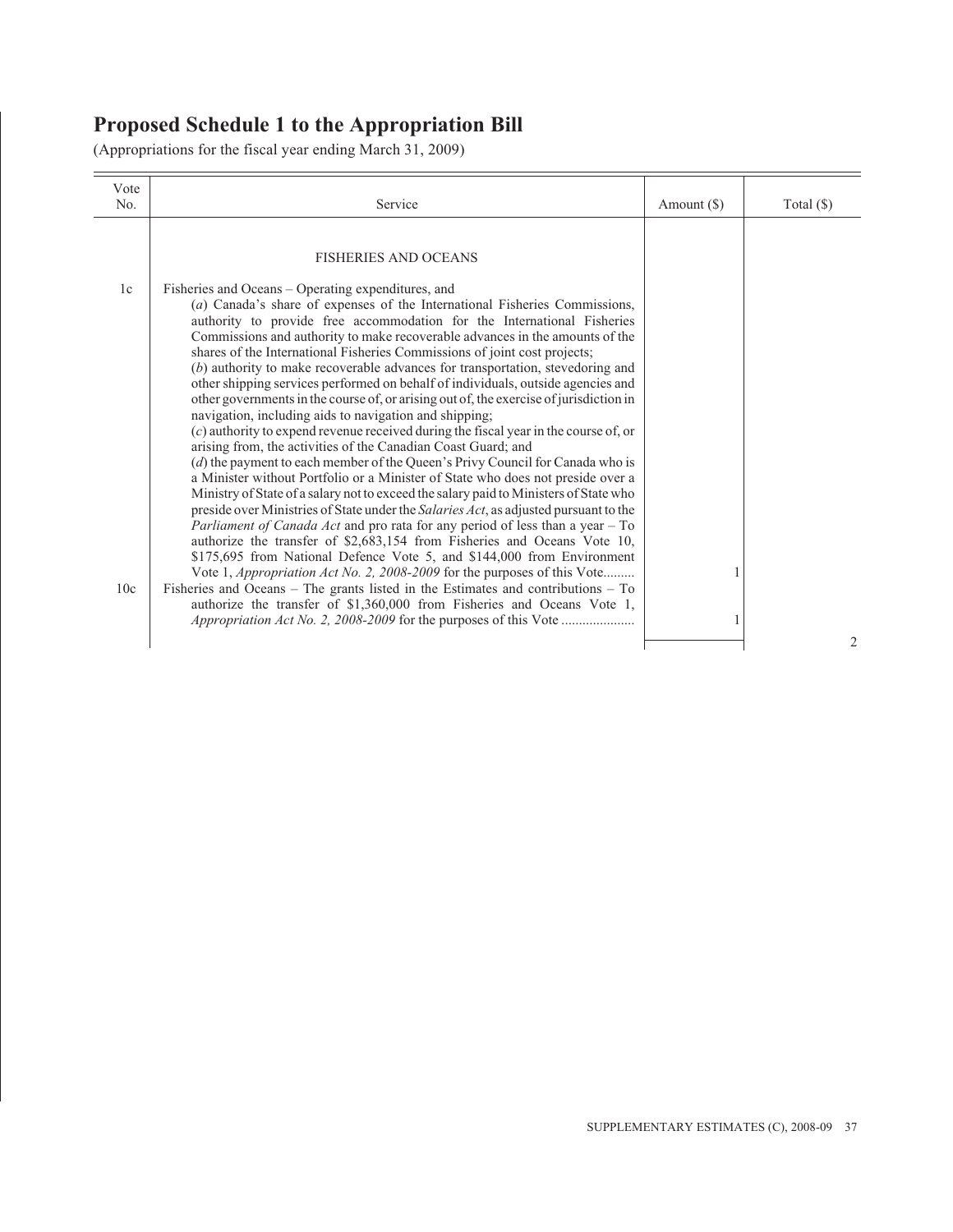| Vote<br>No. | Service                                                                                                                                                                                                                                                                                                                                                                                                                                                                                                                                                                                                                                                                                                                                                                                                                                                                                                                                                                                                                                                                                                                                                                                                                                                                                                                                                                                                                                                                                                                                                                                                                                                                                                                                                                                                                                                                                                                                                                                                                                                                                                                                                                                                                                                                                                                                                                                                                                                                                                                                                                                                                                          | Amount (\$) | Total $(\$)$ |
|-------------|--------------------------------------------------------------------------------------------------------------------------------------------------------------------------------------------------------------------------------------------------------------------------------------------------------------------------------------------------------------------------------------------------------------------------------------------------------------------------------------------------------------------------------------------------------------------------------------------------------------------------------------------------------------------------------------------------------------------------------------------------------------------------------------------------------------------------------------------------------------------------------------------------------------------------------------------------------------------------------------------------------------------------------------------------------------------------------------------------------------------------------------------------------------------------------------------------------------------------------------------------------------------------------------------------------------------------------------------------------------------------------------------------------------------------------------------------------------------------------------------------------------------------------------------------------------------------------------------------------------------------------------------------------------------------------------------------------------------------------------------------------------------------------------------------------------------------------------------------------------------------------------------------------------------------------------------------------------------------------------------------------------------------------------------------------------------------------------------------------------------------------------------------------------------------------------------------------------------------------------------------------------------------------------------------------------------------------------------------------------------------------------------------------------------------------------------------------------------------------------------------------------------------------------------------------------------------------------------------------------------------------------------------|-------------|--------------|
|             | FOREIGN AFFAIRS AND INTERNATIONAL TRADE                                                                                                                                                                                                                                                                                                                                                                                                                                                                                                                                                                                                                                                                                                                                                                                                                                                                                                                                                                                                                                                                                                                                                                                                                                                                                                                                                                                                                                                                                                                                                                                                                                                                                                                                                                                                                                                                                                                                                                                                                                                                                                                                                                                                                                                                                                                                                                                                                                                                                                                                                                                                          |             |              |
|             | <b>DEPARTMENT</b>                                                                                                                                                                                                                                                                                                                                                                                                                                                                                                                                                                                                                                                                                                                                                                                                                                                                                                                                                                                                                                                                                                                                                                                                                                                                                                                                                                                                                                                                                                                                                                                                                                                                                                                                                                                                                                                                                                                                                                                                                                                                                                                                                                                                                                                                                                                                                                                                                                                                                                                                                                                                                                |             |              |
| 1c          | Foreign Affairs and International Trade – Operating expenditures, including the<br>payment of remuneration and other expenditures subject to the approval of the<br>Governor in Council in connection with the assignment by the Canadian<br>Government of Canadians to the staffs of international organizations and<br>authority to make recoverable advances in amounts not exceeding the amounts of<br>the shares of such organizations of such expenses; authority for the appointment<br>and fixing of salaries by the Governor in Council of High Commissioners,<br>Ambassadors, Ministers Plenipotentiary, Consuls, Representatives on<br>International Commissions, the staff of such officials and other persons to<br>represent Canada in another country; expenditures in respect of the provision of<br>office accommodation for the International Civil Aviation Organization;<br>recoverable expenditures for assistance to and repatriation of distressed<br>Canadian citizens and persons of Canadian domicile abroad, including their<br>dependants; cultural relations and academic exchange programs with other<br>countries; and, pursuant to paragraph $29.1(2)(a)$ of the Financial Administration<br>Act, authority to expend revenues received in a fiscal year from, and to offset<br>related expenditures incurred in the fiscal year arising from the provision of<br>services related to: training services provided by the Canadian Foreign Service<br>Institute; trade fairs, missions and other international business development<br>services; investment development services; international telecommunication<br>services; departmental publications; other services provided abroad to other<br>government departments, agencies, Crown corporations and other non-federal<br>organizations; specialized consular services; and international youth<br>employment exchange programs and the payment to each member of the Queen's<br>Privy Council for Canada who is a Minister without Portfolio or a Minister of<br>State who does not preside over a Ministry of State of a salary not to exceed the<br>salary paid to Ministers of State who preside over Ministries of State under the<br>Salaries Act, as adjusted pursuant to the Parliament of Canada Act and pro rata<br>for any period of less than a year $-$ To authorize the transfer of \$4,100,000 from<br>Foreign Affairs and International Trade Vote 5, \$175,000 from Foreign Affairs<br>and International Trade Vote 10, \$935,524 from Foreign Affairs and<br>International Trade Vote 25, \$3,231,500 from Citizenship and Immigration |             |              |
|             | Vote 1, and \$115,000 from Public Safety and Emergency Preparedness Vote 1,<br>Appropriation Act No. 2, 2008-2009 for the purposes of this Vote and to provide a                                                                                                                                                                                                                                                                                                                                                                                                                                                                                                                                                                                                                                                                                                                                                                                                                                                                                                                                                                                                                                                                                                                                                                                                                                                                                                                                                                                                                                                                                                                                                                                                                                                                                                                                                                                                                                                                                                                                                                                                                                                                                                                                                                                                                                                                                                                                                                                                                                                                                 | 18,359,892  |              |
| 5c          | Foreign Affairs and International Trade – Capital expenditures – To authorize the<br>transfer of \$9,899,190 from Foreign Affairs and International Trade Vote 10, and<br>\$2,397,000 from Citizenship and Immigration Vote 1, Appropriation Act No. 2,                                                                                                                                                                                                                                                                                                                                                                                                                                                                                                                                                                                                                                                                                                                                                                                                                                                                                                                                                                                                                                                                                                                                                                                                                                                                                                                                                                                                                                                                                                                                                                                                                                                                                                                                                                                                                                                                                                                                                                                                                                                                                                                                                                                                                                                                                                                                                                                          |             |              |
|             | 2008-2009 for the purposes of this Vote and to provide a further amount of                                                                                                                                                                                                                                                                                                                                                                                                                                                                                                                                                                                                                                                                                                                                                                                                                                                                                                                                                                                                                                                                                                                                                                                                                                                                                                                                                                                                                                                                                                                                                                                                                                                                                                                                                                                                                                                                                                                                                                                                                                                                                                                                                                                                                                                                                                                                                                                                                                                                                                                                                                       | 12,081,410  |              |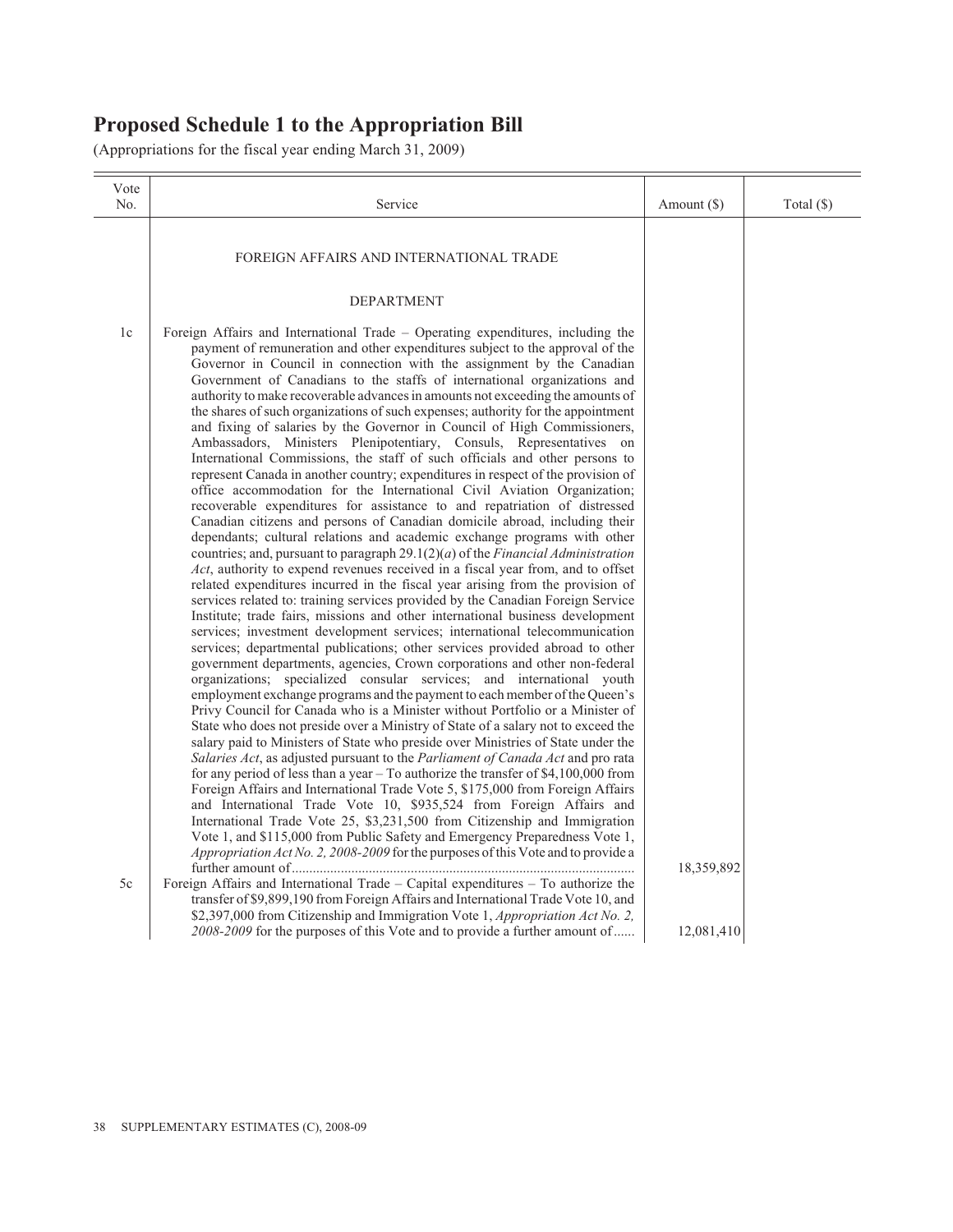| Vote<br>No.            | Service                                                                                                                                                                                                                                                                                                                                                                                                                                                                                                                                                                                                                                                                                                                                                                                                                                                                                                                                                                                                                                                                                                                                                                                                                                                                                                                                                                                                                                                                                                                                                                                           | Amount $(\$)$ | Total $(\$)$ |
|------------------------|---------------------------------------------------------------------------------------------------------------------------------------------------------------------------------------------------------------------------------------------------------------------------------------------------------------------------------------------------------------------------------------------------------------------------------------------------------------------------------------------------------------------------------------------------------------------------------------------------------------------------------------------------------------------------------------------------------------------------------------------------------------------------------------------------------------------------------------------------------------------------------------------------------------------------------------------------------------------------------------------------------------------------------------------------------------------------------------------------------------------------------------------------------------------------------------------------------------------------------------------------------------------------------------------------------------------------------------------------------------------------------------------------------------------------------------------------------------------------------------------------------------------------------------------------------------------------------------------------|---------------|--------------|
|                        | FOREIGN AFFAIRS AND INTERNATIONAL TRADE – Concluded<br>DEPARTMENT - Concluded                                                                                                                                                                                                                                                                                                                                                                                                                                                                                                                                                                                                                                                                                                                                                                                                                                                                                                                                                                                                                                                                                                                                                                                                                                                                                                                                                                                                                                                                                                                     |               |              |
| 10 <sub>c</sub><br>13c | Foreign Affairs and International Trade – The grants listed in the Estimates,<br>contributions, which may include: with respect to Canada's Global Partnership<br>Program (under the G8 Global Partnership), cash payments or the provision of<br>goods, equipment and services for the purpose of assistance to countries of the<br>former Soviet Union; with respect to Canada's Counter-Terrorism Capacity<br>Building Program, cash payments or the provision of goods, services, equipment<br>and technology for the purpose of counter-terrorism assistance to states and<br>government entities; and, with respect to the Global Peace and Security Program,<br>Global Peace Operations Program and Glyn Berry Program, cash payments or the<br>provision of goods, services, equipment and technology for the purpose of global<br>peace and security assistance; as well as the authority to make commitments for<br>the current fiscal year not exceeding \$30,000,000, in respect of contributions to<br>persons, groups of persons, councils and associations to promote the<br>development of Canadian export sales; and, the authority to pay assessments in<br>the amounts and in the currencies in which they are levied as well the authority to<br>pay other amounts specified in the currencies of the countries indicated,<br>notwithstanding that the total of such payments may exceed the equivalent in<br>Canadian dollars, estimated as of October $2007 - To$ authorize the transfer of<br>\$975,000 from Foreign Affairs and International Trade Vote 1, Appropriation |               |              |
|                        | Foreign Affairs and International Trade – Passport Canada – Operating expenditures<br>CANADIAN INTERNATIONAL DEVELOPMENT AGENCY                                                                                                                                                                                                                                                                                                                                                                                                                                                                                                                                                                                                                                                                                                                                                                                                                                                                                                                                                                                                                                                                                                                                                                                                                                                                                                                                                                                                                                                                   | 12,888,000    | 43,329,303   |
| 25c                    | Canadian International Development Agency – The grants listed in the Estimates,<br>contributions and payments to international financial institutions in accordance<br>with the International Development (Financial Institutions) Assistance Act, for<br>international development assistance, international humanitarian assistance and<br>other specified purposes, in the form of cash payments or the provision of goods,<br>commodities or services - To authorize the transfer of \$13,018,492 from Foreign<br>Affairs and International Trade Vote 20, Appropriation Act No. 2, 2008-2009 for                                                                                                                                                                                                                                                                                                                                                                                                                                                                                                                                                                                                                                                                                                                                                                                                                                                                                                                                                                                             |               | 171,329,208  |
|                        | INTERNATIONAL DEVELOPMENT RESEARCH CENTRE                                                                                                                                                                                                                                                                                                                                                                                                                                                                                                                                                                                                                                                                                                                                                                                                                                                                                                                                                                                                                                                                                                                                                                                                                                                                                                                                                                                                                                                                                                                                                         |               |              |
| 35c                    | Payments to the International Development Research Centre – To authorize the<br>transfer of \$4,000,000 from Foreign Affairs and International Trade Vote 25, and<br>\$70,000 from Health Vote 40, Appropriation Act No. 2, 2008-2009 for the                                                                                                                                                                                                                                                                                                                                                                                                                                                                                                                                                                                                                                                                                                                                                                                                                                                                                                                                                                                                                                                                                                                                                                                                                                                                                                                                                     |               | 1            |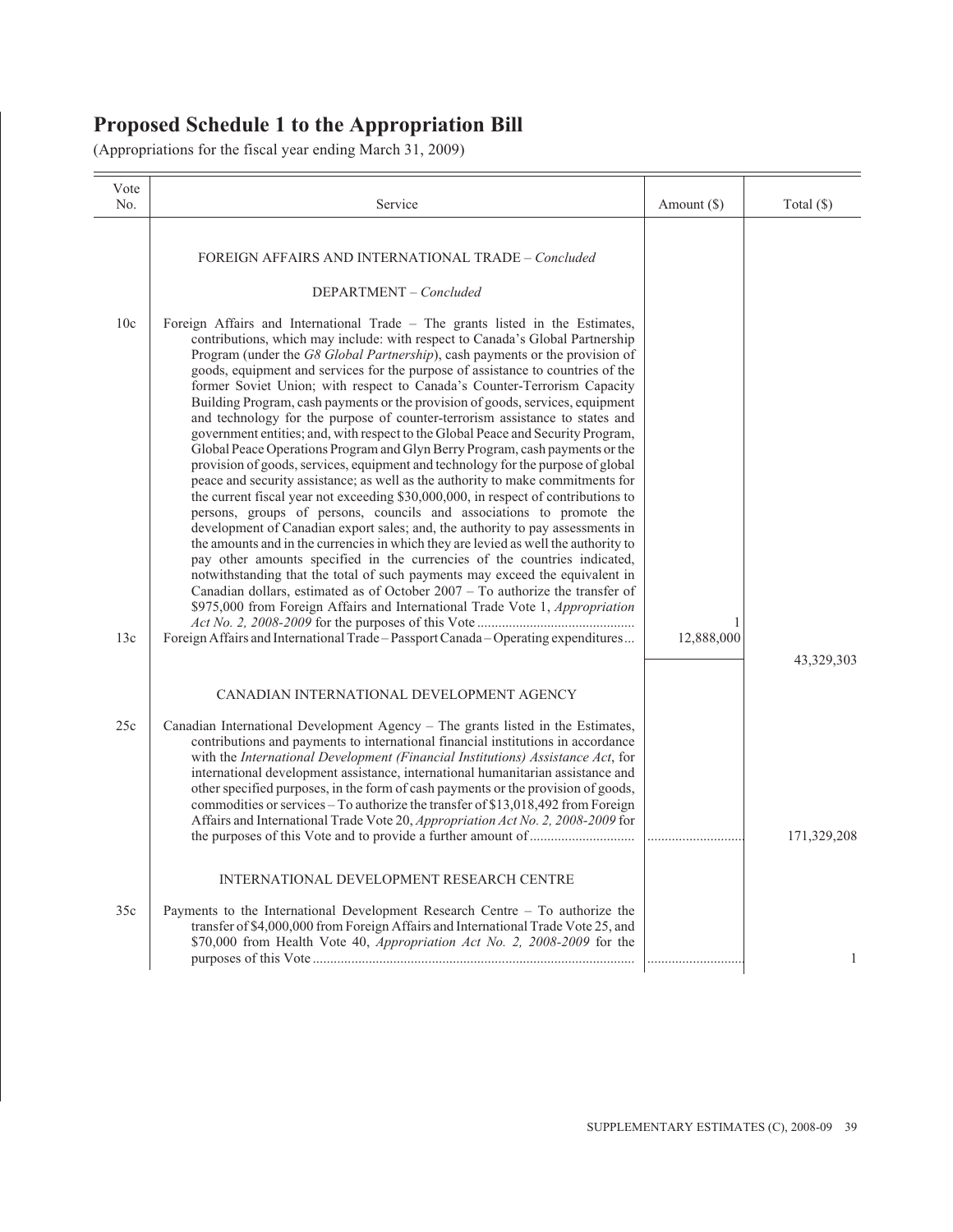| Vote<br>No.     | Service                                                                                                                                                                                                                                                                                                                                                                                                                                                                                                                                                                                                                                                                                                                                                                                                                                                               | Amount (\$)             | Total $(\$)$ |
|-----------------|-----------------------------------------------------------------------------------------------------------------------------------------------------------------------------------------------------------------------------------------------------------------------------------------------------------------------------------------------------------------------------------------------------------------------------------------------------------------------------------------------------------------------------------------------------------------------------------------------------------------------------------------------------------------------------------------------------------------------------------------------------------------------------------------------------------------------------------------------------------------------|-------------------------|--------------|
|                 | <b>HEALTH</b>                                                                                                                                                                                                                                                                                                                                                                                                                                                                                                                                                                                                                                                                                                                                                                                                                                                         |                         |              |
|                 | <b>DEPARTMENT</b>                                                                                                                                                                                                                                                                                                                                                                                                                                                                                                                                                                                                                                                                                                                                                                                                                                                     |                         |              |
| 1c              | Health – Operating expenditures and, pursuant to paragraph $29.1(2)(a)$ of the<br>Financial Administration Act, authority to spend revenues to offset expenditures<br>incurred in the fiscal year arising from the provision of services or the sale of<br>products related to health protection, regulatory activities and medical services<br>and the payment to each member of the Queen's Privy Council for Canada who is<br>a Minister without Portfolio or a Minister of State who does not preside over a<br>Ministry of State of a salary not to exceed the salary paid to Ministers of State who<br>preside over Ministries of State under the Salaries Act, as adjusted pursuant to the<br>Parliament of Canada Act and pro rata for any period of less than a year - To<br>authorize the transfer of \$15,000,000 from Health Vote 5, and \$2,600,000 from |                         |              |
| 10 <sub>c</sub> | Agriculture and Agri-Food Vote 1, Appropriation Act No. 2, 2008-2009 for the<br>Health $-$ The grants listed in the Estimates and contributions $-$ To authorize the<br>transfer of \$11,000,000 from Health Vote 1, and \$322,941 from Health Vote 25,<br>Appropriation Act No. 2, 2008-2009 for the purposes of this Vote and to provide a                                                                                                                                                                                                                                                                                                                                                                                                                                                                                                                          | 71,553,599<br>7,558,634 | 79, 112, 233 |
|                 | CANADIAN INSTITUTES OF HEALTH RESEARCH                                                                                                                                                                                                                                                                                                                                                                                                                                                                                                                                                                                                                                                                                                                                                                                                                                |                         |              |
| 20c<br>25c      | Canadian Institutes of Health Research - The grants listed in the Estimates - To<br>authorize the transfer of \$450,000 from Health Vote 45, Appropriation Act No. 2,                                                                                                                                                                                                                                                                                                                                                                                                                                                                                                                                                                                                                                                                                                 | 4,068,117               |              |
|                 | 2008-2009 for the purposes of this Vote and to provide a further amount of                                                                                                                                                                                                                                                                                                                                                                                                                                                                                                                                                                                                                                                                                                                                                                                            | 34,079,000              | 38, 147, 117 |
|                 | PUBLIC HEALTH AGENCY OF CANADA                                                                                                                                                                                                                                                                                                                                                                                                                                                                                                                                                                                                                                                                                                                                                                                                                                        |                         |              |
| 40c             | Public Health Agency of Canada - Operating expenditures and, pursuant to<br>paragraph $29.1(2)(a)$ of the <i>Financial Administration Act</i> , authority to spend<br>revenues to offset expenditures incurred in the fiscal year arising from the sale of<br>products - To authorize the transfer of \$2,386,397 from Health Vote 1,                                                                                                                                                                                                                                                                                                                                                                                                                                                                                                                                 |                         | $\mathbf{1}$ |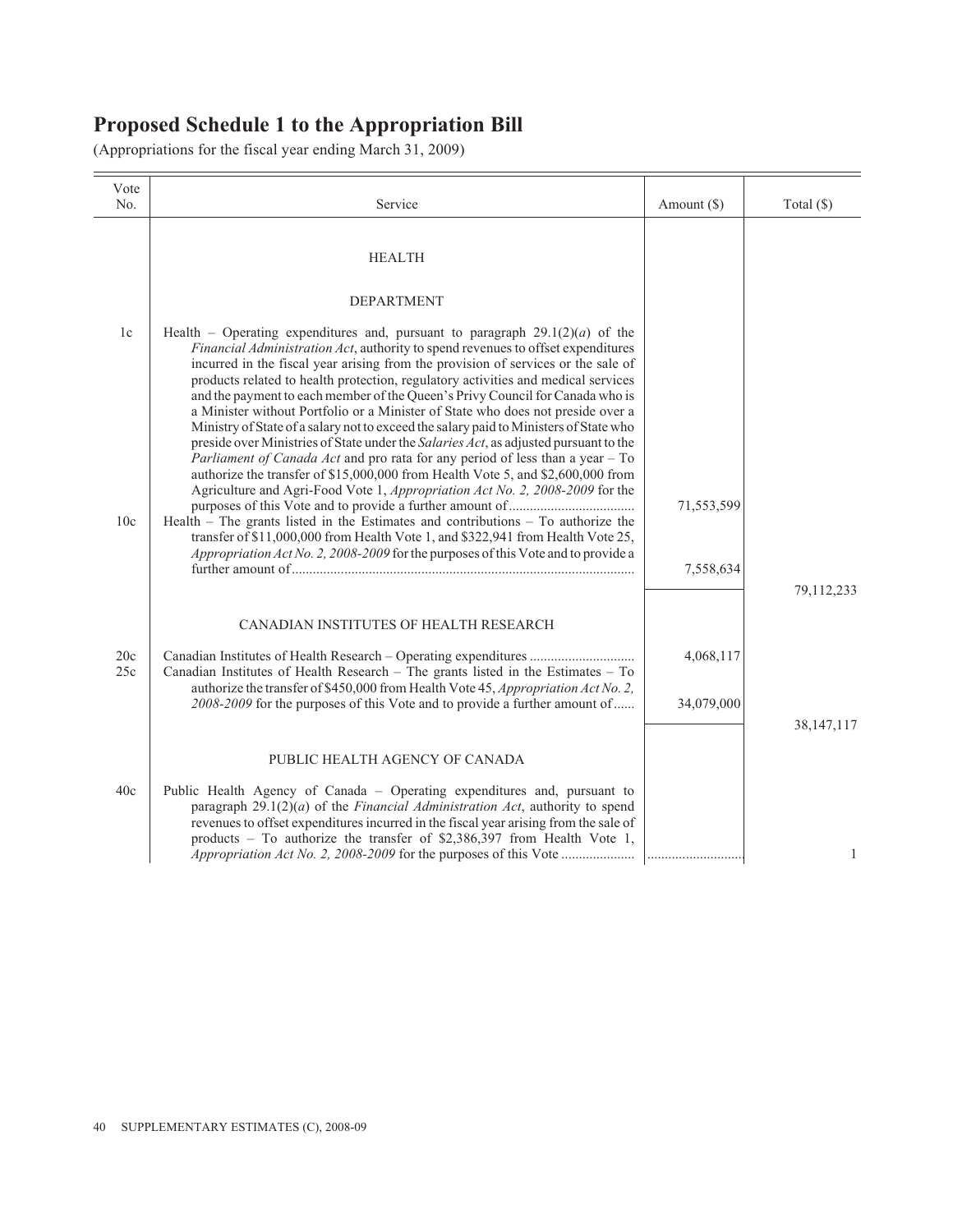| Vote<br>No. | Service                                                                                                                                                                                                                                                                                                                                                                                                                                                                                                                                                                                                                                                                                                                                                                                                                                                                                                                                                                                                                                                                                                                                                                                                                                                                                                             | Amount $(\$)$ | Total $(\$)$ |
|-------------|---------------------------------------------------------------------------------------------------------------------------------------------------------------------------------------------------------------------------------------------------------------------------------------------------------------------------------------------------------------------------------------------------------------------------------------------------------------------------------------------------------------------------------------------------------------------------------------------------------------------------------------------------------------------------------------------------------------------------------------------------------------------------------------------------------------------------------------------------------------------------------------------------------------------------------------------------------------------------------------------------------------------------------------------------------------------------------------------------------------------------------------------------------------------------------------------------------------------------------------------------------------------------------------------------------------------|---------------|--------------|
|             | HUMAN RESOURCES AND SKILLS DEVELOPMENT                                                                                                                                                                                                                                                                                                                                                                                                                                                                                                                                                                                                                                                                                                                                                                                                                                                                                                                                                                                                                                                                                                                                                                                                                                                                              |               |              |
|             | <b>DEPARTMENT</b>                                                                                                                                                                                                                                                                                                                                                                                                                                                                                                                                                                                                                                                                                                                                                                                                                                                                                                                                                                                                                                                                                                                                                                                                                                                                                                   |               |              |
| 1c          | Human Resources and Skills Development – Operating expenditures and<br>$(a)$ authority to make recoverable expenditures on behalf of the Canada Pension<br>Plan and the Employment Insurance Account;<br>(b) pursuant to paragraph $29.1(2)(a)$ of the Financial Administration Act,<br>authority to spend revenues received in the fiscal year arising from the provision<br>of Public Access Programs Sector services; services to assist provinces in the<br>administration of provincial programs funded under Labour Market<br>Development Agreements; and receiving agent services offered to Canadians on<br>behalf of Passport Canada to offset related expenditures incurred in the fiscal<br>year; and<br>$(c)$ the payment to each member of the Queen's Privy Council for Canada who is a<br>Minister without Portfolio or a Minister of State who does not preside over a<br>Ministry of State of a salary not to exceed the salary paid to Ministers of State who<br>preside over Ministries of State under the Salaries Act, as adjusted pursuant to the<br>Parliament of Canada Act and pro rata for any period of less than a year - To<br>authorize the transfer of \$15,586,562 from Human Resources and Skills<br>Development Vote 5, and \$1,740, 800 from Transport Vote 1, Appropriation Act |               | 1            |
|             | CANADA INDUSTRIAL RELATIONS BOARD                                                                                                                                                                                                                                                                                                                                                                                                                                                                                                                                                                                                                                                                                                                                                                                                                                                                                                                                                                                                                                                                                                                                                                                                                                                                                   |               |              |
| 10c         | Canada Industrial Relations Board – Program expenditures – To authorize the transfer<br>of \$220,000 from Human Resources and Skills Development Vote 5,                                                                                                                                                                                                                                                                                                                                                                                                                                                                                                                                                                                                                                                                                                                                                                                                                                                                                                                                                                                                                                                                                                                                                            |               | 1            |
|             | CANADA MORTGAGE AND HOUSING CORPORATION                                                                                                                                                                                                                                                                                                                                                                                                                                                                                                                                                                                                                                                                                                                                                                                                                                                                                                                                                                                                                                                                                                                                                                                                                                                                             |               |              |
| 16c         | To increase from \$450,000,000,000 to \$600,000,000,000 the limit of the aggregate<br>outstanding insured amount of all insured loans by Canada Mortgage and<br>Housing Corporation, pursuant to paragraph 11(b) of the National Housing Act                                                                                                                                                                                                                                                                                                                                                                                                                                                                                                                                                                                                                                                                                                                                                                                                                                                                                                                                                                                                                                                                        |               | 1            |
|             | INDIAN AFFAIRS AND NORTHERN DEVELOPMENT                                                                                                                                                                                                                                                                                                                                                                                                                                                                                                                                                                                                                                                                                                                                                                                                                                                                                                                                                                                                                                                                                                                                                                                                                                                                             |               |              |
|             | DEPARTMENT                                                                                                                                                                                                                                                                                                                                                                                                                                                                                                                                                                                                                                                                                                                                                                                                                                                                                                                                                                                                                                                                                                                                                                                                                                                                                                          |               |              |
| 10c<br>15c  | Indian Affairs and Northern Development – The grants listed in the Estimates and<br>contributions – To authorize the transfer of \$45,842,027 from Indian Affairs and<br>Northern Development Vote 1, \$4,985,000 from Indian Affairs and Northern<br>Development Vote 5, and \$450,000 from Transport Vote 1, Appropriation Act<br>Payments to Canada Post Corporation pursuant to an agreement between the<br>Department of Indian Affairs and Northern Development and Canada Post<br>Corporation for the purpose of providing Northern Air Stage Parcel Service - To                                                                                                                                                                                                                                                                                                                                                                                                                                                                                                                                                                                                                                                                                                                                            | 1             |              |
|             | authorize the transfer of \$10,000,000 from Indian Affairs and Northern<br>Development Vote 10, <i>Appropriation Act No. 2, 2008-2009</i> for the purposes of                                                                                                                                                                                                                                                                                                                                                                                                                                                                                                                                                                                                                                                                                                                                                                                                                                                                                                                                                                                                                                                                                                                                                       | 1             |              |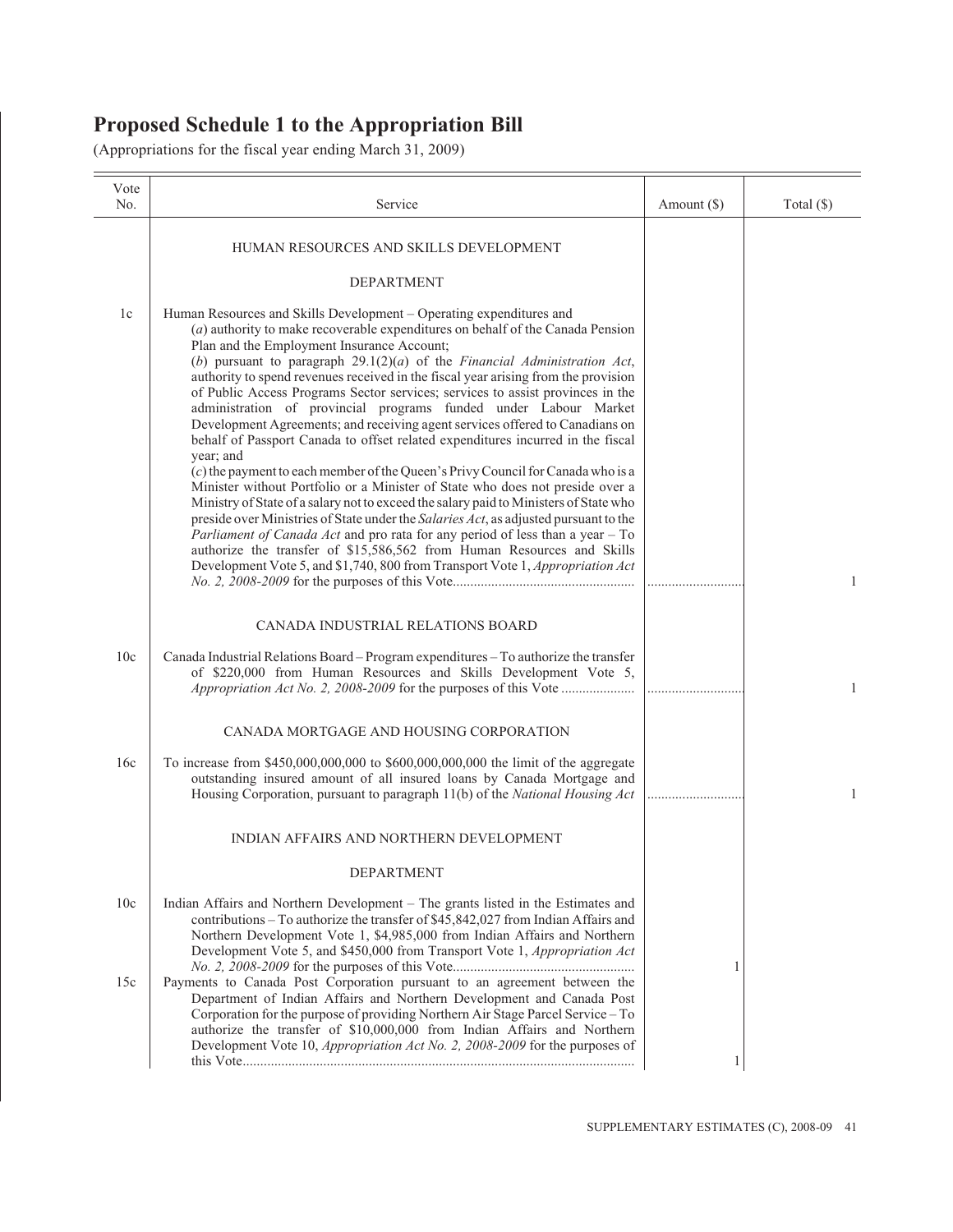| Vote<br>No. | Service                                                                                                                                                                                                                                                                                                                                                                                                                                                                                                                                                                                                                                                                                                                                                                                                                                                                                                              | Amount (\$)    | Total $(\$)$ |
|-------------|----------------------------------------------------------------------------------------------------------------------------------------------------------------------------------------------------------------------------------------------------------------------------------------------------------------------------------------------------------------------------------------------------------------------------------------------------------------------------------------------------------------------------------------------------------------------------------------------------------------------------------------------------------------------------------------------------------------------------------------------------------------------------------------------------------------------------------------------------------------------------------------------------------------------|----------------|--------------|
|             | <b>INDIAN AFFAIRS AND NORTHERN DEVELOPMENT - Concluded</b>                                                                                                                                                                                                                                                                                                                                                                                                                                                                                                                                                                                                                                                                                                                                                                                                                                                           |                |              |
|             | DEPARTMENT - Concluded                                                                                                                                                                                                                                                                                                                                                                                                                                                                                                                                                                                                                                                                                                                                                                                                                                                                                               |                |              |
| 25c         | Office of the Federal Interlocutor for Métis and non-Status Indians – Contributions –<br>To authorize the transfer of \$900,000 from Indian Affairs and Northern<br>Development Vote 10, <i>Appropriation Act No. 2, 2008-2009</i> for the purposes of                                                                                                                                                                                                                                                                                                                                                                                                                                                                                                                                                                                                                                                               |                |              |
| L30c        | Loans to native claimants in accordance with terms and conditions approved by the<br>Governor in Council for the purpose of defraying costs related to research,                                                                                                                                                                                                                                                                                                                                                                                                                                                                                                                                                                                                                                                                                                                                                     | 1<br>2,000,000 |              |
|             |                                                                                                                                                                                                                                                                                                                                                                                                                                                                                                                                                                                                                                                                                                                                                                                                                                                                                                                      |                | 2,000,003    |
|             | REGISTRY OF THE SPECIFIC CLAIMS TRIBUNAL                                                                                                                                                                                                                                                                                                                                                                                                                                                                                                                                                                                                                                                                                                                                                                                                                                                                             |                |              |
| 62c         |                                                                                                                                                                                                                                                                                                                                                                                                                                                                                                                                                                                                                                                                                                                                                                                                                                                                                                                      |                | 1,397,363    |
|             | <b>INDUSTRY</b>                                                                                                                                                                                                                                                                                                                                                                                                                                                                                                                                                                                                                                                                                                                                                                                                                                                                                                      |                |              |
|             | <b>DEPARTMENT</b>                                                                                                                                                                                                                                                                                                                                                                                                                                                                                                                                                                                                                                                                                                                                                                                                                                                                                                    |                |              |
| 1c<br>5c    | Industry – Operating expenditures, and authority to expend revenue received during<br>the fiscal year related to Communications Research, Bankruptcy and<br>Corporations and from services and regulatory processes, specifically<br>pre-merger notification filings, advance ruling certificates, advisory opinions<br>and photocopies, provided under the Competition Act and the payment to each<br>member of the Queen's Privy Council for Canada who is a Minister without<br>Portfolio or a Minister of State who does not preside over a Ministry of State of a<br>salary not to exceed the salary paid to Ministers of State who preside over<br>Ministries of State under the Salaries Act, as adjusted pursuant to the Parliament<br>of Canada Act and pro rata for any period of less than a year $-$ To authorize the<br>transfer of \$783,565 from Industry Vote 10, Appropriation Act No. 2, 2008-2009 | 1              |              |
|             | Industry – Capital expenditures – To authorize the transfer of $$2,040,000$ from<br>Industry Vote 10, <i>Appropriation Act No. 2, 2008-2009</i> for the purposes of this                                                                                                                                                                                                                                                                                                                                                                                                                                                                                                                                                                                                                                                                                                                                             | 1              | 2            |
|             | NATURAL SCIENCES AND ENGINEERING RESEARCH COUNCIL                                                                                                                                                                                                                                                                                                                                                                                                                                                                                                                                                                                                                                                                                                                                                                                                                                                                    |                |              |
| 70c<br>75c  | Natural Sciences and Engineering Research Council - Operating expenditures<br>Natural Sciences and Engineering Research Council – The grants listed in the<br>Estimates - To authorize the transfer of \$404,035 from Indian Affairs and<br>Northern Development Vote 10, and \$20,000 from Industry Vote 10,                                                                                                                                                                                                                                                                                                                                                                                                                                                                                                                                                                                                        | 453,800        |              |
|             | Appropriation Act No. 2, 2008-2009 for the purposes of this Vote and to provide a                                                                                                                                                                                                                                                                                                                                                                                                                                                                                                                                                                                                                                                                                                                                                                                                                                    | 60,667,750     |              |
|             |                                                                                                                                                                                                                                                                                                                                                                                                                                                                                                                                                                                                                                                                                                                                                                                                                                                                                                                      |                | 61,121,550   |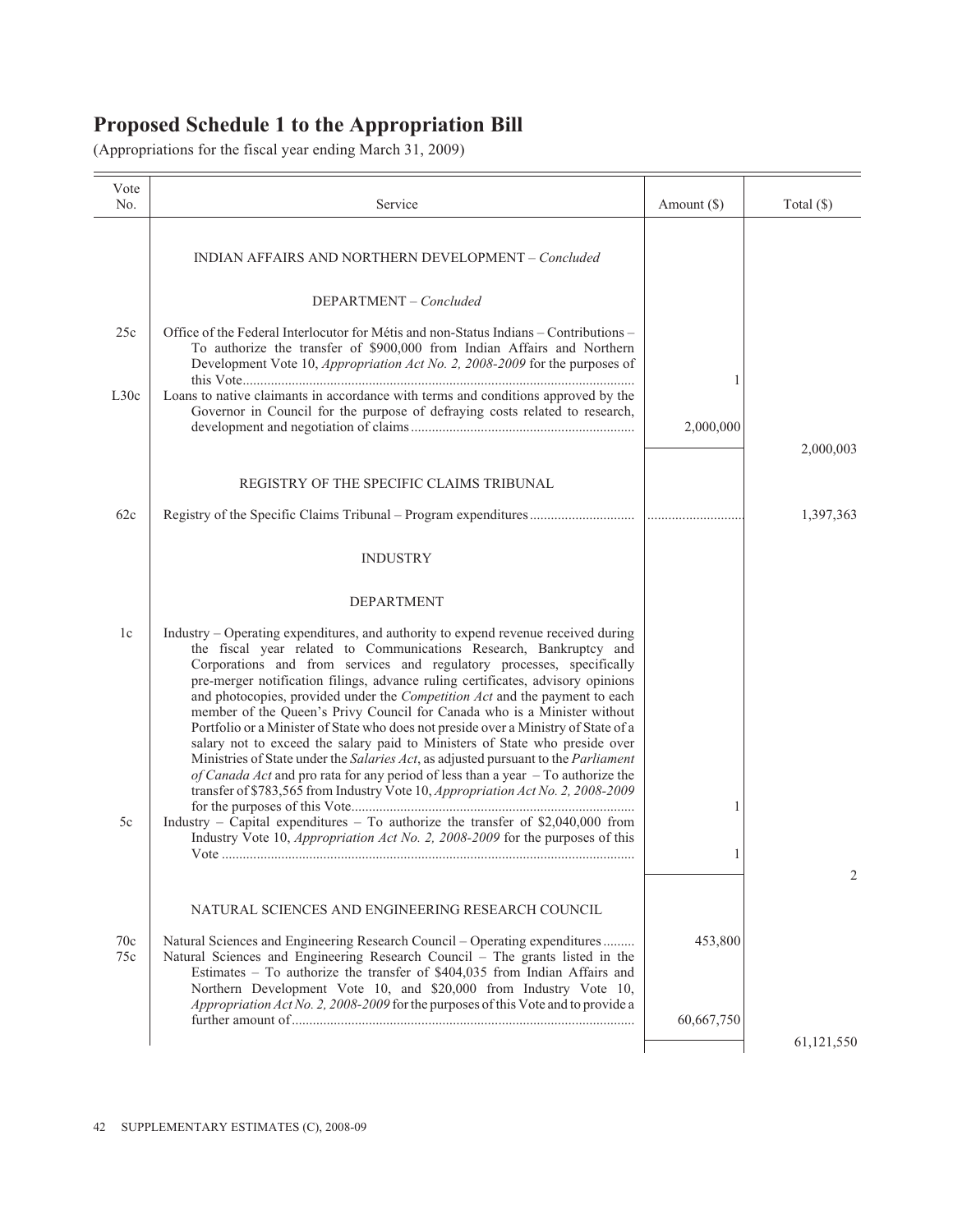| Vote<br>No. | Service                                                                                                                                                                                                                                                                                                                                                                                                                                                                                                                                                                                                                                                                                                                                                                                                                                                                                                                                                                                                                                                                                                      | Amount $(\$)$         | Total $(\$)$ |
|-------------|--------------------------------------------------------------------------------------------------------------------------------------------------------------------------------------------------------------------------------------------------------------------------------------------------------------------------------------------------------------------------------------------------------------------------------------------------------------------------------------------------------------------------------------------------------------------------------------------------------------------------------------------------------------------------------------------------------------------------------------------------------------------------------------------------------------------------------------------------------------------------------------------------------------------------------------------------------------------------------------------------------------------------------------------------------------------------------------------------------------|-----------------------|--------------|
|             | $INDUSTRY - Concluded$                                                                                                                                                                                                                                                                                                                                                                                                                                                                                                                                                                                                                                                                                                                                                                                                                                                                                                                                                                                                                                                                                       |                       |              |
|             | SOCIAL SCIENCES AND HUMANITIES RESEARCH COUNCIL                                                                                                                                                                                                                                                                                                                                                                                                                                                                                                                                                                                                                                                                                                                                                                                                                                                                                                                                                                                                                                                              |                       |              |
| 80c<br>85c  | Social Sciences and Humanities Research Council – Operating expenditures<br>Social Sciences and Humanities Research Council - The grants listed in the Estimates.                                                                                                                                                                                                                                                                                                                                                                                                                                                                                                                                                                                                                                                                                                                                                                                                                                                                                                                                            | 921,639<br>29,272,250 |              |
|             | <b>JUSTICE</b>                                                                                                                                                                                                                                                                                                                                                                                                                                                                                                                                                                                                                                                                                                                                                                                                                                                                                                                                                                                                                                                                                               |                       | 30,193,889   |
|             | <b>DEPARTMENT</b>                                                                                                                                                                                                                                                                                                                                                                                                                                                                                                                                                                                                                                                                                                                                                                                                                                                                                                                                                                                                                                                                                            |                       |              |
| 1c<br>5c    | Justice – Operating expenditures, and, pursuant to paragraph $29.1(2)(a)$ of the<br>Financial Administration Act, authority to expend revenues received in a fiscal<br>year, and to offset expenditures incurred in the fiscal year, arising from the<br>provision of mandatory legal services to Government departments and agencies<br>and optional services to Crown corporations, non-federal organizations and<br>international organizations provided they are consistent with the Department's<br>mandate and the payment to each member of the Queen's Privy Council for<br>Canada who is a Minister without Portfolio or a Minister of State who does not<br>preside over a Ministry of State of a salary not to exceed the salary paid to<br>Ministers of State who preside over Ministries of State under the Salaries Act, as<br>adjusted pursuant to the <i>Parliament of Canada Act</i> and pro rata for any period of<br>less than a year - To authorize the transfer of \$148,667 from Justice Vote 35,<br>Appropriation Act No. 2, 2008-2009 for the purposes of this Vote and to provide a | 141,386<br>1,000,000  |              |
|             |                                                                                                                                                                                                                                                                                                                                                                                                                                                                                                                                                                                                                                                                                                                                                                                                                                                                                                                                                                                                                                                                                                              |                       | 1,141,386    |
| 20c         | COMMISSIONER FOR FEDERAL JUDICIAL AFFAIRS<br>Operating expenditures, remuneration, allowances and expenses for judges, including<br>deputy judges of the Supreme Court of Yukon, the Supreme Court of the<br>Northwest Territories and the Nunavut Court of Justice, not provided for by the<br>Judges Act and, pursuant to paragraph $29.1(2)(a)$ of the Financial Administration<br>Act, authority to spend revenues received during the year arising from the                                                                                                                                                                                                                                                                                                                                                                                                                                                                                                                                                                                                                                             |                       |              |
|             | provision of administrative services and judicial training services                                                                                                                                                                                                                                                                                                                                                                                                                                                                                                                                                                                                                                                                                                                                                                                                                                                                                                                                                                                                                                          |                       | 446,139      |
|             | <b>COURTS ADMINISTRATION SERVICE</b>                                                                                                                                                                                                                                                                                                                                                                                                                                                                                                                                                                                                                                                                                                                                                                                                                                                                                                                                                                                                                                                                         |                       |              |
| 30c         |                                                                                                                                                                                                                                                                                                                                                                                                                                                                                                                                                                                                                                                                                                                                                                                                                                                                                                                                                                                                                                                                                                              |                       | 1,993,132    |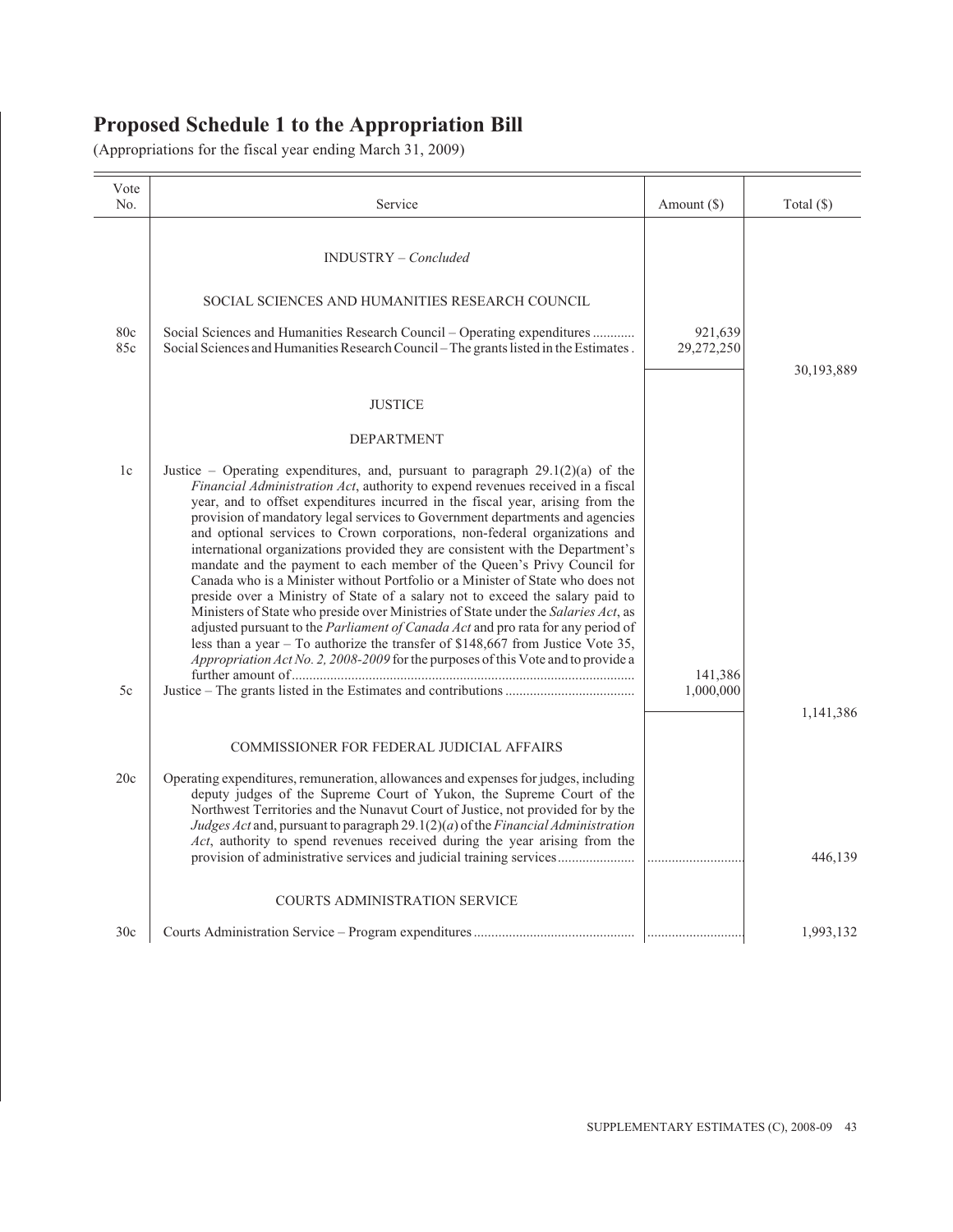| Vote<br>No.          | Service                                                                                                                                                                                                                                                                                                                                                                                                                                                                                                                                                                                                                                                                                                                                                                                                                                                                                                                                                                                                                                                                                                                                                                                                                                                                                                                                                                                                                                                                                                                                                                                                                                                                                                                                                                        | Amount $(\$)$ | Total $(\$)$ |
|----------------------|--------------------------------------------------------------------------------------------------------------------------------------------------------------------------------------------------------------------------------------------------------------------------------------------------------------------------------------------------------------------------------------------------------------------------------------------------------------------------------------------------------------------------------------------------------------------------------------------------------------------------------------------------------------------------------------------------------------------------------------------------------------------------------------------------------------------------------------------------------------------------------------------------------------------------------------------------------------------------------------------------------------------------------------------------------------------------------------------------------------------------------------------------------------------------------------------------------------------------------------------------------------------------------------------------------------------------------------------------------------------------------------------------------------------------------------------------------------------------------------------------------------------------------------------------------------------------------------------------------------------------------------------------------------------------------------------------------------------------------------------------------------------------------|---------------|--------------|
| 35c                  | JUSTICE - Concluded<br>OFFICE OF THE DIRECTOR OF PUBLIC PROSECUTIONS<br>Office of the Director of Public Prosecutions – Program expenditures, and, pursuant to<br>paragraph $29.1(2)(a)$ of the <i>Financial Administration Act</i> , authority to expend<br>revenues received in a fiscal year, and to offset expenditures incurred in the fiscal<br>year, arising from the provision of prosecution and prosecution-related services<br>to Government departments and agencies and optional services to Crown<br>corporations, non-federal organizations and international organizations provided<br>they are consistent with the Office of the Director of Public Prosecution's<br>mandate – To authorize the transfer of \$69,877 from Justice Vote 1,<br><i>Appropriation Act No. 2, 2008-2009</i> for the purposes of this Vote and to provide a                                                                                                                                                                                                                                                                                                                                                                                                                                                                                                                                                                                                                                                                                                                                                                                                                                                                                                                         |               | 5,133,780    |
|                      | NATIONAL DEFENCE<br><b>DEPARTMENT</b>                                                                                                                                                                                                                                                                                                                                                                                                                                                                                                                                                                                                                                                                                                                                                                                                                                                                                                                                                                                                                                                                                                                                                                                                                                                                                                                                                                                                                                                                                                                                                                                                                                                                                                                                          |               |              |
| 1 <sub>c</sub><br>5c | National Defence – Operating expenditures and authority for total commitments,<br>subject to allotment by the Treasury Board, of \$28,688,336,560 for the purposes<br>of Votes 1, 5 and 10 of the Department regardless of the year in which the<br>payment of those commitments comes due (of which it is estimated that<br>\$11,218,030,000 will come due for payment in future years), authority to make<br>payments from any of those Votes to provinces or municipalities as contributions<br>toward construction done by those bodies, authority, subject to the direction of<br>the Treasury Board, to make recoverable expenditures or advances from any of<br>those Votes in respect of materials supplied to or services performed on behalf of<br>individuals, corporations, outside agencies, other government departments and<br>agencies and other governments and authority to expend revenue, as authorized<br>by the Treasury Board, received during the fiscal year for the purposes of any of<br>those Votes and the payment to each member of the Queen's Privy Council for<br>Canada who is a Minister without Portfolio or a Minister of State who does not<br>preside over a Ministry of State of a salary not to exceed the salary paid to<br>Ministers of State who preside over Ministries of State under the Salaries Act, as<br>adjusted pursuant to the <i>Parliament of Canada Act</i> and pro rata for any period of<br>less than a year - To authorize the transfer of \$941,000 from Public Safety and<br>Emergency Preparedness Vote 10, \$680,000 from Public Safety and Emergency<br>Preparedness Vote 50, \$482,000 from Transport Vote 1, and \$310,000 from<br>Foreign Affairs and International Trade Vote 1, Appropriation Act No. 2, | 1             |              |
|                      | National Defence – Capital expenditures – To authorize the transfer of \$82,000 from<br>National Defence Vote 1, \$865,000 from Health Vote 40, and \$66,000 from<br>Public Safety and Emergency Preparedness Vote 50, Appropriation Act No. 2,                                                                                                                                                                                                                                                                                                                                                                                                                                                                                                                                                                                                                                                                                                                                                                                                                                                                                                                                                                                                                                                                                                                                                                                                                                                                                                                                                                                                                                                                                                                                | 1             |              |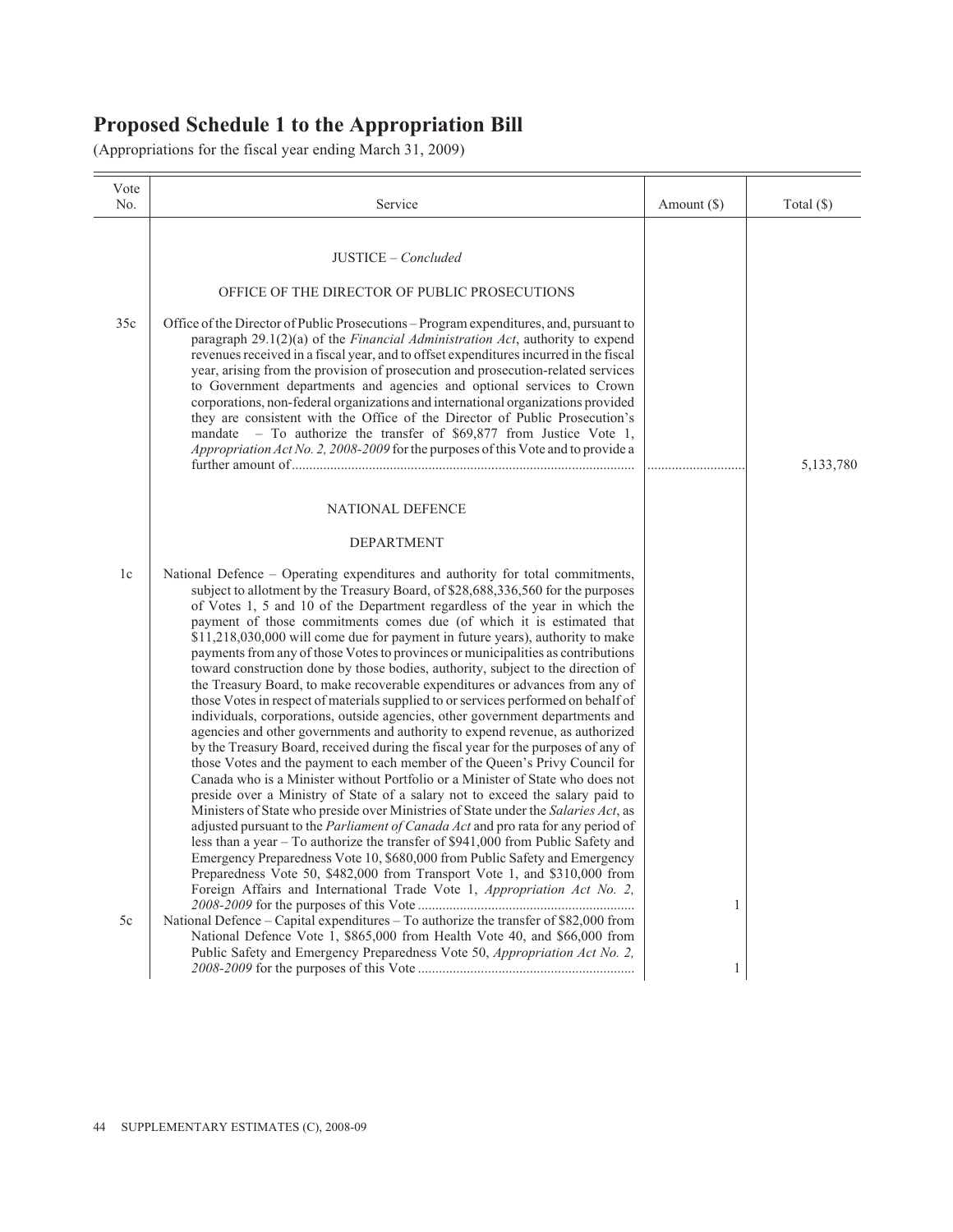| Total (\$)  | Amount (\$) | Service                                                                                                                                                                                                                                                                                                                                                                                                                                                                                                                                                                                                                                                                                   | Vote<br>No.     |
|-------------|-------------|-------------------------------------------------------------------------------------------------------------------------------------------------------------------------------------------------------------------------------------------------------------------------------------------------------------------------------------------------------------------------------------------------------------------------------------------------------------------------------------------------------------------------------------------------------------------------------------------------------------------------------------------------------------------------------------------|-----------------|
|             |             | NATIONAL DEFENCE - Concluded<br>DEPARTMENT - Concluded                                                                                                                                                                                                                                                                                                                                                                                                                                                                                                                                                                                                                                    |                 |
|             | 1           | National Defence - The grants listed in the Estimates and contributions, which grants<br>and contributions may include cash payments or, in lieu of payment made to a<br>recipient, the provision of goods or services or of the use of facilities, and which<br>may also include the contributions that may be approved by the Governor in<br>Council in accordance with section 3 of The Defence Appropriation Act, 1950,<br>for provision or transfer of defence equipment or services or supplies or facilities<br>for defence purposes - To authorize the transfer of $$317,000$ from National<br>Defence Vote 1, <i>Appropriation Act No. 2, 2008-2009</i> for the purposes of this | 10c             |
| 3           |             |                                                                                                                                                                                                                                                                                                                                                                                                                                                                                                                                                                                                                                                                                           |                 |
|             |             | NATURAL RESOURCES                                                                                                                                                                                                                                                                                                                                                                                                                                                                                                                                                                                                                                                                         |                 |
|             |             | <b>DEPARTMENT</b>                                                                                                                                                                                                                                                                                                                                                                                                                                                                                                                                                                                                                                                                         |                 |
| 1           |             |                                                                                                                                                                                                                                                                                                                                                                                                                                                                                                                                                                                                                                                                                           | 5c              |
|             |             | ATOMIC ENERGY OF CANADA LIMITED                                                                                                                                                                                                                                                                                                                                                                                                                                                                                                                                                                                                                                                           |                 |
| 100,000,000 |             | Payments to Atomic Energy of Canada Limited for operating and capital expenditures.                                                                                                                                                                                                                                                                                                                                                                                                                                                                                                                                                                                                       | 10 <sub>c</sub> |
|             |             | CANADIAN NUCLEAR SAFETY COMMISSION                                                                                                                                                                                                                                                                                                                                                                                                                                                                                                                                                                                                                                                        |                 |
| 3,788,959   |             | Canadian Nuclear Safety Commission – Program expenditures, the grants listed in the                                                                                                                                                                                                                                                                                                                                                                                                                                                                                                                                                                                                       | 15c             |
|             |             | PARLIAMENT                                                                                                                                                                                                                                                                                                                                                                                                                                                                                                                                                                                                                                                                                |                 |
|             |             | <b>LIBRARY OF PARLIAMENT</b>                                                                                                                                                                                                                                                                                                                                                                                                                                                                                                                                                                                                                                                              |                 |
| 600,000     |             | Library of Parliament – Program expenditures, including authority to expend revenues<br>received during the fiscal year arising from the activities of the Library of                                                                                                                                                                                                                                                                                                                                                                                                                                                                                                                     | 15c             |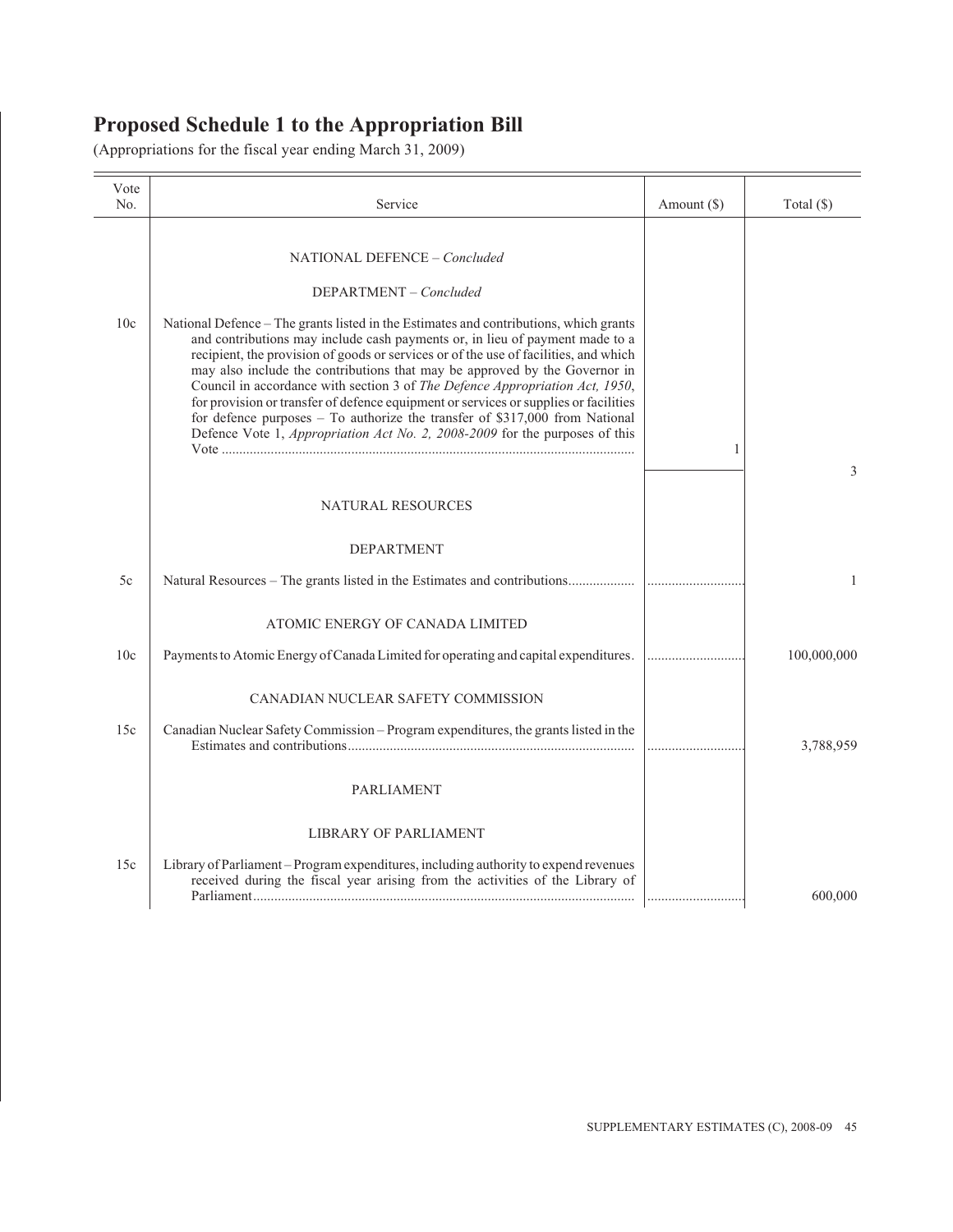| Vote<br>No.     | Service                                                                                                                                                                                                                                                                                                                                                                                                                                                                                                                                                                                                                                                                                                                                                                                                                                                                                                                                                                                                  | Amount $(\$)$ | Total $(\$)$ |
|-----------------|----------------------------------------------------------------------------------------------------------------------------------------------------------------------------------------------------------------------------------------------------------------------------------------------------------------------------------------------------------------------------------------------------------------------------------------------------------------------------------------------------------------------------------------------------------------------------------------------------------------------------------------------------------------------------------------------------------------------------------------------------------------------------------------------------------------------------------------------------------------------------------------------------------------------------------------------------------------------------------------------------------|---------------|--------------|
|                 | PRIVY COUNCIL                                                                                                                                                                                                                                                                                                                                                                                                                                                                                                                                                                                                                                                                                                                                                                                                                                                                                                                                                                                            |               |              |
|                 | <b>DEPARTMENT</b>                                                                                                                                                                                                                                                                                                                                                                                                                                                                                                                                                                                                                                                                                                                                                                                                                                                                                                                                                                                        |               |              |
| 1c              | Privy Council – Program expenditures, including operating expenditures of<br>Commissions of Inquiry not otherwise provided for and the operation of the<br>Prime Minister's residence; and the payment to each member of the Queen's<br>Privy Council for Canada who is a Minister without Portfolio or a Minister of<br>State who does not preside over a Ministry of State of a salary not to exceed the<br>salary paid to Ministers of State who preside over Ministries of State under the<br>Salaries Act, as adjusted pursuant to the Parliament of Canada Act and pro rata                                                                                                                                                                                                                                                                                                                                                                                                                        |               | 13,297,234   |
|                 | PUBLIC SAFETY AND EMERGENCY PREPAREDNESS                                                                                                                                                                                                                                                                                                                                                                                                                                                                                                                                                                                                                                                                                                                                                                                                                                                                                                                                                                 |               |              |
|                 | CANADIAN SECURITY INTELLIGENCE SERVICE                                                                                                                                                                                                                                                                                                                                                                                                                                                                                                                                                                                                                                                                                                                                                                                                                                                                                                                                                                   |               |              |
| 20c             | Canadian Security Intelligence Service – Operating expenditures – To authorize the<br>transfer of \$80,000 from National Defence Vote 5, Appropriation Act No. 2,                                                                                                                                                                                                                                                                                                                                                                                                                                                                                                                                                                                                                                                                                                                                                                                                                                        |               | $\mathbf{1}$ |
|                 | ROYAL CANADIAN MOUNTED POLICE                                                                                                                                                                                                                                                                                                                                                                                                                                                                                                                                                                                                                                                                                                                                                                                                                                                                                                                                                                            |               |              |
| 50c             | Royal Canadian Mounted Police – Operating expenditures and authority to expend<br>revenue received during the fiscal year - To authorize the transfer of \$17,824,560<br>from Public Safety and Emergency Preparedness Vote 55, and \$10,000 from<br>Privy Council Vote 1, Appropriation Act No. 2, 2008-2009 for the purposes of                                                                                                                                                                                                                                                                                                                                                                                                                                                                                                                                                                                                                                                                        |               | 5,726,362    |
|                 | <b>TRANSPORT</b>                                                                                                                                                                                                                                                                                                                                                                                                                                                                                                                                                                                                                                                                                                                                                                                                                                                                                                                                                                                         |               |              |
|                 | <b>DEPARTMENT</b>                                                                                                                                                                                                                                                                                                                                                                                                                                                                                                                                                                                                                                                                                                                                                                                                                                                                                                                                                                                        |               |              |
| 1c              | Transport – Operating expenditures, and<br>$(a)$ authority to make expenditures on other than federal property in the course of<br>or arising out of the exercise of jurisdiction in aeronautics;<br>$(b)$ authority for the payment of commissions for revenue collection pursuant to<br>the Aeronautics Act;<br>(c) authority to expend revenue received during the fiscal year; and<br>$(d)$ the payment to each member of the Queen's Privy Council for Canada who is<br>a Minister without Portfolio or a Minister of State who does not preside over a<br>Ministry of State of a salary not to exceed the salary paid to Ministers of State who<br>preside over Ministries of State under the Salaries Act, as adjusted pursuant to the<br>Parliament of Canada Act and pro rata for any period of less than a year - To<br>authorize the transfer of \$2,929,000 from Transport Vote 5, and \$25,000 from<br>Transport Vote 10, <i>Appropriation Act No. 2, 2008-2009</i> for the purpose of this |               |              |
| 10 <sub>c</sub> | Transport – The grants listed in the Estimates and contributions – To authorize the<br>transfer of \$4,459,200 from Transport Vote 1, Appropriation Act No. 2,                                                                                                                                                                                                                                                                                                                                                                                                                                                                                                                                                                                                                                                                                                                                                                                                                                           | 1             |              |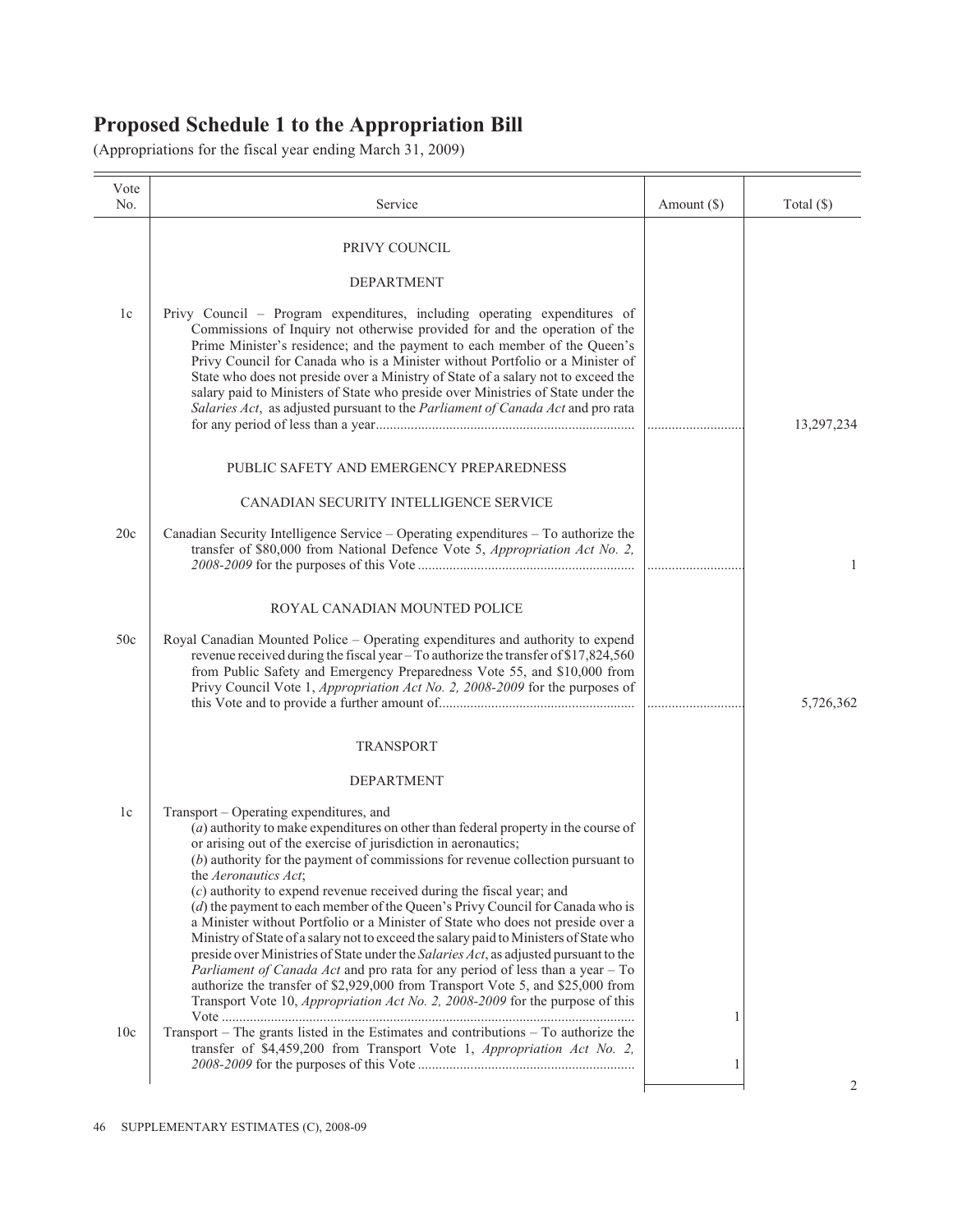| Vote |                                                                                                                                                                                                                                                                                                                                                                                                                                                                                                                                                                                                                                                                                                                                                                    |               |              |
|------|--------------------------------------------------------------------------------------------------------------------------------------------------------------------------------------------------------------------------------------------------------------------------------------------------------------------------------------------------------------------------------------------------------------------------------------------------------------------------------------------------------------------------------------------------------------------------------------------------------------------------------------------------------------------------------------------------------------------------------------------------------------------|---------------|--------------|
| No.  | Service                                                                                                                                                                                                                                                                                                                                                                                                                                                                                                                                                                                                                                                                                                                                                            | Amount $(\$)$ | Total $(\$)$ |
|      |                                                                                                                                                                                                                                                                                                                                                                                                                                                                                                                                                                                                                                                                                                                                                                    |               |              |
|      | TRANSPORT - Concluded                                                                                                                                                                                                                                                                                                                                                                                                                                                                                                                                                                                                                                                                                                                                              |               |              |
|      | MARINE ATLANTIC INC.                                                                                                                                                                                                                                                                                                                                                                                                                                                                                                                                                                                                                                                                                                                                               |               |              |
| 35c  | Payments to Marine Atlantic Inc. in respect of<br>$(a)$ the costs of the management of the Company, payments for capital purposes<br>and for transportation activities including the following water transportation<br>services pursuant to contracts with Her Majesty: Newfoundland ferries and<br>terminals; and<br>(b) payments made by the Company of the costs incurred for the provision of<br>early retirement benefits, severance and other benefits where such costs result<br>from employee cutbacks or the discontinuance or reduction of a service $-$ To                                                                                                                                                                                              |               |              |
|      | authorize the transfer of \$7,000,000 from Transport Vote 10, Appropriation Act                                                                                                                                                                                                                                                                                                                                                                                                                                                                                                                                                                                                                                                                                    |               | $\mathbf{1}$ |
|      | OLD PORT OF MONTREAL CORPORATION INC.                                                                                                                                                                                                                                                                                                                                                                                                                                                                                                                                                                                                                                                                                                                              |               |              |
| 60c  | Payments to the Old Port of Montreal Corporation Inc. for operating expenditures                                                                                                                                                                                                                                                                                                                                                                                                                                                                                                                                                                                                                                                                                   |               | 1,250,000    |
|      | THE JACQUES CARTIER AND CHAMPLAIN<br><b>BRIDGES INCORPORATED</b>                                                                                                                                                                                                                                                                                                                                                                                                                                                                                                                                                                                                                                                                                                   |               |              |
| 65c  | Payments to the Jacques Cartier and Champlain Bridges Inc. to be applied in payment<br>of the excess of the expenditures over the revenues of the Corporation (exclusive<br>of depreciation on capital structures and reserves) in the operation of the Jacques<br>Cartier, Champlain and Mercier Bridges, a portion of the Bonaventure<br>Autoroute, the Pont-Champlain Jetty, and Melocheville Tunnel, Montreal                                                                                                                                                                                                                                                                                                                                                  |               | 589,734      |
|      | <b>TREASURY BOARD</b>                                                                                                                                                                                                                                                                                                                                                                                                                                                                                                                                                                                                                                                                                                                                              |               |              |
|      | <b>SECRETARIAT</b>                                                                                                                                                                                                                                                                                                                                                                                                                                                                                                                                                                                                                                                                                                                                                 |               |              |
| 1c   | Treasury Board Secretariat - Program expenditures and the payment to each member<br>of the Queen's Privy Council for Canada who is a Minister without Portfolio or a<br>Minister of State who does not preside over a Ministry of State of a salary not to<br>exceed the salary paid to Ministers of State who preside over Ministries of State<br>under the Salaries Act, as adjusted pursuant to the Parliament of Canada Act and<br>pro rata for any period of less than a year and authority to expend revenues<br>received during the fiscal year arising from activities of the Treasury Board<br>Secretariat - To authorize the transfer of \$201, 451 from Public Safety and<br>Emergency Preparedness Vote 50, Appropriation Act No. 2, 2008-2009 for the | 1             |              |
| 15c  | Compensation Adjustments - Subject to the approval of the Treasury Board, to<br>supplement other appropriations that may need to be partially or fully funded as a<br>result of adjustments made to terms and conditions of service or employment of<br>the federal public administration, including members of the Royal Canadian<br>Mounted Police and the Canadian Forces, Governor in Council appointees and<br>Crown corporations as defined in section 83 of the Financial Administration Act                                                                                                                                                                                                                                                                | 707,414,643   |              |
|      |                                                                                                                                                                                                                                                                                                                                                                                                                                                                                                                                                                                                                                                                                                                                                                    |               | 707,414,644  |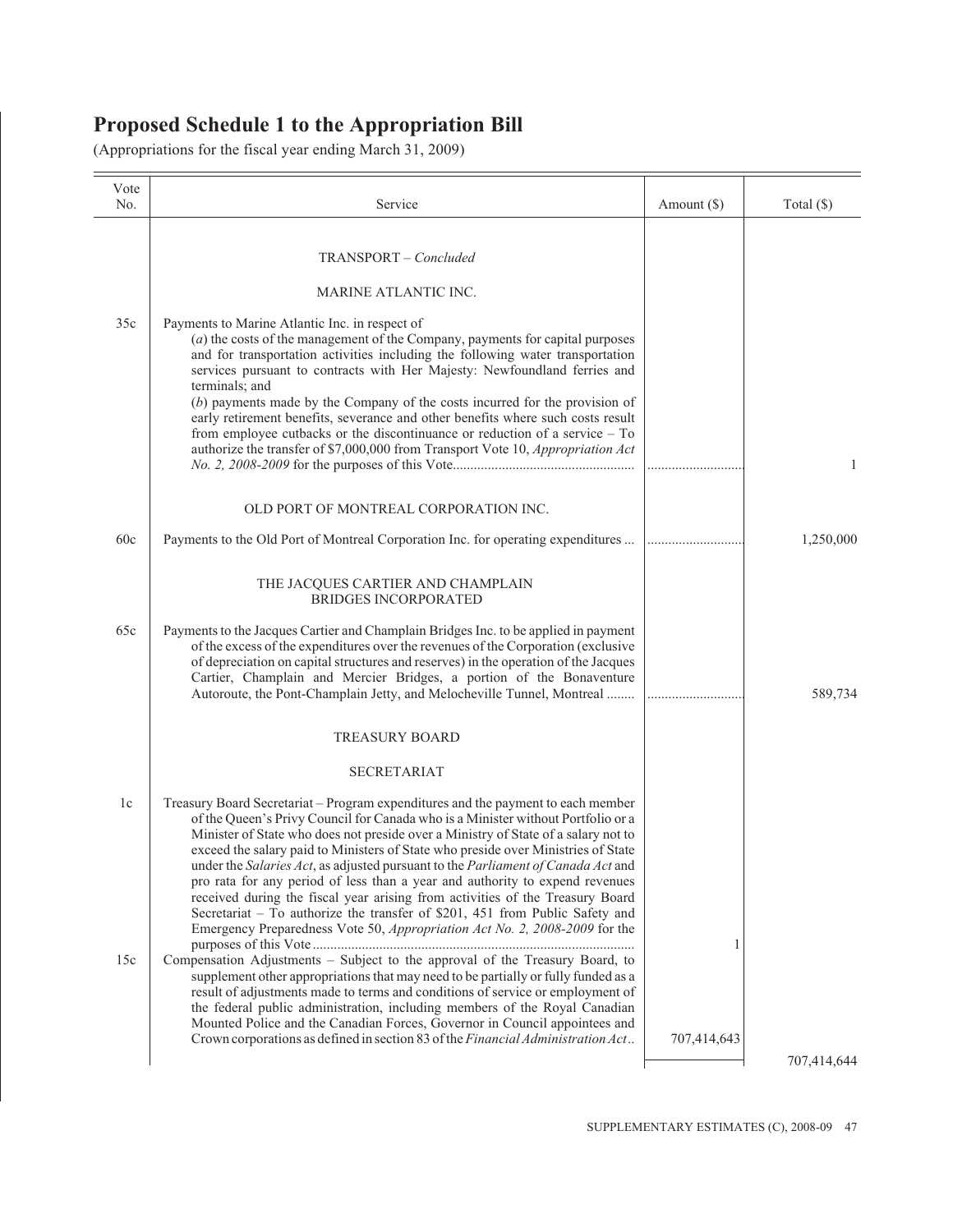| Vote<br>No. | Service                                                                                                                                                                                                                                                                                                                                                                                                                                                                                                                                    | Amount $(\$)$     | Total $(\$)$             |
|-------------|--------------------------------------------------------------------------------------------------------------------------------------------------------------------------------------------------------------------------------------------------------------------------------------------------------------------------------------------------------------------------------------------------------------------------------------------------------------------------------------------------------------------------------------------|-------------------|--------------------------|
| 10c         | <b>VETERANS AFFAIRS</b><br>Veterans Affairs – The grants listed in the Estimates and contributions, provided that<br>the amount listed for any grant may be increased or decreased subject to the<br>approval of the Treasury Board - To authorize the transfer of \$20,000,000 from<br>Veterans Affairs Vote 1, <i>Appropriation Act No. 2, 2008-2009</i> for the purposes of<br>this Vote                                                                                                                                                |                   |                          |
| 1c<br>5c    | WESTERN ECONOMIC DIVERSIFICATION<br>Western Economic Diversification – Operating expenditures and the payment to each<br>member of the Queen's Privy Council for Canada who is a Minister without<br>Portfolio or a Minister of State who does not preside over a Ministry of State of a<br>salary not to exceed the salary paid to Ministers of State who preside over<br>Ministries of State under the Salaries Act, as adjusted pursuant to the Parliament<br>Western Economic Diversification - The grants listed in the Estimates and | 26,751<br>160,000 | 186,751<br>1,476,592,251 |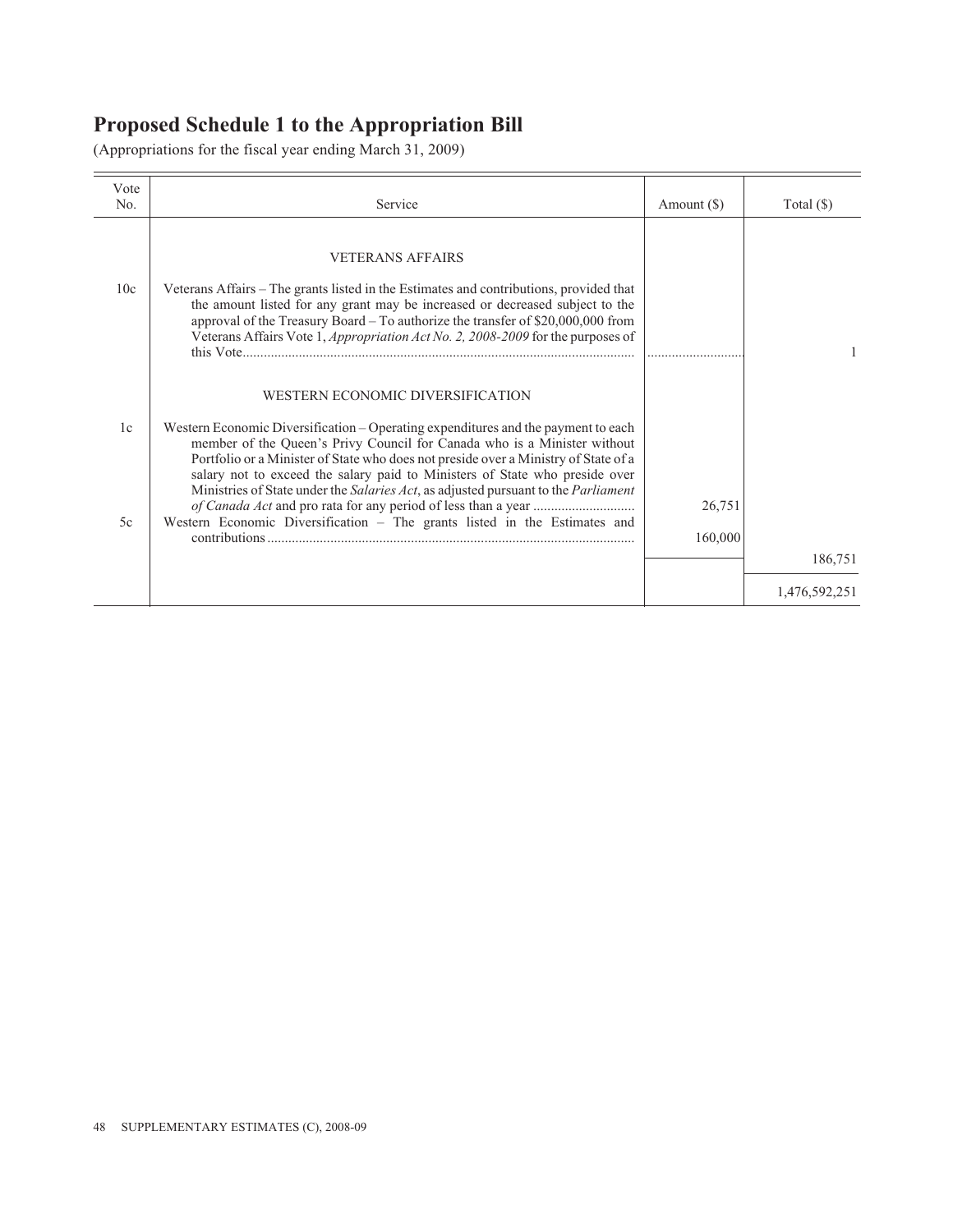(Appropriations for the fiscal year ending March 31, 2009 that may be charged to the following fiscal year ending March 31, 2010)

| Vote<br>No. | Service                                                                                                                                                                                                                                                                                                                                                                                                                                                                                                                                                 | Amount $(\$)$ | Total $(\$)$       |
|-------------|---------------------------------------------------------------------------------------------------------------------------------------------------------------------------------------------------------------------------------------------------------------------------------------------------------------------------------------------------------------------------------------------------------------------------------------------------------------------------------------------------------------------------------------------------------|---------------|--------------------|
| 1c          | CANADA REVENUE AGENCY<br>Canada Revenue Agency - Program expenditures and recoverable expenditures on<br>behalf of the <i>Canada Pension Plan</i> and the <i>Employment Insurance</i> $Act - To$<br>authorize the transfer of \$200,833 from Human Resources and Skills<br>Development Vote 1, <i>Appropriation Act No. 2, 2008-2009</i> for the purposes of                                                                                                                                                                                            |               |                    |
| 25c         | <b>ENVIRONMENT</b><br>PARKS CANADA AGENCY<br>Parks Canada Agency - Program expenditures, including capital expenditures, the<br>grants listed in the Estimates and contributions, including expenditures on other<br>than federal property, and payments to provinces and municipalities as<br>contributions towards the cost of undertakings carried out by those bodies $-$ To<br>authorize the transfer of \$5,000,000 from Transport Vote 10, and \$144,000 from<br>Health Vote 1, Appropriation Act No. 2, 2008-2009 for the purposes of this Vote |               | 585,297<br>585,298 |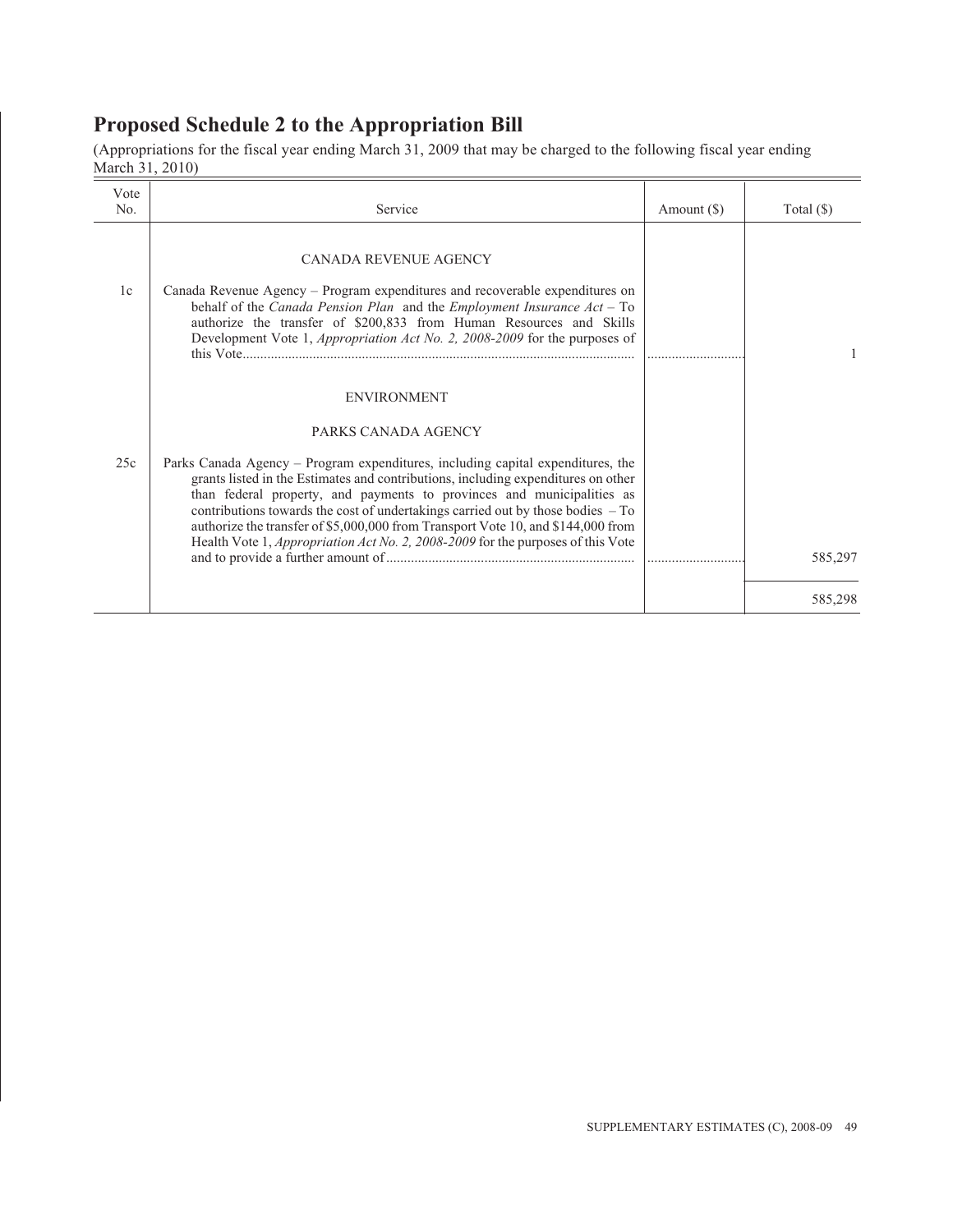#### Department or Agency These Supplementary Estimates (dollars) **AGRICULTURE AND AGRI-FOOD Department** Canadian Cattlemen's Association Legacy Fund 2,000,000 **CANADA REVENUE AGENCY** Payments to private collection agencies pursuant to section 17.1 of the *Financial Administration Act* (6,000,000) **HUMAN RESOURCES AND SKILLS DEVELOPMENT Department** Old Age Security Payments (R.S., 1985 c. O-9) (368,000,000) Guaranteed Income Supplement Payments (R.S., 1985 c. O-9) 63,000,000 63,000,000 Universal Child Care Benefit 38,000,000 and 38,000,000 and 38,000,000 and 38,000,000 and 38,000,000 and 38,000,000 and 38,000,000 and 38,000,000 and 38,000,000 and 38,000,000 and 38,000,000 and 38,000,000 and 38,000,000 an Canada Education Savings grant payments to Registered Education Savings Plan (RESP) trustees on behalf of RESP beneficiaries to encourage Canadians to save for post-secondary education for their children 32,000,000 and 32,000,000 post-secondary education for their children Allowance Payments (R.S., 1985 c. O-9) (21,000,000) Payments related to the direct financing arrangement under the *Canada Student Financial Assistance Act* (18,398,000) Canada Study Grants to qualifying full and part-time students pursuant to the *Canada Student Financial Assistance Act* 18,414,000 Canada Learning Bond payments to Registered Education Savings Plan (RESP) trustees on behalf of RESP beneficiaries to support access to post-secondary education for children from low-income families 16,000,000 The provision of funds for interest and other payments to lending institutions and liabilities under the *Canada Student Financial Assistance Act* 8,654,000 The provision of funds for liabilities including liabilities in the form of guaranteed loans under the *Canada Student Loans Act* 752,000 The provision of funds for interest payments to lending institutions under the *Canada Student Loans Act* 7,000 Canada Disability Savings Bond payments to Registered Disability Savings Plan (RDSP) issuers on behalf of RDSP beneficiaries to encourage long-term financial security of eligible individuals with disabilities 100,000 Canada Disability Savings Grant payments to Registered Disability Savings Plan (RDSP) issuers on behalf of RDSP beneficiaries to encourage long-term financial security of eligible individuals with disabilities 600,000 Loans disbursed under the *Canada Student Financial Assistance Act* (Non-budgetary) (18,550,000)

#### **Statutory Items in these Supplementary Estimates**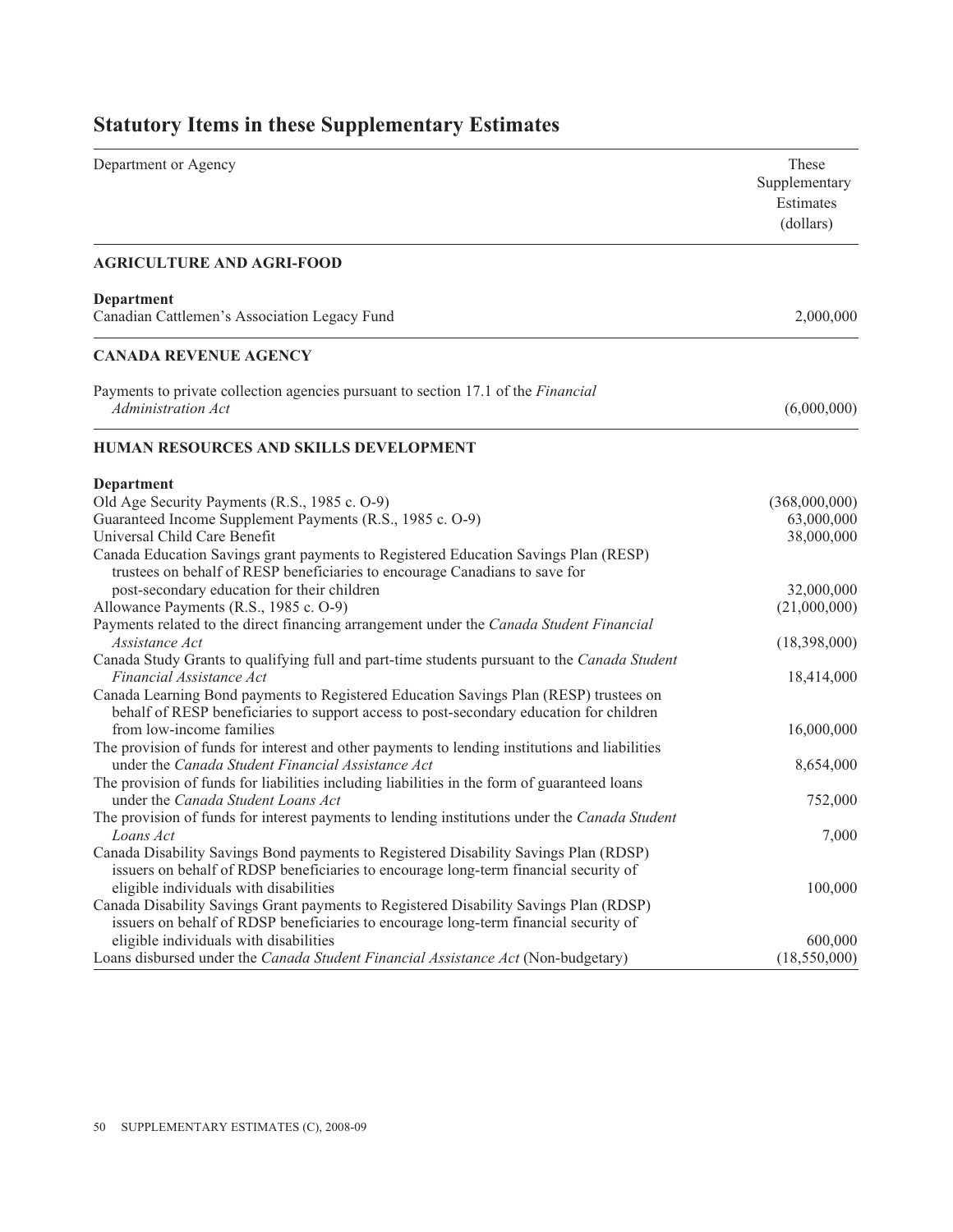# **Statutory Items in these Supplementary Estimates**

| Department or Agency                                                                                                                                         | These<br>Supplementary<br>Estimates |
|--------------------------------------------------------------------------------------------------------------------------------------------------------------|-------------------------------------|
|                                                                                                                                                              | (dollars)                           |
| <b>INDUSTRY</b>                                                                                                                                              |                                     |
| <b>Department</b>                                                                                                                                            |                                     |
| Liabilities under the <i>Canada Small Business Financing Act</i> (S.C., 1998, c. 36)<br>Liabilities under the Small Business Loans Act (R.S., 1985, c. S-11) | 9,985,000<br>(800,000)              |
| <b>NATURAL RESOURCES</b>                                                                                                                                     |                                     |
| Department                                                                                                                                                   |                                     |
| Payments to the Newfoundland Offshore Petroleum Resource Revenue Fund                                                                                        | 1,569,466,545                       |
| Payments to the Nova Scotia Offshore Revenue Account                                                                                                         | 148,031,819                         |
| Newfoundland Fiscal Equalization Offset Payments                                                                                                             | 399,041,000                         |
| Grant to the University of Calgary, Institute for Sustainable Energy, Environment, and                                                                       |                                     |
| Economy                                                                                                                                                      | 5,000,000                           |
| Grant to the Canada Foundation for Sustainable Development Technology                                                                                        | 19,015,588                          |
| <b>PRIVY COUNCIL</b>                                                                                                                                         |                                     |
| <b>Chief Electoral Officer</b>                                                                                                                               |                                     |
| Expenses of elections                                                                                                                                        | 247,802,979                         |
| Total budgetary and non-budgetary statutory items in these Supplementary Estimates                                                                           | 2,145,121,931                       |
| <b>CONSOLIDATED SPECIFIED PURPOSE ACCOUNTS</b>                                                                                                               | 315,000,000                         |
| Total                                                                                                                                                        | 2,460,121,931                       |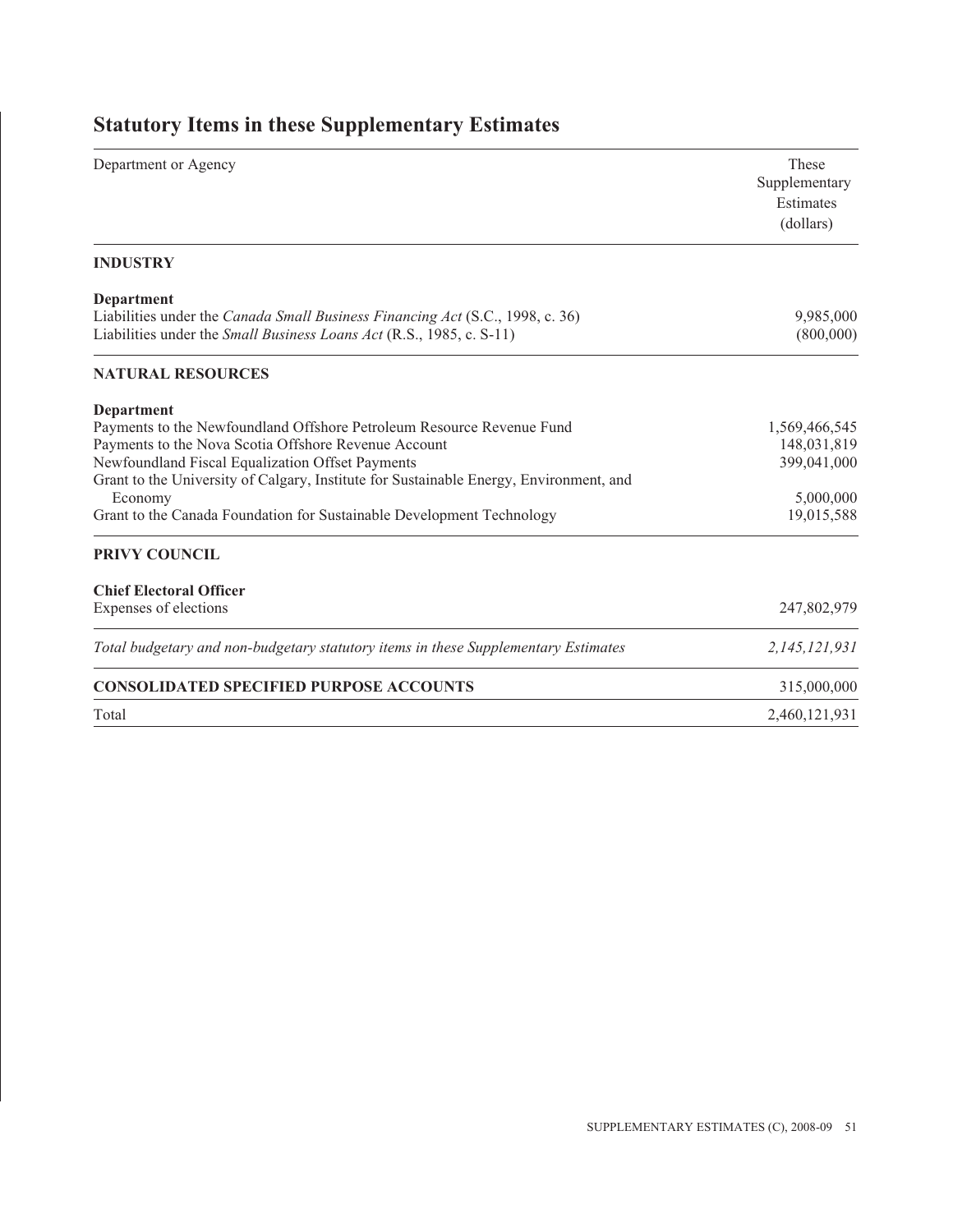# **Summary of Changes to Voted Appropriations**

| Department or Agency                                         | Vote       |                               | Less: Available<br>Spending              |                                                    |
|--------------------------------------------------------------|------------|-------------------------------|------------------------------------------|----------------------------------------------------|
| (thousands of dollars)                                       | Number     | Gross Amount                  | Authorities                              | Net Amount                                         |
| AGRICULTURE AND AGRI-FOOD                                    |            |                               |                                          |                                                    |
|                                                              | 1c         | 16,250                        | 12,002                                   | 4,248                                              |
|                                                              | 5c         | 1,435                         | $\alpha$ , $\alpha$ , $\alpha$           | 1,435                                              |
|                                                              | 10c<br>30c | 336,548                       | 215,336                                  | 121,212                                            |
|                                                              |            | $\alpha$ is a second          | $\alpha$ , $\alpha$ , $\alpha$           | .                                                  |
| ATLANTIC CANADA OPPORTUNITIES AGENCY                         |            | 5                             | 5                                        |                                                    |
|                                                              | 1c<br>5c   | 2,317                         | 2,317                                    | .<br>.                                             |
|                                                              | 1c         | .                             | $\cdots$                                 | .                                                  |
| <b>CANADIAN HERITAGE</b>                                     |            |                               |                                          |                                                    |
|                                                              | 1c         | 2,899                         | 2,899                                    | .                                                  |
|                                                              | 5c         | 7,700                         | 7,700                                    | .                                                  |
|                                                              | 15c<br>25c | $\ldots \ldots$               | $\alpha$ , $\alpha$ , $\alpha$           | .                                                  |
|                                                              | 30c        | 1.1.1.1<br>2,180              | $\ldots$<br>400                          | .<br>1,780                                         |
|                                                              | 50c        | .                             | $\ldots$                                 | .                                                  |
|                                                              | 60c        | $\alpha$ is a second          | $\ldots$                                 | $\mathbb{Z}^n$ . $\mathbb{Z}^n$ , $\mathbb{Z}^n$ , |
|                                                              | 75c        | 1,475                         | $\cdots$                                 | 1,475                                              |
|                                                              | 100c       | $\ldots$                      | $\cdots$                                 | .                                                  |
| CITIZENSHIP AND IMMIGRATION                                  |            |                               |                                          |                                                    |
|                                                              | 1c<br>5c   | 23,462<br>10,029              | 1,160<br>10,029                          | 22,302                                             |
|                                                              |            |                               |                                          | .                                                  |
| ECONOMIC DEVELOPMENT AGENCY OF CANADA FOR THE                |            |                               |                                          |                                                    |
|                                                              | 1c<br>5c   | 40<br>3,100                   | 1.1.1.1<br>200                           | 40<br>2,900                                        |
|                                                              |            |                               |                                          |                                                    |
| <b>ENVIRONMENT</b>                                           |            |                               |                                          |                                                    |
|                                                              | 1c<br>25c  | .<br>3,713                    | 3,128                                    | .<br>585                                           |
|                                                              |            |                               |                                          |                                                    |
| <b>FINANCE</b>                                               | 1c         | 150                           | 150                                      | .                                                  |
|                                                              | 5c         | 100,000                       | 47,000                                   | 53,000                                             |
| Financial Transactions and Reports Analysis Centre of Canada | 25c        | 2,026                         | 2,026                                    | .                                                  |
|                                                              | 1c         | 5,888                         | 5,888                                    | $\cdots$                                           |
|                                                              | 10c        | 200                           | 200                                      | $\cdots$                                           |
| FOREIGN AFFAIRS AND INTERNATIONAL TRADE                      |            |                               |                                          |                                                    |
|                                                              | 1c         | 51,158                        | 32,798                                   | 18,360                                             |
|                                                              | 5c         | 27,313                        | 15,232                                   | 12,081                                             |
|                                                              | 10c        | 11,875                        | 11,875                                   | .                                                  |
|                                                              | 13c<br>20c | 12,888                        | $\ldots$                                 | 12,888                                             |
|                                                              | 25c        | .<br>228,236                  | $\alpha$ , $\alpha$ , $\alpha$<br>56,907 | .<br>171,329                                       |
|                                                              | 35c        | 6,872                         | 6,872                                    | .                                                  |
| <b>HEALTH</b>                                                |            |                               |                                          |                                                    |
|                                                              | 1c         | 78,369                        | 6,815                                    | 71,554                                             |
|                                                              | 5c         | $\alpha$ , $\beta$ , $\alpha$ | $\ldots$                                 | .                                                  |
|                                                              | 10c<br>20c | 27,721                        | 20,162                                   | 7,559                                              |
|                                                              | 25c        | 4,080<br>35,479               | 12<br>1,400                              | 4,068<br>34,079                                    |
|                                                              | 40c        | 330                           | 330                                      | .                                                  |
|                                                              | 45c        | .                             | $\cdots$                                 | .                                                  |
| HUMAN RESOURCES AND SKILLS DEVELOPMENT                       |            |                               |                                          |                                                    |
|                                                              | 1c         | 16,911                        | 16,911                                   | .                                                  |
|                                                              | 5c         | .                             | $\alpha$ , $\alpha$ , $\alpha$           |                                                    |
|                                                              | 10c        | .                             | $\ldots$                                 |                                                    |
|                                                              | 16c        | .                             | $\ldots$                                 | .                                                  |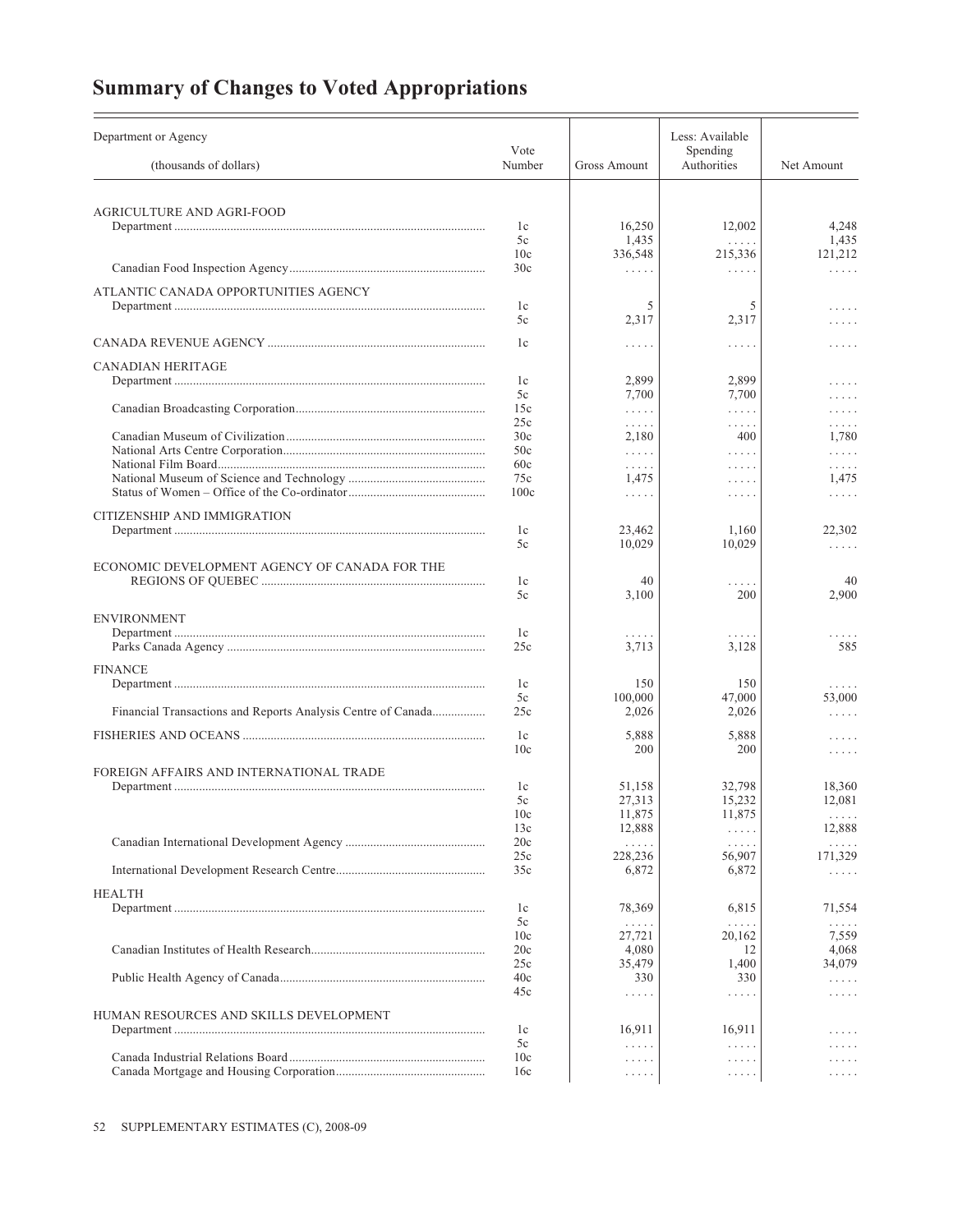# **Summary of Changes to Voted Appropriations**

| Department or Agency                     | Vote                  |                                | Less: Available<br>Spending    |            |
|------------------------------------------|-----------------------|--------------------------------|--------------------------------|------------|
| (thousands of dollars)                   | Number                | Gross Amount                   | Authorities                    | Net Amount |
|                                          |                       |                                |                                |            |
| INDIAN AFFAIRS AND NORTHERN DEVELOPMENT  |                       |                                |                                |            |
|                                          | 1c                    | 13,144                         | 13,144                         | .          |
|                                          | 5c                    | $\ldots$                       | $\ldots \ldots$                | .          |
|                                          | 10 <sub>c</sub>       | 92,156                         | 92,156                         | .          |
|                                          | 15c<br>25c            | 10,000<br>900                  | 10,000<br>900                  | .          |
|                                          | L30c                  | 2,000                          |                                | .<br>2,000 |
|                                          | 62c                   | 1,397                          | $\ldots \ldots$<br>$\cdots$    | 1,397      |
|                                          |                       |                                |                                |            |
| <b>INDUSTRY</b>                          |                       |                                |                                |            |
|                                          | 1c                    | 1,115                          | 1,115                          | .          |
|                                          | 5c<br>10 <sub>c</sub> | 2,040<br>92                    | 2,040<br>92                    | .          |
|                                          | 60c                   | 215                            | 215                            | .          |
|                                          | 70c                   | 454                            |                                | .<br>454   |
|                                          | 75c                   | 68,182                         | $\cdots$<br>7,514              | 60,668     |
|                                          | 80c                   | 925                            | 3                              | 922        |
|                                          | 85c                   | 30,949                         | 1,677                          | 29,272     |
|                                          |                       |                                |                                |            |
| <b>JUSTICE</b>                           |                       |                                |                                |            |
|                                          | 1c                    | 277                            | 136                            | 141        |
|                                          | 5c                    | 1,000                          | .                              | 1,000      |
|                                          | 20c                   | 446                            | $\ldots$                       | 446        |
|                                          | 30c                   | 1,993                          | $\alpha$ is a second .         | 1,993      |
|                                          | 35c                   | 5,134                          | $\ldots$                       | 5,134      |
| <b>NATIONAL DEFENCE</b>                  |                       |                                |                                |            |
|                                          | 1c                    | 459                            | 459                            | .          |
|                                          | 5c                    | .                              |                                | .          |
|                                          | 10 <sub>c</sub>       | 317                            | 317                            | .          |
| <b>NATURAL RESOURCES</b>                 |                       |                                |                                |            |
|                                          | 1c                    | 735                            | 735                            | .          |
|                                          | 5c                    | 14,025                         | 14,025                         | .          |
|                                          | 10c                   | 100,000                        | $\ldots$ .                     | 100,000    |
|                                          | 15c                   | 3,792                          | 3                              | 3,789      |
| <b>PARLIAMENT</b>                        |                       |                                |                                |            |
|                                          | 15c                   | 600                            | .                              | 600        |
|                                          |                       |                                |                                |            |
| PRIVY COUNCIL                            | 1c                    | 13,594                         | 297                            | 13,297     |
|                                          |                       |                                |                                |            |
| PUBLIC SAFETY AND EMERGENCY PREPAREDNESS |                       |                                |                                |            |
|                                          | 1c                    | 343                            | 343                            | .          |
|                                          | 10c                   | 10,655                         | 10,655                         | .          |
|                                          | 15c                   | 14,795                         | 14,795                         | .          |
|                                          | 20c                   | 1,347                          | 1,347                          | .          |
|                                          | 30c<br>50c            | 585<br>29,001                  | 585<br>23,276                  | .          |
|                                          | 55c                   | 2,175                          | 2,175                          | 5,725<br>. |
|                                          |                       |                                |                                |            |
|                                          | 1c                    | 7,444                          | 7,444                          | .          |
|                                          | 5c                    | 23,766                         | 23,766                         | .          |
| <b>TRANSPORT</b>                         |                       |                                |                                |            |
|                                          | 1c                    | 4,510                          | 4,510                          | .          |
|                                          | 5c                    | $\alpha$ , $\alpha$ , $\alpha$ | $\alpha$ , $\alpha$ , $\alpha$ | .          |
|                                          | 10c                   | 19,162                         | 19,162                         | .          |
|                                          | 35c                   | $\ldots$ .                     | $\ldots$ .                     | .          |
|                                          | 40c                   | 1,415                          | 1,415                          | .          |
|                                          | 60c                   | 1,250                          | $\alpha$ , $\alpha$ , $\alpha$ | 1,250      |
|                                          | 65c                   | 590                            | $\alpha$ is a second .         | 590        |
|                                          | 75c                   | 7,505                          | 7,505                          | .          |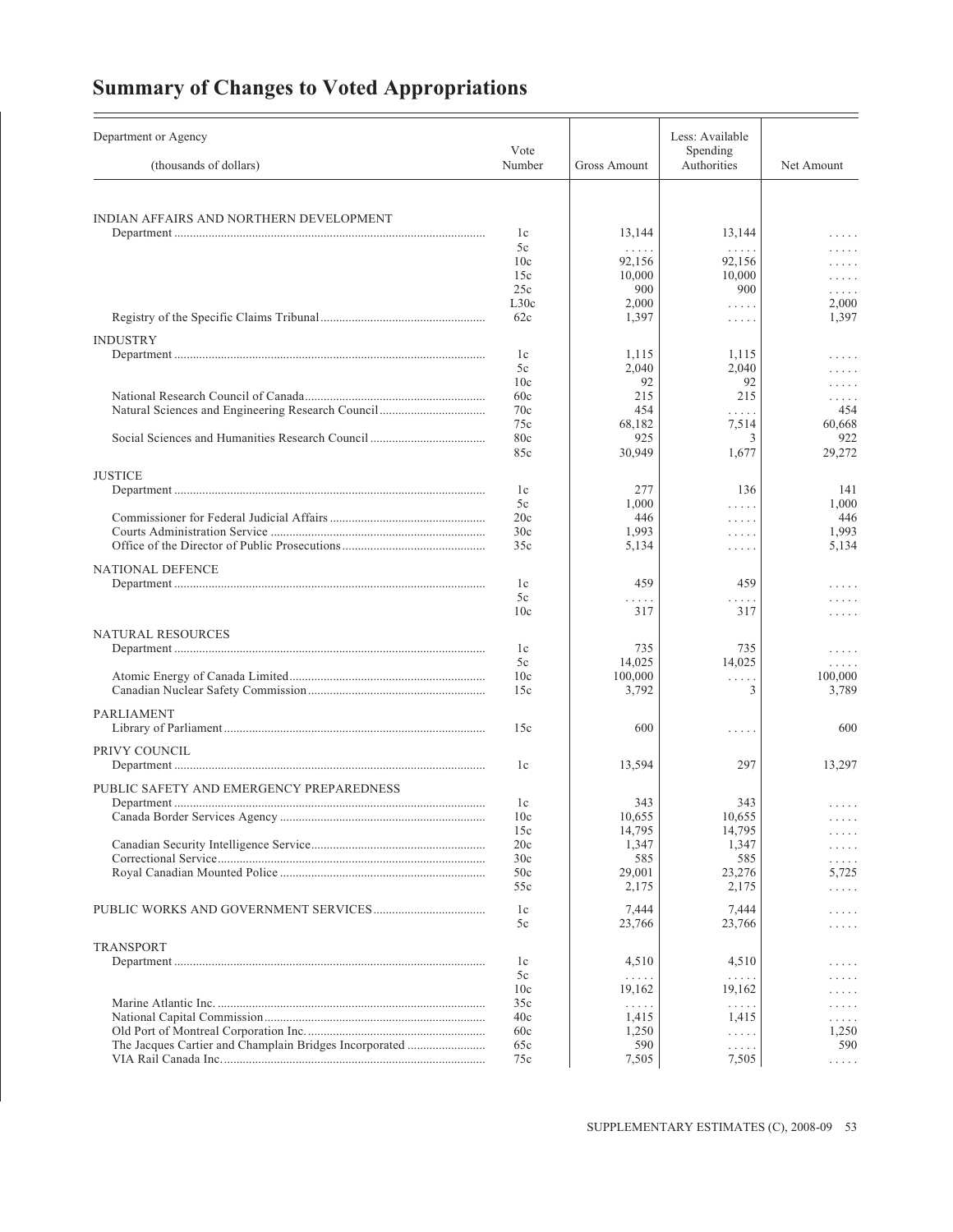# **Summary of Changes to Voted Appropriations**

| Department or Agency<br>(thousands of dollars) | Vote<br>Number | Gross Amount | Less: Available<br>Spending<br>Authorities | Net Amount |
|------------------------------------------------|----------------|--------------|--------------------------------------------|------------|
| <b>TREASURY BOARD</b>                          | 1c             | .            | .                                          | .          |
|                                                | 15c            | 707,415      | .                                          | 707,415    |
|                                                | 1c             | 154          | 154                                        | .          |
|                                                | 10c            | 35,415       | 35,415                                     | .          |
|                                                | 1c             | 40           | 13                                         | 27         |
|                                                | 5c             | 160          | .                                          | 160        |
| Total                                          |                | 2,254,317    | 777,142                                    | 1,477,175  |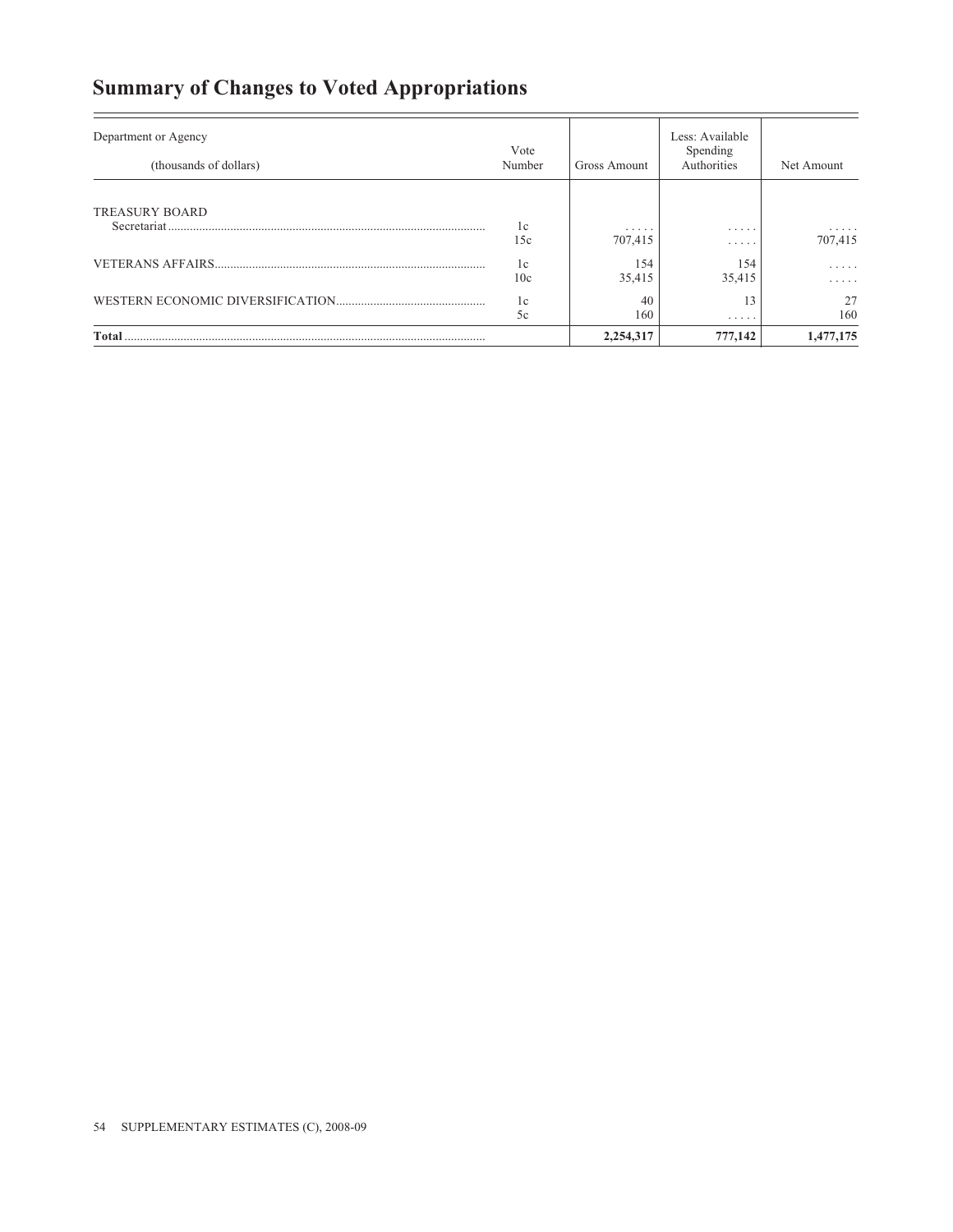SUPPLEMENTARY ESTIMATES (C), 2008-09 55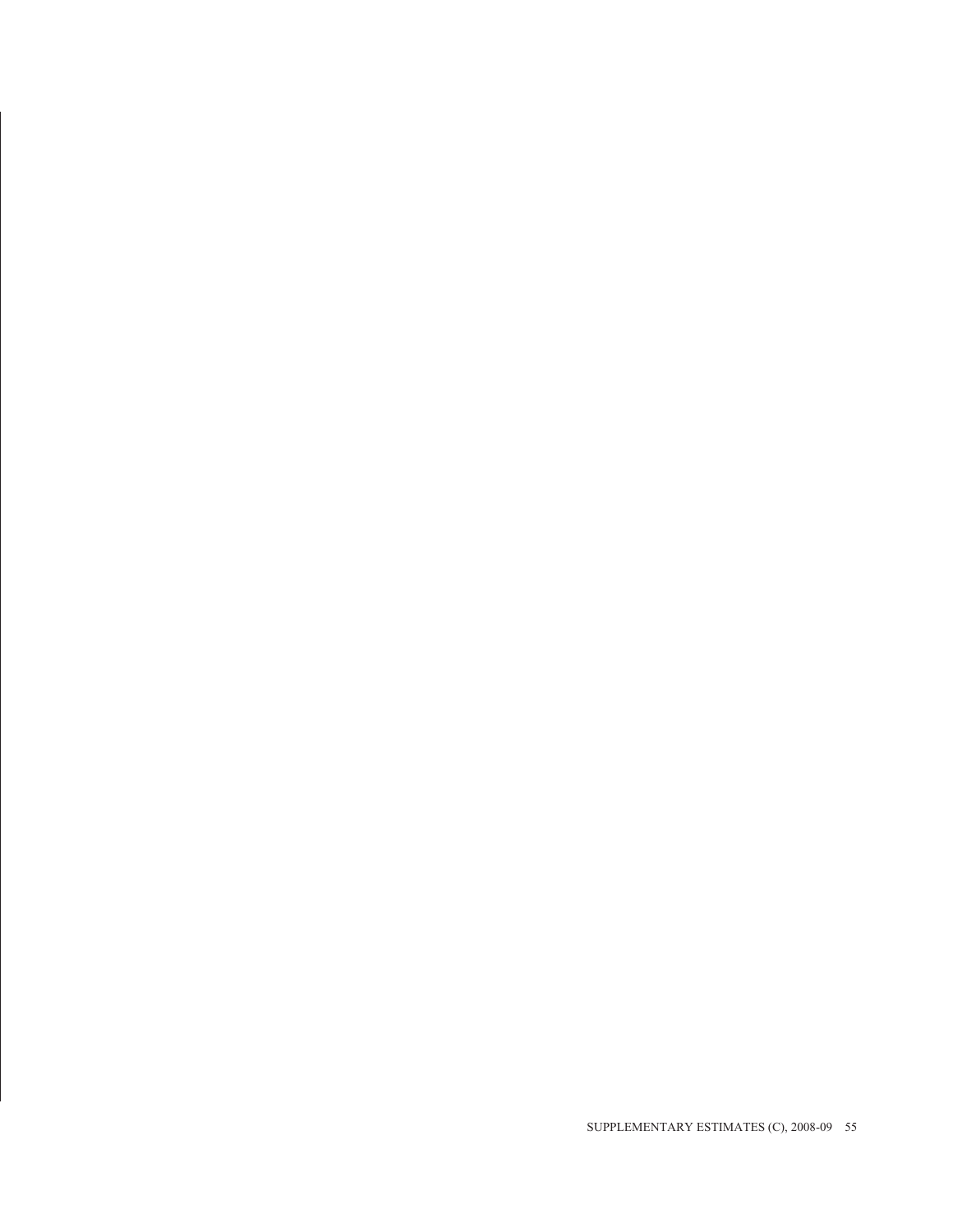| Department or agency<br>(thousands of dollars)                                                                                                                                                                             | Personnel                                                                         | Transportation<br>and<br>communications                                        |                                                                                                               | Information Professional<br>and<br>special<br>services                                                                     | Rentals                                       |  |
|----------------------------------------------------------------------------------------------------------------------------------------------------------------------------------------------------------------------------|-----------------------------------------------------------------------------------|--------------------------------------------------------------------------------|---------------------------------------------------------------------------------------------------------------|----------------------------------------------------------------------------------------------------------------------------|-----------------------------------------------|--|
|                                                                                                                                                                                                                            | (1)                                                                               | (2)                                                                            | (3)                                                                                                           | (4)                                                                                                                        | (5)                                           |  |
|                                                                                                                                                                                                                            |                                                                                   |                                                                                |                                                                                                               |                                                                                                                            |                                               |  |
| Agriculture and Agri-Food<br>Department<br>Canadian Food Inspection Agency                                                                                                                                                 | 1,415<br>.                                                                        | 1,512<br>374                                                                   | 315<br>$\mathbb{Z}^2$ . In the $\mathbb{Z}^2$                                                                 | 5,369<br>566                                                                                                               | 284<br>1.1.1.1                                |  |
| Atlantic Canada Opportunities Agency<br>Department                                                                                                                                                                         | .                                                                                 | 5                                                                              | $\cdots$                                                                                                      | .                                                                                                                          | .                                             |  |
| Canada Revenue Agency                                                                                                                                                                                                      | 46                                                                                | $\ldots$                                                                       | .                                                                                                             | $\cdots\cdots\cdots$                                                                                                       | .                                             |  |
| Canadian Heritage<br>Department<br>Canadian Museum of Civilization<br>National Arts Centre Corporation<br>National Film Board<br>National Museum of Science and Technology<br>Status of Women – Office of the Co-ordinator | 2,261<br>.<br>.<br>.<br>.<br>.                                                    | (771)<br>$\sim$ $\sim$ $\sim$ $\sim$ $\sim$<br>$\ldots$<br>53<br>.<br>$\cdots$ | (552)<br>.<br>$\mathbb{Z}^2$ . In the $\mathbb{Z}^2$<br>102<br>$\ldots$<br>$\sim$ $\sim$ $\sim$ $\sim$ $\sim$ | (1,931)<br>$\ldots$<br>$\mathbb{Z}^n$ . The set of $\mathbb{Z}^n$<br>589<br>$\ldots$<br>$\sim$ $\sim$ $\sim$ $\sim$ $\sim$ | (104)<br>.<br>$\cdots$<br>$\cdots$<br>.<br>.  |  |
| Citizenship and Immigration<br>Department                                                                                                                                                                                  | 4,752                                                                             | (199)                                                                          | 2,700                                                                                                         | 19,946                                                                                                                     | (1,872)                                       |  |
| Economic Development Agency of Canada for the Regions<br>of Quebec                                                                                                                                                         | 30                                                                                | $\cdots$                                                                       | $\cdots$                                                                                                      | 10                                                                                                                         | .                                             |  |
| Environment<br>Department<br>Parks Canada Agency                                                                                                                                                                           | .<br>.                                                                            | (30)<br>$\ldots$                                                               | (5)<br>.                                                                                                      | (61)<br>4,757                                                                                                              | (16)<br>.                                     |  |
| Finance<br>Department<br>Financial Transactions and Reports Analysis Centre of<br>Canada                                                                                                                                   | 97<br>870                                                                         | 5<br>$\cdots$                                                                  | $\sim$ $\sim$ $\sim$ $\sim$ $\sim$<br>$\sim$ $\sim$ $\sim$ $\sim$ $\sim$                                      | 30<br>156                                                                                                                  | .<br>.                                        |  |
| Fisheries and Oceans                                                                                                                                                                                                       | 420                                                                               | 583                                                                            | 538                                                                                                           | 1,059                                                                                                                      | 538                                           |  |
| Foreign Affairs and International Trade<br>Department<br>Canadian International Development Agency<br>International Development Research Centre                                                                            | 30,806<br>$\cdots$<br>$\ldots$                                                    | 6,393<br>1.1.1.1<br>$\ldots$                                                   | 1,422<br>$\sim$ $\sim$ $\sim$ $\sim$ $\sim$<br>$\sim$ $\sim$ $\sim$ $\sim$ $\sim$                             | 18,811<br>(10, 360)<br>$\ldots$                                                                                            | 7,104<br>$\cdots$<br>.                        |  |
| Health<br>Department<br>Canadian Institutes of Health Research<br>Public Health Agency of Canada<br>Human Resources and Skills Development                                                                                 | 11,724<br>1,880<br>$\sim$ $\sim$ $\sim$ $\sim$ $\sim$                             | 11,467<br>887<br>39                                                            | 411<br>166<br>6                                                                                               | 22,135<br>921<br>275                                                                                                       | 247<br>30<br>.                                |  |
| Department<br>Canada Industrial Relations Board<br>Canada Mortgage and Housing Corporation                                                                                                                                 | 9,466<br>$\sim$ $\sim$ $\sim$ $\sim$ $\sim$<br>$\sim$ $\sim$ $\sim$ $\sim$ $\sim$ | 1,583<br>.<br>$\sim$ $\sim$ $\sim$ $\sim$ $\sim$                               | 382<br>$\sim$ $\sim$ $\sim$ $\sim$ $\sim$<br>$\sim$ $\sim$ $\sim$ $\sim$ $\sim$                               | 3,415<br>$\ldots$<br>$\sim$ $\sim$ $\sim$ $\sim$ $\sim$                                                                    | 93<br>.<br>$\sim$ $\sim$ $\sim$ $\sim$ $\sim$ |  |

### **Budgetary Supplementary Estimates by Standard Object of Expenditure**

56 SUPPLEMENTARY ESTIMATES (C), 2008-09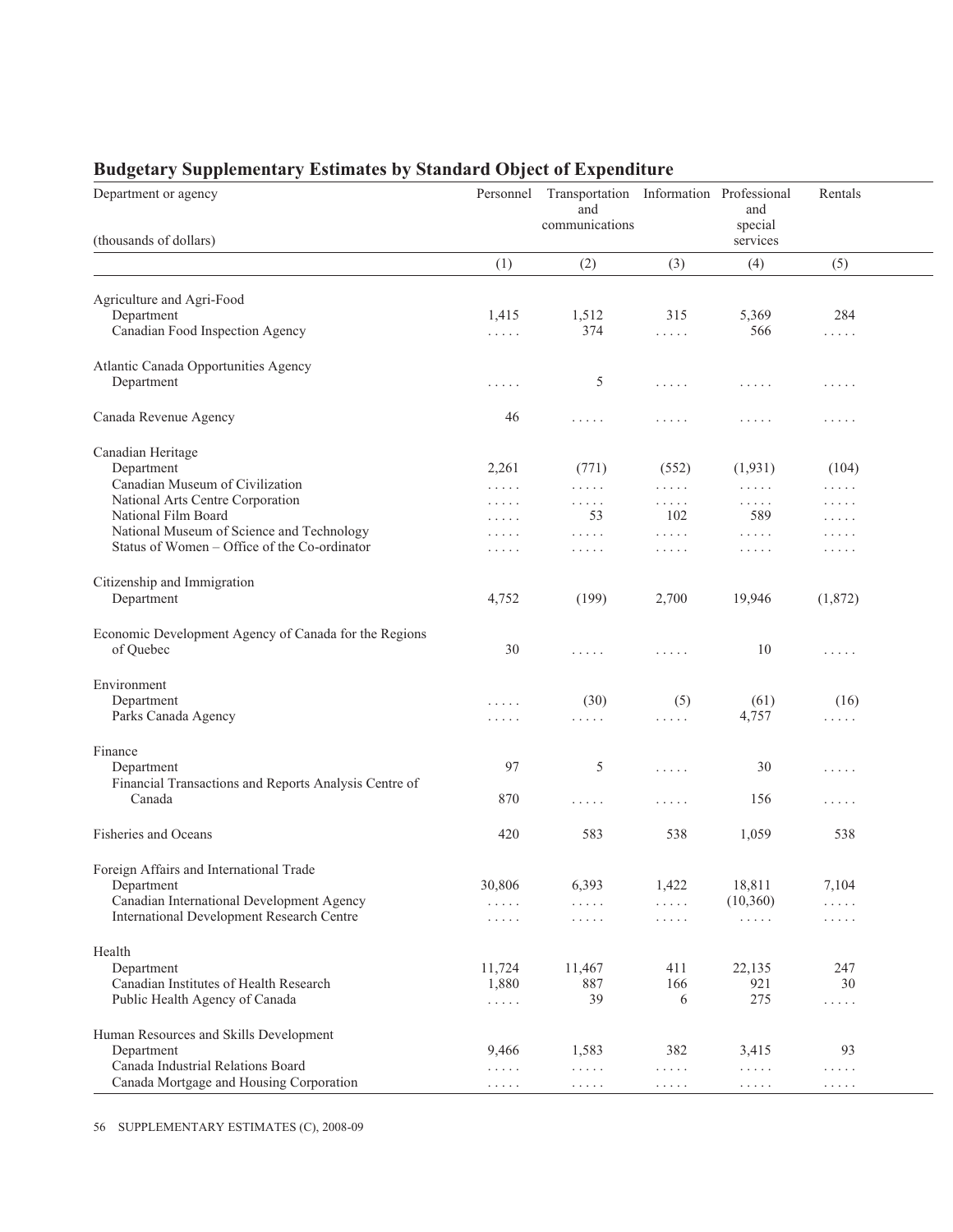| Purchased<br>repair and<br>maintenance | Utilities,<br>materials<br>and<br>supplies            | Acquisition<br>of land,<br>buildings<br>and works                             | Acquisition<br>of machinery<br>and<br>equipment | Transfer<br>payments                                                                          | Public<br>debt<br>charges                                                | Other<br>subsidies<br>and<br>payments                                  | Less:<br>Funds<br>Available                                                                 | <b>Total</b><br>$\mathbf{net}$<br>expenditures* |
|----------------------------------------|-------------------------------------------------------|-------------------------------------------------------------------------------|-------------------------------------------------|-----------------------------------------------------------------------------------------------|--------------------------------------------------------------------------|------------------------------------------------------------------------|---------------------------------------------------------------------------------------------|-------------------------------------------------|
| (6)                                    | (7)                                                   | (8)                                                                           | (9)                                             | (10)                                                                                          | (11)                                                                     | (12)                                                                   |                                                                                             |                                                 |
|                                        |                                                       |                                                                               |                                                 |                                                                                               |                                                                          |                                                                        |                                                                                             |                                                 |
| 1,105<br>40                            | 2,011<br>380                                          | 471<br>.                                                                      | 964<br>$\ldots$                                 | 338,548<br>.                                                                                  | $\sim$ $\sim$ $\sim$ $\sim$ $\sim$<br>$\sim$ $\sim$ $\sim$ $\sim$ $\sim$ | 630<br>.                                                               | 227,338<br>.                                                                                | 125,286<br>1,360                                |
| .                                      | .                                                     | .                                                                             | $\sim$ $\sim$ $\sim$ $\sim$ $\sim$              | 1,860                                                                                         | $\sim$ $\sim$ $\sim$ $\sim$ $\sim$                                       | 457                                                                    | 2,322                                                                                       | .                                               |
| .                                      | .                                                     | .                                                                             | 155                                             | $\ldots$                                                                                      | $\alpha$ , $\alpha$ , $\alpha$                                           | (6,000)                                                                | $\alpha$ , $\alpha$ , $\alpha$                                                              | (5,799)                                         |
| (135)<br>.                             | (191)<br>.                                            | (408)<br>.                                                                    | .<br>$\mathbb{Z}^n$ . The set of $\mathbb{Z}^n$ | 11,428<br>$\sim$ $\sim$ $\sim$ $\sim$ $\sim$                                                  | $\dots$<br>.                                                             | (662)<br>2,430                                                         | 10,599<br>400                                                                               | (1,664)<br>2,030                                |
| .<br>.<br>.                            | .<br>6<br>.                                           | $\sim$ $\sim$ $\sim$ $\sim$ $\sim$<br>$\sim$ $\sim$ $\sim$ $\sim$ $\sim$<br>. | $\ldots$<br>.<br>$\dots$                        | $\sim$ $\sim$ $\sim$ $\sim$ $\sim$<br>$\ldots$<br>$\sim$ $\sim$ $\sim$ $\sim$ $\sim$          | $\sim$ $\sim$ $\sim$ $\sim$ $\sim$<br>$\cdots\cdots\cdots$<br>$\ldots$   | 750<br>.<br>1,475                                                      | $\mathbb{Z}^2$ , $\mathbb{Z}^2$ , $\mathbb{Z}^2$<br>$\ldots$<br>$\sim$ $\sim$ $\sim$ $\sim$ | 750<br>750<br>1,475                             |
| .                                      | 332                                                   | $\ldots$                                                                      | $\alpha$ , $\alpha$ , $\alpha$                  | $\sim$ $\sim$ $\sim$ $\sim$ $\sim$                                                            | $\alpha$ , $\alpha$ , $\alpha$                                           | $\sim$ $\sim$ $\sim$ $\sim$                                            | $\alpha$ , $\alpha$ , $\alpha$                                                              | 332                                             |
| (1,329)                                | (402)                                                 | .                                                                             | 39                                              | 5,529                                                                                         | .                                                                        | .                                                                      | 11,189                                                                                      | 17,975                                          |
| $\cdots\cdots\cdots$                   | .                                                     | .                                                                             | .                                               | 3,100                                                                                         | $\cdots$                                                                 | .                                                                      | 200                                                                                         | 2,940                                           |
| (7)<br>$\cdots$                        | (22)<br>100                                           | .<br>4,000                                                                    | .<br>$\ldots$                                   | .<br>$\sim$ $\sim$ $\sim$ $\sim$ $\sim$                                                       | .<br>.                                                                   | (3)<br>$\ldots$                                                        | .<br>3,128                                                                                  | (144)<br>5,729                                  |
| $\cdots$                               | 18                                                    | .                                                                             | $\cdots$                                        | 100,000                                                                                       | .                                                                        | .                                                                      | 47,150                                                                                      | 53,000                                          |
| 1,000                                  | $\cdots$                                              | .                                                                             | $\sim$ $\sim$ $\sim$ $\sim$ $\sim$              | $\sim$ $\sim$ $\sim$ $\sim$ $\sim$                                                            | .                                                                        | .                                                                      | 2,026                                                                                       | .                                               |
| 538                                    | 1,172                                                 | .                                                                             | $\ldots$                                        | 1,560                                                                                         | .                                                                        | .                                                                      | 6,088                                                                                       | 320                                             |
| 2,853<br>.                             | 3,929<br>$\sim$ $\sim$ $\sim$ $\sim$ $\sim$           | 25,374<br>$\ldots$                                                            | 236<br>$\ldots$                                 | 12,675<br>233,411                                                                             | $\dots$<br>.                                                             | $\ldots$<br>$\mathbb{R}^n$ . $\mathbb{R}^n$ , $\mathbb{R}^n$<br>10,942 | 59,905<br>56,907<br>6,872                                                                   | 49,698<br>166,144<br>4,070                      |
| $\cdots\cdots\cdots$                   | $\sim$ $\sim$ $\sim$ $\sim$ $\sim$                    | $\sim$ $\sim$ $\sim$ $\sim$ $\sim$                                            | $\sim$ $\sim$ $\sim$ $\sim$ $\sim$              | $\alpha$ , $\alpha$ , $\alpha$                                                                | .                                                                        |                                                                        |                                                                                             |                                                 |
| 576<br>5<br>1,169                      | 35,813<br>51<br>988                                   | .<br>.<br>.                                                                   | (15,000)<br>140<br>(696)                        | 39,043<br>35,606<br>(450)                                                                     | .<br>.<br>.                                                              | 66<br>.<br>.                                                           | 26,977<br>1,412<br>330                                                                      | 79,505<br>38,274<br>1,001                       |
| 446<br>.<br>.                          | 269<br>$\sim$ $\sim$ $\sim$ $\sim$ $\sim$<br>$\ldots$ | .<br>120<br>$\dots$                                                           | 376<br>100<br>$\dots$                           | (227,705)<br>$\epsilon$ , $\epsilon$ , $\epsilon$ ,<br>$\epsilon$ , $\epsilon$ , $\epsilon$ , | .<br>.<br>$\sim$ $\sim$ $\sim$ $\sim$ $\sim$                             | 35<br>.<br>$\ldots$                                                    | 16,911<br>$\ldots$<br>$\ldots$                                                              | (228, 551)<br>220<br>$\Box$                     |

SUPPLEMENTARY ESTIMATES (C), 2008-09 57

\* See footnote on page 61.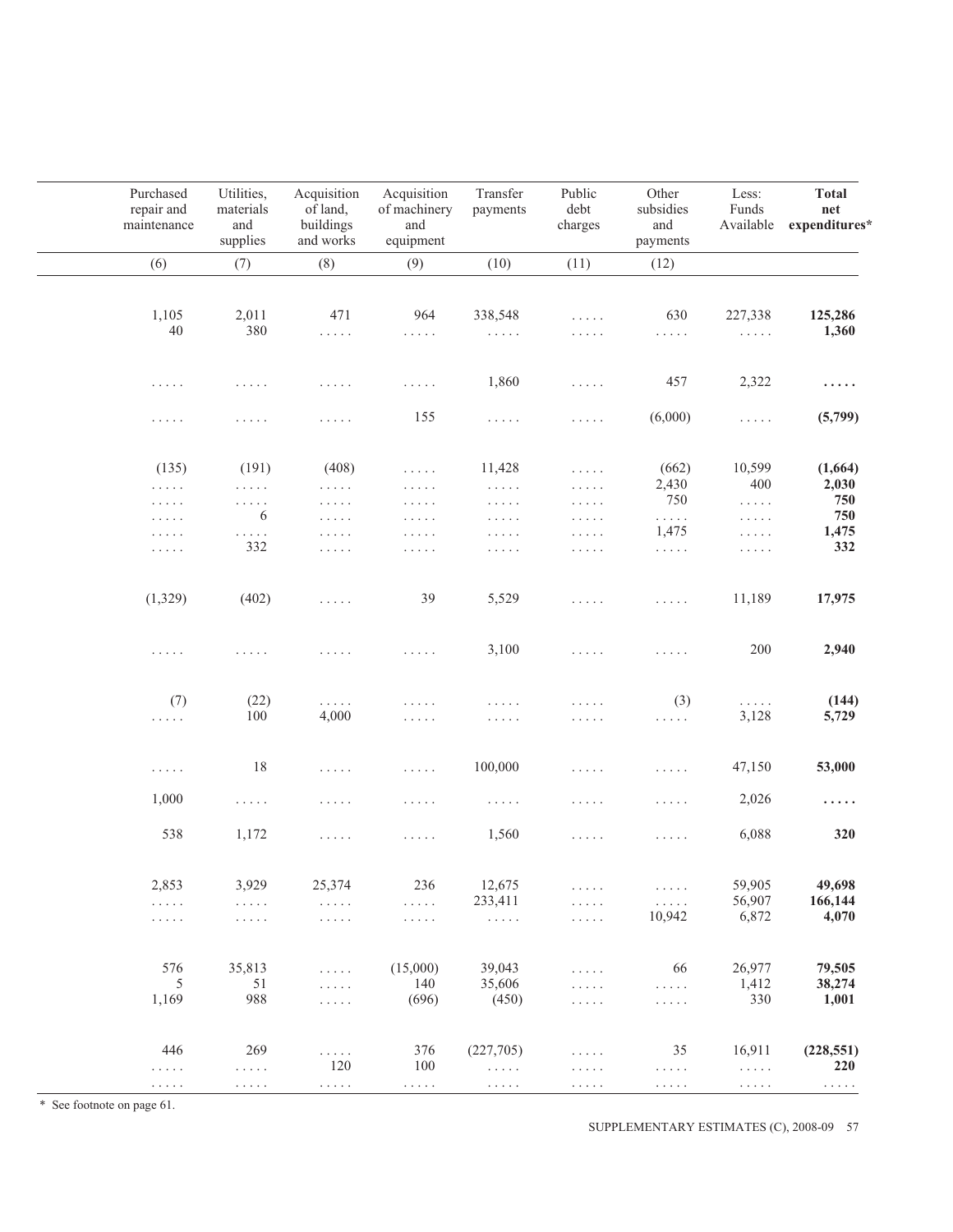| Department or agency                                                                                 | Personnel    | Transportation Information Professional<br>and<br>communications  |                                    | and<br>special                         | Rentals                                            |
|------------------------------------------------------------------------------------------------------|--------------|-------------------------------------------------------------------|------------------------------------|----------------------------------------|----------------------------------------------------|
| (thousands of dollars)                                                                               |              |                                                                   |                                    | services                               |                                                    |
|                                                                                                      | (1)          | (2)                                                               | (3)                                | (4)                                    | (5)                                                |
| Indian Affairs and Northern Development                                                              |              |                                                                   |                                    |                                        |                                                    |
| Department                                                                                           | 2,047        | (4,327)                                                           | (576)                              | (26, 228)                              | (1,106)                                            |
| Registry of the Specific Claims Tribunal                                                             | 287          | 216                                                               | 93                                 | 433                                    | 322                                                |
| Industry                                                                                             |              |                                                                   |                                    |                                        |                                                    |
| Department                                                                                           | 70           | 100                                                               | 25                                 | 345                                    | 1.1.1.1                                            |
| National Research Council of Canada                                                                  | .            | .                                                                 | $\ldots$<br>. .                    | .                                      | $\mathbb{Z}^n$ . The set of $\mathbb{Z}^n$         |
| Natural Sciences and Engineering Research Council<br>Social Sciences and Humanities Research Council | 140<br>106   | 109<br>225                                                        | 28<br>80                           | 143<br>411                             | 11<br>24                                           |
|                                                                                                      |              |                                                                   |                                    |                                        |                                                    |
| Justice                                                                                              |              |                                                                   |                                    |                                        |                                                    |
| Department                                                                                           | 142          | (168)                                                             | (49)                               | (339)                                  | (17)                                               |
| Commissioner for Federal Judicial Affairs<br><b>Courts Administration Service</b>                    | 164<br>1,423 | 40<br>160                                                         | 60<br>410                          | 168                                    | $\overline{4}$                                     |
| Office of the Director of Public Prosecutions                                                        | 2,250        | 300                                                               | 53                                 | .<br>1,852                             | 1.1.1.1<br>100                                     |
|                                                                                                      |              |                                                                   |                                    |                                        |                                                    |
| National Defence                                                                                     |              |                                                                   |                                    |                                        |                                                    |
| Department                                                                                           | 150          | 93                                                                | $\ldots$                           | 2,954                                  | $\ldots$                                           |
| <b>Natural Resources</b>                                                                             |              |                                                                   |                                    |                                        |                                                    |
| Department                                                                                           | 209          | $\mathbb{Z}^n$ . $\mathbb{Z}^n$ , $\mathbb{Z}^n$ ,                | .                                  | 526                                    | $\cdots$                                           |
| Atomic Energy of Canada Limited                                                                      | .            | .                                                                 | $\cdots$                           | .                                      | $\cdots$                                           |
| Canadian Nuclear Safety Commission                                                                   | .            | $\cdots$                                                          | .                                  | $\cdots$                               | 1.1.1.1                                            |
| Parliament                                                                                           |              |                                                                   |                                    |                                        |                                                    |
| Library of Parliament                                                                                | 360          | $\cdots$                                                          | 110                                | 130                                    | .                                                  |
| Privy Council                                                                                        |              |                                                                   |                                    |                                        |                                                    |
| Department                                                                                           | 1,299        | 234                                                               | 1,333                              | 8,313                                  | 1,218                                              |
| Chief Electoral Officer                                                                              | 101,725      | 26,152                                                            | 19,995                             | 21,753                                 | 13,778                                             |
| Public Safety and Emergency Preparedness                                                             |              |                                                                   |                                    |                                        |                                                    |
| Department                                                                                           | 126          | .                                                                 | $\ldots$                           | 102                                    | $\mathbb{Z}^2$ . The set of $\mathbb{Z}^2$         |
| Canada Border Services Agency                                                                        | 3,079        | 1,333                                                             | 45                                 | 4,804                                  | 112                                                |
| Canadian Security Intelligence Service                                                               | 905          | $\mathbb{Z}^2$ . $\mathbb{Z}^2$ , $\mathbb{Z}^2$ , $\mathbb{Z}^2$ | $\cdots$                           | $\ldots$                               | $\mathbb{Z}^n$ . $\mathbb{Z}^n$ , $\mathbb{Z}^n$ , |
| Correctional Service                                                                                 | .            | $\sim$ $\sim$ $\sim$ $\sim$ $\sim$                                | $\sim$ $\sim$ $\sim$ $\sim$ $\sim$ | 585                                    | $\sim$ $\sim$ $\sim$ $\sim$ $\sim$                 |
| Royal Canadian Mounted Police                                                                        | 15,171       | 2,856                                                             | 32                                 | 3,610                                  | 1,159                                              |
| <b>Public Works and Government Services</b>                                                          | .            | 52                                                                | .                                  | 2,039                                  | 2,538                                              |
| Transport                                                                                            |              |                                                                   |                                    |                                        |                                                    |
| Department                                                                                           | 1,083        | 300                                                               | 50                                 | (894)                                  | 50                                                 |
| Marine Atlantic Inc.                                                                                 | .            | $\sim$ $\sim$ $\sim$ $\sim$ $\sim$                                | $\sim$ $\sim$ $\sim$ $\sim$ $\sim$ | $\mathbb{Z}^n$ . In the $\mathbb{Z}^n$ | $\ldots$                                           |
| National Capital Commission<br>Old Port of Montreal Corporation Inc.                                 | .            | .                                                                 | .                                  | $\ldots$                               | $\ldots$                                           |
| The Jacques Cartier and Champlain Bridges Incorporated                                               | .<br>.       | .<br>.                                                            | $\ldots$<br>$\ldots$               | $\ldots$<br>$\cdots$                   | $\ldots$<br>$\ldots$                               |
| VIA Rail Canada Inc.                                                                                 | .            | $\sim$ $\sim$ $\sim$ $\sim$ $\sim$                                | $\sim$ $\sim$ $\sim$ $\sim$ $\sim$ | $\sim$ $\sim$ $\sim$ $\sim$ $\sim$     | $\sim$ $\sim$ $\sim$ $\sim$ $\sim$                 |

### **Supplementary Estimates by Standard Object of Expenditure**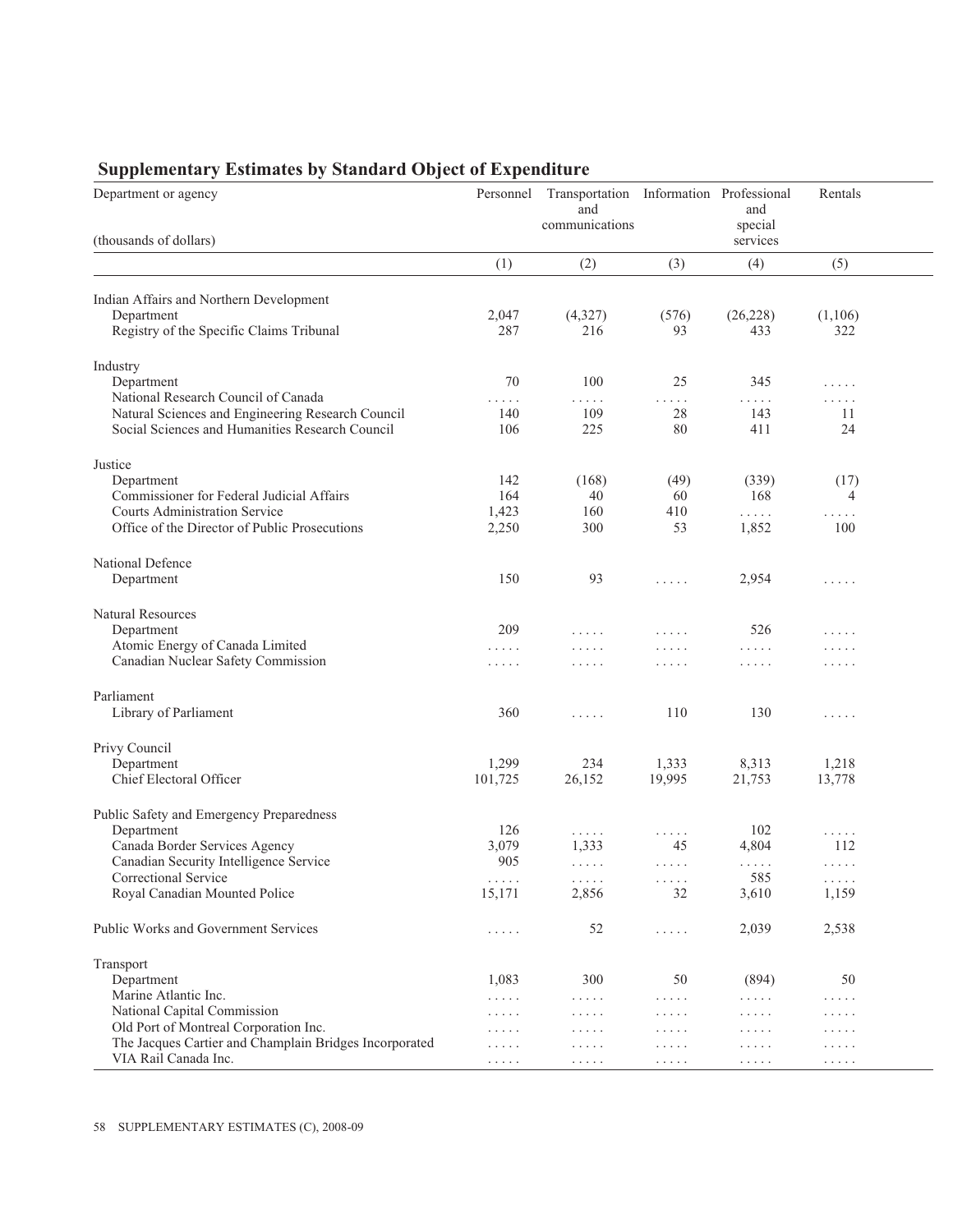| <b>Total</b><br>net<br>expenditures* | Less:<br>Funds<br>Available                      | Other<br>subsidies<br>and<br>payments            | Public<br>debt<br>charges                                                | Transfer<br>payments                                                     | Acquisition<br>of machinery<br>and<br>equipment | Acquisition<br>of land,<br>buildings<br>and works | Utilities,<br>materials<br>and<br>supplies  | Purchased<br>repair and<br>maintenance |
|--------------------------------------|--------------------------------------------------|--------------------------------------------------|--------------------------------------------------------------------------|--------------------------------------------------------------------------|-------------------------------------------------|---------------------------------------------------|---------------------------------------------|----------------------------------------|
|                                      |                                                  | (12)                                             | (11)                                                                     | (10)                                                                     | (9)                                             | (8)                                               | (7)                                         | (6)                                    |
|                                      |                                                  |                                                  |                                                                          |                                                                          |                                                 |                                                   |                                             |                                        |
| 46                                   | 116,200                                          | 10,000                                           | .                                                                        | 143,929                                                                  | (4,985)                                         | .                                                 | (1, 355)                                    | (1,153)                                |
| 1,397                                | $\ldots$                                         | $\alpha$ , $\alpha$ , $\alpha$                   | $\sim$ $\sim$ $\sim$ $\sim$ $\sim$                                       | $\alpha$ , $\alpha$ , $\alpha$                                           | $\sim$ $\sim$ $\sim$ $\sim$ $\sim$              | $\ldots$                                          | 31                                          | 15                                     |
| 9,165                                | 3,247                                            | $\mathbb{Z}^2$ . $\mathbb{Z}^2$ , $\mathbb{Z}^2$ | $\sim$ $\sim$ $\sim$ $\sim$ $\sim$                                       | 9,257                                                                    | 2,590                                           | .                                                 | 25                                          | $\sim$ $\sim$ $\sim$ $\sim$ $\sim$     |
| .                                    | 215                                              | $\sim$ $\sim$ $\sim$ $\sim$ $\sim$               | $\ldots$                                                                 | $\alpha$ , $\alpha$ , $\alpha$                                           | .                                               | 215                                               | .                                           | .                                      |
| 61,546                               | 7,514                                            | .                                                | $\sim$ $\sim$ $\sim$ $\sim$ $\sim$                                       | 68,606                                                                   | $\ldots$                                        | .                                                 | 11                                          | 12                                     |
| 30,136                               | 1,680                                            | .                                                | .                                                                        | 30,891                                                                   | .                                               | .                                                 | 31                                          | 48                                     |
| 220                                  | 136                                              | (15)                                             | $\sim$ $\sim$ $\sim$ $\sim$ $\sim$                                       | 1,000                                                                    | (91)                                            | (28)                                              | (49)                                        | (30)                                   |
| 446                                  | $\alpha$ , $\alpha$ , $\alpha$                   | $\cdots$                                         | $\sim$ $\sim$ $\sim$ $\sim$ $\sim$                                       | $\ldots$                                                                 | $\sim$ $\sim$ $\sim$ $\sim$ $\sim$              | $\sim$ $\sim$ $\sim$ $\sim$ $\sim$                | 10                                          | .                                      |
| 1,993                                | $\ldots$                                         | $\cdots$                                         | $\sim$ $\sim$ $\sim$ $\sim$ $\sim$                                       | $\ldots$                                                                 | $\sim$ $\sim$ $\sim$ $\sim$ $\sim$              | .                                                 | .                                           | .                                      |
| 5,055                                | $\alpha$ is a set of                             | $\ldots$                                         | $\sim$ $\sim$ $\sim$ $\sim$ $\sim$                                       | $\sim$ $\sim$ $\sim$ $\sim$ $\sim$                                       | $\sim$ $\sim$ $\sim$ $\sim$                     | .                                                 | 400                                         | 100                                    |
| 2,738                                | 776                                              | $\sim$ $\sim$ $\sim$ $\sim$ $\sim$               | .                                                                        | 317                                                                      | $\cdots$                                        | .                                                 | .                                           | .                                      |
| 2,140,555                            | 14,760                                           | $\ldots$                                         | .                                                                        | 2,154,580                                                                | $\ldots$                                        | .                                                 |                                             |                                        |
| 100,000                              | $\mathbb{Z}^2$ . $\mathbb{Z}^2$ , $\mathbb{Z}^2$ | 100,000                                          | $\mathbb{Z}^2$ . $\mathbb{Z}^2$ , $\mathbb{Z}^2$                         | $\ldots$                                                                 | $\ldots$                                        | .                                                 | .<br>.                                      | .<br>.                                 |
| 3,789                                | 3                                                | $\alpha$ is a set of                             | .                                                                        | $\alpha$ , $\alpha$ , $\alpha$                                           | 1,817                                           | 1,975                                             | .                                           | .                                      |
| 600                                  | .                                                | .                                                | .                                                                        | .                                                                        | .                                               | .                                                 | .                                           | .                                      |
| 13,287<br>247,803                    | 297<br>$\ldots$                                  | .<br>22                                          | .<br>$\sim$ $\sim$ $\sim$ $\sim$ $\sim$                                  | 110<br>57,910                                                            | .<br>4,823                                      | .<br>248                                          | 452<br>751                                  | 625<br>646                             |
|                                      |                                                  |                                                  |                                                                          |                                                                          |                                                 |                                                   |                                             |                                        |
| (115)                                | 343                                              | .                                                | .                                                                        | $\ldots$                                                                 | $\ldots$                                        | $\sim$ $\sim$ $\sim$ $\sim$ $\sim$                | .                                           | .                                      |
| (1, 185)                             | 25,450                                           | 104                                              | $\sim$ $\sim$ $\sim$ $\sim$ $\sim$                                       | $\sim$ $\sim$ $\sim$ $\sim$ $\sim$                                       | 7,237                                           | 6,500                                             | 477                                         | 574                                    |
| 80                                   | 1,347                                            | 522                                              | $\sim$ $\sim$ $\sim$ $\sim$ $\sim$                                       | $\ldots$                                                                 | .                                               | .                                                 | $\ldots$                                    | .                                      |
| .<br>4,789                           | 585<br>25,451                                    | $\sim$ $\sim$ $\sim$ $\sim$ $\sim$<br>1,044      | $\sim$ $\sim$ $\sim$ $\sim$ $\sim$<br>$\sim$ $\sim$ $\sim$ $\sim$ $\sim$ | $\sim$ $\sim$ $\sim$ $\sim$ $\sim$<br>$\sim$ $\sim$ $\sim$ $\sim$ $\sim$ | $\sim$ $\sim$ $\sim$ $\sim$ $\sim$<br>1,189     | $\sim$ $\sim$ $\sim$ $\sim$ $\sim$<br>2,167       | $\sim$ $\sim$ $\sim$ $\sim$ $\sim$<br>1,693 | $\cdots\cdots\cdots$<br>1,319          |
| (169)                                | 31,210                                           | 825                                              | $\sim$ $\sim$ $\sim$ $\sim$ $\sim$                                       | $\sim$ $\sim$ $\sim$ $\sim$ $\sim$                                       | $\ldots$                                        | 23,766                                            | 309                                         | 1,512                                  |
| (14, 673)                            | 23,672                                           | (366)                                            | .                                                                        | 11,596                                                                   | (2,929)                                         | $\ldots$                                          | 6                                           | 103                                    |
| 7,000                                | $\bar{z}$ is a set                               | 7,000                                            | .                                                                        | $\sim$ $\sim$ $\sim$ $\sim$ $\sim$                                       | $\sim$ $\sim$ $\sim$ $\sim$ $\sim$              | $\sim$ $\sim$ $\sim$ $\sim$ $\sim$                | .                                           | .                                      |
| .                                    | 1,415                                            | 1,415                                            | .                                                                        | $\sim$ $\sim$ $\sim$ $\sim$ $\sim$                                       | $\cdots$                                        | .                                                 | $\cdots\cdots\cdots$                        | .                                      |
| 1,250                                | $\ldots$                                         | 1,250                                            | .                                                                        | $\sim$ $\sim$ $\sim$ $\sim$ $\sim$                                       | $\sim$ $\sim$ $\sim$ $\sim$ $\sim$              | .                                                 | .                                           | .                                      |
| 590                                  | $\ldots$                                         | 590                                              | .                                                                        | $\sim$ $\sim$ $\sim$ $\sim$ $\sim$                                       | $\cdots$                                        | $\sim$ $\sim$ $\sim$ $\sim$ $\sim$                | .                                           | .                                      |
| $\cdots$                             | 7,505                                            | 7,505                                            | $\sim$ $\sim$ $\sim$ $\sim$ $\sim$                                       | $\sim$ $\sim$ $\sim$ $\sim$ $\sim$                                       | $\sim$ $\sim$ $\sim$ $\sim$ $\sim$              | $\cdots\cdots\cdots$                              | $\cdots\cdots\cdots$                        | $\cdots\cdots\cdots$                   |

\* See footnote on page 61.

SUPPLEMENTARY ESTIMATES (C), 2008-09 59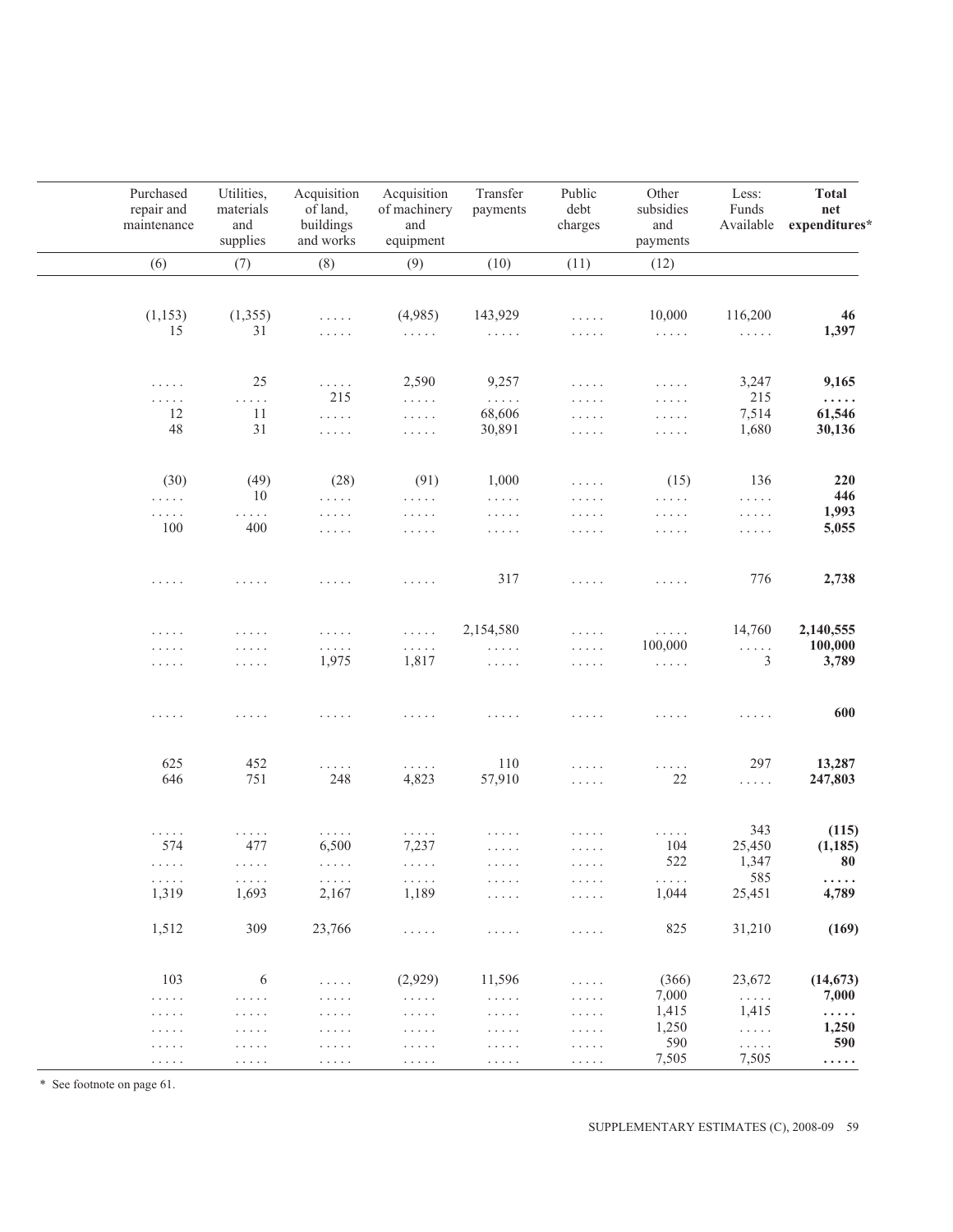| Department or agency<br>(thousands of dollars) | Personnel | Transportation<br>and<br>communications | Information | Professional<br>and<br>special<br>services | Rentals |  |
|------------------------------------------------|-----------|-----------------------------------------|-------------|--------------------------------------------|---------|--|
|                                                | (1)       | (2)                                     | (3)         | (4)                                        | (5)     |  |
| <b>Treasury Board</b><br>Secretariat           | 707,601   | .                                       | .           | 15                                         | .       |  |
| Veterans Affairs                               | 130       | .                                       | 24          | (5,000)                                    | .       |  |
| Western Economic Diversification               | .         | 25                                      | .           | 15                                         | .       |  |
| Total, all departments and agencies            | 902,234   | 49,601                                  | 27,198      | 81,424                                     | 24,497  |  |
| Consolidated specified purpose accounts        | .         | .                                       | .           | .                                          | .       |  |
| 2008-09 Total Supplementary Estimates          | 902,234   | 49,601                                  | 27,198      | 81,424                                     | 24,497  |  |

### **Budgetary Supplementary Estimates by Standard Object of Expenditure**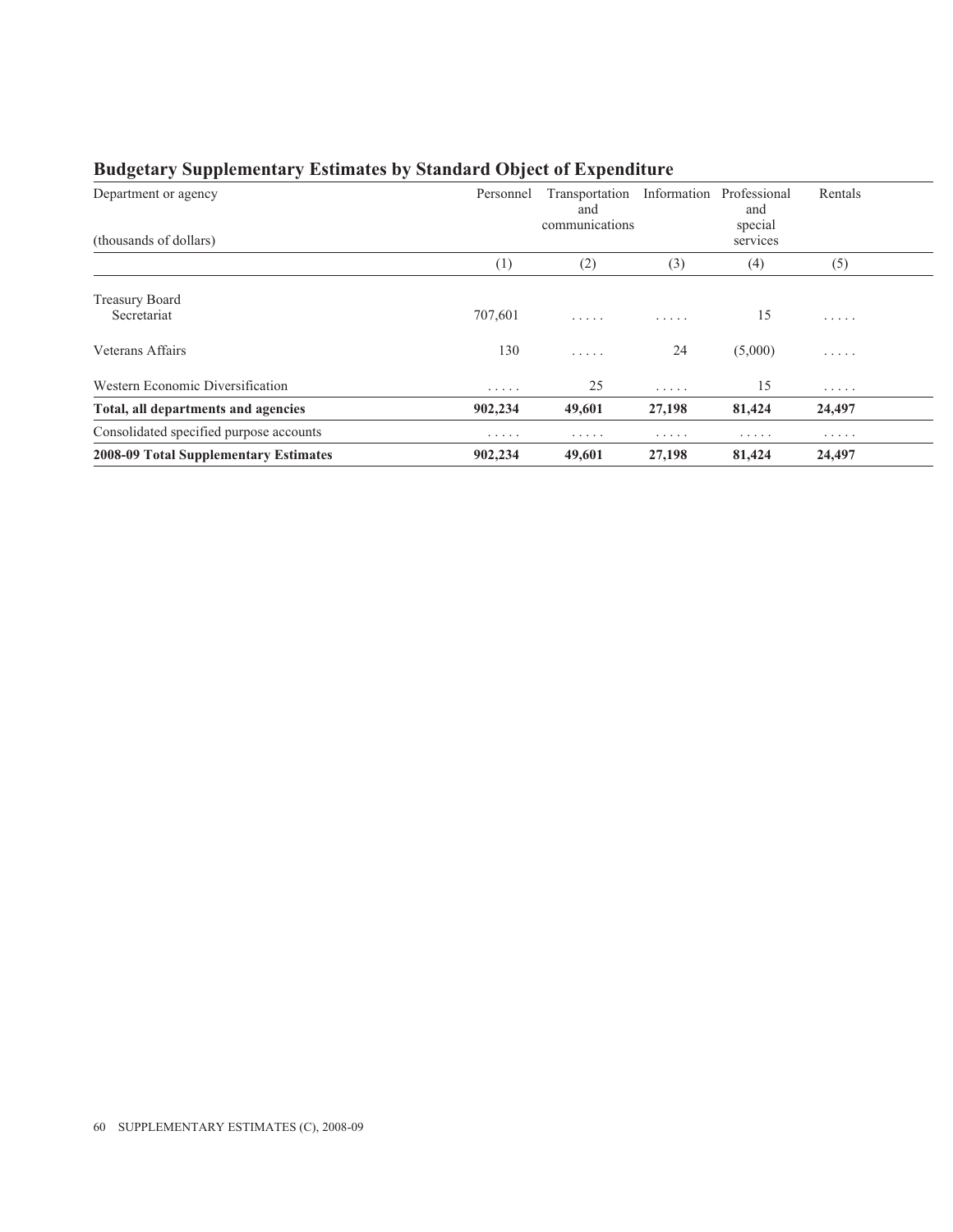| Purchased<br>repair and<br>maintenance | Utilities,<br>materials<br>and<br>supplies | Acquisition<br>of land.<br>buildings<br>and works | Acquisition<br>of machinery<br>and<br>equipment | Transfer<br>payments | Public<br>debt<br>charges | Other<br>subsidies<br>and<br>payments | Less:<br>Funds<br>Available | <b>Total</b><br>net<br>expenditures* |
|----------------------------------------|--------------------------------------------|---------------------------------------------------|-------------------------------------------------|----------------------|---------------------------|---------------------------------------|-----------------------------|--------------------------------------|
| (6)                                    | (7)                                        | (8)                                               | (9)                                             | (10)                 | (11)                      | (12)                                  |                             |                                      |
| .                                      | .                                          | .                                                 | .                                               | .                    | .                         | .                                     | $\cdots$                    | 707,616                              |
| .                                      | (15,000)                                   | .                                                 | .                                               | 55,415               | $\cdots$                  | .                                     | 35,569                      | .                                    |
| .                                      | .                                          | .                                                 | .                                               | 160                  | .                         | .                                     | 13                          | 187                                  |
| 10,032                                 | 32,246                                     | 64,400                                            | (4,035)                                         | 3,088,376            | $\cdots\cdots\cdots$      | 140,016                               | 777,142                     | 3,638,847                            |
| .                                      | .                                          | .                                                 | $\cdots\cdots\cdots$                            | 315,000              | .                         | .                                     | $\cdots$                    | 315,000                              |
| 10,032                                 | 32,246                                     | 64,400                                            | (4,035)                                         | 3,403,376            | .                         | 140,016                               | 777,142                     | 3,953,847                            |

\* Some total amounts do not agree with the totals on "Summary of these Supplementary Estimates" table due to rounding.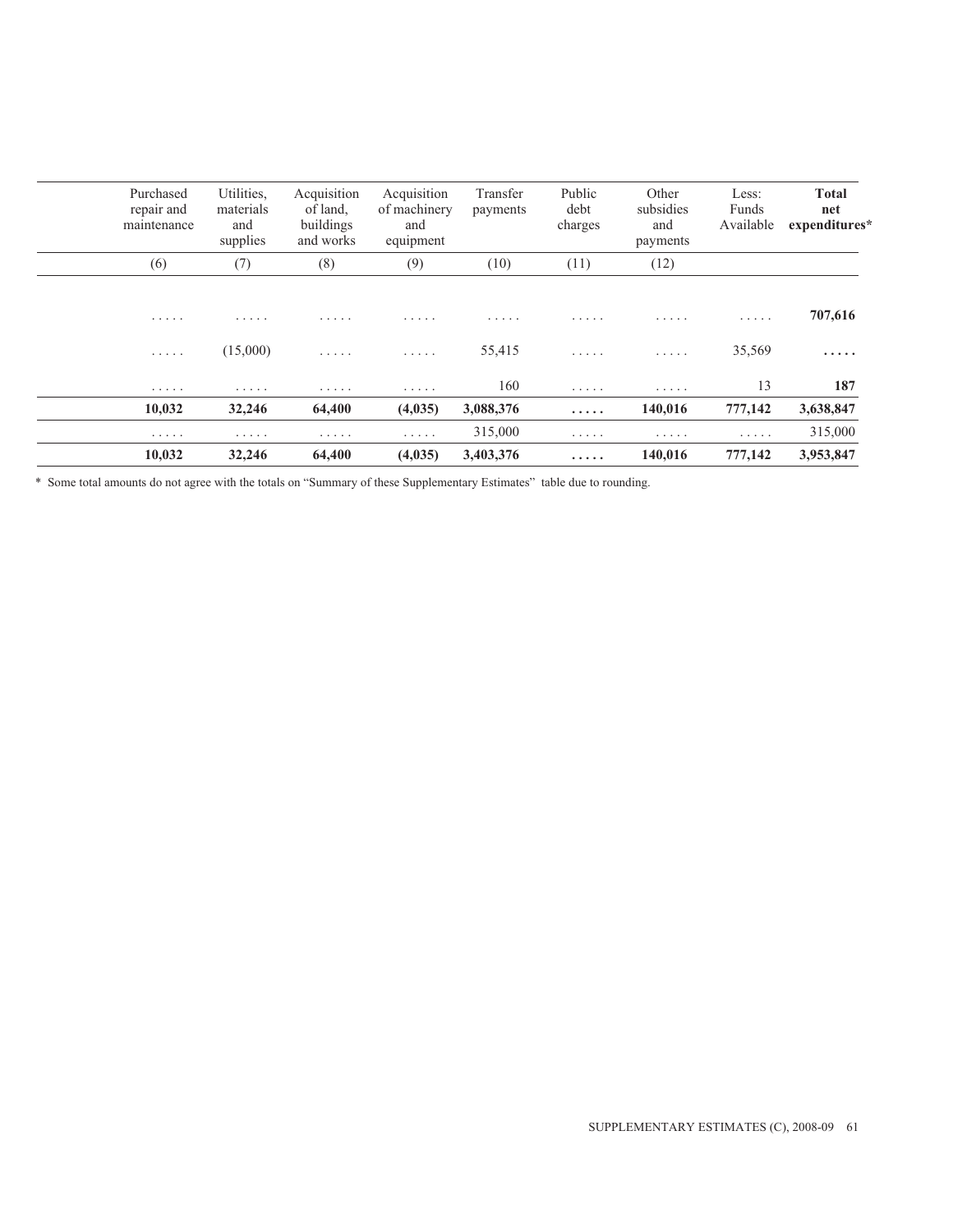| <b>Vote 5 – Government Contingencies</b>                                                                                                                                                                                                                                                                                                                                                                                                                                                                                                                                                                                                                                                                                   | \$750,000,000                          |
|----------------------------------------------------------------------------------------------------------------------------------------------------------------------------------------------------------------------------------------------------------------------------------------------------------------------------------------------------------------------------------------------------------------------------------------------------------------------------------------------------------------------------------------------------------------------------------------------------------------------------------------------------------------------------------------------------------------------------|----------------------------------------|
| <b>Supplementary Estimates (B)</b><br><b>Supplementary Estimates (C)</b>                                                                                                                                                                                                                                                                                                                                                                                                                                                                                                                                                                                                                                                   | $(\$126,850,000)$<br>$(\$128,447,686)$ |
| <b>Balance</b>                                                                                                                                                                                                                                                                                                                                                                                                                                                                                                                                                                                                                                                                                                             | \$494,702,314                          |
| Subject to the approval of the Treasury Board, this serves to supplement other appropriations<br>to provide the government with sufficient flexibility to meet urgent or unforeseen<br>expenditures where a valid cash requirement exists due to the timing of the payment or where<br>specific authority is required to make the payment, such as for the payment of grants not listed<br>in the Estimates. This authority to supplement other appropriations is provided until<br>parliamentary approval can be obtained and as long as the expenditures are within the legal<br>mandate of the organization. Temporary allocations are reimbursed to TB Vote 5 upon<br>receiving Royal Assent for an Appropriation Act. |                                        |
| <b>Department or Agency</b>                                                                                                                                                                                                                                                                                                                                                                                                                                                                                                                                                                                                                                                                                                | (dollars)                              |
| Canadian Heritage - Public Service Labour Relations Board                                                                                                                                                                                                                                                                                                                                                                                                                                                                                                                                                                                                                                                                  | 3,401,410                              |
| Funding to carry out the Public Service Labour Relations Board's (PSLRB) expanded<br>mandate under the Public Service Labour Relations Act.                                                                                                                                                                                                                                                                                                                                                                                                                                                                                                                                                                                |                                        |
| PSLRB is a small organization with an appropriation of \$6.8 million. PSLRB's mandate was<br>expanded by the Public Service Labour Relations Act and since 2002-03, it has received<br>incremental funding announced in successive Federal Budgets. Since the existing<br>appropriation for the PSLRB will be exhausted prior to receiving incremental spending<br>authority through the Supplementary Estimates, an allocation from TB Vote 5 has allowed it<br>to carry out its expanded mandate.                                                                                                                                                                                                                        |                                        |
| (A further allocation of \$3,401,410 from TB Vote 5 was made after the printing of<br>Supplementary Estimates B, for a total allocation of \$4,851,410 which will be reimbursed<br>once Supply for Supplementary Estimates B has been granted).                                                                                                                                                                                                                                                                                                                                                                                                                                                                            |                                        |
| <b>Health - Patented Medicine Prices Review Board</b>                                                                                                                                                                                                                                                                                                                                                                                                                                                                                                                                                                                                                                                                      | 381,276                                |
| Funding to carry out the Patented Medicine Prices Review Board's (PMPRB) mandate.                                                                                                                                                                                                                                                                                                                                                                                                                                                                                                                                                                                                                                          |                                        |
| The workload pressures on the PMPRB have increased significantly since 2005, and Budget<br>2008 has provided ongoing funding to the PMPRB to address its workload pressures. PMPRB<br>is a small organization which does not have the capacity to cash-manage until it receives<br>Budget 2008 funding. (This ongoing funding was included in Supplementary Estimates B and<br>will be reimbursed to TB Vote 5 upon receiving Royal Assent.)                                                                                                                                                                                                                                                                               |                                        |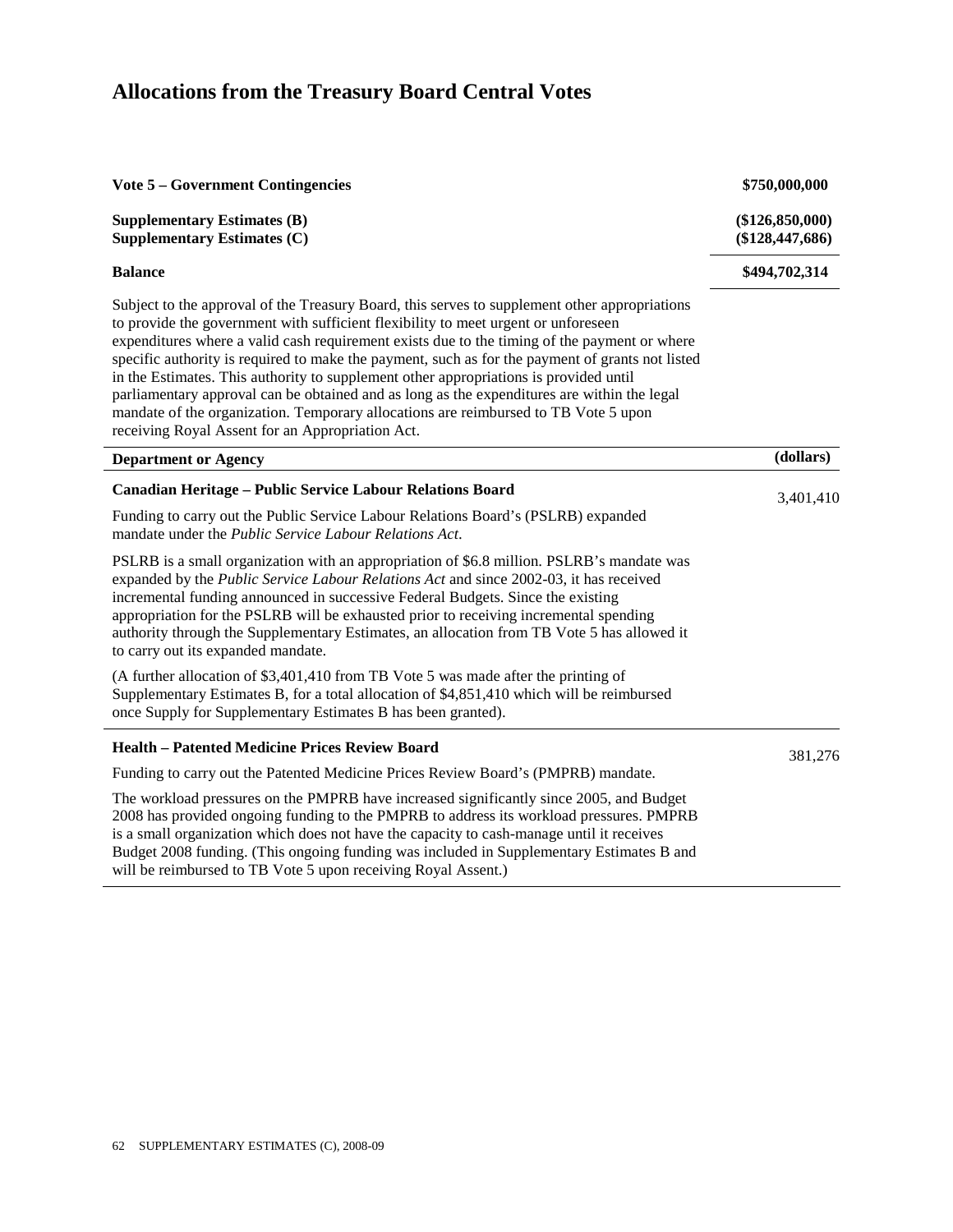#### **Vote 5 – Government Contingencies**

| <b>Department or Agency</b>                                                                                                                                                                                                                                                                                                                                                                                                                                                                                                                                                                                                                                                                                                             | (dollars)   |
|-----------------------------------------------------------------------------------------------------------------------------------------------------------------------------------------------------------------------------------------------------------------------------------------------------------------------------------------------------------------------------------------------------------------------------------------------------------------------------------------------------------------------------------------------------------------------------------------------------------------------------------------------------------------------------------------------------------------------------------------|-------------|
| Natural Resources - Atomic Energy of Canada Limited                                                                                                                                                                                                                                                                                                                                                                                                                                                                                                                                                                                                                                                                                     | 100,000,000 |
| Funding to support the completion of CANada Deuterium Uranium (CANDU) reactor<br>refurbishment projects.                                                                                                                                                                                                                                                                                                                                                                                                                                                                                                                                                                                                                                |             |
| The Atomic Energy of Canada Limited (AECL) is a commercial Crown corporation that<br>manages commercial nuclear reactor sales and services, nuclear laboratories maintenance,<br>nuclear research and development, medical isotope production, and radioactive waste and<br>decommissioning of nuclear facilities.                                                                                                                                                                                                                                                                                                                                                                                                                      |             |
| Delays to the completion of first-of-a-kind nuclear reactor refurbishment projects resulting<br>from unexpected technical challenges created a shortfall for 2008-09. Since the existing<br>appropriation for AECL will be exhausted prior to receiving Royal Assent for Supplementary<br>Estimates, access to TB Vote 5 is required to ensure all legal and contractual obligations are<br>met.                                                                                                                                                                                                                                                                                                                                        |             |
| <b>Transport - Canadian Air Transport Security Authority</b>                                                                                                                                                                                                                                                                                                                                                                                                                                                                                                                                                                                                                                                                            | 24,665,000  |
| Funding for the operations of the Canadian Air Transport Security Authority (CATSA).                                                                                                                                                                                                                                                                                                                                                                                                                                                                                                                                                                                                                                                    |             |
| CATSA was created in response to the events of September 11, 2001. In Budget 2008,<br>funding of up to \$181 million for 2008-09 in operational and capital funding was earmarked<br>for CATSA to help address significant operational pressures and equipment maintenance,<br>refurbishment and replacement, this also includes funding for CATSA's work in the<br>Vancouver 2010 Winter Olympics and Paralympics. Since the existing appropriation for<br>CATSA will be exhausted prior to receiving Royal Assent for Supplementary Estimates B,<br>access to TB Vote 5 was necessary for CATSA to address its pressures. (This amount will be<br>reimbursed to TB Vote 5 upon receiving Royal Assent for Supplementary Estimates B.) |             |
| <b>Total allocations</b>                                                                                                                                                                                                                                                                                                                                                                                                                                                                                                                                                                                                                                                                                                                | 128,447,686 |
|                                                                                                                                                                                                                                                                                                                                                                                                                                                                                                                                                                                                                                                                                                                                         |             |

#### **Vote 10 – Government-Wide Initiatives \$0**

Subject to the approval of the Treasury Board, this Vote supplements other appropriations in support of the implementation of strategic management in the public service of Canada. Departments and agencies are not required to reimburse funding allocated from Vote 10.

No allocations have been made from TB Vote 10.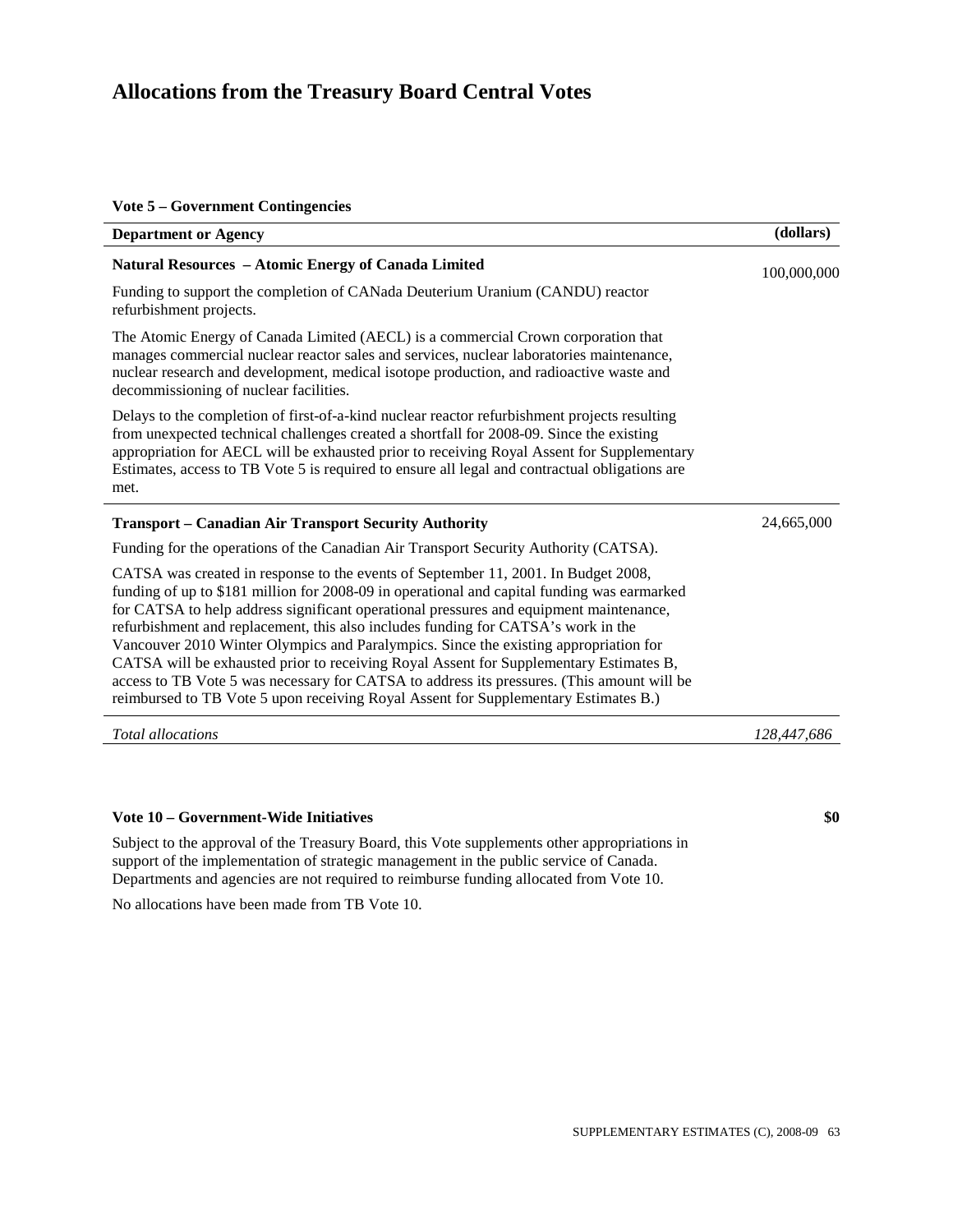#### **Vote 15 – Compensation Adjustments**

| <b>Supplementary Estimates (B)</b> | \$170,671,485 |
|------------------------------------|---------------|
| Supplementary Estimates $(C)$      | \$707,414,642 |
|                                    | \$878,086,127 |

Subject to the approval of the Treasury Board, this Vote supplements other appropriations that may need to be partially or fully augmented as a result of adjustments made to terms and conditions of service or employment of the federal public administration, including members of the Royal Canadian Mounted Police and the Canadian Forces, Governor in Council appointees and Crown corporations as defined in section 83 of the Financial Administration Act. Departments and agencies are not required to reimburse funding allocated from Vote 15.

|                                                                |              | <b>Supplementary</b><br><b>Estimates (B)</b> | Supplementary<br>Estimates $(C)$ |
|----------------------------------------------------------------|--------------|----------------------------------------------|----------------------------------|
| <b>Department or Agency</b>                                    | <b>Vote</b>  | (dollars)                                    | (dollars)                        |
| Agriculture and Agri-Food                                      |              |                                              |                                  |
| Department                                                     | 1            | 1,822,462                                    | 19,615,218                       |
| <b>Canadian Dairy Commission</b>                               | 25           | 50,042                                       | 334,004                          |
| <b>Canadian Food Inspection Agency</b>                         | 30           | 5,385,979                                    | 259,070                          |
| <b>Canadian Grain Commission</b>                               | 40           | 85,726                                       | 1,125,500                        |
| <b>Atlantic Canada Opportunities Agency</b>                    |              |                                              |                                  |
| Department                                                     | $\mathbf{1}$ | 346,656                                      | 2,199,164                        |
| Canada Revenue Agency                                          |              | .                                            |                                  |
| Department                                                     | 1            | 37,191,192                                   |                                  |
| (CPP Account)                                                  | n/a          | 2,182,000                                    |                                  |
| (CPP Account Recoveries)                                       | n/a          | (2,182,000)                                  |                                  |
| (EI Account)                                                   | n/a          | 2,610,000                                    | .                                |
| (EI Account Recoveries)                                        | n/a          | (2,610,000)                                  | .                                |
| Canadian Heritage                                              |              |                                              |                                  |
| Department                                                     | 1            | 924,824                                      | 11,947,463                       |
| Canada Council for the Arts                                    | 10           | 10,219                                       |                                  |
| <b>Canadian Broadcasting Corporation</b>                       | 15           | 40,039,293                                   | 11,125,303                       |
| Canadian Museum of Civilization                                | 30           | 10,219                                       |                                  |
| <b>Canadian Museum of Nature</b>                               | 35           | 9,127                                        | .                                |
| Canadian Radio-television and Telecommunications<br>Commission | 40           | 253,472                                      | 1,640,890                        |
| Library and Archives of Canada                                 | 45           | 261,566                                      | 4,787,597                        |
| National Arts Centre Corporation                               | 50           | 1,327,085                                    |                                  |
| National Battlefields Commission                               | 55           | 5,315                                        | 93,828                           |
| National Film Board                                            | 60           | 166,135                                      |                                  |
| National Gallery of Canada                                     | 65           | 403,196                                      |                                  |
| National Museum of Science and Technology                      | 75           | 9,127                                        | .                                |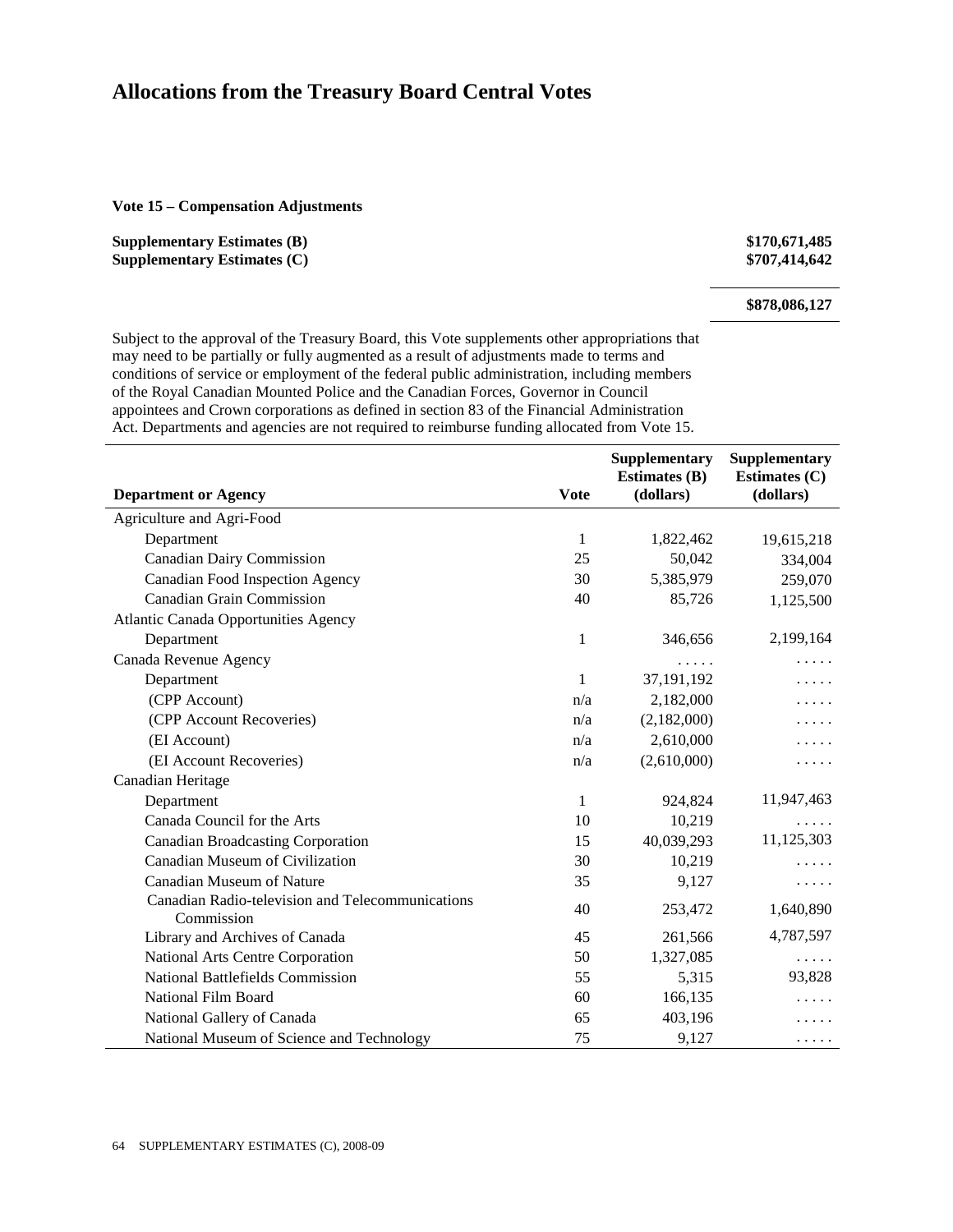| <b>Department or Agency</b>                                        | <b>Vote</b>  | Supplementary<br><b>Estimates (B)</b><br>(dollars) | <b>Supplementary</b><br>Estimates (C)<br>(dollars) |
|--------------------------------------------------------------------|--------------|----------------------------------------------------|----------------------------------------------------|
| <b>Public Service Commission</b>                                   | 80           | 413,428                                            | 3,654,096                                          |
| Public Service Labour Relations Board                              | 85           |                                                    | 5,389                                              |
|                                                                    |              | 74,766                                             |                                                    |
| Public Service Staffing Tribunal                                   | 90           | 37,594                                             | 83,855<br>425,450                                  |
| Status of Women - Office of the Co-ordinator                       | 100          | 29,804                                             |                                                    |
| Telefilm Canada                                                    | 110          | 9,127                                              | 1,119,067                                          |
| Citizenship and Immigration                                        |              |                                                    |                                                    |
| Department                                                         | $\mathbf{1}$ | 1,020,748                                          | 21,078,434                                         |
| Immigration and Refugee Board                                      | 10           | 681,851                                            | 4,741,445                                          |
| Economic Development Agency of Canada for the Regions of<br>Quebec | $\mathbf{1}$ | 156,418                                            | 1,072,463                                          |
| Environment                                                        |              |                                                    |                                                    |
| Department                                                         | $\mathbf{1}$ | 1,314,486                                          | 14,979,755                                         |
| Canadian Environmental Assessment Agency                           | 15           | 59,275                                             | 472,982                                            |
| National Round Table on the Environment and the Economy            | 20           | 9,050                                              | 2,293                                              |
| Parks Canada Agency                                                | 25           | 432,701                                            | 1,338,754                                          |
| Finance                                                            |              |                                                    |                                                    |
| Department                                                         | $\mathbf{1}$ | 1,001,102                                          | 3,638,527                                          |
| <b>Auditor General</b>                                             | 15           | 1,024,942                                          | .                                                  |
| Canadian International Trade Tribunal                              | 20           | 97,110                                             | 202,403                                            |
| Financial Transactions and Reports Analysis Centre of Canada       | 25           | 347,148                                            | .                                                  |
| Office of the Superintendent of Financial Institutions             | 30           | 15,582                                             | .                                                  |
| <b>Fisheries and Oceans</b>                                        | $\mathbf{1}$ | 10,175,949                                         | 23,630,889                                         |
| Foreign Affairs and International Trade                            |              |                                                    |                                                    |
| Department                                                         | $\mathbf{1}$ | 2,883,107                                          | 14,106,852                                         |
| <b>Canadian Commercial Corporation</b>                             | 15           | 6,642                                              | .                                                  |
| Canadian International Development Agency                          | 20           | 927,167                                            | 9,494,023                                          |
| <b>International Development Research Centre</b>                   | 35           | 5,734                                              | 2,420,862                                          |
| <b>International Joint Commission</b>                              | 40           | 30,325                                             | 157,304                                            |
| NAFTA Secretariat - Canadian Section                               | 45           | 13,198                                             | 39,076                                             |
| Governor General                                                   | $\mathbf{1}$ | 45,877                                             | 730,602                                            |
| Health                                                             |              |                                                    |                                                    |
| Department                                                         | $\mathbf{1}$ | 1,976,828                                          | 36,832,711                                         |
| Assisted Human Reproduction Agency of Canada                       | 15           | 7,840                                              | 8,000                                              |
| Canadian Institutes of Health Research                             | 20           | 511,686                                            | 466,808                                            |
| Hazardous Materials Information Review Commission                  | 30           | 14,265                                             | 66,489                                             |
| Patented Medicine Prices Review Board                              | 35           | 20,966                                             | 139,803                                            |
| Public Health Agency of Canada                                     | 40           | 317,508                                            | 9,751,573                                          |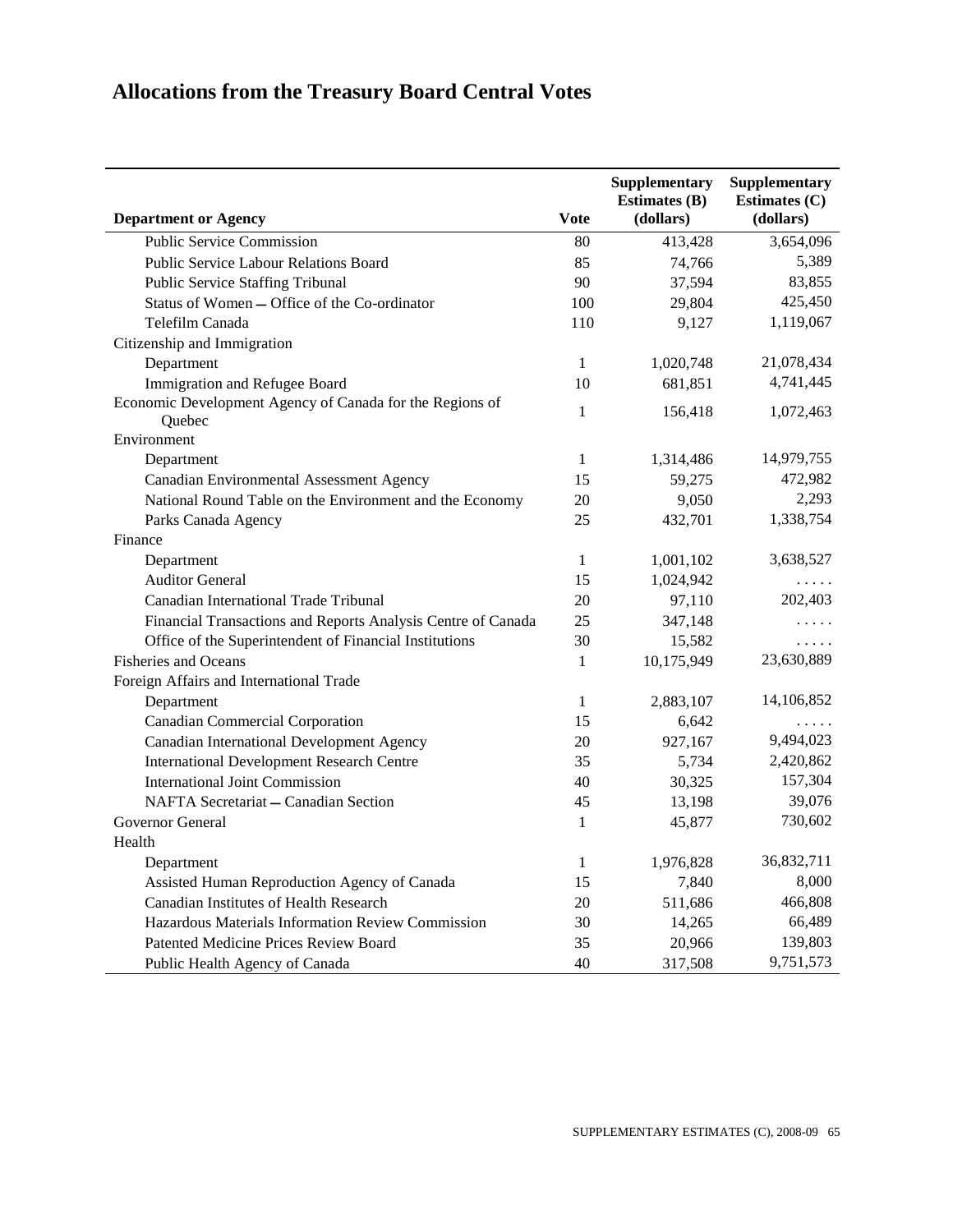|                                                                   |              | Supplementary<br><b>Estimates (B)</b> | Supplementary<br>Estimates (C)     |
|-------------------------------------------------------------------|--------------|---------------------------------------|------------------------------------|
| <b>Department or Agency</b>                                       | <b>Vote</b>  | (dollars)                             | (dollars)                          |
| Human Resources and Social Development                            |              |                                       |                                    |
| Department                                                        | 1            | 1,190,058                             | 40,784,666                         |
| (CPP Account)                                                     | n/a          | 477,585                               | 16,313,866                         |
| (CPP Account Recoveries)                                          | n/a          | (477, 585)                            | (16,313,866)                       |
| (EI Account)                                                      | n/a          | 2,116,129                             | 72,582,440                         |
| (EI Account Recoveries)                                           | n/a          | (2, 116, 129)                         | (72, 582, 440)                     |
| Canada Industrial Relations Board                                 | 10           | 104,153                               | 501,785                            |
| Canadian Artists and Producers Professional Relations<br>Tribunal | 20           | 34,084                                | 30,882                             |
| Canadian Centre for Occupational Health and Safety                | 25           | 161,796                               | .                                  |
| Indian Affairs and Northern Development                           |              |                                       |                                    |
| Department                                                        | 1            | 1,824,076                             | 24, 171, 451                       |
| Indian Specific Claims Commission                                 | 5            | .                                     | 43,694                             |
| Industry                                                          |              |                                       |                                    |
| Department                                                        | $\mathbf{1}$ | 1,574,550                             | 16,669,623                         |
| Canadian Space Agency                                             | 25           | 276,014                               | 3,547,779                          |
| <b>Canadian Tourism Commission</b>                                | 40           | 10,219                                | $\sim$ $\sim$ $\sim$ $\sim$ $\sim$ |
| <b>Competition Tribunal</b>                                       | 45           | 14,716                                | 43,894                             |
| Copyright Board                                                   | 50           | 22,604                                | 45,403                             |
| National Research Council of Canada                               | 55           | 12,361,880                            | 894,859                            |
| Natural Sciences and Engineering Research Council                 | 70           | 111,061                               | .                                  |
| Social Sciences and Humanities Research Council                   | 80           | 75,287                                | 741,346                            |
| <b>Statistics Canada</b>                                          | 95           | 790,849                               | 20,145,002                         |
| Justice                                                           |              |                                       |                                    |
| Department                                                        | 1            | 598,450                               | 11,355,778                         |
| Canadian Human Rights Commission                                  | 10           | 93,219                                | 1,025,021                          |
| Canadian Human Rights Tribunal                                    | 15           | 35,066                                | 92,131                             |
| Office of the Commissioner for Federal Judicial Affairs           | 20           | 17,515                                | 256,540                            |
| <b>Courts Administration Service</b>                              | 30           | 134,944                               | 3,315,564                          |
| Office of the Director of Public Prosecutions                     | 35           | .                                     | 1,052,000                          |
| Office of the Information Commissioner of Canada                  | 40           | 37,886                                | 585,923                            |
| Office of the Privacy Commissioner of Canada                      | 45           | 54,078                                | 242,676                            |
| Supreme Court of Canada                                           | 50           | 51,395                                | 716,835                            |
| National Defence                                                  |              |                                       |                                    |
| Department                                                        | $\mathbf{1}$ | 22,190,126                            | 98,932,173                         |
| Canadian Forces Grievance Board                                   | 15           | 34,040                                | 200,915                            |
| Military Police Complaints Commission                             | 20           | 10,987                                | 48,622                             |
| <b>Natural Resources</b>                                          |              |                                       |                                    |
| Department                                                        | $\mathbf{1}$ | 1,063,104                             | 13,715,227                         |
| Canadian Nuclear Safety Commission                                | 15           | 485,140                               | 148,069                            |
| National Energy Board                                             | 25           | 178,146                               | 4,480,651                          |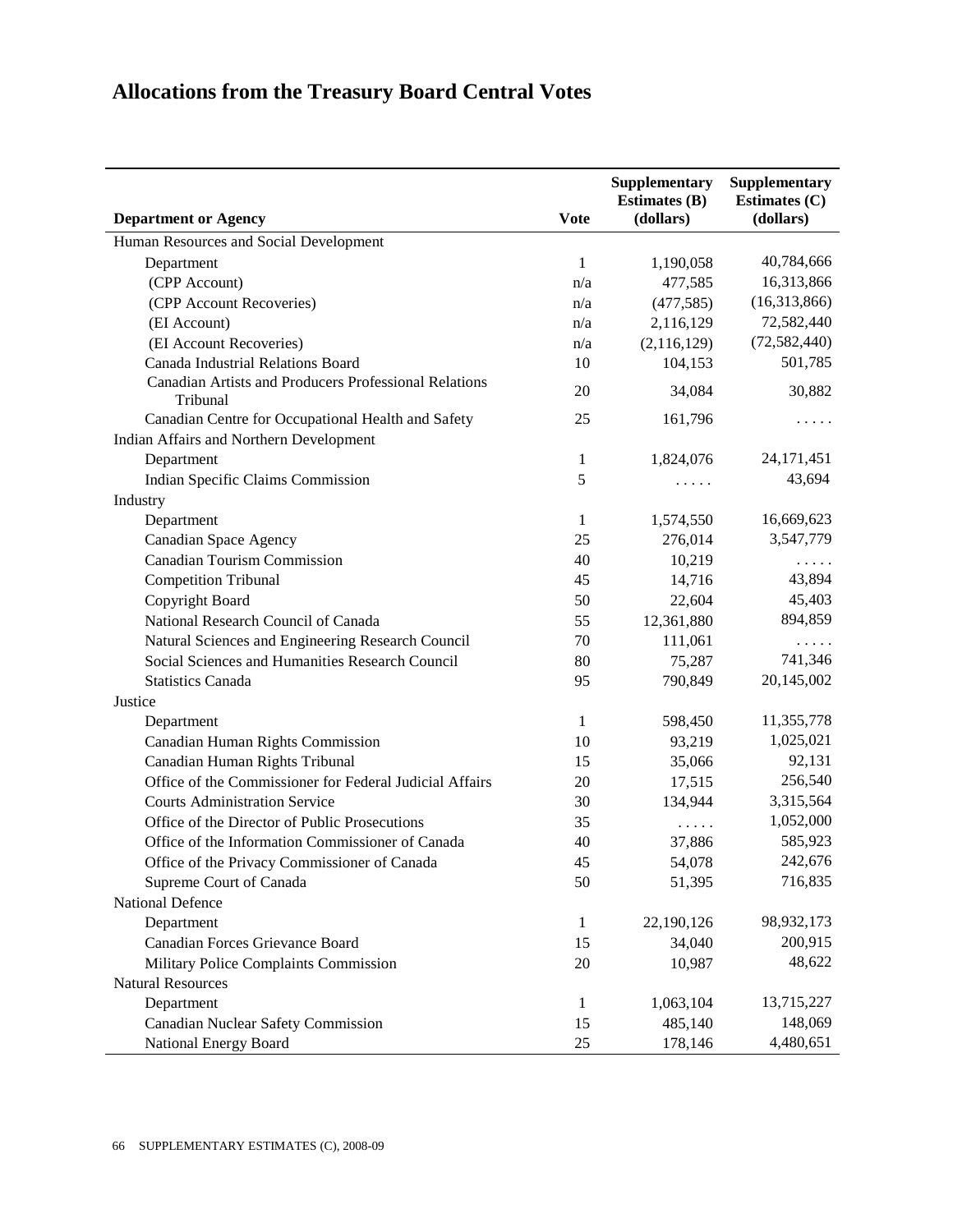|                                                                    |              | <b>Supplementary</b><br>Estimates $(B)$ | Supplementary<br>Estimates $(C)$ |
|--------------------------------------------------------------------|--------------|-----------------------------------------|----------------------------------|
| <b>Department or Agency</b>                                        | <b>Vote</b>  | (dollars)                               | (dollars)                        |
| Privy Council Office                                               |              |                                         |                                  |
| Department                                                         | 1            | 694,250                                 | 3,687,205                        |
| Canadian Intergovernmental Conference Secretariat                  | 5            | 21,217                                  | 119,285                          |
| Canadian Transportation Accident Investigation and Safety<br>Board | 10           | 80,212                                  | 1,248,483                        |
| <b>Chief Electoral Officer</b>                                     | 15           | 187,686                                 | 1,606,541                        |
| <b>Commissioner of Official Languages</b>                          | 20           | 76,047                                  | 816,239                          |
| Security Intelligence Review Committee                             | 30           | 11,846                                  | .                                |
| Public Safety and Emergency Preparedness                           |              |                                         |                                  |
| Department                                                         | 1            | 365,453                                 | 4,979,596                        |
| Canada Border Services Agency                                      | 10           | 1,144,424                               | 81,712,896                       |
| Canadian Security Intelligence Service                             | 20           | 909,827                                 | .                                |
| Correctional Service of Canada                                     | 30           | 1,469,692                               | 47,282,433                       |
| National Parole Board                                              | 40           | 349,333                                 | 2,317,634                        |
| Office of the Correctional Investigator                            | 45           | 21,536                                  | .                                |
| Royal Canadian Mounted Police                                      | 50           | 1,577,262                               | 23,314,054                       |
| Royal Canadian Mounted Police External Review Committee            | 65           | 11,239                                  | 3,221                            |
| Royal Canadian Mounted Police Public Complaints<br>Commission      | 70           | 35,005                                  | 56,093                           |
| <b>Public Works and Government Services</b>                        |              |                                         |                                  |
| Department                                                         | 1            | 3,133,606                               | 29,589,773                       |
| Real Property Service (Revolving Fund)                             | 1            | 10,683                                  | 7,618,386                        |
| Translation Bureau (Revolving Fund)                                | 1            | 20,248                                  | 2,358,077                        |
| Transport                                                          |              |                                         |                                  |
| Department                                                         | 1            | 1,474,787                               | 21,564,244                       |
| <b>Canadian Transportation Agency</b>                              | 25           | 131,302                                 | 954,521                          |
| National Capital Commission                                        | 40           | 185,767                                 | 31,764                           |
| Office of Infrastructure of Canada                                 | 50           | 119,697                                 | 727,550                          |
| Transportation Appeal Tribunal of Canada                           | 70           | 6,247                                   | 46,701                           |
| <b>Treasury Board</b>                                              |              |                                         |                                  |
| Secretariat                                                        | $\mathbf{1}$ | 1,027,856                               | 4,095,873                        |
| Canada School of Public Service                                    | 35           | 401,552                                 | 3,542,784                        |
| Office of the Commissioner of Lobbying                             | 45           | 6,854                                   | 116,512                          |
| Public Service Human Resources Management Agency of<br>Canada      | 50           | 688,983                                 | 1,699,570                        |
| <b>Veterans Affairs</b>                                            | 1            | 751,716                                 | 19,214,826                       |
| Western Economic Diversification                                   | $\mathbf{1}$ | 257,856                                 | 1,133,930                        |
| Total allocations                                                  |              | 170,671,485                             | 707,414,642                      |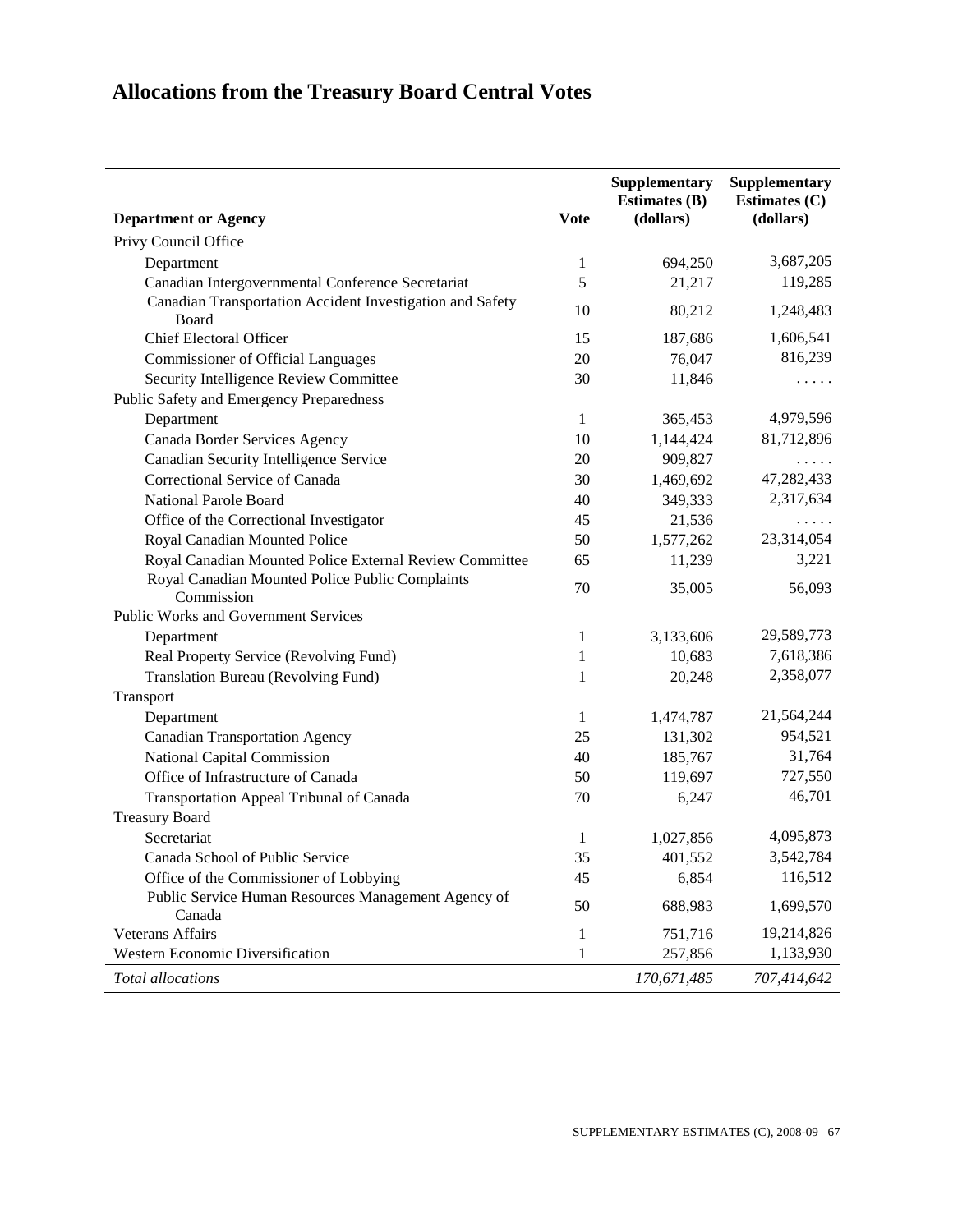#### **Vote 25 – Operating Budget Carry Forward**  $\sim$  **80**  $\sim$  **80**  $\sim$  **80**  $\sim$  **80**  $\sim$  **80**  $\sim$  **80**  $\sim$  **80**  $\sim$  **80**  $\sim$  **80**  $\sim$  **80**  $\sim$  **80**  $\sim$  **80**  $\sim$  **80**  $\sim$  **80**  $\sim$  **80**  $\sim$  **80**  $\sim$  **80**  $\sim$  **80**  $\sim$  **80**  $\sim$  **80**  $\sim$  **80**  $\sim$  **80**  $\sim$

Subject to the approval of the Treasury Board, this Vote supplements other appropriations by authorizing a carry forward of unused funds from the previous fiscal year up to a maximum of five per cent of departments' and agencies' Main Estimates operating budget as was established in the previous fiscal year. Departments and agencies are not required to reimburse funding allocated from Vote 25.

No allocations have been made from TB Vote 25.

#### **Vote 30 – Paylist Requirements \$203,342,712**

Subject to the approval of the Treasury Board, this supplements other appropriations by providing the government with funding to meet legal requirements of the employer such as parental and maternity leave, entitlements upon cessation of service or employment and adjustments made to terms and conditions of service or employment in the public service. Departments and agencies may access this throughout the fiscal year.

| <b>Department or Agency</b>                                     | <b>Vote</b> | (dollars)  |
|-----------------------------------------------------------------|-------------|------------|
| Agriculture and Agri-Food                                       |             |            |
| Department                                                      | 1           | 6,487,073  |
| <b>Canadian Dairy Commission</b>                                | 25          | 56,921     |
| Canadian Food Inspection Agency                                 | 30          | 7,456,282  |
| <b>Canadian Grain Commission</b>                                | 40          | 184,593    |
| Atlantic Canada Opportunities Agency                            |             |            |
| Department                                                      | 1           | 916,214    |
| Canada Revenue Agency                                           | 1           | 36,111,873 |
| Canadian Heritage                                               |             |            |
| Department                                                      | 1           | 2,540,589  |
| Canadian Museum of Civilization                                 | 30          | 117,538    |
| Canadian Museum of Nature                                       | 35          | 63,732     |
| Canadian Radio-television and Telecommunications Commission     | 40          | 1,036,476  |
| Library and Archives of Canada                                  | 45          | 651,294    |
| National Museum of Science and Technology                       | 75          | 228,532    |
| <b>Public Service Commission</b>                                | 80          | 1,684,223  |
| Status of Women – Office of the Coordinator                     | 100         | 37,833     |
| Citizenship and Immigration                                     |             |            |
| Department                                                      | 1           | 3,991,682  |
| Immigration and Refugee Board                                   | 10          | 906,556    |
| Economic Development Agency of Canada for the Regions of Québec | 1           | 373,860    |
| Environment                                                     |             |            |
| National Round Table on the Environment and the Economy         | 20          | 68,050     |
| Parks Canada Agency                                             | 25          | 4,574,927  |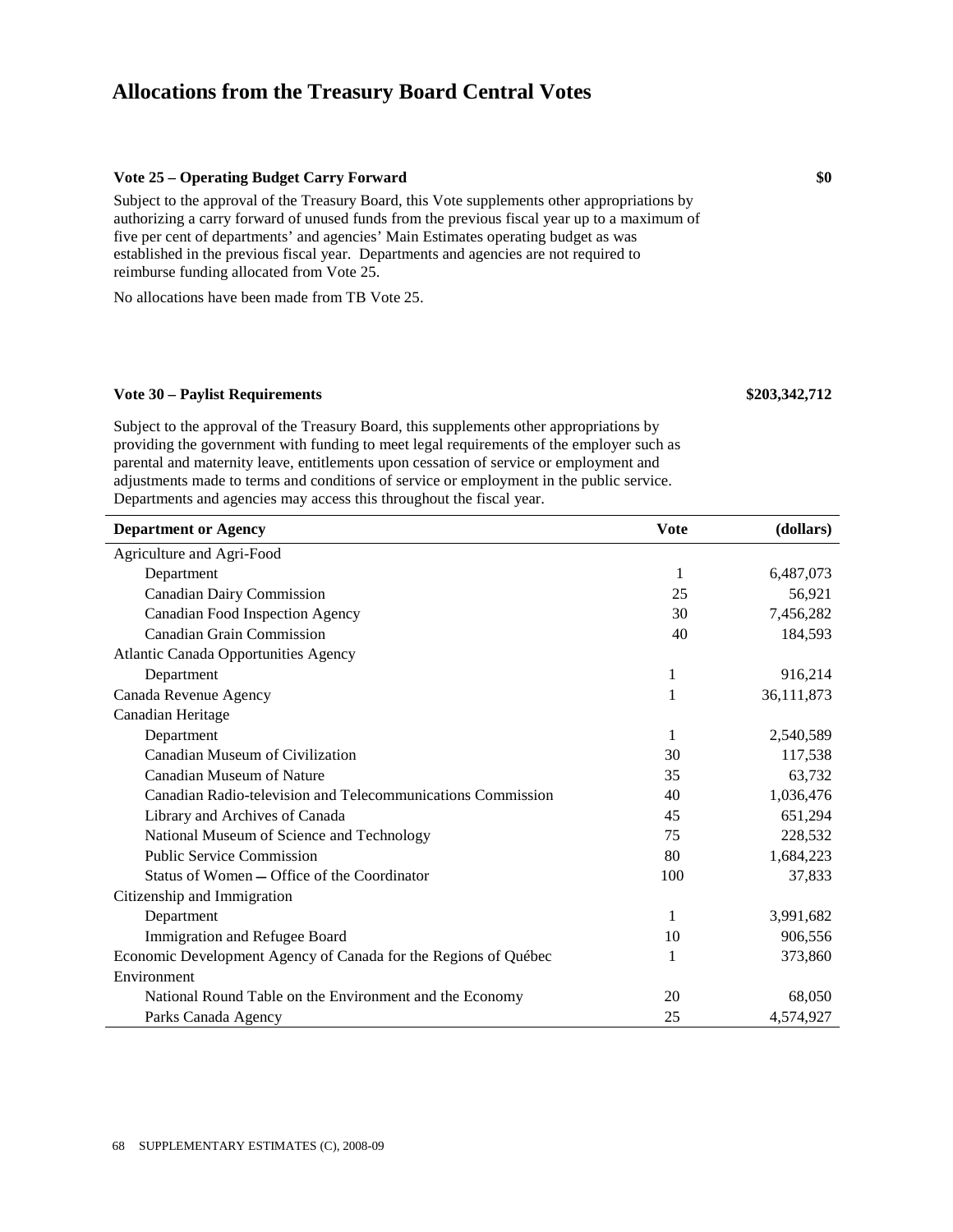| <b>Department or Agency</b>                                         | <b>Vote</b>  | (dollars)  |
|---------------------------------------------------------------------|--------------|------------|
| Finance                                                             |              |            |
| Financial Transactions and Reports Analysis Centre of Canada        | 25           | 209,121    |
| <b>Fisheries and Oceans</b>                                         | 1            | 9,567,394  |
| Foreign Affairs and International Trade                             |              |            |
| Department                                                          | 1            | 10,800,695 |
| <b>International Joint Commission</b>                               | 40           | 89,119     |
| Governor General                                                    | 1            | 105,182    |
| Health                                                              |              |            |
| Canadian Institutes of Health Research                              | 20           | 485,270    |
| Hazardous Materials Information Review Commission                   | 30           | 7,990      |
| Patented Medicine Prices Review Board                               | 35           | 67,003     |
| Public Health Agency of Canada                                      | 40           | 2,349,939  |
| Human Resources and Skills Development                              |              |            |
| Department                                                          | 1            | 6,721,336  |
| Canada Industrial Relations Board                                   | 10           | 113,557    |
| Canadian Centre for Occupational Health and Safety                  | 25           | 70,672     |
| Indian Affairs and Northern Development                             |              |            |
| Department                                                          | $\mathbf{1}$ | 5,483,876  |
| Office of the Federal Interlocutor for Métis and non-Status Indians | 20           | 103,756    |
| Indian Specific Claims Commission                                   | 50           | 62,647     |
| Industry                                                            |              |            |
| Department                                                          | 1            | 6,625,178  |
| National Research Council of Canada                                 | 55           | 4,044,433  |
| Natural Sciences and Engineering Research Council                   | 70           | 436,222    |
| Social Sciences and Humanities Research Council                     | 80           | 284,278    |
| <b>Statistics Canada</b>                                            | 95           | 8,058,779  |
| Justice                                                             |              |            |
| Department                                                          | $\mathbf{1}$ | 7,852,984  |
| Canadian Human Rights Commission                                    | 10           | 142,906    |
| <b>Commissioner for Federal Judicial Affairs</b>                    | 20           | 98,206     |
| <b>Courts Administration Service</b>                                | 30           | 410,727    |
| Office of the Director of Public Prosecutions                       | 35           | 1,100,808  |
| Supreme Court                                                       | 50           | 181,310    |
| <b>National Defence</b>                                             |              |            |
| Department                                                          | 1            | 15,755,037 |
| <b>Natural Resources</b>                                            |              |            |
| Department                                                          | 1            | 6,338,645  |
| National Energy Board                                               | 25           | 385,625    |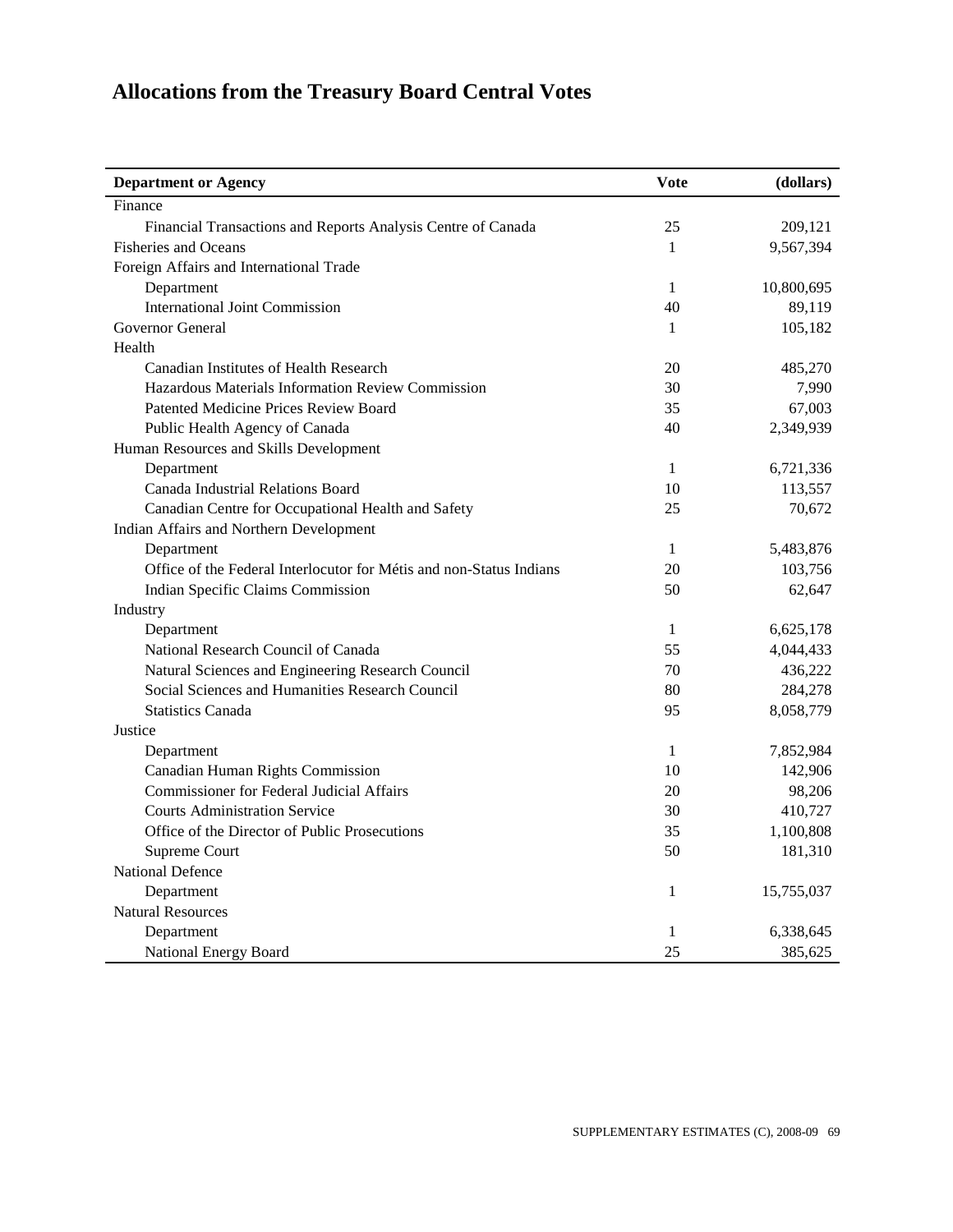| <b>Department or Agency</b>                                     | <b>Vote</b> | (dollars)   |
|-----------------------------------------------------------------|-------------|-------------|
| Privy Council                                                   |             |             |
| Canadian Transportation Accident Investigation and Safety Board | 10          | 167,195     |
| <b>Commissioner of Official Languages</b>                       | 20          | 206,410     |
| Public Safety And Emergency Preparedness                        |             |             |
| Canada Border Services Agency                                   | 10          | 10,313,430  |
| Correctional Service                                            | 30          | 15,267,079  |
| National Parole Board                                           | 40          | 626,069     |
| Office of the Correctional Investigator                         | 45          | 169,297     |
| RCMP - Public Complaints Commission                             | 70          | 119,371     |
| <b>Public Works and Government Services</b>                     |             |             |
| Department                                                      | 1           | 10,111,112  |
| Transport                                                       |             |             |
| Department                                                      | 1           | 6,119,770   |
| <b>Canadian Transportation Agency</b>                           | 25          | 514,770     |
| National Capital Commission                                     | 40          | 380,000     |
| Office of Infrastructure of Canada                              | 50          | 390,873     |
| <b>Treasury Board</b>                                           |             |             |
| Secretariat                                                     | 1           | 1,299,695   |
| Canada School of Public Service                                 | 35          | 612,983     |
| Office of the Commissioner of Lobbying                          | 45          | 104,400     |
| Public Service Human Resources Management Agency of Canada      | 50          | 1,499,315   |
| Total approved allocations                                      |             | 203,342,712 |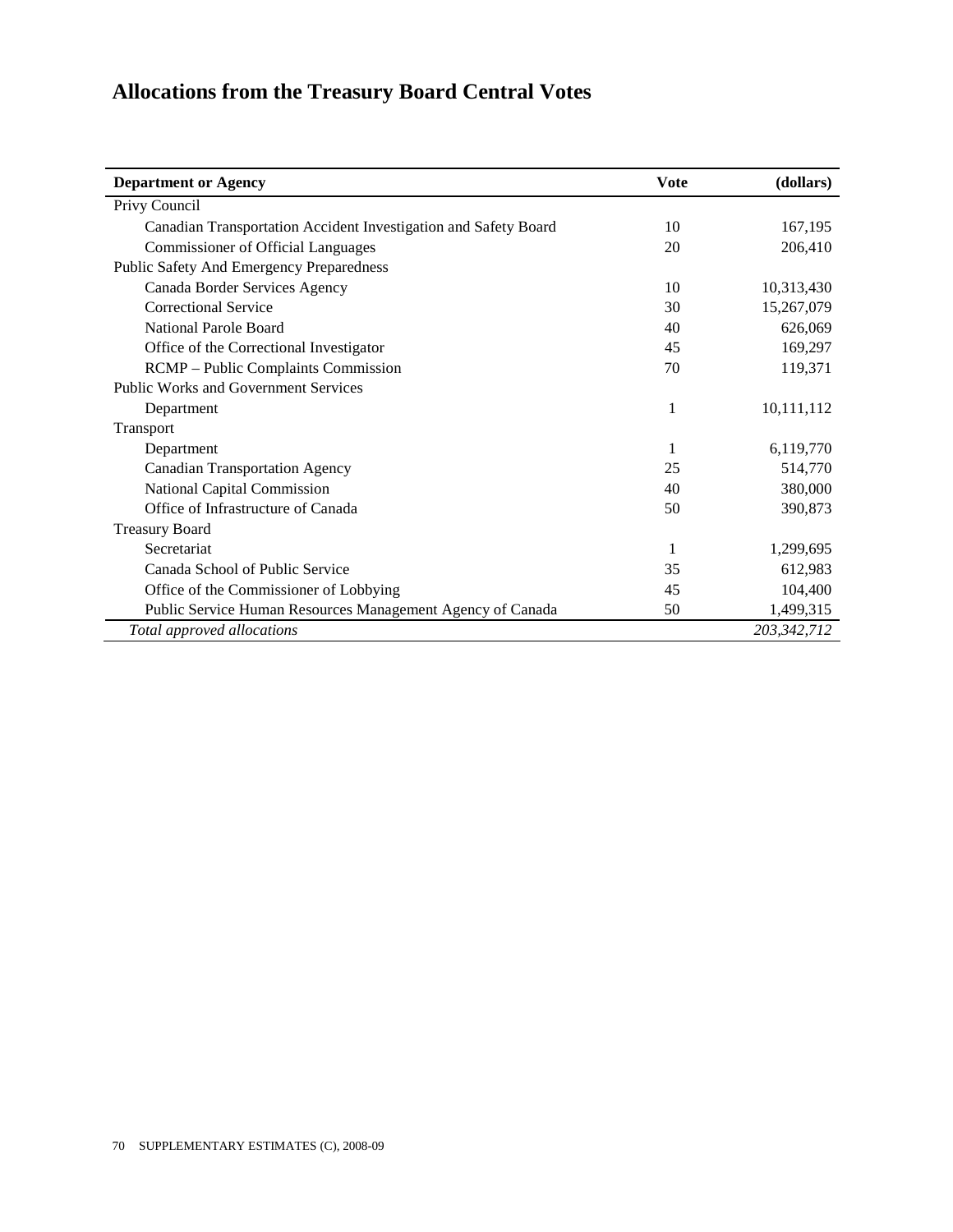Department, Agency or Crown Corporation \$000s

#### **Funding for the establishment of a Great Lakes/St. Lawrence Seaway Marine Security Operations Centre to improve security capabilities in the region by identifying and addressing threats to national security**

*(This funding will support the security enhancement of the interim Great Lakes Marine Security Operations Centre by increasing its hours of operation and bringing all involved departments to collocate staff on the site. This will allow for a faster and more co-ordinated response to national security threats in the Great Lakes/St. Lawrence Seaway region. The funding will also be used to fund a legal analysis related to interagency information sharing capabilities. The augmentation of operations at the interim facility and the legal analysis will help inform the establishment of a permanent facility as announced in Budget 2008.)*

| National Defence              |       |
|-------------------------------|-------|
| Royal Canadian Mounted Police | 1.298 |
| Total                         | 1.471 |

#### **Funding for the planning and pre-games operations related to policing and security at the 2010 Olympic and Paralympic Winter Games**

*(On this government-wide initiative of an international scope, the Government of Canada will support policing and security activities for the 2010 Winter Games. With this funding the Government of Canada's focus is on collecting, analysing, and disseminating threat related information and intelligence during the planning and operational phases of the integrated security strategy, supporting accreditation process for the Games by screening all applicants to determine whether they pose a security threat, enhancing the spectrum management capacity to be able to respond to radio-interference issues affecting operations and to provide this service on an around-the-clock period for the entire Games period, preparation to provide expertise and manpower to help create a public health surveillance system, emergency training and laboratory services to federal/provincial/local health responders, and creating, or amending regulations and/or measures to support the Games-specific Integrated Security Unit transportation and venue security plans, as well as for inspection and temporary screening facilities.)*

| Canadian Security Intelligence Service | 1.347 |
|----------------------------------------|-------|
| Industry                               | 3.020 |
| Public Health Agency of Canada         | 60    |
| Transport                              | 1.820 |
| Total                                  | 6.247 |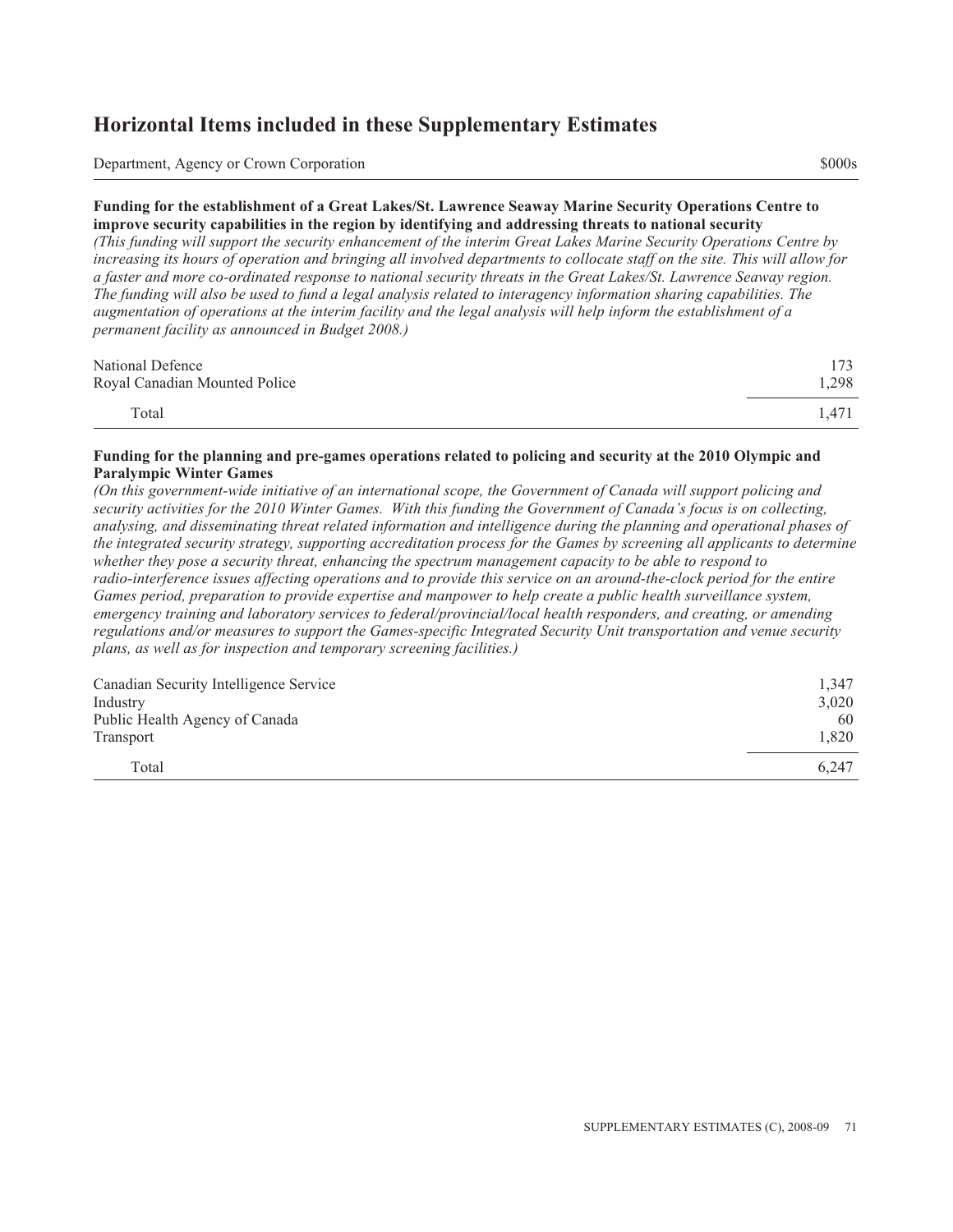Department, Agency or Crown Corporation \$000s

#### **Funding related to the assessment, management and remediation of federal contaminated sites**

*(This funding will support the Federal Contaminated Sites Action Plan that aims to reduce and eventually eliminate federal financial liability for contaminated sites. Funding sought through these Supplementary Estimates will be allocated to federal departments, agencies and crown corporations to continue the assessment, remediation and/or risk management of contaminated sites.)*

| Agriculture and Agri-Food                              | 138   |
|--------------------------------------------------------|-------|
| Correctional Service                                   | 585   |
| Indian Affairs and Northern Development                | 228   |
| National Capital Commission                            | 1,415 |
| National Defence                                       | 286   |
| <b>Natural Resources</b>                               | 296   |
| Parks Canada Agency                                    | 3,857 |
| <b>Public Works and Government Services</b>            | 1.490 |
| Royal Canadian Mounted Police                          | 923   |
| The Jacques Cartier and Champlain Bridges Incorporated | 60    |
| Total                                                  | 9.278 |

#### **Funding to effectively enforce the law against serious criminal capital market fraud offences in Canada (Integrated Market Enforcement Teams program)**

*(This funding will improve the effectiveness of the Integrated Market Enforcement Teams through enhancements to four program pillars: program management and policy, prevention, investigation and prosecution. In particular, it will support the following activities: to fulfill program management responsibilities including coordinating, reporting, evaluations, policy development and research; to assist investigations with mutual legal assistance and/or extradition requests and to manage the Integrated Market Enforcement Teams Reserve Fund, which is used to help defray exceptional costs associated with the prosecution by Provincial Attorneys General of capital market fraud cases generated by the Teams; to provide legal advice during the course of investigations and to prosecute those cases where provinces choose not to do so, or to assist provincial prosecution teams; to operate nine investigative teams and four Securities Intelligence Units as well as to provide Headquarters operational support; to procure and provide ongoing replacement of vehicles for the investigators essential to the service delivery of the program; and to provide related secretariat and policy support functions to support Finance Canada in its new role as co-chair of the Integrated Market Enforcement Teams Executive Council.)*

| Finance                                       | 150    |
|-----------------------------------------------|--------|
| Justice                                       | 1.277  |
| Office of the Director of Public Prosecutions | 5,134  |
| Public Safety and Emergency Preparedness      | 343    |
| Royal Canadian Mounted Police                 | 27,582 |
| Total                                         | 34.486 |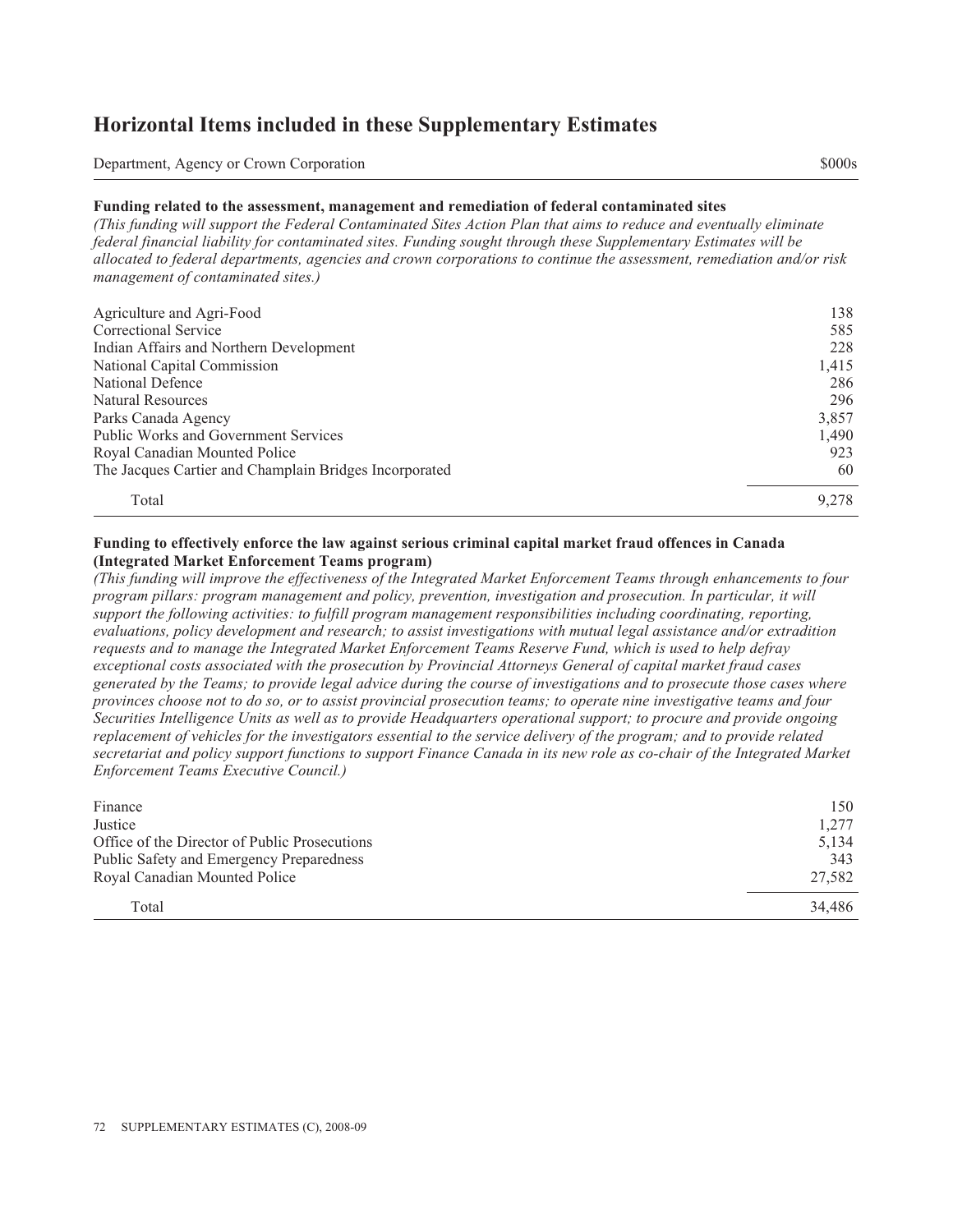Department, Agency or Crown Corporation \$000s

#### **Funding to support the Business-Led Networks of Centres of Excellence Program and the Centres of Excellence for Commercialization and Research Program**

*(Funding for both programs will support the priority areas identified in the 2007 Science and Technology Strategy and the announcements in Budget 2007. The Centres of Excellence for Commercialization and Research Program support internationally recognized centres of commercialization and research expertise in order to deliver economic, health, social and environmental benefits to Canadians and encourage an entrepreneurial advantage. The Business-Led Networks of Centres of Excellence Program supports the operation and commercialization activities of business-led research networks to address private sector research needs. Funding sought in these Supplementary Estimates will be used to make payments following the results of various competitions.)*

| Canadian Institutes of Health Research            | 6.179  |
|---------------------------------------------------|--------|
| Natural Sciences and Engineering Research Council | 33.682 |
| Social Sciences and Humanities Research Council   | 4.909  |
| Total                                             | 44,770 |

#### **Funding to support the implementation of programs and activities to promote the recognition and use of both official languages in Canadian society (Roadmap for Canada's Linguistic Duality 2008-2013)**

*(This funding will support the Budget 2008 commitment to build on previous investments through the development of this Roadmap that will respond to Canada's evolving demographic reality, and promote and protect linguistic duality across the country. Funding sought in these Supplementary Estimates will be used to create new programming and extend existing programming in five key areas: promoting linguistic duality for all Canadians, building the future by focusing on youth, consolidating access to services for the communities, focusing on economic benefits, and providing effective governance to better serve Canadians.)*

| Atlantic Canada Opportunities Agency                            | 322   |
|-----------------------------------------------------------------|-------|
| Canadian Heritage                                               | 1.899 |
| Economic Development Agency of Canada for the Regions of Quebec | 150   |
| Health                                                          | 193   |
| Industry                                                        | 227   |
| <b>Public Works and Government Services</b>                     | 1.715 |
| Western Economic Diversification                                | 200   |
| Total                                                           | 4.706 |

#### **Funding to support the implementation of programs that will enhance drivers licences for use as a secure travel document for entry from Canada to the U.S. by land or water**

*(As development and implementation of such programs are primarily the responsibility of the provincial and territorial governments, funding sought in these Supplementary Estimates will allow the federal government to play a supportive role. More specifically, Canadian Border Services Agency will use this funding to serve as a conduit for data transmissions to the U.S. Customs Border Patrol, to provide provinces and territories with guidance on document security standards, to negotiate these programs with the U.S, to provide legal expertise with regard to program development. Citizenship and Immigration will assist the provinces and territories in developing a process for the verification of evidence of citizenship status, develop and deliver training materials, conduct quality assurance reviews, and process additional proofs of citizenship.)*

| Canada Border Services Agency | 3,502 |
|-------------------------------|-------|
| Citizenship and Immigration   | 372   |
| Total                         | 3.874 |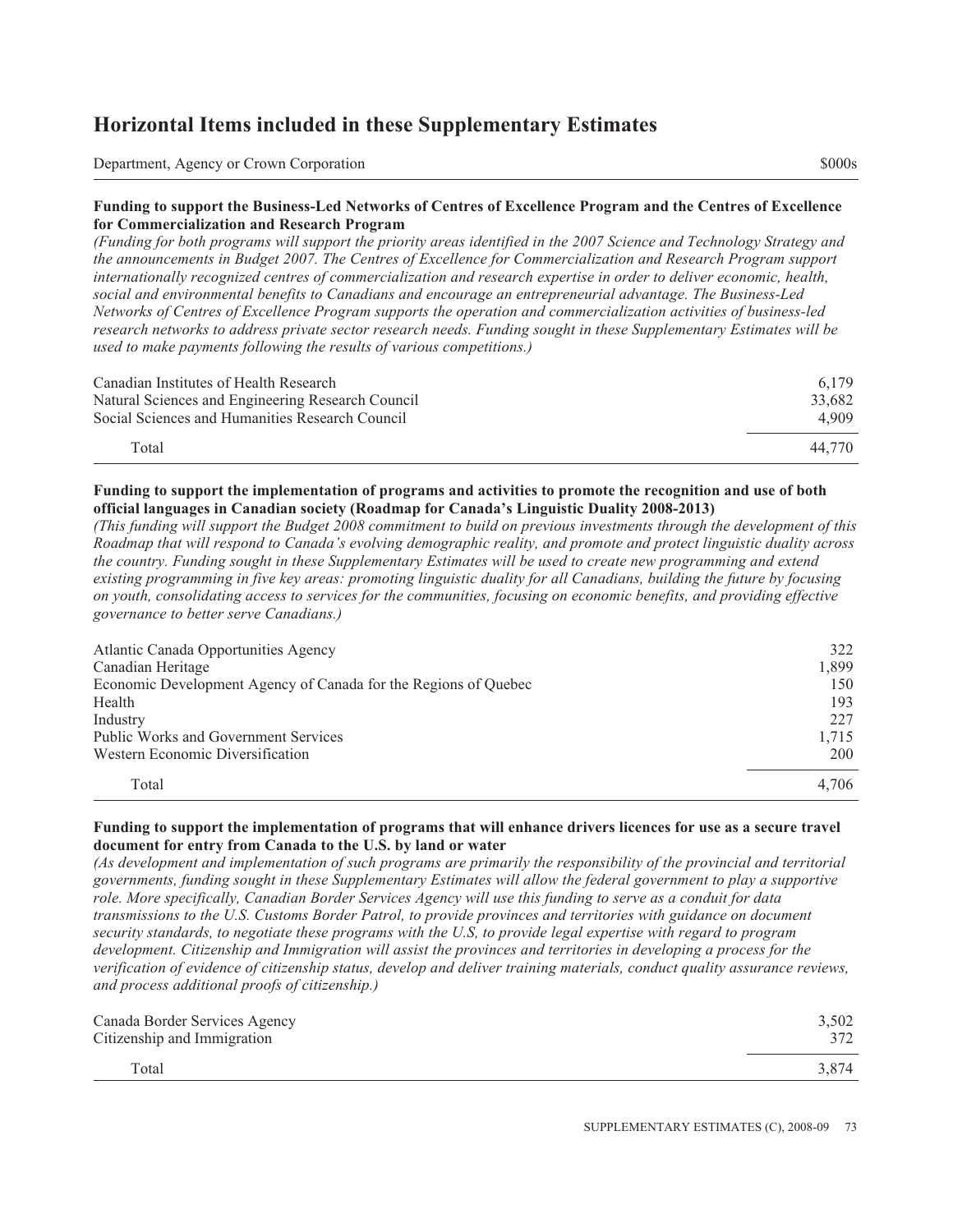Department, Agency or Crown Corporation \$000s

#### **Funding to support the implementation of the Tsawwassen First Nation Final Agreement and its accompanying side agreements**

*(This funding will be used to meet Canada's legal obligations under the Final Agreement, and permit the First Nation to assume self-government responsibilities within the limits provided by the Final Agreement. More specifically, departments will use this funding to survey the outer boundaries of Tsawwassen First Nation reserves pre-effective date, to support Tsawwassen First Nation one-time pre-effective day self-government start-up costs, and to acquire fishing licenses from the commercial fishing fleet in order to mitigate the effects on the fishery of the food, social and ceremonial allocations of fish set out in the Final Agreement.)*

| <b>GRAND TOTAL</b>                      | 105,657 |
|-----------------------------------------|---------|
| Total                                   | 825     |
| Indian Affairs and Northern Development | 625     |
| Fisheries and Oceans                    | 200     |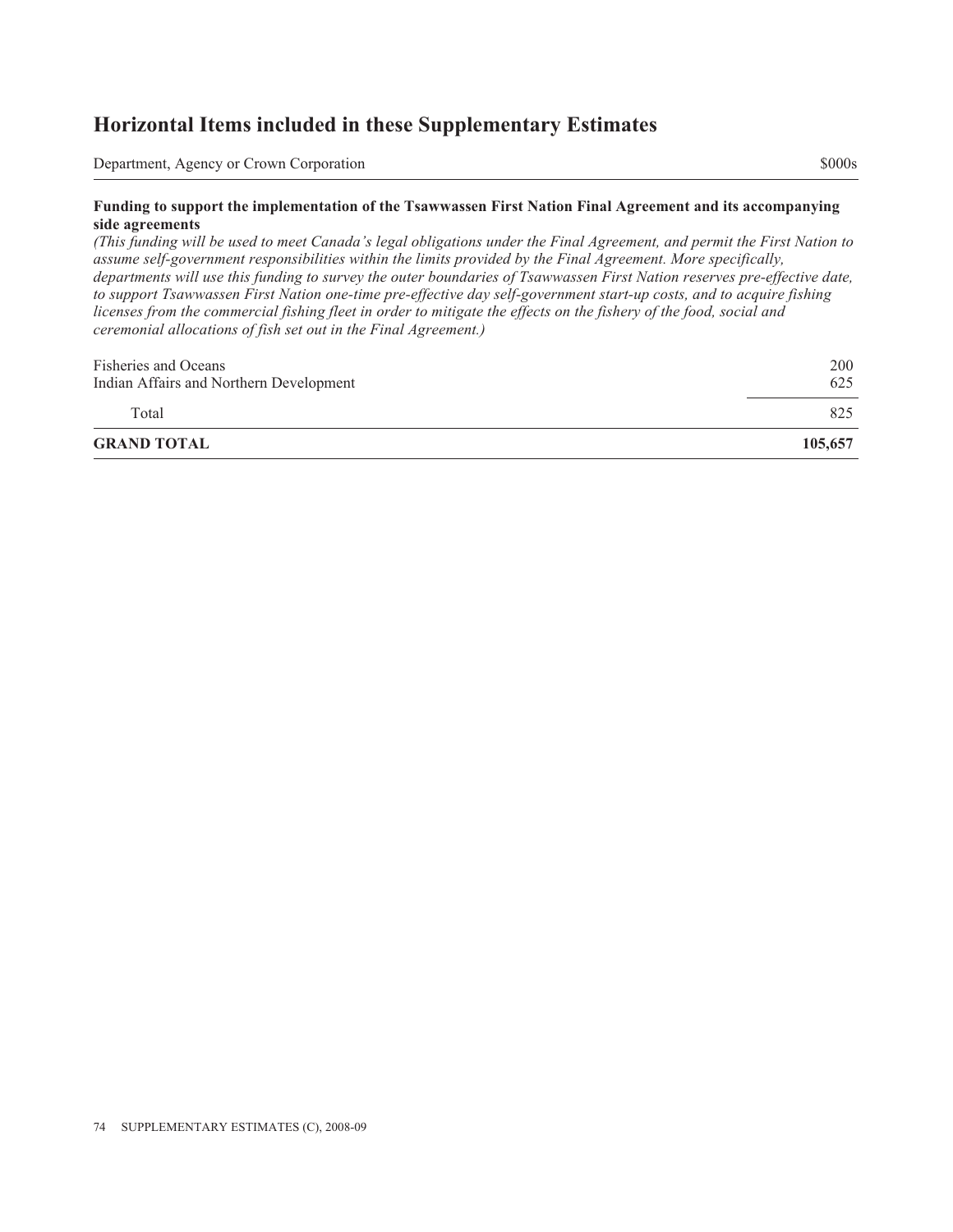### **Transfers between organizations included in these Supplementary Estimates**

Organizations routinely request the authority to transfer monies between organizations for various purposes. This table provides a summary of these transactions. Positive amounts reflect organizations that are receiving funds, while negative amounts indicate the reductions to organizations transferring funds out.

The following table reflects transfers displayed in these Supplementary Estimates.

| Department/Agency | √ote | <b>Dollars</b> |
|-------------------|------|----------------|
|-------------------|------|----------------|

**For additional costs related to the new MV Atlantic Vision charter and the likelihood of not selling the ageing MV Atlantic Freighter by the end of the fiscal year**

| Marine Atlantic Inc. | Vote 35 (Payments to Marine Atlantic Inc.) | 7.000.000   |
|----------------------|--------------------------------------------|-------------|
| <b>Transport</b>     | Vote 10 (Grants and contributions)         | (7,000,000) |

**For Canada's participation in International Polar Year 2007-2008, an extensive international research program in the Arctic and Antarctic**

| Natural Sciences and Engineering Research<br>Council | Vote $75$ (Grants)                 | 404.035    |
|------------------------------------------------------|------------------------------------|------------|
| Indian Affairs and Northern Development              | Vote 10 (Grants and contributions) | (404, 035) |

**For costs associated with upgrading a section of the Trans-Canada Highway from a two-lane undivided highway to a four-lane divided highway in Banff National Park in order to improve public safety and accommodate the increased volume in commercial as well as tourist traffic under the Gateways and Border Crossings Fund**

| Parks Canada Agency | Vote 25 (Program expenditures)     | 5,000,000   |
|---------------------|------------------------------------|-------------|
| Transport           | Vote 10 (Grants and contributions) | (5,000,000) |

**For First Nations participation in negotiations regarding the development of the Prince Rupert Port located on their asserted traditional territories**

| Indian Affairs and Northern Development | Vote 10 (Grants and contributions) | 450,000   |
|-----------------------------------------|------------------------------------|-----------|
| <b>Transport</b>                        | Vote 1 (Operating expenditures)    | (450,000) |

#### **For funding pressures relating to the relocation of the Vancouver and Montreal regional offices**

| Human Resources and Skills Development | Vote 5 (Grants and contributions) | (220,000) |
|----------------------------------------|-----------------------------------|-----------|
| l Canadian Industrial Relations Board  | Vote 10 (Program expenditures)    | 220,000   |

#### **For funding received for collective agreements**

| Office of the Director of Public<br><b>Prosecutions</b> | Vote 35 (Program expenditures)  | 69.877   |
|---------------------------------------------------------|---------------------------------|----------|
| Justice                                                 | Vote 1 (Operating expenditures) | (69,877) |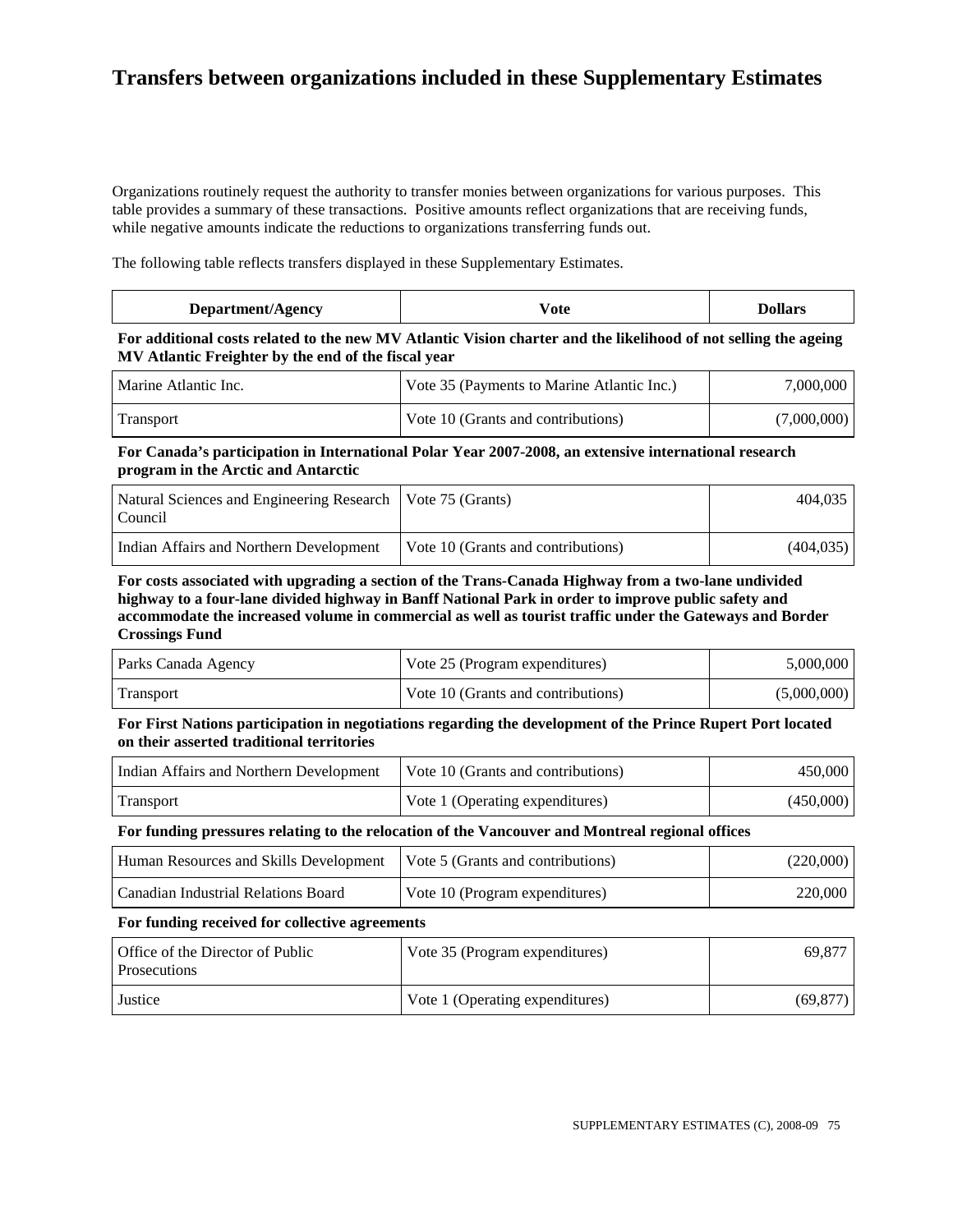| Department/Agency                                                                    | <b>Vote</b>                                           | <b>Dollars</b> |
|--------------------------------------------------------------------------------------|-------------------------------------------------------|----------------|
| For investments in search and rescue coordination initiatives across Canada          |                                                       |                |
| <b>Fisheries and Oceans</b>                                                          | Vote 1 (Operating expenditures)                       | 319.695        |
| National Defence                                                                     | Vote 5 (Capital expenditures)                         | (175, 695)     |
| Environment                                                                          | Vote 1 (Operating expenditures)                       | (144,000)      |
| For program continuity in the implementation of the Growing Forward policy framework |                                                       |                |
| Canadian Food Inspection Agency                                                      | Vote 30 (Operating expenditures and<br>contributions) | 1,010,000      |
| Health                                                                               | Vote 1 (Operating expenditures)                       | 2,600,000      |
| Agriculture and Agri-Food                                                            | Vote 1 (Operating expenditures)                       | (3,610,000)    |

### **For public security initiatives related to the Chemical, Biological, Radiological and Nuclear Research and Technology Initiative**

| Canadian Food Inspection Agency        | Vote 30 (Operating expenditures and<br>contributions) | 350,000   |
|----------------------------------------|-------------------------------------------------------|-----------|
| Canadian Security Intelligence Service | Vote 20 (Operating expenditures)                      | 80,000    |
| National Defence                       | Vote 5 (Capital expenditures)                         | (430,000) |

#### **For public security initiatives related to the return of unused funding for Marine Security Operations Centres**

| <b>National Defence</b>       | Vote 1 (Operating expenditures)                       | 2,103,000 |
|-------------------------------|-------------------------------------------------------|-----------|
| <b>Transport</b>              | Vote 1 (Operating expenditures)                       | (482,000) |
| Royal Canadian Mounted Police | Vote 50 (Operating expenditures)                      | (680,000) |
| Canada Border Services Agency | Vote 10 (Operating expenditures and<br>contributions) | (941,000) |

### **For the 2009 edition of the biennial meeting "Zones théâtrales" whose mandate is to give exposure to Canadian francophones communities' and Quebec regions' professional theater**

| National Arts Centre Corporation | Vote 50 (Payments to the National Arts Centre<br>Corporation) | 150,000   |
|----------------------------------|---------------------------------------------------------------|-----------|
| Canadian Heritage                | Vote 5 (Grants and contributions)                             | (150,000) |

#### **For the Canada Disability Savings Program to build the bridge between systems for the exchange of registration information**

| Canada Revenue Agency                         | Vote 1 (Program expenditures)   | 200,833    |
|-----------------------------------------------|---------------------------------|------------|
| <b>Human Resources and Skills Development</b> | Vote 1 (Operating expenditures) | (200, 833) |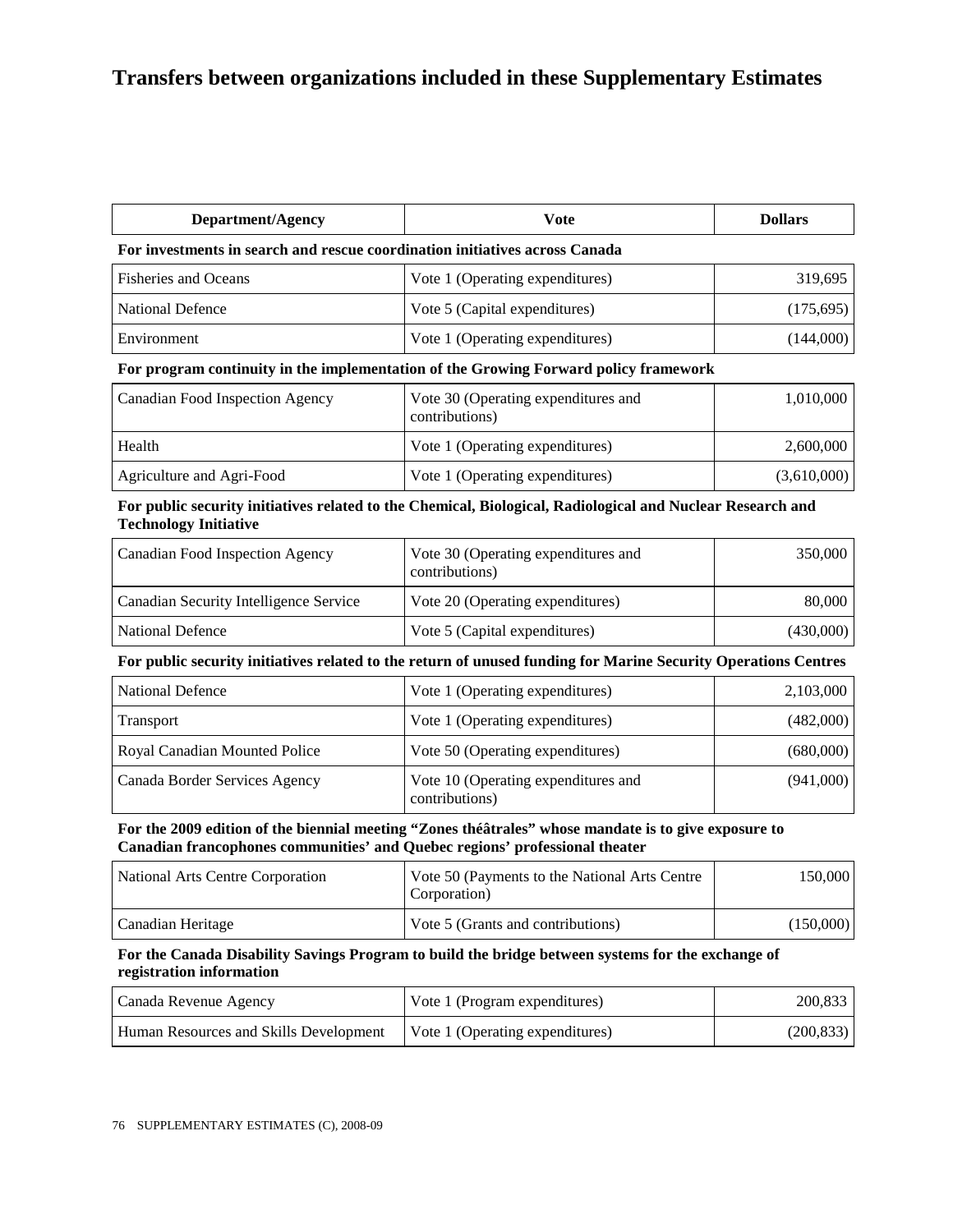|--|

#### **For the development of the BC Scene Festival in Ottawa, which will showcase the British Columbia arts community, build new export opportunities and encourage cultural tourism**

| National Arts Centre Corporation | Vote 50 (Payments to the National Arts Centre<br>Corporation) | 600,000   |
|----------------------------------|---------------------------------------------------------------|-----------|
| Canadian Heritage                | Vote 5 (Grants and contributions)                             | (600,000) |

#### **For the ecoAUTO Rebate Program which encourages Canadians to purchase fuel-efficient vehicles**

| Human Resources and Skills Development | Vote 1 (Operating expenditures) | 1,687,000   |
|----------------------------------------|---------------------------------|-------------|
| Transport                              | Vote 1 (Operating expenditures) | (1,687,000) |

#### **For the Global Health Research Initiative to create and share knowledge to strengthen health systems and build global health research capacity in developing countries and in Canada**

| International Development Research Centre | Vote 35 (Payments to the International<br>Development Research Centre) | 70,000   |
|-------------------------------------------|------------------------------------------------------------------------|----------|
| Public Health Agency of Canada            | Vote 40 (Operating expenditures)                                       | (70,000) |

#### **For the logistics of the Fourth Inter-American Language Management Seminar**

| Canadian Heritage                    | Vote 5 (Grants and contributions) | 168,637    |
|--------------------------------------|-----------------------------------|------------|
| Public Works and Government Services | Vote 1 (Operating expenditures)   | (168, 637) |

#### **For the management of the Royal Canadian Mounted Police's life and disability insurance plans**

| <b>Treasury Board Secretariat</b> | Vote 1 (Program expenditures)    | 201,451    |
|-----------------------------------|----------------------------------|------------|
| Royal Canadian Mounted Police     | Vote 50 (Operating expenditures) | (201, 451) |

#### **For the Marine Security Coordination Fund**

| Justice                                                                        | Vote 1 (Operating expenditures) | 148.667    |
|--------------------------------------------------------------------------------|---------------------------------|------------|
| Office of the Director of Public Prosecutions   Vote 35 (Program expenditures) |                                 | (148, 667) |

### **For the PromoScience program which offers financial support for organizations working with young Canadians to promote an understanding of science and engineering**

| Natural Sciences and Engineering Research<br>Council | Vote 75 (Grants)                   | 20,000   |
|------------------------------------------------------|------------------------------------|----------|
| Industry                                             | Vote 10 (Grants and contributions) | (20,000) |

#### **For the renewal of the Genomics Research and Development Initiative**

| Public Health Agency of Canada | Vote 40 (Operating expenditures) | 2,386,397   |
|--------------------------------|----------------------------------|-------------|
| Health                         | Vote 1 (Operating expenditures)  | (2,386,397) |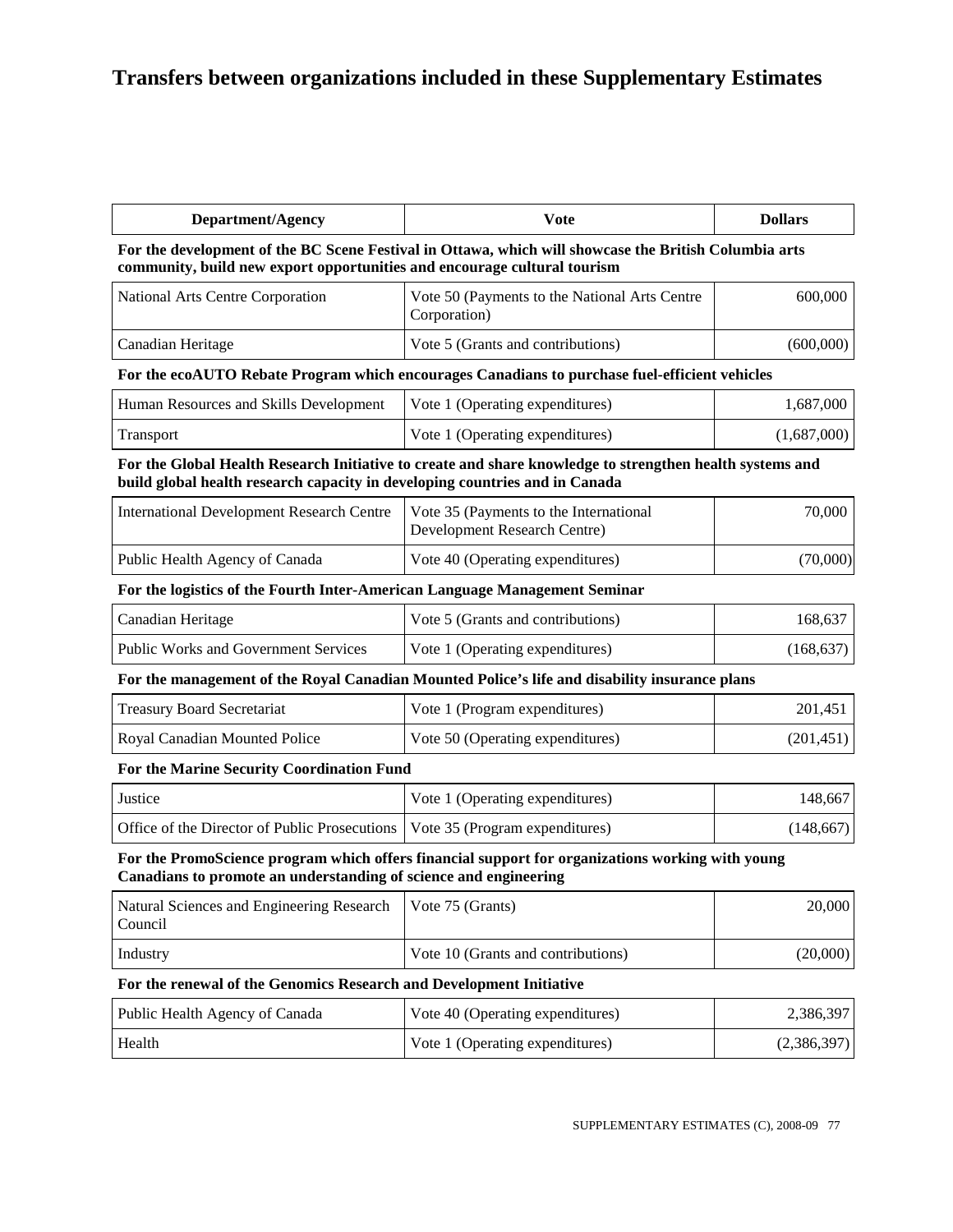| Department/Agency | / ote | Jollars |
|-------------------|-------|---------|
|                   |       |         |

#### **For unused funds for research aimed at prevention and treatment of childhood obesity**

| Health                                   | Vote 10 (Grants and contributions) | 322.941    |
|------------------------------------------|------------------------------------|------------|
| l Canadian Institutes of Health Research | Vote 25 (Grants)                   | (322, 941) |

#### **For unused funds related to investments in search and rescue coordination initiatives across Canada**

| National Defence              | Vote 5 (Capital expenditures)    | 66,000   |
|-------------------------------|----------------------------------|----------|
| Roval Canadian Mounted Police | Vote 50 (Operating expenditures) | (66,000) |

#### **Funding related to the assessment, management and remediation of federal contaminated sites**  *(horizontal item)*

| Parks Canada Agency | Vote 25 (Program expenditures)  | 144.000   |
|---------------------|---------------------------------|-----------|
| Health              | Vote 1 (Operating expenditures) | (144,000) |

#### **In support of the Minister's responsibilities for regional representation of British Columbia**

| <b>Foreign Affairs and International Trade</b> | Vote 1 (Operating expenditures) | 115,000   |
|------------------------------------------------|---------------------------------|-----------|
| Public Safety and Emergency Preparedness       | Vote 1 (Operating expenditures) | (115,000) |

#### **In support of the Minister's responsibilities for regional representation of Nova Scotia and Prince Edward Island**

| National Defence                               | Vote 1 (Operating expenditures) | 310,000   |
|------------------------------------------------|---------------------------------|-----------|
| <b>Foreign Affairs and International Trade</b> | Vote 1 (Operating expenditures) | (310,000) |

#### **Return of funding which was to support the Centres of Excellence in fostering and funding policy research related to immigration, integration and diversity (Metropolis Project)**

| Citizenship and Immigration                            | Vote 1 (Operating expenditures) | 57,500   |
|--------------------------------------------------------|---------------------------------|----------|
| l Social Sciences and Humanities Research<br>l Council | Vote 85 (Grants)                | (57,500) |

#### **Return of unused funding for public security initiatives related to the Chemical, Biological, Radiological and Nuclear Research and Technology Initiative**

| National Defence               | Vote 5 (Capital expenditures)    | 865,000   |
|--------------------------------|----------------------------------|-----------|
| Public Health Agency of Canada | Vote 40 (Operating expenditures) | (865,000) |

#### **To boost Canada's commerce with the Asia-Pacific region, increase the Gateway's share of North American-bound container imports from Asia, and improve the efficiency and reliability of the gateway for Canadian and North American exports**

| <b>Human Resources and Skills Development</b> | Vote 1 (Operating expenditures) | 53,800   |
|-----------------------------------------------|---------------------------------|----------|
| Transport                                     | Vote 1 (Operating expenditures) | (53,800) |

#### 78 SUPPLEMENTARY ESTIMATES (C), 2008-09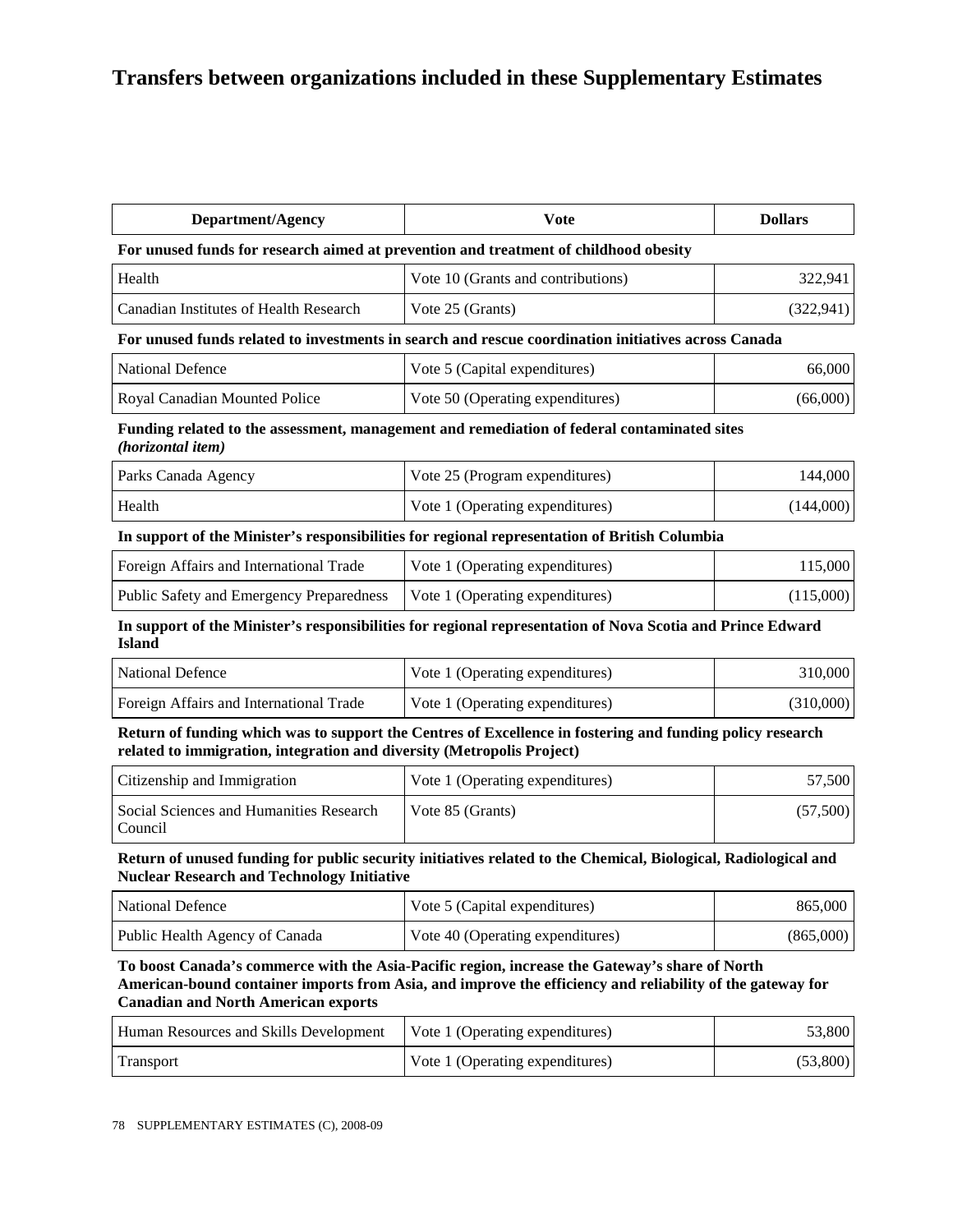| Department/Agency | v ote | Dollars |
|-------------------|-------|---------|
|-------------------|-------|---------|

**To conduct research in Africa in the areas of private sector development by promoting a better investment climate and business environment through research and advocacy (\$2,000,000) and, health by supporting the development of health information capacity in integrated national health systems (\$2,000,000)**

| <b>International Development Research Centre</b> | Vote 35 (Payments to the International<br>Development Research Centre) | 4,000,000   |
|--------------------------------------------------|------------------------------------------------------------------------|-------------|
| Canadian International Development<br>Agency     | Vote 25 (Grants and contributions)                                     | (4,000,000) |

#### **To contribute to the exhibit entitled "Afghanistan: Hidden Treasures"**

| Canadian Museum of Civilization              | Vote 30 (Payments to the Canadian Museum of<br>Civilization for operating and capital<br>expenditures) | 250,000   |
|----------------------------------------------|--------------------------------------------------------------------------------------------------------|-----------|
| Canadian International Development<br>Agency | Vote 25 (Grants and contributions)                                                                     | (250,000) |

#### **To create and broadcast an audiovisual production celebrating the 400th anniversary of Quebec City**

| National Film Board | Vote 60 (Program expenditures)  | 750,000   |
|---------------------|---------------------------------|-----------|
| Canadian Heritage   | Vote 1 (Operating expenditures) | (750,000) |

#### **To fund the operating expenses associated with the office of the Minister of State for Status of Women**

| Status of Women – Office of the<br>Coordinator | Vote 100 (Operating expenditures) | 332,462    |
|------------------------------------------------|-----------------------------------|------------|
| Canadian Heritage                              | Vote 1 (Operating expenditures)   | (332, 462) |

#### **To maintain established practices for the Shared Legal Risk Management Initiative**

| Citizenship and Immigration | Vote 1 (Operating expenditures) | 1.000.000   |
|-----------------------------|---------------------------------|-------------|
| Justice                     | Vote 1 (Operating expenditures) | (1,000,000) |

#### **To participate in a cost share in the contracting of a third party consultant to develop an integrated allhazards response model for the National Capital Region**

| <b>Royal Canadian Mounted Police</b> | Vote 50 (Operating expenditures) | 10,000   |
|--------------------------------------|----------------------------------|----------|
| <b>Privy Council</b>                 | Vote 1 (Program expenditures)    | (10,000) |

#### **To provide funding for the cost of employees in Kandahar (Afghanistan)**

| <b>Foreign Affairs and International Trade</b> | Vote 1 (Operating expenditures)    | 935.524   |
|------------------------------------------------|------------------------------------|-----------|
| Canadian International Development<br>Agency   | Vote 25 (Grants and contributions) | (935,524) |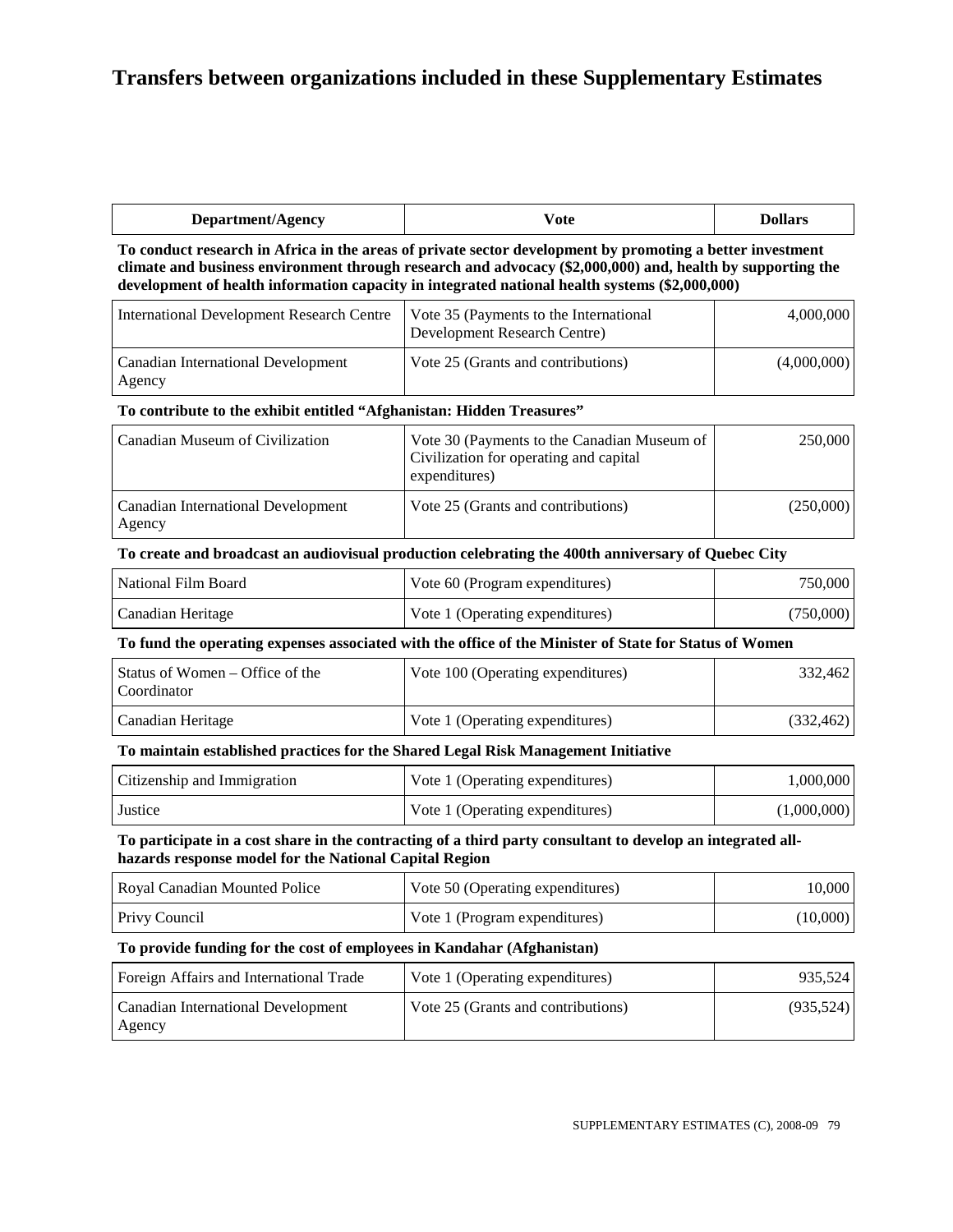| Department/Agency                                                          | Vote                                                                                       | <b>Dollars</b>         |  |  |
|----------------------------------------------------------------------------|--------------------------------------------------------------------------------------------|------------------------|--|--|
|                                                                            | To provide support to departmental Migration Integrity Officers located at missions abroad |                        |  |  |
| Citizenship and Immigration                                                | Vote 1 (Operating expenditures)                                                            | 243,580                |  |  |
| Canada Border Services Agency                                              | Vote 10 (Operating expenditures and<br>contributions)                                      | (243,580)              |  |  |
| To provide support to departmental staff located at missions abroad        |                                                                                            |                        |  |  |
| Foreign Affairs and International Trade                                    | Vote 1 (Operating expenditures)<br>Vote 5 (Capital expenditures)                           | 3,231,500<br>2,397,000 |  |  |
| Citizenship and Immigration                                                | Vote 1 (Operating expenditures)                                                            | (5,628,500)            |  |  |
| To support research and knowledge sharing on priority public health issues |                                                                                            |                        |  |  |
| Canadian Institutes of Health Research                                     | Vote 25 (Grants)                                                                           | 450,000                |  |  |
| Public Health Agency of Canada                                             | Vote 45 (Grants and contributions)                                                         | (450,000)              |  |  |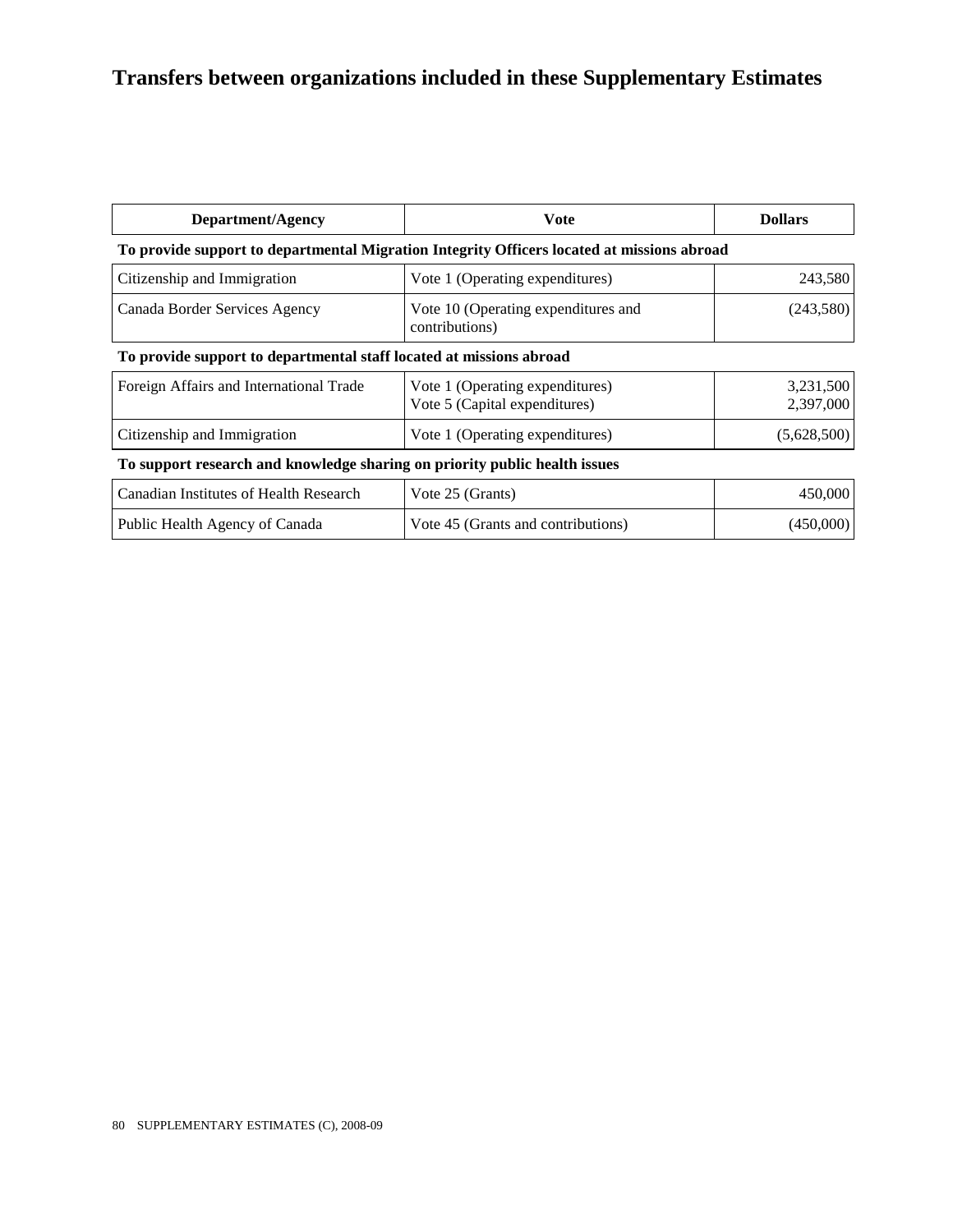## **\$ 1 Items included in these Supplementary Estimates**

Through the Supplementary Estimates, an organization can seek changes to various spending authorities originally received through parliamentary approval of the previous Supply bills for Main or Supplementary Estimates. These alterations might include requests for additional funding relating to a transfer of funds from another organization, a re-allocation or amendment of existing spending authorities, or the addition of new authorities.

Parliamentary approval of such changes is sought through an enabling Supply bill. However, in order to be included in a Supply bill, an item must have a monetary value. This is not an issue when a department is also requesting an adjustment to its appropriation. However, in the absence of any increase to the Vote, a notional amount of "\$1" allows the item to be included in the Supply bill.

The authority associated with each \$1 item relates to either:

- 1. *Approval of grants* The wording used in the Estimates to describe a grant has a legislative character and, therefore all new grants or increases to existing grants must first be approved by Parliament before any payments can be made to eligible recipients. A \$1 item is included when there is no requirement for additional appropriations because the new grant or the increase to an existing grant is to be funded from within existing resources or from a transfer of funds from another organization.
- 2. *Vote transfers within an organization* Through Supply legislation, an organization may have received spending authorities in more than one Vote (e.g., operating expenditures Vote and capital expenditures Vote). As the fiscal year progresses, and for various reasons, the organization may need to realign its approved funding due to changes in delivery mechanisms within organizational priorities.
- 3. *Transfers between organizations* Transfers between organizations are used for a variety of reasons such as: to redirect funding from one organization to another in order to manage or to implement more efficiently an initiative or project; and/or to reflect new organizational responsibilities.
- 4. *Modify authority embedded in existing vote wording* The Supplementary Estimates can be used to amend an existing authority that is embedded in the Vote wording of an organization. Most of these authorities can be found in the non-budgetary Vote wording of organizations and are related to limits or ceilings on loans and investments. Such non-budgetary Votes are preceded by the letter "L".

The following table captures, under each of the above categories, the instances where a \$1 item is required in these Supplementary Estimates. A number of these transactions can be captured in a department's Vote wording, but will require a single \$1 item. Therefore, as the following table is presented by category, there may be some departmental Votes that appear more than once despite the fact they relate to a single \$1 item.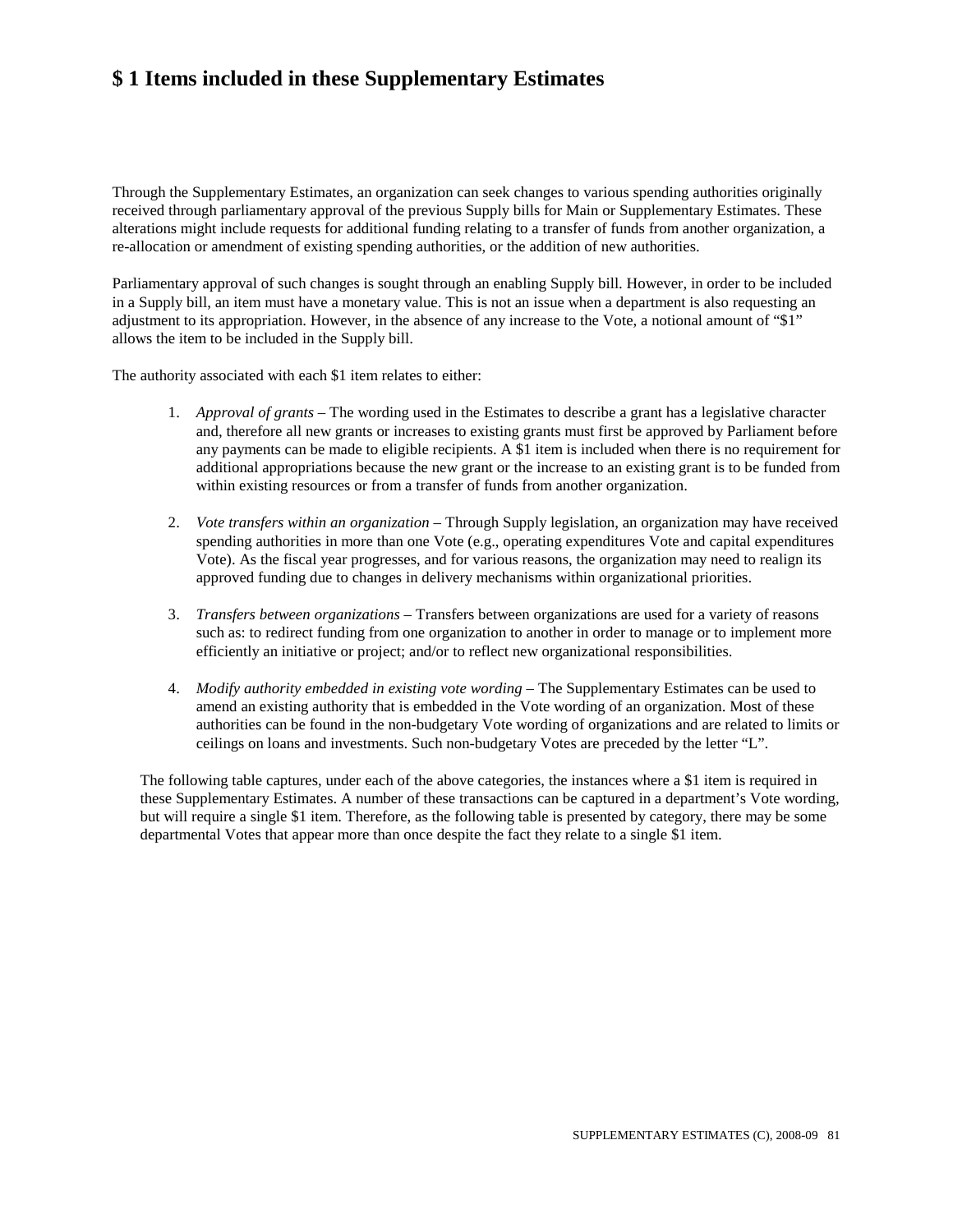# **\$1 Items included in these Supplementary Estimates**

### **1. Approval of grants**

| Organization                             | Vote<br><b>Number</b> | <b>Explanation</b>                                                                                                                                                                                                                                                                                    |
|------------------------------------------|-----------------------|-------------------------------------------------------------------------------------------------------------------------------------------------------------------------------------------------------------------------------------------------------------------------------------------------------|
| Citizenship and Immigration – Department | 5c                    | To <b>increase the grant</b> "Grant for the Canada-Quebec"<br>Accord on Immigration" by \$10,029,000.                                                                                                                                                                                                 |
| Fisheries and Oceans – Department        | 10c                   | To <b>increase the grant</b> "Grants to support"<br>organizations associated with research, development,<br>management, and promotion fisheries and oceans-<br>related issues" by \$30,000; and to increase the grant<br>"Grant Program for the disposal of small craft"<br>harbours" by \$1,175,000. |
| Natural Resources – Department           | 5c                    | To <b>increase the grant</b> "Grants in support of<br>ecoENERGY Retrofit – Homes" by \$13,000,000.                                                                                                                                                                                                    |
| Transport – Department                   | 10c                   | To increase the grant "EcoAUTO Rebate program"<br>by \$658,000.                                                                                                                                                                                                                                       |

### **2. Vote transfers within an organization**

| Organization                                             | <b>Vote</b><br><b>Number</b> | <b>Explanation</b>                                                                                                                                                                                                                                                                                                                                                                                                     |
|----------------------------------------------------------|------------------------------|------------------------------------------------------------------------------------------------------------------------------------------------------------------------------------------------------------------------------------------------------------------------------------------------------------------------------------------------------------------------------------------------------------------------|
| Atlantic Canada Opportunities Agency -<br>Department     | 1c                           | To authorize the transfer of \$456,680 from Atlantic<br>Canada Opportunities Agency Vote 5 to support<br>the write-off of debts relating to the Newfoundland<br>and Labrador Development Corporation.                                                                                                                                                                                                                  |
| Canadian Heritage - Department                           | 5c                           | To authorize the transfer of \$4,310,000 from<br>Canadian Heritage Vote 1 to support the creation of<br>digital cultural content reflective of our diversity of<br>cultures and heritage (Canadian Culture On-line<br>Program) and to contribute to projects for minority<br>language education as part of the Development of<br>Official Language Communities Program.                                                |
| Canadian Heritage - Canadian Broadcasting<br>Corporation | 25c                          | To authorize the transfer of \$5,658,000 from<br>Canadian Heritage Vote 15 for infrastructure<br>replacements and improvements such as replacement<br>of technical equipment and upgrading studios and<br>control rooms for Newsworld and RDI (Réseau de<br>l'information) as well as to fund capital projects such<br>as improvements to regional news and weather<br>systems and human resources management systems. |
| Foreign Affairs and International Trade -<br>Department  | 10c                          | To authorize the transfer of \$975,000 from Foreign<br><b>Affairs and International Trade Vote 1</b> for the<br>continuation of existing initiatives to advance<br>Canada's Global Peace and Security priorities.                                                                                                                                                                                                      |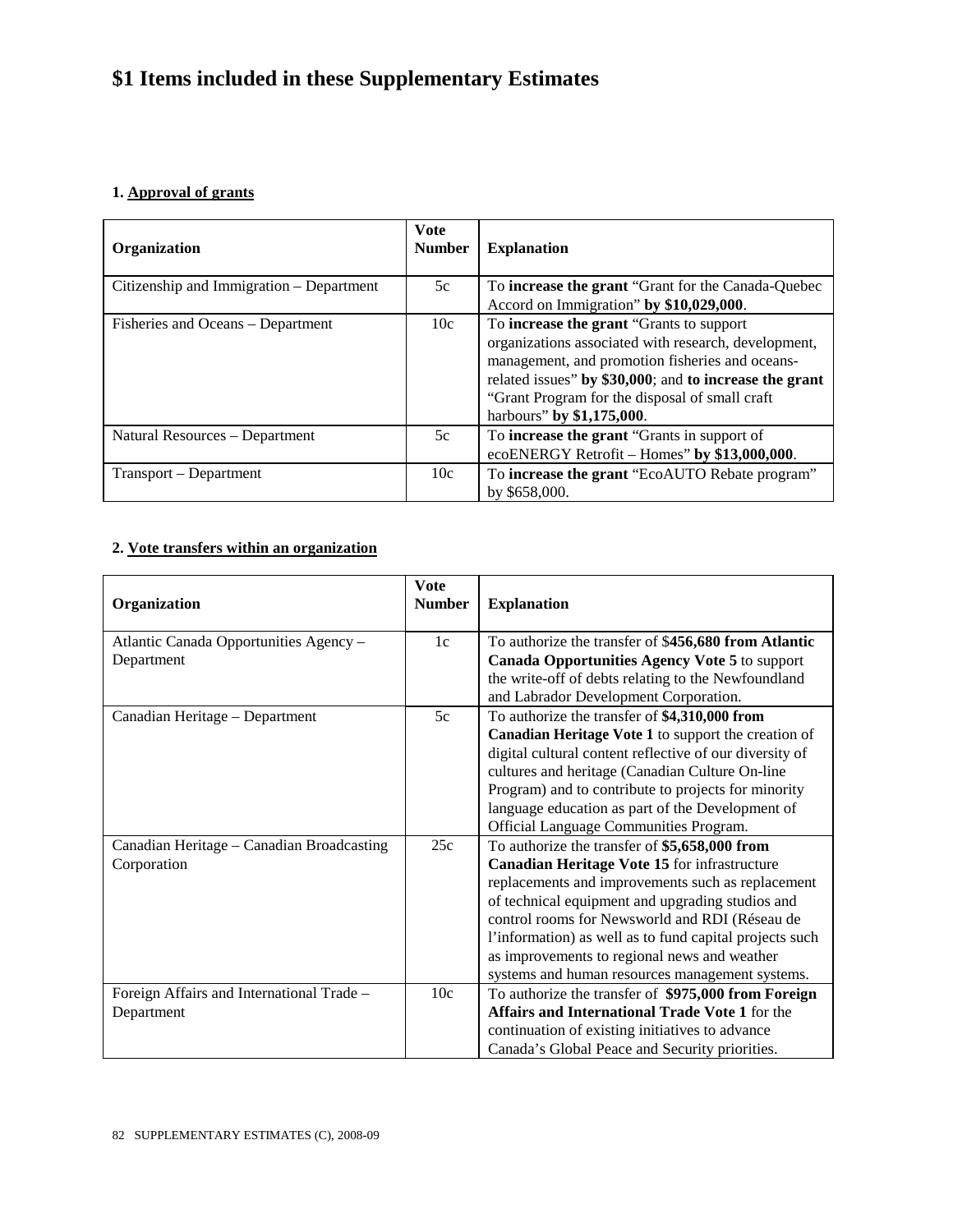# **\$ 1 Items included in these Supplementary Estimates**

| Organization                                            | <b>Vote</b><br><b>Number</b> | <b>Explanation</b>                                                                                                                                                                                                                                                                                                                                                                                                                                                                                                                                                                                                                                                                                                                                                     |
|---------------------------------------------------------|------------------------------|------------------------------------------------------------------------------------------------------------------------------------------------------------------------------------------------------------------------------------------------------------------------------------------------------------------------------------------------------------------------------------------------------------------------------------------------------------------------------------------------------------------------------------------------------------------------------------------------------------------------------------------------------------------------------------------------------------------------------------------------------------------------|
| <b>Fisheries and Oceans</b>                             | 1c                           | To authorize the transfer of \$2,683,154 from<br>Fisheries and Oceans Vote 10 to reduce the amount<br>of new appropriations required.                                                                                                                                                                                                                                                                                                                                                                                                                                                                                                                                                                                                                                  |
| <b>Fisheries and Oceans</b>                             | 10c                          | To authorize the transfer of \$1,360,000 from<br>Fisheries and Oceans Vote 1 to support divestiture<br>projects under the class grant program for Small Craft<br>Harbours (\$1,175,000), to support fisheries and<br>conservation enforcement capacity (Aboriginal<br>Aquatic Resource and Oceans Management Program)<br>(\$100,000), for the Small Craft Harbours Class<br>Contribution Program to support Harbour Authorities<br>in the Maritime, Pacific and Gulf regions (\$50,000),<br>to support organizations that research, develop,<br>manage and promote fisheries and oceans-related<br>issues (\$30,000), and for the support of academic<br>research and development related to science priorities<br>(Academic Research Contribution Program) (\$5,000). |
| Human Resources and Skills Development -<br>Department  | 1c                           | To authorize the transfer of \$15,586,562 from<br>Human Resources and Skills Development Vote 5<br>to reduce the amount of new appropriations required.                                                                                                                                                                                                                                                                                                                                                                                                                                                                                                                                                                                                                |
| Indian Affairs and Northern Development -<br>Department | 10c                          | To authorize the transfer of \$45,842,027 from Indian<br>Affairs and Northern Development Vote 1 to fund<br>additional provincial education billings for First<br>Nations students, fuel price increases for diesel<br>generating plants on-reserve and operating and<br>maintenance of Personal Care homes (\$39,515,000)<br>and to provide funding related to the assessment,<br>management and remediation of federal contaminated<br>sites (\$6,327,027) and \$4,985,000 from Indian<br>Affairs and Northern Development Vote 5 to fund<br>additional provincial education billings for First<br>Nations students, fuel price increases for diesel<br>generating plants on-reserve and operating and<br>maintenance of Personal Care homes.                        |
| Indian Affairs and Northern Development -<br>Department | 15c                          | To authorize the transfer of \$10,000,000 from Indian<br>Affairs and Northern Development Vote 10 to<br>reduce the amount of new appropriations required.                                                                                                                                                                                                                                                                                                                                                                                                                                                                                                                                                                                                              |
| Indian Affairs and Northern Development -<br>Department | 25c                          | To authorize the transfer of \$900,000 from Indian<br>Affairs and Northern Development Vote 10 to<br>reduce the amount of new appropriations required.                                                                                                                                                                                                                                                                                                                                                                                                                                                                                                                                                                                                                 |
| Industry - Department                                   | 1c                           | To authorize the transfer of \$783,565 from Industry<br>Vote 10 to reduce the amount of new appropriations<br>required.                                                                                                                                                                                                                                                                                                                                                                                                                                                                                                                                                                                                                                                |
| Industry - Department                                   | 5c                           | To authorize the transfer of \$2,040,000 from<br>Industry Vote 10 to reduce the amount of new<br>appropriations required.                                                                                                                                                                                                                                                                                                                                                                                                                                                                                                                                                                                                                                              |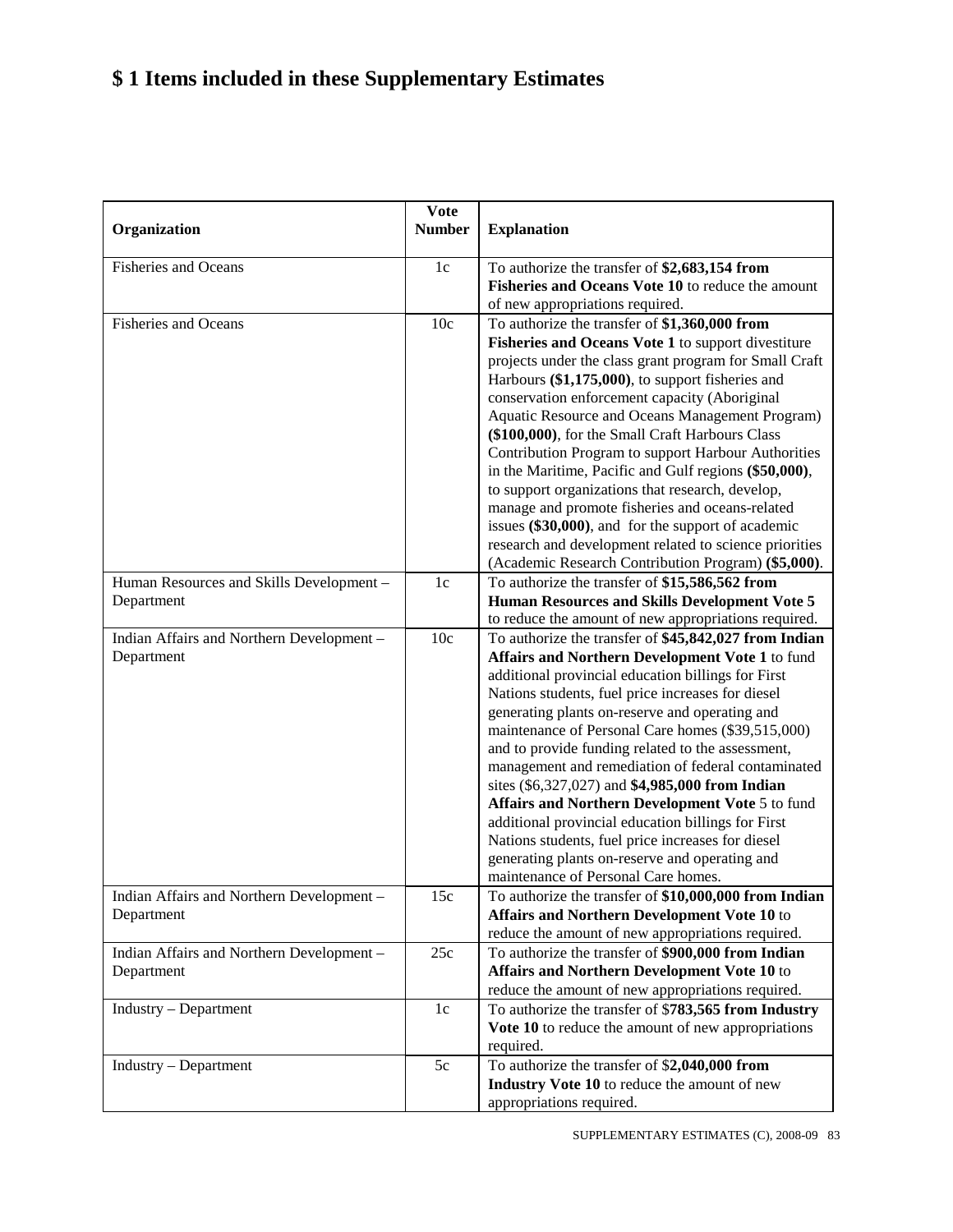# **\$1 Items included in these Supplementary Estimates**

| Organization                     | <b>Vote</b><br><b>Number</b> | <b>Explanation</b>                                                                                                                                                                                                                                                                                                         |
|----------------------------------|------------------------------|----------------------------------------------------------------------------------------------------------------------------------------------------------------------------------------------------------------------------------------------------------------------------------------------------------------------------|
| National Defence - Department    | 5c                           | To authorize the transfer of \$82,000 from National<br><b>Defence Vote 1</b> for investment in the<br>Interdepartmental Maritime Integrated Command,<br>Control and Communication capital project.                                                                                                                         |
| National Defence - Department    | 10c                          | To authorize the transfer of \$317,000 from National<br><b>Defence Vote 1</b> to reduce the amount of new<br>appropriations required.                                                                                                                                                                                      |
| Transport - Department           | 1c                           | To authorize the transfer of \$2,954,000 from<br><b>Transport Vote 5</b> to cover the operating costs of<br>various dredging projects (\$2,929,000) and for<br>administration costs associated with the Airport<br>Policing Contribution Program (\$25,000).                                                               |
| Transport - Department           | 10c                          | To authorize the transfer of \$4,459,200 from<br>Transport Vote 1 to boost Canada's commerce with<br>the Asia-Pacific region, increase the Gateway's share<br>of North America-bound container imports from Asia,<br>and improve the efficiency and reliability of the<br>Gateway for Canadian and North American exports. |
| Transport – Marine Atlantic Inc. | 35c                          | To authorize the transfer of \$7,000,000 from<br><b>Transport Vote 1</b> for additional costs related to the<br>new MV Atlantic Vision charter and the likelihood of<br>not selling the ageing MV Atlantic Freighter by the<br>end of the fiscal year.                                                                     |
| <b>Veterans Affairs</b>          | 10c                          | To authorize the transfer of \$20,000,000 from<br>Veterans Affairs Vote 1 to address short term<br>requirements related to grants.                                                                                                                                                                                         |

### **3. Transfers between organizations**

| Organization                         | <b>Vote</b><br><b>Number</b> | <b>Explanation</b>                                  |
|--------------------------------------|------------------------------|-----------------------------------------------------|
| Agriculture and Agri-Food - Canadian | 30c                          | To authorize the transfer of \$1,010,000 from       |
| Food Inspection Agency               |                              | <b>Agriculture and Agri-Food Vote 1</b> for program |
|                                      |                              | continuity in the implementation of the Growing     |
|                                      |                              | Forward policy framework and \$350,000 from         |
|                                      |                              | National Defence Vote 1 for public security         |
|                                      |                              | initiatives related to Chemical, Biological,        |
|                                      |                              | Radiological and Nuclear Research and Technology    |
|                                      |                              | Initiative.                                         |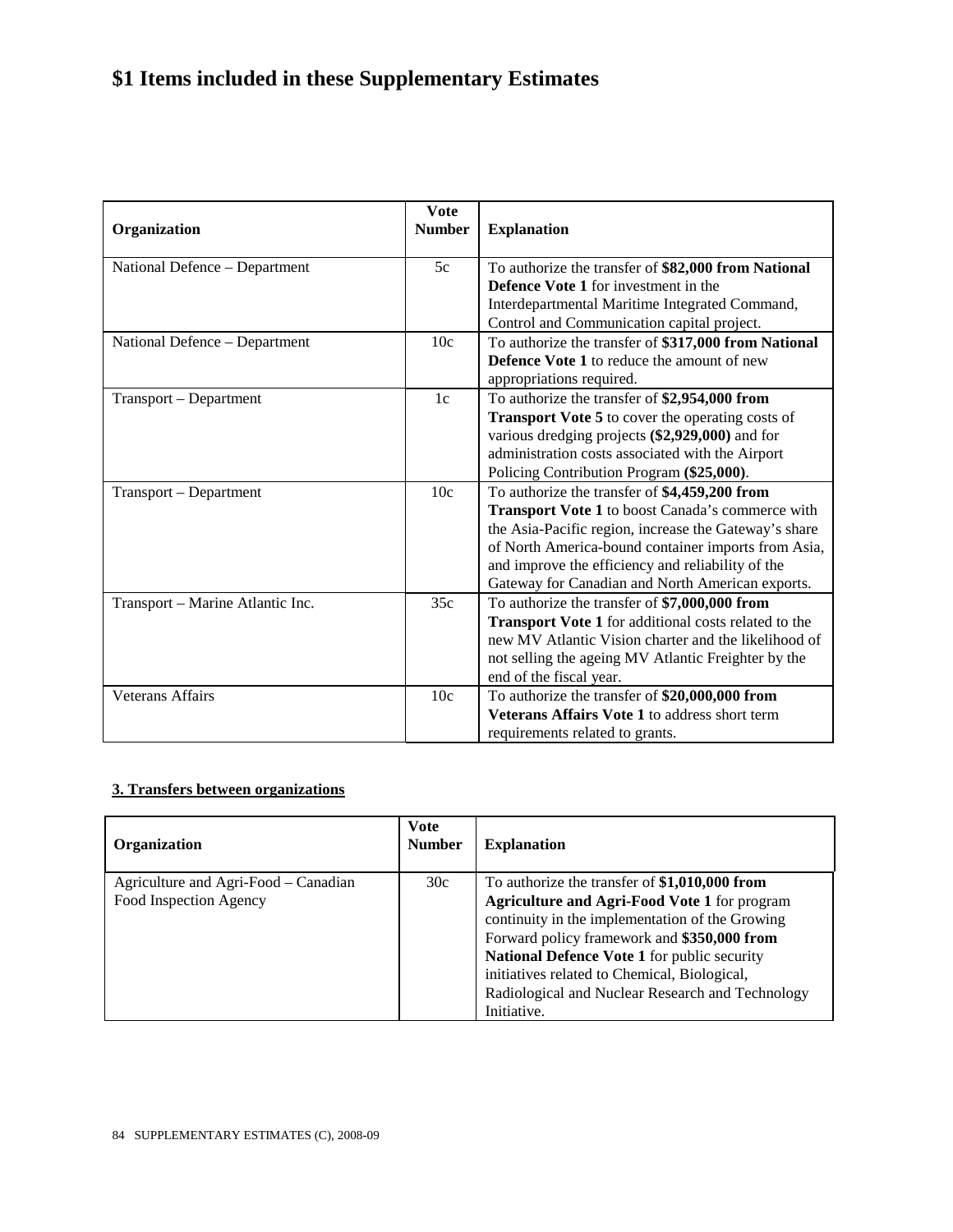# **\$ 1 Items included in these Supplementary Estimates**

| Organization                                                                                                                 | <b>Vote</b><br><b>Number</b> | <b>Explanation</b>                                                                                                                                                                                                                                                                                                                                                                                                                                                                                                                                                                                                                                                                                                                   |
|------------------------------------------------------------------------------------------------------------------------------|------------------------------|--------------------------------------------------------------------------------------------------------------------------------------------------------------------------------------------------------------------------------------------------------------------------------------------------------------------------------------------------------------------------------------------------------------------------------------------------------------------------------------------------------------------------------------------------------------------------------------------------------------------------------------------------------------------------------------------------------------------------------------|
| Canada Revenue Agency                                                                                                        | 1c                           | To authorize the transfer of \$200,833 from Human<br>Resources and Skills Development Vote 1 for the<br>Canada Disability Savings Program to build the<br>bridge between systems for the exchange of<br>registration information.                                                                                                                                                                                                                                                                                                                                                                                                                                                                                                    |
| Canadian Heritage - Department                                                                                               | 5c                           | To authorize the transfer of \$168,637 from Public<br>Works and Government Services Vote 1 for the<br>logistics at the Fourth Inter-American Language<br>Management Seminar.                                                                                                                                                                                                                                                                                                                                                                                                                                                                                                                                                         |
| Canadian Heritage - National Arts Center<br>Corporation                                                                      | 50c                          | To authorize the transfer of \$600,000 from Canadian<br>Heritage Vote 5 for the development of the BC Scene<br>Festival in Ottawa, which will showcase the British<br>Columbia arts community, build new export<br>opportunities and encourage cultural tourism and<br>\$150,000 from Canadian Heritage Vote 5 to<br>support the 2009 edition of the biennial theatre<br>festival for professional francophone theatres in<br>minority regions in Canada and internationally<br>(Festival Zones Théâtrales).                                                                                                                                                                                                                         |
| Canadian Heritage - National Film Board                                                                                      | 60c                          | To authorize the transfer of \$750,000 from Canadian<br>Heritage Vote 1 to create and broadcast an<br>audiovisual production celebrating the 400th<br>anniversary of Quebec.                                                                                                                                                                                                                                                                                                                                                                                                                                                                                                                                                         |
| Canadian Heritage - Status of Women -<br>Office of the Co-ordinator                                                          | 100c                         | To authorize the transfer of \$332,462 from Canadian<br>Heritage Vote 1 to fund the new Minister of State for<br>Status of Women.                                                                                                                                                                                                                                                                                                                                                                                                                                                                                                                                                                                                    |
| Foreign Affairs and International Trade -<br><b>International Development Research Centre</b><br><b>Fisheries and Oceans</b> | 35c<br>1c                    | To authorize the transfer of \$4,000,000 from Foreign<br>Affairs and International Trade Vote 25 to conduct<br>research in Africa in the areas of private sector<br>development by promoting a better investment climate<br>and business environment through research and<br>advocacy (\$2,000,000) and, health by supporting the<br>development of health information capacity in<br>integrated national health systems (\$2,000,000) and<br>\$70,000 from Health Vote 40 for the Global Health<br>Research Initiative to create and share knowledge to<br>strengthen health systems and build global health<br>research capacity in developing countries and in<br>Canada.<br>To authorize the transfer of \$175,695 from National |
|                                                                                                                              |                              | Defence Vote 5 and \$144,000 from Environment<br>Vote 1 for investments in search and rescue<br>coordination initiatives across Canada.                                                                                                                                                                                                                                                                                                                                                                                                                                                                                                                                                                                              |
| Health - Public Health Agency of Canada                                                                                      | 40c                          | To authorize the transfer of \$2,386,397 from Health<br>Vote 1 for renewal of the Genomics Research and<br>Development Initiative.                                                                                                                                                                                                                                                                                                                                                                                                                                                                                                                                                                                                   |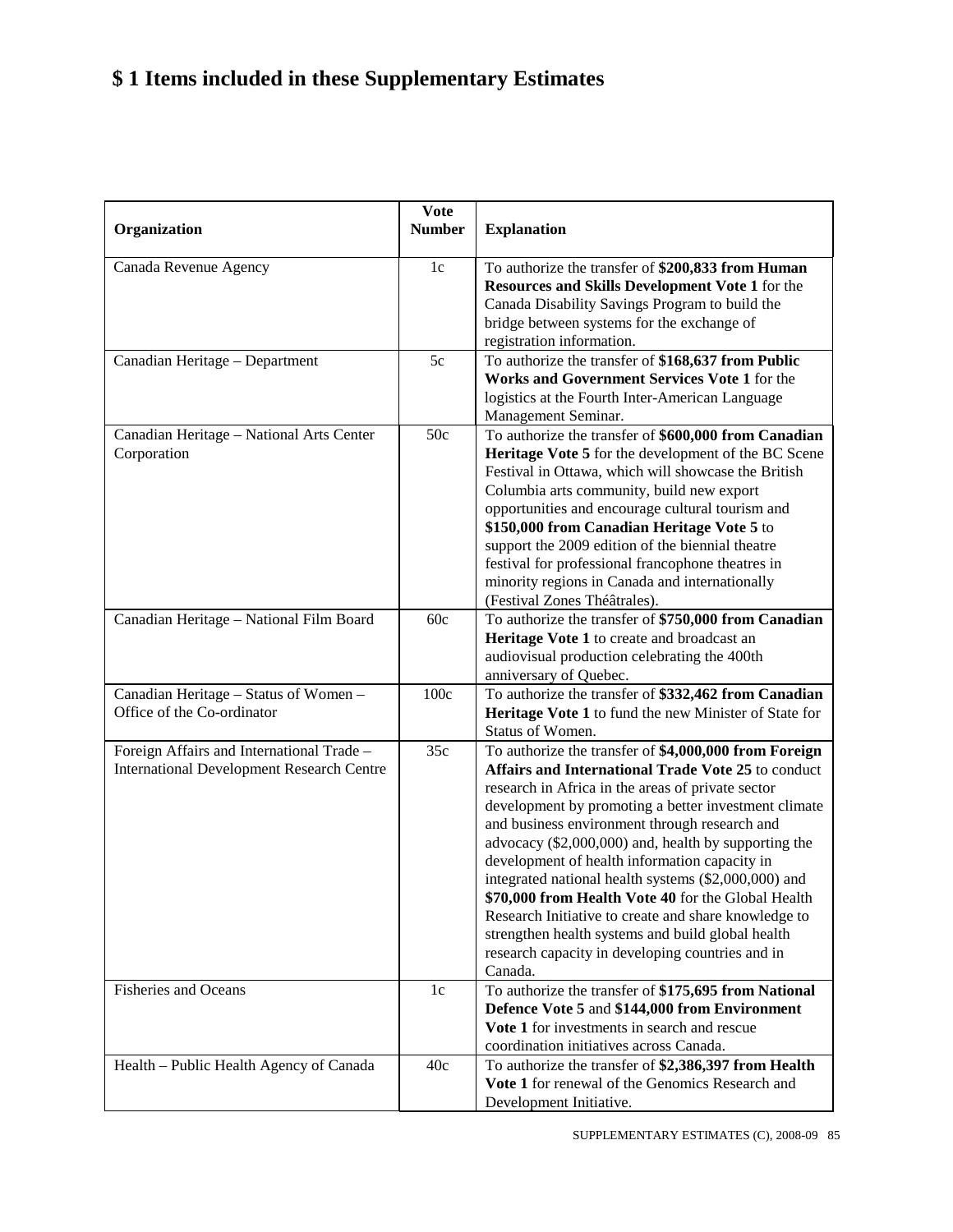# **\$1 Items included in these Supplementary Estimates**

| Organization                                                                                   | <b>Vote</b><br><b>Number</b> | <b>Explanation</b>                                                                                                                                                                                                                                                                                                                                                                                                                                                                                                                                |
|------------------------------------------------------------------------------------------------|------------------------------|---------------------------------------------------------------------------------------------------------------------------------------------------------------------------------------------------------------------------------------------------------------------------------------------------------------------------------------------------------------------------------------------------------------------------------------------------------------------------------------------------------------------------------------------------|
| Human Resources and Skills<br>Development - Department                                         | 1c                           | To authorize the transfer of \$1,687,000 from<br>Transport Vote 1 for the ecoAUTO Rebate Program<br>which encourages Canadians to purchase fuel-efficient<br>vehicles and \$53,800 from Transport Vote 1<br>funding to boost Canada's commerce with the Asia-<br>Pacific region, increase the Gateway's share of North<br>America bound container imports from Asia, and<br>improve the efficiency and reliability of the Gateway<br>for Canadian and North American exports.                                                                     |
| Human Resources and Skills<br>Development - Canada Industrial Relations<br>Board               | 10c                          | To authorize the transfer of \$220,000 from Human<br><b>Resources and Skills Development Vote 5 for</b><br>funding pressures relating to the relocation of the<br>Vancouver and Montreal regional offices.                                                                                                                                                                                                                                                                                                                                        |
| Indian Affairs and Northern Development -<br>Department                                        | 10c                          | To authorize the transfer of \$450,000 from<br><b>Transport Vote 1</b> for First Nations participation in<br>negotiations regarding the development of the Prince<br>Rupert Port located on their asserted traditional<br>territories.                                                                                                                                                                                                                                                                                                            |
| National Defence - Department                                                                  | 1c                           | To authorize the transfer of \$\$941,000 from Public<br><b>Safety and Emergency Preparedness Vote 10,</b><br>\$680,000 from Public Safety and Emergency<br>Preparedness Vote 50, \$482,000 from Transport<br>Vote 1, for public security initiatives related to the<br>return of unused funding for Marine Security<br>Operations Centres and \$310,000 from Foreign<br><b>Affairs and International Trade Vote 1</b> in support<br>of the Minister's responsibilities for regional<br>representation of Nova Scotia and Prince Edward<br>Island. |
| National Defence - Department                                                                  | 5c                           | To authorize the transfer of \$865,000 from Health<br>Vote 40 for the return of unused funding for public<br>security initiatives related to the Chemical, Biological,<br>Radiological and Nuclear Research and Technology<br>Initiative and \$66,000 from Public Safety and<br><b>Emergency Preparedness Vote 50 for unused funds</b><br>related to investments in search and rescue<br>coordination initiatives across Canada.                                                                                                                  |
| Public Safety and Emergency<br>Preparedness - Canadian Security<br><b>Intelligence Service</b> | 20c                          | To authorize the transfer of \$80,000 from National<br><b>Defence Vote 5</b> for public security initiatives related<br>to the Chemical, Biological, Radiological and Nuclear<br>Research and Technology Initiative.                                                                                                                                                                                                                                                                                                                              |
| Treasury Board - Secretariat                                                                   | 1c                           | To authorize the transfer of \$201,451 from Public<br>Safety and Emergency Preparedness Vote 50 for<br>the management of the Royal Canadian Mounted<br>Police's life and disability insurance plans.                                                                                                                                                                                                                                                                                                                                              |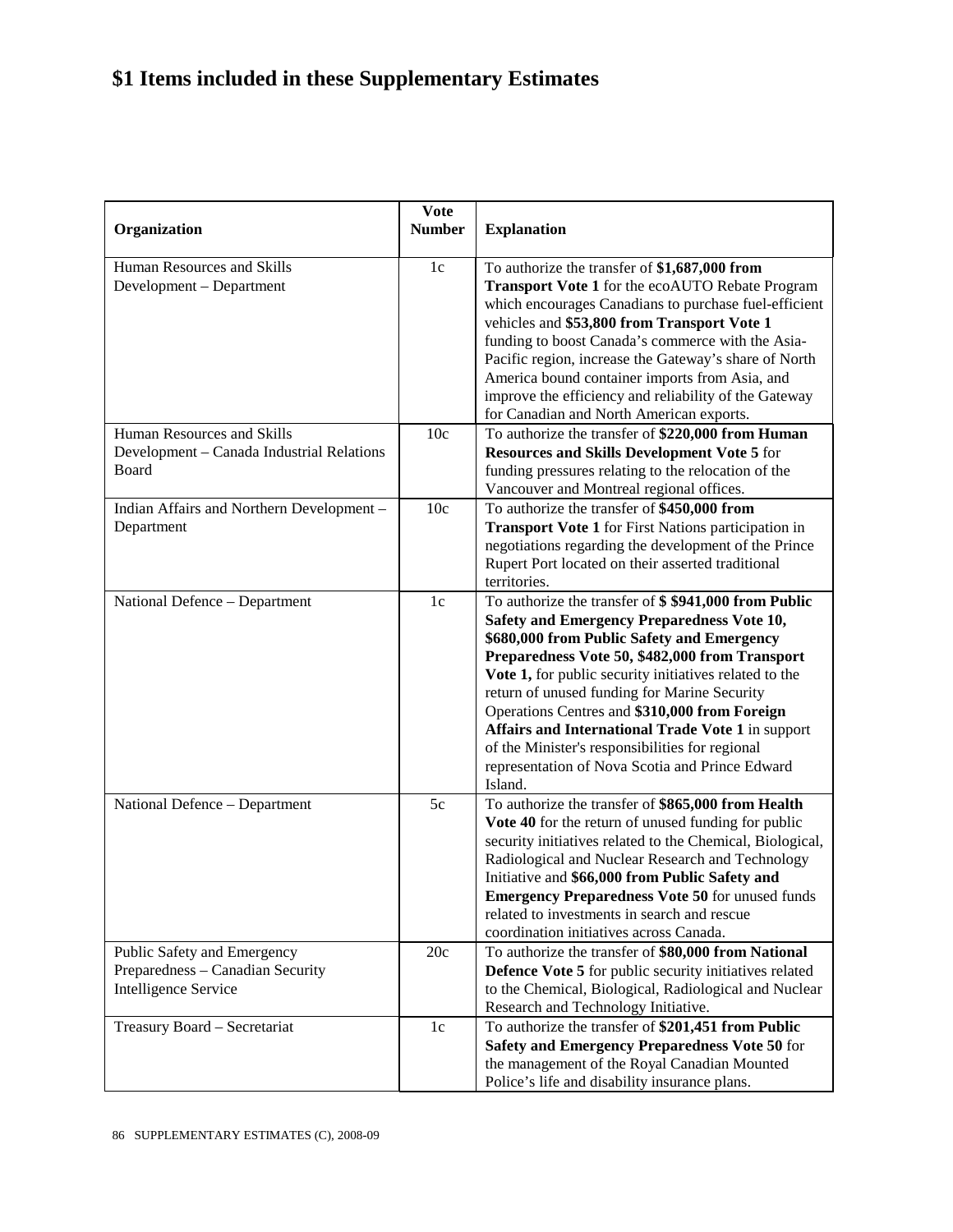# **\$ 1 Items included in these Supplementary Estimates**

### **4. Modify authority embedded in existing vote wording**

| Organization                                                                        | Vote<br><b>Number</b> | <b>Explanation</b>                                                                                                                                                                                                                                  |
|-------------------------------------------------------------------------------------|-----------------------|-----------------------------------------------------------------------------------------------------------------------------------------------------------------------------------------------------------------------------------------------------|
| Human Resources and Skills Development –<br>Canada Mortgage and Housing Corporation | 16c                   | To increase from \$450,000,000,000 to<br>\$600,000,000,000 the limit of the aggregate<br>outstanding insured amount of all insured loans by<br>Canada Mortgage and Housing Corporation, pursuant<br>to paragraph 11(b) of the National Housing Act. |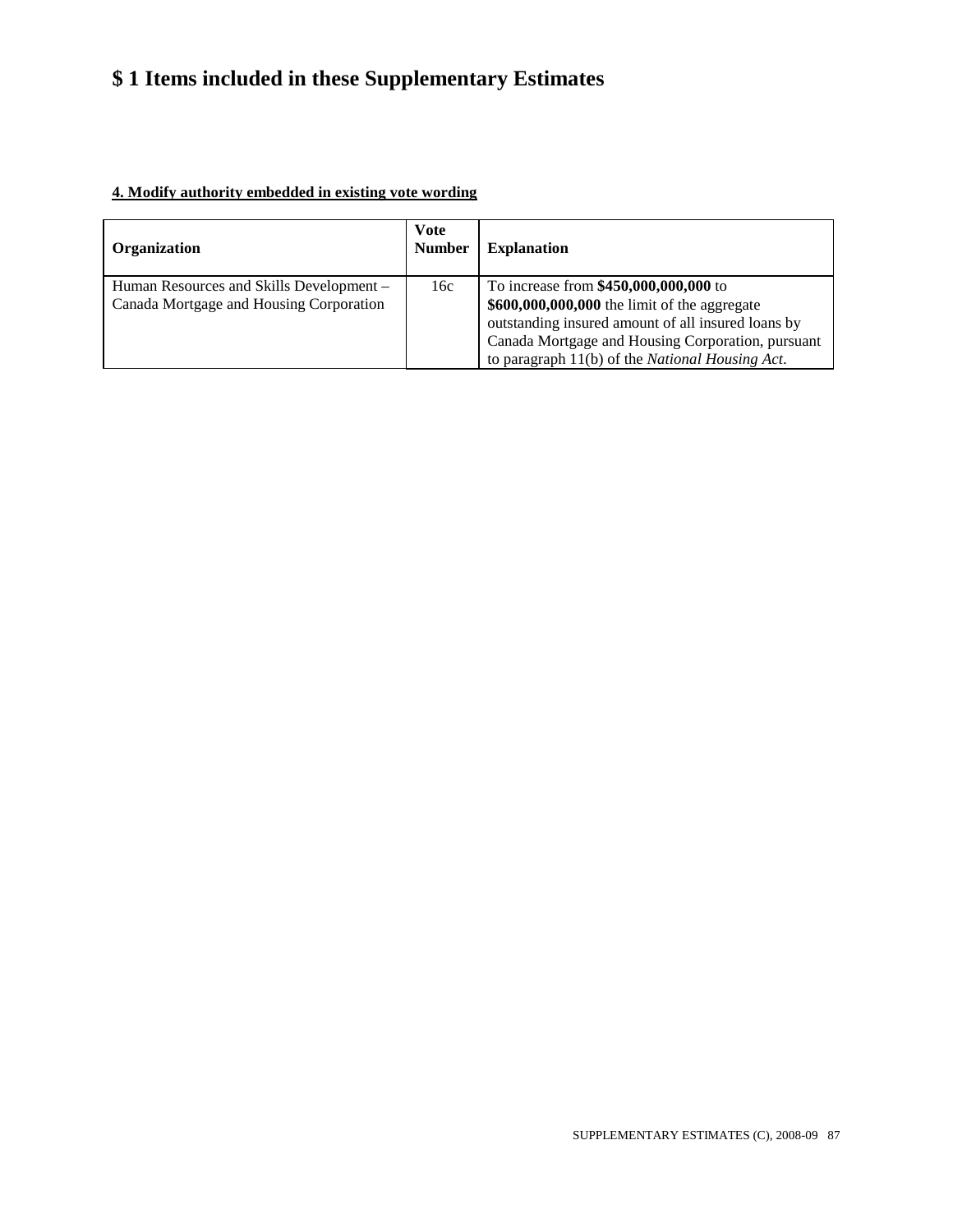### **AGRICULTURE AND AGRI-FOOD**

|                 |                                                                                                                                                                                                                                                                                                                                                                                                                                                                                                                                                                                                                                                                                                                                                                                                                                                                             |                                            | These Supplementary Estimates |                                                |                                            |
|-----------------|-----------------------------------------------------------------------------------------------------------------------------------------------------------------------------------------------------------------------------------------------------------------------------------------------------------------------------------------------------------------------------------------------------------------------------------------------------------------------------------------------------------------------------------------------------------------------------------------------------------------------------------------------------------------------------------------------------------------------------------------------------------------------------------------------------------------------------------------------------------------------------|--------------------------------------------|-------------------------------|------------------------------------------------|--------------------------------------------|
|                 | Vote (dollars)                                                                                                                                                                                                                                                                                                                                                                                                                                                                                                                                                                                                                                                                                                                                                                                                                                                              | Authorities<br>to date                     | <b>Transfers</b>              | <b>Adjustments to</b><br><b>Appropriations</b> | <b>Total Estimates</b><br>to date          |
| 1c              | Department<br>Operating expenditures and, pursuant to<br>paragraph $29.1(2)(a)$ of the <i>Financial Administration</i><br>Act, authority to expend revenues received from, and<br>to offset expenditures incurred in the fiscal year for,<br>collaborative research agreements and research<br>services, the grazing and breeding activities of the<br>Community Pastures Program and the administration<br>of the AgriStability program; and the payment to each<br>member of the Queen's Privy Council for Canada<br>who is a Minister without Portfolio or a Minister of<br>State who does not preside over a Ministry of State of<br>a salary not to exceed the salary paid to Ministers of<br>State who preside over Ministries of State under the<br>Salaries Act, as adjusted pursuant to the Parliament of<br>Canada Act and pro rata for any period of less than a |                                            |                               |                                                |                                            |
| 5c<br>10c<br>15 | The grants listed in the Estimates and contributions<br>Pursuant to section 29 of the <i>Financial</i><br>Administration Act, to authorize the Minister of<br>Agriculture and Agri-Food, on behalf of Her Majesty<br>in right of Canada, in accordance with terms and                                                                                                                                                                                                                                                                                                                                                                                                                                                                                                                                                                                                       | 713,896,199<br>53, 153, 874<br>570,339,832 | (3,610,000)<br>.<br>.         | 4,248,642<br>1,435,000<br>121, 212, 285        | 714,534,841<br>54,588,874<br>691, 552, 117 |
|                 | conditions approved by the Minister of Finance, to<br>guarantee payments of an amount not exceeding, at<br>any one time, in aggregate, the sum of<br>\$1,500,000,000 payable in respect of cash advances<br>provided by producer organizations, the Canadian<br>Wheat Board and other lenders under the Spring<br>Credit Advance Program and \$1,500,000,000 payable<br>in respect of cash advances provided by producer<br>organizations, the Canadian Wheat Board and other<br>lenders under the Enhanced Spring Credit Advance                                                                                                                                                                                                                                                                                                                                           | $\mathbf{1}$                               |                               |                                                | $\mathbf{1}$                               |
| 20              | Pursuant to section 29 of the Financial<br>Administration Act, to authorize the Minister of<br>Agriculture and Agri-Food, on behalf of Her Majesty<br>in right of Canada, in accordance with terms and<br>conditions approved by the Minister of Finance, to<br>guarantee payments of amounts not exceeding, at any<br>time, in aggregate, the sum of \$140,000,000 payable<br>in respect of Line of Credit Agreements to be entered<br>into by the Farm Credit Corporation for the purpose<br>of the renewed (2003) National Biomass Ethanol                                                                                                                                                                                                                                                                                                                               |                                            |                               |                                                |                                            |
|                 |                                                                                                                                                                                                                                                                                                                                                                                                                                                                                                                                                                                                                                                                                                                                                                                                                                                                             | 1                                          | .                             | .                                              | 1                                          |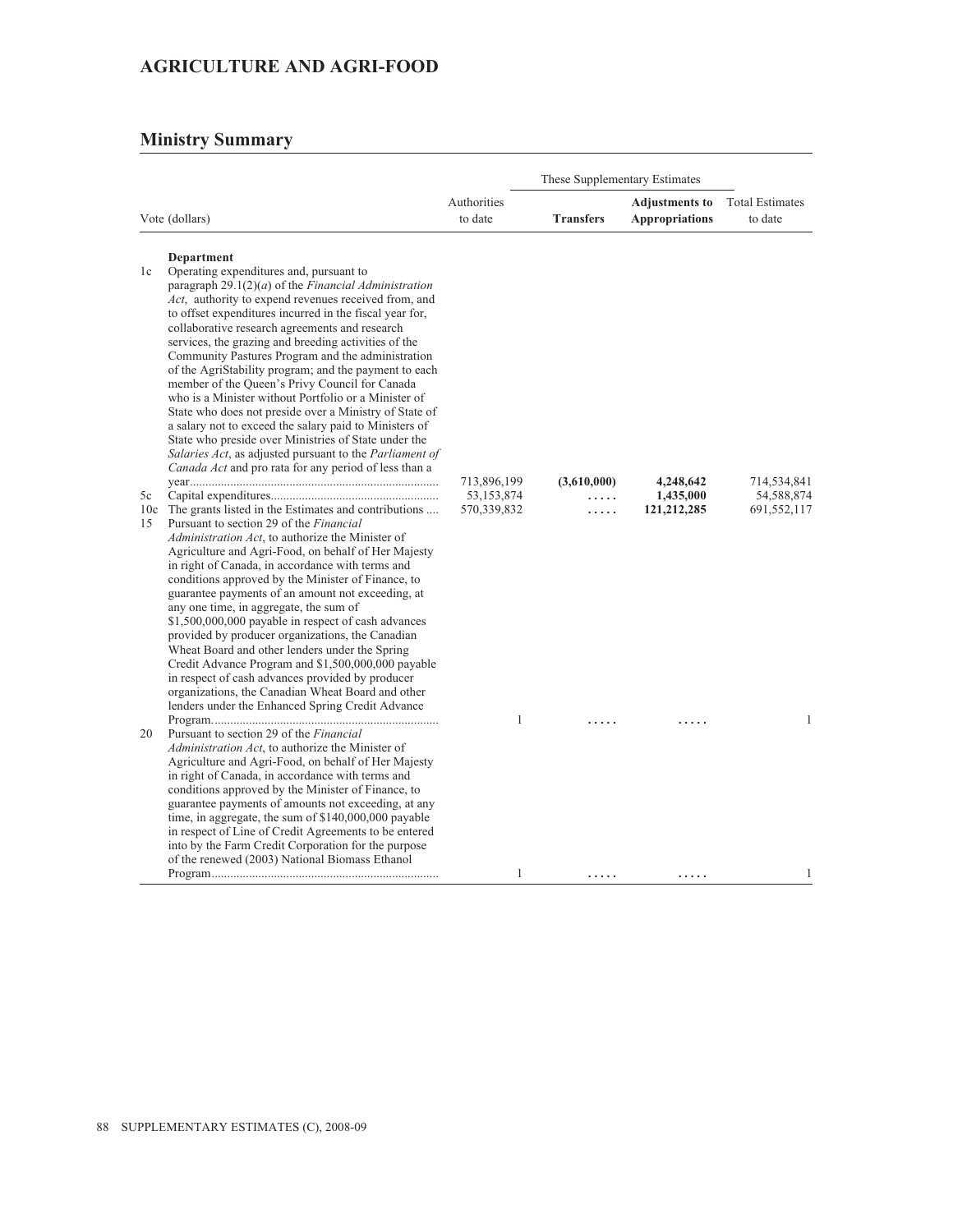### **AGRICULTURE AND AGRI-FOOD**

### **Ministry Summary**

|            |                                                                                                                                                  |                          | These Supplementary Estimates |                       |                        |
|------------|--------------------------------------------------------------------------------------------------------------------------------------------------|--------------------------|-------------------------------|-----------------------|------------------------|
|            |                                                                                                                                                  | Authorities              |                               | <b>Adjustments to</b> | <b>Total Estimates</b> |
|            | Vote (dollars)                                                                                                                                   | to date                  | <b>Transfers</b>              | <b>Appropriations</b> | to date                |
|            |                                                                                                                                                  |                          |                               |                       |                        |
| (S)<br>(S) | Minister of Agriculture and Agri-Food - Salary and                                                                                               | 69,236,000               | .                             |                       | 69,236,000             |
|            |                                                                                                                                                  | 76,422                   | .                             | .                     | 76,422                 |
| (S)        | Contribution payments for the AgriStability Program.                                                                                             | 655,200,000              | .                             | .                     | 655,200,000            |
| (S)        | Contribution payments for the AgriInsurance Program                                                                                              | 388,700,000              |                               |                       | 388,700,000            |
| (S)        | Contribution payments for the AgriInvest Program                                                                                                 | 159,489,000              | .                             | .                     | 159,489,000            |
| (S)        | Payments in connection with the <i>Agricultural</i>                                                                                              |                          |                               |                       |                        |
|            | <i>Marketing Programs Act</i> (S.C. 1997, c. C-34)                                                                                               | 152,080,000              | .                             | .                     | 152,080,000            |
| (S)        | Contribution payments for the Agricultural Disaster                                                                                              |                          |                               |                       |                        |
|            |                                                                                                                                                  | 108,400,000              |                               | .                     | 108,400,000            |
| (S)        | Contributions in support of the Agril nvest Cost of                                                                                              |                          |                               |                       |                        |
|            |                                                                                                                                                  | 100,000,000              |                               | .                     | 100,000,000            |
| (S)<br>(S) | Canadian Cattlemen's Association Legacy Fund<br>Loan guarantees under the Farm Improvement and<br>Marketing Cooperatives Loans Act (R.S.C. 1985, | 5,000,000                | .                             | 2,000,000             | 7,000,000              |
|            |                                                                                                                                                  | 4,000,000                | .                             | .                     | 4,000,000              |
| (S)        | Grants to agencies established under the Farm                                                                                                    |                          |                               |                       |                        |
|            | Products Agencies Act (R.S.C. 1985, c. F-4)                                                                                                      | 200,000                  |                               |                       | 200,000                |
| (S)        | Canadian Pari-Mutuel Agency Revolving Fund                                                                                                       | .                        | .                             |                       |                        |
| (S)        | Grants in support of the Cull Breeding Swine                                                                                                     |                          |                               |                       |                        |
|            |                                                                                                                                                  | 12,000,000               |                               | .                     | 12,000,000             |
|            |                                                                                                                                                  | 2,991,771,329            | (3,610,000)                   | 128,895,927           | 3,117,057,256          |
|            | <b>Canadian Dairy Commission</b>                                                                                                                 |                          |                               |                       |                        |
| 25         |                                                                                                                                                  | 3,778,963                |                               |                       | 3,778,963              |
|            |                                                                                                                                                  | 3,778,963                |                               |                       | 3,778,963              |
|            | <b>Canadian Food Inspection Agency</b>                                                                                                           |                          |                               |                       |                        |
| 30c        | Operating expenditures and contributions – To                                                                                                    |                          |                               |                       |                        |
|            | authorize the transfer of \$1,010,000 from Agriculture                                                                                           |                          |                               |                       |                        |
|            | and Agri-Food Vote 1, and \$350,000 from National                                                                                                |                          |                               |                       |                        |
|            | Defence Vote 1, Appropriation Act No. 2, 2008-2009                                                                                               |                          |                               |                       |                        |
|            |                                                                                                                                                  | 548,599,180              | 1,360,000                     | 1                     | 549,959,181            |
| 35a        |                                                                                                                                                  | 44,395,952<br>67,475,000 | .                             | .                     | 44,395,952             |
| (S)<br>(S) | Compensation payments in accordance with                                                                                                         |                          | .                             | .                     | 67,475,000             |
|            | requirements established by Regulations under the                                                                                                |                          |                               |                       |                        |
|            | Health of Animals Act and the Plant Protection Act,                                                                                              |                          |                               |                       |                        |
|            | and authorized pursuant to the Canadian Food                                                                                                     |                          |                               |                       |                        |
|            |                                                                                                                                                  | 1,500,000                | .                             | .                     | 1,500,000              |
|            |                                                                                                                                                  | 661,970,132              | 1,360,000                     | 1                     | 663,330,133            |
|            | <b>Canadian Grain Commission</b>                                                                                                                 |                          |                               |                       |                        |
|            |                                                                                                                                                  | 31,680,629               |                               |                       | 31,680,629             |
| (S)        |                                                                                                                                                  | 577,000                  | .                             | .                     | 577,000                |
| (S)        | Canadian Grain Commission Revolving Fund                                                                                                         | (120,000)                | .                             | .                     | (120,000)              |
|            |                                                                                                                                                  | 32, 137, 629             | .                             | .                     | 32, 137, 629           |
|            |                                                                                                                                                  |                          |                               | 128,895,928           |                        |
|            |                                                                                                                                                  | 3,689,658,053            | (2,250,000)                   |                       | 3,816,303,981          |

Note: The "Authorities to date" column includes items brought forward, but not yet approved in 2008-09 Supplementary Estimates (B) at the time of printing this document, as well as permanent allocations from Treasury Board Central Votes.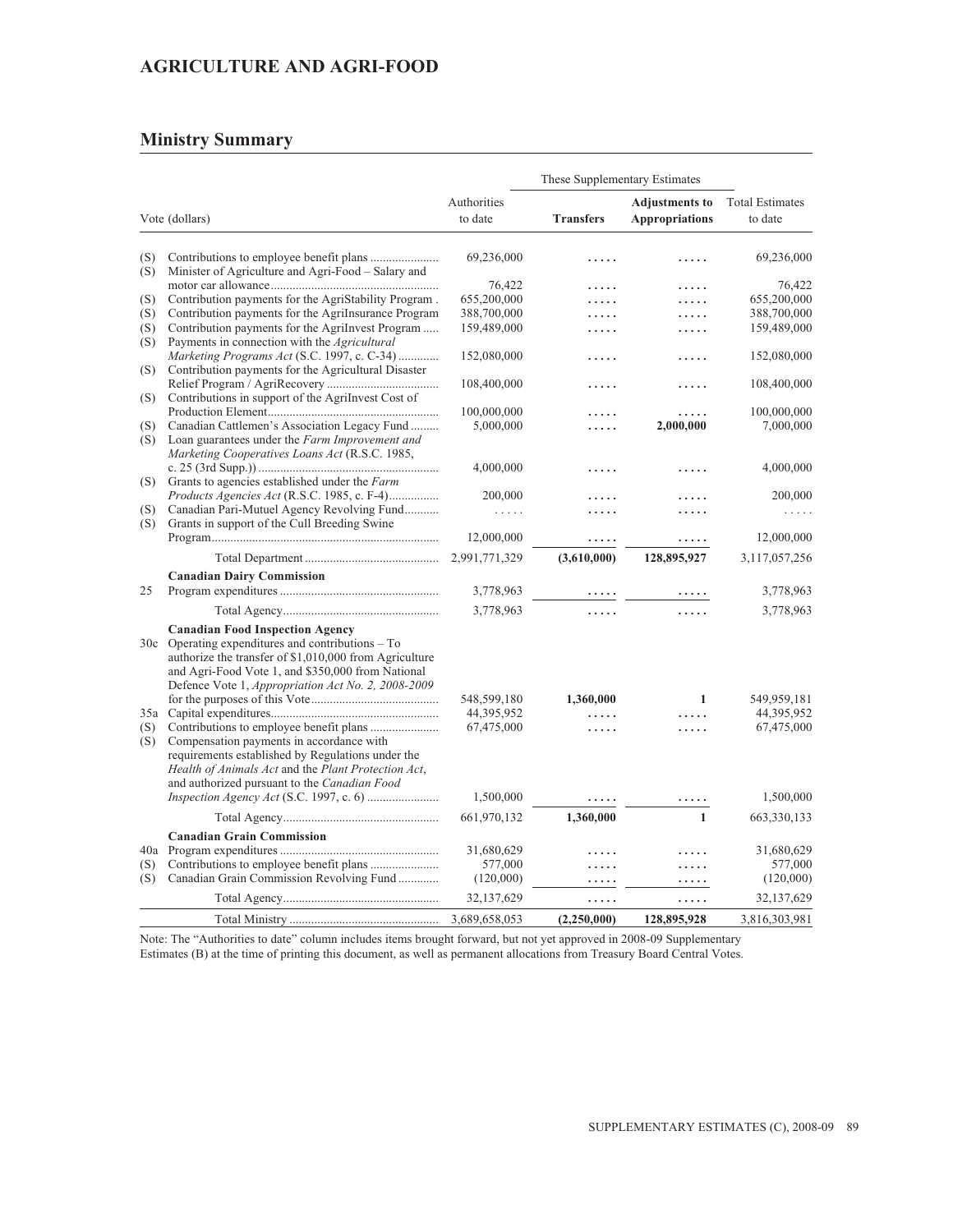## **AGRICULTURE AND AGRI-FOOD Department**

#### **Explanation of Requirements (thousands of dollars)**

Agriculture and Agri-Food requests funds for the following items:

| <b>Voted Appropriations</b>                                                                                                          | Vote 1  | Vote 5 | Vote 10 | Total   |
|--------------------------------------------------------------------------------------------------------------------------------------|---------|--------|---------|---------|
| Funding to facilitate the transition of Ontario flue-cured tobacco<br>producers to exit the industry (Tobacco Transition Program –   |         |        |         |         |
|                                                                                                                                      | 1,051   |        | 287,895 | 288,946 |
| Funding for the non-Business Risk Management Elements of                                                                             |         |        |         |         |
| Funding to implement a new suite of Business Risk Management                                                                         | 13,112  | 1,435  | 43,653  | 58,200  |
|                                                                                                                                      | 1.949   | .      | 5,000   | 6,949   |
| Funding related to the assessment, management and remediation of                                                                     |         |        |         |         |
|                                                                                                                                      | 138     | .      | .       | 138     |
| Gross Voted Appropriations                                                                                                           | 16,250  | 1.435  | 336,548 | 354,233 |
| <b>Funds Available</b>                                                                                                               |         |        |         |         |
|                                                                                                                                      | 12.002  | .      | 215,336 | 227,338 |
| <b>Total Voted Appropriations</b>                                                                                                    | 4,248   | 1,435  | 121,212 | 126,895 |
| <b>Statutory Appropriations</b>                                                                                                      |         |        |         |         |
|                                                                                                                                      |         |        |         | 2,000   |
| <b>Total Adjustments to Appropriations</b>                                                                                           |         |        |         | 128,895 |
| <b>Transfers</b>                                                                                                                     |         |        |         |         |
| Transfer to Health (\$2,600) and Canadian Food Inspection Agency<br>$($1,010)$ – For program continuity in the implementation of the |         |        |         |         |
|                                                                                                                                      | (3,610) | .      | .       | (3,610) |
| <b>These Supplementary Estimates</b>                                                                                                 | 638     | 1,435  | 121,212 | 125,285 |

#### **Explanation of Funds Available (dollars)**

**Vote 1**: \$12,001,858 in total authorities is available within the Vote due to: \$273,912 from savings identified as part of the government's reduction of public opinion research expenditures; and \$11,727,946 from delays in the Business Risk Management Suite Delivery Project.

Vote 10: \$215,335,815 in total authorities is available within the Vote due to: \$117,500,000 resulting from the permanent conversion of funding associated with the Safety Net program to statutory funding for the Business Risk Management programs; \$1,806,420 from delays in the Orchards and Vineyards Transition Program; \$13,385,325 from delays in the Agricultural Bioproducts Innovation Program; \$17,500,000 from delays in the Facilitating the Disposal of Specified Risk Material Initiative; \$20,130,000 from delays in the Initiative for the Control of Diseases in the Hog Industry, Phase II; and \$45,014,070 from delays in the ecoAgriculture Biofuels Capital Initiative.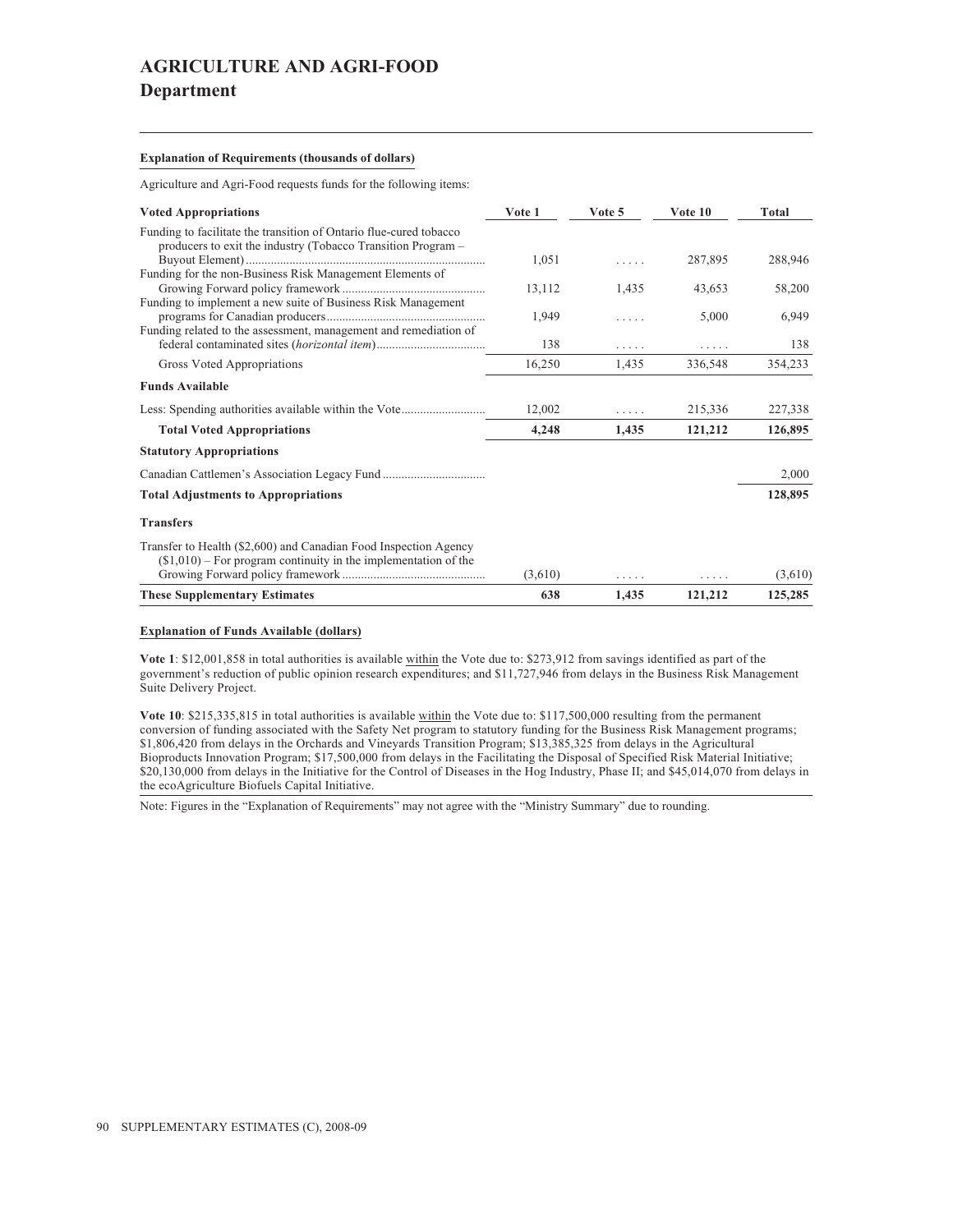## **AGRICULTURE AND AGRI-FOOD Department**

| <b>Transfer Payments (dollars)</b>                                                      | <b>Voted</b>  | <b>Statutory</b> |
|-----------------------------------------------------------------------------------------|---------------|------------------|
| <b>Grants</b>                                                                           |               |                  |
|                                                                                         |               | 2,000,000        |
| <b>Total Gross Grants</b>                                                               |               | 2,000,000        |
| <b>Contributions</b>                                                                    |               |                  |
|                                                                                         | 287,895,000   |                  |
|                                                                                         | 9,882,000     |                  |
|                                                                                         | 9,715,000     |                  |
|                                                                                         | 7,202,100     |                  |
| Contributions for Agriculture and Agri-food Sector Assistance – Environment             | 5,700,000     |                  |
| Contributions to enhance the Safety and Security of Canada's Food System                | 5,254,000     | $\cdots$         |
| Contributions in support of the Private Sector Risk Management Partnership Program      | 3,000,000     |                  |
| Contributions for Agriculture and Agri-food Sector Assistance – Renewal                 | 2,900,000     |                  |
| Contributions to accelerate the Pace of Innovation and Facilitate the Adoption of New   |               |                  |
|                                                                                         | 2,300,000     |                  |
| Contributions in support of research and pilot initiatives related to the AgriInsurance |               |                  |
|                                                                                         | 2,000,000     |                  |
| Contributions for Agriculture and Agri-food Sector Assistance - Science and Innovation  | 700,000       |                  |
| <b>Total Gross Contributions</b>                                                        | 336,548,100   | .                |
| <b>Total Gross Transfer Payments</b>                                                    | 336,548,100   | 2,000,000        |
|                                                                                         | 215, 335, 815 | .                |
| <b>Net Transfer Payments</b>                                                            | 121,212,285   | 2,000,000        |

### **Canadian Food Inspection Agency**

#### **Explanation of Requirements (thousands of dollars)**

Canadian Food Inspection Agency requests funds for the following items:

| <b>Transfers</b>                                                                                                       | Vote 30 |
|------------------------------------------------------------------------------------------------------------------------|---------|
| Transfer from Agriculture and Agri-Food – For program continuity in the implementation of the Growing Forward          | 1.010   |
| Transfer from National Defence – For public security initiatives related to the Chemical, Biological, Radiological and |         |
| <b>These Supplementary Estimates</b>                                                                                   | 1.360   |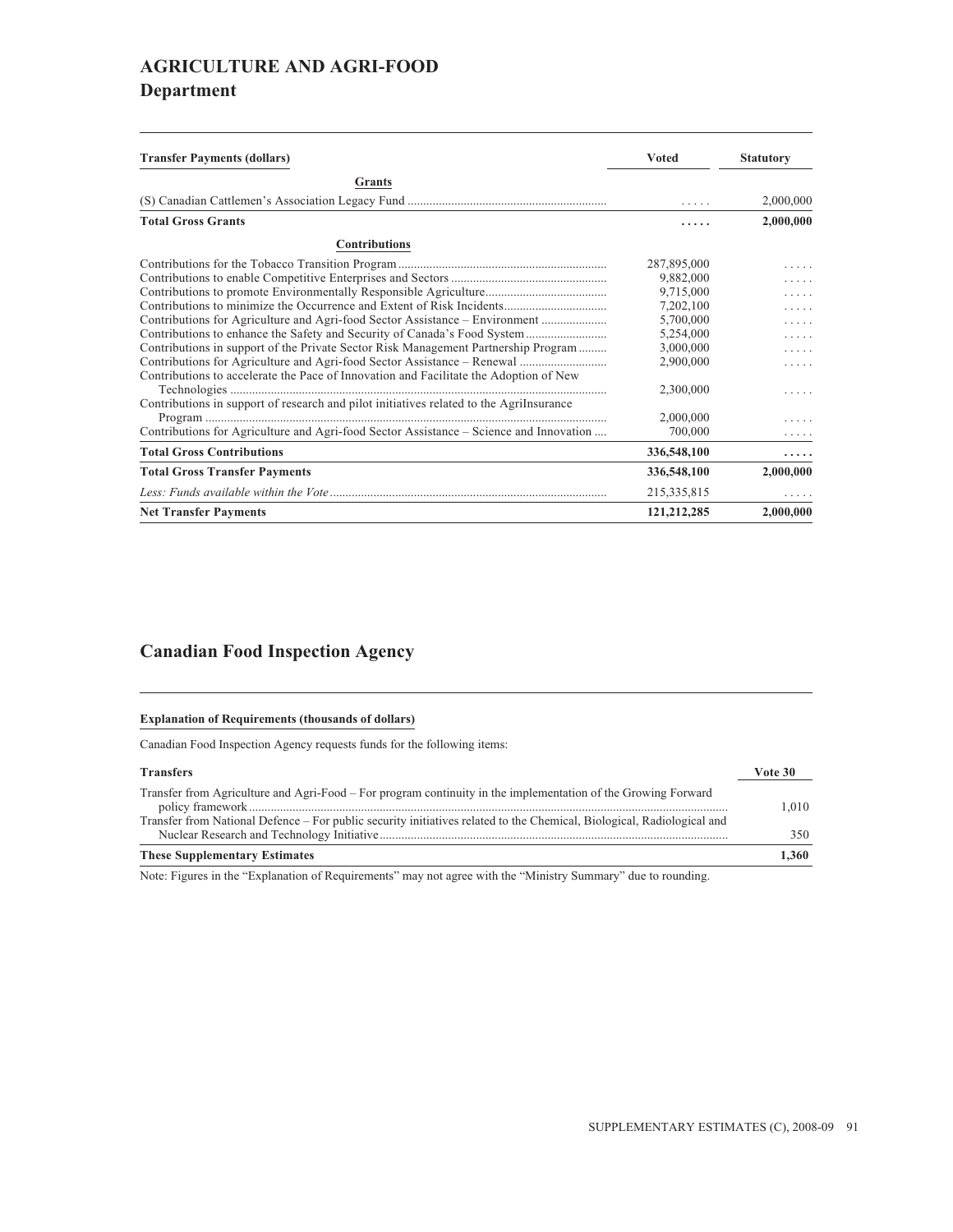### **ATLANTIC CANADA OPPORTUNITIES AGENCY**

### **Ministry Summary**

|                |                                                                                                                                                                                                                                                                                                                                                                                                                                                                                                                                                                                                                                       |                          | These Supplementary Estimates |                                                |                                   |
|----------------|---------------------------------------------------------------------------------------------------------------------------------------------------------------------------------------------------------------------------------------------------------------------------------------------------------------------------------------------------------------------------------------------------------------------------------------------------------------------------------------------------------------------------------------------------------------------------------------------------------------------------------------|--------------------------|-------------------------------|------------------------------------------------|-----------------------------------|
| Vote (dollars) |                                                                                                                                                                                                                                                                                                                                                                                                                                                                                                                                                                                                                                       | Authorities<br>to date   | <b>Transfers</b>              | <b>Adjustments to</b><br><b>Appropriations</b> | <b>Total Estimates</b><br>to date |
| 1c             | Department<br>Operating expenditures and the payment to each<br>member of the Queen's Privy Council for Canada<br>who is a Minister without Portfolio or a Minister of<br>State who does not preside over a Ministry of State of<br>a salary not to exceed the salary paid to Ministers of<br>State who preside over Ministries of State under the<br>Salaries Act, as adjusted pursuant to the Parliament of<br>Canada Act and pro rata for any period of less than a<br>year $-$ To authorize the transfer of \$456,680 from<br>Atlantic Canada Opportunities Agency Vote 5,<br>Appropriation Act No. 2, 2008-2009 for the purposes | 86,873,970               | 456,680                       | 1                                              | 87,330,651                        |
| 5c<br>(S)      | The grants listed in the Estimates and contributions                                                                                                                                                                                                                                                                                                                                                                                                                                                                                                                                                                                  | 248,816,104<br>8,017,000 | (456,680)                     |                                                | 248, 359, 424<br>8,017,000        |
|                |                                                                                                                                                                                                                                                                                                                                                                                                                                                                                                                                                                                                                                       | 343,707,074              |                               | 1                                              | 343,707,075                       |
| 10             | <b>Enterprise Cape Breton Corporation</b><br>Payments to the Enterprise Cape Breton Corporation<br>pursuant to the Enterprise Cape Breton Corporation                                                                                                                                                                                                                                                                                                                                                                                                                                                                                 |                          |                               |                                                |                                   |
|                |                                                                                                                                                                                                                                                                                                                                                                                                                                                                                                                                                                                                                                       | 8,650,000                | .                             |                                                | 8,650,000                         |
|                |                                                                                                                                                                                                                                                                                                                                                                                                                                                                                                                                                                                                                                       | 8,650,000                | .                             |                                                | 8,650,000                         |
|                |                                                                                                                                                                                                                                                                                                                                                                                                                                                                                                                                                                                                                                       | 352, 357, 074            | .                             | 1                                              | 352, 357, 075                     |

Note: The "Authorities to date" column includes items brought forward, but not yet approved in 2008-09 Supplementary Estimates (B) at the time of printing this document, as well as permanent allocations from Treasury Board Central Votes.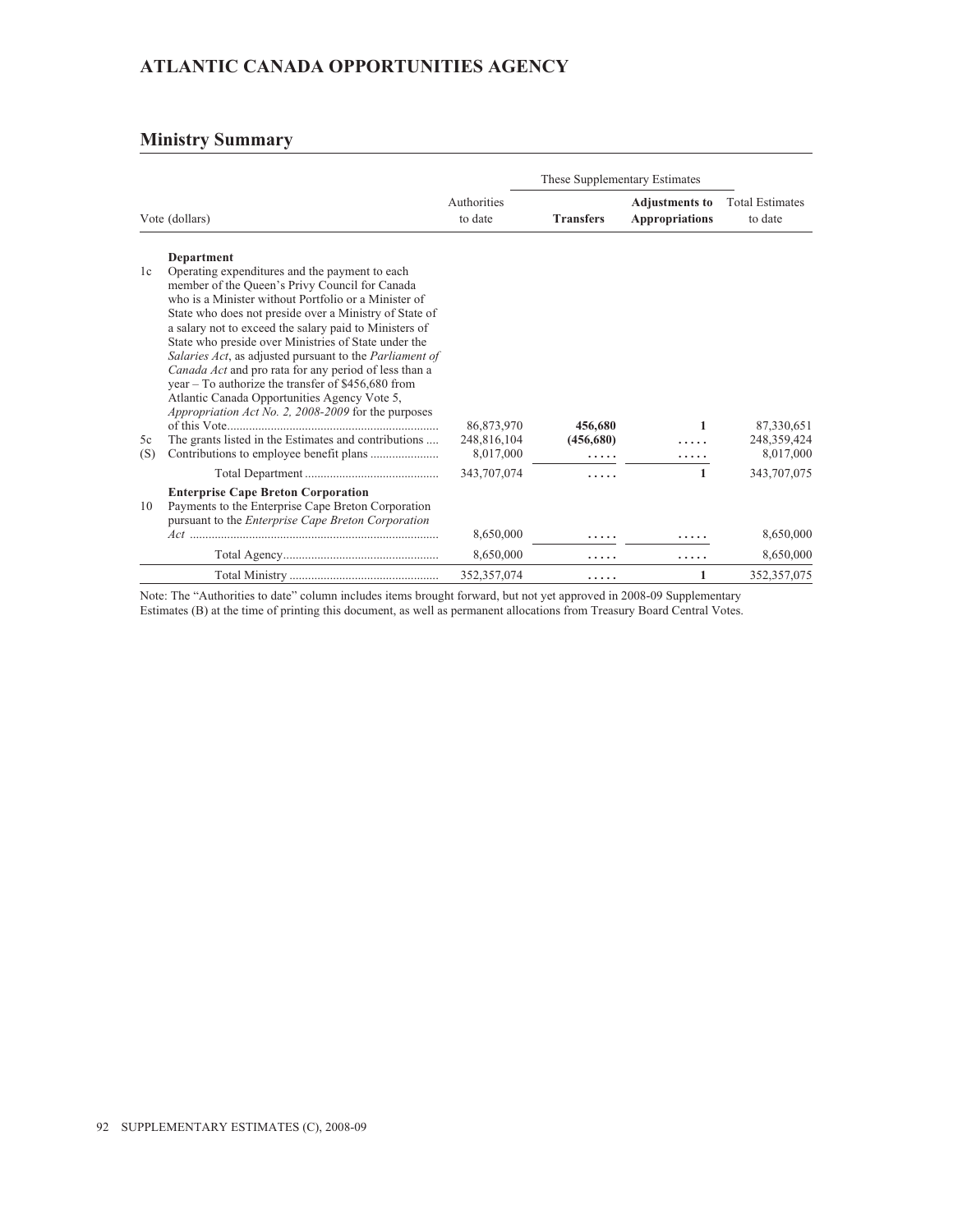## **ATLANTIC CANADA OPPORTUNITIES AGENCY Department**

#### **Explanation of Requirements (thousands of dollars)**

Atlantic Canada Opportunities Agency requests funds for the following items:

| <b>Voted Appropriations</b>                                                                                                                                                                                                                       | Vote 1 | Vote 5 | Total |
|---------------------------------------------------------------------------------------------------------------------------------------------------------------------------------------------------------------------------------------------------|--------|--------|-------|
| Funding to Atlantic Beef Products Inc. to diversify operations, invest in new<br>equipment, train employees and implement an aggressive business and marketing<br>Funding to support the implementation of programs and activities to promote the |        | 2.000  | 2.000 |
| recognition and use of both official languages in Canadian society (Roadmap for                                                                                                                                                                   | 5      | 317    | 322   |
| Gross Voted Appropriations                                                                                                                                                                                                                        | 5      | 2,317  | 2,322 |
| <b>Funds Available</b>                                                                                                                                                                                                                            |        |        |       |
|                                                                                                                                                                                                                                                   | 5      | 2,317  | 2,322 |
| <b>Total Voted Appropriations</b>                                                                                                                                                                                                                 | .      |        |       |
| <b>Transfers</b>                                                                                                                                                                                                                                  |        |        |       |
| Internal reallocation of resources – To support the write-off of debts relating to the                                                                                                                                                            | 457    | (457)  |       |
| <b>These Supplementary Estimates</b>                                                                                                                                                                                                              | 457    | (457)  | .     |

#### **Explanation of Funds Available (dollars)**

**Vote 1**: \$5,500 in total authorities is available within the Vote from savings identified as part of the government's reduction of public opinion research expenditures.

Vote 5: \$2,316,500 in total authorities is available within the Vote from the deferral of contributions under the Business Development Program.

| <b>Transfer Payments (dollars)</b>   | Voted                | <b>Statutory</b> |
|--------------------------------------|----------------------|------------------|
| <b>Contributions</b>                 |                      |                  |
|                                      | 2.316.500            | .                |
| <b>Total Gross Transfer Payments</b> | 2,316,500            | .                |
|                                      | 2,316,500<br>456,680 | .<br>.           |
| <b>Net Transfer Payments</b>         | (456, 680)           | .                |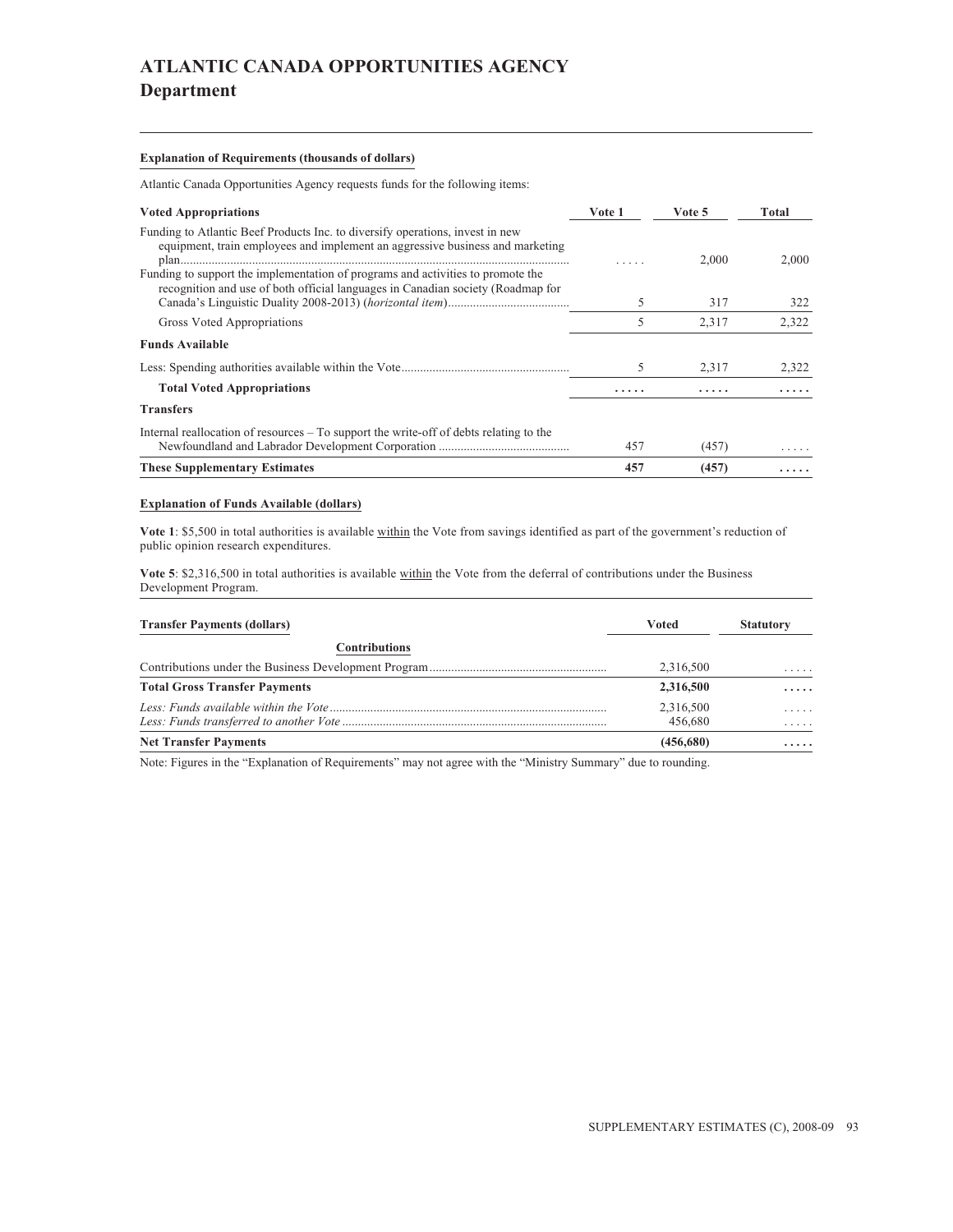### **CANADA REVENUE AGENCY**

### **Ministry Summary**

| Vote (dollars) |                                                                                                                                                                                                                                                                                              |                        | These Supplementary Estimates                                      | <b>Total Estimates</b><br>to date |                  |
|----------------|----------------------------------------------------------------------------------------------------------------------------------------------------------------------------------------------------------------------------------------------------------------------------------------------|------------------------|--------------------------------------------------------------------|-----------------------------------|------------------|
|                |                                                                                                                                                                                                                                                                                              | Authorities<br>to date | <b>Adjustments to</b><br><b>Transfers</b><br><b>Appropriations</b> |                                   |                  |
| 1c             | Program expenditures and recoverable expenditures<br>on behalf of the <i>Canada Pension Plan</i> and the<br><i>Employment Insurance <math>Act</math></i> – To authorize the transfer<br>of \$200,833 from Human Resources and Skills<br>Development Vote 1, <i>Appropriation Act No. 2</i> , |                        |                                                                    |                                   |                  |
|                |                                                                                                                                                                                                                                                                                              | 3,291,018,427          | 200,833                                                            | 1                                 | 3, 291, 219, 261 |
| (S)            |                                                                                                                                                                                                                                                                                              | 400,644,000            | .                                                                  |                                   | 400,644,000      |
| (S)            | Minister of National Revenue - Salary and motor car                                                                                                                                                                                                                                          |                        |                                                                    |                                   |                  |
|                |                                                                                                                                                                                                                                                                                              | 76,422                 |                                                                    |                                   | 76,422           |
| (S)            | Children's Special Allowance payments                                                                                                                                                                                                                                                        | 219,000,000            |                                                                    | .                                 | 219,000,000      |
| (S)            | Spending of revenues received through the conduct of<br>its operations pursuant to section 60 of the Canada                                                                                                                                                                                  |                        |                                                                    |                                   |                  |
|                |                                                                                                                                                                                                                                                                                              | 161,263,000            |                                                                    |                                   | 161,263,000      |
| (S)            | Payments to private collection agencies pursuant to                                                                                                                                                                                                                                          |                        |                                                                    |                                   |                  |
|                | section 17.1 of the <i>Financial Administration Act</i>                                                                                                                                                                                                                                      | 23,316,000             |                                                                    | (6,000,000)                       | 17,316,000       |
| (S)            | Payments to provinces under the Softwood Lumber                                                                                                                                                                                                                                              |                        |                                                                    |                                   |                  |
|                |                                                                                                                                                                                                                                                                                              | 419,000,000            | .                                                                  | .                                 | 419,000,000      |
| (S)            | Payments under the Energy Costs Assistance                                                                                                                                                                                                                                                   |                        |                                                                    |                                   |                  |
|                |                                                                                                                                                                                                                                                                                              | 1,210,000              | .                                                                  | .                                 | 1,210,000        |
|                |                                                                                                                                                                                                                                                                                              | 4,515,527,849          | 200,833                                                            | (5,999,999)                       | 4,509,728,683    |

Note: The "Authorities to date" column includes items brought forward, but not yet approved in 2008-09 Supplementary Estimates (B) at the time of printing this document, as well as permanent allocations from Treasury Board Central Votes.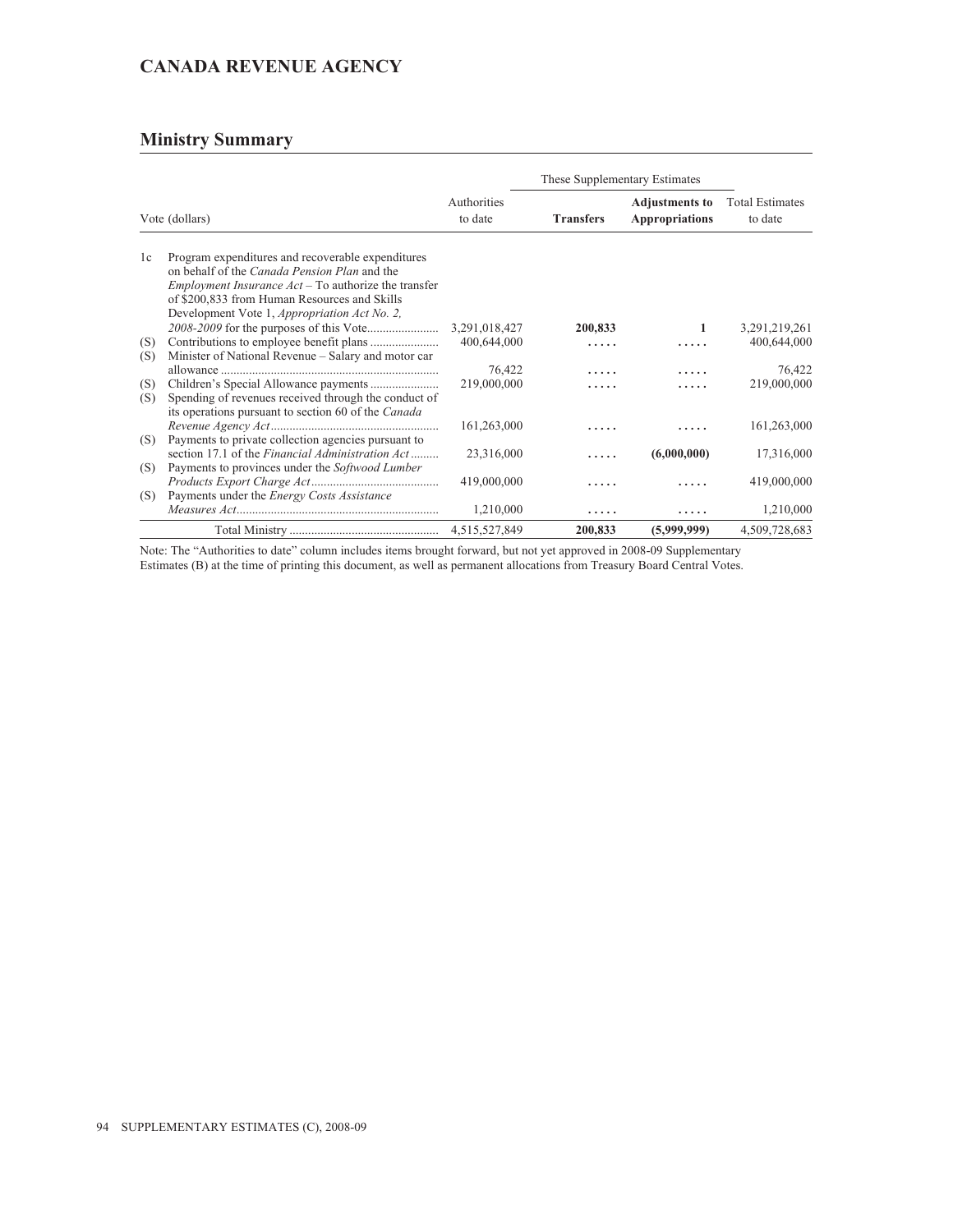### **CANADA REVENUE AGENCY**

#### **Explanation of Requirements (thousands of dollars)**

Canada Revenue Agency requests funds for the following items:

| Appropriations                                                                                                                                              | Vote 1  | <b>Statutory</b> | Total    |
|-------------------------------------------------------------------------------------------------------------------------------------------------------------|---------|------------------|----------|
| Savings identified as part of the government's ongoing strategic review of<br>departmental spending related to payments to private collection agencies      | 1.1.1.1 | (6,000)          | (6,000)  |
| <b>Total Adjustments to Appropriations</b>                                                                                                                  |         |                  | (6,000)  |
| <b>Transfers</b>                                                                                                                                            |         |                  |          |
| Transfer from Human Resources and Skills Development – For the Canada Disability<br>Savings Program to build the bridge between systems for the exchange of | 201     | .                | 201      |
| <b>These Supplementary Estimates</b>                                                                                                                        | 201     | (6,000)          | (5, 799) |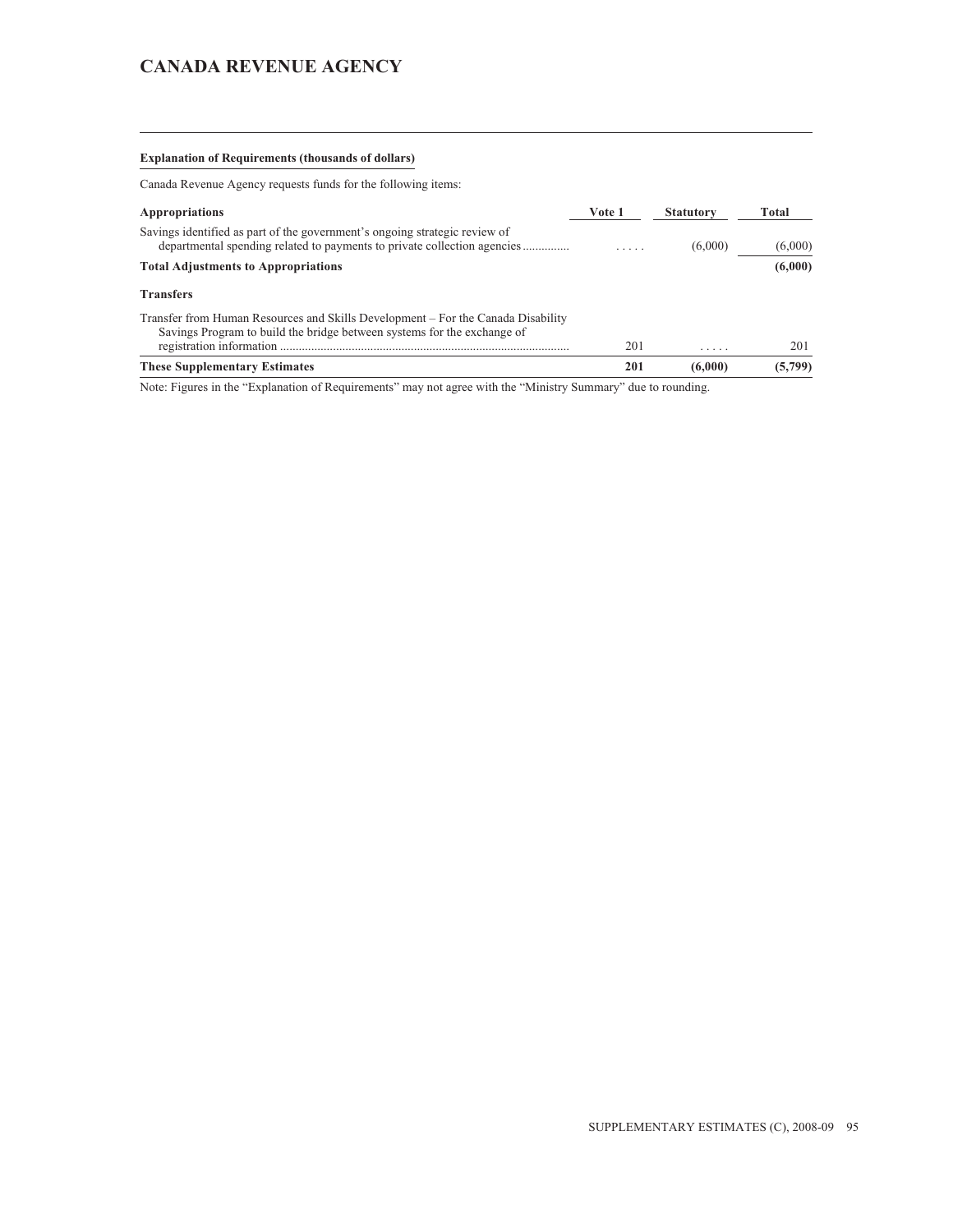|            |                                                                                                                    |               | These Supplementary Estimates |                       |                        |
|------------|--------------------------------------------------------------------------------------------------------------------|---------------|-------------------------------|-----------------------|------------------------|
|            |                                                                                                                    | Authorities   |                               | <b>Adjustments to</b> | <b>Total Estimates</b> |
|            | Vote (dollars)                                                                                                     | to date       | <b>Transfers</b>              | <b>Appropriations</b> | to date                |
|            |                                                                                                                    |               |                               |                       |                        |
| 1c         | Department<br>Operating expenditures and, pursuant to                                                              |               |                               |                       |                        |
|            | paragraph $29.1(2)(a)$ of the <i>Financial Administration</i>                                                      |               |                               |                       |                        |
|            | Act, authority to expend revenues received during the                                                              |               |                               |                       |                        |
|            | fiscal year by the Canadian Conservation Institute, the                                                            |               |                               |                       |                        |
|            | Canadian Heritage Information Network, the<br>Exhibition Transportation Service and the Canadian                   |               |                               |                       |                        |
|            | Audio-visual Certification Office, and the payment to                                                              |               |                               |                       |                        |
|            | each member of the Queen's Privy Council for                                                                       |               |                               |                       |                        |
|            | Canada who is a Minister without Portfolio or a                                                                    |               |                               |                       |                        |
|            | Minister of State who does not preside over a                                                                      |               |                               |                       |                        |
|            | Ministry of State of a salary not to exceed the salary<br>paid to Ministers of State who preside over Ministries   |               |                               |                       |                        |
|            | of State under the Salaries Act, as adjusted pursuant                                                              |               |                               |                       |                        |
|            | to the Parliament of Canada Act and pro rata for any                                                               |               |                               |                       |                        |
|            |                                                                                                                    | 281, 237, 489 | (5,392,462)                   |                       | 275,845,027            |
| 5c         | The grants listed in the Estimates and contributions -<br>To authorize the transfer of \$4,310,000 from            |               |                               |                       |                        |
|            | Canadian Heritage Vote 1, and \$168,637 from Public                                                                |               |                               |                       |                        |
|            | Works and Government Services Vote 1,                                                                              |               |                               |                       |                        |
|            | Appropriation Act No. 2, 2008-2009 for the purposes                                                                |               |                               |                       |                        |
|            |                                                                                                                    | 1,140,111,603 | 3,728,637                     | 1                     | 1,143,840,241          |
| (S)<br>(S) | Minister of Canadian Heritage - Salary and motor car                                                               | 28,254,000    | .                             | .                     | 28,254,000             |
|            |                                                                                                                    | 76,422        |                               |                       | 76,422                 |
| (S)        |                                                                                                                    | 1,129,000     |                               |                       | 1,129,000              |
| (S)        | Payments under the Lieutenant-Governors                                                                            |               |                               |                       |                        |
|            | Supplementary Retirement Benefits - Former                                                                         | 637,000       |                               | .                     | 637,000                |
| (S)        |                                                                                                                    | 182,000       | .                             | .                     | 182,000                |
|            |                                                                                                                    | 1,451,627,514 | (1,663,825)                   | $\mathbf{1}$          | 1,449,963,690          |
|            | <b>Canada Council for the Arts</b>                                                                                 |               |                               |                       |                        |
|            | 10b Payments to the Canada Council for the Arts under                                                              |               |                               |                       |                        |
|            | section 18 of the Canada Council for the Arts Act, to                                                              |               |                               |                       |                        |
|            | be used for the furtherance of the objects set out in                                                              | 182,088,138   |                               |                       | 182,088,138            |
|            |                                                                                                                    |               |                               |                       |                        |
|            |                                                                                                                    | 182,088,138   | .                             | .                     | 182,088,138            |
|            | <b>Canadian Broadcasting Corporation</b><br>15c Payments to the Canadian Broadcasting Corporation                  |               |                               |                       |                        |
|            |                                                                                                                    | 1,062,444,294 | (5,658,000)                   |                       | 1,056,786,294          |
| 20         | Payments to the Canadian Broadcasting Corporation                                                                  |               |                               |                       |                        |
|            |                                                                                                                    | 4,000,000     |                               |                       | 4,000,000              |
|            | 25c Payments to the Canadian Broadcasting Corporation<br>for capital expenditures $-$ To authorize the transfer of |               |                               |                       |                        |
|            | \$5,658,000 from Canadian Heritage Vote 15,                                                                        |               |                               |                       |                        |
|            | Appropriation Act No. 2, 2008-2009 for the purposes                                                                |               |                               |                       |                        |
|            |                                                                                                                    | 91,019,000    | 5,658,000                     | 1                     | 96,677,001             |
|            |                                                                                                                    | 1,157,463,294 | .                             | 1                     | 1,157,463,295          |
|            | <b>Canadian Museum for Human Rights</b>                                                                            |               |                               |                       |                        |
|            | 27b Payments to the Canadian Museum for Human Rights                                                               |               |                               |                       |                        |
|            |                                                                                                                    | 5,000,000     |                               |                       | 5,000,000              |
|            |                                                                                                                    | 5,000,000     | .                             | .                     | 5,000,000              |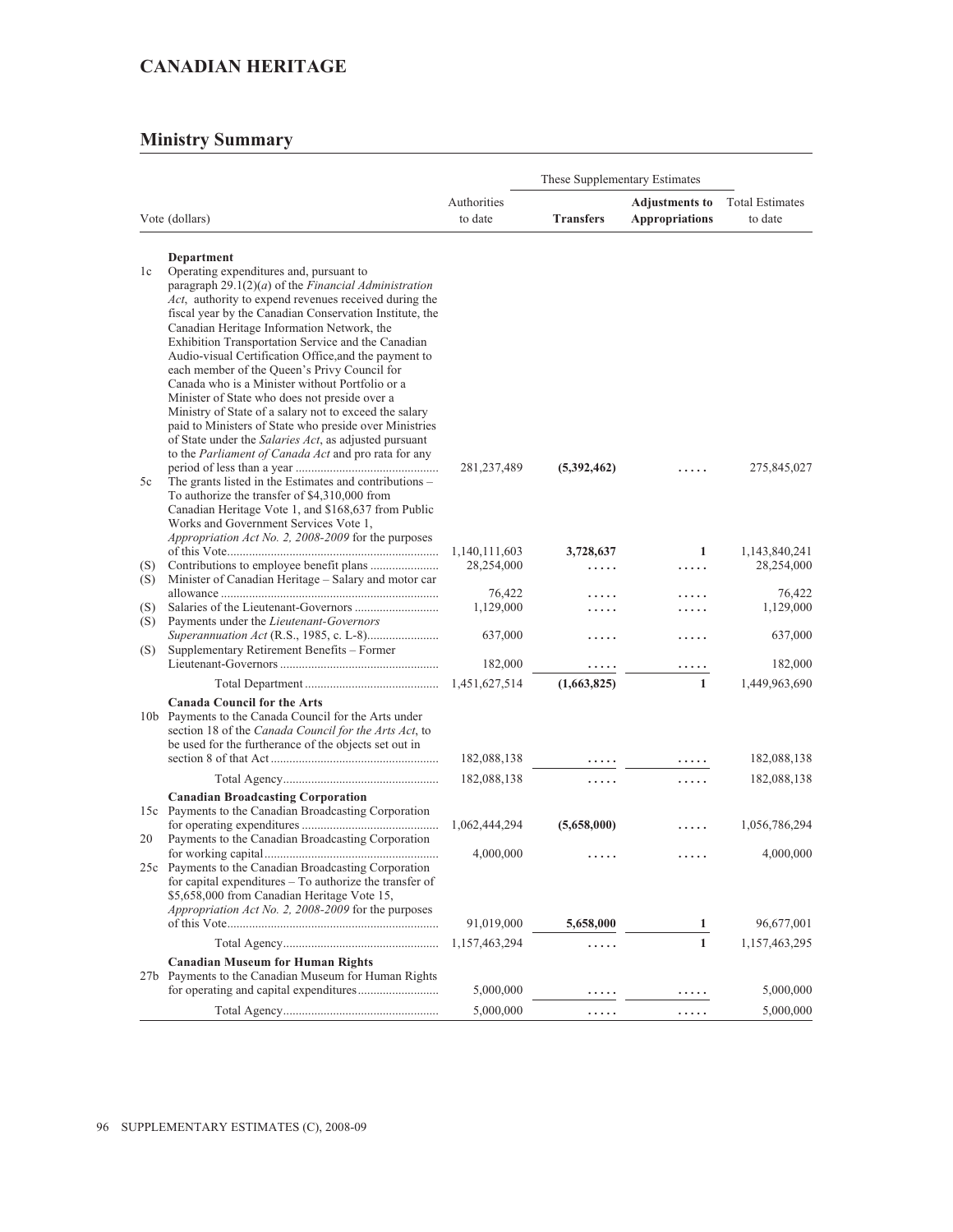|            |                                                                                                                                                                                                                                                                                                                                                                                                                                                                            |                                   | These Supplementary Estimates |                                                |                                   |  |
|------------|----------------------------------------------------------------------------------------------------------------------------------------------------------------------------------------------------------------------------------------------------------------------------------------------------------------------------------------------------------------------------------------------------------------------------------------------------------------------------|-----------------------------------|-------------------------------|------------------------------------------------|-----------------------------------|--|
|            | Vote (dollars)                                                                                                                                                                                                                                                                                                                                                                                                                                                             | Authorities<br>to date            | <b>Transfers</b>              | <b>Adjustments to</b><br><b>Appropriations</b> | <b>Total Estimates</b><br>to date |  |
|            | <b>Canadian Museum of Civilization</b><br>30c Payments to the Canadian Museum of Civilization for<br>operating and capital expenditures – To authorize the<br>transfer of \$250,000 from Foreign Affairs and<br>International Trade Vote 25, Appropriation Act No. 2,<br>2008-2009 for the purposes of this Vote and to                                                                                                                                                    | 67,249,850                        | 250,000                       | 1,779,621                                      | 69,279,471                        |  |
|            |                                                                                                                                                                                                                                                                                                                                                                                                                                                                            | 67,249,850                        | 250,000                       | 1,779,621                                      | 69,279,471                        |  |
|            | <b>Canadian Museum of Nature</b><br>35b Payments to the Canadian Museum of Nature for                                                                                                                                                                                                                                                                                                                                                                                      | 62,288,859                        | .                             |                                                | 62,288,859                        |  |
|            |                                                                                                                                                                                                                                                                                                                                                                                                                                                                            | 62,288,859                        |                               |                                                | 62,288,859                        |  |
|            | <b>Canadian Radio-television and</b><br><b>Telecommunications Commission</b><br>40a Program expenditures and, pursuant to<br>paragraph $29.1(2)(a)$ of the <i>Financial Administration</i><br>Act, authority to expend revenues received during the<br>fiscal year pursuant to the Telecommunications Fee<br>Regulations, 1995, Broadcasting Licence Fee<br>Regulations, 1997, and other activities related to the<br>conduct of its operations, up to amounts approved by | 11,407,242                        |                               |                                                | 11,407,242                        |  |
| (S)        | Contributions to employee benefit plans                                                                                                                                                                                                                                                                                                                                                                                                                                    | 5,466,000                         | .                             | .                                              | 5,466,000                         |  |
|            | <b>Library and Archives of Canada</b><br>45b Program expenditures, the grants listed in the<br>Estimates and contributions and pursuant to<br>paragraph $29.1(2)(a)$ of the Financial Administration<br>Act, authority to expend revenues received to offset<br>related expenditures incurred in the fiscal year arising<br>from access to and reproduction of materials from the                                                                                          | 16,873,242                        | .                             | .                                              | 16,873,242                        |  |
| (S)        |                                                                                                                                                                                                                                                                                                                                                                                                                                                                            | 153,059,493<br>11,853,000         | .                             | .                                              | 153,059,493<br>11,853,000         |  |
|            |                                                                                                                                                                                                                                                                                                                                                                                                                                                                            | 164,912,493                       | .                             | .                                              | 164,912,493                       |  |
|            | <b>National Arts Centre Corporation</b><br>50c Payments to the National Arts Centre Corporation -<br>To authorize the transfer of \$750,000 from Canadian<br>Heritage Vote 5, Appropriation Act No. 2, 2008-2009                                                                                                                                                                                                                                                           | 51,772,727                        | 750,000                       | 1                                              | 52, 522, 728                      |  |
|            |                                                                                                                                                                                                                                                                                                                                                                                                                                                                            |                                   |                               | $\mathbf{1}$                                   |                                   |  |
|            | <b>National Battlefields Commission</b>                                                                                                                                                                                                                                                                                                                                                                                                                                    | 51,772,727                        | 750,000                       |                                                | 52,522,728                        |  |
| (S)<br>(S) | Contributions to employee benefit plans<br>Expenditures pursuant to paragraph $29.1(1)$ of the                                                                                                                                                                                                                                                                                                                                                                             | 8,765,854<br>374,000<br>1,600,000 |                               |                                                | 8,765,854<br>374,000<br>1,600,000 |  |
|            |                                                                                                                                                                                                                                                                                                                                                                                                                                                                            | 10,739,854                        |                               |                                                | 10,739,854                        |  |
|            | <b>National Film Board</b><br>60c Program expenditures, the grants listed in the<br>Estimates and contributions – To authorize the<br>transfer of \$750,000 from Canadian Heritage Vote 1,<br>Appropriation Act No. 2, 2008-2009 for the purposes                                                                                                                                                                                                                          |                                   |                               |                                                |                                   |  |
| (S)        |                                                                                                                                                                                                                                                                                                                                                                                                                                                                            | 66,277,078                        | 750,000                       | 1                                              | 67,027,079                        |  |
|            |                                                                                                                                                                                                                                                                                                                                                                                                                                                                            |                                   | .                             | .                                              |                                   |  |
|            |                                                                                                                                                                                                                                                                                                                                                                                                                                                                            | 66,277,078                        | 750,000                       | 1                                              | 67,027,079                        |  |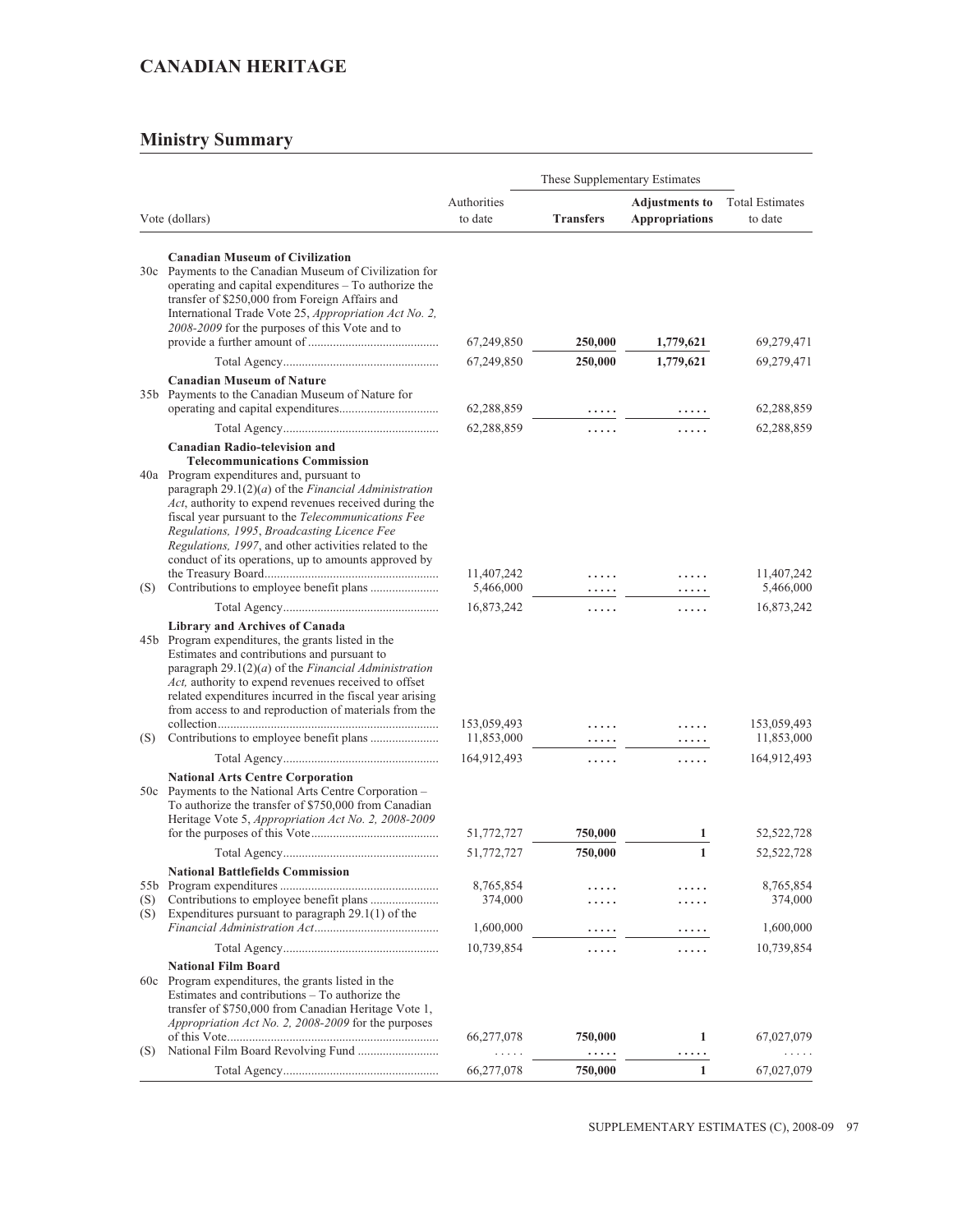|           |                                                                                                                                                                                                                                                                                                                                                                                                                                                                                                                                                                                                                                                                                          |                          | These Supplementary Estimates |                                                |                                   |
|-----------|------------------------------------------------------------------------------------------------------------------------------------------------------------------------------------------------------------------------------------------------------------------------------------------------------------------------------------------------------------------------------------------------------------------------------------------------------------------------------------------------------------------------------------------------------------------------------------------------------------------------------------------------------------------------------------------|--------------------------|-------------------------------|------------------------------------------------|-----------------------------------|
|           | Vote (dollars)                                                                                                                                                                                                                                                                                                                                                                                                                                                                                                                                                                                                                                                                           | Authorities<br>to date   | <b>Transfers</b>              | <b>Adjustments to</b><br><b>Appropriations</b> | <b>Total Estimates</b><br>to date |
|           | <b>National Gallery of Canada</b>                                                                                                                                                                                                                                                                                                                                                                                                                                                                                                                                                                                                                                                        |                          |                               |                                                |                                   |
| 70        | 65b Payments to the National Gallery of Canada for<br>Payment to the National Gallery of Canada for the                                                                                                                                                                                                                                                                                                                                                                                                                                                                                                                                                                                  | 47,501,196               | .                             | .                                              | 47,501,196                        |
|           |                                                                                                                                                                                                                                                                                                                                                                                                                                                                                                                                                                                                                                                                                          | 8,000,000                | .                             | .                                              | 8,000,000                         |
|           |                                                                                                                                                                                                                                                                                                                                                                                                                                                                                                                                                                                                                                                                                          | 55,501,196               | .                             | .                                              | 55,501,196                        |
|           | <b>National Museum of Science and Technology</b><br>75c Payments to the National Museum of Science and<br>Technology for operating and capital expenditures                                                                                                                                                                                                                                                                                                                                                                                                                                                                                                                              | 33,995,659               |                               | 1,475,000                                      | 35,470,659                        |
|           |                                                                                                                                                                                                                                                                                                                                                                                                                                                                                                                                                                                                                                                                                          |                          |                               |                                                |                                   |
|           | <b>Public Service Commission</b>                                                                                                                                                                                                                                                                                                                                                                                                                                                                                                                                                                                                                                                         | 33,995,659               | .                             | 1,475,000                                      | 35,470,659                        |
| (S)       | 80b Program expenditures and, pursuant to<br>paragraph $29.1(2)(a)$ of the <i>Financial Administration</i><br>Act, authority to expend revenues received in a fiscal<br>year to offset expenditures incurred in that fiscal year<br>arising from the provision of assessment and                                                                                                                                                                                                                                                                                                                                                                                                         | 94,043,938<br>11,673,000 | .                             | .                                              | 94,043,938<br>11,673,000          |
|           |                                                                                                                                                                                                                                                                                                                                                                                                                                                                                                                                                                                                                                                                                          | 105,716,938              | .                             | .                                              | 105,716,938                       |
|           | <b>Public Service Labour Relations Board</b>                                                                                                                                                                                                                                                                                                                                                                                                                                                                                                                                                                                                                                             |                          |                               |                                                |                                   |
|           |                                                                                                                                                                                                                                                                                                                                                                                                                                                                                                                                                                                                                                                                                          | 12,003,026               | .                             | .                                              | 12,003,026                        |
| (S)       |                                                                                                                                                                                                                                                                                                                                                                                                                                                                                                                                                                                                                                                                                          | 760,000                  | .                             | .                                              | 760,000                           |
|           |                                                                                                                                                                                                                                                                                                                                                                                                                                                                                                                                                                                                                                                                                          | 12,763,026               | .                             | .                                              | 12,763,026                        |
| 90<br>(S) | <b>Public Service Staffing Tribunal</b>                                                                                                                                                                                                                                                                                                                                                                                                                                                                                                                                                                                                                                                  | 4,741,144<br>487,000     | .<br>.                        | .<br>.                                         | 4,741,144<br>487,000              |
|           |                                                                                                                                                                                                                                                                                                                                                                                                                                                                                                                                                                                                                                                                                          | 5,228,144                | .                             | .                                              | 5,228,144                         |
|           | <b>Registry of the Public Servants Disclosure</b><br><b>Protection Tribunal</b>                                                                                                                                                                                                                                                                                                                                                                                                                                                                                                                                                                                                          |                          |                               |                                                |                                   |
| 95        |                                                                                                                                                                                                                                                                                                                                                                                                                                                                                                                                                                                                                                                                                          | 1,726,180                |                               |                                                | 1,726,180                         |
| (S)       |                                                                                                                                                                                                                                                                                                                                                                                                                                                                                                                                                                                                                                                                                          | 189,000                  | .                             | .                                              | 189,000                           |
|           |                                                                                                                                                                                                                                                                                                                                                                                                                                                                                                                                                                                                                                                                                          | 1,915,180                | .                             | .                                              | 1,915,180                         |
|           | Status of Women – Office of the Co-ordinator<br>100c Operating expenditures and the payment to each<br>member of the Queen's Privy Council for Canada<br>who is a Minister without Portfolio or a Minister of<br>State who does not preside over a Ministry of State of<br>a salary not to exceed the salary paid to Ministers of<br>State who preside over Ministries of State under the<br>Salaries Act, as adjusted pursuant to the Parliament of<br>Canada Act and pro rata for any period of less than a<br>year $-$ To authorize the transfer of \$332,462 from<br>Canadian Heritage Vote 1, Appropriation Act No. 2,<br>105b The grants listed in the Estimates and contributions | 8,970,932<br>25,150,000  | 332,462<br>.                  | 1<br>.                                         | 9,303,395<br>25,150,000           |
| (S)       |                                                                                                                                                                                                                                                                                                                                                                                                                                                                                                                                                                                                                                                                                          | 1,012,000                | .                             | .                                              | 1,012,000                         |
|           |                                                                                                                                                                                                                                                                                                                                                                                                                                                                                                                                                                                                                                                                                          | 35,132,932               | 332,462                       | $\mathbf{1}$                                   | 35,465,395                        |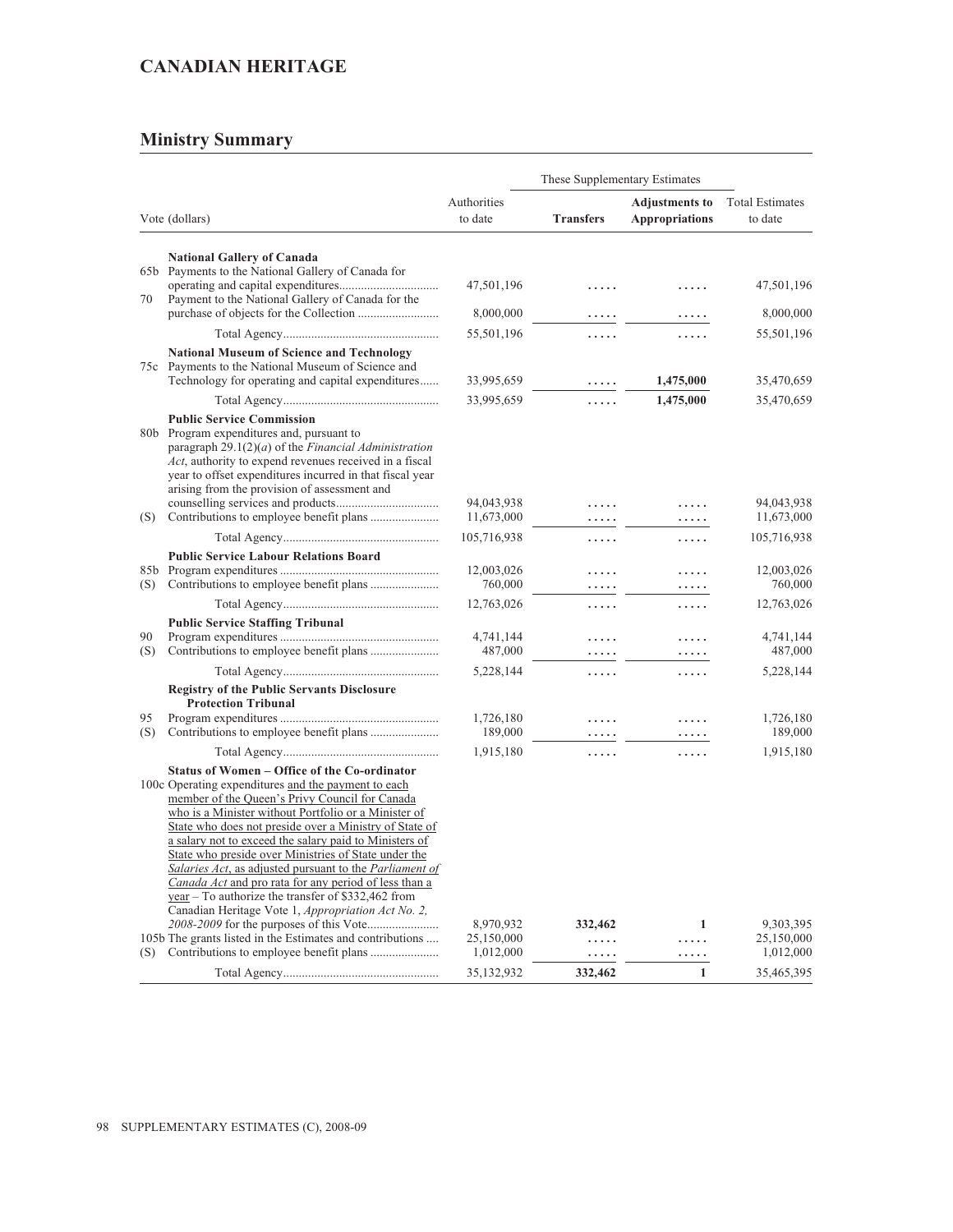### **Ministry Summary**

|                                                                        |                        | These Supplementary Estimates |                                         |                                   |
|------------------------------------------------------------------------|------------------------|-------------------------------|-----------------------------------------|-----------------------------------|
| Vote (dollars)                                                         | Authorities<br>to date | <b>Transfers</b>              | <b>Adjustments to</b><br>Appropriations | <b>Total Estimates</b><br>to date |
| Telefilm Canada<br>110b Payments to Telefilm Canada to be used for the |                        |                               |                                         |                                   |
| purposes set out in the <i>Telefilm Canada Act</i>                     | 107,806,129            | .                             | .                                       | 107,806,129                       |
|                                                                        | 107,806,129            | .                             | .                                       | 107,806,129                       |
|                                                                        | 3,594,352,253          | 418,637                       | 3.254.626                               | 3,598,025,516                     |

Note: The "Authorities to date" column includes items brought forward, but not yet approved in 2008-09 Supplementary Estimates (B) at the time of printing this document, as well as permanent allocations from Treasury Board Central Votes.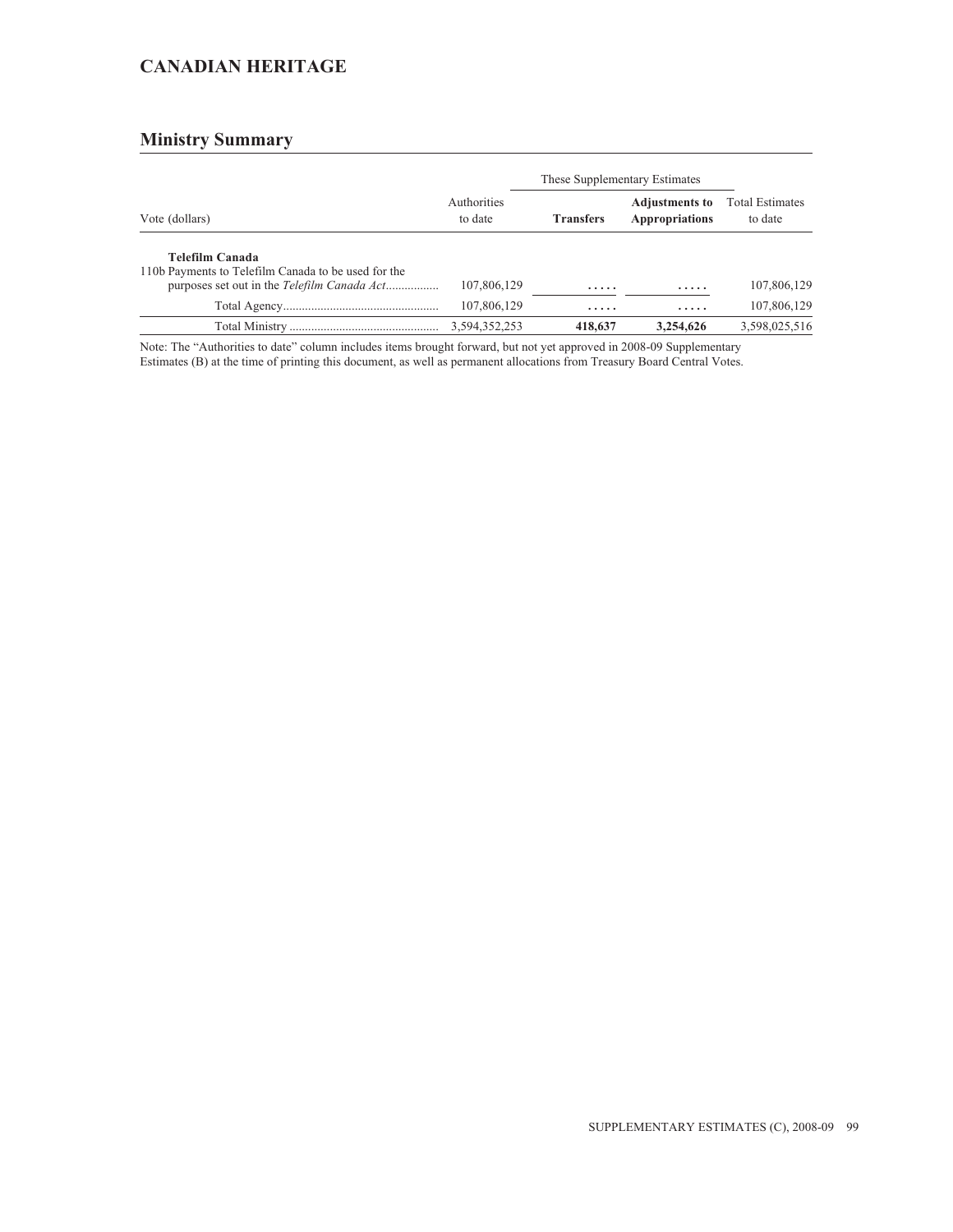### **Department**

#### **Explanation of Requirements (thousands of dollars)**

Canadian Heritage requests funds for the following items:

| <b>Voted Appropriations</b>                                                                                                                                                                                                                                                                                                                                                                                     | Vote 1  | Vote 5 | <b>Total</b> |
|-----------------------------------------------------------------------------------------------------------------------------------------------------------------------------------------------------------------------------------------------------------------------------------------------------------------------------------------------------------------------------------------------------------------|---------|--------|--------------|
| Funding for the commemoration of the 250th Anniversary of Parliamentary<br>Democracy in Canada, which will be celebrated through a series of events across<br>the province of Nova Scotia, and for the 150th Anniversary of the Colony of<br>Funding to support the implementation of programs and activities to promote the<br>recognition and use of both official languages in Canadian society (Roadmap for |         | 7,200  | 7,200        |
| Funding for human resources for the planning and program delivery of the 2010                                                                                                                                                                                                                                                                                                                                   | 1,399   | 500    | 1,899        |
|                                                                                                                                                                                                                                                                                                                                                                                                                 | 1,500   | .      | 1,500        |
| Gross Voted Appropriations                                                                                                                                                                                                                                                                                                                                                                                      | 2,899   | 7,700  | 10,599       |
| <b>Funds Available</b>                                                                                                                                                                                                                                                                                                                                                                                          |         |        |              |
|                                                                                                                                                                                                                                                                                                                                                                                                                 | 2,899   | 7,700  | 10,599       |
| <b>Total Voted Appropriations</b>                                                                                                                                                                                                                                                                                                                                                                               | .       | .      | .            |
| <b>Transfers</b>                                                                                                                                                                                                                                                                                                                                                                                                |         |        |              |
| Transfer from Public Works and Government Services – For the logistics of the<br>Internal reallocation of resources – To support the creation of digital cultural content<br>reflective of our diversity of cultures and heritage (Canadian Culture On-line                                                                                                                                                     |         | 169    | 169          |
|                                                                                                                                                                                                                                                                                                                                                                                                                 | (3,410) | 3,410  |              |
| Internal reallocation of resources – To contribute to projects for minority language<br>education as part of the Development of Official Language Communities Program<br>Transfer to the National Arts Centre Corporation – For the 2009 edition of the                                                                                                                                                         | (900)   | 900    |              |
| biennial meeting "Zones théâtrales" whose mandate is to give exposure to<br>Canadian francophones communities' and Quebec regions' professional theater<br>Transfer to Status of Women – Office of the Co-ordinator – To fund the operating                                                                                                                                                                     | .       | (150)  | (150)        |
| expenses associated with the office of the Minister of State for Status of Women<br>Transfer to the National Arts Centre Corporation – For the development of the BC                                                                                                                                                                                                                                            | (332)   | .      | (332)        |
| Scene Festival in Ottawa, which will showcase the British Columbia arts<br>community, build new export opportunities and encourage cultural tourism<br>Transfer to National Film Board – To create and broadcast an audiovisual production                                                                                                                                                                      | .       | (600)  | (600)        |
|                                                                                                                                                                                                                                                                                                                                                                                                                 | (750)   | .      | (750)        |
| <b>Total Transfers</b>                                                                                                                                                                                                                                                                                                                                                                                          | (5,392) | 3,729  | (1,663)      |
| <b>These Supplementary Estimates</b>                                                                                                                                                                                                                                                                                                                                                                            | (5,392) | 3,729  | (1,663)      |

#### **Explanation of Funds Available (dollars)**

**Vote 1**: \$2,899,450 in total authorities is available within the Vote from savings identified as part of the government's ongoing strategic review of departmental spending.

**Vote 5**: \$7,699,500 in total authorities is available within the Vote from savings identified as part of the government's ongoing strategic review of departmental spending (\$2,914,500) and the deferral of funding for the Community Historical Recognition Program due to the timing of the first call for funding proposals and lower than expected uptake (\$4,785,000).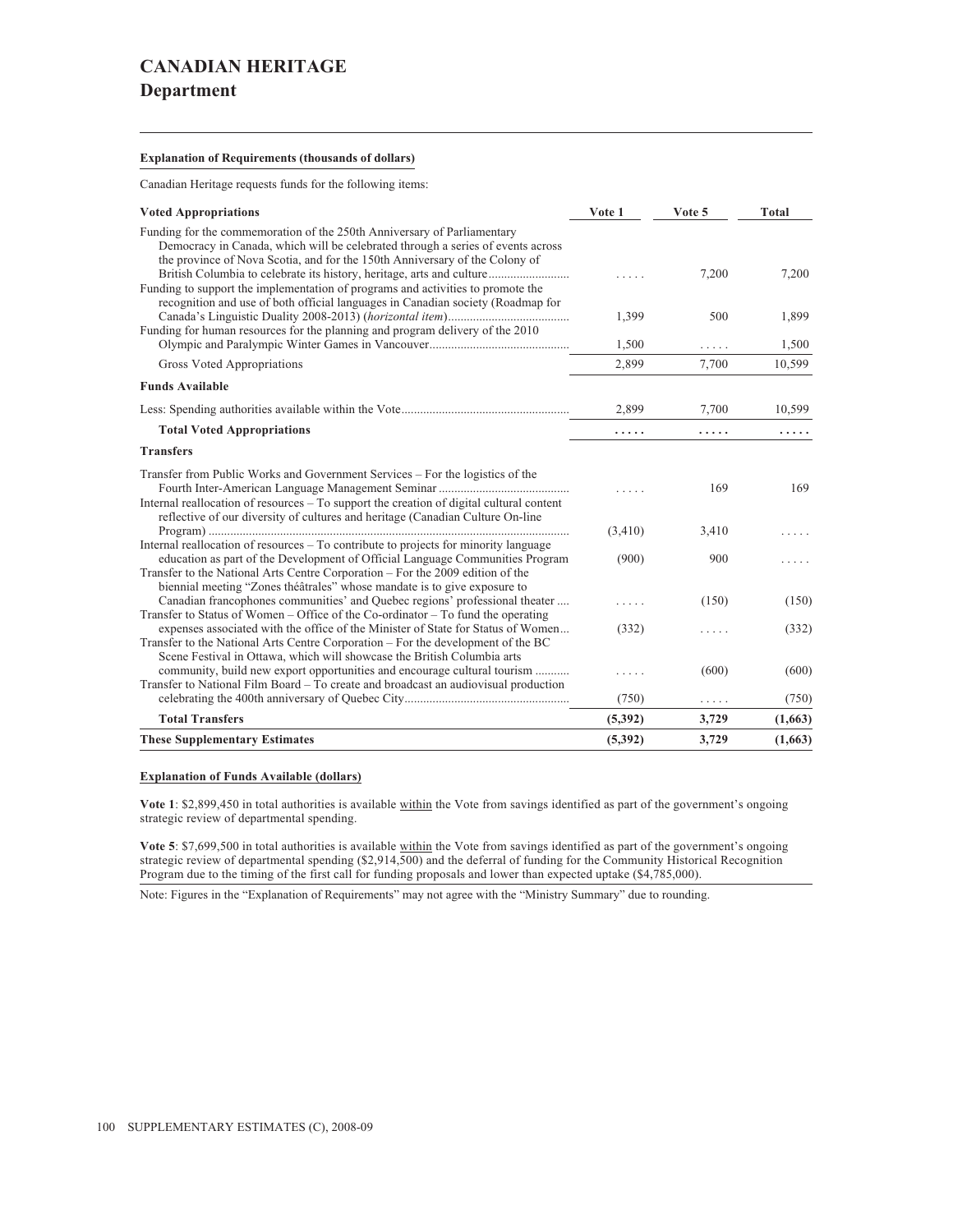## **CANADIAN HERITAGE Department**

| <b>Transfer Payments (dollars)</b>                                                | <b>Voted</b> | <b>Statutory</b> |
|-----------------------------------------------------------------------------------|--------------|------------------|
| <b>Contributions</b>                                                              |              |                  |
|                                                                                   | 7,200,000    | .                |
|                                                                                   | 3,410,000    | .                |
| Contributions to support the Development of Official Language Communities Program | 1,068,637    | .                |
|                                                                                   | 499,500      | .                |
| <b>Total Gross Contributions</b>                                                  | 12,178,137   | .                |
|                                                                                   | 7,699,500    | .                |
|                                                                                   | 750,000      | .                |
| <b>Net Transfer Payments</b>                                                      | 3,728,637    | .                |

### **Canadian Broadcasting Corporation**

#### **Explanation of Requirements (thousands of dollars)**

Canadian Broadcasting Corporation requests funds for the following items:

| <b>Transfers</b>                                                                      | Vote 15 | Vote 25 | Total |
|---------------------------------------------------------------------------------------|---------|---------|-------|
| Internal reallocation of resources – For infrastructure replacements and improvements |         |         |       |
| such as replacement of technical equipment and upgrading studios for control          |         |         |       |
| rooms for Newsworld and RDI (Réseau de l'information) as well as to fund              |         |         |       |
| capital projects such as improvements to regional news and weather systems and        |         |         |       |
|                                                                                       | (5,658) | 5.658   | .     |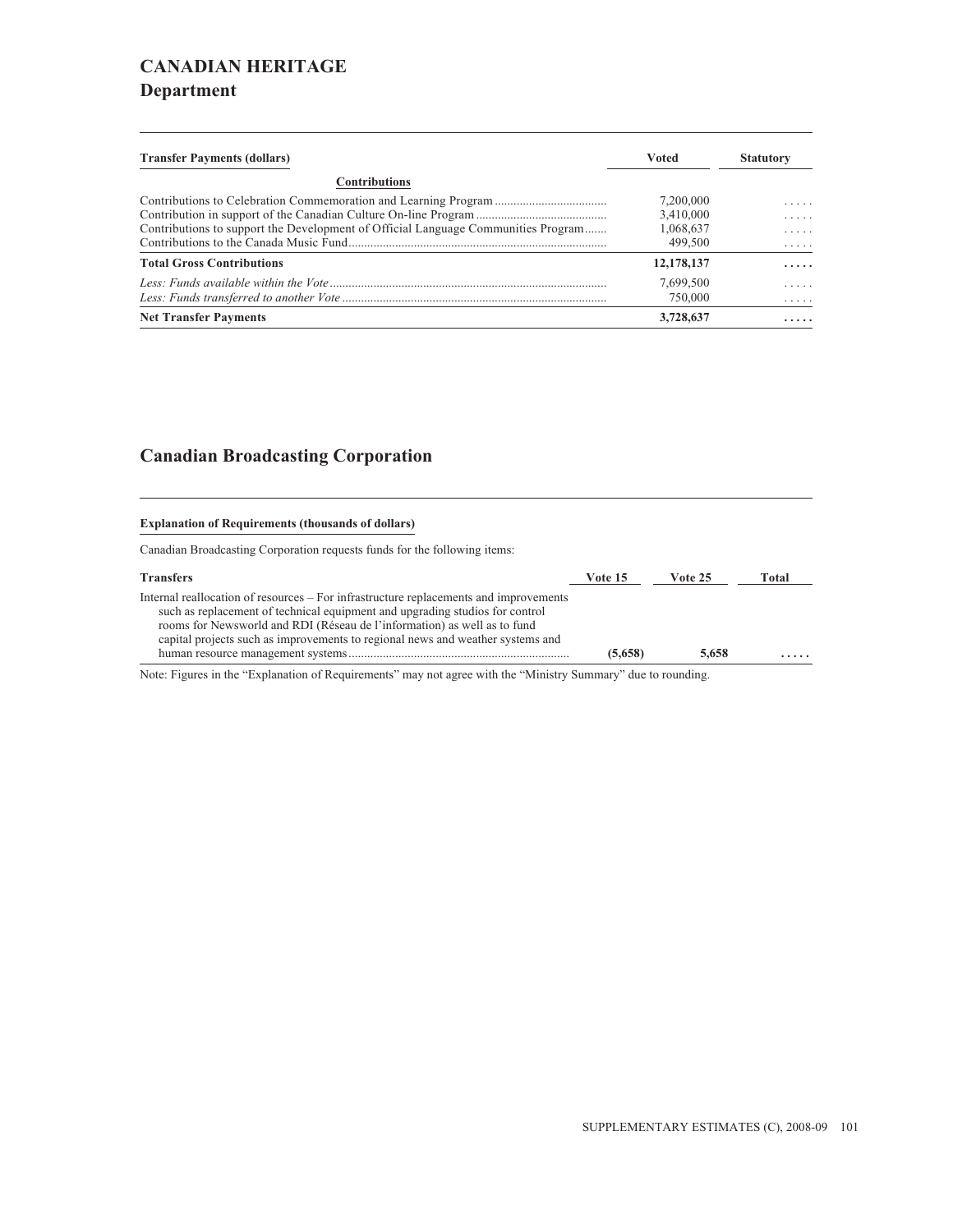### **Canadian Museum of Civilization**

| <b>Explanation of Requirements (thousands of dollars)</b>                                                     |         |
|---------------------------------------------------------------------------------------------------------------|---------|
| Canadian Museum of Civilization requests funds for the following items:                                       |         |
| <b>Voted Appropriations</b>                                                                                   | Vote 30 |
|                                                                                                               | 2.180   |
| <b>Funds Available</b>                                                                                        |         |
|                                                                                                               | 400     |
| <b>Total Voted Appropriations</b>                                                                             | 1,780   |
| <b>Transfers</b>                                                                                              |         |
| Transfer from Canadian International Development Agency – To contribute to the exhibit entitled "Afghanistan: | 250     |
| <b>These Supplementary Estimates</b>                                                                          | 2.030   |

#### **Explanation of Funds Available (dollars)**

**Vote 30**: \$400,000 in total authorities is available within the Vote from savings identified as part of the government's ongoing strategic review of departmental spending.

Note: Figures in the "Explanation of Requirements" may not agree with the "Ministry Summary" due to rounding.

### **National Arts Centre Corporation**

#### **Explanation of Requirements (thousands of dollars)**

National Arts Centre Corporation requests funds for the following items:

| <b>Transfers</b>                                                                                                   | Vote 50 |
|--------------------------------------------------------------------------------------------------------------------|---------|
| Transfer from Canadian Heritage – For the development of the BC Scene Festival in Ottawa, which will showcase the  | 600     |
| Transfer from Canadian Heritage – For the 2009 edition of the biennial meeting "Zones théâtrales" whose mandate is | 150     |
| <b>These Supplementary Estimates</b>                                                                               | 750     |
|                                                                                                                    |         |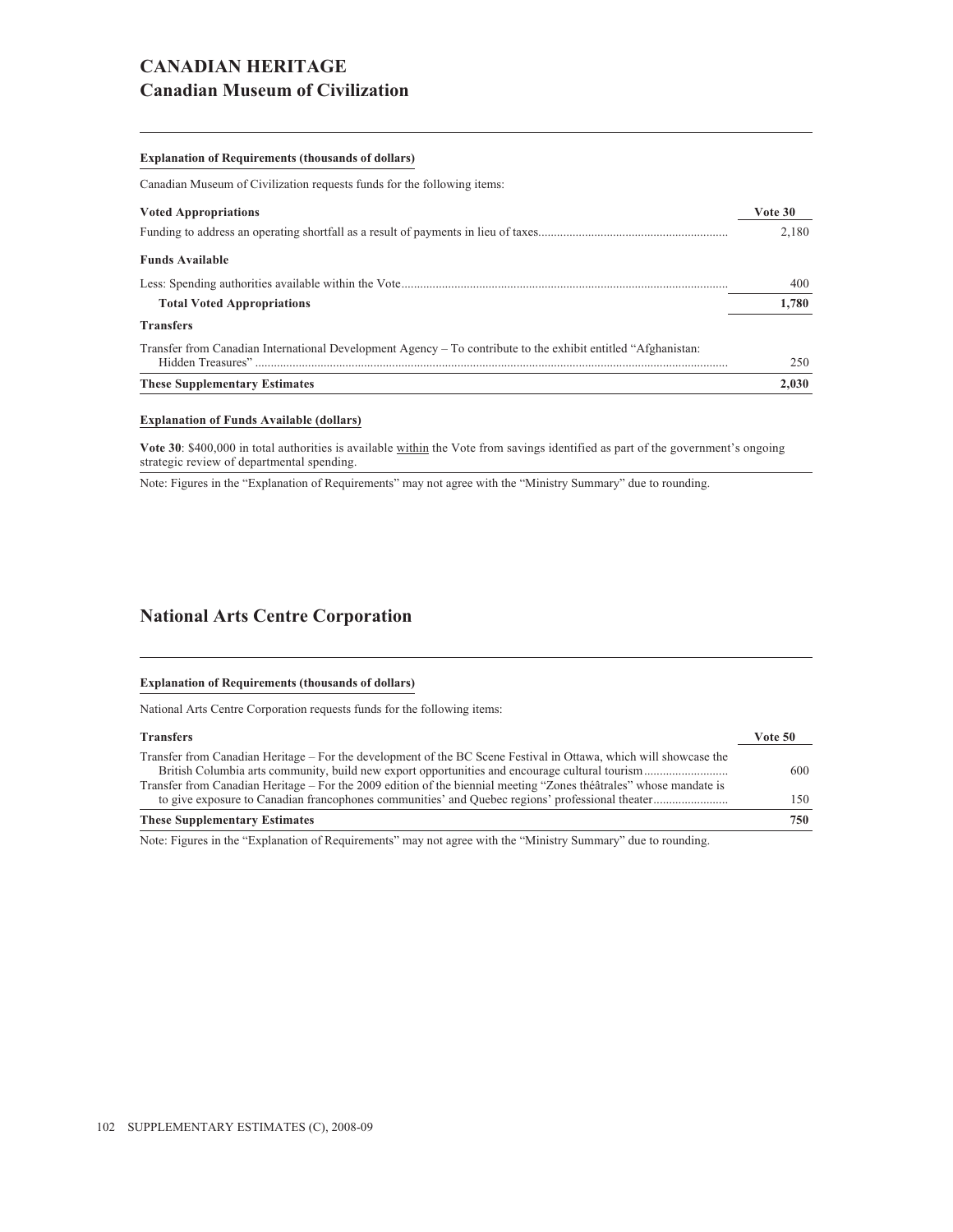### **CANADIAN HERITAGE National Film Board**

#### **Explanation of Requirements (thousands of dollars)**

National Film Board requests funds for the following items:

### **Transfers Vote 60** Transfer from Canadian Heritage – To create and broadcast an audiovisual production celebrating the 400th anniversary of Quebec City ................................................................................................................................ **750**

Note: Figures in the "Explanation of Requirements" may not agree with the "Ministry Summary" due to rounding.

### **National Museum of Science and Technology**

#### **Explanation of Requirements (thousands of dollars)**

National Museum of Science and Technology requests funds for the following items:

| <b>Voted Appropriations</b>                                                                                   | <b>Vote 75</b> |
|---------------------------------------------------------------------------------------------------------------|----------------|
|                                                                                                               | 1.475          |
| Note: Figures in the "Explanation of Requirements" may not agree with the "Ministry Summary" due to rounding. |                |

### **Status of Women – Office of the Co-ordinator**

| <b>Explanation of Requirements (thousands of dollars)</b>                                                            |          |
|----------------------------------------------------------------------------------------------------------------------|----------|
| Status of Women – Office of the Co-ordinator requests funds for the following items:                                 |          |
| <b>Transfers</b>                                                                                                     | Vote 100 |
| Transfer from Canadian Heritage – To fund the operating expenses associated with the office of the Minister of State |          |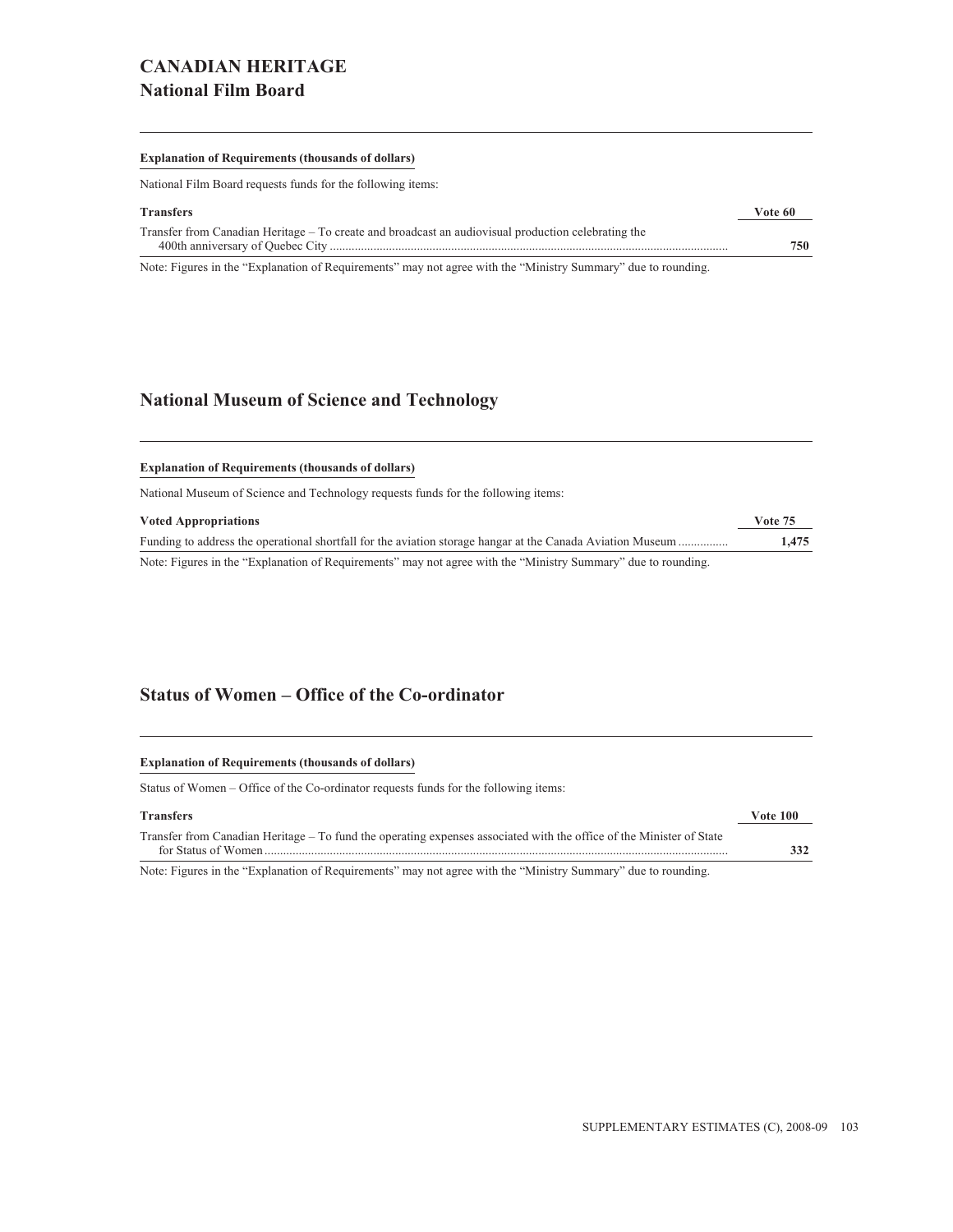### **CITIZENSHIP AND IMMIGRATION**

### **Ministry Summary**

|           |                                                                                                                                                                                                                                                                                                                                                                                                                                                                                                                                                                                                                                                                                                                                                                                                   |                                          | These Supplementary Estimates |                       |                                          |
|-----------|---------------------------------------------------------------------------------------------------------------------------------------------------------------------------------------------------------------------------------------------------------------------------------------------------------------------------------------------------------------------------------------------------------------------------------------------------------------------------------------------------------------------------------------------------------------------------------------------------------------------------------------------------------------------------------------------------------------------------------------------------------------------------------------------------|------------------------------------------|-------------------------------|-----------------------|------------------------------------------|
|           |                                                                                                                                                                                                                                                                                                                                                                                                                                                                                                                                                                                                                                                                                                                                                                                                   | Authorities                              |                               | <b>Adjustments to</b> | <b>Total Estimates</b>                   |
|           | Vote (dollars)                                                                                                                                                                                                                                                                                                                                                                                                                                                                                                                                                                                                                                                                                                                                                                                    | to date                                  | <b>Transfers</b>              | <b>Appropriations</b> | to date                                  |
|           |                                                                                                                                                                                                                                                                                                                                                                                                                                                                                                                                                                                                                                                                                                                                                                                                   |                                          |                               |                       |                                          |
| 1c        | Department<br>Operating expenditures and the payment to each<br>member of the Queen's Privy Council for Canada<br>who is a Minister without Portfolio or a Minister of<br>State who does not preside over a Ministry of State of<br>a salary not to exceed the salary paid to Ministers of<br>State who preside over Ministries of State under the<br>Salaries Act, as adjusted pursuant to the Parliament of<br>Canada Act and pro rata for any period of less than a<br>year $-$ To authorize the transfer of \$4,500,000 from<br>Citizenship and Immigration Vote 5, \$1,000,000 from<br>Justice Vote 1, \$243,580 from Public Safety and<br>Emergency Preparedness Vote 10, and \$57,500 from<br>Industry Vote 85, Appropriation Act No. 2,<br>2008-2009 for the purposes of this Vote and to |                                          |                               |                       |                                          |
| 5c<br>(S) | The grants listed in the Estimates and contributions                                                                                                                                                                                                                                                                                                                                                                                                                                                                                                                                                                                                                                                                                                                                              | 453,088,661<br>881,648,355<br>38,621,001 | 172,580<br>(4,500,000)<br>.   | 22,302,790<br>1       | 475,564,031<br>877,148,356<br>38,621,001 |
| (S)       | Minister of Citizenship and Immigration - Salary and                                                                                                                                                                                                                                                                                                                                                                                                                                                                                                                                                                                                                                                                                                                                              |                                          |                               |                       |                                          |
|           |                                                                                                                                                                                                                                                                                                                                                                                                                                                                                                                                                                                                                                                                                                                                                                                                   | 76,422                                   | .                             |                       | 76,422                                   |
|           |                                                                                                                                                                                                                                                                                                                                                                                                                                                                                                                                                                                                                                                                                                                                                                                                   | 1,373,434,439                            | (4,327,420)                   | 22,302,791            | 1,391,409,810                            |
| (S)       | Loans to immigrants and refugees to facilitate the<br>arrival of newcomers pursuant to section 88 of the<br>Immigration and Refugee Protection Act (2001, c. 27)                                                                                                                                                                                                                                                                                                                                                                                                                                                                                                                                                                                                                                  | 1                                        |                               |                       |                                          |
|           |                                                                                                                                                                                                                                                                                                                                                                                                                                                                                                                                                                                                                                                                                                                                                                                                   |                                          |                               |                       | 1                                        |
|           |                                                                                                                                                                                                                                                                                                                                                                                                                                                                                                                                                                                                                                                                                                                                                                                                   | 1                                        | .                             |                       | 1                                        |
|           |                                                                                                                                                                                                                                                                                                                                                                                                                                                                                                                                                                                                                                                                                                                                                                                                   | 1,373,434,440                            | (4,327,420)                   | 22,302,791            | 1,391,409,811                            |
|           | <b>Immigration and Refugee Board of Canada</b>                                                                                                                                                                                                                                                                                                                                                                                                                                                                                                                                                                                                                                                                                                                                                    |                                          |                               |                       |                                          |
| 10        |                                                                                                                                                                                                                                                                                                                                                                                                                                                                                                                                                                                                                                                                                                                                                                                                   | 106,557,707                              |                               |                       | 106,557,707                              |
| (S)       |                                                                                                                                                                                                                                                                                                                                                                                                                                                                                                                                                                                                                                                                                                                                                                                                   | 12,837,000                               |                               |                       | 12,837,000                               |
|           |                                                                                                                                                                                                                                                                                                                                                                                                                                                                                                                                                                                                                                                                                                                                                                                                   | 119,394,707                              | .                             | .                     | 119,394,707                              |
|           |                                                                                                                                                                                                                                                                                                                                                                                                                                                                                                                                                                                                                                                                                                                                                                                                   | 1,492,829,147                            | (4,327,420)                   | 22,302,791            | 1,510,804,518                            |

Note: The "Authorities to date" column includes items brought forward, but not yet approved in 2008-09 Supplementary Estimates (B) at the time of printing this document, as well as permanent allocations from Treasury Board Central Votes.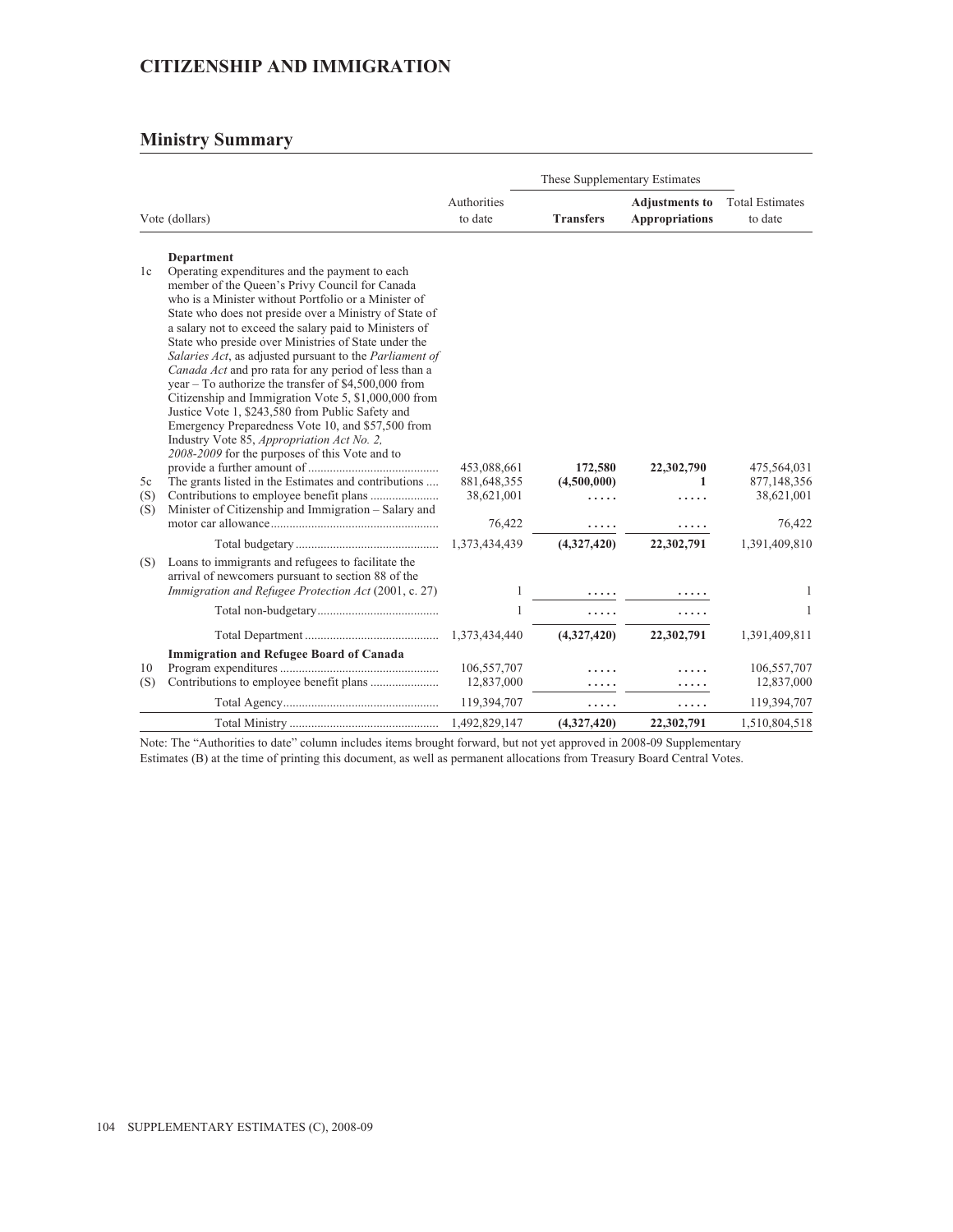## **CITIZENSHIP AND IMMIGRATION Department**

#### **Explanation of Requirements (thousands of dollars)**

Citizenship and Immigration requests funds for the following items:

| <b>Voted Appropriations</b>                                                                                                                                                                                                                                                                                                         | Vote 1               | Vote 5                 | Total                     |
|-------------------------------------------------------------------------------------------------------------------------------------------------------------------------------------------------------------------------------------------------------------------------------------------------------------------------------------|----------------------|------------------------|---------------------------|
| Additional funding for the Interim Federal Health program which provides temporary<br>Increase to the Grant for the Canada-Quebec Accord on immigration<br>Funding to support the implementation of programs that will enhance drivers licences<br>for use as a secure travel document for entry from Canada to the U.S. by land or | 20,090<br>.<br>3.000 | 1.1.1.1<br>10.029<br>. | 20,090<br>10,029<br>3,000 |
|                                                                                                                                                                                                                                                                                                                                     | 372                  | .                      | 372                       |
| Gross Voted Appropriations                                                                                                                                                                                                                                                                                                          | 23,462               | 10,029                 | 33,491                    |
| <b>Funds Available</b>                                                                                                                                                                                                                                                                                                              |                      |                        |                           |
|                                                                                                                                                                                                                                                                                                                                     | 1,160                | 10,029                 | 11,189                    |
| <b>Total Voted Appropriations</b>                                                                                                                                                                                                                                                                                                   | 22,302               | .                      | 22,302                    |
| <b>Transfers</b>                                                                                                                                                                                                                                                                                                                    |                      |                        |                           |
| Transfer from Justice – To maintain established practices for the Shared Legal Risk<br>Transfer from Canada Border Services Agency – To provide support to departmental                                                                                                                                                             | 1,000                | .                      | 1,000                     |
| Transfer from Social Sciences and Humanities Research Council – Return of funding<br>which was to support the Centres of Excellence in fostering and funding policy                                                                                                                                                                 | 244                  |                        | 244                       |
| research related to immigration, integration and diversity (Metropolis Project)<br>Internal reallocation of resources – To support increased workload related to                                                                                                                                                                    | 58                   | .                      | 58                        |
|                                                                                                                                                                                                                                                                                                                                     | 4,500                | (4,500)                |                           |
| Transfer to Foreign Affairs and International Trade – To provide support to                                                                                                                                                                                                                                                         | (5,629)              | .                      | (5,629)                   |
| <b>Total Transfers</b>                                                                                                                                                                                                                                                                                                              | 173                  | (4,500)                | (4,327)                   |
| <b>These Supplementary Estimates</b>                                                                                                                                                                                                                                                                                                | 22,475               | (4,500)                | 17,975                    |

#### **Explanation of Funds Available (dollars)**

**Vote 1**: \$1,159,575 in total authorities is available within the Vote due to: reduced requirements related to the removal of visa requirements for nationals of the Czech Republic and the Republic of Latvia (\$737,000) and the amendment to the *Citizenship Act* exempting certain adoptees from the immigration process (\$173,000); and savings identified as part of the government's reduction of public opinion research expenditures (\$249,575).

Vote 5: \$10,029,000 in total authorities is available within the Vote due to reduced contribution requirements for Language Instruction for Newcomers to Canada.

| <b>Transfer Payments (dollars)</b>   | Voted                   | <b>Statutory</b> |
|--------------------------------------|-------------------------|------------------|
| <b>Grants</b>                        |                         |                  |
|                                      | 10.029,000              | .                |
| <b>Total Gross Transfer Payments</b> | 10.029,000              | .                |
|                                      | 10.029,000<br>4.500,000 | .<br>.           |
| <b>Net Transfer Payments</b>         | (4,500,000)             | .                |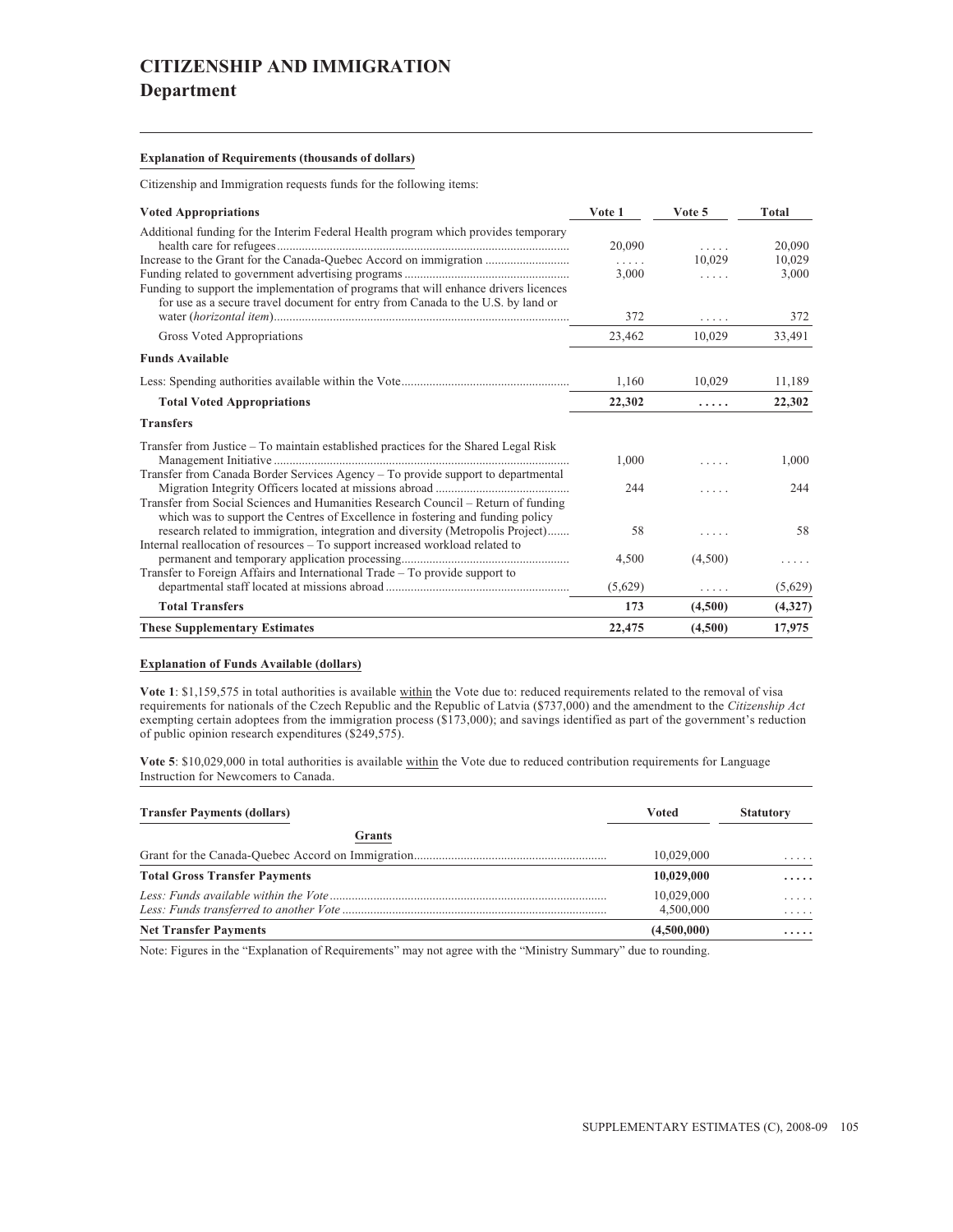## **ECONOMIC DEVELOPMENT AGENCY OF CANADA FOR THE REGIONS OF QUEBEC**

### **Ministry Summary**

|                 |                                                                                                                                                                                                                                                                                                                                                                                                                                                                                                                         |                                        | These Supplementary Estimates |                                                |                                        |  |
|-----------------|-------------------------------------------------------------------------------------------------------------------------------------------------------------------------------------------------------------------------------------------------------------------------------------------------------------------------------------------------------------------------------------------------------------------------------------------------------------------------------------------------------------------------|----------------------------------------|-------------------------------|------------------------------------------------|----------------------------------------|--|
| Vote (dollars)  |                                                                                                                                                                                                                                                                                                                                                                                                                                                                                                                         | Authorities<br>to date                 | <b>Transfers</b>              | <b>Adjustments to</b><br><b>Appropriations</b> | <b>Total Estimates</b><br>to date      |  |
| 1c<br>5c<br>(S) | Operating expenditures and the payment to each<br>member of the Queen's Privy Council for Canada<br>who is a Minister without Portfolio or a Minister of<br>State who does not preside over a Ministry of State of<br>a salary not to exceed the salary paid to Ministers of<br>State who preside over Ministries of State under the<br>Salaries Act, as adjusted pursuant to the Parliament of<br><i>Canada Act</i> and pro rata for any period of less than a<br>The grants listed in the Estimates and contributions | 46,897,907<br>240,284,000<br>5,324,000 | .<br>.<br>.                   | 40,000<br>2,900,100<br>.                       | 46,937,907<br>243,184,100<br>5,324,000 |  |
|                 |                                                                                                                                                                                                                                                                                                                                                                                                                                                                                                                         | 292,505,907                            | .                             | 2.940.100                                      | 295,446,007                            |  |

Note: The "Authorities to date" column includes items brought forward, but not yet approved in 2008-09 Supplementary Estimates (B) at the time of printing this document, as well as permanent allocations from Treasury Board Central Votes.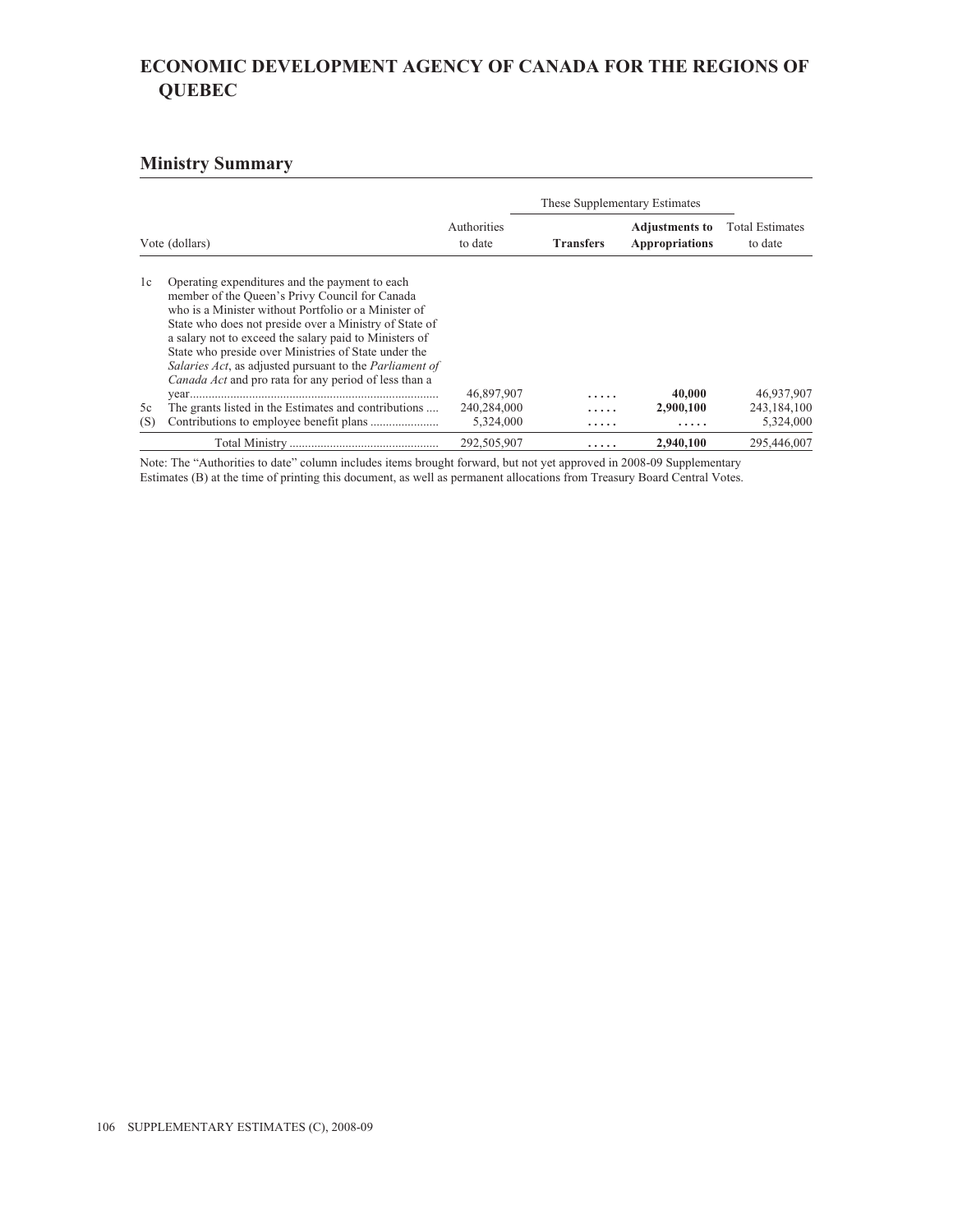## **ECONOMIC DEVELOPMENT AGENCY OF CANADA FOR THE REGIONS OF QUEBEC**

#### **Explanation of Requirements (thousands of dollars)**

Economic Development Agency of Canada for the Regions of Quebec requests funds for the following items:

| <b>Voted Appropriations</b>                                                                                                                           | Vote 1 | Vote 5 | Total |
|-------------------------------------------------------------------------------------------------------------------------------------------------------|--------|--------|-------|
| Funding to implement a broadband telecommunications network in James Bay<br>Funding to implement the Support Initiative for International Cruise Ship |        | 2.000  | 2,000 |
| Funding to support the implementation of programs and activities to promote the                                                                       | 40     | 950    | 990   |
| recognition and use of both official languages in Canadian society (Roadmap for                                                                       | .      | 150    | 150   |
| Gross Voted Appropriations                                                                                                                            | 40     | 3.100  | 3.140 |
| <b>Funds Available</b>                                                                                                                                |        |        |       |
|                                                                                                                                                       | .      | 200    | 200   |
| <b>These Supplementary Estimates</b>                                                                                                                  | 40     | 2.900  | 2.940 |

#### **Explanation of Funds Available (dollars)**

Vote 5: \$200,000 in total authorities is available within the Vote due to delays in the relocation of the Montreal Planetarium.

| <b>Transfer Payments (dollars)</b>   | Voted     | <b>Statutory</b> |  |
|--------------------------------------|-----------|------------------|--|
| <b>Contributions</b>                 |           |                  |  |
|                                      | 3.100.100 | .                |  |
| <b>Total Gross Transfer Payments</b> | 3,100,100 | .                |  |
|                                      | 200,000   | .                |  |
| <b>Net Transfer Payments</b>         | 2,900,100 | .                |  |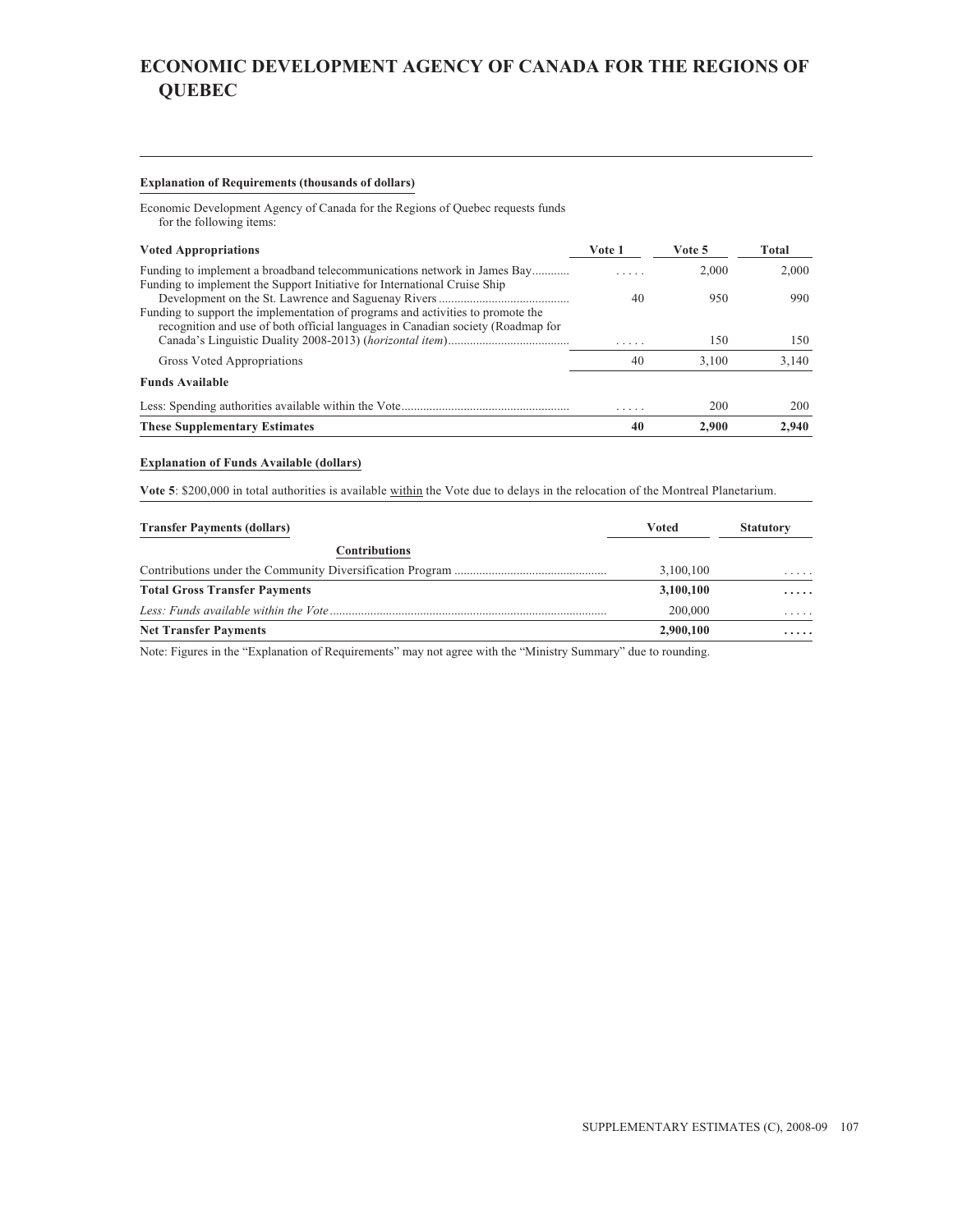|     |                                                                                                                | These Supplementary Estimates |                  |                       |                        |  |
|-----|----------------------------------------------------------------------------------------------------------------|-------------------------------|------------------|-----------------------|------------------------|--|
|     |                                                                                                                | Authorities                   |                  | <b>Adjustments to</b> | <b>Total Estimates</b> |  |
|     | Vote (dollars)                                                                                                 | to date                       | <b>Transfers</b> | <b>Appropriations</b> | to date                |  |
|     |                                                                                                                |                               |                  |                       |                        |  |
|     | Department                                                                                                     |                               |                  |                       |                        |  |
| 1c  | Operating expenditures, and                                                                                    |                               |                  |                       |                        |  |
|     | (a) recoverable expenditures incurred in respect of the                                                        |                               |                  |                       |                        |  |
|     | Prairie Provinces Water Board, the Qu'Appelle Basin<br>Study Board and the St. John River Basin Study          |                               |                  |                       |                        |  |
|     | Board:                                                                                                         |                               |                  |                       |                        |  |
|     | $(b)$ authority for the Minister of the Environment to                                                         |                               |                  |                       |                        |  |
|     | engage such consultants as may be required by the                                                              |                               |                  |                       |                        |  |
|     | Boards identified in paragraph $(a)$ , at such                                                                 |                               |                  |                       |                        |  |
|     | remuneration as those Boards may determine;                                                                    |                               |                  |                       |                        |  |
|     | $(c)$ recoverable expenditures incurred in respect of                                                          |                               |                  |                       |                        |  |
|     | Regional Water Resources Planning Investigations                                                               |                               |                  |                       |                        |  |
|     | and Water Resources Inventories;                                                                               |                               |                  |                       |                        |  |
|     | $(d)$ authority to make recoverable advances not                                                               |                               |                  |                       |                        |  |
|     | exceeding the aggregate of the amount of the shares<br>of the Provinces of Manitoba and Ontario of the cost    |                               |                  |                       |                        |  |
|     | of regulating the levels of Lake of the Woods and Lac                                                          |                               |                  |                       |                        |  |
|     | Seul:                                                                                                          |                               |                  |                       |                        |  |
|     | (e) authority to make recoverable advances not                                                                 |                               |                  |                       |                        |  |
|     | exceeding the aggregate of the amount of the shares                                                            |                               |                  |                       |                        |  |
|     | of provincial and outside agencies of the cost of                                                              |                               |                  |                       |                        |  |
|     | hydrometric surveys;                                                                                           |                               |                  |                       |                        |  |
|     | ( <i>f</i> ) pursuant to paragraph 29.1(2)( <i>a</i> ) of the <i>Financial</i>                                 |                               |                  |                       |                        |  |
|     | Administration Act, authority to expend in the current<br>fiscal year revenues received during the fiscal year |                               |                  |                       |                        |  |
|     | arising from the operations of the department funded                                                           |                               |                  |                       |                        |  |
|     | from this Vote; and                                                                                            |                               |                  |                       |                        |  |
|     | $(g)$ the payment to each member of the Queen's Privy                                                          |                               |                  |                       |                        |  |
|     | Council for Canada who is a Minister without                                                                   |                               |                  |                       |                        |  |
|     | Portfolio or a Minister of State who does not preside                                                          |                               |                  |                       |                        |  |
|     | over a Ministry of State of a salary not to exceed the                                                         |                               |                  |                       |                        |  |
|     | salary paid to Ministers of State who preside over                                                             |                               |                  |                       |                        |  |
|     | Ministries of State under the Salaries Act, as adjusted                                                        |                               |                  |                       |                        |  |
|     | pursuant to the Parliament of Canada Act and pro rata                                                          | 764,716,733                   | (144,000)        |                       | 764, 572, 733          |  |
| 5b  | Capital expenditures and authority to make payments                                                            |                               |                  |                       |                        |  |
|     | to provinces or municipalities as contributions                                                                |                               |                  |                       |                        |  |
|     | towards construction done by those bodies and                                                                  |                               |                  |                       |                        |  |
|     | authority to make recoverable advances not exceeding                                                           |                               |                  |                       |                        |  |
|     | the amount of the shares of provincial and outside                                                             |                               |                  |                       |                        |  |
|     | agencies of the cost of joint projects including                                                               |                               |                  |                       |                        |  |
|     | expenditures on other than federal property                                                                    | 51,129,140                    | .                |                       | 51,129,140             |  |
|     | 10b The grants listed in the Estimates and contributions,                                                      |                               |                  |                       |                        |  |
|     | contributions to developing countries in accordance<br>with the Multilateral Fund of the Montreal Protocol     |                               |                  |                       |                        |  |
|     | taking the form of cash payments or the provision of                                                           |                               |                  |                       |                        |  |
|     |                                                                                                                | 200,621,901                   |                  |                       | 200,621,901            |  |
| (S) |                                                                                                                | 83,648,000                    |                  |                       | 83,648,000             |  |
| (S) | Minister of the Environment - Salary and motor car                                                             |                               |                  |                       |                        |  |
|     |                                                                                                                | 76,422                        | .                | .                     | 76,422                 |  |
|     |                                                                                                                | 1,100,192,196                 | (144,000)        | .                     | 1,100,048,196          |  |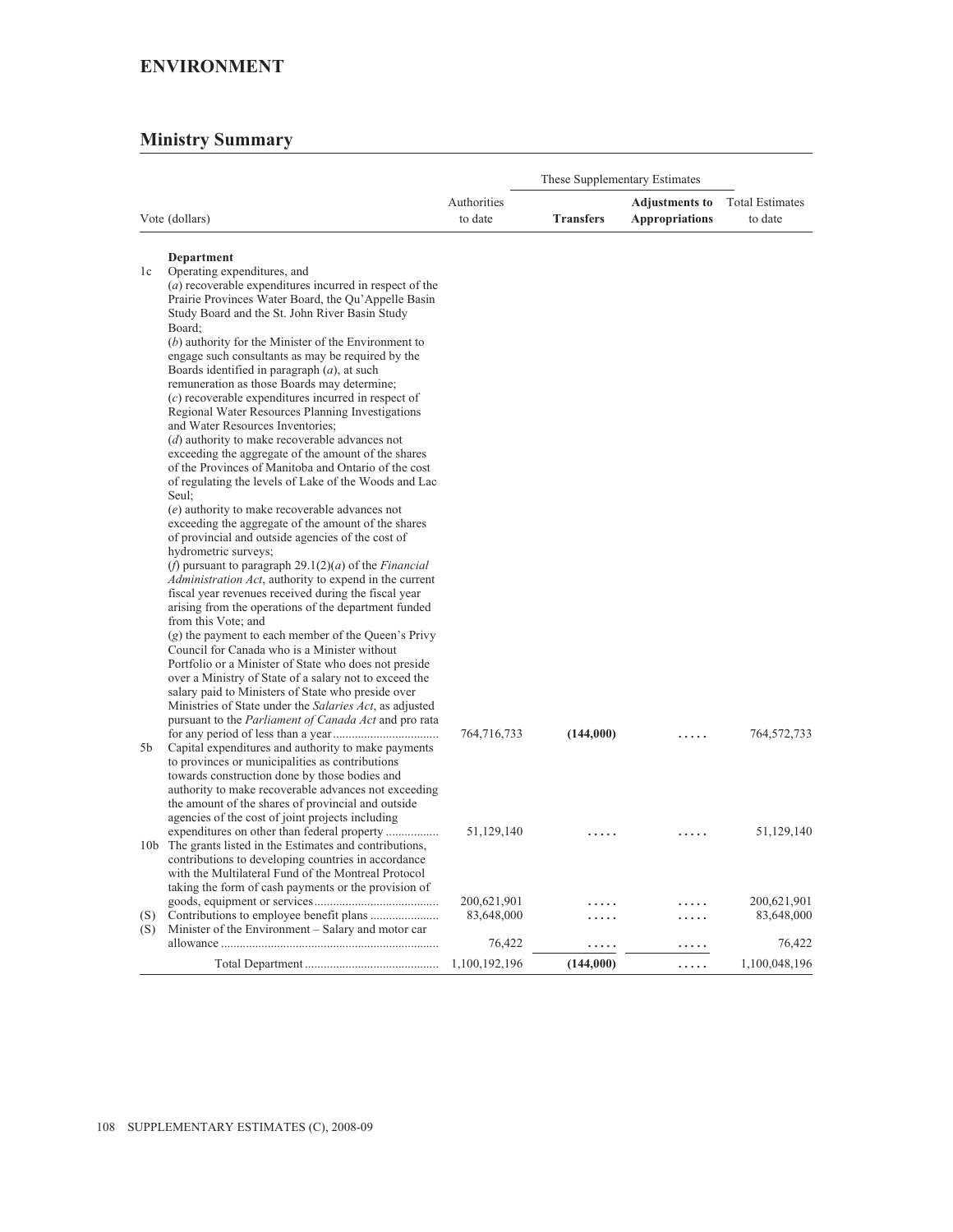### **ENVIRONMENT**

### **Ministry Summary**

|            | Vote (dollars)                                                                                                                                                                                                                                                                                                                                                                                                                                                                                                                                                                                                                                                                                                                                                                                                 | Authorities<br>to date                  | <b>Transfers</b> | <b>Adjustments to</b><br><b>Appropriations</b> | <b>Total Estimates</b><br>to date       |
|------------|----------------------------------------------------------------------------------------------------------------------------------------------------------------------------------------------------------------------------------------------------------------------------------------------------------------------------------------------------------------------------------------------------------------------------------------------------------------------------------------------------------------------------------------------------------------------------------------------------------------------------------------------------------------------------------------------------------------------------------------------------------------------------------------------------------------|-----------------------------------------|------------------|------------------------------------------------|-----------------------------------------|
| 15<br>(S)  | <b>Canadian Environmental Assessment Agency</b><br>Program expenditures, contributions and authority to<br>expend revenues received during the fiscal year<br>arising from the provision of environmental<br>assessment services including the conduct of panel<br>reviews, comprehensive studies, mediations, training<br>and information publications by the Canadian                                                                                                                                                                                                                                                                                                                                                                                                                                        | 32, 368, 375<br>2,942,000               | .                | .                                              | 32,368,375<br>2,942,000                 |
|            |                                                                                                                                                                                                                                                                                                                                                                                                                                                                                                                                                                                                                                                                                                                                                                                                                | 35, 310, 375                            | .                | .                                              | 35,310,375                              |
|            | <b>National Round Table on the Environment and</b><br>the Economy                                                                                                                                                                                                                                                                                                                                                                                                                                                                                                                                                                                                                                                                                                                                              |                                         |                  |                                                |                                         |
| 20         |                                                                                                                                                                                                                                                                                                                                                                                                                                                                                                                                                                                                                                                                                                                                                                                                                | 5,035,300                               |                  |                                                | 5,035,300                               |
| (S)<br>(S) | Expenditures pursuant to paragraph $29.1(1)$ of the                                                                                                                                                                                                                                                                                                                                                                                                                                                                                                                                                                                                                                                                                                                                                            | 411,000                                 |                  |                                                | 411,000                                 |
|            |                                                                                                                                                                                                                                                                                                                                                                                                                                                                                                                                                                                                                                                                                                                                                                                                                | 20,000                                  |                  |                                                | 20,000                                  |
|            |                                                                                                                                                                                                                                                                                                                                                                                                                                                                                                                                                                                                                                                                                                                                                                                                                | 5,466,300                               |                  | .                                              | 5,466,300                               |
| (S)<br>(S) | Parks Canada Agency<br>25c Program expenditures, including capital expenditures,<br>the grants listed in the Estimates and contributions,<br>including expenditures on other than federal property,<br>and payments to provinces and municipalities as<br>contributions towards the cost of undertakings carried<br>out by those bodies - To authorize the transfer of<br>\$5,000,000 from Transport Vote 10, and \$144,000<br>from Health Vote 1, Appropriation Act No. 2,<br>2008-2009 for the purposes of this Vote and to<br>30b Payments to the New Parks and Historic Sites<br>Account for the purposes of establishing new national<br>parks, national historic sites and related heritage<br>areas, as set out in section 21 of the Parks Canada<br>Expenditures equivalent to revenues resulting from | 516,080,081<br>12,500,001<br>44,019,000 | 5,144,000        | 585,297                                        | 521,809,378<br>12,500,001<br>44,019,000 |
|            | the conduct of operations pursuant to section 20 of the                                                                                                                                                                                                                                                                                                                                                                                                                                                                                                                                                                                                                                                                                                                                                        |                                         |                  |                                                |                                         |
|            |                                                                                                                                                                                                                                                                                                                                                                                                                                                                                                                                                                                                                                                                                                                                                                                                                | 111,000,000                             | .                | .                                              | 111,000,000                             |
|            |                                                                                                                                                                                                                                                                                                                                                                                                                                                                                                                                                                                                                                                                                                                                                                                                                | 683,599,082                             | 5,144,000        | 585,297                                        | 689,328,379                             |
|            |                                                                                                                                                                                                                                                                                                                                                                                                                                                                                                                                                                                                                                                                                                                                                                                                                | 1,824,567,953                           | 5,000,000        | 585,297                                        | 1,830,153,250                           |

Note: The "Authorities to date" column includes items brought forward, but not yet approved in 2008-09 Supplementary Estimates (B) at the time of printing this document, as well as permanent allocations from Treasury Board Central Votes.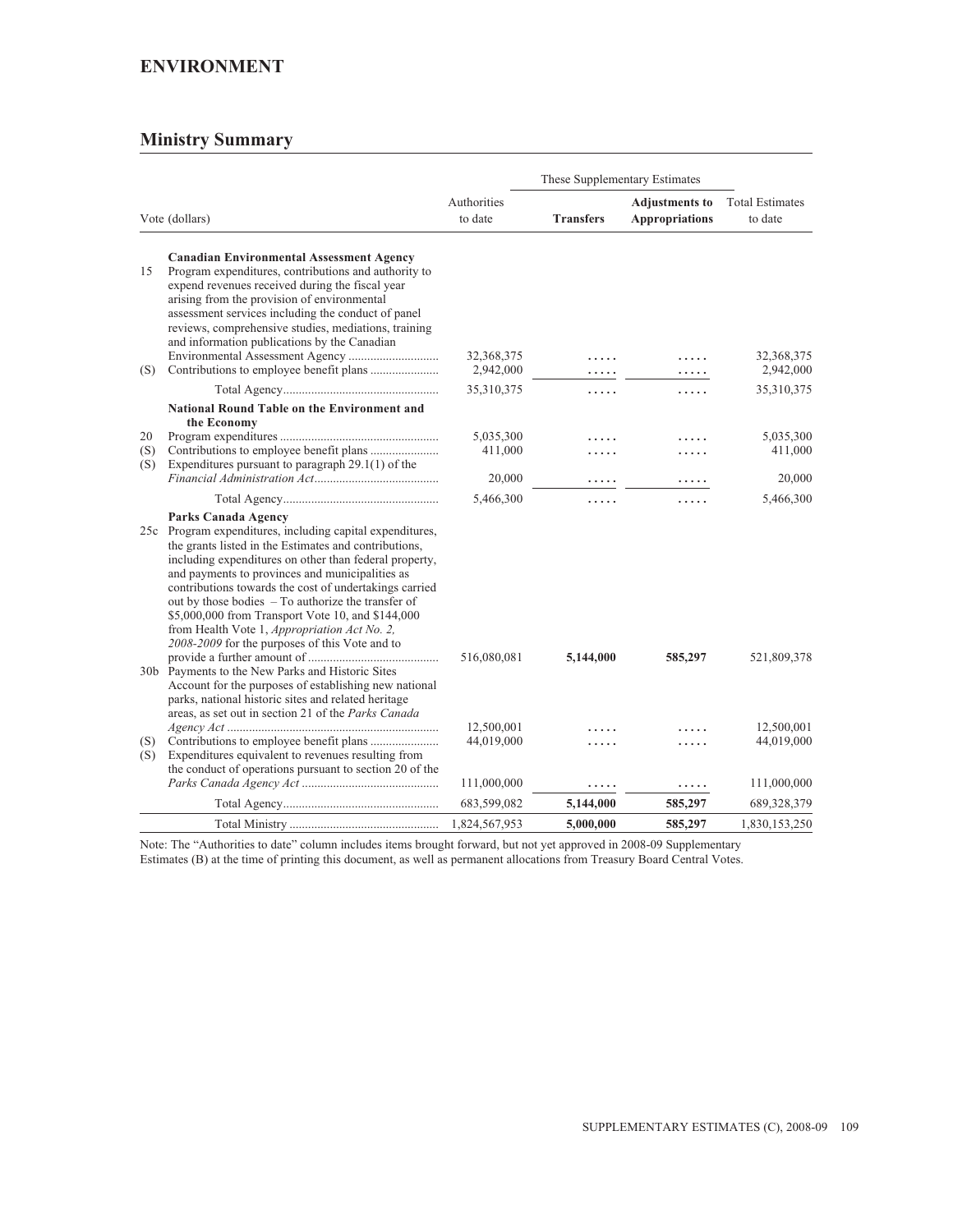## **ENVIRONMENT Department**

#### **Explanation of Requirements (thousands of dollars)**

Environment – *No additional funding being requested*

| <b>Transfers</b>                                                                                               | Vote 1 |
|----------------------------------------------------------------------------------------------------------------|--------|
| Transfer to Fisheries and Oceans – For investments in search and rescue coordination initiatives across Canada | (144)  |
| Note: Figures in the "Explanation of Requirements" may not agree with the "Ministry Summary" due to rounding.  |        |

### **Parks Canada Agency**

| <b>Explanation of Requirements (thousands of dollars)</b>                                                                                                                                                                                                                                                                                |         |
|------------------------------------------------------------------------------------------------------------------------------------------------------------------------------------------------------------------------------------------------------------------------------------------------------------------------------------------|---------|
| Parks Canada Agency requests funds for the following items:                                                                                                                                                                                                                                                                              |         |
| <b>Voted Appropriations</b>                                                                                                                                                                                                                                                                                                              | Vote 25 |
| Funding related to the assessment, management and remediation of federal contaminated sites ( <i>horizontal item</i> )                                                                                                                                                                                                                   | 3,713   |
| <b>Funds Available</b>                                                                                                                                                                                                                                                                                                                   |         |
|                                                                                                                                                                                                                                                                                                                                          | 3,128   |
| <b>Total Voted Appropriations</b>                                                                                                                                                                                                                                                                                                        | 585     |
| <b>Transfers</b>                                                                                                                                                                                                                                                                                                                         |         |
| Transfer from Transport – For costs associated with upgrading a section of the Trans-Canada Highway from a<br>two-lane undivided highway to a four-lane divided highway in Banff National Park in order to improve public<br>safety and accommodate the increased volume in commercial as well as tourist traffic under the Gateways and |         |
|                                                                                                                                                                                                                                                                                                                                          | 5,000   |
| Transfer from Health Canada - Funding related to the assessment, management and remediation of federal                                                                                                                                                                                                                                   | 144     |
| <b>Total Transfers</b>                                                                                                                                                                                                                                                                                                                   | 5,144   |
| <b>These Supplementary Estimates</b>                                                                                                                                                                                                                                                                                                     | 5,729   |

#### **Explanation of Funds Available (dollars)**

**Vote 25**: \$3,127,690 in total authorities is available within the Vote due to: \$2,894,000 from savings identified as part of the government's ongoing strategic review of departmental spending; and \$233,690 from savings identified as part of the government's reduction of public opinion research expenditures.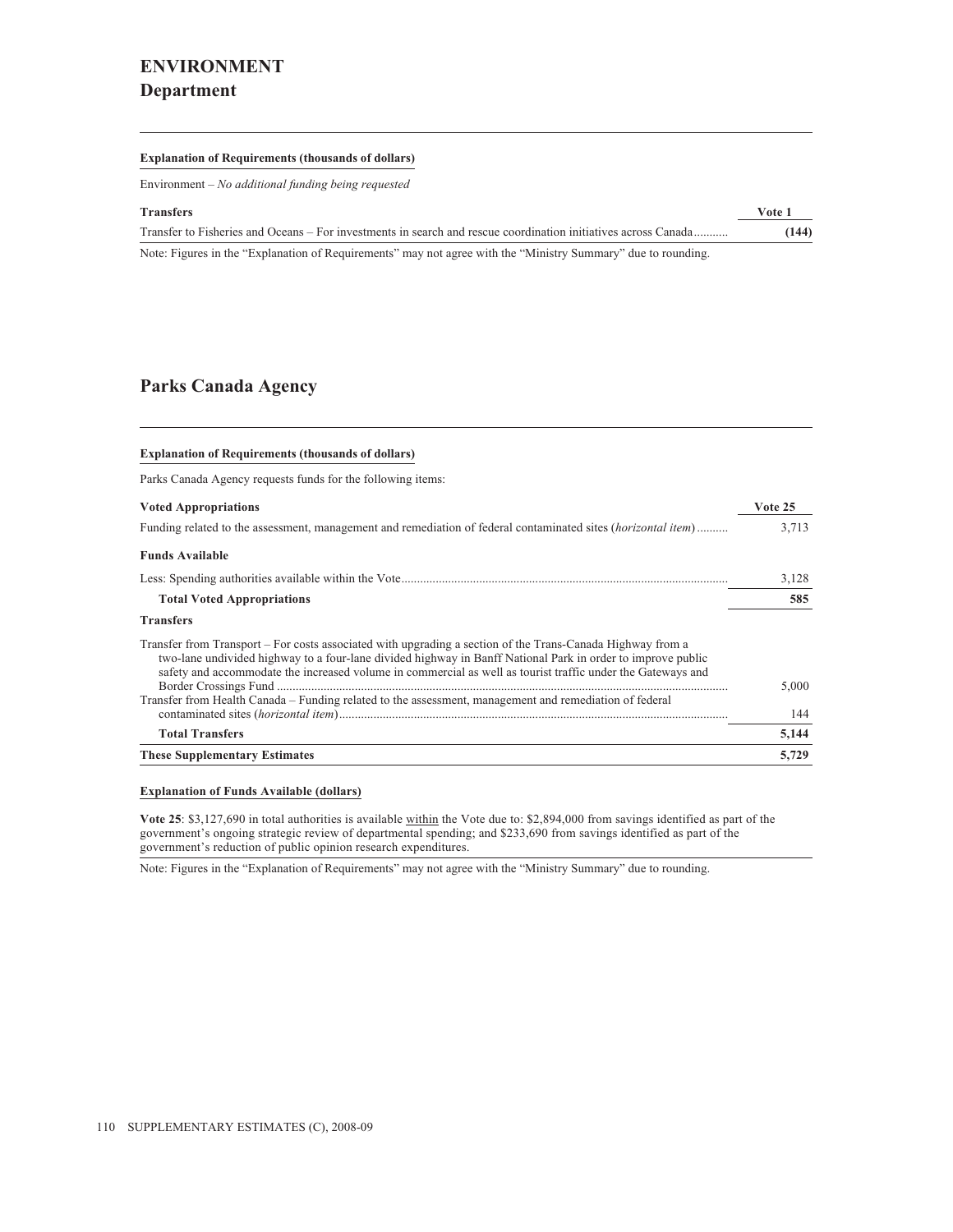|            |                                                                                                                     |                            | These Supplementary Estimates |                       |                            |
|------------|---------------------------------------------------------------------------------------------------------------------|----------------------------|-------------------------------|-----------------------|----------------------------|
|            |                                                                                                                     | Authorities                |                               | <b>Adjustments to</b> | <b>Total Estimates</b>     |
|            | Vote (dollars)                                                                                                      | to date                    | <b>Transfers</b>              | <b>Appropriations</b> | to date                    |
|            |                                                                                                                     |                            |                               |                       |                            |
|            | Department                                                                                                          |                            |                               |                       |                            |
| 1c         | Operating expenditures and the payment to each<br>member of the Queen's Privy Council for Canada                    |                            |                               |                       |                            |
|            | who is a Minister without Portfolio or a Minister of                                                                |                            |                               |                       |                            |
|            | State who does not preside over a Ministry of State of                                                              |                            |                               |                       |                            |
|            | a salary not to exceed the salary paid to Ministers of                                                              |                            |                               |                       |                            |
|            | State who preside over Ministries of State under the                                                                |                            |                               |                       |                            |
|            | Salaries Act, as adjusted pursuant to the Parliament of                                                             |                            |                               |                       |                            |
|            | Canada Act and pro rata for any period of less than a                                                               |                            |                               |                       |                            |
|            | year and authority to expend revenue received during                                                                |                            |                               |                       |                            |
| 5c         | The grants listed in the Estimates and contributions                                                                | 116,889,451<br>607,200,000 |                               | 53,000,000            | 116,889,451<br>660,200,000 |
| 7a         | For the purposes of subsection 193(4) of the <i>Budget</i>                                                          |                            |                               |                       |                            |
|            | <i>Implementation Act, 2006, the amount of the</i>                                                                  |                            |                               |                       |                            |
|            | aggregate outstanding principal amount of all                                                                       |                            |                               |                       |                            |
|            | mortgages or hypothecs to which insurance policies                                                                  |                            |                               |                       |                            |
|            | that are subject to such agreements apply shall not at                                                              |                            |                               |                       |                            |
|            |                                                                                                                     | 1                          |                               |                       |                            |
| (S)<br>(S) | Minister of Finance - Salary and motor car allowance                                                                | 11,910,000<br>76,422       |                               |                       | 11,910,000<br>76.422       |
| (S)        |                                                                                                                     |                            |                               | .                     | 31,509,000,000             |
| (S)        | Canada Health Transfer (Part V.1 -                                                                                  |                            |                               |                       |                            |
|            | Federal-Provincial Fiscal Arrangements Act)  22,629,304,000                                                         |                            |                               | .                     | 22,629,304,000             |
| (S)        | Fiscal Equalization (Part I - Federal-Provincial                                                                    |                            |                               |                       |                            |
|            |                                                                                                                     |                            |                               | .                     | 13,619,924,000             |
| (S)        | Canada Social Transfer (Part V.1 -                                                                                  |                            |                               |                       |                            |
| (S)        | Federal-Provincial Fiscal Arrangements Act)  10,557,729,000<br>Territorial Financing (Part I.1 - Federal-Provincial |                            |                               | .                     | 10,557,729,000             |
|            |                                                                                                                     | 2,312,939,000              |                               | .                     | 2,312,939,000              |
| (S)        | Payments to International Development Association                                                                   |                            |                               |                       |                            |
|            |                                                                                                                     | 318,280,000                |                               |                       | 318,280,000                |
| (S)        | Payment to Ontario (Budget Implementation Act,                                                                      |                            |                               |                       |                            |
|            |                                                                                                                     | 150,000,000                |                               |                       | 150,000,000                |
| (S)        |                                                                                                                     | 147,000,000                |                               |                       | 147,000,000                |
| (S)        | Statutory Subsidies (Constitution Acts, 1867-1982,                                                                  | 32,000,000                 |                               | .                     | 32,000,000                 |
| (S)        | Youth Allowances Recovery (Federal-Provincial                                                                       |                            |                               |                       |                            |
|            |                                                                                                                     | (671,858,000)              |                               | .                     | (671,858,000)              |
| (S)        | Alternative Payments for Standing Programs (Part VI                                                                 |                            |                               |                       |                            |
|            | -Federal-Provincial Fiscal Arrangements Act)  (3,047,889,000)                                                       |                            |                               | .                     | (3,047,889,000)            |
| (S)        | Incentive for Provinces to Eliminate Taxes on Capital                                                               |                            |                               |                       |                            |
|            | Public Transit Capital Trust 2008 (Budget                                                                           | 229,000,000                |                               |                       | 229,000,000                |
| (S)        |                                                                                                                     | 500,000,000                |                               |                       | 500,000,000                |
| (S)        | Police Officers Recruitment Fund (Budget                                                                            |                            |                               |                       |                            |
|            |                                                                                                                     | 400,000,000                | .                             |                       | 400,000,000                |
| (S)        | Saskatchewan Carbon Capture and Storage                                                                             |                            |                               |                       |                            |
|            | Demonstration Trust (Budget Implementation Act,                                                                     |                            |                               |                       |                            |
|            |                                                                                                                     | 240,000,000                |                               |                       | 240,000,000                |
| (S)        | Canada Social Transfer Transition Protection<br>Payment to Saskatchewan (Budget Implementation                      |                            |                               |                       |                            |
|            |                                                                                                                     | 31,204,000                 | .                             | .                     | 31,204,000                 |
|            |                                                                                                                     |                            |                               |                       |                            |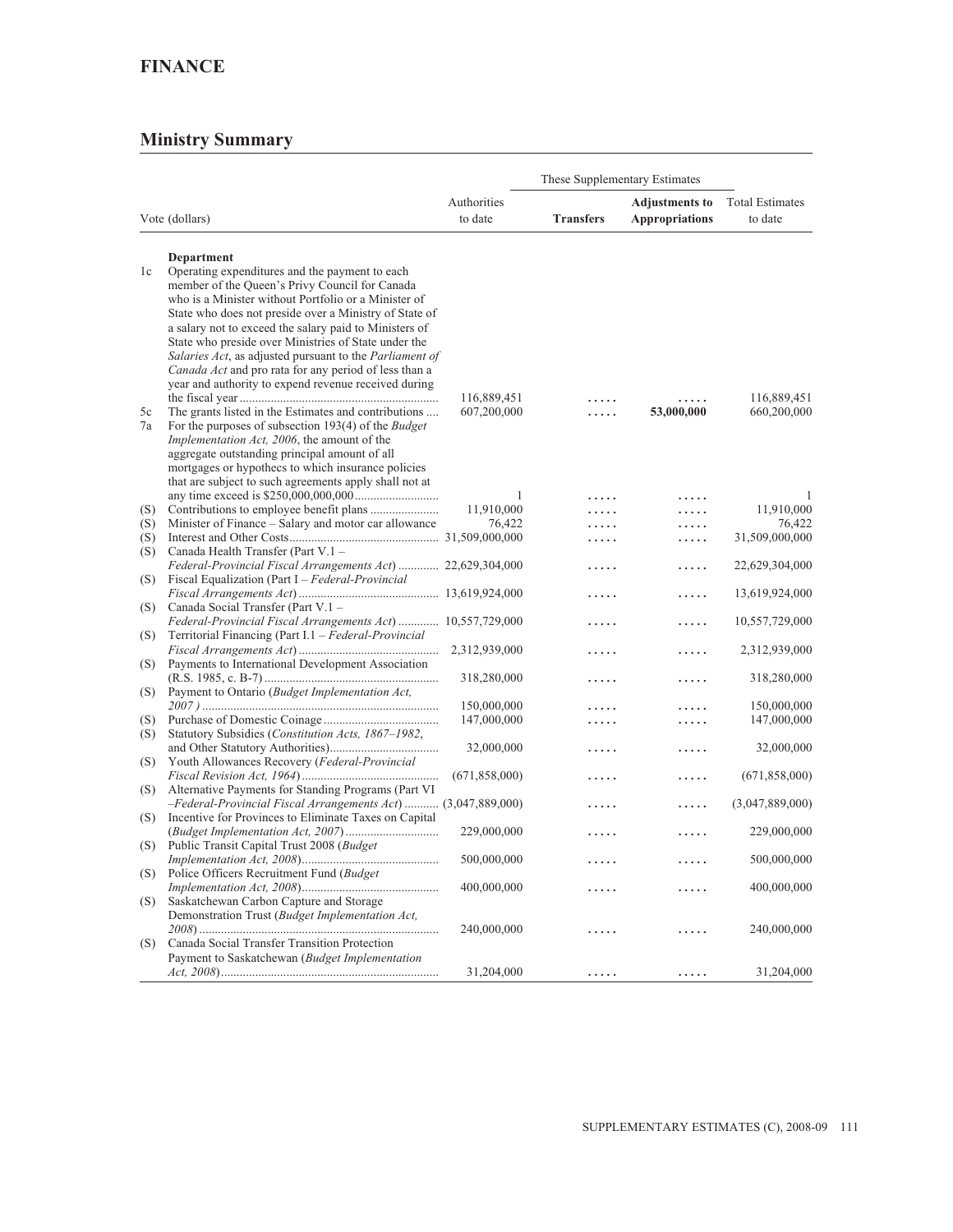### **FINANCE**

### **Ministry Summary**

|           |                                                                                                                                                                                                              |                         | These Supplementary Estimates |                                                |                                   |
|-----------|--------------------------------------------------------------------------------------------------------------------------------------------------------------------------------------------------------------|-------------------------|-------------------------------|------------------------------------------------|-----------------------------------|
|           | Vote (dollars)                                                                                                                                                                                               | Authorities<br>to date  | <b>Transfers</b>              | <b>Adjustments to</b><br><b>Appropriations</b> | <b>Total Estimates</b><br>to date |
| (S)       | Payment to Nova Scotia for Carbon Storage (Budget                                                                                                                                                            |                         |                               |                                                |                                   |
| (S)       | Canada Social Transfer Transition Protection                                                                                                                                                                 | 5,000,000               | .                             |                                                | 5,000,000                         |
|           | Payment to Nunavut (Budget Implementation Act,                                                                                                                                                               | 705,000                 | .                             |                                                | 705,000                           |
|           |                                                                                                                                                                                                              |                         | .                             | 53,000,000                                     | 79,751,413,874                    |
|           | L10a In accordance with the Bretton Woods and Related<br>Agreements Act, the issuance and payment of<br>non-interest bearing, non-negotiable demand notes in<br>an amount not to exceed \$384,280,000 to the |                         |                               |                                                |                                   |
| (S)       | Payments and encashment of notes issued to the<br>European Bank for Reconstruction and<br>Development – Capital Subscriptions                                                                                | 2                       |                               |                                                | 2                                 |
|           |                                                                                                                                                                                                              | 3,075,000               | .                             |                                                | 3,075,000                         |
|           |                                                                                                                                                                                                              | 3,075,002               | .                             | .                                              | 3,075,002                         |
|           |                                                                                                                                                                                                              |                         | .                             | 53,000,000                                     | 79,754,488,876                    |
|           | <b>Auditor General</b>                                                                                                                                                                                       |                         |                               |                                                |                                   |
| 15<br>(S) |                                                                                                                                                                                                              | 76,835,992<br>9,620,000 | .<br>.                        | .                                              | 76,835,992<br>9,620,000           |
|           |                                                                                                                                                                                                              | 86,455,992              | .                             | .                                              | 86,455,992                        |
|           | <b>Canadian International Trade Tribunal</b>                                                                                                                                                                 |                         |                               |                                                |                                   |
| 20        |                                                                                                                                                                                                              | 9,546,410               | .                             | .                                              | 9,546,410                         |
| (S)       | Contributions to employee benefit plans                                                                                                                                                                      | 1,168,000               | .                             | .                                              | 1,168,000                         |
|           |                                                                                                                                                                                                              | 10,714,410              | .                             | .                                              | 10,714,410                        |
|           | <b>Financial Transactions and Reports Analysis</b><br><b>Centre of Canada</b>                                                                                                                                |                         |                               |                                                |                                   |
|           |                                                                                                                                                                                                              | 51,777,321              |                               |                                                | 51,777,321                        |
| (S)       |                                                                                                                                                                                                              | 4,235,000               | .                             | .                                              | 4,235,000                         |
|           |                                                                                                                                                                                                              | 56,012,321              | .                             | .                                              | 56,012,321                        |
|           | <b>Office of the Superintendent of Financial</b><br><b>Institutions</b>                                                                                                                                      |                         |                               |                                                |                                   |
| 30<br>(S) | Spending of revenues pursuant to subsection $17(2)$ of<br>the Office of the Superintendent of Financial                                                                                                      | 868,582                 |                               |                                                | 868,582                           |
|           | <i>Institutions Act</i> (R.S., 1985, c. 18 (3rd Supp.))                                                                                                                                                      | 1                       | .                             |                                                | 1                                 |
|           |                                                                                                                                                                                                              | 868,583                 | .                             | .                                              | 868,583                           |
|           | PPP Canada Inc.<br>32a Payments to PPP Canada Inc. for operations and                                                                                                                                        | 2,900,000               |                               |                                                | 2,900,000                         |
|           | 33a Payments to PPP Canada Inc. for P3 Fund                                                                                                                                                                  | 92,600,000              | .                             | .                                              | 92,600,000                        |
| (S)       | Payments to PPP Canada Inc. (Budget and Economic                                                                                                                                                             |                         |                               |                                                |                                   |
|           |                                                                                                                                                                                                              | 5,000,000               | .                             | .                                              | 5,000,000                         |
|           |                                                                                                                                                                                                              | 100,500,000             | .                             | .                                              | 100,500,000                       |
|           |                                                                                                                                                                                                              |                         | .                             | 53,000,000                                     | 80,009,040,182                    |

Note: The "Authorities to date" column includes items brought forward, but not yet approved in 2008-09 Supplementary Estimates (B) at the time of printing this document, as well as permanent allocations from Treasury Board Central Votes.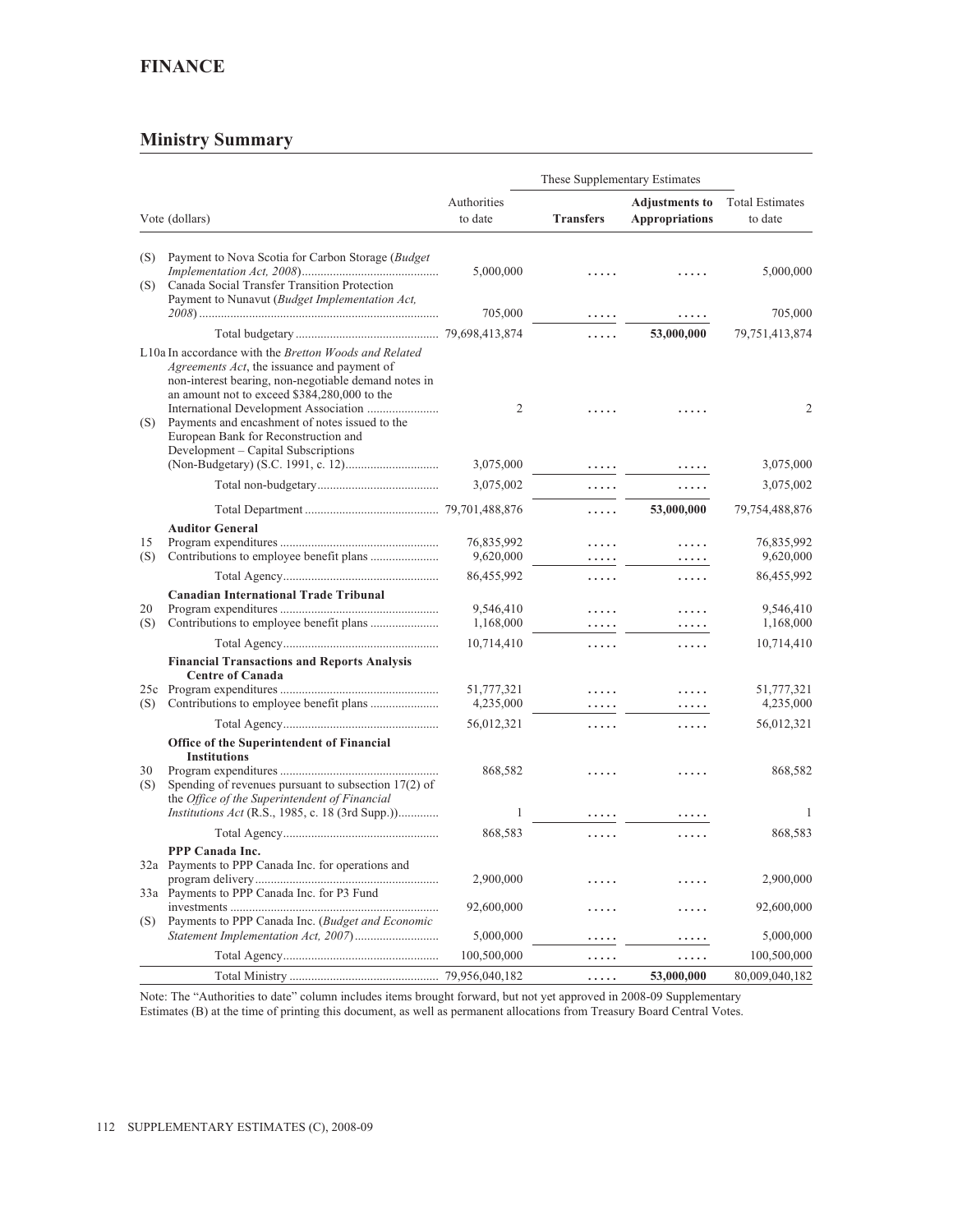### **Explanation of Requirements (thousands of dollars)**

Finance requests funds for the following items:

| <b>Voted Appropriations</b>                                                                                                                                                                                                                                         | Vote 1      | Vote 5  | Total   |
|---------------------------------------------------------------------------------------------------------------------------------------------------------------------------------------------------------------------------------------------------------------------|-------------|---------|---------|
| Funding to increase a debt payment to international organizations on behalf of poor<br>Funding to effectively enforce the law against serious criminal capital market fraud<br>offences in Canada (Integrated Market Enforcement Teams program) ( <i>horizontal</i> | and a state | 100.000 | 100.000 |
|                                                                                                                                                                                                                                                                     | 150         | .       | 150     |
| Gross Voted Appropriations                                                                                                                                                                                                                                          | 150         | 100.000 | 100.150 |
| <b>Funds Available</b>                                                                                                                                                                                                                                              |             |         |         |
|                                                                                                                                                                                                                                                                     | 150         | 47,000  | 47.150  |
| <b>These Supplementary Estimates</b>                                                                                                                                                                                                                                |             | 53,000  | 53,000  |

### **Explanation of Funds Available (dollars)**

**Vote 1**: \$150,476 in total authorities is available within the Vote from savings identified as part of the government's ongoing strategic review of departmental spending.

**Vote 5**: \$47,000,000 in total authorities is available within the Vote from delays in expected transfer payments for the provision of bilateral debt relief in regards to certain countries meeting the conditions required to have their bilateral debt cancelled.

| <b>Transfer Payments (dollars)</b>   | Voted       | <b>Statutory</b> |  |
|--------------------------------------|-------------|------------------|--|
| Grants                               |             |                  |  |
|                                      | 100,000,000 | .                |  |
| <b>Total Gross Transfer Payments</b> | 100,000,000 | .                |  |
|                                      | 47,000,000  | .                |  |
| <b>Net Transfer Payments</b>         | 53,000,000  | .                |  |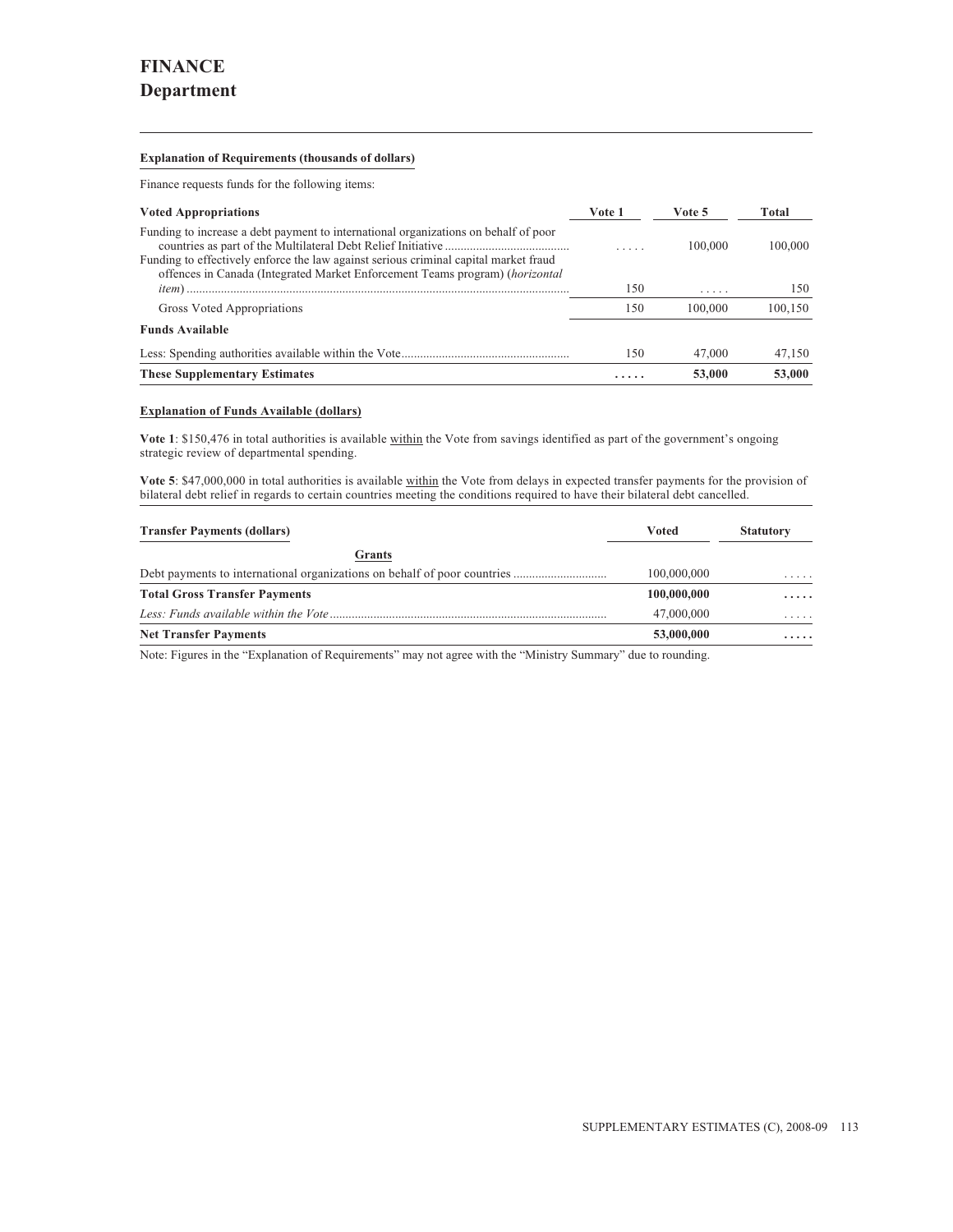### **Explanation of Requirements (thousands of dollars)**

Financial Transactions and Reports Analysis Centre of Canada requests funds for the following items:

| <b>Voted Appropriations</b>                                                                                         | Vote 25 |
|---------------------------------------------------------------------------------------------------------------------|---------|
| Funding to increase compliance activities and the production of strategic information for Canadian Intelligence and | 2.026   |
| <b>Funds Available</b>                                                                                              |         |
|                                                                                                                     | 2.026   |
| <b>These Supplementary Estimates</b>                                                                                | .       |

### **Explanation of Funds Available (dollars)**

**Vote 25**: \$2,026,000 in total authorities is available within the Vote from savings identified as part of the government's ongoing strategic review of departmental spending.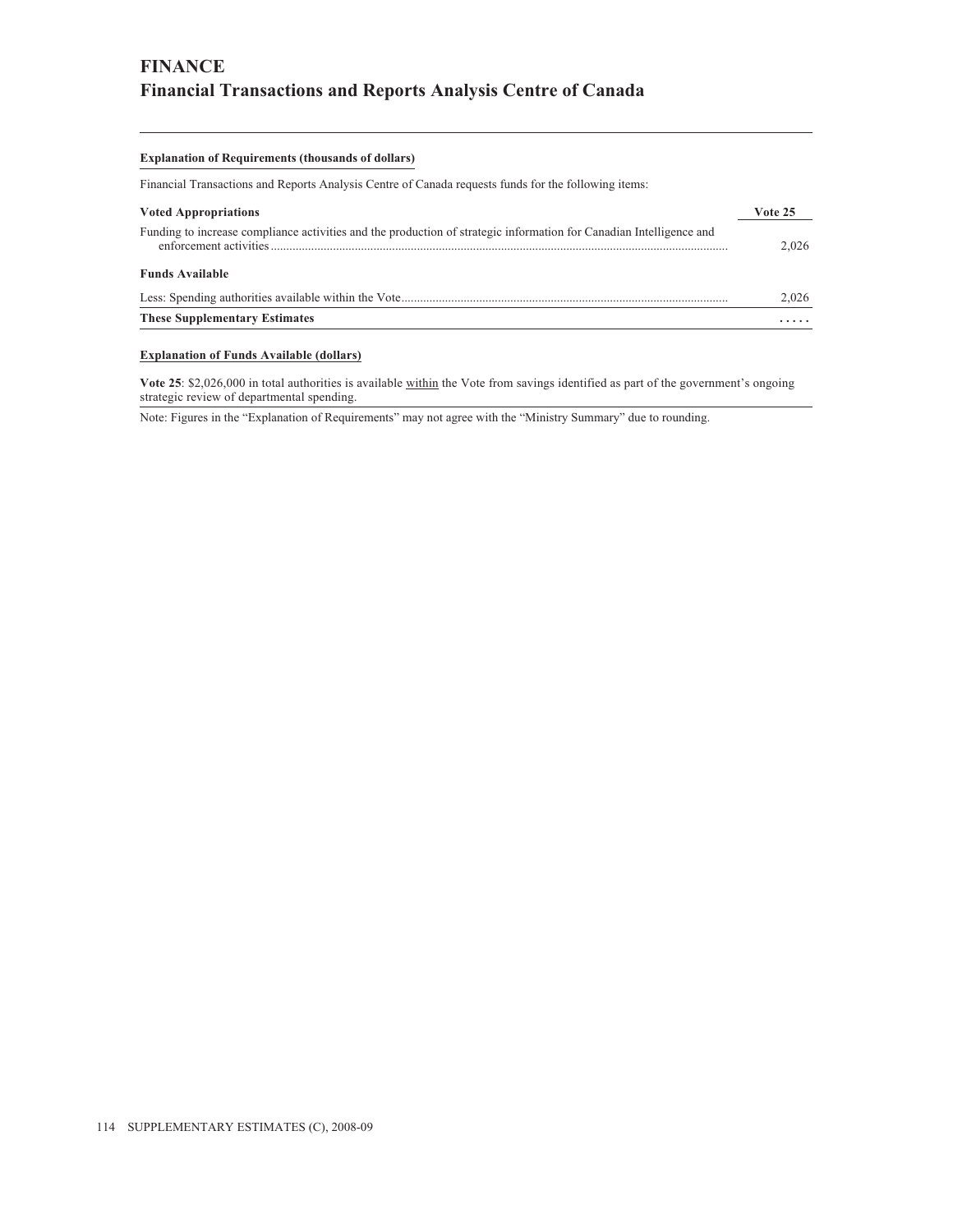### **FISHERIES AND OCEANS**

### **Ministry Summary**

|     |                                                                                                                                                                                                                                                                                                                                                                                                                                                                                                                                                                                                                                                                                                                                                                                                                                                                                                                                                                                                                                                                                                                                                                                                                                                                                                                                                                                                                                                                                  |                        | These Supplementary Estimates |                                                |                                   |  |
|-----|----------------------------------------------------------------------------------------------------------------------------------------------------------------------------------------------------------------------------------------------------------------------------------------------------------------------------------------------------------------------------------------------------------------------------------------------------------------------------------------------------------------------------------------------------------------------------------------------------------------------------------------------------------------------------------------------------------------------------------------------------------------------------------------------------------------------------------------------------------------------------------------------------------------------------------------------------------------------------------------------------------------------------------------------------------------------------------------------------------------------------------------------------------------------------------------------------------------------------------------------------------------------------------------------------------------------------------------------------------------------------------------------------------------------------------------------------------------------------------|------------------------|-------------------------------|------------------------------------------------|-----------------------------------|--|
|     | Vote (dollars)                                                                                                                                                                                                                                                                                                                                                                                                                                                                                                                                                                                                                                                                                                                                                                                                                                                                                                                                                                                                                                                                                                                                                                                                                                                                                                                                                                                                                                                                   | Authorities<br>to date | <b>Transfers</b>              | <b>Adjustments to</b><br><b>Appropriations</b> | <b>Total Estimates</b><br>to date |  |
| 1c  | Operating expenditures, and<br>$(a)$ Canada's share of expenses of the International<br>Fisheries Commissions, authority to provide free<br>accommodation for the International Fisheries<br>Commissions and authority to make recoverable<br>advances in the amounts of the shares of the<br>International Fisheries Commissions of joint cost<br>projects;<br>$(b)$ authority to make recoverable advances for<br>transportation, stevedoring and other shipping<br>services performed on behalf of individuals, outside<br>agencies and other governments in the course of, or<br>arising out of, the exercise of jurisdiction in<br>navigation, including aids to navigation and shipping;<br>$(c)$ authority to expend revenue received during the<br>fiscal year in the course of, or arising from, the<br>activities of the Canadian Coast Guard; and<br>$(d)$ the payment to each member of the Queen's Privy<br>Council for Canada who is a Minister without<br>Portfolio or a Minister of State who does not preside<br>over a Ministry of State of a salary not to exceed the<br>salary paid to Ministers of State who preside over<br>Ministries of State under the Salaries Act, as adjusted<br>pursuant to the Parliament of Canada Act and pro rata<br>for any period of less than a year $-$ To authorize the<br>transfer of \$2,683,154 from Fisheries and Oceans<br>Vote 10, \$175,695 from National Defence Vote 5,<br>and \$144,000 from Environment Vote 1, |                        |                               |                                                |                                   |  |
| 5b  | Appropriation Act No. 2, 2008-2009 for the purposes<br>Capital expenditures and authority to make payments<br>to provinces, municipalities and local or private<br>authorities as contributions towards construction done                                                                                                                                                                                                                                                                                                                                                                                                                                                                                                                                                                                                                                                                                                                                                                                                                                                                                                                                                                                                                                                                                                                                                                                                                                                        | 1,284,303,773          | 1,642,849                     | 1                                              | 1,285,946,623                     |  |
|     | by those bodies and authority for the purchase and<br>10c The grants listed in the Estimates and contributions –<br>To authorize the transfer of \$1,360,000 from Fisheries<br>and Oceans Vote 1, Appropriation Act No. 2,                                                                                                                                                                                                                                                                                                                                                                                                                                                                                                                                                                                                                                                                                                                                                                                                                                                                                                                                                                                                                                                                                                                                                                                                                                                       | 310,916,945            |                               |                                                | 310,916,945                       |  |
|     |                                                                                                                                                                                                                                                                                                                                                                                                                                                                                                                                                                                                                                                                                                                                                                                                                                                                                                                                                                                                                                                                                                                                                                                                                                                                                                                                                                                                                                                                                  | 99,391,665             | (1,323,154)                   | 1                                              | 98,068,512                        |  |
| (S) |                                                                                                                                                                                                                                                                                                                                                                                                                                                                                                                                                                                                                                                                                                                                                                                                                                                                                                                                                                                                                                                                                                                                                                                                                                                                                                                                                                                                                                                                                  | 118,555,000            |                               | .                                              | 118,555,000                       |  |
| (S) | Minister of Fisheries and Oceans – Salary and motor                                                                                                                                                                                                                                                                                                                                                                                                                                                                                                                                                                                                                                                                                                                                                                                                                                                                                                                                                                                                                                                                                                                                                                                                                                                                                                                                                                                                                              | 76,422                 | .                             | .                                              | 76,422                            |  |
|     |                                                                                                                                                                                                                                                                                                                                                                                                                                                                                                                                                                                                                                                                                                                                                                                                                                                                                                                                                                                                                                                                                                                                                                                                                                                                                                                                                                                                                                                                                  | 1,813,243,805          | 319,695                       | $\overline{2}$                                 | 1,813,563,502                     |  |

Note: The "Authorities to date" column includes items brought forward, but not yet approved in 2008-09 Supplementary Estimates (B) at the time of printing this document, as well as permanent allocations from Treasury Board Central Votes.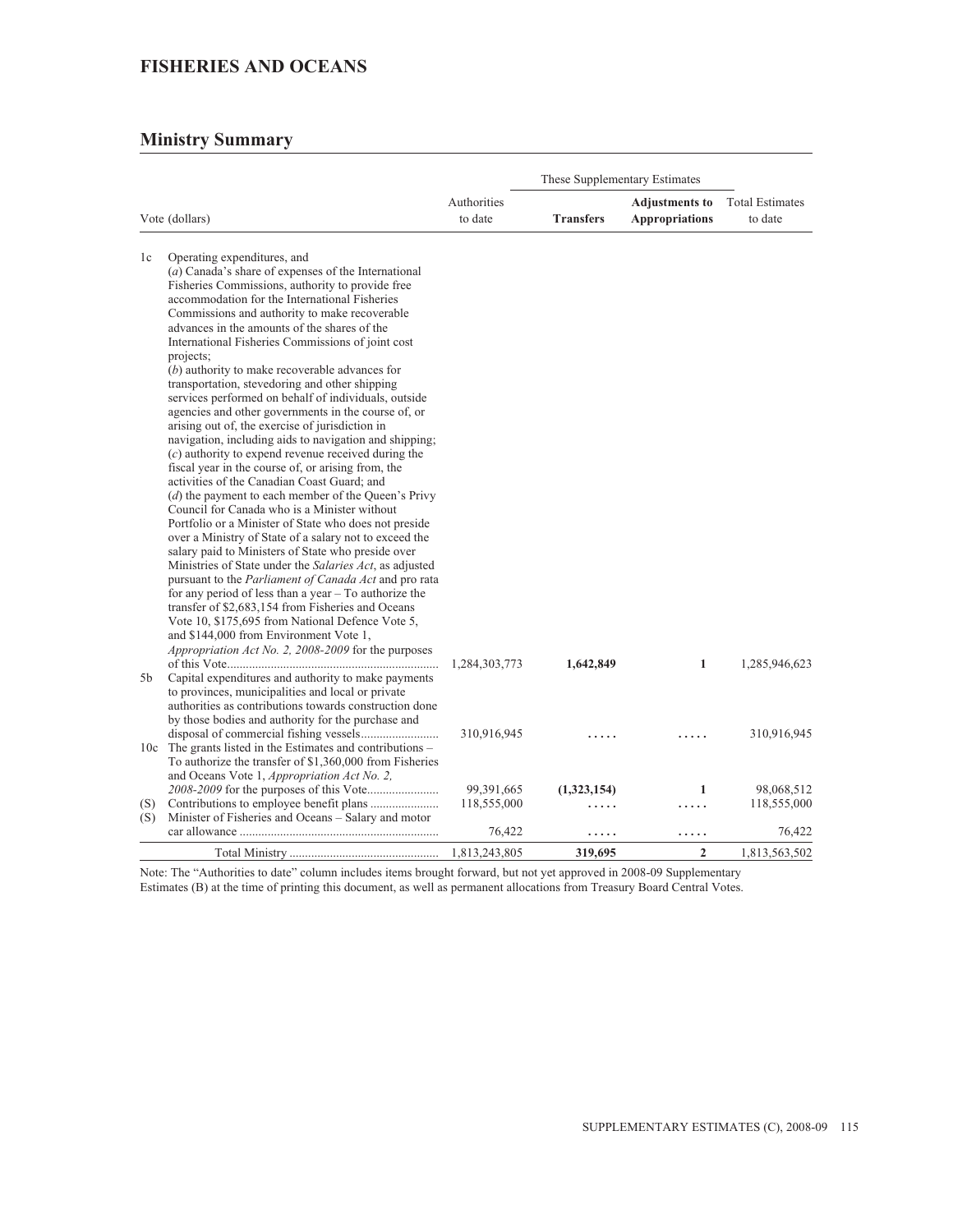### **FISHERIES AND OCEANS**

#### **Explanation of Requirements (thousands of dollars)**

Fisheries and Oceans requests funds for the following items:

| <b>Voted Appropriations</b>                                                                                                                                                                                                                            | Vote 1       | Vote 10 | Total        |
|--------------------------------------------------------------------------------------------------------------------------------------------------------------------------------------------------------------------------------------------------------|--------------|---------|--------------|
| Funding for the renewal of the Genomics Research and Development Initiative<br>Funding to support the implementation of the Tsawwassen First Nation Final                                                                                              | 4,875<br>900 | .<br>.  | 4,875<br>900 |
| Funding from revenue received from polluters or the Ship-Source Oil Source                                                                                                                                                                             | .            | 200     | 200          |
|                                                                                                                                                                                                                                                        | 113          | .       | 113          |
| Gross Voted Appropriations                                                                                                                                                                                                                             | 5,888        | 200     | 6,088        |
| <b>Funds Available</b>                                                                                                                                                                                                                                 |              |         |              |
|                                                                                                                                                                                                                                                        | 3,205        | 200     | 3,405        |
|                                                                                                                                                                                                                                                        | 2,683        | .       | 2,683        |
| <b>Total Funds Available</b>                                                                                                                                                                                                                           | 5,888        | 200     | 6,088        |
| <b>Total Voted Appropriations</b>                                                                                                                                                                                                                      | .            | .       | .            |
| <b>Transfers</b>                                                                                                                                                                                                                                       |              |         |              |
| Transfer from National Defence $(\$176)$ and Environment $(\$144)$ – For investments in                                                                                                                                                                |              |         |              |
| Internal reallocation of resources – To support divestiture projects under the class                                                                                                                                                                   | 320          | .       | 320          |
|                                                                                                                                                                                                                                                        | (1,175)      | 1,175   |              |
| Internal reallocation of resources – To support fisheries and conservation enforcement<br>capacity (Aboriginal Aquatic Resource and Oceans Management Program)<br>Internal reallocation of resources – For the Small Craft Harbours Class Contribution | (100)        | 100     |              |
| Program to support Harbour Authorities in the Maritime, Pacific and Gulf regions<br>Internal reallocation of resources – For the support of academic research and                                                                                      | (50)         | 50      |              |
| development related to science priorities (Academic Research Contribution                                                                                                                                                                              | (5)          | 5       |              |
| Internal reallocation of resources – To support organizations that research, develop,<br>Internal reallocation of resources – To reduce the amount of new appropriations                                                                               | (30)         | 30      |              |
|                                                                                                                                                                                                                                                        | 2,683        | (2,683) |              |
| <b>Total Transfers</b>                                                                                                                                                                                                                                 | 1,643        | (1,323) | 320          |
| <b>These Supplementary Estimates</b>                                                                                                                                                                                                                   | 1,643        | (1,323) | 320          |

#### **Explanation of Funds Available (dollars)**

**Vote 1**: \$5,887,992 in total authorities is available within the Vote due to reduced requirements related to the assessment, management and remediation of federal contaminated sites (\$3,148,432) and from savings identified as part of the government's reduction of public opinion research expenditures (\$56,406). \$2,683,154 from Vote 10 is available due to reduced requirements related to delays of some Atlantic Integrated Commercial Fisheries Initiative business development plans.

**Vote 10**: \$200,000 in authorities is available within the Vote due to reduced requirements related to delays of some Atlantic Integrated Commercial Fisheries Initiative business development plans.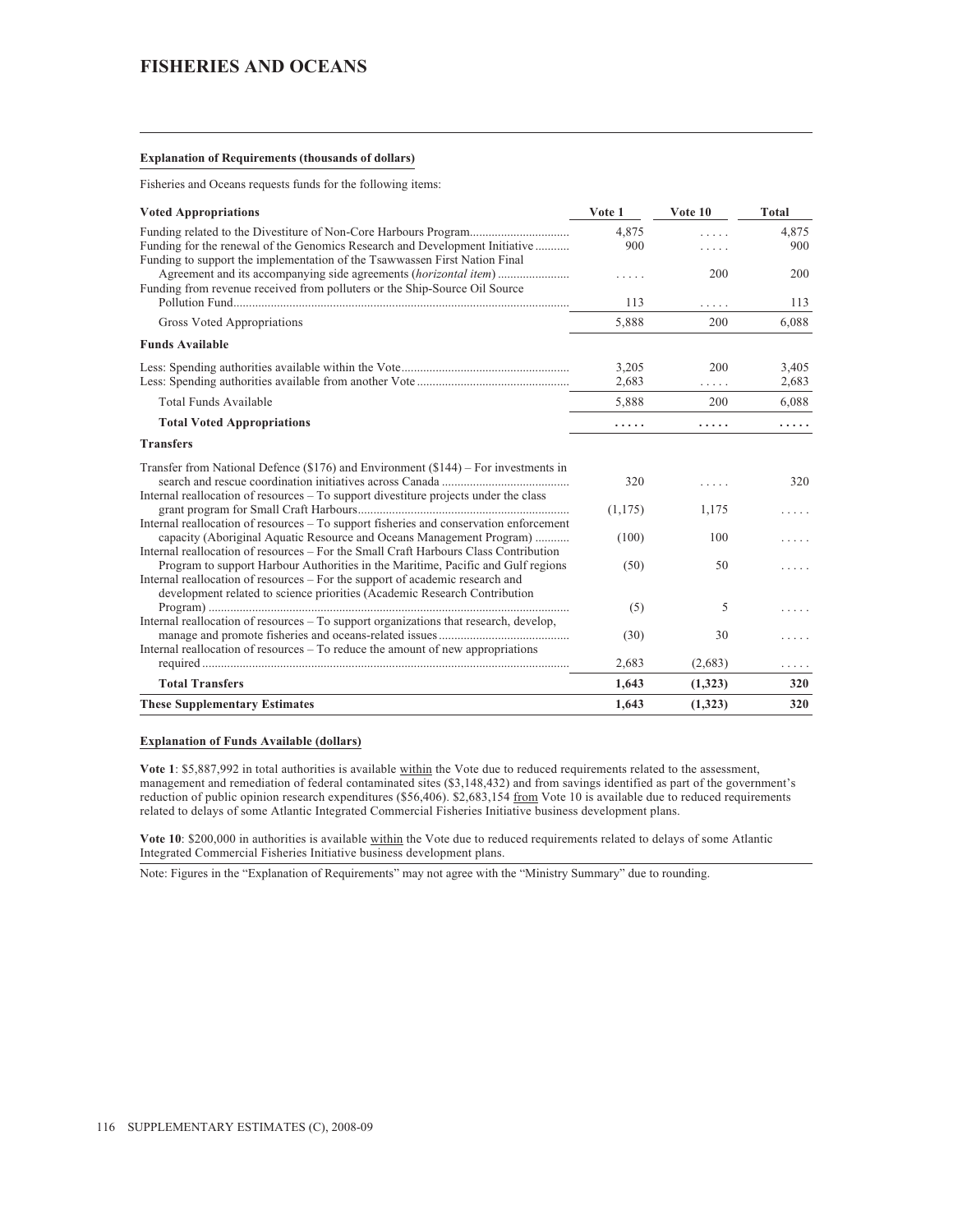## **FISHERIES AND OCEANS**

| <b>Transfer Payments (dollars)</b>                                                                                                                                                                                                                  | <b>Voted</b>         | <b>Statutory</b> |
|-----------------------------------------------------------------------------------------------------------------------------------------------------------------------------------------------------------------------------------------------------|----------------------|------------------|
| Grants                                                                                                                                                                                                                                              |                      |                  |
| Grants to support organizations associated with research, development, management, and                                                                                                                                                              | 30,000<br>1,175,000  |                  |
| <b>Total Gross Grants</b>                                                                                                                                                                                                                           | 1,205,000            |                  |
| <b>Contributions</b>                                                                                                                                                                                                                                |                      |                  |
| Contributions under the Aboriginal Aquatic Resource and Oceans Management Program<br>Contributions to support increased Native participation in commercial fisheries,<br>cooperative fisheries management arrangements and consultations respecting | 100,000              |                  |
|                                                                                                                                                                                                                                                     | 200,000              |                  |
| Contributions to support the Academic Research Contribution Program for the support of<br>Contributions to support the Small Craft Harbours Class Contribution Program                                                                              | 5,000<br>50,000      |                  |
| <b>Total Gross Contributions</b>                                                                                                                                                                                                                    | 355,000              | .                |
| <b>Total Gross Transfer Payments</b>                                                                                                                                                                                                                | 1,560,000            | .                |
|                                                                                                                                                                                                                                                     | 200,000<br>2,683,154 | .                |
| <b>Net Transfer Payments</b>                                                                                                                                                                                                                        | (1,323,154)          | .                |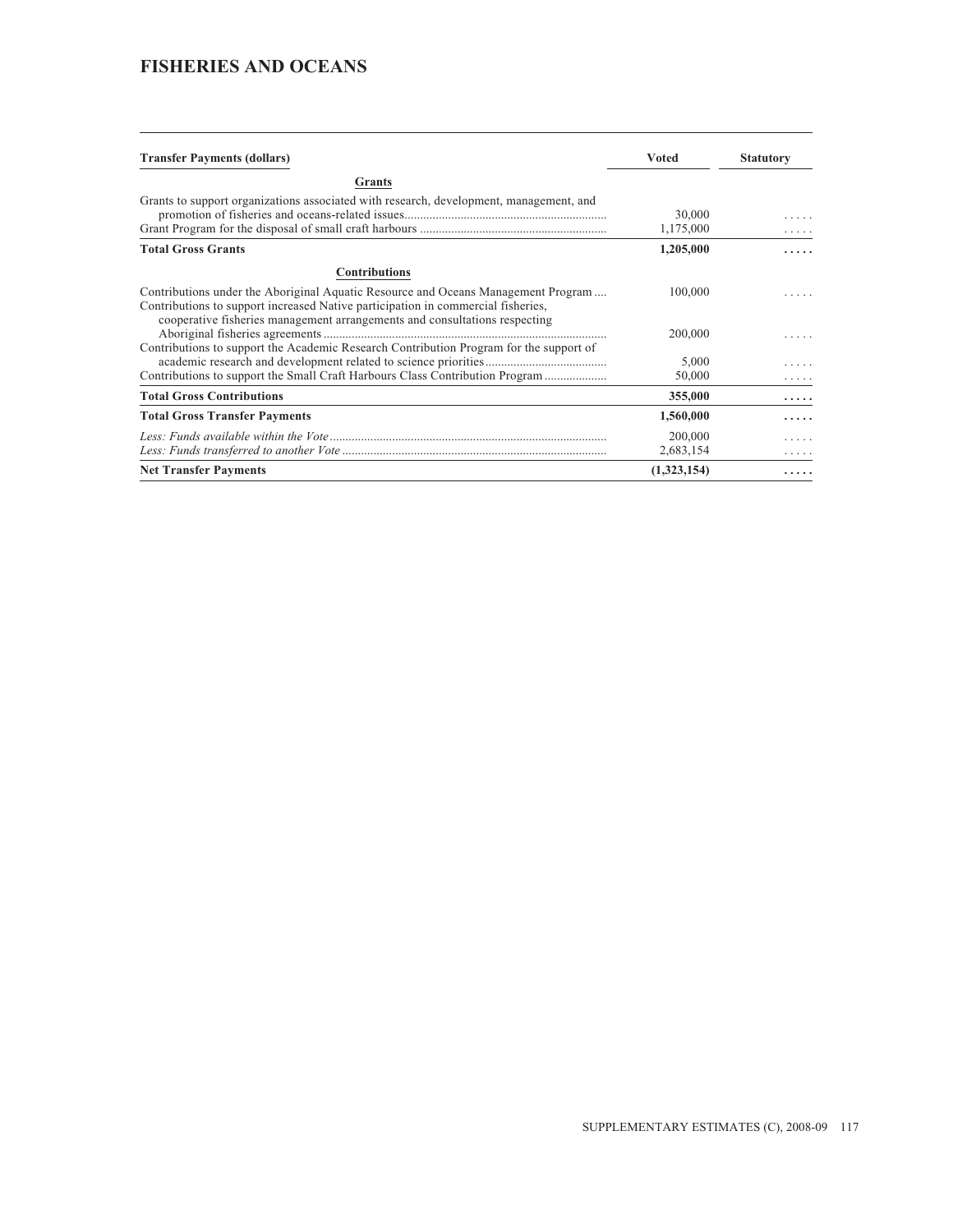## **Ministry Summary**

|                |                        |                  | These Supplementary Estimates |                                                  |
|----------------|------------------------|------------------|-------------------------------|--------------------------------------------------|
| Vote (dollars) | Authorities<br>to date | <b>Transfers</b> | <b>Appropriations</b>         | <b>Adjustments to</b> Total Estimates<br>to date |

### **Department**

| 1c | Operating expenditures, including the payment of              |               |           |            |               |
|----|---------------------------------------------------------------|---------------|-----------|------------|---------------|
|    | remuneration and other expenditures subject to the            |               |           |            |               |
|    | approval of the Governor in Council in connection             |               |           |            |               |
|    | with the assignment by the Canadian Government of             |               |           |            |               |
|    | Canadians to the staffs of international organizations        |               |           |            |               |
|    | and authority to make recoverable advances in                 |               |           |            |               |
|    | amounts not exceeding the amounts of the shares of            |               |           |            |               |
|    | such organizations of such expenses; authority for the        |               |           |            |               |
|    | appointment and fixing of salaries by the Governor in         |               |           |            |               |
|    | Council of High Commissioners, Ambassadors,                   |               |           |            |               |
|    | Ministers Plenipotentiary, Consuls, Representatives           |               |           |            |               |
|    | on International Commissions, the staff of such               |               |           |            |               |
|    | officials and other persons to represent Canada in            |               |           |            |               |
|    | another country; expenditures in respect of the               |               |           |            |               |
|    | provision of office accommodation for the                     |               |           |            |               |
|    | International Civil Aviation Organization;                    |               |           |            |               |
|    | recoverable expenditures for assistance to and                |               |           |            |               |
|    | repatriation of distressed Canadian citizens and              |               |           |            |               |
|    | persons of Canadian domicile abroad, including their          |               |           |            |               |
|    | dependants; cultural relations and academic exchange          |               |           |            |               |
|    | programs with other countries; and, pursuant to               |               |           |            |               |
|    | paragraph $29.1(2)(a)$ of the <i>Financial Administration</i> |               |           |            |               |
|    | Act, authority to expend revenues received in a fiscal        |               |           |            |               |
|    | year from, and to offset related expenditures incurred        |               |           |            |               |
|    | in the fiscal year arising from the provision of              |               |           |            |               |
|    | services related to: training services provided by the        |               |           |            |               |
|    | Canadian Foreign Service Institute; trade fairs,              |               |           |            |               |
|    | missions and other international business                     |               |           |            |               |
|    | development services; investment development                  |               |           |            |               |
|    | services; international telecommunication services;           |               |           |            |               |
|    | departmental publications; other services provided            |               |           |            |               |
|    | abroad to other government departments, agencies,             |               |           |            |               |
|    | Crown corporations and other non-federal                      |               |           |            |               |
|    | organizations; specialized consular services; and             |               |           |            |               |
|    | international youth employment exchange programs              |               |           |            |               |
|    | and the payment to each member of the Queen's                 |               |           |            |               |
|    | Privy Council for Canada who is a Minister without            |               |           |            |               |
|    | Portfolio or a Minister of State who does not preside         |               |           |            |               |
|    | over a Ministry of State of a salary not to exceed the        |               |           |            |               |
|    | salary paid to Ministers of State who preside over            |               |           |            |               |
|    | Ministries of State under the Salaries Act, as adjusted       |               |           |            |               |
|    | pursuant to the <i>Parliament of Canada Act</i> and pro rata  |               |           |            |               |
|    | for any period of less than a year $-$ To authorize the       |               |           |            |               |
|    | transfer of \$4,100,000 from Foreign Affairs and              |               |           |            |               |
|    |                                                               |               |           |            |               |
|    | International Trade Vote 5, \$175,000 from Foreign            |               |           |            |               |
|    | Affairs and International Trade Vote 10, \$935,524            |               |           |            |               |
|    | from Foreign Affairs and International Trade Vote 25,         |               |           |            |               |
|    | \$3,231,500 from Citizenship and Immigration Vote 1,          |               |           |            |               |
|    | and \$115,000 from Public Safety and Emergency                |               |           |            |               |
|    | Preparedness Vote 1, Appropriation Act No. 2,                 |               |           |            |               |
|    | 2008-2009 for the purposes of this Vote and to                |               |           |            |               |
|    |                                                               | 1,316,816,332 | 7,272,024 | 18,359,892 | 1,342,448,248 |
| 5c | Capital expenditures – To authorize the transfer of           |               |           |            |               |
|    | \$9,899,190 from Foreign Affairs and International            |               |           |            |               |
|    | Trade Vote 10, and \$2,397,000 from Citizenship and           |               |           |            |               |
|    | Immigration Vote 1, <i>Appropriation Act No. 2</i> ,          |               |           |            |               |
|    | 2008-2009 for the purposes of this Vote and to                |               |           |            |               |
|    |                                                               | 161,723,219   | 8,196,190 | 12,081,410 | 182,000,819   |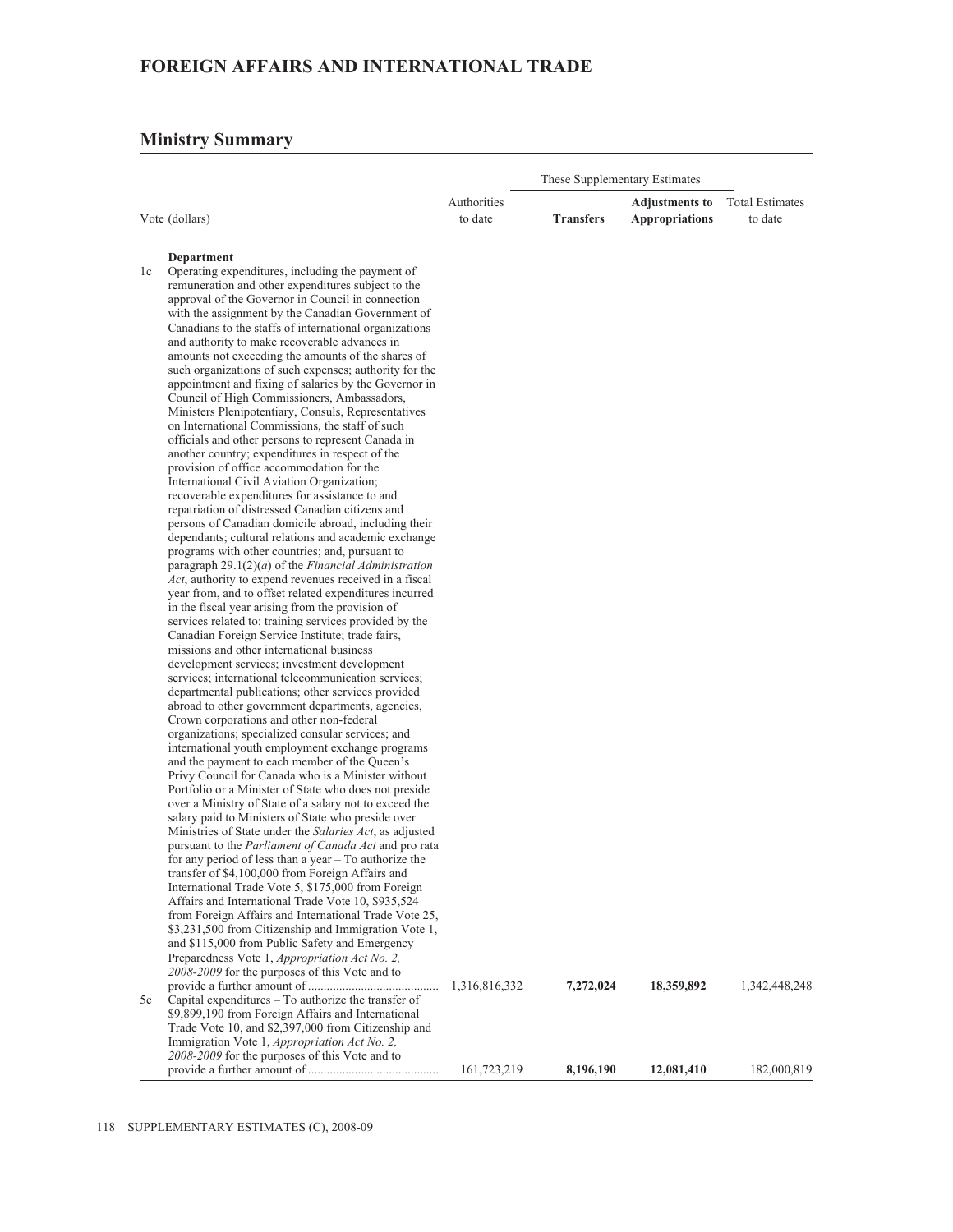## **Ministry Summary**

|            |                                                                                                                                                                                                                                                                                                                                                                                                                                                                                                                                                                                                                                                                                                                                                                                                                                                                                                                                                                                                                                                                                                                                                                                                                                                                                                                                                                                                                                                                                                                                                                                                                               |                           | These Supplementary Estimates |                                                |                                   |
|------------|-------------------------------------------------------------------------------------------------------------------------------------------------------------------------------------------------------------------------------------------------------------------------------------------------------------------------------------------------------------------------------------------------------------------------------------------------------------------------------------------------------------------------------------------------------------------------------------------------------------------------------------------------------------------------------------------------------------------------------------------------------------------------------------------------------------------------------------------------------------------------------------------------------------------------------------------------------------------------------------------------------------------------------------------------------------------------------------------------------------------------------------------------------------------------------------------------------------------------------------------------------------------------------------------------------------------------------------------------------------------------------------------------------------------------------------------------------------------------------------------------------------------------------------------------------------------------------------------------------------------------------|---------------------------|-------------------------------|------------------------------------------------|-----------------------------------|
|            | Vote (dollars)                                                                                                                                                                                                                                                                                                                                                                                                                                                                                                                                                                                                                                                                                                                                                                                                                                                                                                                                                                                                                                                                                                                                                                                                                                                                                                                                                                                                                                                                                                                                                                                                                | Authorities<br>to date    | <b>Transfers</b>              | <b>Adjustments to</b><br><b>Appropriations</b> | <b>Total Estimates</b><br>to date |
|            | 10c The grants listed in the Estimates, contributions,<br>which may include: with respect to Canada's Global<br>Partnership Program (under the G8 Global<br>Partnership), cash payments or the provision of<br>goods, equipment and services for the purpose of<br>assistance to countries of the former Soviet Union;<br>with respect to Canada's Counter-Terrorism Capacity<br>Building Program, cash payments or the provision of<br>goods, services, equipment and technology for the<br>purpose of counter-terrorism assistance to states and<br>government entities; and, with respect to the Global<br>Peace and Security Program, Global Peace Operations<br>Program and Glyn Berry Program, cash payments or<br>the provision of goods, services, equipment and<br>technology for the purpose of global peace and<br>security assistance; as well as the authority to make<br>commitments for the current fiscal year not exceeding<br>\$30,000,000, in respect of contributions to persons,<br>groups of persons, councils and associations to<br>promote the development of Canadian export sales;<br>and, the authority to pay assessments in the amounts<br>and in the currencies in which they are levied as well<br>the authority to pay other amounts specified in the<br>currencies of the countries indicated, notwithstanding<br>that the total of such payments may exceed the<br>equivalent in Canadian dollars, estimated as of<br>October 2007 – To authorize the transfer of \$975,000<br>from Foreign Affairs and International Trade Vote 1,<br>Appropriation Act No. 2, 2008-2009 for the purposes |                           |                               |                                                |                                   |
|            | 12b To increase, pursuant to subsection $10(3.1)$ of the<br><i>Export Development Act</i> , the contingent liability of<br>the Corporation referred to in paragraph $10(3)(b)$ of                                                                                                                                                                                                                                                                                                                                                                                                                                                                                                                                                                                                                                                                                                                                                                                                                                                                                                                                                                                                                                                                                                                                                                                                                                                                                                                                                                                                                                             | 778,268,000<br>13,515,583 | (9,099,190)                   | 1                                              | 769,168,811<br>13,515,583         |
|            | that Act from \$30,000,000,000 to \$33,000,000,000                                                                                                                                                                                                                                                                                                                                                                                                                                                                                                                                                                                                                                                                                                                                                                                                                                                                                                                                                                                                                                                                                                                                                                                                                                                                                                                                                                                                                                                                                                                                                                            | 1                         |                               |                                                | 1                                 |
|            |                                                                                                                                                                                                                                                                                                                                                                                                                                                                                                                                                                                                                                                                                                                                                                                                                                                                                                                                                                                                                                                                                                                                                                                                                                                                                                                                                                                                                                                                                                                                                                                                                               | .                         |                               | 12,888,000                                     | 12,888,000                        |
| (S)<br>(S) | Minister of Foreign Affairs - Salary and motor car                                                                                                                                                                                                                                                                                                                                                                                                                                                                                                                                                                                                                                                                                                                                                                                                                                                                                                                                                                                                                                                                                                                                                                                                                                                                                                                                                                                                                                                                                                                                                                            | 78,400,000                |                               | .                                              | 78,400,000                        |
| (S)        | Minister of International Trade and Minister of the<br>Pacific Gateway and the Vancouver-Whistler                                                                                                                                                                                                                                                                                                                                                                                                                                                                                                                                                                                                                                                                                                                                                                                                                                                                                                                                                                                                                                                                                                                                                                                                                                                                                                                                                                                                                                                                                                                             | 76,422                    |                               |                                                | 76,422                            |
|            | Olympics – Salary and motor car allowance<br>(S) Payments to Export Development Canada to<br>discharge obligations incurred pursuant to Section 23<br>of the Export Development Act (Canada Account) for<br>the purpose of facilitating and developing trade<br>between Canada and other countries (S.C., 2001, c.                                                                                                                                                                                                                                                                                                                                                                                                                                                                                                                                                                                                                                                                                                                                                                                                                                                                                                                                                                                                                                                                                                                                                                                                                                                                                                            | 76,422                    |                               |                                                | 76,422                            |
| (S)        | Payments under the Diplomatic Service (Special)                                                                                                                                                                                                                                                                                                                                                                                                                                                                                                                                                                                                                                                                                                                                                                                                                                                                                                                                                                                                                                                                                                                                                                                                                                                                                                                                                                                                                                                                                                                                                                               | 4,200,000                 |                               |                                                | 4,200,000                         |
| (S)        | Passport Office Revolving Fund (Revolving Funds                                                                                                                                                                                                                                                                                                                                                                                                                                                                                                                                                                                                                                                                                                                                                                                                                                                                                                                                                                                                                                                                                                                                                                                                                                                                                                                                                                                                                                                                                                                                                                               | 250,000                   | .                             | . <b>.</b>                                     | 250,000                           |
|            |                                                                                                                                                                                                                                                                                                                                                                                                                                                                                                                                                                                                                                                                                                                                                                                                                                                                                                                                                                                                                                                                                                                                                                                                                                                                                                                                                                                                                                                                                                                                                                                                                               |                           | .                             | .                                              |                                   |
|            |                                                                                                                                                                                                                                                                                                                                                                                                                                                                                                                                                                                                                                                                                                                                                                                                                                                                                                                                                                                                                                                                                                                                                                                                                                                                                                                                                                                                                                                                                                                                                                                                                               | 2,353,325,979             | 6,369,024                     | 43,329,303                                     | 2,403,024,306                     |

<u> 1989 - Johann Barn, mars and de Brasilian (b. 1989)</u>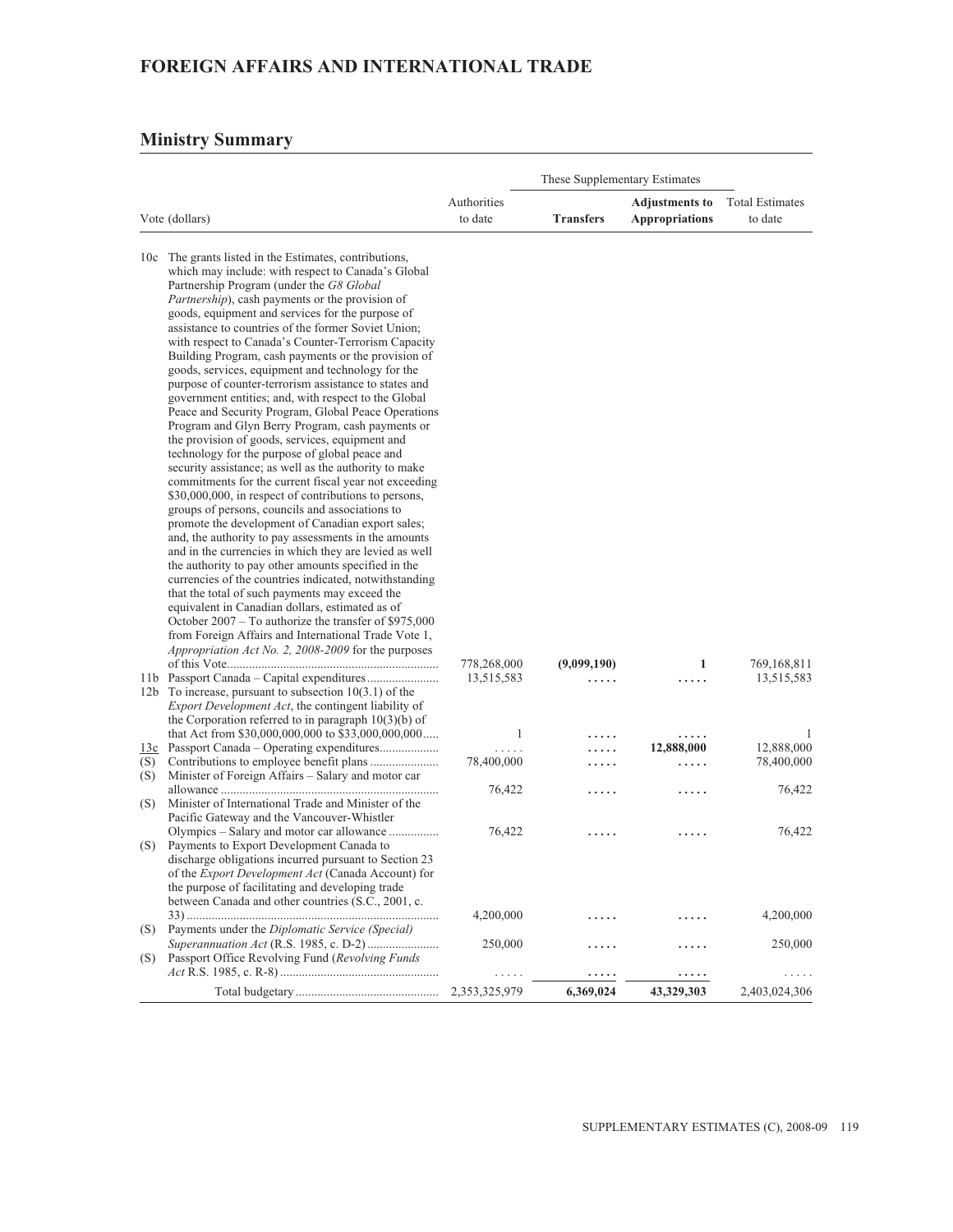## **Ministry Summary**

|     |                                                                                                                                                                                                                                                                                                                                                                                                                                                                                                                                                                                                                                                                                                                                                                                                                                                                                                                                                                                                                                                                                                                                                                                                                                                                                                                                                                                                                                                                                                                                                                                               |                          | These Supplementary Estimates |                                                |                                   |
|-----|-----------------------------------------------------------------------------------------------------------------------------------------------------------------------------------------------------------------------------------------------------------------------------------------------------------------------------------------------------------------------------------------------------------------------------------------------------------------------------------------------------------------------------------------------------------------------------------------------------------------------------------------------------------------------------------------------------------------------------------------------------------------------------------------------------------------------------------------------------------------------------------------------------------------------------------------------------------------------------------------------------------------------------------------------------------------------------------------------------------------------------------------------------------------------------------------------------------------------------------------------------------------------------------------------------------------------------------------------------------------------------------------------------------------------------------------------------------------------------------------------------------------------------------------------------------------------------------------------|--------------------------|-------------------------------|------------------------------------------------|-----------------------------------|
|     | Vote (dollars)                                                                                                                                                                                                                                                                                                                                                                                                                                                                                                                                                                                                                                                                                                                                                                                                                                                                                                                                                                                                                                                                                                                                                                                                                                                                                                                                                                                                                                                                                                                                                                                | Authorities<br>to date   | <b>Transfers</b>              | <b>Adjustments to</b><br><b>Appropriations</b> | <b>Total Estimates</b><br>to date |
| (S) | Payments to Export Development Canada to<br>discharge obligations incurred pursuant to Section 23<br>of the <i>Export Development Act</i> (Canada Account) for<br>the purpose of facilitating and developing trade<br>between Canada and other countries (S.C., 2001,                                                                                                                                                                                                                                                                                                                                                                                                                                                                                                                                                                                                                                                                                                                                                                                                                                                                                                                                                                                                                                                                                                                                                                                                                                                                                                                         |                          |                               |                                                |                                   |
|     |                                                                                                                                                                                                                                                                                                                                                                                                                                                                                                                                                                                                                                                                                                                                                                                                                                                                                                                                                                                                                                                                                                                                                                                                                                                                                                                                                                                                                                                                                                                                                                                               | 88,200,000<br>88,200,000 |                               |                                                | 88,200,000<br>88,200,000          |
|     |                                                                                                                                                                                                                                                                                                                                                                                                                                                                                                                                                                                                                                                                                                                                                                                                                                                                                                                                                                                                                                                                                                                                                                                                                                                                                                                                                                                                                                                                                                                                                                                               |                          | .                             | .                                              |                                   |
|     |                                                                                                                                                                                                                                                                                                                                                                                                                                                                                                                                                                                                                                                                                                                                                                                                                                                                                                                                                                                                                                                                                                                                                                                                                                                                                                                                                                                                                                                                                                                                                                                               | 2,441,525,979            | 6,369,024                     | 43,329,303                                     | 2,491,224,306                     |
| 15  | <b>Canadian Commercial Corporation</b><br>Payments to the Canadian Commercial Corporation                                                                                                                                                                                                                                                                                                                                                                                                                                                                                                                                                                                                                                                                                                                                                                                                                                                                                                                                                                                                                                                                                                                                                                                                                                                                                                                                                                                                                                                                                                     | 15, 191, 642             |                               |                                                | 15, 191, 642                      |
|     |                                                                                                                                                                                                                                                                                                                                                                                                                                                                                                                                                                                                                                                                                                                                                                                                                                                                                                                                                                                                                                                                                                                                                                                                                                                                                                                                                                                                                                                                                                                                                                                               | 15, 191, 642             | .                             |                                                | 15, 191, 642                      |
|     | <b>Canadian International Development Agency</b><br>20c Operating expenditures and authority to<br>( <i>a</i> ) engage persons for service in developing countries<br>and in countries in transition; and<br>$(b)$ provide education or training for persons from<br>developing countries and from countries in transition,<br>in accordance with the Technical Assistance<br>Regulations, made by Order in Council P.C.<br>1986-993 of April 24, 1986 (and registered as<br>SOR/86-475), as may be amended, or any other<br>regulations that may be made by the Governor in<br>Council with respect to<br>(i) the remuneration payable to persons for service in<br>developing countries and in countries in transition,<br>and the payment of their expenses or of allowances<br>with respect thereto,<br>(ii) the maintenance of persons from developing<br>countries and from countries in transition who are<br>undergoing education or training, and the payment of<br>their expenses or of allowances with respect thereto,<br>and<br>(iii) the payment of special expenses directly or<br>indirectly related to the service of persons in<br>developing countries and in countries in transition or<br>the education or training of persons from developing<br>countries and from countries in transition<br>25c The grants listed in the Estimates, contributions and<br>payments to international financial institutions in<br>accordance with the International Development<br>(Financial Institutions) Assistance Act, for<br>international development assistance, international | 235,961,867              | (13,018,492)                  |                                                | 222,943,375                       |
|     | humanitarian assistance and other specified purposes,<br>in the form of cash payments or the provision of<br>goods, commodities or services – To authorize the<br>transfer of \$13,018,492 from Foreign Affairs and<br>International Trade Vote 20, Appropriation Act No. 2,<br>2008-2009 for the purposes of this Vote and to                                                                                                                                                                                                                                                                                                                                                                                                                                                                                                                                                                                                                                                                                                                                                                                                                                                                                                                                                                                                                                                                                                                                                                                                                                                                |                          | 7,832,968                     | 171,329,208                                    | 2,947,127,176                     |

<u> 1989 - Johann Barbara, martxa alemaniar a</u>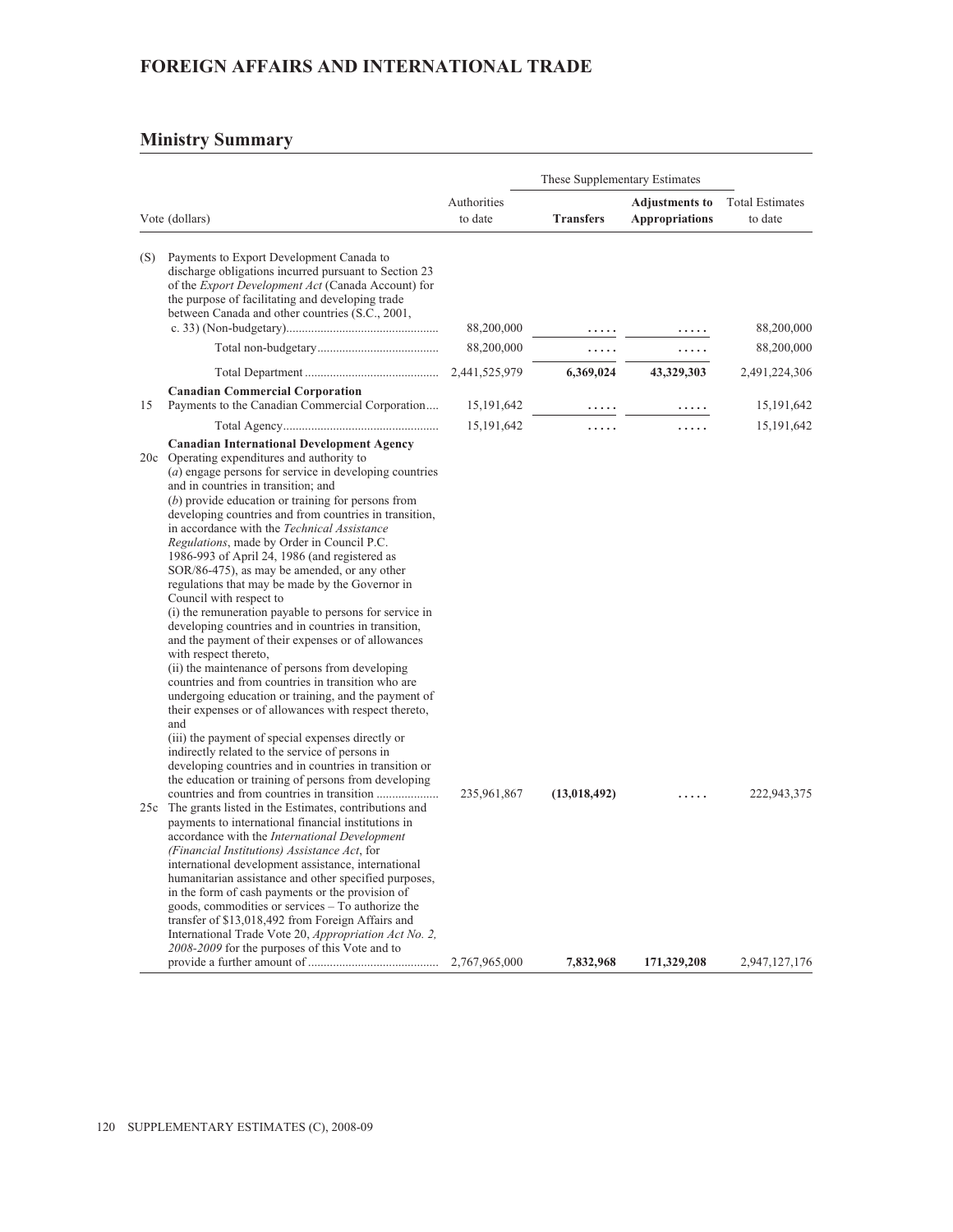## **Ministry Summary**

|            |                                                                                                                                                                                                                                                                                                                                     |                       | These Supplementary Estimates |                       |                        |
|------------|-------------------------------------------------------------------------------------------------------------------------------------------------------------------------------------------------------------------------------------------------------------------------------------------------------------------------------------|-----------------------|-------------------------------|-----------------------|------------------------|
|            |                                                                                                                                                                                                                                                                                                                                     | Authorities           |                               | <b>Adjustments to</b> | <b>Total Estimates</b> |
|            | Vote (dollars)                                                                                                                                                                                                                                                                                                                      | to date               | <b>Transfers</b>              | <b>Appropriations</b> | to date                |
| (S)<br>(S) | Minister for International Cooperation - Salary and                                                                                                                                                                                                                                                                                 | 25,784,000            |                               |                       | 25,784,000             |
| (S)        | Encashment of notes issued to the development<br>assistance funds of the international financial<br>institutions in accordance with the International<br>Development (Financial Institutions) Assistance Act                                                                                                                        | 76,422<br>257,861,000 |                               |                       | 76,422<br>257,861,000  |
|            |                                                                                                                                                                                                                                                                                                                                     | 3,287,648,289         | (5, 185, 524)                 | 171,329,208           | 3,453,791,973          |
|            | L30a The issuance and payment of non-interest bearing,<br>non-negotiable demand notes in an amount not to<br>exceed \$227,032,000 (\$215,032,000 + \$12,000,000)<br>in accordance with the International Development<br>(Financial Institutions) Assistance Act, for the<br>purpose of contributions to the International Financial |                       |                               |                       |                        |
| (S)        | Payments to International Financial Institutions -                                                                                                                                                                                                                                                                                  | $\overline{2}$        |                               |                       | $\overline{2}$         |
|            | Capital Subscriptions (Non-Budgetary)                                                                                                                                                                                                                                                                                               | 8,004,000             |                               |                       | 8,004,000              |
|            |                                                                                                                                                                                                                                                                                                                                     | 8,004,002             |                               | .                     | 8,004,002              |
|            |                                                                                                                                                                                                                                                                                                                                     | 3,295,652,291         | (5, 185, 524)                 | 171,329,208           | 3,461,795,975          |
|            | <b>International Development Research Centre</b><br>35c Payments to the International Development Research<br>Centre – To authorize the transfer of $$4,000,000$ from<br>Foreign Affairs and International Trade Vote 25, and<br>\$70,000 from Health Vote 40, Appropriation Act<br>No. 2, 2008-2009 for the purposes of this Vote  | 164,700,734           | 4,070,000                     | 1                     | 168,770,735            |
|            |                                                                                                                                                                                                                                                                                                                                     | 164,700,734           | 4,070,000                     | $\mathbf{1}$          | 168,770,735            |
|            | <b>International Joint Commission</b><br>40b Program expenditures – Salaries and expenses of the<br>Canadian Section, expenses of studies, surveys and<br>investigations by the Commission under International<br>References and expenses of the Commission under<br>the Canada-United States Great Lakes Water Quality             |                       |                               |                       |                        |
| (S)        | Contributions to employee benefit plans                                                                                                                                                                                                                                                                                             | 8,523,997<br>548,000  |                               |                       | 8,523,997<br>548,000   |
|            |                                                                                                                                                                                                                                                                                                                                     | 9,071,997             |                               |                       | 9,071,997              |
|            | <b>NAFTA Secretariat, Canadian Section</b>                                                                                                                                                                                                                                                                                          |                       | .                             | .                     |                        |
| 45<br>(S)  |                                                                                                                                                                                                                                                                                                                                     | 2,936,298<br>190,000  |                               |                       | 2,936,298<br>190,000   |
|            |                                                                                                                                                                                                                                                                                                                                     | 3,126,298             | .                             | .                     | 3,126,298              |
|            |                                                                                                                                                                                                                                                                                                                                     | 5,929,268,941         | 5,253,500                     | 214,658,512           | 6,149,180,953          |

Note: The "Authorities to date" column includes items brought forward, but not yet approved in 2008-09 Supplementary Estimates (B) at the time of printing this document, as well as permanent allocations from Treasury Board Central Votes.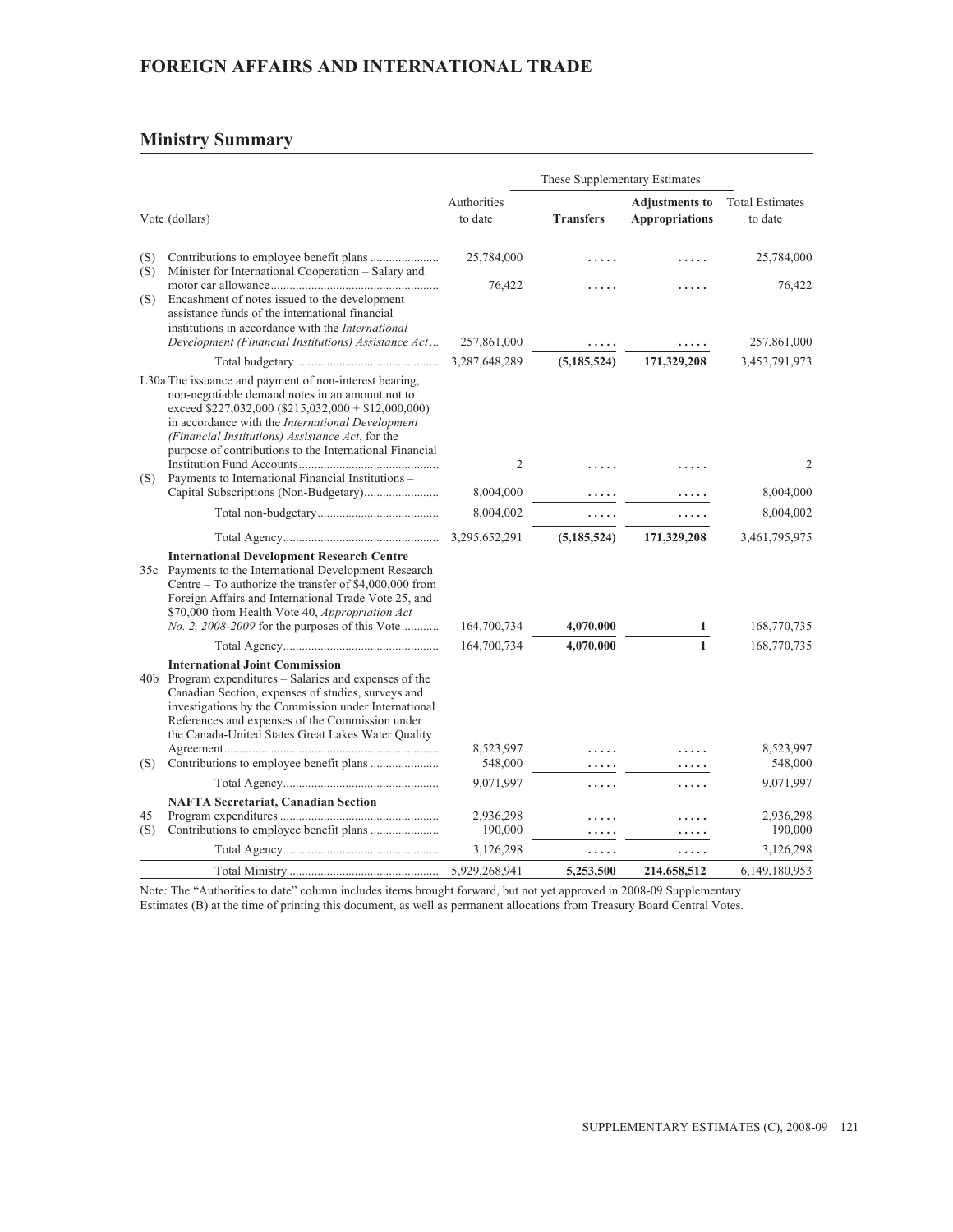# **FOREIGN AFFAIRS AND INTERNATIONAL TRADE Department**

### **Explanation of Requirements (thousands of dollars)**

Foreign Affairs and International Trade requests funds for the following items:

| <b>Voted Appropriations</b>                                                                                                                                                           | Vote 1  | Vote 5  | Vote 10                                          | Vote 13                        | <b>Total</b> |
|---------------------------------------------------------------------------------------------------------------------------------------------------------------------------------------|---------|---------|--------------------------------------------------|--------------------------------|--------------|
| Funding for the expansion of the Canadian<br>Funding to compensate foreign currency losses                                                                                            | 8,390   | 24,837  | .                                                | .                              | 33,227       |
| Funding to support enhanced civilian<br>developmental assistance and security                                                                                                         | 23,136  | .       | .                                                | .                              | 23,136       |
| Compensation adjustment for collective                                                                                                                                                | 4,407   | 2,237   | 11,665                                           | .                              | 18,309       |
|                                                                                                                                                                                       | .       | .       | .                                                | 12,888                         | 12,888       |
| Funding for the establishment of the Consular<br>Services and Emergency Management Branch                                                                                             | 11,765  |         | .                                                |                                | 11,765       |
| Softwood Lumber Agreement Litigation costs                                                                                                                                            | 2,260   | .       | .                                                | .                              | 2,260        |
| Funding for the Global Security Reporting<br>program to cover the incremental costs of<br>deploying nine existing positions from<br>Headquarters to missions abroad                   | 1,200   | 239     | .                                                |                                | 1,439        |
| Funding under the Global Commerce Support<br>program to attract foreign direct investment,<br>and to increase Canadian innovation and<br>commercialization opportunities and Canadian |         |         |                                                  |                                |              |
|                                                                                                                                                                                       | .       | .       | 210                                              | .                              | 210          |
| Gross Voted Appropriations                                                                                                                                                            | 51,158  | 27,313  | 11,875                                           | 12,888                         | 103,234      |
| <b>Funds Available</b>                                                                                                                                                                |         |         |                                                  |                                |              |
| Less: Spending authorities available within the                                                                                                                                       | 32,798  | 5,333   | 11,875                                           | .                              | 50,006       |
| Less: Spending authorities available from another                                                                                                                                     | $\dots$ | 9,899   | $\mathbb{Z}^2$ . $\mathbb{Z}^2$ , $\mathbb{Z}^2$ | .                              | 9,899        |
| Total Funds Available                                                                                                                                                                 | 32,798  | 15,232  | 11,875                                           | .                              | 59,905       |
| <b>Total Voted Appropriations</b>                                                                                                                                                     | 18,360  | 12,081  | .                                                | 12,888                         | 43,329       |
| <b>Transfers</b>                                                                                                                                                                      |         |         |                                                  |                                |              |
| Transfer from Citizenship and Immigration - To<br>provide support to departmental staff located<br>Transfer from Canadian International<br>Development Agency – To provide funding    | 3,232   | 2,397   |                                                  |                                | 5,629        |
| for the cost of employees in Kandahar<br>Transfer from Public Safety and Emergency<br>Preparedness – In support of the Minister's                                                     | 936     | .       | .                                                | $\alpha$ , $\alpha$ , $\alpha$ | 936          |
| responsibilities for regional representation of<br>Internal reallocation of resources – To reflect<br>funding pursuant to modifications to the                                        | 115     | .       | .                                                | .                              | 115          |
| Internal reallocation of resources - To reduce the                                                                                                                                    | 4,100   | (4,100) | .                                                |                                |              |
| amount of new appropriations required<br>Internal reallocation of resources – For the                                                                                                 |         | 9,899   | (9,899)                                          |                                |              |
| continuation of existing initiatives to advance<br>Canada's Global Peace and Security priorities                                                                                      | (975)   | 1.1.1.1 | 975                                              | .                              | 1.1.1.1      |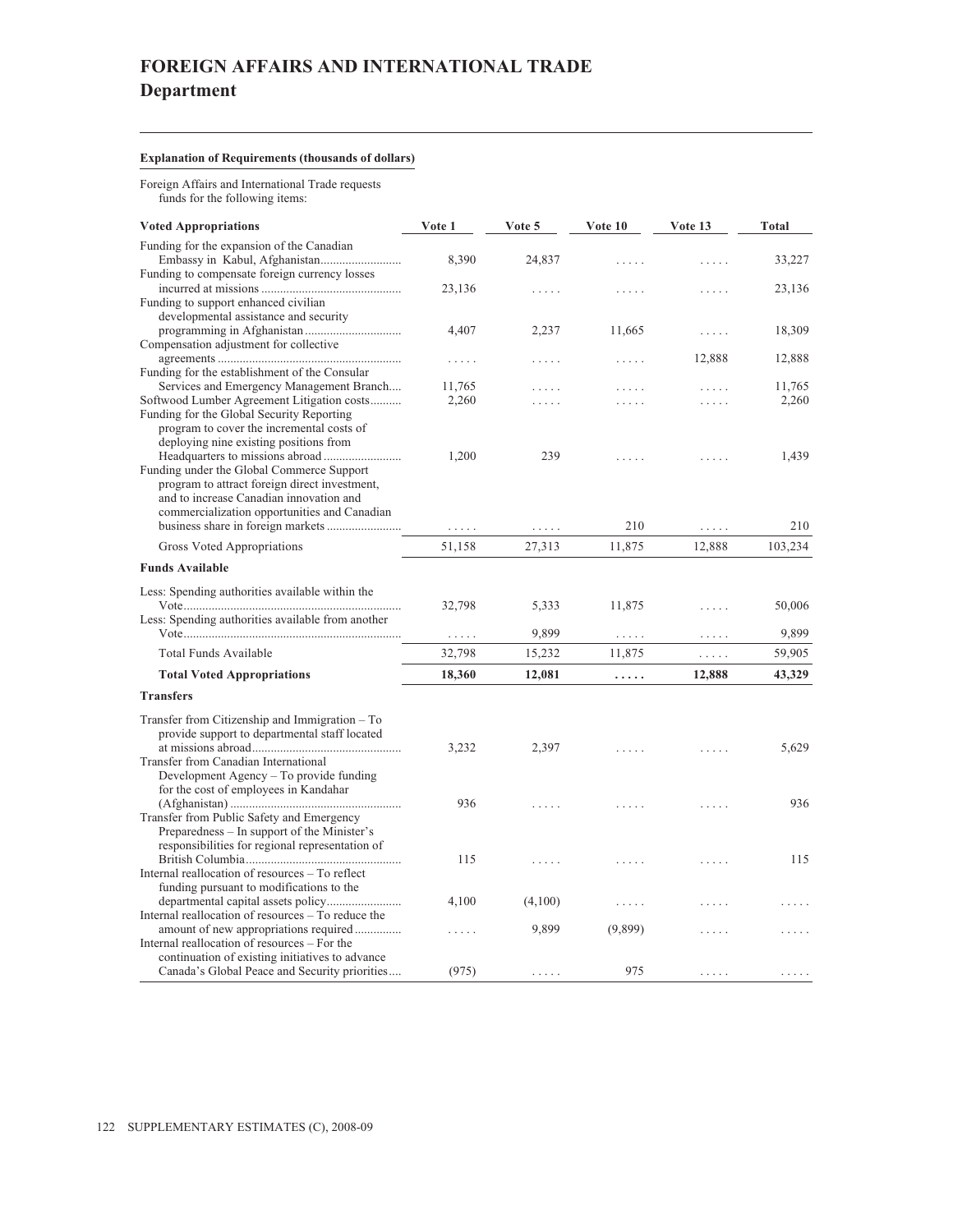## **FOREIGN AFFAIRS AND INTERNATIONAL TRADE Department**

**Explanation of Requirements (thousands of dollars)**

| <b>Transfers</b>                                                                                                                                                                                                                                                                                                                                                                       | Vote 1       | Vote 5     | Vote 10 | Vote 13 | Total  |
|----------------------------------------------------------------------------------------------------------------------------------------------------------------------------------------------------------------------------------------------------------------------------------------------------------------------------------------------------------------------------------------|--------------|------------|---------|---------|--------|
| Internal reallocation of resources – For the Global<br>Commerce Support program used to attract<br>foreign direct investment, and to increase<br>Canadian innovation and commercialization<br>opportunities and Canadian business share in<br>Transfer to National Defence – In support of the<br>Minister's responsibilities for regional<br>representation of Nova Scotia and Prince | 175<br>(310) |            | (175)   |         | (310)  |
| <b>Total Transfers</b>                                                                                                                                                                                                                                                                                                                                                                 | 7,273        | .<br>8.196 | (9,099) | .<br>.  | 6,370  |
| <b>These Supplementary Estimates</b>                                                                                                                                                                                                                                                                                                                                                   | 25,633       | 20,277     | (9,099) | 12.888  | 49,699 |

### **Explanation of Funds Available (dollars)**

**Vote 1**: \$32,798,226 in total authorities is available within the Vote; \$32,449,206 from savings identified as part of the government's ongoing strategic review of departmental spending and \$349,020 from savings identified as part of the government's reduction of public opinion research expenditures.

Vote 5: \$5,332,800 in total authorities is available within the Vote and \$9,899,190 is available from Vote 10 due to savings identified as part of the government's ongoing strategic review of departmental spending.

**Vote 10**: \$11,874,810 in total authorities is available within the Vote from savings identified as part of the government's ongoing strategic review of departmental spending.

| <b>Transfer Payments (dollars)</b>   | Voted                    | <b>Statutory</b> |
|--------------------------------------|--------------------------|------------------|
| <b>Contributions</b>                 |                          |                  |
|                                      | 11,664,810<br>975,000    | .                |
|                                      | 210,000                  | .<br>.           |
| <b>Total Gross Transfer Payments</b> | 12,849,810               | .                |
|                                      | 11,874,810<br>10.074.190 | .<br>.           |
| <b>Net Transfer Payments</b>         | (9,099,190)              | .                |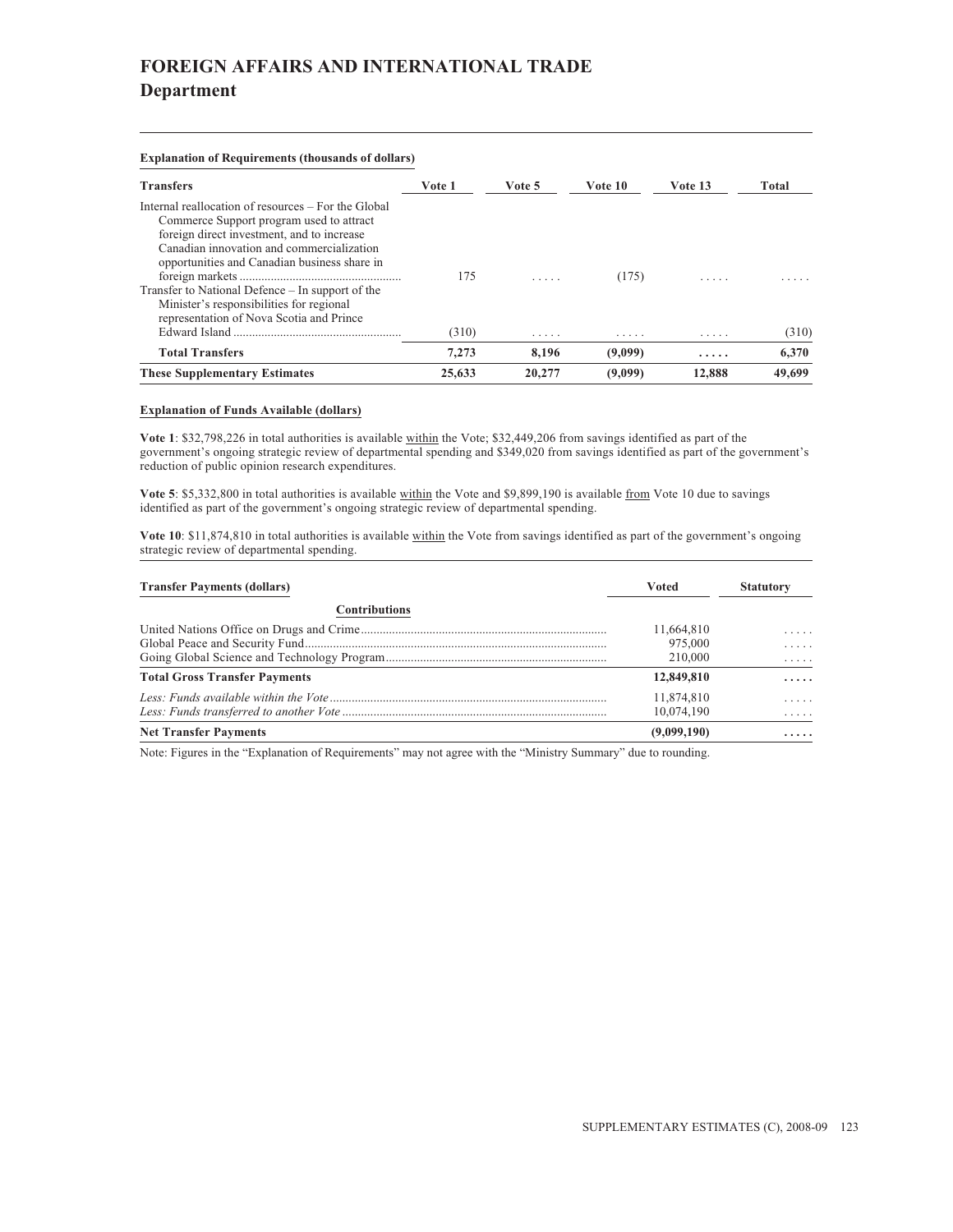# **FOREIGN AFFAIRS AND INTERNATIONAL TRADE Canadian International Development Agency**

#### **Explanation of Requirements (thousands of dollars)**

Canadian International Development Agency requests funds for the following items:

| <b>Voted Appropriations</b>                                                                                                                                                                                                       | Vote 20   | Vote 25 | <b>Total</b> |
|-----------------------------------------------------------------------------------------------------------------------------------------------------------------------------------------------------------------------------------|-----------|---------|--------------|
| Funding for the Canadian contribution to the World Bank's Climate Investment Fund                                                                                                                                                 | .         | 85,000  | 85,000       |
| Funding for humanitarian assistance and increased support in micronutrient<br>programming with a particular focus on vulnerable regions such as the Horn of                                                                       | .         | 65,000  | 65,000       |
| Funding to match Canadian public donations to the international response to Cyclone                                                                                                                                               | .         | 53,353  | 53,353       |
| Funding to advance Canada's contribution to global education goals and support<br>increased aid effectiveness in education through the Education for All Fast Track                                                               |           |         |              |
|                                                                                                                                                                                                                                   | .         | 12,000  | 12,000       |
| Funding for humanitarian assistance in Afghanistan, in response to the high food                                                                                                                                                  | .         | 8,244   | 8,244        |
|                                                                                                                                                                                                                                   | 1.1.1.1   | 4,639   | 4,639        |
| Gross Voted Appropriations                                                                                                                                                                                                        | .         | 228,236 | 228,236      |
| <b>Funds Available</b>                                                                                                                                                                                                            |           |         |              |
|                                                                                                                                                                                                                                   | 1.1.1.1   | 54,249  | 54,249       |
|                                                                                                                                                                                                                                   |           | 2,658   | 2,658        |
| <b>Total Funds Available</b>                                                                                                                                                                                                      | .         | 56,907  | 56,907       |
| <b>Total Voted Appropriations</b>                                                                                                                                                                                                 | .         | 171,329 | 171,329      |
| <b>Transfers</b>                                                                                                                                                                                                                  |           |         |              |
| Internal reallocation of resources – To provide funding for humanitarian assistance in<br>Internal reallocation of resources – To reduce the amount of new appropriations                                                         | (10, 361) | 10,361  |              |
| Transfer to the Canadian Museum of Civilization $-$ To contribute to the exhibit                                                                                                                                                  | (2,658)   | 2,658   |              |
| Transfer to Foreign Affairs and International Trade – To provide funding for the cost                                                                                                                                             | .         | (250)   | (250)        |
| Transfer to International Development Research Council – To conduct research in                                                                                                                                                   | .         | (936)   | (936)        |
| Africa in the areas of private sector development by promoting a better<br>investment climate and business environment through research and advocacy<br>(\$2,000) and, health by supporting the development of health information |           |         |              |
|                                                                                                                                                                                                                                   | .         | (4,000) | (4,000)      |
| <b>Total Transfers</b>                                                                                                                                                                                                            | (13,018)  | 7,833   | (5, 185)     |
| <b>These Supplementary Estimates</b>                                                                                                                                                                                              | (13, 018) | 179,162 | 166,144      |

#### **Explanation of Funds Available (dollars)**

Vote 25: \$56,907,092 in total authorities is available: \$54,249,300 from within the Vote; \$49,610,000 from savings identified as part of the government's ongoing strategic review of departmental spending and \$4,639,300 from CIDA's effort towards delivering more efficient international assistance and \$2,657,792 from Vote 20; \$2,634,000 from savings identified as part of the government's ongoing strategic review of departmental spending and \$23,792 from savings identified as part of the government's reduction of public opinion research expenditures.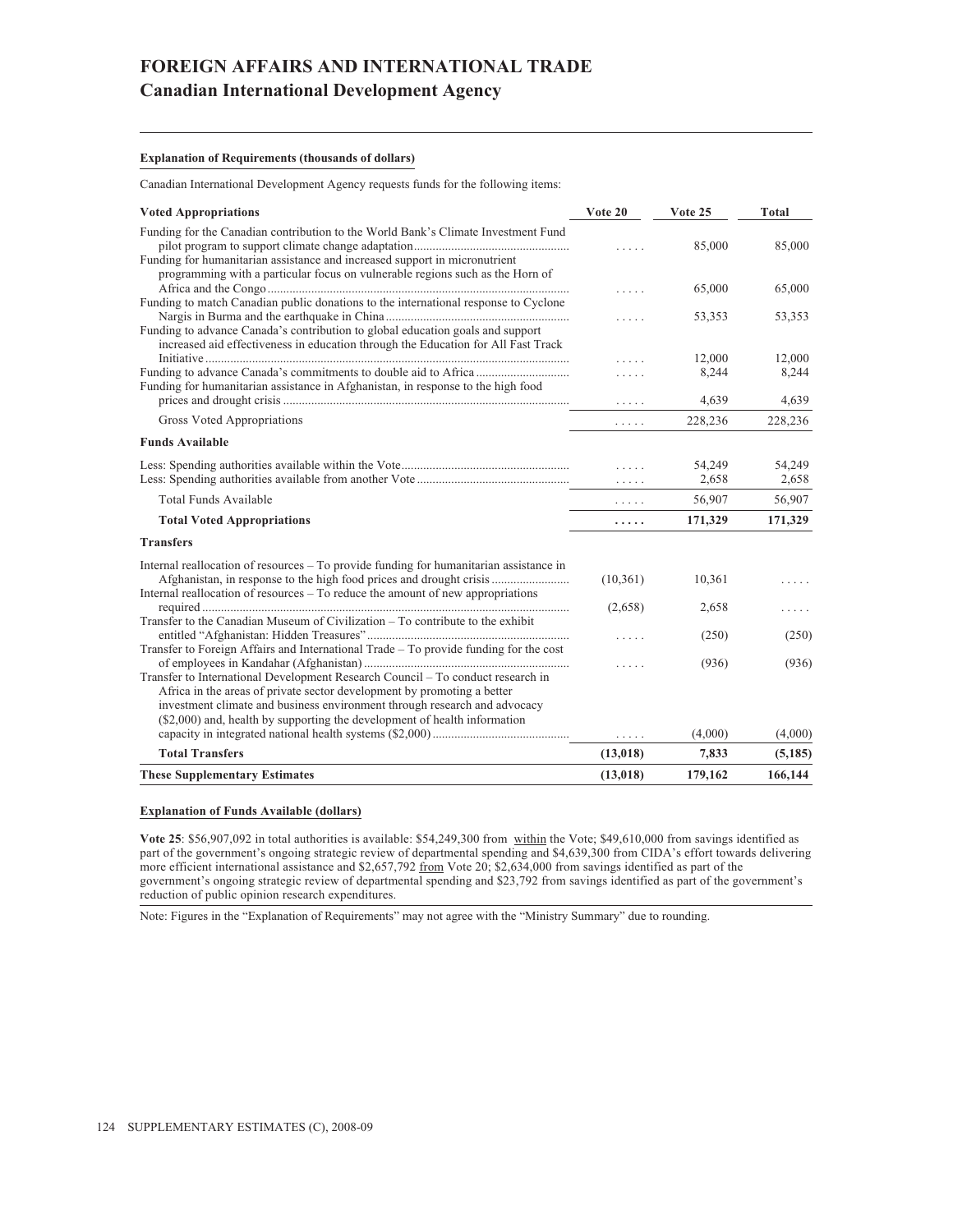# **FOREIGN AFFAIRS AND INTERNATIONAL TRADE Canadian International Development Agency**

| <b>Transfer Payments (dollars)</b>                                                                                                                                                                                                                                                                                                                                                                                                                                               | <b>Voted</b>            | <b>Statutory</b> |
|----------------------------------------------------------------------------------------------------------------------------------------------------------------------------------------------------------------------------------------------------------------------------------------------------------------------------------------------------------------------------------------------------------------------------------------------------------------------------------|-------------------------|------------------|
| Grants                                                                                                                                                                                                                                                                                                                                                                                                                                                                           |                         |                  |
| Grants for Multilateral Programming: Grants in support of development assistance,<br>humanitarian assistance or disaster preparedness, including peace building, for global<br>operations, programs, projects, activities and appeals; as well as in support of<br>programming against hunger, malnutrition and disease for the benefit of developing                                                                                                                            | 230,353,000             |                  |
| <b>Contributions</b>                                                                                                                                                                                                                                                                                                                                                                                                                                                             |                         |                  |
| Contributions for Bilateral Programming: Contributions in support of development<br>assistance, including payments for loan agreements issued under the authority of<br>previous Appropriation Acts, contributions for cooperation with countries in transition<br>and contributions in support of regional or country specific development assistance<br>projects, programs and activities for the benefit of developing countries or territories or<br>countries in transition | 8,244,000               |                  |
| <b>Total Gross Transfer Payments</b>                                                                                                                                                                                                                                                                                                                                                                                                                                             | 238,597,000             |                  |
|                                                                                                                                                                                                                                                                                                                                                                                                                                                                                  | 54,249,300<br>5,185,524 |                  |
| <b>Net Transfer Payments</b>                                                                                                                                                                                                                                                                                                                                                                                                                                                     | 179, 162, 176           |                  |

## **International Development Research Centre**

| <b>Explanation of Requirements (thousands of dollars)</b>                                                                                                                                                                                                                                                                                 |         |
|-------------------------------------------------------------------------------------------------------------------------------------------------------------------------------------------------------------------------------------------------------------------------------------------------------------------------------------------|---------|
| International Development Research Centre requests funds for the following items:                                                                                                                                                                                                                                                         |         |
| <b>Voted Appropriations</b>                                                                                                                                                                                                                                                                                                               | Vote 35 |
| Funding for re-engaging in the Americas supporting democratic development and enhancing private sector                                                                                                                                                                                                                                    | 6,872   |
| <b>Funds Available</b>                                                                                                                                                                                                                                                                                                                    |         |
|                                                                                                                                                                                                                                                                                                                                           | 6.872   |
| <b>Total Voted Appropriations</b>                                                                                                                                                                                                                                                                                                         |         |
| <b>Transfers</b>                                                                                                                                                                                                                                                                                                                          |         |
| Transfer from Canadian International Development Agency – To conduct research in Africa in the areas of private<br>sector development by promoting a better investment climate and business environment through research and<br>advocacy (\$2,000) and health, by supporting the development of health information capacity in integrated | 4.000   |
| Transfer from Public Health Agency of Canada – For the Global Health Research Initiative to create and share<br>knowledge to strengthen health systems and build global health research capacity in developing countries and in                                                                                                           | 70      |
| <b>Total Transfers</b>                                                                                                                                                                                                                                                                                                                    | 4,070   |
| <b>These Supplementary Estimates</b>                                                                                                                                                                                                                                                                                                      | 4,070   |

### **Explanation of Funds Available (dollars)**

Vote 35: \$6,872,000 in total authorities is available within the Vote from savings identified as part of the government's ongoing strategic review of departmental spending.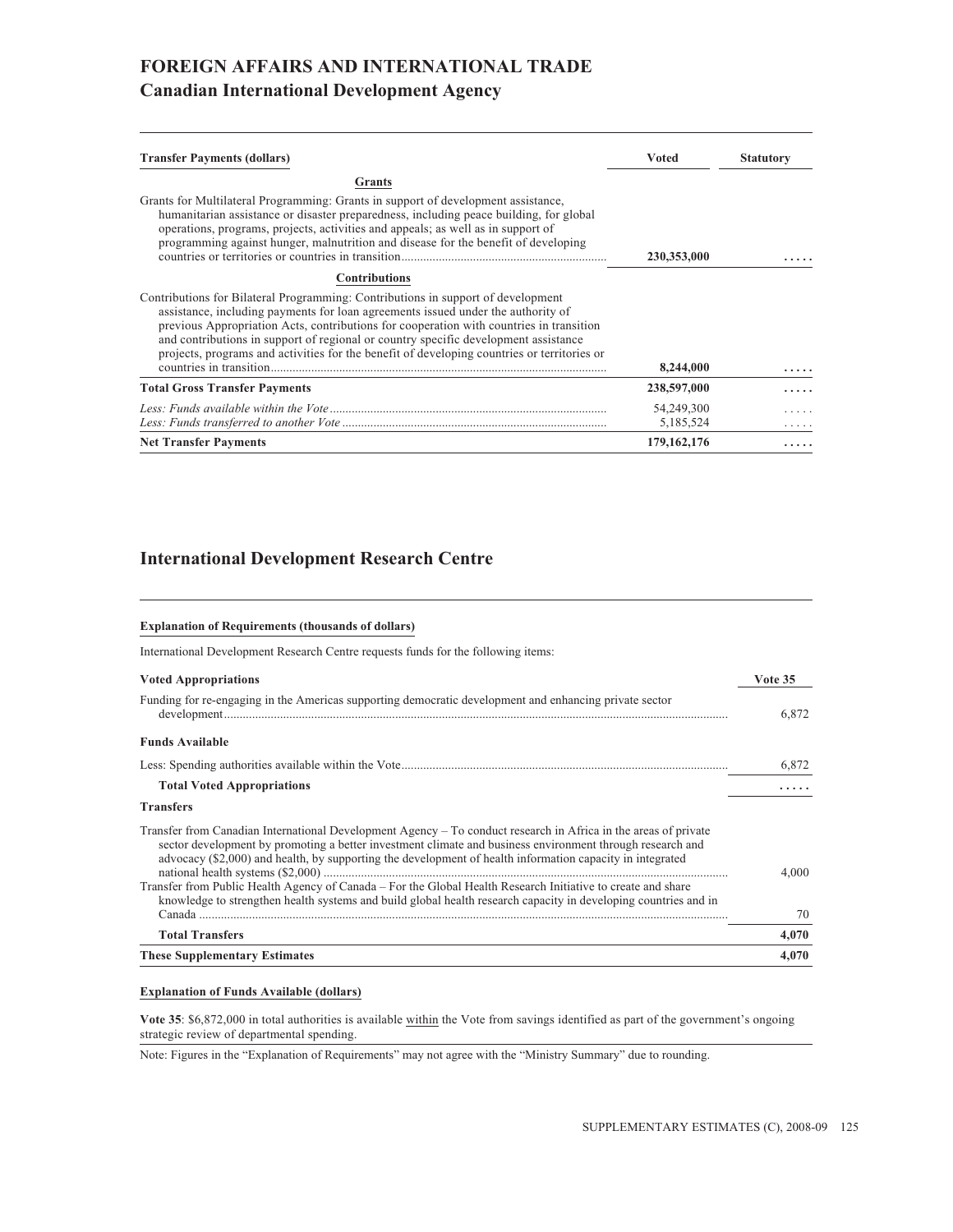## **Ministry Summary**

|            |                                                                                                                                                                                                                                                                                                                                                                                                                                                                                                                                                                             |                                              | These Supplementary Estimates           |                         |                                              |
|------------|-----------------------------------------------------------------------------------------------------------------------------------------------------------------------------------------------------------------------------------------------------------------------------------------------------------------------------------------------------------------------------------------------------------------------------------------------------------------------------------------------------------------------------------------------------------------------------|----------------------------------------------|-----------------------------------------|-------------------------|----------------------------------------------|
|            |                                                                                                                                                                                                                                                                                                                                                                                                                                                                                                                                                                             | Authorities                                  |                                         | <b>Adjustments to</b>   | <b>Total Estimates</b>                       |
|            | Vote (dollars)                                                                                                                                                                                                                                                                                                                                                                                                                                                                                                                                                              | to date                                      | <b>Transfers</b>                        | <b>Appropriations</b>   | to date                                      |
| 1c         | Department<br>Operating expenditures and, pursuant to paragraph<br>$29.1(2)(a)$ of the <i>Financial Administration Act</i> ,<br>authority to spend revenues to offset expenditures<br>incurred in the fiscal year arising from the provision<br>of services or the sale of products related to health<br>protection, regulatory activities and medical services<br>and the payment to each member of the Queen's                                                                                                                                                            |                                              |                                         |                         |                                              |
|            | Privy Council for Canada who is a Minister without<br>Portfolio or a Minister of State who does not preside<br>over a Ministry of State of a salary not to exceed the<br>salary paid to Ministers of State who preside over<br>Ministries of State under the Salaries Act, as adjusted<br>pursuant to the Parliament of Canada Act and pro rata<br>for any period of less than a year $-$ To authorize the<br>transfer of \$15,000,000 from Health Vote 5, and<br>\$2,600,000 from Agriculture and Agri-Food Vote 1,<br>Appropriation Act No. 2, 2008-2009 for the purposes |                                              |                                         |                         |                                              |
| 5c         | of this Vote and to provide a further amount of<br>10c The grants listed in the Estimates and contributions –<br>To authorize the transfer of \$11,000,000 from Health<br>Vote 1, and \$322,941 from Health Vote 25,<br>Appropriation Act No. 2, 2008-2009 for the purposes<br>of this Vote and to provide a further amount of                                                                                                                                                                                                                                              | 1,761,056,040<br>63,008,001<br>1,374,919,704 | 4,069,603<br>(15,000,000)<br>11,322,941 | 71,553,599<br>7,558,634 | 1,836,679,242<br>48,008,001<br>1,393,801,279 |
| (S)<br>(S) | Minister of Health - Salary and motor car allowance                                                                                                                                                                                                                                                                                                                                                                                                                                                                                                                         | 110,949,000<br>76,422                        | .<br>$\cdots\cdots$                     | .<br>.                  | 110,949,000<br>76,422                        |
|            |                                                                                                                                                                                                                                                                                                                                                                                                                                                                                                                                                                             | 3,310,009,167                                | 392,544                                 | 79,112,233              | 3,389,513,944                                |
| (S)        | <b>Assisted Human Reproduction Agency of Canada</b>                                                                                                                                                                                                                                                                                                                                                                                                                                                                                                                         | 12,357,540<br>635,000                        | .<br>.                                  |                         | 12,357,540<br>635,000                        |
|            |                                                                                                                                                                                                                                                                                                                                                                                                                                                                                                                                                                             | 12,992,540                                   | .                                       | .                       | 12,992,540                                   |
|            | <b>Canadian Institutes of Health Research</b><br>25c The grants listed in the Estimates – To authorize the<br>transfer of \$450,000 from Health Vote 45,                                                                                                                                                                                                                                                                                                                                                                                                                    | 46,002,871                                   | .                                       | 4,068,117               | 50,070,988                                   |
| (S)        | Appropriation Act No. 2, 2008-2009 for the purposes<br>of this Vote and to provide a further amount of                                                                                                                                                                                                                                                                                                                                                                                                                                                                      | 883,464,072<br>4,428,000                     | 127,059<br>.                            | 34,079,000              | 917,670,131<br>4,428,000                     |
|            |                                                                                                                                                                                                                                                                                                                                                                                                                                                                                                                                                                             | 933,894,943                                  | 127,059                                 | 38, 147, 117            | 972,169,119                                  |
|            | <b>Hazardous Materials Information Review</b>                                                                                                                                                                                                                                                                                                                                                                                                                                                                                                                               |                                              |                                         |                         |                                              |
| (S)        | Commission                                                                                                                                                                                                                                                                                                                                                                                                                                                                                                                                                                  | 4,718,407<br>468,000                         | .                                       | .                       | 4,718,407<br>468,000                         |
|            |                                                                                                                                                                                                                                                                                                                                                                                                                                                                                                                                                                             | 5,186,407                                    | .                                       | .                       | 5,186,407                                    |
|            | <b>Patented Medicine Prices Review Board</b>                                                                                                                                                                                                                                                                                                                                                                                                                                                                                                                                |                                              |                                         |                         |                                              |
| (S)        |                                                                                                                                                                                                                                                                                                                                                                                                                                                                                                                                                                             | 10,351,086<br>631,000                        | .                                       | .                       | 10,351,086<br>631,000                        |
|            |                                                                                                                                                                                                                                                                                                                                                                                                                                                                                                                                                                             | 10,982,086                                   | .                                       | .                       | 10,982,086                                   |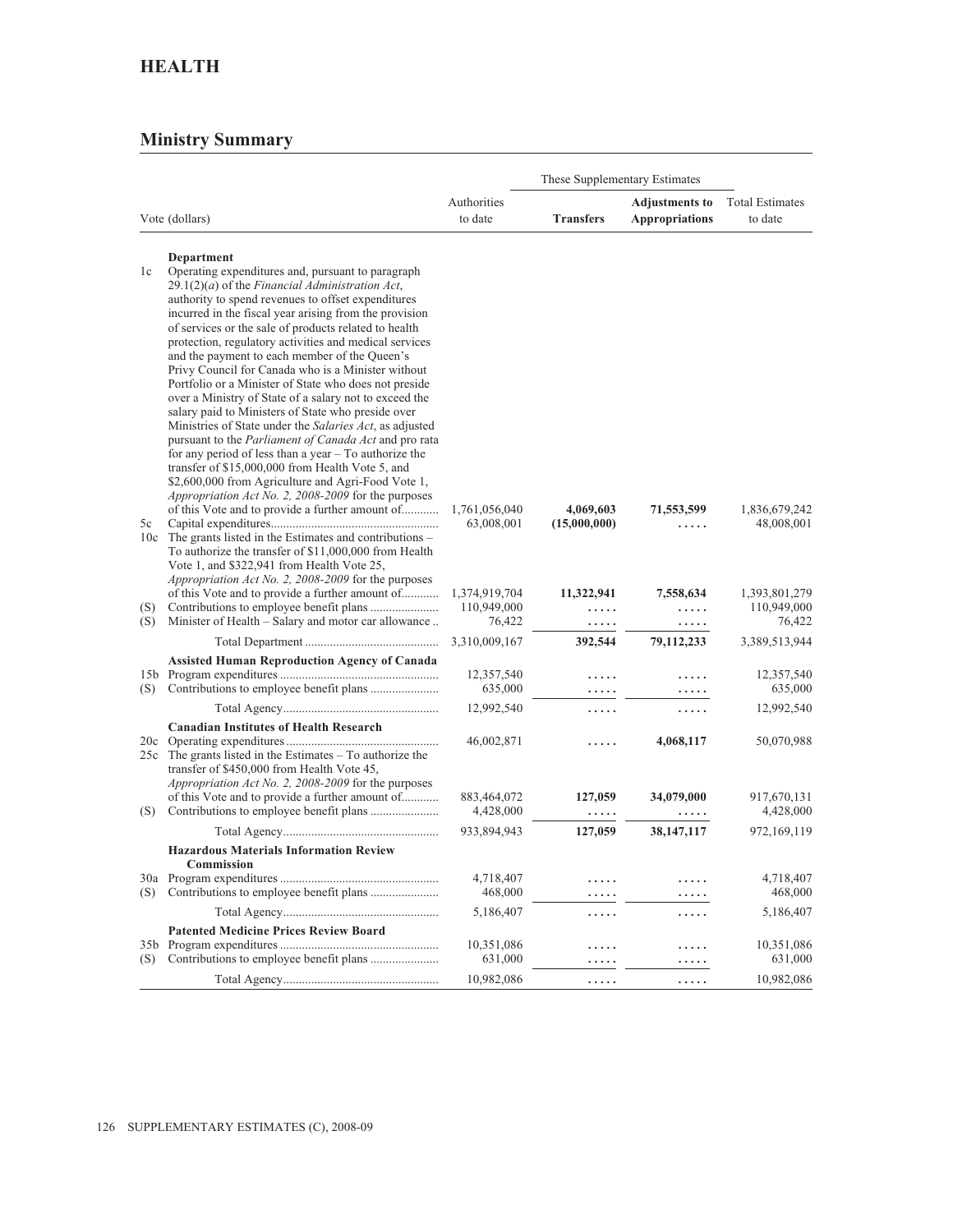## **HEALTH**

### **Ministry Summary**

|     |                                                                                                            |                        | These Supplementary Estimates |                                                |                                   |
|-----|------------------------------------------------------------------------------------------------------------|------------------------|-------------------------------|------------------------------------------------|-----------------------------------|
|     | Vote (dollars)                                                                                             | Authorities<br>to date | <b>Transfers</b>              | <b>Adjustments to</b><br><b>Appropriations</b> | <b>Total Estimates</b><br>to date |
|     | <b>Public Health Agency of Canada</b>                                                                      |                        |                               |                                                |                                   |
| 40c | Operating expenditures and, pursuant to<br>paragraph $29.1(2)(a)$ of the <i>Financial Administration</i>   |                        |                               |                                                |                                   |
|     | Act, authority to spend revenues to offset                                                                 |                        |                               |                                                |                                   |
|     | expenditures incurred in the fiscal year arising from                                                      |                        |                               |                                                |                                   |
|     | the sale of products – To authorize the transfer of                                                        |                        |                               |                                                |                                   |
|     | \$2,386,397 from Health Vote 1, Appropriation Act<br><i>No. 2, 2008-2009</i> for the purposes of this Vote | 388,929,405            | 1,451,397                     | 1                                              | 390,380,803                       |
| 45c | The grants listed in the Estimates and contributions                                                       | 202,967,001            | (450,000)                     | .                                              | 202,517,001                       |
| (S) |                                                                                                            | 30,434,000             | .                             | .                                              | 30,434,000                        |
|     |                                                                                                            | 622,330,406            | 1,001,397                     |                                                | 623,331,804                       |
|     |                                                                                                            | 4,895,395,549          | 1,521,000                     | 117,259,351                                    | 5,014,175,900                     |

Note: The "Authorities to date" column includes items brought forward, but not yet approved in 2008-09 Supplementary Estimates (B) at the time of printing this document, as well as permanent allocations from Treasury Board Central Votes.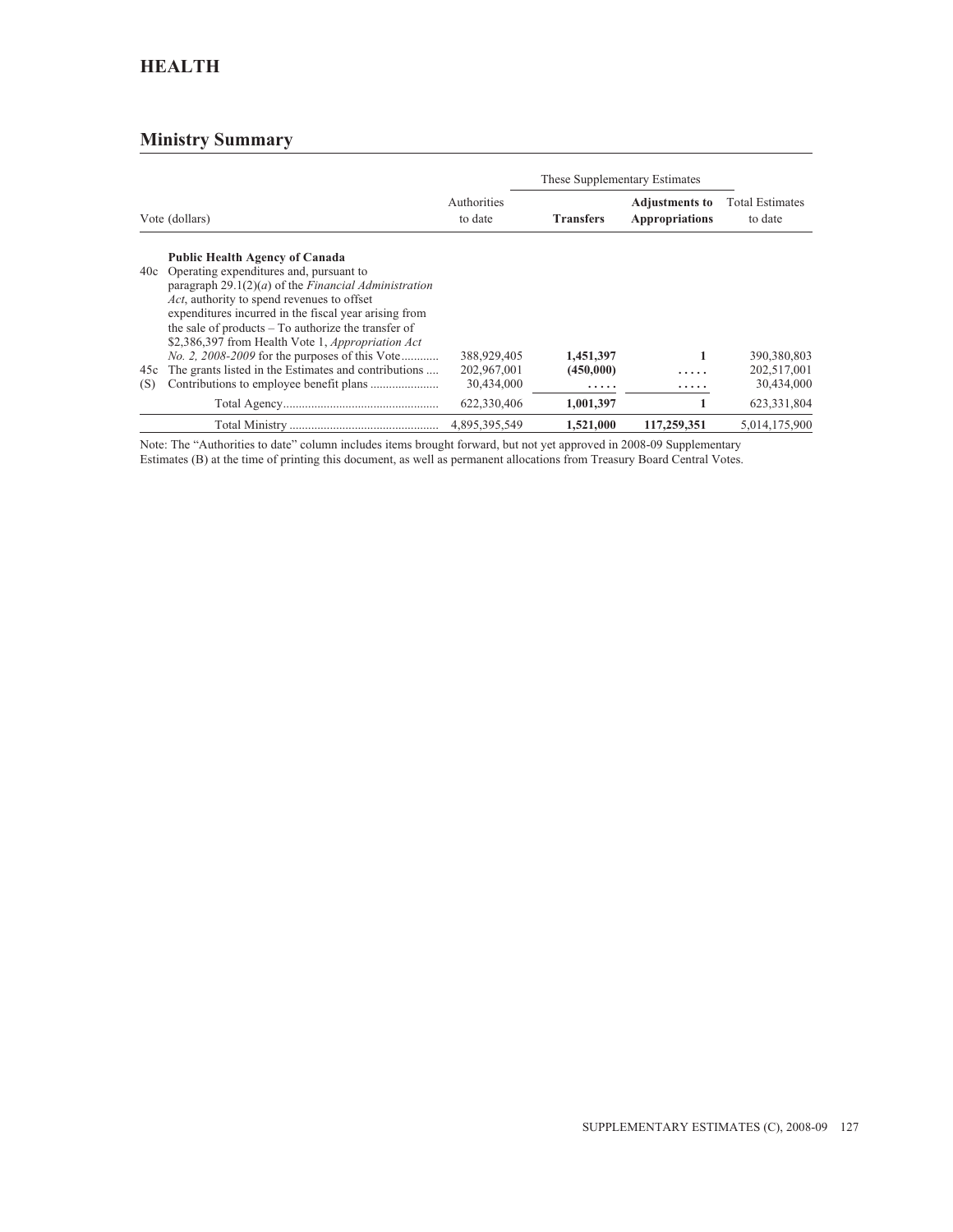#### **Explanation of Requirements (thousands of dollars)**

Health requests funds for the following items:

| <b>Voted Appropriations</b>                                                                                                                                                                                                                                    | Vote 1   | Vote 5   | Vote 10 | <b>Total</b> |
|----------------------------------------------------------------------------------------------------------------------------------------------------------------------------------------------------------------------------------------------------------------|----------|----------|---------|--------------|
| Funding to accelerate tripartite negotiations in British Columbia and<br>begin negotiations with other provinces, and to support<br>investments in health innovation and core health services for                                                              | 78,176   | .        | 27,721  | 105,897      |
| Funding to support the implementation of programs and activities to<br>promote the recognition and use of both official languages in<br>Canadian society (Roadmap for Canada's Linguistic Duality                                                              | 193      |          |         | 193          |
|                                                                                                                                                                                                                                                                |          | .        | .       |              |
| Gross Voted Appropriations                                                                                                                                                                                                                                     | 78,369   | .        | 27,721  | 106,090      |
| <b>Funds Available</b>                                                                                                                                                                                                                                         |          |          |         |              |
|                                                                                                                                                                                                                                                                | 6,815    | .        | 20,162  | 26,977       |
| <b>Total Voted Appropriations</b>                                                                                                                                                                                                                              | 71,554   | .        | 7,559   | 79,113       |
| <b>Transfers</b>                                                                                                                                                                                                                                               |          |          |         |              |
| Transfer from Agriculture and Agri-Food Canada – For program<br>continuity in the implementation of the Growing Forward policy<br>Transfer from Canadian Institutes of Health Research – For unused<br>funds for research aimed at prevention and treatment of | 2,600    | .        | .       | 2,600        |
|                                                                                                                                                                                                                                                                |          |          | 323     | 323          |
| Internal reallocation of resources – To accurately reflect planned<br>Internal reallocation of resources – Due to an increase in the demand                                                                                                                    | 15,000   | (15,000) | .       |              |
| of service required for Indian Residential Schools Resolution<br>Transfer to Parks Canada Agency – Funding related to the                                                                                                                                      | (11,000) | .        | 11,000  |              |
| assessment, management and remediation of federal                                                                                                                                                                                                              | (144)    | .        | .       | (144)        |
| Transfer to Public Health Agency of Canada – For the renewal of the                                                                                                                                                                                            |          |          |         |              |
|                                                                                                                                                                                                                                                                | (2,386)  | .        | .       | (2,386)      |
| <b>Total Transfers</b>                                                                                                                                                                                                                                         | 4,070    | (15,000) | 11,323  | 393          |
| <b>These Supplementary Estimates</b>                                                                                                                                                                                                                           | 75,624   | (15,000) | 18,882  | 79,506       |

### **Explanation of Funds Available (dollars)**

**Vote 1**: \$6,815,445 in total authorities is available within the Vote due to: reduced operating requirements related to the deferral of funding for the Clean Air Regulatory Agenda (\$4,282,600); savings identified as part of the government's reduction of public opinion research expenditures (\$2,282,025); and reduction in funding related to the Federal Contaminated Sites Action Plan as a result of changes in project plans (\$250,820).

**Vote 10**: \$20,161,900 in total authorities is available within the Vote due to: reduced requirements related to the deferral of funding for the Drug Treatment Funding Program (\$16,597,000), the Drug Strategy Community Initiatives Fund (\$3,000,000), and the International Health Grants Program (\$200,000); and reduction in funding related to the Federal Contaminated Sites Action Plan as a result of changes in project plans (\$364,900).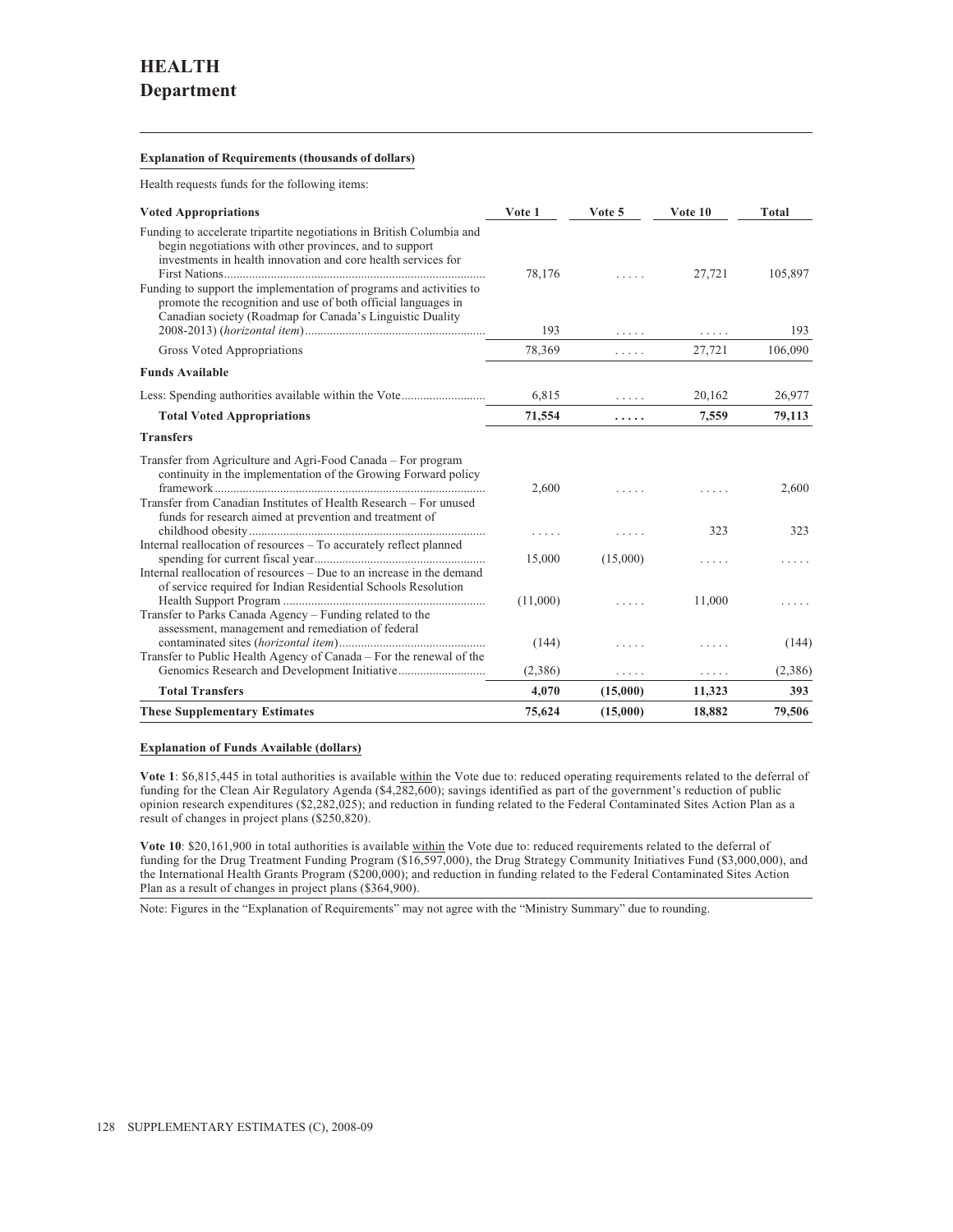# **HEALTH Department**

| <b>Transfer Payments (dollars)</b>                                                     | <b>Voted</b> | <b>Statutory</b> |
|----------------------------------------------------------------------------------------|--------------|------------------|
| <b>Contributions</b>                                                                   |              |                  |
|                                                                                        | 12,200,000   | .                |
| Contribution for the Indian Residential School Resolution Health Support Program       | 11,000,000   | .                |
| Contributions for First Nations and Inuit Health Facilities and Capital Program        | 9.918.802    | .                |
| Contributions for First Nations and Inuit Health Governance and Infrastructure Support | 5,450,000    | .                |
|                                                                                        | 322.941      | .                |
|                                                                                        | 113,997      | .                |
|                                                                                        | 37.735       | .                |
| <b>Total Gross Transfer Payments</b>                                                   | 39,043,475   | .                |
|                                                                                        | 20, 161, 900 | .                |
| <b>Net Transfer Payments</b>                                                           | 18,881,575   | .                |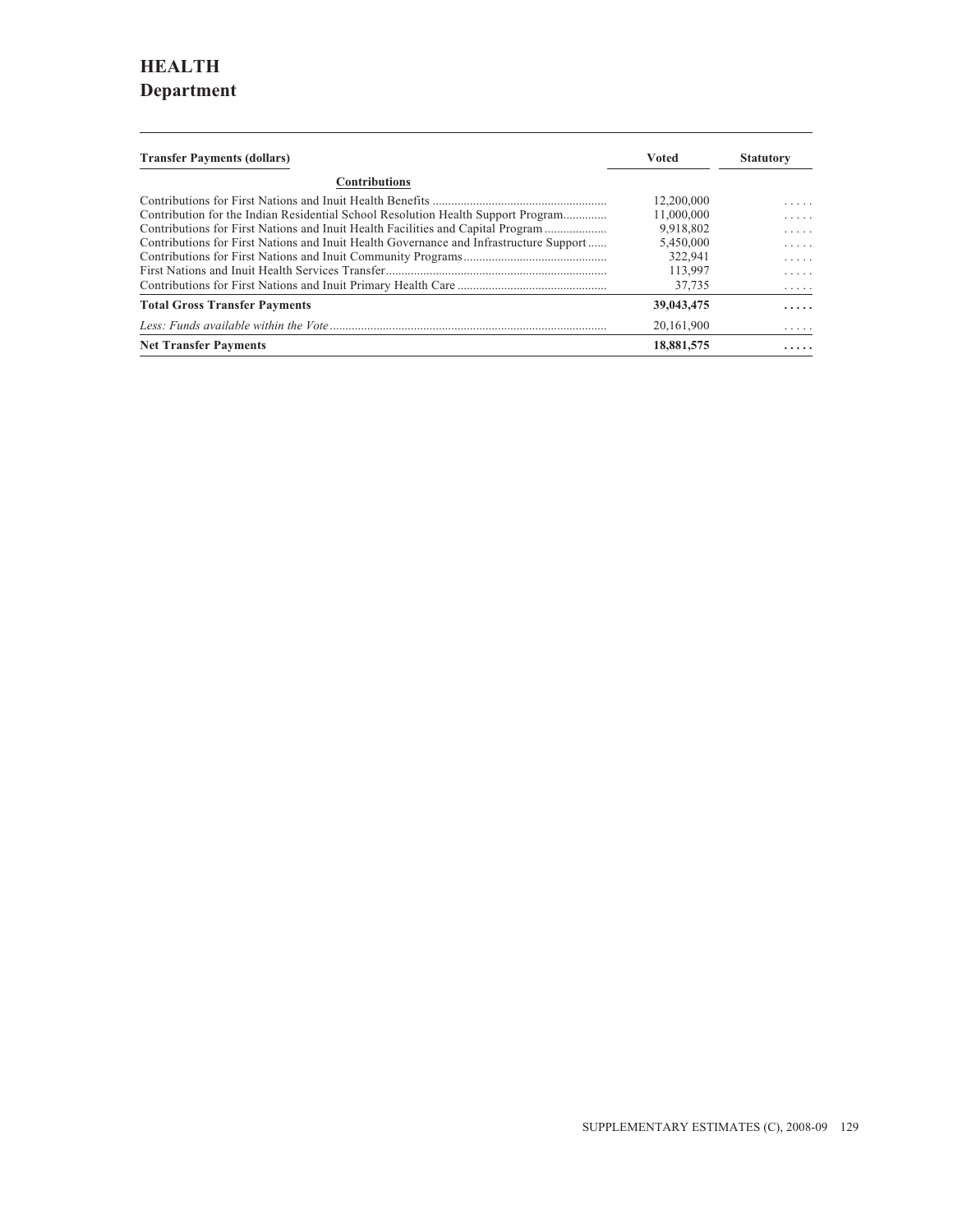## **HEALTH Canadian Institutes of Health Research**

### **Explanation of Requirements (thousands of dollars)**

Canadian Institutes of Health Research requests funds for the following items:

| <b>Voted Appropriations</b>                                                                                                                                              | Vote 20 | Vote 25 | Total  |
|--------------------------------------------------------------------------------------------------------------------------------------------------------------------------|---------|---------|--------|
| Funding in support of health research priorities, including food and drug safety,<br>health needs of northern communities and health problems associated with            | 4,080   | 29,300  | 33,380 |
| Funding to support the Business-Led Networks of Centres of Excellence Program and<br>the Centres of Excellence for Commercialization and Research Program                |         |         |        |
|                                                                                                                                                                          | .       | 6,179   | 6,179  |
| Gross Voted Appropriations                                                                                                                                               | 4,080   | 35,479  | 39,559 |
| <b>Funds Available</b>                                                                                                                                                   |         |         |        |
|                                                                                                                                                                          | 12      | 1,400   | 1,412  |
| <b>Total Voted Appropriations</b>                                                                                                                                        | 4,068   | 34,079  | 38,147 |
| <b>Transfers</b>                                                                                                                                                         |         |         |        |
| Transfer from Public Health Agency of Canada – To support research and knowledge<br>Transfer to Health – For unused funds for research aimed at prevention and treatment |         | 450     | 450    |
|                                                                                                                                                                          | .       | (323)   | (323)  |
| <b>Total Transfers</b>                                                                                                                                                   | .       | 127     | 127    |
| <b>These Supplementary Estimates</b>                                                                                                                                     | 4,068   | 34,206  | 38,274 |

### **Explanation of Funds Available (dollars)**

**Vote 20**: \$11,582 in total authorities is available from within the Vote from savings identified as part of the government's reduction of public opinion research expenditures.

**Vote 25**: \$1,400,000 in total authorities is available within the Vote due to reduced requirements for the Networks of Centres of Excellence program within Grants for research projects and personnel support.

| <b>Transfer Payments (dollars)</b>   | Voted      | <b>Statutory</b> |
|--------------------------------------|------------|------------------|
| <b>Grants</b>                        |            |                  |
|                                      | 29,750,000 | .                |
|                                      | 4.442,000  | .                |
|                                      | 1,737,000  | .                |
| <b>Total Gross Transfer Payments</b> | 35,929,000 | .                |
|                                      | 1,400,000  | .                |
|                                      | 322.941    | .                |
| <b>Net Transfer Payments</b>         | 34,206,059 | .                |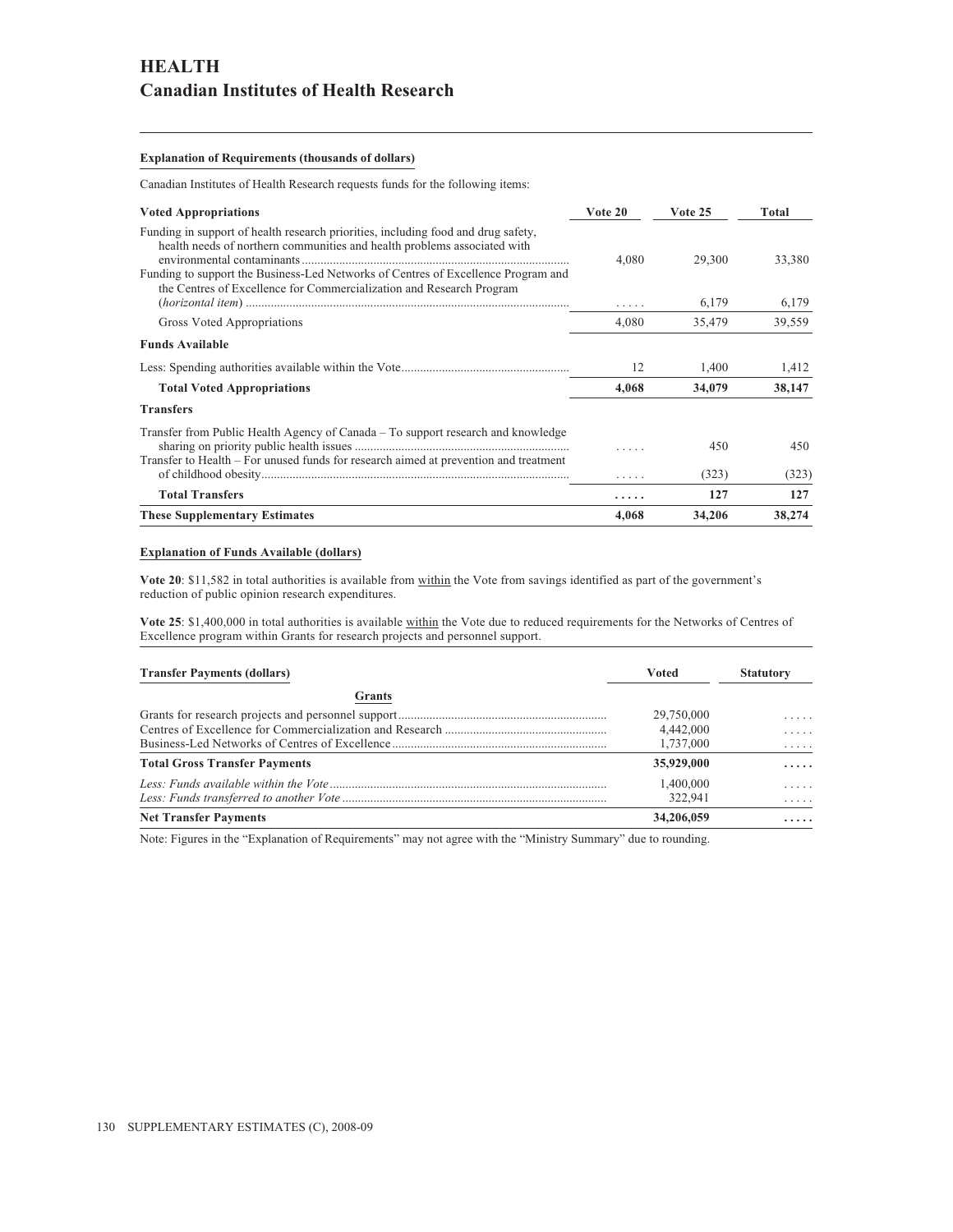### **Explanation of Requirements (thousands of dollars)**

Public Health Agency of Canada requests funds for the following items:

| <b>Voted Appropriations</b>                                                                                                                                                                                                                             | Vote 40 | Vote 45 | Total |
|---------------------------------------------------------------------------------------------------------------------------------------------------------------------------------------------------------------------------------------------------------|---------|---------|-------|
| Funding to implement the Federal Elder Abuse Initiative to foster the dignity, safety                                                                                                                                                                   | 270     |         | 270   |
| Funding for the planning and pre-games operations related to policing and security at                                                                                                                                                                   | 60      | .       | 60    |
| Gross Voted Appropriations                                                                                                                                                                                                                              | 330     | .       | 330   |
| <b>Funds Available</b>                                                                                                                                                                                                                                  |         |         |       |
|                                                                                                                                                                                                                                                         | 330     | .       | 330   |
| <b>Total Voted Appropriations</b>                                                                                                                                                                                                                       | .       | .       |       |
| <b>Transfers</b>                                                                                                                                                                                                                                        |         |         |       |
| Transfer from Health – For the renewal of the Genomics Research and Development<br>Transfer to the International Development Research Centre – For the Global Health                                                                                    | 2,386   |         | 2,386 |
| Research Initiative to create and share knowledge to strengthen health systems<br>and build global health research capacity in developing countries and in Canada<br>Transfer to the Canadian Institutes of Health Research $-$ To support research and | (70)    |         | (70)  |
| Transfer to National Defence – Return of unused funding for public security<br>initiatives related to the Chemical, Biological, Radiological and Nuclear Research                                                                                       |         | (450)   | (450) |
|                                                                                                                                                                                                                                                         | (865)   | .       | (865) |
| <b>Total Transfers</b>                                                                                                                                                                                                                                  | 1,451   | (450)   | 1,001 |
| <b>These Supplementary Estimates</b>                                                                                                                                                                                                                    | 1,451   | (450)   | 1,001 |

### **Explanation of Funds Available (dollars)**

**Vote 40**: \$330,000 in total authorities is available within the Vote due to reduced operating requirements related to the deferral of funding for the National Antiviral Strategy.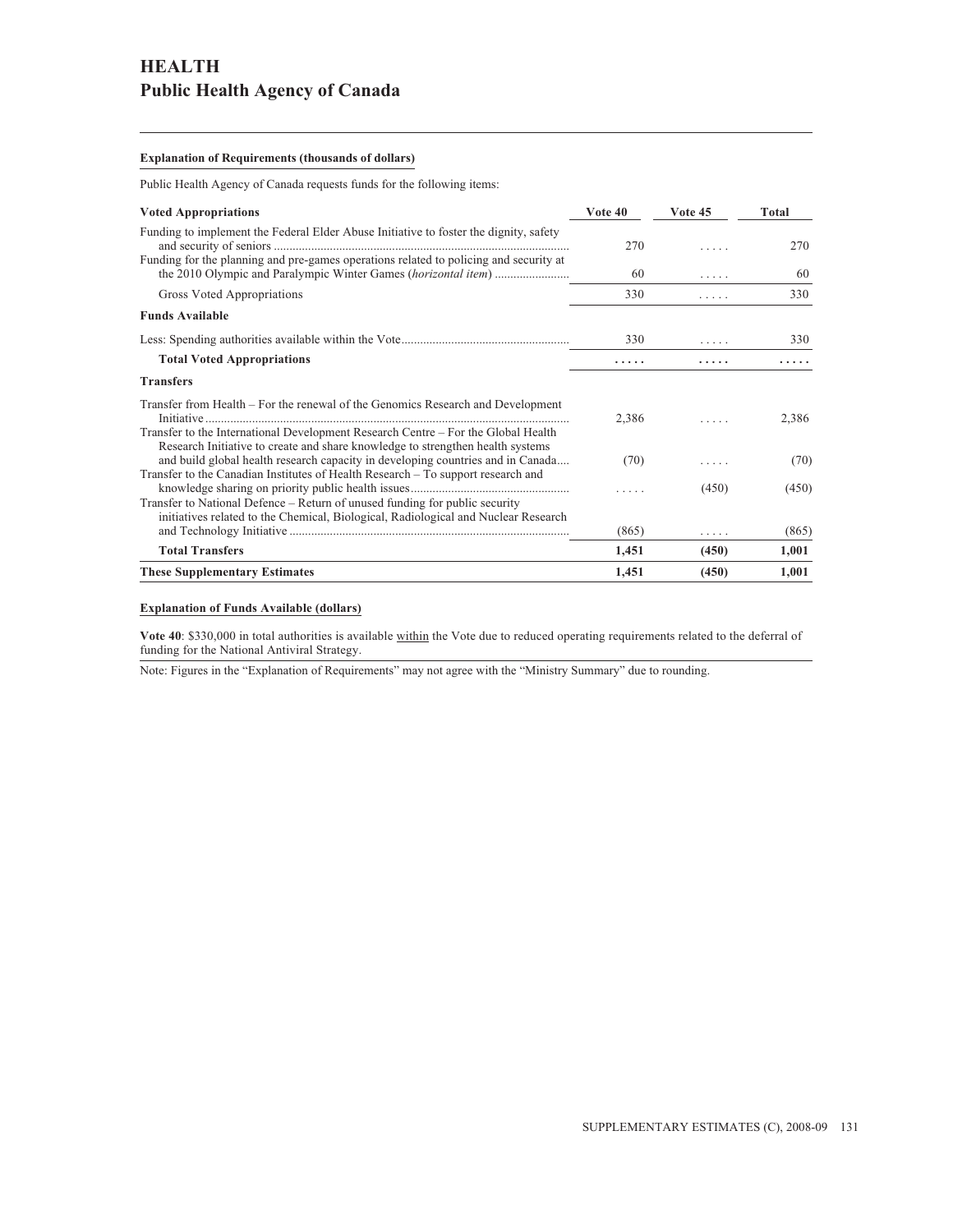## **HUMAN RESOURCES AND SKILLS DEVELOPMENT**

## **Ministry Summary**

|     |                                                                                                 |               | These Supplementary Estimates |                       |                        |
|-----|-------------------------------------------------------------------------------------------------|---------------|-------------------------------|-----------------------|------------------------|
|     |                                                                                                 | Authorities   |                               | <b>Adjustments to</b> | <b>Total Estimates</b> |
|     | Vote (dollars)                                                                                  | to date       | <b>Transfers</b>              | <b>Appropriations</b> | to date                |
|     | Department                                                                                      |               |                               |                       |                        |
| 1c  | Operating expenditures and                                                                      |               |                               |                       |                        |
|     | $(a)$ authority to make recoverable expenditures on                                             |               |                               |                       |                        |
|     | behalf of the Canada Pension Plan and the                                                       |               |                               |                       |                        |
|     | <b>Employment Insurance Account:</b>                                                            |               |                               |                       |                        |
|     | (b) pursuant to paragraph 29.1(2)( <i>a</i> ) of the <i>Financial</i>                           |               |                               |                       |                        |
|     | <i>Administration Act</i> , authority to spend revenues                                         |               |                               |                       |                        |
|     | received in the fiscal year arising from the provision                                          |               |                               |                       |                        |
|     | of Public Access Programs Sector services; services                                             |               |                               |                       |                        |
|     | to assist provinces in the administration of provincial                                         |               |                               |                       |                        |
|     | programs funded under Labour Market Development                                                 |               |                               |                       |                        |
|     | Agreements; and receiving agent services offered to                                             |               |                               |                       |                        |
|     | Canadians on behalf of Passport Canada to offset                                                |               |                               |                       |                        |
|     | related expenditures incurred in the fiscal year; and                                           |               |                               |                       |                        |
|     | $(c)$ the payment to each member of the Queen's Privy                                           |               |                               |                       |                        |
|     | Council for Canada who is a Minister without                                                    |               |                               |                       |                        |
|     | Portfolio or a Minister of State who does not preside                                           |               |                               |                       |                        |
|     | over a Ministry of State of a salary not to exceed the                                          |               |                               |                       |                        |
|     | salary paid to Ministers of State who preside over                                              |               |                               |                       |                        |
|     | Ministries of State under the Salaries Act, as adjusted                                         |               |                               |                       |                        |
|     | pursuant to the Parliament of Canada Act and pro rata                                           |               |                               |                       |                        |
|     | for any period of less than a year $-$ To authorize the                                         |               |                               |                       |                        |
|     | transfer of \$15,586,562 from Human Resources and                                               |               |                               |                       |                        |
|     | Skills Development Vote 5, and \$1,740,800 from                                                 |               |                               |                       |                        |
|     | Transport Vote 1, Appropriation Act No. 2,                                                      |               |                               |                       |                        |
|     |                                                                                                 | 666,230,965   | 17,126,529                    | $\mathbf{1}$          | 683, 357, 495          |
| 5c  | The grants listed in the Estimates and contributions                                            | 1,775,171,629 | (15,806,562)                  | .                     | 1,759,365,067          |
| (S) |                                                                                                 | 232,693,050   | .                             |                       | 232,693,050            |
| (S) | Minister of Human Resources and Social                                                          |               |                               |                       |                        |
|     | Development – Salary and motor car allowance                                                    | 76,422        | .                             | .                     | 76,422                 |
| (S) | Minister of Labour and Minister of the Economic                                                 |               |                               |                       |                        |
|     | Development Agency of Canada for the Regions of                                                 |               |                               |                       |                        |
|     |                                                                                                 | 76,422        | .                             | .                     | 76,422                 |
| (S) | Old Age Security Payments (R.S., 1985 c. O-9)  25,321,000,000                                   |               | .                             | (368,000,000)         | 24,953,000,000         |
| (S) | Guaranteed Income Supplement Payments (R.S.,                                                    |               |                               |                       |                        |
|     |                                                                                                 | 7,696,000,000 |                               | 63,000,000            | 7,759,000,000          |
| (S) |                                                                                                 | 2,470,000,000 | .                             | 38,000,000            | 2,508,000,000          |
| (S) | Canada Education Savings grant payments to<br>Registered Education Savings Plan (RESP) trustees |               |                               |                       |                        |
|     | on behalf of RESP beneficiaries to encourage                                                    |               |                               |                       |                        |
|     | Canadians to save for post-secondary education for                                              |               |                               |                       |                        |
|     |                                                                                                 | 588,000,000   |                               | 32,000,000            | 620,000,000            |
| (S) |                                                                                                 | 573,000,000   | .                             | (21,000,000)          | 552,000,000            |
| (S) | Payments related to the direct financing arrangement                                            |               |                               |                       |                        |
|     | under the Canada Student Financial Assistance Act                                               | 327,974,000   | .                             | (18,398,000)          | 309,576,000            |
|     |                                                                                                 |               |                               |                       |                        |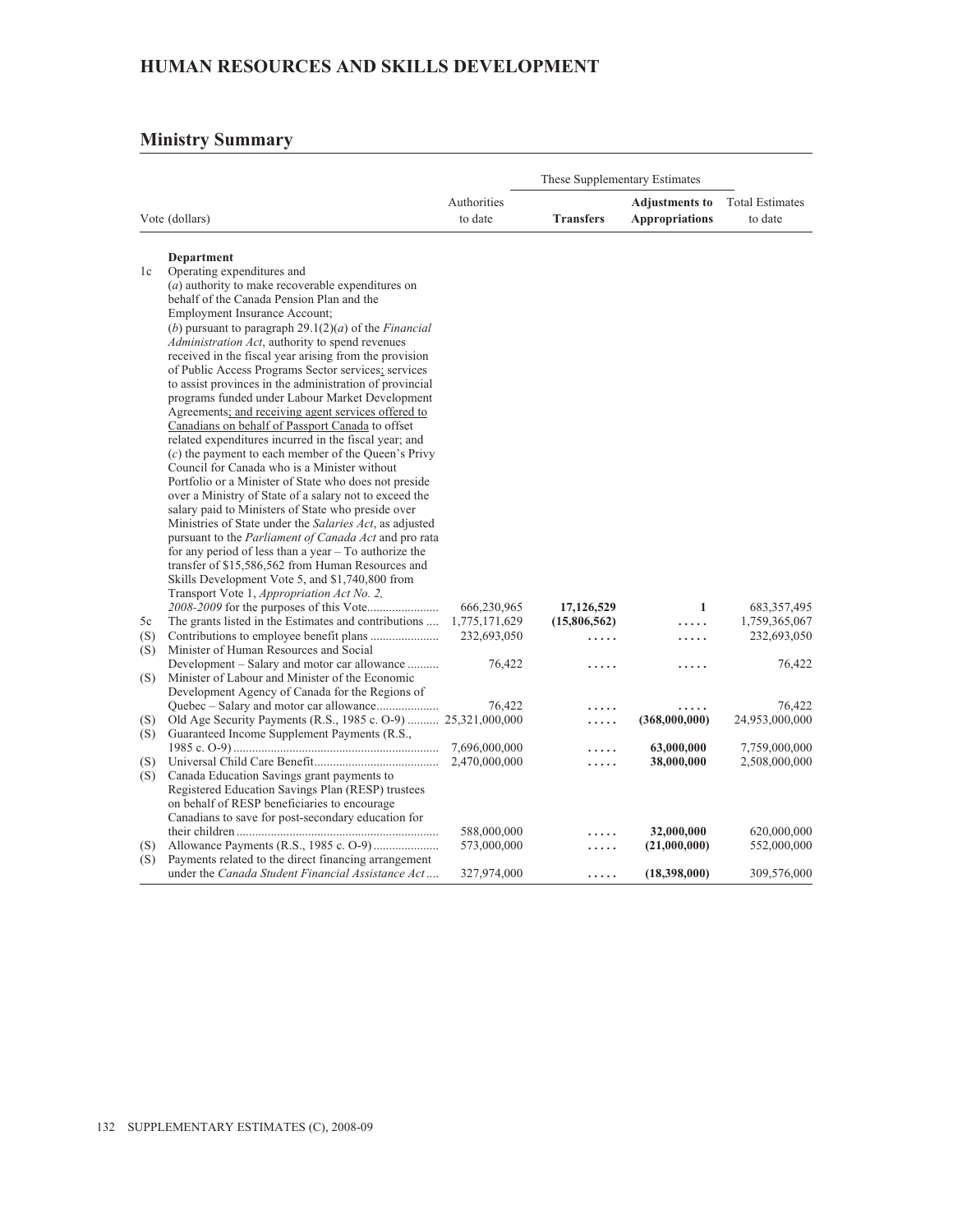### **HUMAN RESOURCES AND SKILLS DEVELOPMENT**

### **Ministry Summary**

|            |                                                                                                                                                                                                                                                                        |                         | These Supplementary Estimates |                                                |                                   |  |  |
|------------|------------------------------------------------------------------------------------------------------------------------------------------------------------------------------------------------------------------------------------------------------------------------|-------------------------|-------------------------------|------------------------------------------------|-----------------------------------|--|--|
|            | Vote (dollars)                                                                                                                                                                                                                                                         | Authorities<br>to date  | <b>Transfers</b>              | <b>Adjustments to</b><br><b>Appropriations</b> | <b>Total Estimates</b><br>to date |  |  |
| (S)        | Canada Study Grants to qualifying full and part-time<br>students pursuant to the Canada Student Financial                                                                                                                                                              | 142,868,000             |                               | 18,414,000                                     | 161,282,000                       |  |  |
| (S)        | Payments of compensation respecting government<br>employees (R.S., 1985 c. G-5) and merchant seamen                                                                                                                                                                    |                         |                               |                                                |                                   |  |  |
| (S)        | Canada Learning Bond payments to Registered<br>Education Savings Plan (RESP) trustees on behalf of<br>RESP beneficiaries to support access to<br>post-secondary education for children from                                                                            | 43,000,000              |                               |                                                | 43,000,000                        |  |  |
| (S)        | The provision of funds for interest and other                                                                                                                                                                                                                          | 34,000,000              |                               | 16,000,000                                     | 50,000,000                        |  |  |
| (S)        | payments to lending institutions and liabilities under<br>the Canada Student Financial Assistance Act<br>The provision of funds for liabilities including<br>liabilities in the form of guaranteed loans under the                                                     | 24,078,000              | .                             | 8,654,000                                      | 32,732,000                        |  |  |
|            |                                                                                                                                                                                                                                                                        | 6,769,000               |                               | 752,000                                        | 7,521,000                         |  |  |
| (S)<br>(S) | Civil Service Insurance actuarial liability adjustments.<br>Supplementary Retirement Benefits - Annuities                                                                                                                                                              | 145,000                 |                               |                                                | 145,000                           |  |  |
| (S)        | The provision of funds for interest payments to<br>lending institutions under the Canada Student Loans                                                                                                                                                                 | 35,000                  |                               |                                                | 35,000                            |  |  |
| (S)        | Wage Earner Protection Program payments to eligible<br>applicants owed wages and vacation pay from<br>employers who are either bankrupt or in receivership<br>as well as payments to trustees and receivers who will<br>provide the necessary information to determine | 22,000                  |                               | 7,000                                          | 29,000                            |  |  |
| (S)        | Canada Disability Savings Bond payments to<br>Registered Disability Savings Plan (RDSP) issuers on<br>behalf of RDSP beneficiaries to encourage long-term<br>financial security of eligible individuals with                                                           | 31,200,000              |                               |                                                | 31,200,000                        |  |  |
| (S)        | Canada Disability Savings Grant payments to<br>Registered Disability Savings Plan (RDSP) issuers on<br>behalf of RDSP beneficiaries to encourage long-term<br>financial security of eligible individuals with                                                          |                         |                               | 100,000                                        | 100,000                           |  |  |
|            |                                                                                                                                                                                                                                                                        |                         |                               | 600,000                                        | 600,000                           |  |  |
| (S)        | Loans disbursed under the Canada Student Financial                                                                                                                                                                                                                     |                         | 1,319,967                     | (229,870,999)                                  | 39,703,788,456                    |  |  |
|            |                                                                                                                                                                                                                                                                        | 906,297,000             | .                             | (18,550,000)                                   | 887,747,000                       |  |  |
|            |                                                                                                                                                                                                                                                                        | 906,297,000             | .                             | (18,550,000)                                   | 887,747,000                       |  |  |
|            |                                                                                                                                                                                                                                                                        |                         | 1,319,967                     | (248, 420, 999)                                | 40,591,535,456                    |  |  |
|            | <b>Canada Industrial Relations Board</b><br>10c Program expenditures $-$ To authorize the transfer of<br>\$220,000 from Human Resources and Skills<br>Development Vote 5, <i>Appropriation Act No. 2</i> ,                                                             |                         |                               |                                                |                                   |  |  |
| (S)        |                                                                                                                                                                                                                                                                        | 11,772,360<br>1,490,000 | 220,000<br>.                  | 1<br>$\cdots$                                  | 11,992,361<br>1,490,000           |  |  |
|            |                                                                                                                                                                                                                                                                        | 13,262,360              | 220,000                       | 1                                              | 13,482,361                        |  |  |

Note: Order in Council P.C. 2007-1310 transfers the powers, duties and functions in the administration of the ecoAUTO Rebate Program relating to the processing of individual applications for the rebate from the Minister of Transport to the Minister of Human Resources and Skills Development.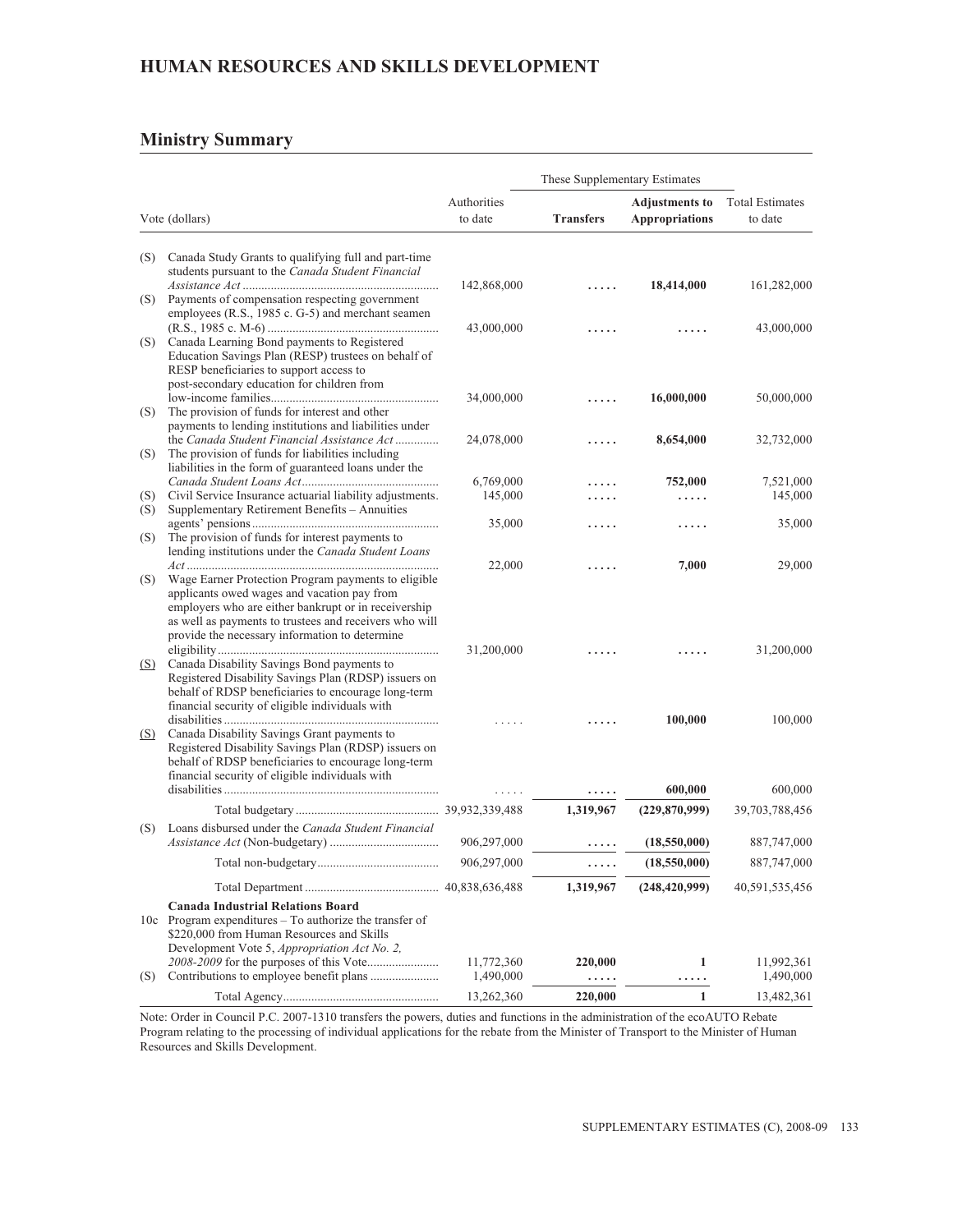### **HUMAN RESOURCES AND SKILLS DEVELOPMENT**

### **Ministry Summary**

|            |                                                                                                                                                                                                                                                                                                                                                                                                                                                                                                                                                                                                                                                                                                                                                                                                                  |                        | These Supplementary Estimates |                                                |                                   |
|------------|------------------------------------------------------------------------------------------------------------------------------------------------------------------------------------------------------------------------------------------------------------------------------------------------------------------------------------------------------------------------------------------------------------------------------------------------------------------------------------------------------------------------------------------------------------------------------------------------------------------------------------------------------------------------------------------------------------------------------------------------------------------------------------------------------------------|------------------------|-------------------------------|------------------------------------------------|-----------------------------------|
|            | Vote (dollars)                                                                                                                                                                                                                                                                                                                                                                                                                                                                                                                                                                                                                                                                                                                                                                                                   | Authorities<br>to date | <b>Transfers</b>              | <b>Adjustments to</b><br><b>Appropriations</b> | <b>Total Estimates</b><br>to date |
| 15b<br>16c | <b>Canada Mortgage and Housing Corporation</b><br>To reimburse Canada Mortgage and Housing<br>Corporation for the amounts of loans forgiven, grants,<br>contributions and expenditures made, and losses,<br>costs and expenses incurred under the provisions of<br>the <i>National Housing Act</i> or in respect of the exercise<br>of powers or the carrying out of duties or functions<br>conferred on the Corporation pursuant to the authority<br>of any Act of Parliament of Canada other than the<br>National Housing Act, in accordance with the<br>Corporation's authority under the Canada Mortgage<br>To increase from \$450,000,000,000 to<br>\$600,000,000,000 the limit of the aggregate<br>outstanding insured amount of all insured loans by<br>Canada Mortgage and Housing Corporation, pursuant | 2,305,049,000          |                               |                                                | 2,305,049,000                     |
|            | to paragraph 11(b) of the National Housing Act                                                                                                                                                                                                                                                                                                                                                                                                                                                                                                                                                                                                                                                                                                                                                                   |                        |                               | 1                                              |                                   |
|            |                                                                                                                                                                                                                                                                                                                                                                                                                                                                                                                                                                                                                                                                                                                                                                                                                  | 2,305,049,000          |                               | $\mathbf{1}$                                   | 2,305,049,001                     |
| (S)        | Advances under the National Housing Act                                                                                                                                                                                                                                                                                                                                                                                                                                                                                                                                                                                                                                                                                                                                                                          | (210,200,000)          |                               |                                                | (210,200,000)                     |
|            |                                                                                                                                                                                                                                                                                                                                                                                                                                                                                                                                                                                                                                                                                                                                                                                                                  | (210, 200, 000)        | .                             |                                                | (210, 200, 000)                   |
|            |                                                                                                                                                                                                                                                                                                                                                                                                                                                                                                                                                                                                                                                                                                                                                                                                                  | 2,094,849,000          |                               | 1                                              | 2,094,849,001                     |
| 20<br>(S)  | <b>Canadian Artists and Producers Professional</b><br><b>Relations Tribunal</b>                                                                                                                                                                                                                                                                                                                                                                                                                                                                                                                                                                                                                                                                                                                                  | 1,928,584<br>167,000   |                               |                                                | 1,928,584<br>167,000              |
|            |                                                                                                                                                                                                                                                                                                                                                                                                                                                                                                                                                                                                                                                                                                                                                                                                                  | 2,095,584              | .                             | .                                              | 2,095,584                         |
|            | <b>Canadian Centre for Occupational Health and</b><br><b>Safety</b>                                                                                                                                                                                                                                                                                                                                                                                                                                                                                                                                                                                                                                                                                                                                              |                        |                               |                                                |                                   |
| 25<br>(S)  |                                                                                                                                                                                                                                                                                                                                                                                                                                                                                                                                                                                                                                                                                                                                                                                                                  | 4,282,571<br>1,031,000 |                               |                                                | 4,282,571<br>1,031,000            |
|            |                                                                                                                                                                                                                                                                                                                                                                                                                                                                                                                                                                                                                                                                                                                                                                                                                  | 5,313,571              | .                             | .                                              | 5,313,571                         |
|            |                                                                                                                                                                                                                                                                                                                                                                                                                                                                                                                                                                                                                                                                                                                                                                                                                  |                        | 1,539,967                     | (248, 420, 997)                                | 42,707,275,973                    |

Note: The "Authorities to date" column includes items brought forward, but not yet approved in 2008-09 Supplementary Estimates (B) at the time of printing this document, as well as permanent allocations from Treasury Board Central Votes.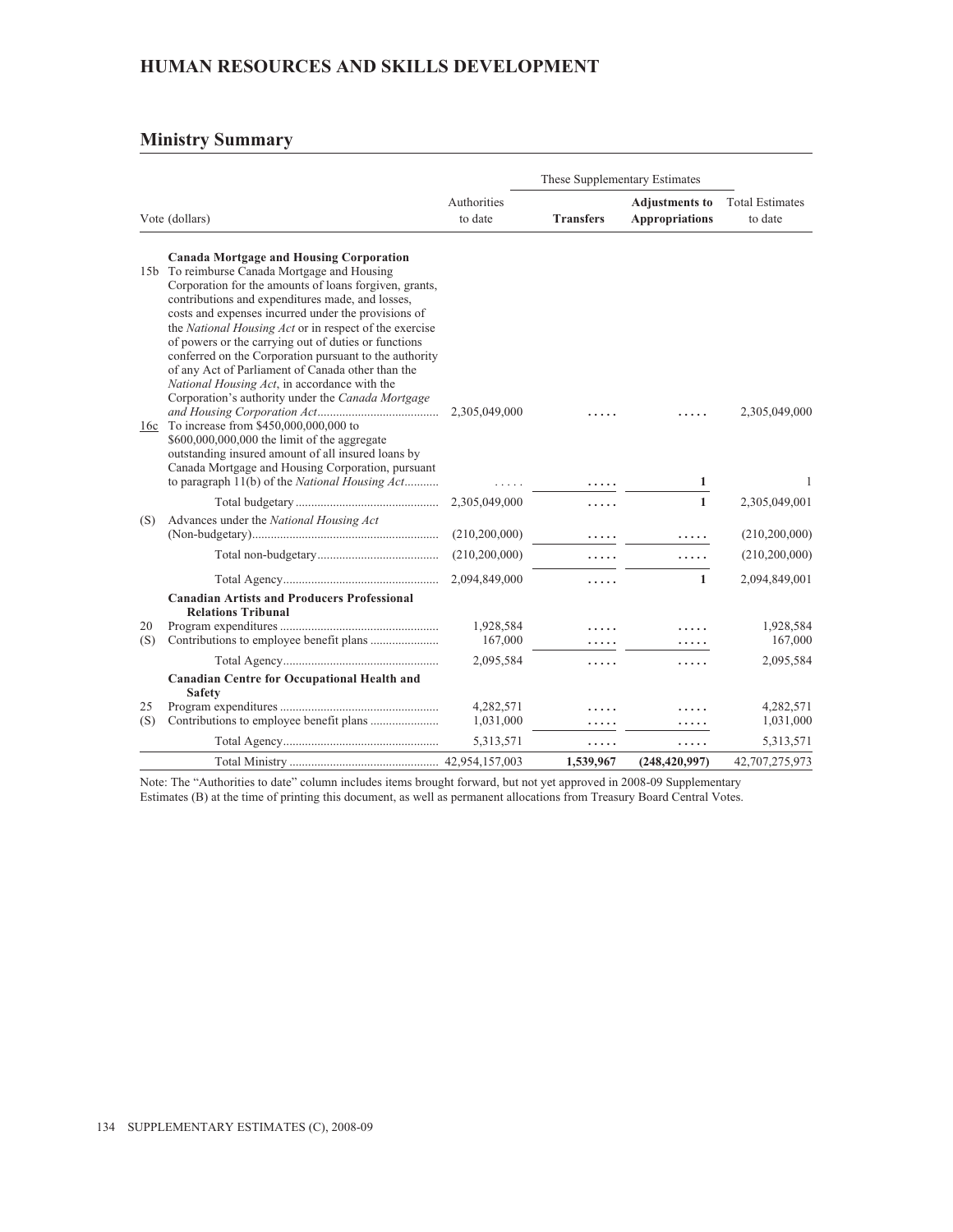# **HUMAN RESOURCES AND SKILLS DEVELOPMENT Department**

### **Explanation of Requirements (thousands of dollars)**

Human Resources and Skills Development requests funds for the following items:

| <b>Voted Appropriations</b>                                                                                                                                                                                                                                                                                                                        | Vote 1          | Vote 5 | Total           |
|----------------------------------------------------------------------------------------------------------------------------------------------------------------------------------------------------------------------------------------------------------------------------------------------------------------------------------------------------|-----------------|--------|-----------------|
| Funding to compensate for the reduction in administrative costs charged to the<br>Funding to conduct a national survey on the level of financial literacy of Canadians to                                                                                                                                                                          | 14,911          |        | 14,911          |
| assist in identifying required needs and to guide future investor education                                                                                                                                                                                                                                                                        | 2,000           | .      | 2,000           |
| Gross Voted Appropriations                                                                                                                                                                                                                                                                                                                         | 16,911          | .      | 16,911          |
| <b>Funds Available</b>                                                                                                                                                                                                                                                                                                                             |                 |        |                 |
|                                                                                                                                                                                                                                                                                                                                                    | 1,324<br>15,587 | .<br>. | 1,324<br>15,587 |
| Total Funds Available                                                                                                                                                                                                                                                                                                                              | 16,911          | .      | 16,911          |
| <b>Total Voted Appropriations</b>                                                                                                                                                                                                                                                                                                                  | .               | .      | .               |
| <b>Statutory Appropriations</b>                                                                                                                                                                                                                                                                                                                    |                 |        |                 |
| Increase to the forecast of Guaranteed Income Supplement benefit payments based on<br>Increase to the forecast of Universal Child Care Benefit based on the demographics                                                                                                                                                                           |                 |        | 63,000          |
| Increase of the forecasted Canada Education Savings Grants payments mainly due to                                                                                                                                                                                                                                                                  |                 |        | 38,000          |
| Increase of the Canada Study Grants payments mainly due to a greater utilization of                                                                                                                                                                                                                                                                |                 |        | 32,000          |
| Increase of the Canada Learning Bond payments due to better communication and                                                                                                                                                                                                                                                                      |                 |        | 18,414          |
| Increase of the interest payments and liabilities under the <i>Canada Student Financial</i>                                                                                                                                                                                                                                                        |                 |        | 16,000          |
| Assistance Act due an increase in the in-study portfolio combined with more<br>lenient interpretation of legislation following Federal Court of Appeal ruling<br>Increase of Liabilities under the <i>Canada Student Loans Act</i> due to an increase in the                                                                                       |                 |        | 8,654           |
| Canada Disability Savings Grant payments to Registered Disability Savings Plan                                                                                                                                                                                                                                                                     |                 |        | 752             |
| (RDSP) issuers on behalf of RDSP beneficiaries to encourage long-term financial<br>Canada Disability Savings Bond payments to Registered Disability Savings Plan                                                                                                                                                                                   |                 |        | 600             |
| (RDSP) issuers on behalf of RDSP beneficiaries to encourage long-term financial                                                                                                                                                                                                                                                                    |                 |        | 100             |
| Increase of the interest payments under the <i>Canada Student Loans Act</i> mainly due to                                                                                                                                                                                                                                                          |                 |        | 7               |
| Decrease of payments related to direct financing arrangements under the <i>Canada</i><br>Student Financial Assistance Act mainly due to a revised fee structure included in<br>the new Canada Student Loans Program Service Provider contract, and decreases<br>in the alternative payment to non-participating provinces as a result of lower net |                 |        |                 |
| Decrease of net loans disbursed under the Canada Student Financial Assistance Act<br>as a result of current disbursement trends as well as revised assumptions made by                                                                                                                                                                             |                 |        | (18, 398)       |
| Decrease to the forecast of Allowance benefit payments based on updated population                                                                                                                                                                                                                                                                 |                 |        | (18, 550)       |
| Decrease to the forecast of Old Age Security benefit payments based on updated                                                                                                                                                                                                                                                                     |                 |        | (21,000)        |
|                                                                                                                                                                                                                                                                                                                                                    |                 |        | (368,000)       |
| <b>Total Statutory Appropriations</b>                                                                                                                                                                                                                                                                                                              |                 |        | (248, 421)      |
| <b>Total Adjustments to Appropriations</b>                                                                                                                                                                                                                                                                                                         |                 |        | (248, 421)      |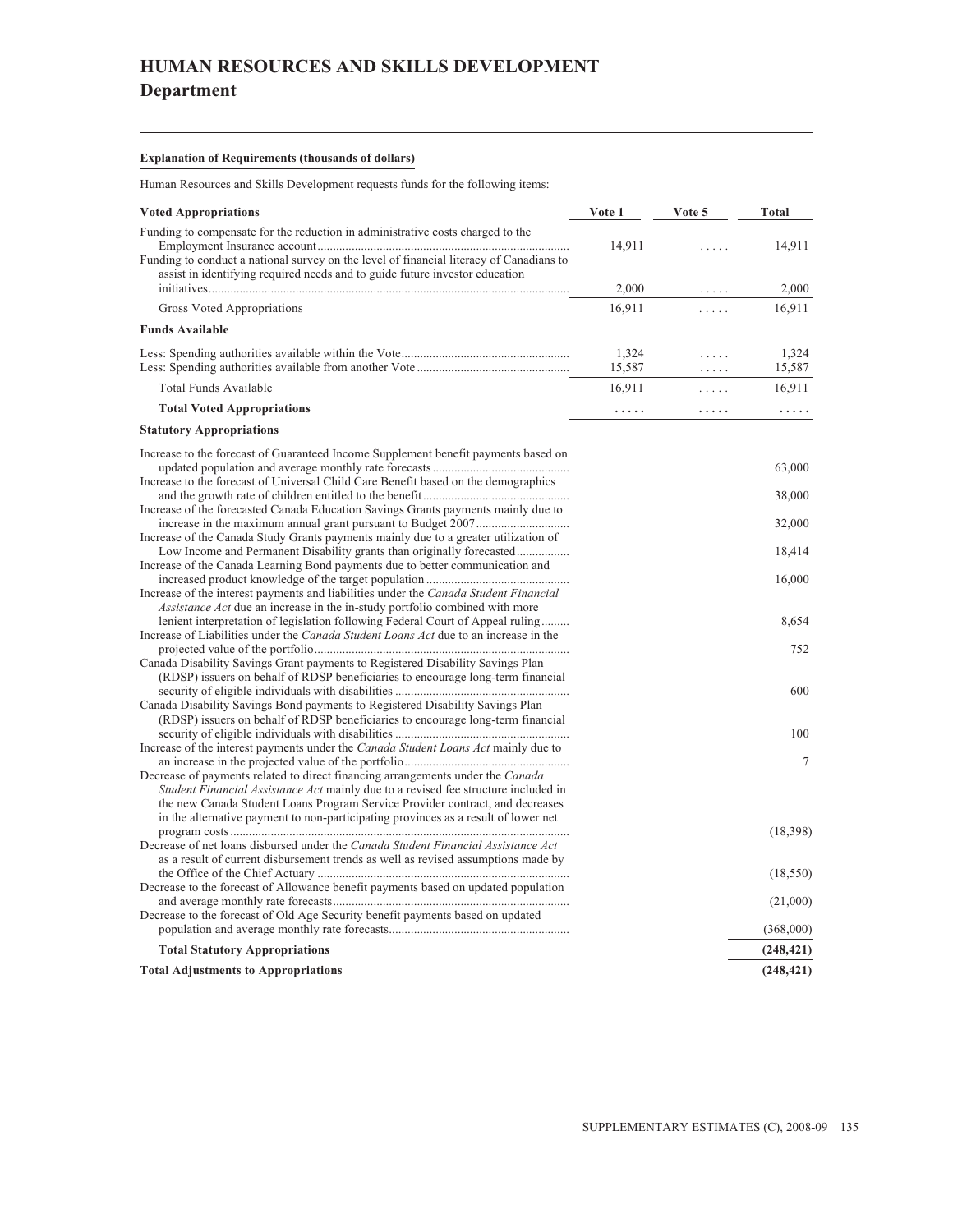## **HUMAN RESOURCES AND SKILLS DEVELOPMENT Department**

| <b>Transfers</b>                                                                                                                                                                                                                                           | Vote 1 | Vote 5    | Total      |
|------------------------------------------------------------------------------------------------------------------------------------------------------------------------------------------------------------------------------------------------------------|--------|-----------|------------|
| Transfer from Transport – For the ecoAUTO Rebate Program which encourages<br>Transfer from Transport – To boost Canada's commerce with the Asia-Pacific region,<br>increase the Gateway's share of North America-bound container imports from              | 1,687  |           | 1,687      |
| Asia, and improve the efficiency and reliability of the Gateway for Canadian and<br>Internal reallocation of resources – To reduce the amount of new appropriations                                                                                        | 54     | .         | 54         |
|                                                                                                                                                                                                                                                            | 15,587 | (15, 587) | .          |
| Transfer to Canada Revenue Agency – For the Canada Disability Savings Program to<br>build the bridge between systems for the exchange of registration information<br>Transfer to Canada Industrial Relations Board – For funding pressures relating to the | (201)  | .         | (201)      |
|                                                                                                                                                                                                                                                            | .      | (220)     | (220)      |
| <b>Total Transfers</b>                                                                                                                                                                                                                                     | 17,127 | (15,807)  | 1,320      |
| <b>These Supplementary Estimates</b>                                                                                                                                                                                                                       | 17,127 | (15,807)  | (247, 101) |

#### **Explanation of Funds Available (dollars)**

**Vote 1**: \$16,910,550 in total authorities is available: \$1,323,988 from within the Vote from savings identified as part of the government's reduction of public opinion research expenditures; and \$15,586,562 from Vote 5 due to the deferral of resources related to the Foreign Credential Recognition Program to ensure sufficient funds are available in 2009-10 to fund new and existing multi-year projects that respond to the Government of Canada's priorities with respect to foreign credential assessment and recognition and the deferral of resources related to the Aboriginal Skills and Employment Partnership Program due to delays in the approval and implementation of some projects attributable to the complexity of the projects and the involvement of many partners.

| <b>Transfer Payments (dollars)</b>                                                                                                                                     | <b>Voted</b> | <b>Statutory</b>         |
|------------------------------------------------------------------------------------------------------------------------------------------------------------------------|--------------|--------------------------|
| Grants                                                                                                                                                                 |              |                          |
|                                                                                                                                                                        |              | 63,000,000<br>38,000,000 |
| (S) Canada Education Savings grant payments to Registered Education Savings Plan<br>(RESP) trustees on behalf of RESP beneficiaries to encourage Canadians to save for |              |                          |
| (S) Canada Study Grants to qualifying full and part-time students pursuant to the <i>Canada</i>                                                                        |              | 32,000,000               |
| (S) Canada Learning Bond payments to Registered Education Savings Plan (RESP)                                                                                          |              | 18,414,000               |
| trustees on behalf of RESP beneficiaries to support access to post-secondary education                                                                                 | .            | 16,000,000               |
| (S) Canada Disability Savings Grant payments to Registered Disability Savings Plan<br>(RDSP) issuers on behalf of RDSP beneficiaries to encourage long-term financial  | $\ldots$ .   | 600,000                  |
| (S) Canada Disability Savings Bond payments to Registered Disability Savings Plan<br>(RDSP) issuers on behalf of RDSP beneficiaries to encourage long-term financial   |              |                          |
|                                                                                                                                                                        | .            | 100,000<br>(21,000,000)  |
|                                                                                                                                                                        | .            | (368,000,000)            |
| <b>Total Gross Grants</b>                                                                                                                                              | .            | (220, 886, 000)          |
| <b>Contributions</b>                                                                                                                                                   |              |                          |
| (S) The provision of funds for interest and other payments to lending institutions and                                                                                 |              |                          |
| (S) The provision of funds for liabilities including liabilities in the form of guaranteed                                                                             |              | 8,654,000                |
|                                                                                                                                                                        |              | 752,000                  |
| (S) The provision of funds for interest payments to lending institutions under the Canada                                                                              |              |                          |
| (S) Payments related to the direct financing arrangement under the <i>Canada Student</i>                                                                               | .            | 7,000                    |
|                                                                                                                                                                        | .            | (16,012,000)             |
| <b>Total Gross Contributions</b>                                                                                                                                       | .            | (6,599,000)              |
| <b>Total Gross Transfer Payments</b>                                                                                                                                   | .            | (227, 485, 000)          |
|                                                                                                                                                                        | 15,806,562   |                          |
| <b>Net Transfer Payments</b>                                                                                                                                           | (15,806,562) | (227, 485, 000)          |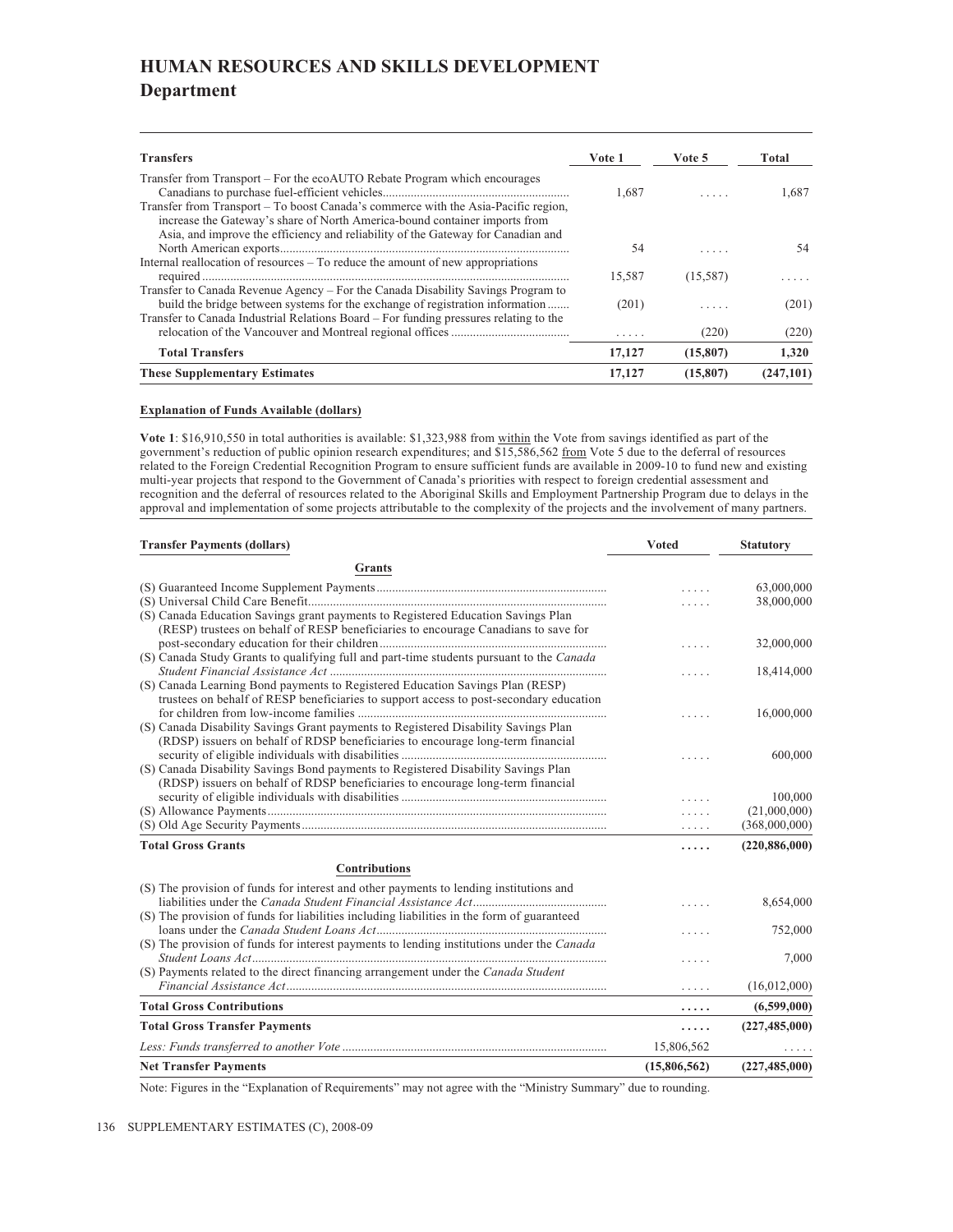# **HUMAN RESOURCES AND SKILLS DEVELOPMENT Canada Industrial Relations Board**

### **Explanation of Requirements (thousands of dollars)**

Canada Industrial Relations Board requests funds for the following items:

| <b>Transfers</b>                                                                                               | Vote 10    |
|----------------------------------------------------------------------------------------------------------------|------------|
| Transfer from Human Resources and Skills Development – For funding pressures relating to the relocation of the |            |
|                                                                                                                | <b>220</b> |

Note: Figures in the "Explanation of Requirements" may not agree with the "Ministry Summary" due to rounding.

### **Canada Mortgage and Housing Corporation**

| <b>Explanation of Requirements (thousands of dollars)</b>                                                             |          |
|-----------------------------------------------------------------------------------------------------------------------|----------|
| Canada Mortgage and Housing Corporation $-$ No additional funding being requested                                     |          |
| <b>Voted Appropriations</b>                                                                                           | Vote 16  |
| Authority to increase by \$150,000,000,000 the limit of the aggregate outstanding insured amount of all insured loans | $\cdots$ |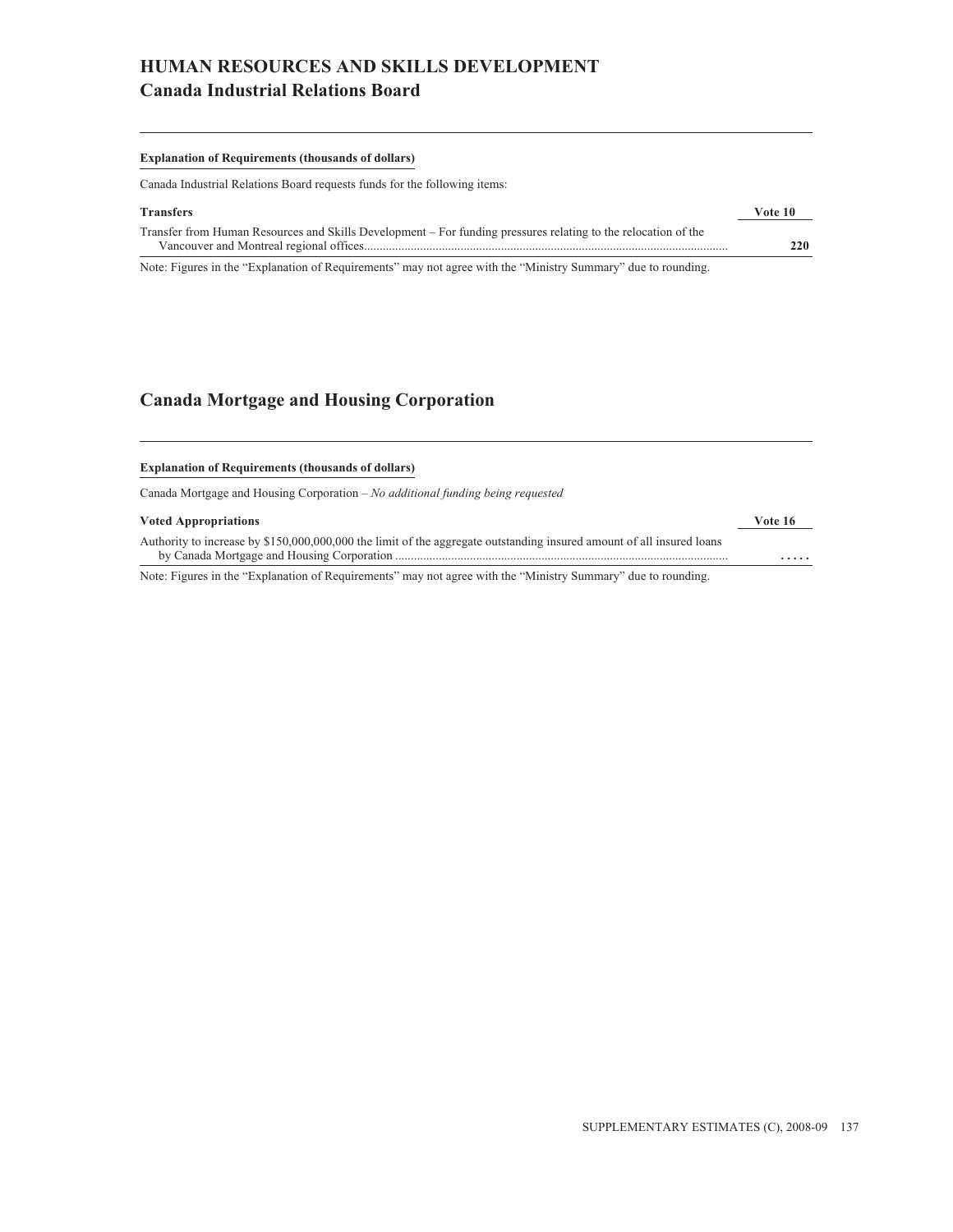## **INDIAN AFFAIRS AND NORTHERN DEVELOPMENT**

## **Ministry Summary**

|    |                                                                                                                                                                                                                                                                                                                                                                                                                                                                                                                                                       |               | These Supplementary Estimates |                       |                        |
|----|-------------------------------------------------------------------------------------------------------------------------------------------------------------------------------------------------------------------------------------------------------------------------------------------------------------------------------------------------------------------------------------------------------------------------------------------------------------------------------------------------------------------------------------------------------|---------------|-------------------------------|-----------------------|------------------------|
|    |                                                                                                                                                                                                                                                                                                                                                                                                                                                                                                                                                       | Authorities   |                               | <b>Adjustments to</b> | <b>Total Estimates</b> |
|    | Vote (dollars)                                                                                                                                                                                                                                                                                                                                                                                                                                                                                                                                        | to date       | <b>Transfers</b>              | <b>Appropriations</b> | to date                |
| 1c | Department<br>Operating expenditures, and<br>$\overrightarrow{a}$ expenditures on works, buildings and equipment;<br>and expenditures and recoverable expenditures in<br>respect of services provided and work performed on<br>other than federal property;                                                                                                                                                                                                                                                                                           |               |                               |                       |                        |
|    | $(b)$ authority to provide, in respect of Indian and Inuit<br>economic development activities, for the capacity<br>development for Indian and Inuit and the furnishing<br>of materials and equipment;<br>(c) authority to sell electric power to private<br>consumers in remote locations when alternative local<br>sources of supply are not available, in accordance<br>with terms and conditions approved by the Governor<br>in Council; and                                                                                                       |               |                               |                       |                        |
|    | (d) the payment to each member of the Queen's Privy<br>Council for Canada who is a Minister without<br>Portfolio or a Minister of State who does not preside<br>over a Ministry of State of a salary not to exceed the<br>salary paid to Ministers of State who preside over<br>Ministries of State under the Salaries Act, as adjusted                                                                                                                                                                                                               |               |                               |                       |                        |
| 5c | pursuant to the Parliament of Canada Act and pro rata<br>Capital expenditures, and                                                                                                                                                                                                                                                                                                                                                                                                                                                                    | 1,205,341,664 | (45, 842, 027)                |                       | 1,159,499,637          |
|    | $(a)$ expenditures on buildings, works, land and<br>equipment, the operation, control and ownership of<br>which may be transferred to provincial governments<br>on terms and conditions approved by the Governor in<br>Council, or to Indian bands, groups of Indians or<br>individual Indians at the discretion of the Minister of<br>Indian Affairs and Northern Development, and such<br>expenditures on other than federal property; and<br>$(b)$ authority to make recoverable expenditures in<br>amounts not exceeding the shares of provincial |               |                               |                       |                        |
| 7b | governments of expenditures on roads and related<br>To increase from \$1,700,000,000 to \$2,200,000,000<br>the amount of loans that the Minister of Indian Affairs<br>and Northern Development may guarantee pursuant                                                                                                                                                                                                                                                                                                                                 | 22,739,000    | (4,985,000)                   |                       | 17,754,000             |
|    | to Indian Affairs and Northern Development Vote 5,<br>10c The grants listed in the Estimates and contributions –                                                                                                                                                                                                                                                                                                                                                                                                                                      | 1             |                               |                       | 1                      |
|    | To authorize the transfer of \$45,842,027 from Indian<br>Affairs and Northern Development Vote 1,<br>\$4,985,000 from Indian Affairs and Northern<br>Development Vote 5, and \$450,000 from Transport<br>Vote 1, Appropriation Act No. 2, 2008-2009 for the                                                                                                                                                                                                                                                                                           |               |                               |                       |                        |
|    | 15c Payments to Canada Post Corporation pursuant to an<br>agreement between the Department of Indian Affairs<br>and Northern Development and Canada Post<br>Corporation for the purpose of providing Northern<br>Air Stage Parcel Service - To authorize the transfer of<br>\$10,000,000 from Indian Affairs and Northern                                                                                                                                                                                                                             | 5,693,621,186 | 39,972,992                    | 1                     | 5,733,594,179          |
|    | Development Vote 10, Appropriation Act No. 2,<br>20b Office of the Federal Interlocutor for Métis and                                                                                                                                                                                                                                                                                                                                                                                                                                                 | 46,100,000    | 10,000,000                    | 1                     | 56,100,001             |
|    | non-Status Indians – Operating expenditures                                                                                                                                                                                                                                                                                                                                                                                                                                                                                                           | 9,672,407     |                               |                       | 9,672,407              |

<u> 1989 - Johann Barn, mars and de Brasilian (b. 1989)</u>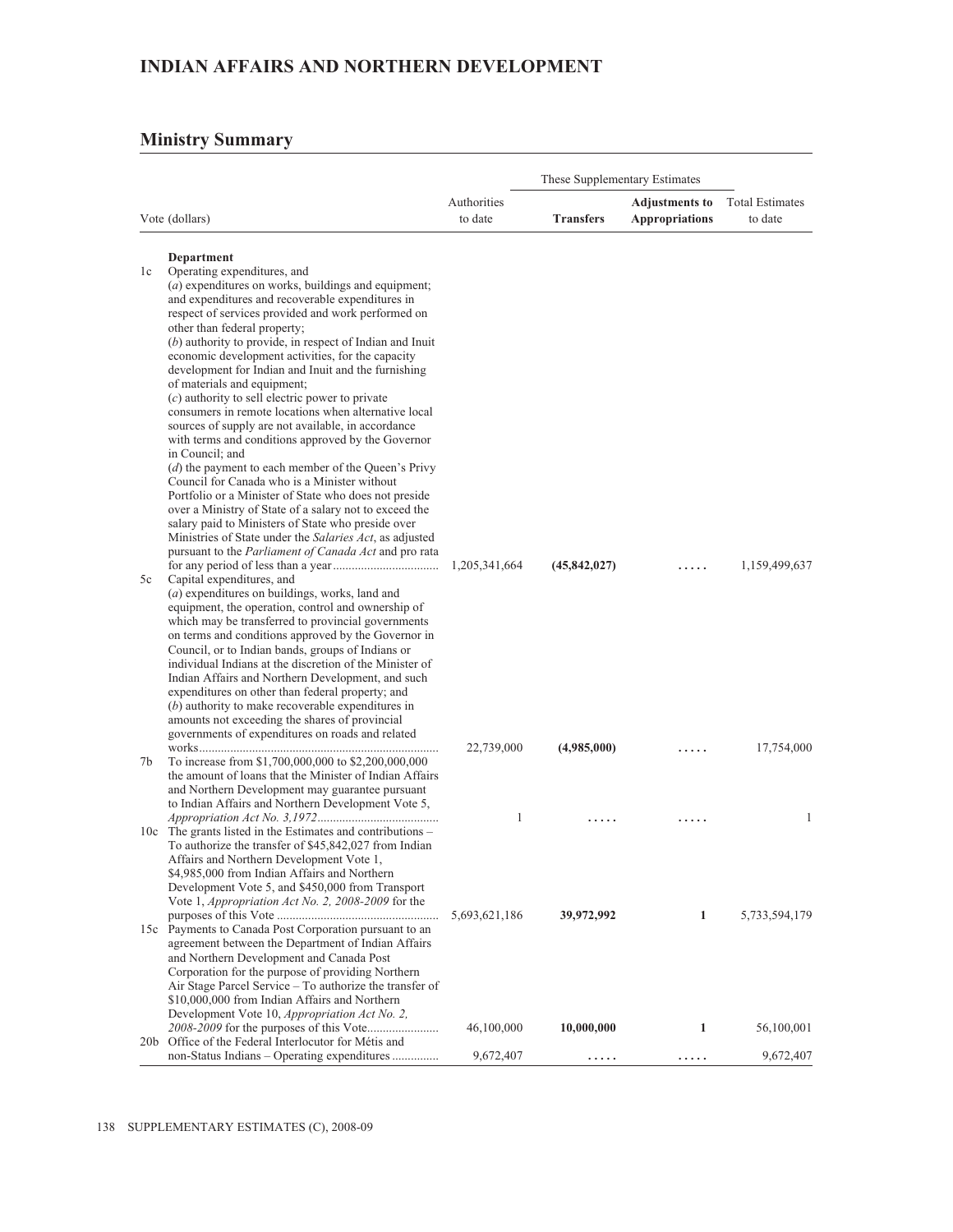## **INDIAN AFFAIRS AND NORTHERN DEVELOPMENT**

## **Ministry Summary**

|     |                                                                                                               |                  | These Supplementary Estimates |                       |                        |
|-----|---------------------------------------------------------------------------------------------------------------|------------------|-------------------------------|-----------------------|------------------------|
|     |                                                                                                               | Authorities      |                               | <b>Adjustments to</b> | <b>Total Estimates</b> |
|     | Vote (dollars)                                                                                                | to date          | <b>Transfers</b>              | <b>Appropriations</b> | to date                |
|     |                                                                                                               |                  |                               |                       |                        |
|     | 25c Office of the Federal Interlocutor for Métis and<br>non-Status Indians – Contributions – To authorize the |                  |                               |                       |                        |
|     | transfer of \$900,000 from Indian Affairs and                                                                 |                  |                               |                       |                        |
|     | Northern Development Vote 10, Appropriation Act                                                               |                  |                               |                       |                        |
|     | No. 2, 2008-2009 for the purposes of this Vote                                                                | 29,444,001       | 900,000                       | 1                     | 30,344,002             |
| (S) |                                                                                                               | 52,356,000       | .                             |                       | 52,356,000             |
| (S) | Minister of Indian Affairs and Northern                                                                       |                  |                               |                       |                        |
|     | Development – Salary and motor car allowance                                                                  | 76,422           | .                             |                       | 76,422                 |
| (S) | Grants to Aboriginal organizations designated to                                                              |                  |                               |                       |                        |
|     | receive claim settlement payments pursuant to                                                                 |                  |                               |                       |                        |
| (S) | Comprehensive Land Claim Settlement Acts<br>Grant to the Nunatsiavut Government for the                       | 74,316,000       |                               |                       | 74,316,000             |
|     | implementation of the Labrador Inuit Land Claims                                                              |                  |                               |                       |                        |
|     | Agreement pursuant to the Labrador Inuit Land                                                                 |                  |                               |                       |                        |
|     |                                                                                                               | 17,987,000       |                               |                       | 17,987,000             |
| (S) | Liabilities in respect of loan guarantees made to                                                             |                  |                               |                       |                        |
|     | Indians for Housing and Economic Development                                                                  | 2,000,000        | .                             | .                     | 2,000,000              |
| (S) | Payments to comprehensive claim beneficiaries in                                                              |                  |                               |                       |                        |
|     |                                                                                                               | 1,472,000        |                               |                       | 1,472,000              |
| (S) |                                                                                                               | 1,400,000        |                               |                       | 1,400,000              |
| (S) | Grassy Narrows and Islington Bands Mercury                                                                    | 15,000           | .                             |                       | 15,000                 |
|     |                                                                                                               |                  |                               | 3                     |                        |
|     |                                                                                                               | 7,156,540,681    | 45,965                        |                       | 7,156,586,649          |
|     | L30c Loans to native claimants in accordance with terms                                                       |                  |                               |                       |                        |
|     | and conditions approved by the Governor in Council<br>for the purpose of defraying costs related to research, |                  |                               |                       |                        |
|     | development and negotiation of claims                                                                         | 39,903,000       | .                             | 2,000,000             | 41,903,000             |
|     | L35 Loans to First Nations in British Columbia for the                                                        |                  |                               |                       |                        |
|     | purpose of supporting their participation in the British                                                      |                  |                               |                       |                        |
|     |                                                                                                               | 34,600,000       |                               |                       | 34,600,000             |
|     |                                                                                                               | 74,503,000       | .                             | 2,000,000             | 76,503,000             |
|     |                                                                                                               | 7, 231, 043, 681 | 45,965                        | 2,000,003             | 7,233,089,649          |
|     |                                                                                                               |                  |                               |                       |                        |
| 40  | <b>Canadian Polar Commission</b>                                                                              | 953,449          |                               |                       | 953,449                |
| (S) |                                                                                                               | 71,000           | .                             | .                     | 71,000                 |
|     |                                                                                                               |                  |                               |                       |                        |
|     |                                                                                                               | 1,024,449        | .                             | .                     | 1,024,449              |
|     | <b>First Nations Statistical Institute</b>                                                                    |                  |                               |                       |                        |
| 45  | Payments to the First Nations Statistical Institute for                                                       | 4,300,000        |                               |                       | 4,300,000              |
|     |                                                                                                               |                  |                               |                       |                        |
|     |                                                                                                               | 4,300,000        | .                             |                       | 4,300,000              |
|     | <b>Indian Residential Schools Truth and</b>                                                                   |                  |                               |                       |                        |
|     | <b>Reconciliation Commission Secretariat</b>                                                                  |                  |                               |                       |                        |
|     | 47b Indian Residential Schools Truth and Reconciliation                                                       |                  |                               |                       |                        |
|     | Commission Secretariat – Operating expenditures                                                               | 58, 373, 000     |                               |                       | 58,373,000             |
|     |                                                                                                               | 58,373,000       | .                             |                       | 58,373,000             |
|     | <b>Indian Specific Claims Commission</b>                                                                      |                  |                               |                       |                        |
|     |                                                                                                               | 5,035,930        |                               | .                     | 5,035,930              |
| (S) |                                                                                                               | 362,000          |                               |                       | 362,000                |
|     |                                                                                                               | 5,397,930        | .                             | .                     | 5,397,930              |

<u> 1989 - Johann Barn, mars and de Brasilian (b. 1989)</u>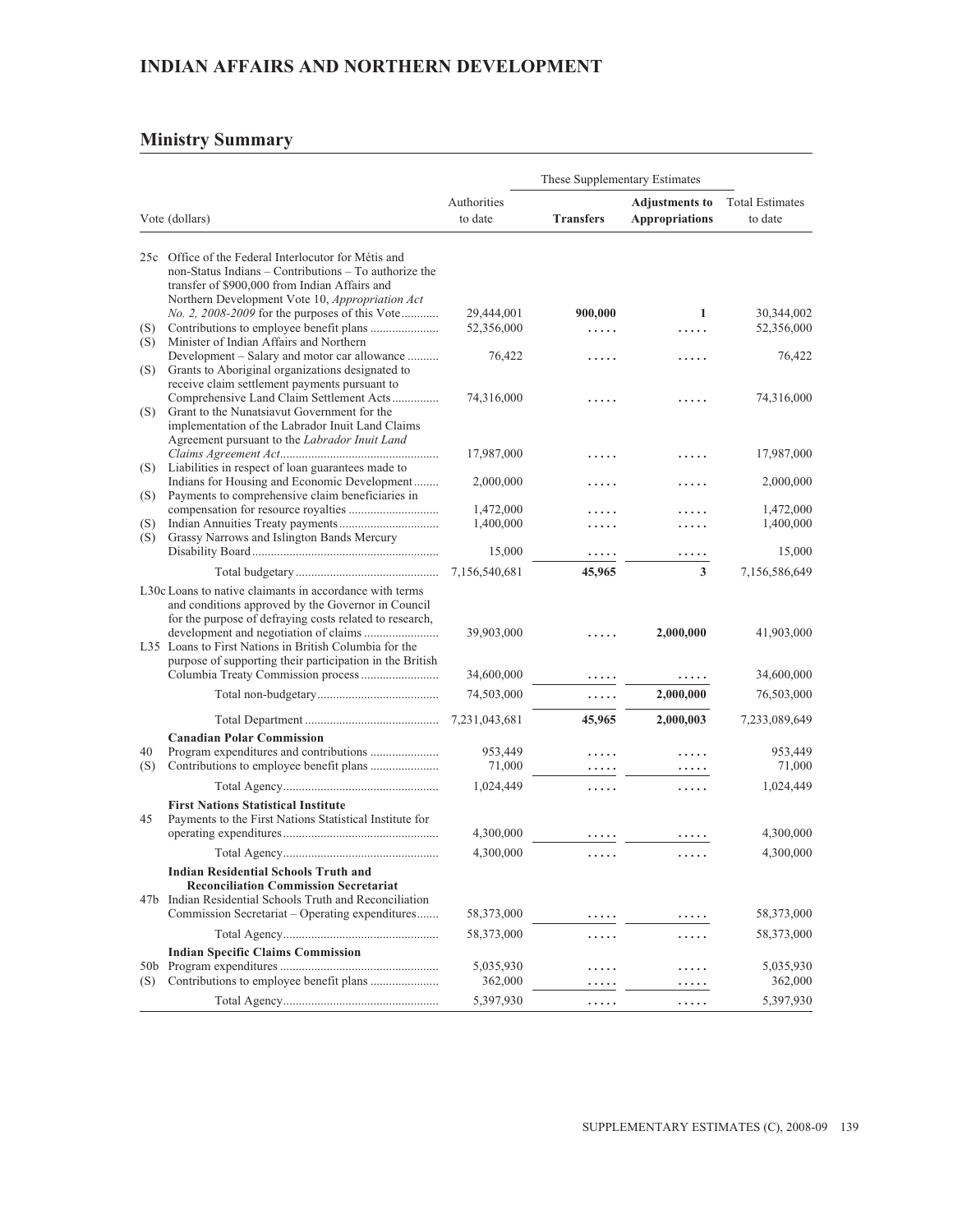### **INDIAN AFFAIRS AND NORTHERN DEVELOPMENT**

### **Ministry Summary**

|                 |                                                                     |                        | These Supplementary Estimates |                                                |                                   |
|-----------------|---------------------------------------------------------------------|------------------------|-------------------------------|------------------------------------------------|-----------------------------------|
|                 | Vote (dollars)                                                      | Authorities<br>to date | <b>Transfers</b>              | <b>Adjustments to</b><br><b>Appropriations</b> | <b>Total Estimates</b><br>to date |
|                 | <b>Office of Indian Residential Schools Resolution of</b><br>Canada |                        |                               |                                                |                                   |
| 55 <sub>b</sub> |                                                                     | 10,551,752             | .                             | .                                              | 10,551,752                        |
| 60 <sub>b</sub> |                                                                     | 232,973                | .                             | .                                              | 232,973                           |
| (S)             |                                                                     | 8,969,000              | .                             |                                                | 8,969,000                         |
|                 |                                                                     | 19,753,725             | .                             | .                                              | 19,753,725                        |
|                 | <b>Registry of the Specific Claims Tribunal</b>                     |                        |                               |                                                |                                   |
| 62c             |                                                                     | .                      | .                             | 1,397,363                                      | 1,397,363                         |
|                 |                                                                     | .                      | .                             | 1,397,363                                      | 1,397,363                         |
|                 |                                                                     | 7,319,892,785          | 45,965                        | 3,397,366                                      | 7,323,336,116                     |

Notes:

The "Authorities to date" column includes items brought forward, but not yet approved in 2008-09 Supplementary Estimates (B) at the time of printing this document, as well as permanent allocations from Treasury Board Central Votes.

Specific Claims Tribunal Act (Bill C-30) establishes the Registry of the Specific Claims Tribunal as a department under Schedule 1.1 of the *Financial Administration Act*.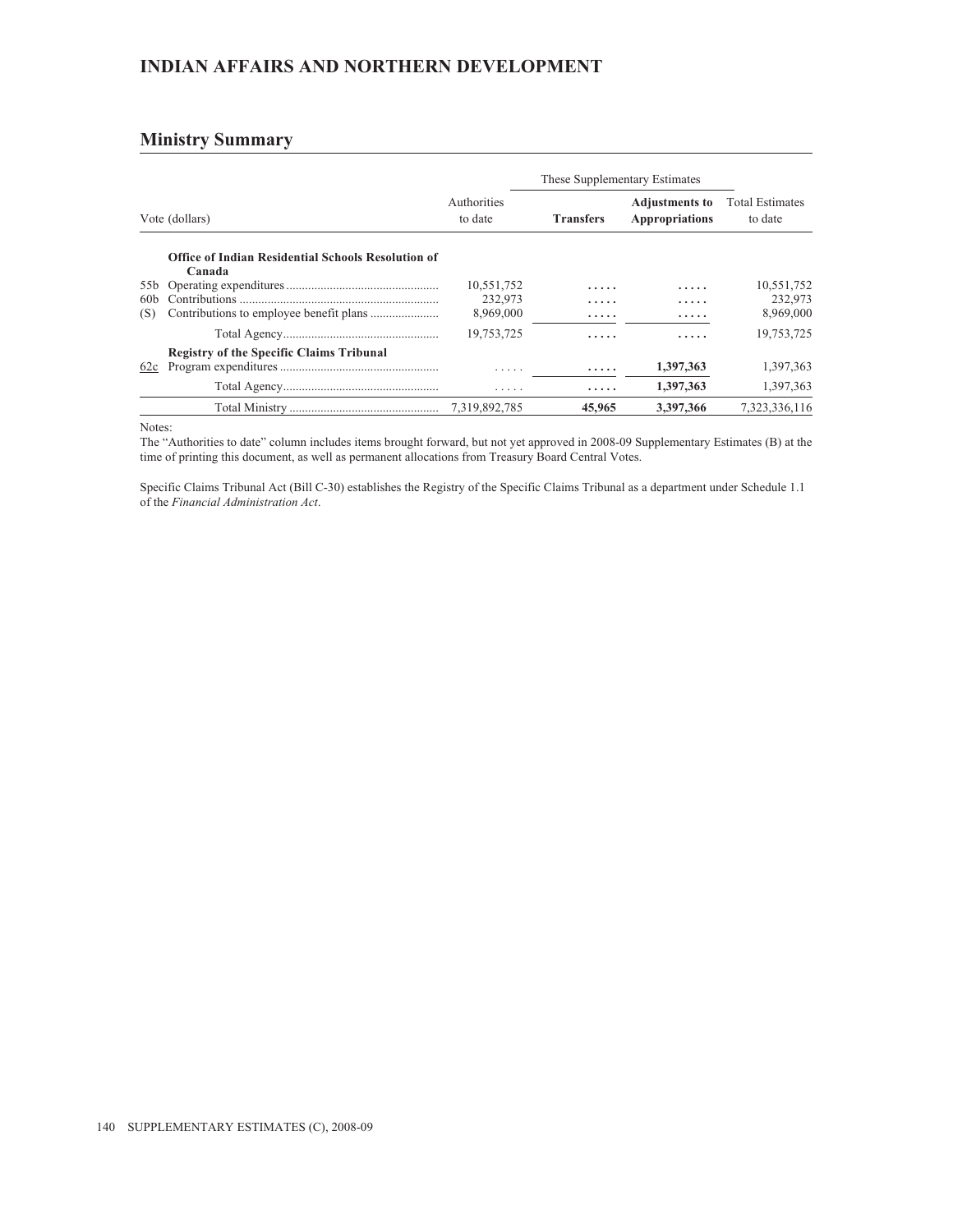### **Explanation of Requirements (thousands of dollars)**

Indian Affairs and Northern Development requests funds for the following items:

| <b>Voted Appropriations</b>                                                                                                                     | Vote 1   | Vote 5  | Vote 10 | Vote 15 | <b>Total</b> |
|-------------------------------------------------------------------------------------------------------------------------------------------------|----------|---------|---------|---------|--------------|
| Incremental funding to offset fuel price increases<br>for the benefit of First Nation and Northern<br>communities, under the Capital Facilities |          |         |         |         |              |
|                                                                                                                                                 |          |         | 53,809  |         | 53,809       |
| Incremental funding to address health and safety<br>pressures for First Nations communities                                                     |          |         | 26,377  |         | 26,377       |
| Funding to implement the initiative Justice at                                                                                                  |          |         |         |         |              |
| Last: Implementing Canada's Action Plan on                                                                                                      |          |         |         |         |              |
| Accelerating the Resolution of Specific                                                                                                         |          |         |         |         |              |
| Funding to address increased costs of the                                                                                                       | 11,411   | 1.1.1.1 | 2,000   | .       | 13,411       |
| Northern Air Stage Food Mail Program to                                                                                                         |          |         |         |         |              |
| deliver healthy foods to isolated communities                                                                                                   | .        | .       | .       | 10,000  | 10,000       |
| Funding for the immediate demolition of                                                                                                         |          |         |         |         |              |
| condemned housing on the Tsuu T'ina First                                                                                                       |          |         |         |         |              |
|                                                                                                                                                 | .        | 1.1.1.1 | 6,420   | .       | 6,420        |
| Funding to support the implementation of<br>Canada's Action Plan to consult First Nations,                                                      |          |         |         |         |              |
| Métis and Inuit groups and, where                                                                                                               |          |         |         |         |              |
| appropriate, accommodate them when                                                                                                              |          |         |         |         |              |
| contemplated Crown conduct may adversely                                                                                                        |          |         |         |         |              |
| affect their established and potential                                                                                                          |          |         |         |         |              |
|                                                                                                                                                 | 1,430    | .       | 3,000   | .       | 4,430        |
| Funding to support the implementation of the<br>Tsawwassen First Nation Final Agreement                                                         |          |         |         |         |              |
| and its accompanying side agreements                                                                                                            |          |         |         |         |              |
|                                                                                                                                                 | 75       | .       | 550     | 1.1.1   | 625          |
| Funding related to the assessment, management                                                                                                   |          |         |         |         |              |
| and remediation of federal contaminated sites                                                                                                   |          |         |         |         |              |
|                                                                                                                                                 | 228      | .       | .       | .       | 228          |
| Gross Voted Appropriations                                                                                                                      | 13,144   | .       | 92,156  | 10,000  | 115,300      |
| <b>Funds Available</b>                                                                                                                          |          |         |         |         |              |
| Less: Spending authorities available within the                                                                                                 |          |         |         |         |              |
|                                                                                                                                                 | 13,144   | .       | 92,156  | .       | 105,300      |
| Less: Spending authorities available from another                                                                                               |          |         |         |         |              |
|                                                                                                                                                 | $\cdots$ | .       | .       | 10,000  | 10,000       |
| Total Funds Available                                                                                                                           | 13.144   | .       | 92,156  | 10,000  | 115,300      |
| <b>Total Voted Appropriations</b>                                                                                                               | .        | .       | .       | .       | .            |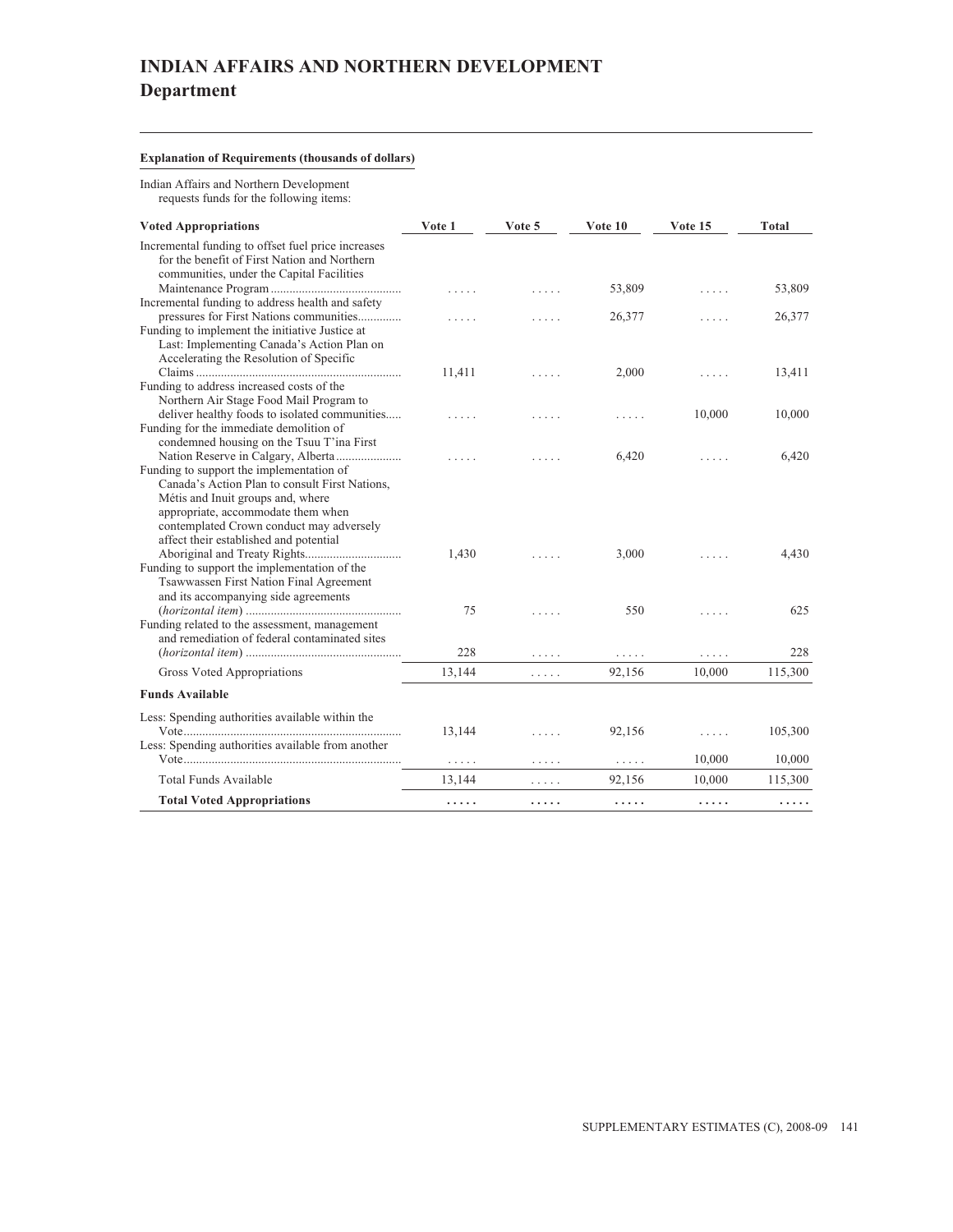**Explanation of Requirements (thousands of dollars)**

| <b>Transfers</b>                                                                                                                                                                                                                                                                                                                   | Vote 1    | Vote 5  | Vote 10  | Vote 15 | Total |
|------------------------------------------------------------------------------------------------------------------------------------------------------------------------------------------------------------------------------------------------------------------------------------------------------------------------------------|-----------|---------|----------|---------|-------|
| Transfer from Transport – For First Nations<br>participation in negotiations regarding the<br>development of the Prince Rupert Port located<br>on their asserted traditional territories<br>Internal reallocation of resources – Funding<br>related to the assessment, management and<br>remediation of federal contaminated sites |           |         | 450      |         | 450   |
| Internal reallocation of resources – To fund                                                                                                                                                                                                                                                                                       | (6,327)   | 1.1.1.1 | 6,327    |         |       |
| additional provincial education billings for<br>First Nations students, fuel price increases for<br>diesel generating plants on-reserve and<br>operation and maintenance of Personal Care                                                                                                                                          | (39,515)  | (4,985) | 44,500   |         |       |
| Transfer to Natural Sciences and Engineering<br>Research Council – For Canada's participation<br>in International Polar Year 2007-2008, an<br>extensive international research program in                                                                                                                                          |           |         | (404)    |         | (404) |
| Internal reallocation of resources – To reduce the                                                                                                                                                                                                                                                                                 |           |         |          |         |       |
|                                                                                                                                                                                                                                                                                                                                    | .         | .       | (10,900) | 10,000  | (900) |
| <b>Total Transfers</b>                                                                                                                                                                                                                                                                                                             | (45, 842) | (4,985) | 39,973   | 10,000  | (854) |
| <b>These Supplementary Estimates</b>                                                                                                                                                                                                                                                                                               | (45, 842) | (4,985) | 39,973   | 10,000  | .     |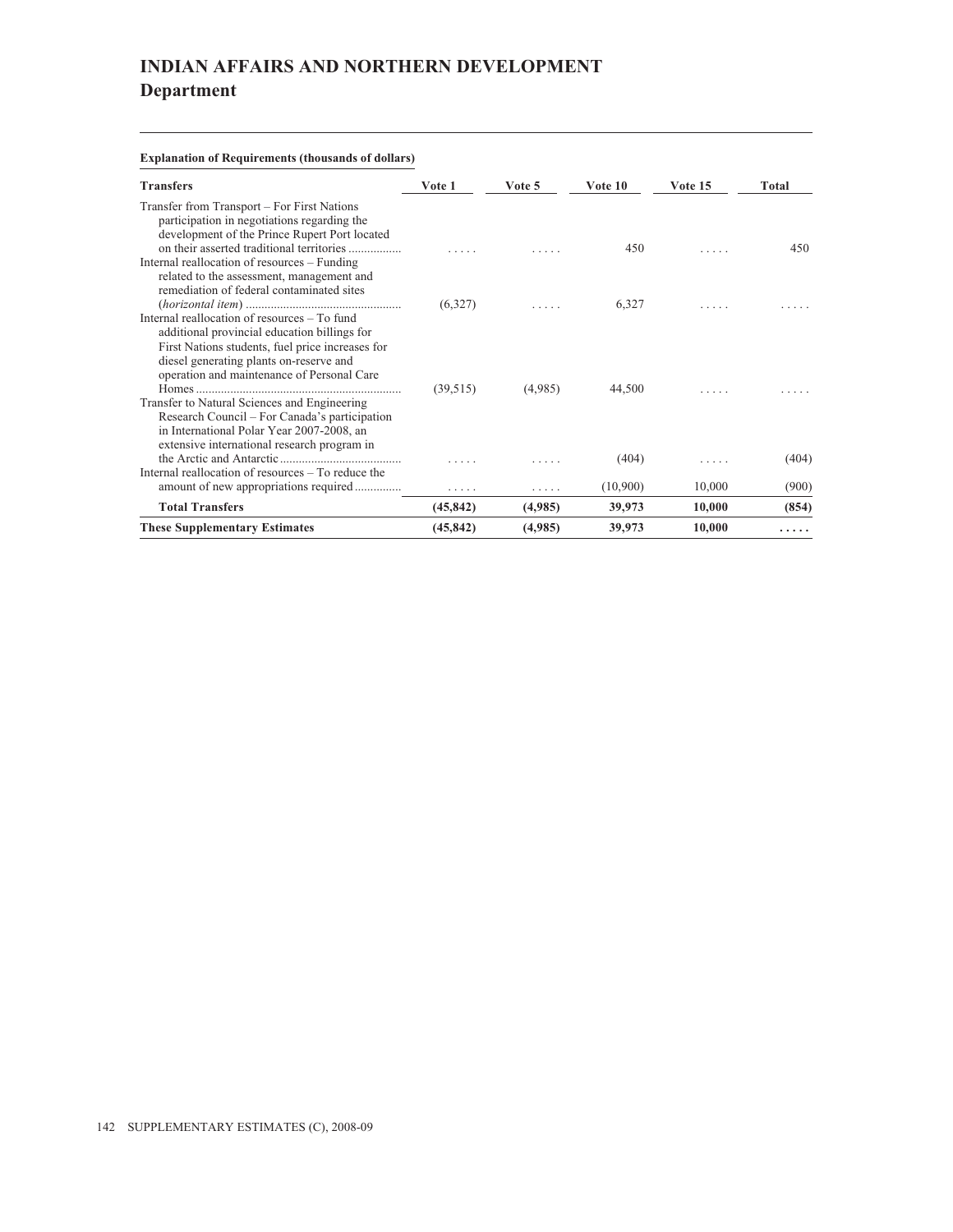| <b>Explanation of Requirements (thousands of dollars)</b>                                                                                                                                                                                                   |          |            |       |
|-------------------------------------------------------------------------------------------------------------------------------------------------------------------------------------------------------------------------------------------------------------|----------|------------|-------|
| <b>Voted Appropriations</b>                                                                                                                                                                                                                                 | Vote 25  | Vote L30   | Total |
| Funding to implement the initiative Justice at<br>Last: Implementing Canada's Action Plan on<br>Accelerating the Resolution of Specific                                                                                                                     |          | 2,000      | 2,000 |
| Funding to support the implementation of<br>Canada's Action Plan to consult First Nations,<br>Métis and Inuit groups and, where<br>appropriate, accommodate them when<br>contemplated Crown conduct may adversely<br>affect their established and potential | .<br>900 |            | 900   |
| Gross Voted Appropriations                                                                                                                                                                                                                                  | 900      | .<br>2,000 | 2,900 |
| <b>Funds Available</b>                                                                                                                                                                                                                                      |          |            |       |
| Less: Spending authorities available from another                                                                                                                                                                                                           | 900      | .          | 900   |
| <b>Total Voted Appropriations</b>                                                                                                                                                                                                                           | .        | 2,000      | 2,000 |
| <b>Transfers</b>                                                                                                                                                                                                                                            |          |            |       |
| Internal reallocation of resources – To reduce the                                                                                                                                                                                                          | 900      | .          | 900   |
| <b>These Supplementary Estimates</b>                                                                                                                                                                                                                        | 900      | 2,000      | 2,046 |

#### **Explanation of Funds Available (dollars)**

**Vote 1**: \$13,143,849 in total authorities is available within the Vote due to: delays in work on federal contaminated sites resulting from inclement weather conditions (\$8,000,000); delays in the launch of International Polar Year affecting timelines of implementation activities and multi-year science projects (\$4,927,830); and savings identified as part of the government's reduction of public opinion research expenditures (\$216,019). These funds are being used temporarily to reduce the amount of new appropriations required and will be made available for their intended purposes next fiscal year.

**Vote 10**: \$92,156,430 in total authorities is available within the Vote due to delays in amending the *Cree Naskapi of Quebec Act*. These funds are being used temporarily to reduce the amount of new appropriations required and will be made available for their intended purposes next fiscal year.

**Vote 15**: \$10,000,000 in total authorities is available from Vote 10 due to delays in amending the *Cree Naskapi of Quebec Act*  $(57,843,570)$  and delays in work on federal contaminated sites resulting from inclement weather conditions  $(\$2,156,430)$ . These funds are being used temporarily to reduce the amount of new appropriations required and will be made available for their intended purposes next fiscal year.

**Vote 25**: \$900,000 in total authorities is available from Vote 10 due to delays in the launch of International Polar Year affecting timelines of implementation activities and multi-year science projects. These funds are being used temporarily to reduce the amount of new appropriations required and will be made available for their intended purposes next fiscal year.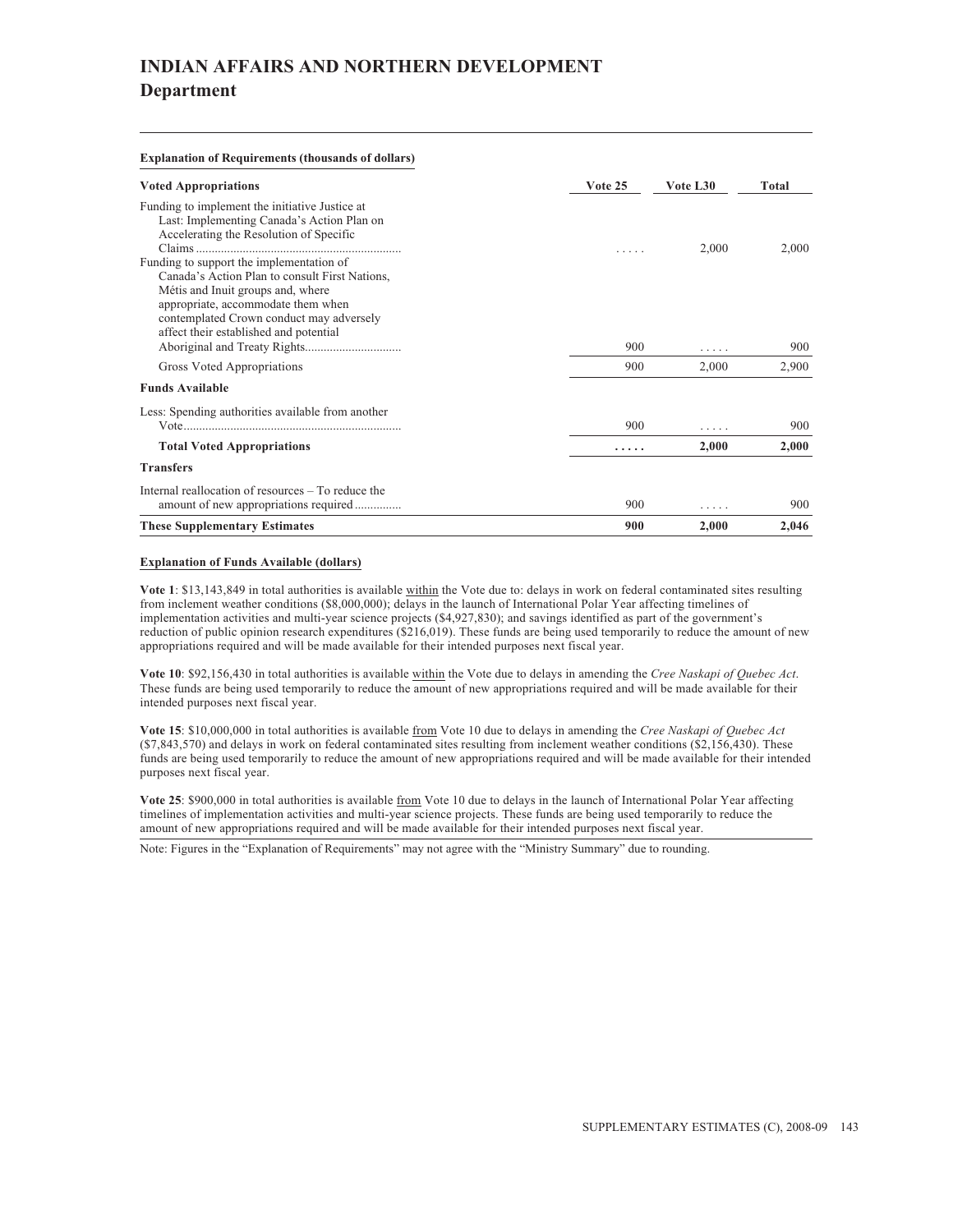| <b>Transfer Payments (dollars)</b>                                                                                                                                                | <b>Voted</b>             | <b>Statutory</b> |  |
|-----------------------------------------------------------------------------------------------------------------------------------------------------------------------------------|--------------------------|------------------|--|
| <b>Grants</b>                                                                                                                                                                     |                          |                  |  |
| Grants to support First Nations, Inuit, Tribal Councils, Organizations or other levels of<br>government for the implementation activities as stipulated in the various agreements | 550,000                  |                  |  |
| <b>Total Gross Grants</b>                                                                                                                                                         | 550,000                  |                  |  |
| <b>Contributions</b>                                                                                                                                                              |                          |                  |  |
| Payments to support Indians, Inuit and Innu for the purpose of supplying public services in                                                                                       | 85,186,430               | $\cdots$         |  |
| Payments to support Indians, Inuit and Innu for the purpose of supplying public services in                                                                                       | 16,200,000<br>14,806,527 |                  |  |
| Payments to support Indians, Inuit and Innu for the purpose of supplying public services in<br>Contributions to beneficiaries and various implementing bodies for implementing    | 11,300,000               |                  |  |
|                                                                                                                                                                                   | 7,500,000<br>3,450,000   |                  |  |
| Contributions to support the negotiation process for comprehensive, specific, and special                                                                                         | 2,440,500                | .                |  |
|                                                                                                                                                                                   | 2,000,000<br>900,000     |                  |  |
| <b>Total Gross Contributions</b>                                                                                                                                                  | 143,783,457              |                  |  |
| <b>Total Gross Transfer Payments</b>                                                                                                                                              | 144, 333, 457            |                  |  |
|                                                                                                                                                                                   | 92,156,430<br>11,304,035 | .                |  |
| <b>Net Transfer Payments</b>                                                                                                                                                      | 40.872.992               | .                |  |

# **Registry of the Specific Claims Tribunal**

### **Explanation of Requirements (thousands of dollars)**

Registry of the Specific Claims Tribunal requests funds for the following items:

| <b>Voted Appropriations</b> | Vote 62 |
|-----------------------------|---------|
|                             | 1.397   |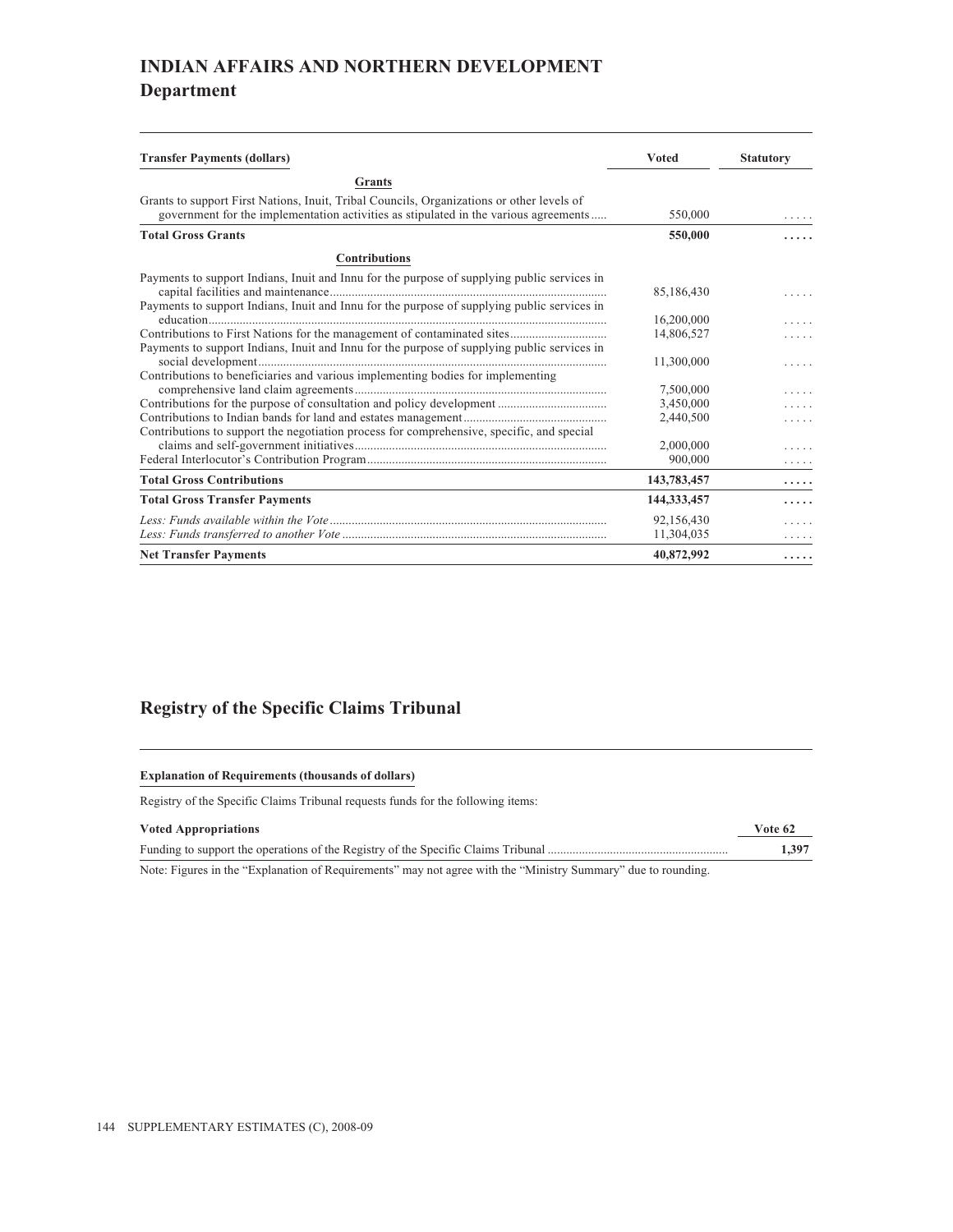## **Ministry Summary**

|            |                                                                                                         |                           | These Supplementary Estimates |                       |                           |
|------------|---------------------------------------------------------------------------------------------------------|---------------------------|-------------------------------|-----------------------|---------------------------|
|            |                                                                                                         | Authorities               |                               | <b>Adjustments to</b> | <b>Total Estimates</b>    |
|            | Vote (dollars)                                                                                          | to date                   | <b>Transfers</b>              | <b>Appropriations</b> | to date                   |
|            | Department                                                                                              |                           |                               |                       |                           |
| 1c         | Operating expenditures, and authority to expend                                                         |                           |                               |                       |                           |
|            | revenue received during the fiscal year related to                                                      |                           |                               |                       |                           |
|            | Communications Research, Bankruptcy and                                                                 |                           |                               |                       |                           |
|            | Corporations and from services and regulatory                                                           |                           |                               |                       |                           |
|            | processes, specifically pre-merger notification filings,                                                |                           |                               |                       |                           |
|            | advance ruling certificates, advisory opinions and                                                      |                           |                               |                       |                           |
|            | photocopies, provided under the <i>Competition Act</i> and                                              |                           |                               |                       |                           |
|            | the payment to each member of the Queen's Privy<br>Council for Canada who is a Minister without         |                           |                               |                       |                           |
|            | Portfolio or a Minister of State who does not preside                                                   |                           |                               |                       |                           |
|            | over a Ministry of State of a salary not to exceed the                                                  |                           |                               |                       |                           |
|            | salary paid to Ministers of State who preside over                                                      |                           |                               |                       |                           |
|            | Ministries of State under the Salaries Act, as adjusted                                                 |                           |                               |                       |                           |
|            | pursuant to the Parliament of Canada Act and pro rata                                                   |                           |                               |                       |                           |
|            | for any period of less than a year $-$ To authorize the<br>transfer of \$783,565 from Industry Vote 10, |                           |                               |                       |                           |
|            | Appropriation Act No. 2, 2008-2009 for the purposes                                                     |                           |                               |                       |                           |
|            |                                                                                                         | 424,112,244               | 783,565                       | 1                     | 424,895,810               |
| 5c         | Capital expenditures $-$ To authorize the transfer of                                                   |                           |                               |                       |                           |
|            | \$2,040,000 from Industry Vote 10, Appropriation Act                                                    |                           |                               |                       |                           |
|            | No. 2, 2008-2009 for the purposes of this Vote                                                          | 19,896,727                | 2,040,000                     | 1                     | 21,936,728                |
| (S)        | 10c The grants listed in the Estimates and contributions                                                | 652,441,529<br>50,078,000 | (2,843,565)                   |                       | 649,597,964<br>50,078,000 |
| (S)        | Minister of Industry - Salary and motor car allowance                                                   | 76,422                    | .<br>.                        |                       | 76,422                    |
| (S)        | Liabilities under the Canada Small Business                                                             |                           |                               |                       |                           |
|            |                                                                                                         | 105,015,000               |                               | 9,985,000             | 115,000,000               |
| (S)        | Grant to CANARIE Inc. to operate and develop the                                                        |                           |                               |                       |                           |
|            | next generation of Canada's Advanced Research                                                           |                           |                               |                       |                           |
| (S)        | Canadian Intellectual Property Office Revolving Fund                                                    | 15,000,000<br>4,852,000   |                               |                       | 15,000,000<br>4,852,000   |
| (S)        | Liabilities under the <i>Small Business Loans Act</i> (R.S.,                                            |                           |                               | .                     |                           |
|            |                                                                                                         | 2,050,000                 |                               | (800,000)             | 1,250,000                 |
|            |                                                                                                         | 1,273,521,922             | (20,000)                      | 9,185,002             | 1,282,686,924             |
|            | L15 Payments pursuant to subsection $14(2)$ of the                                                      |                           |                               |                       |                           |
|            |                                                                                                         | 300,000                   | .                             | .                     | 300,000                   |
|            | L20 Loans pursuant to paragraph $14(1)(a)$ of the                                                       |                           |                               |                       |                           |
|            |                                                                                                         | 500,000                   | .                             | .                     | 500,000                   |
|            |                                                                                                         | 800,000                   | .                             | .                     | 800,000                   |
|            |                                                                                                         | 1,274,321,922             | (20,000)                      | 9,185,002             | 1,283,486,924             |
|            | <b>Canadian Space Agency</b>                                                                            |                           |                               |                       |                           |
|            |                                                                                                         | 202,034,214               |                               |                       | 202,034,214               |
|            |                                                                                                         | 118,413,000               |                               |                       | 118,413,000               |
| 35b<br>(S) | The grants listed in the Estimates and contributions                                                    | 47,031,001<br>10,563,000  |                               |                       | 47,031,001<br>10,563,000  |
|            |                                                                                                         |                           | .                             | .                     |                           |
|            |                                                                                                         | 378,041,215               | .                             | .                     | 378,041,215               |
| 40         | <b>Canadian Tourism Commission</b>                                                                      | 82,656,219                |                               |                       | 82,656,219                |
|            |                                                                                                         |                           | .                             | .                     |                           |
|            |                                                                                                         | 82,656,219                | .                             | .                     | 82,656,219                |
|            | <b>Competition Tribunal</b>                                                                             |                           |                               |                       |                           |
| (S)        |                                                                                                         | 1,937,517<br>153,000      | .                             | .                     | 1,937,517<br>153,000      |
|            |                                                                                                         |                           |                               |                       | 2,090,517                 |
|            |                                                                                                         | 2,090,517                 | .                             | .                     |                           |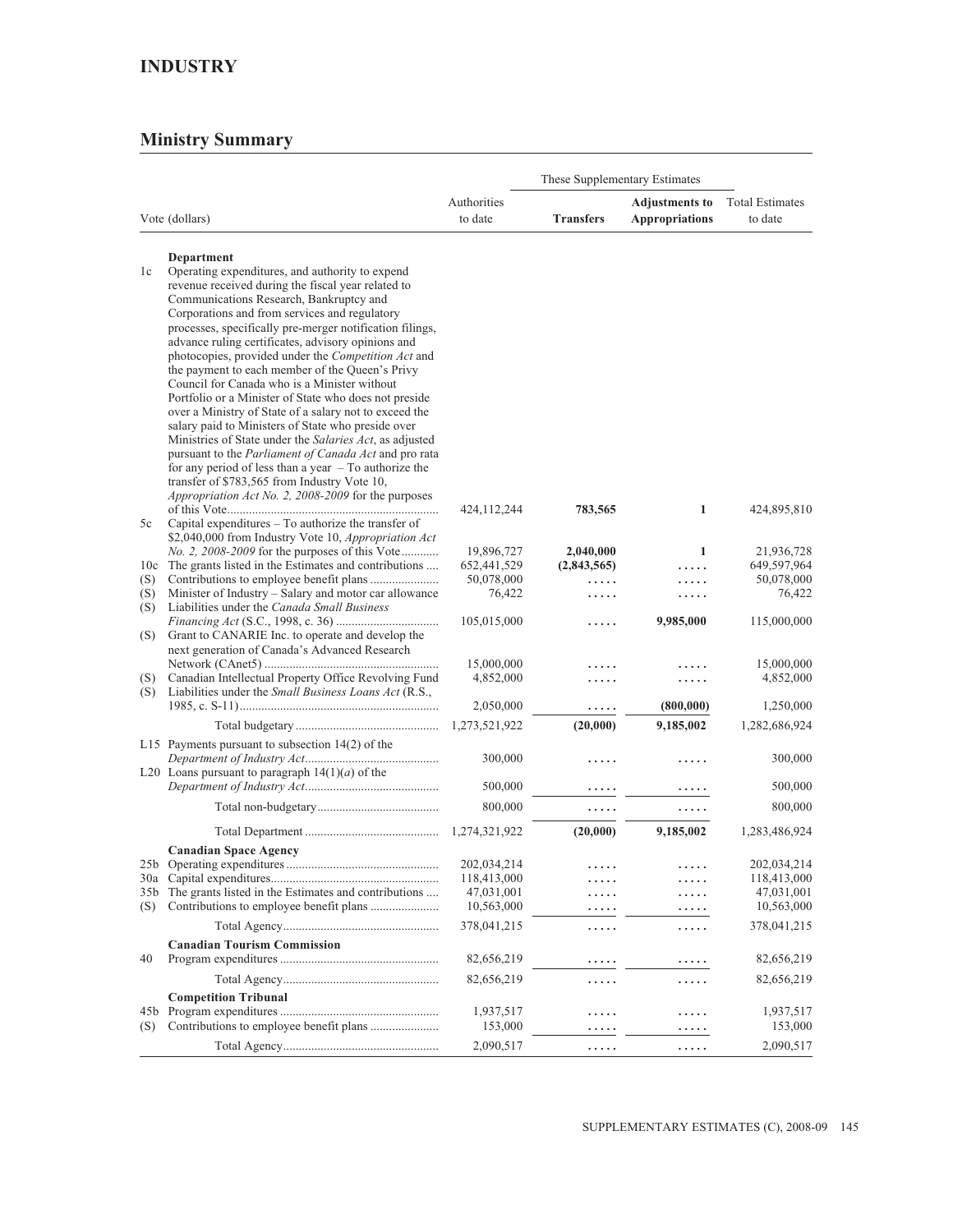### **Ministry Summary**

|                   | Vote (dollars)                                                                                                                                                                                                                                                                                                             | Authorities<br>to date                                 | <b>Transfers</b>   | <b>Adjustments to</b><br><b>Appropriations</b> | <b>Total Estimates</b><br>to date                      |
|-------------------|----------------------------------------------------------------------------------------------------------------------------------------------------------------------------------------------------------------------------------------------------------------------------------------------------------------------------|--------------------------------------------------------|--------------------|------------------------------------------------|--------------------------------------------------------|
| 50<br>(S)         | <b>Copyright Board</b>                                                                                                                                                                                                                                                                                                     | 2,454,354<br>289,000                                   | .                  |                                                | 2,454,354<br>289,000                                   |
|                   |                                                                                                                                                                                                                                                                                                                            | 2,743,354                                              | .                  | .                                              | 2,743,354                                              |
| 60c<br>65b<br>(S) | National Research Council of Canada<br>The grants listed in the Estimates and contributions                                                                                                                                                                                                                                | 428,829,841<br>49,838,988<br>143,957,001<br>45,980,000 | .<br>.<br>.<br>.   | .<br>.<br>.                                    | 428,829,841<br>49,838,988<br>143,957,001<br>45,980,000 |
| (S)               | Spending of revenues pursuant to paragraph $5(1)(e)$ of<br>the National Research Council Act (R.S., 1985,                                                                                                                                                                                                                  | 83,495,000                                             | .                  | .                                              | 83,495,000                                             |
|                   |                                                                                                                                                                                                                                                                                                                            | 752,100,830                                            | .                  | .                                              | 752,100,830                                            |
| 70c<br>75c        | <b>Natural Sciences and Engineering Research</b><br>Council<br>The grants listed in the Estimates $-$ To authorize the<br>transfer of \$404,035 from Indian Affairs and<br>Northern Development Vote 10, and \$20,000 from<br>Industry Vote 10, Appropriation Act No. 2,<br>2008-2009 for the purposes of this Vote and to | 43,657,140                                             | .                  | 453,800                                        | 44,110,940                                             |
| (S)               |                                                                                                                                                                                                                                                                                                                            | 920,778,750<br>4,129,000                               | 424,035            | 60,667,750                                     | 981,870,535<br>4,129,000                               |
|                   |                                                                                                                                                                                                                                                                                                                            | 968,564,890                                            | .<br>424,035       | .<br>61,121,550                                | 1,030,110,475                                          |
| 80c<br>85c<br>(S) | <b>Social Sciences and Humanities Research Council</b><br>Contributions to employee benefit plans                                                                                                                                                                                                                          | 24, 192, 273<br>622,976,950<br>2,342,000               | .<br>(57,500)<br>. | 921,639<br>29,272,250<br>.                     | 25,113,912<br>652,191,700<br>2,342,000                 |
|                   |                                                                                                                                                                                                                                                                                                                            | 649,511,223                                            | (57,500)           | 30,193,889                                     | 679,647,612                                            |
| 90                | <b>Standards Council of Canada</b><br>Payments to the Standards Council of Canada<br>pursuant to section 5 of the Standards Council of                                                                                                                                                                                     | 7,129,000                                              |                    |                                                | 7,129,000                                              |
|                   |                                                                                                                                                                                                                                                                                                                            | 7,129,000                                              | .                  | .                                              | 7,129,000                                              |
| (S)               | <b>Statistics Canada</b><br>95a Program expenditures, contributions and authority to<br>expend revenue received during the fiscal year                                                                                                                                                                                     | 438,770,230<br>63,870,000                              |                    |                                                | 438,770,230<br>63,870,000                              |
|                   |                                                                                                                                                                                                                                                                                                                            | 502,640,230                                            | .                  | .                                              | 502,640,230                                            |
|                   |                                                                                                                                                                                                                                                                                                                            | 4,619,799,400                                          | 346,535            | 100,500,441                                    | 4,720,646,376                                          |

Note: The "Authorities to date" column includes items brought forward, but not yet approved in 2008-09 Supplementary Estimates (B) at the time of printing this document, as well as permanent allocations from Treasury Board Central Votes.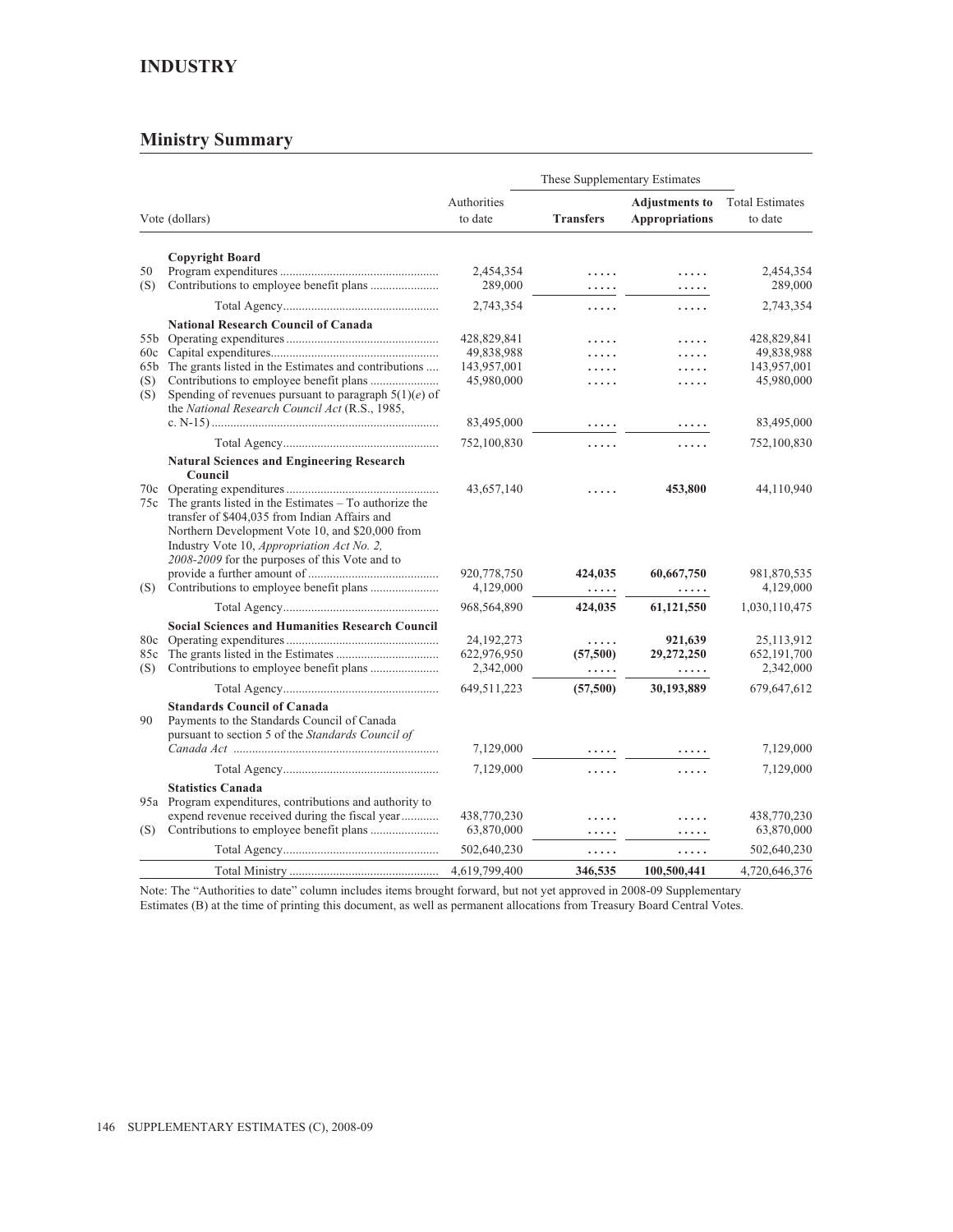### **Explanation of Requirements (thousands of dollars)**

Industry requests funds for the following items:

| <b>Voted Appropriations</b>                                                                                                                                                                                                                                                                                                   | Vote 1     | Vote 5     | Vote 10  | <b>Total</b>   |
|-------------------------------------------------------------------------------------------------------------------------------------------------------------------------------------------------------------------------------------------------------------------------------------------------------------------------------|------------|------------|----------|----------------|
| Funding for the planning and pre-games operations related to<br>policing and security at the 2010 Olympic and Paralympic<br>Funding to support the implementation of programs and activities to<br>promote the recognition and use of both official languages in<br>Canadian society (Roadmap for Canada's Linguistic Duality | 980<br>135 | 2,040<br>. | 92       | 3,020<br>227   |
| Gross Voted Appropriations                                                                                                                                                                                                                                                                                                    | 1,115      | 2,040      | 92       | 3,247          |
| <b>Funds Available</b>                                                                                                                                                                                                                                                                                                        |            |            |          |                |
|                                                                                                                                                                                                                                                                                                                               | 331<br>784 | .<br>2,040 | 92<br>.  | 423<br>2,824   |
| Total Funds Available                                                                                                                                                                                                                                                                                                         | 1,115      | 2,040      | 92       | 3,247          |
| <b>Total Voted Appropriations</b>                                                                                                                                                                                                                                                                                             | .          | .          | .        | .              |
| <b>Statutory Appropriations</b>                                                                                                                                                                                                                                                                                               |            |            |          |                |
| Funding for proposed payments to lenders in respect of claims for<br>loans made under the Canada Small Business Financing Act<br>Funding for proposed payments to lenders in respect of claims for                                                                                                                            |            |            |          | 9,985<br>(800) |
| <b>Total Statutory Appropriations</b>                                                                                                                                                                                                                                                                                         |            |            |          | 9,185          |
| <b>Total Adjustments to Appropriations</b>                                                                                                                                                                                                                                                                                    |            |            |          | 9,185          |
| <b>Transfers</b>                                                                                                                                                                                                                                                                                                              |            |            |          |                |
| Internal reallocation of resources – To reduce the amount of new<br>Transfer to Natural Sciences and Engineering Research Council -<br>For the PromoScience program which offers financial support for<br>organizations working with young Canadians to promote an                                                            | 784        | 2,040      | (2,824)  |                |
|                                                                                                                                                                                                                                                                                                                               | .          | .          | (20)     | (20)           |
| <b>Total Transfers</b>                                                                                                                                                                                                                                                                                                        | 784        | 2,040      | (2, 844) | (20)           |
| <b>These Supplementary Estimates</b>                                                                                                                                                                                                                                                                                          | 784        | 2,040      | (2, 844) | 9,165          |

#### **Explanation of Funds Available (dollars)**

**Vote 1**: \$1,115,000 in total authorities is available: \$331,435 within the Vote from savings identified as part of the government's reduction of public opinion research expenditures; and \$783,565 from Vote 10 due to a deferral of the Grant to the Corporation of the City of Brantford.

**Vote 5**: \$2,040,000 in total authorities is available from Vote 10 due to a deferral of the Grant to the Corporation of the City of Brantford.

**Vote 10**: \$91,900 in total authorities is available within the Vote due to a deferral of the Grant to the Corporation of the City of Brantford.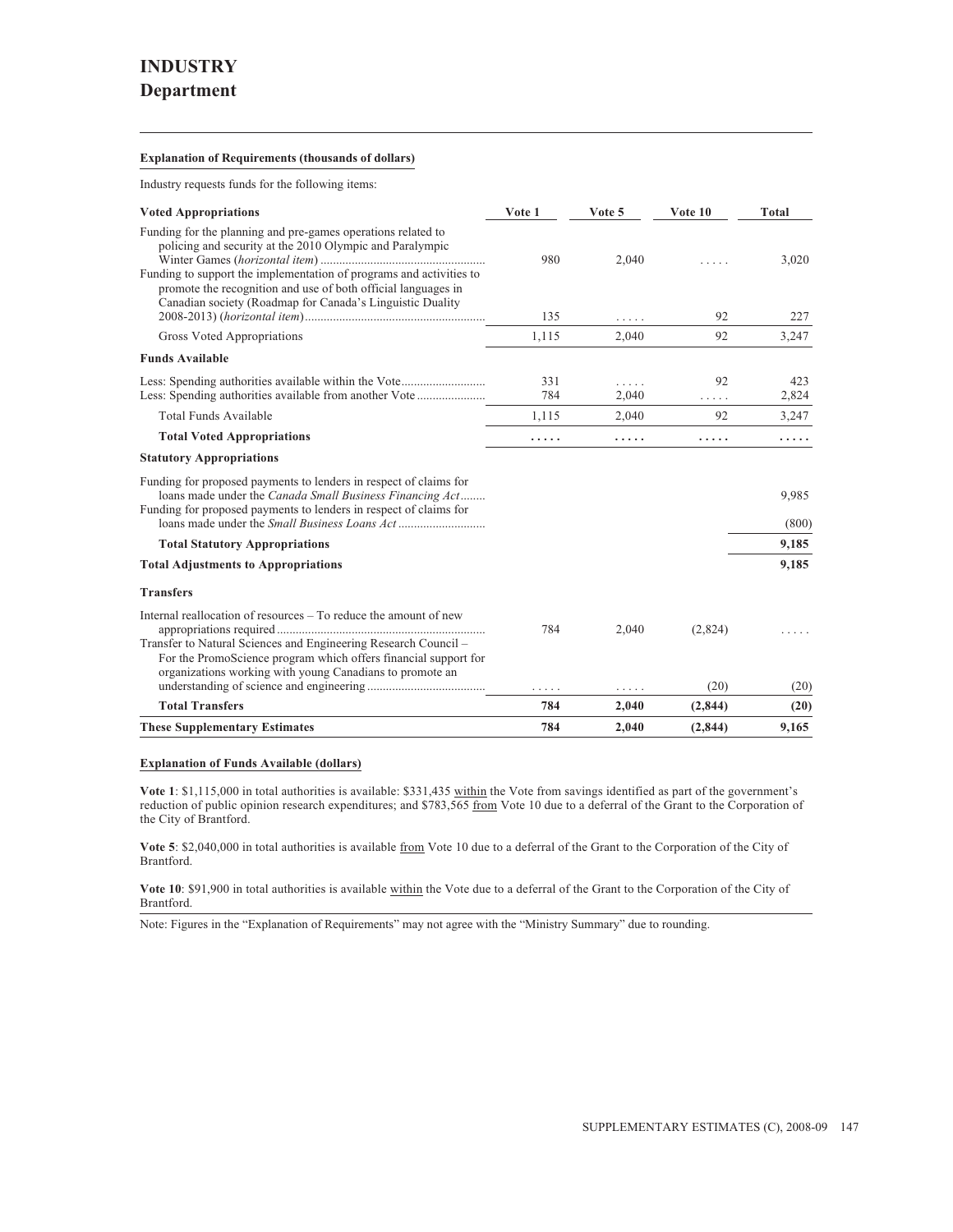# **INDUSTRY Department**

| <b>Transfer Payments (dollars)</b>   | Voted             | <b>Statutory</b>     |
|--------------------------------------|-------------------|----------------------|
| <b>Contributions</b>                 |                   |                      |
|                                      | 1.1.1.1<br>91,900 | 9,985,000<br>1.1.1.1 |
|                                      | .                 | (800,000)            |
| <b>Total Gross Transfer Payments</b> | 91,900            | 9,185,000            |
|                                      | 91,900            | .                    |
|                                      | 2,843,565         | .                    |
| <b>Net Transfer Payments</b>         | (2,843,565)       | 9,185,000            |

# **National Research Council of Canada**

#### **Explanation of Requirements (thousands of dollars)**

National Research Council of Canada requests funds for the following items:

| <b>Voted Appropriations</b>          | Vote 60 |
|--------------------------------------|---------|
|                                      | 215     |
| <b>Funds Available</b>               |         |
|                                      | 215     |
| <b>These Supplementary Estimates</b> | .       |

### **Explanation of Funds Available (dollars)**

Vote 60: \$214,712 in total authorities is available within the Vote from real property investments that cannot be realized in 2008-09.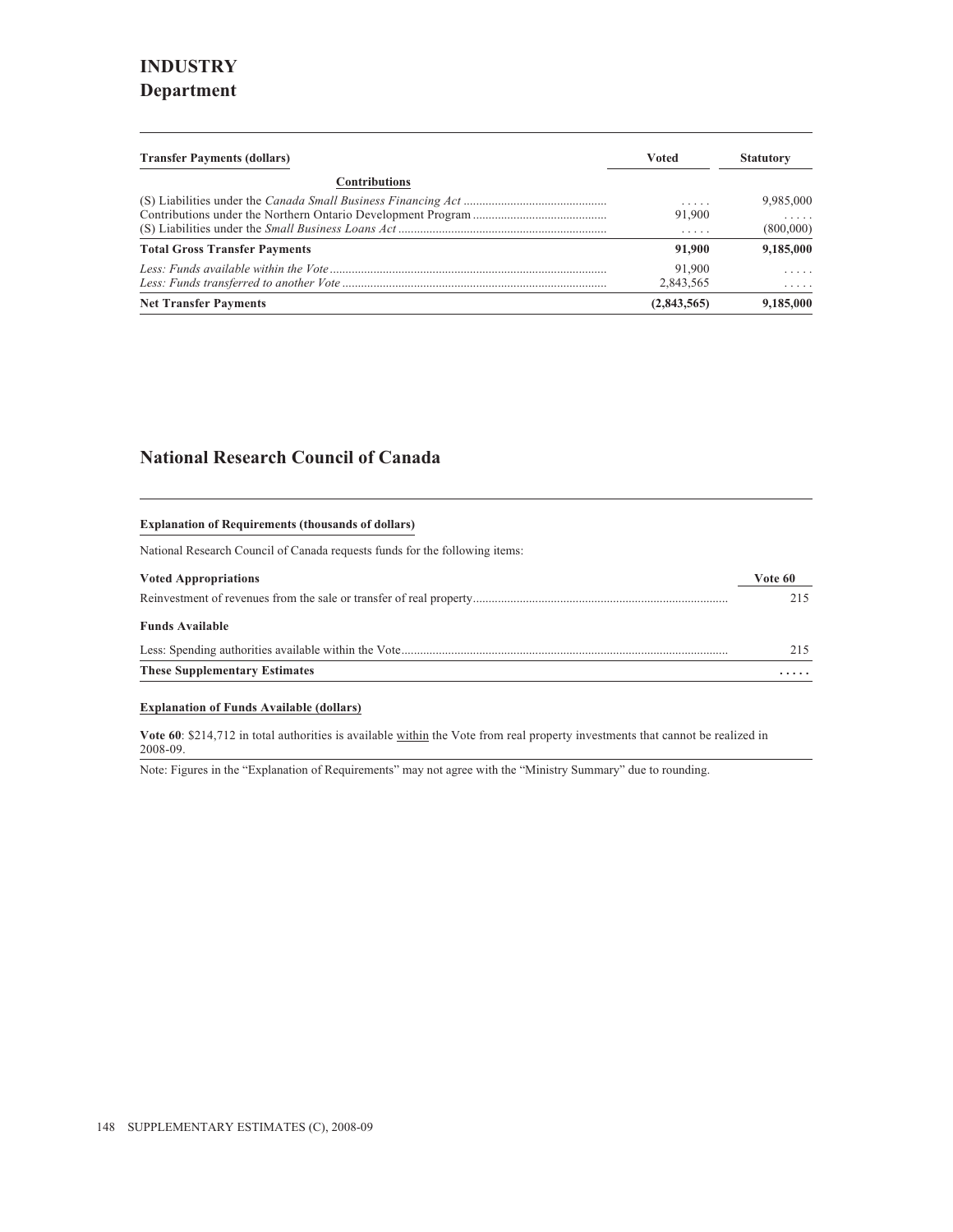# **INDUSTRY Natural Sciences and Engineering Research Council**

#### **Explanation of Requirements (thousands of dollars)**

Natural Sciences and Engineering Research Council requests funds for the following items:

| <b>Voted Appropriations</b>                                                                                                                                                                                                                                                                                                                      | Vote 70 | Vote 75 | Total  |
|--------------------------------------------------------------------------------------------------------------------------------------------------------------------------------------------------------------------------------------------------------------------------------------------------------------------------------------------------|---------|---------|--------|
| Funding to support collaborative research that directly contributes to the knowledge<br>and innovation needs of Canada's automotive, manufacturing, forestry and fishing<br>industries, and to support the operations of the Canadian Light Source research<br>Funding to support the Business-Led Networks of Centres of Excellence Program and | 454     | 34,500  | 34,954 |
| the Centres of Excellence for Commercialization and Research Program                                                                                                                                                                                                                                                                             |         |         |        |
|                                                                                                                                                                                                                                                                                                                                                  |         | 33,682  | 33,682 |
| Gross Voted Appropriations                                                                                                                                                                                                                                                                                                                       | 454     | 68,182  | 68,636 |
| <b>Funds Available</b>                                                                                                                                                                                                                                                                                                                           |         |         |        |
|                                                                                                                                                                                                                                                                                                                                                  |         | 7,514   | 7,514  |
| <b>Total Voted Appropriations</b>                                                                                                                                                                                                                                                                                                                | 454     | 60,668  | 61,122 |
| <b>Transfers</b>                                                                                                                                                                                                                                                                                                                                 |         |         |        |
| Transfer from Indian Affairs and Northern Development – For Canada's participation<br>in International Polar Year 2007-2008, an extensive international research                                                                                                                                                                                 |         | 404     | 404    |
| Transfer from Industry – For the PromoScience program which offers financial<br>support for organizations working with young Canadians to promote an                                                                                                                                                                                             |         |         |        |
|                                                                                                                                                                                                                                                                                                                                                  | .       | 20      | 20     |
| <b>Total Transfers</b>                                                                                                                                                                                                                                                                                                                           | .       | 424     | 424    |
| <b>These Supplementary Estimates</b>                                                                                                                                                                                                                                                                                                             | 454     | 61,092  | 61,546 |

#### **Explanation of Funds Available (dollars)**

**Vote 75**: \$7,513,760 in total authorities is available within the Vote due to reduced requirements for the Networks of Centres of Excellence program within Grants and Scholarships.

| <b>Transfer Payments (dollars)</b>   | Voted      | <b>Statutory</b> |
|--------------------------------------|------------|------------------|
| <b>Grants</b>                        |            |                  |
|                                      | 34,924,035 | .                |
|                                      | 26,657,635 | .                |
|                                      | 7.023.875  | .                |
| <b>Total Gross Transfer Payments</b> | 68,605,545 | .                |
|                                      | 7,513,760  | .                |
| <b>Net Transfer Payments</b>         | 61,091,785 | .                |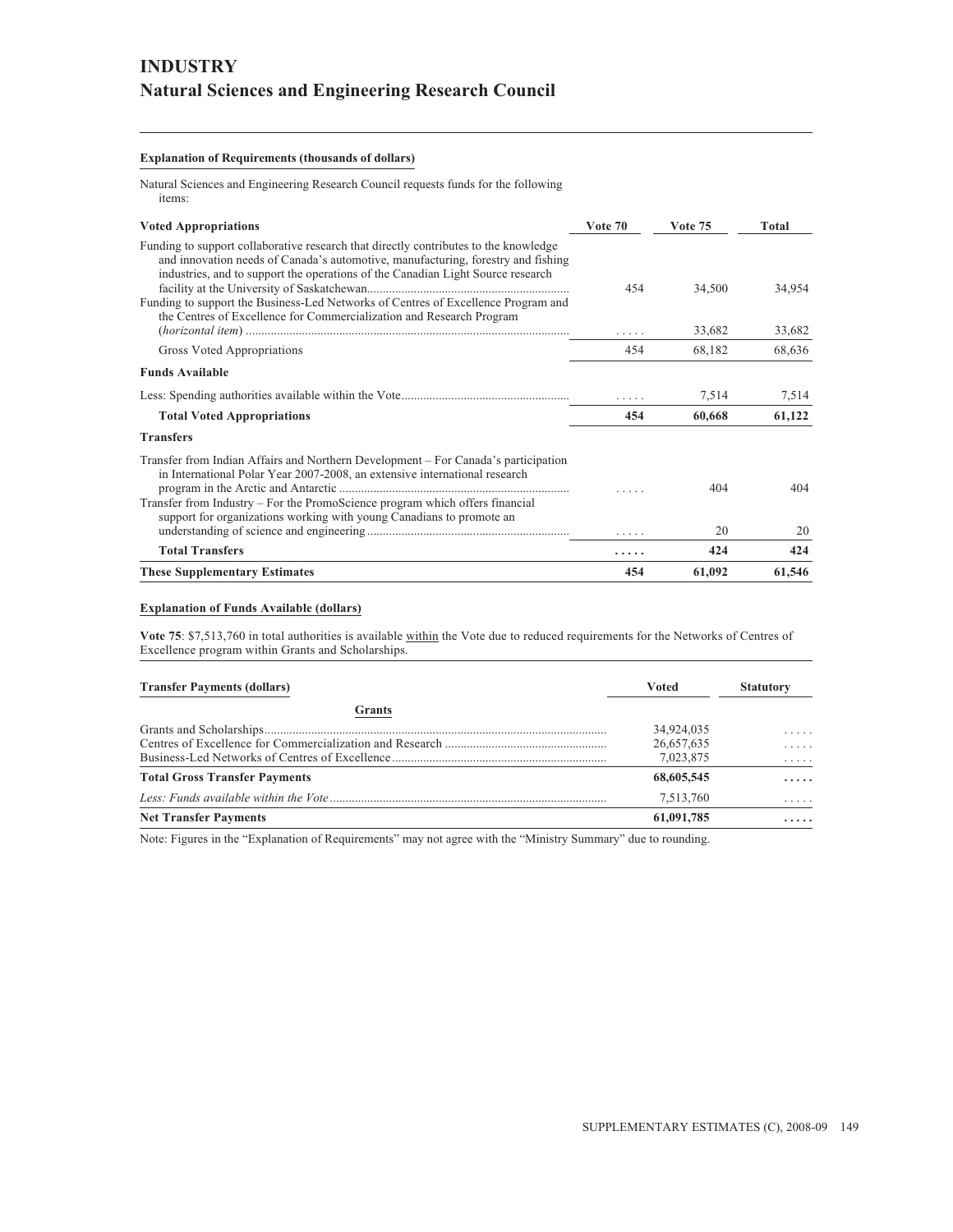# **INDUSTRY Social Sciences and Humanities Research Council**

#### **Explanation of Requirements (thousands of dollars)**

Social Sciences and Humanities Research Council requests funds for the following items:

| <b>Voted Appropriations</b>                                                                                                                                       | Vote 80 | Vote 85 | Total  |
|-------------------------------------------------------------------------------------------------------------------------------------------------------------------|---------|---------|--------|
| Funding to support a better understanding of how the environment affects the lives of<br>Canadians and the social and economic development needs of northern      |         | 15,000  | 15,000 |
| Funding to support the Business-Led Networks of Centres of Excellence Program and<br>the Centres of Excellence for Commercialization and Research Program         | 925     | 11,040  | 11,965 |
|                                                                                                                                                                   |         | 4,909   | 4,909  |
| Gross Voted Appropriations                                                                                                                                        | 925     | 30,949  | 31,874 |
| <b>Funds Available</b>                                                                                                                                            |         |         |        |
|                                                                                                                                                                   | 3       | 1,677   | 1,680  |
| <b>Total Voted Appropriations</b>                                                                                                                                 | 922     | 29,272  | 30,194 |
| <b>Transfers</b>                                                                                                                                                  |         |         |        |
| Transfer to Citizenship and Immigration – Return of funding which was to support<br>the Centres of Excellence in fostering and funding policy research related to |         |         |        |
|                                                                                                                                                                   |         | (58)    | (58)   |
| <b>These Supplementary Estimates</b>                                                                                                                              | 922     | 29,214  | 30,136 |

#### **Explanation of Funds Available (dollars)**

**Vote 80**: \$3,275 in total authorities is available within the Vote from savings identified as part of the government's reduction of public opinion research expenditures.

**Vote 85**: \$1,676,750 in total authorities is available within the Vote due to reduced requirements for the Networks of Centres of Excellence program within Grants and Scholarships.

| <b>Transfer Payments (dollars)</b>   | <b>Voted</b> | <b>Statutory</b> |
|--------------------------------------|--------------|------------------|
| <b>Grants</b>                        |              |                  |
|                                      | 15,000,000   | .                |
|                                      | 11,040,000   | .                |
|                                      | 3,926,000    | .                |
|                                      | 983.000      | .                |
| <b>Total Gross Transfer Payments</b> | 30,949,000   | .                |
|                                      | 1,676,750    | .                |
|                                      | 57,500       | .                |
| <b>Net Transfer Payments</b>         | 29.214.750   | .                |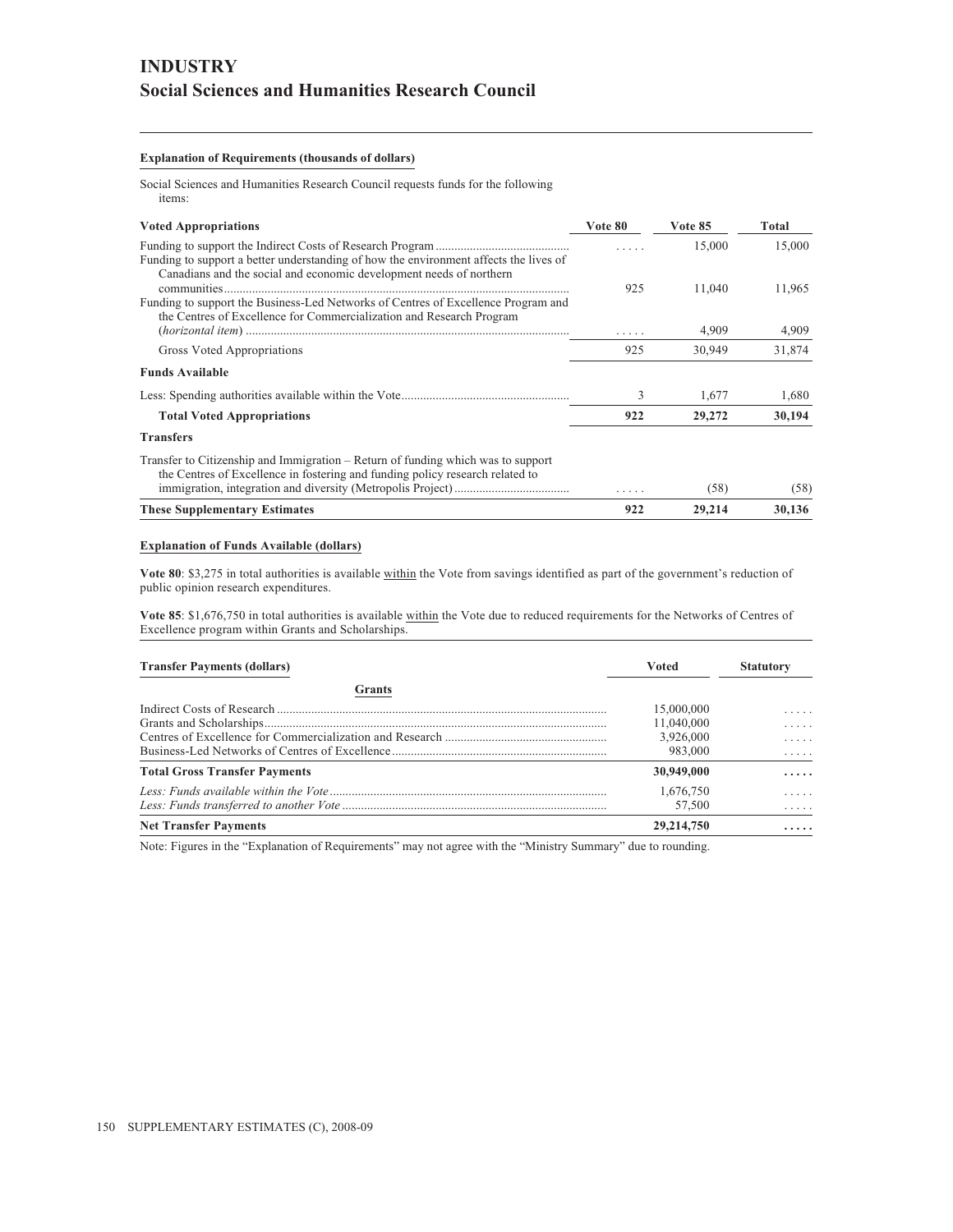# **Ministry Summary**

|                  |                                                                                                                                                                                                                                                                                                                                                                                                                                                                                                                                                                                                                                                                                                                                                                                                                                                                                                                                                                                                                                                                                      |                                   | These Supplementary Estimates |                                                |                                   |
|------------------|--------------------------------------------------------------------------------------------------------------------------------------------------------------------------------------------------------------------------------------------------------------------------------------------------------------------------------------------------------------------------------------------------------------------------------------------------------------------------------------------------------------------------------------------------------------------------------------------------------------------------------------------------------------------------------------------------------------------------------------------------------------------------------------------------------------------------------------------------------------------------------------------------------------------------------------------------------------------------------------------------------------------------------------------------------------------------------------|-----------------------------------|-------------------------------|------------------------------------------------|-----------------------------------|
|                  | Vote (dollars)                                                                                                                                                                                                                                                                                                                                                                                                                                                                                                                                                                                                                                                                                                                                                                                                                                                                                                                                                                                                                                                                       | Authorities<br>to date            | <b>Transfers</b>              | <b>Adjustments to</b><br><b>Appropriations</b> | <b>Total Estimates</b><br>to date |
| 1c               | Department<br>Operating expenditures, and, pursuant to<br>paragraph $29.1(2)(a)$ of the Financial Administration<br>Act, authority to expend revenues received in a fiscal<br>year, and to offset expenditures incurred in the fiscal<br>year, arising from the provision of mandatory legal<br>services to Government departments and agencies and<br>optional services to Crown corporations, non-federal<br>organizations and international organizations<br>provided they are consistent with the Department's<br>mandate and the payment to each member of the<br>Queen's Privy Council for Canada who is a Minister<br>without Portfolio or a Minister of State who does not<br>preside over a Ministry of State of a salary not to<br>exceed the salary paid to Ministers of State who<br>preside over Ministries of State under the Salaries<br>Act, as adjusted pursuant to the Parliament of Canada<br>Act and pro rata for any period of less than a year -<br>To authorize the transfer of \$148,667 from Justice<br>Vote 35, Appropriation Act No. 2, 2008-2009 for the |                                   |                               |                                                |                                   |
|                  | purposes of this Vote and to provide a further amount                                                                                                                                                                                                                                                                                                                                                                                                                                                                                                                                                                                                                                                                                                                                                                                                                                                                                                                                                                                                                                |                                   |                               |                                                |                                   |
| 5c               | The grants listed in the Estimates and contributions                                                                                                                                                                                                                                                                                                                                                                                                                                                                                                                                                                                                                                                                                                                                                                                                                                                                                                                                                                                                                                 | 304, 344, 224<br>388,189,784      | (921, 210)<br>.               | 141,386<br>1,000,000                           | 303,564,400<br>389, 189, 784      |
| (S)              |                                                                                                                                                                                                                                                                                                                                                                                                                                                                                                                                                                                                                                                                                                                                                                                                                                                                                                                                                                                                                                                                                      | 63,281,000                        | .                             | .                                              | 63,281,000                        |
| (S)              | Minister of Justice and Attorney General of Canada -                                                                                                                                                                                                                                                                                                                                                                                                                                                                                                                                                                                                                                                                                                                                                                                                                                                                                                                                                                                                                                 | 76,422                            |                               | .                                              | 76,422                            |
|                  |                                                                                                                                                                                                                                                                                                                                                                                                                                                                                                                                                                                                                                                                                                                                                                                                                                                                                                                                                                                                                                                                                      | 755,891,430                       | .<br>(921, 210)               | 1,141,386                                      | 756,111,606                       |
|                  | <b>Canadian Human Rights Commission</b>                                                                                                                                                                                                                                                                                                                                                                                                                                                                                                                                                                                                                                                                                                                                                                                                                                                                                                                                                                                                                                              |                                   |                               |                                                |                                   |
| 10               |                                                                                                                                                                                                                                                                                                                                                                                                                                                                                                                                                                                                                                                                                                                                                                                                                                                                                                                                                                                                                                                                                      | 19, 144, 283                      |                               |                                                | 19, 144, 283                      |
| (S)              |                                                                                                                                                                                                                                                                                                                                                                                                                                                                                                                                                                                                                                                                                                                                                                                                                                                                                                                                                                                                                                                                                      | 2,221,000                         | .                             | .                                              | 2,221,000                         |
|                  |                                                                                                                                                                                                                                                                                                                                                                                                                                                                                                                                                                                                                                                                                                                                                                                                                                                                                                                                                                                                                                                                                      | 21, 365, 283                      | .                             | .                                              | 21, 365, 283                      |
|                  | Canadian Human Rights Tribunal                                                                                                                                                                                                                                                                                                                                                                                                                                                                                                                                                                                                                                                                                                                                                                                                                                                                                                                                                                                                                                                       |                                   |                               |                                                |                                   |
| 15<br>(S)        | Contributions to employee benefit plans                                                                                                                                                                                                                                                                                                                                                                                                                                                                                                                                                                                                                                                                                                                                                                                                                                                                                                                                                                                                                                              | 4,217,860<br>384,000              | .<br>.                        | .                                              | 4,217,860<br>384,000              |
|                  |                                                                                                                                                                                                                                                                                                                                                                                                                                                                                                                                                                                                                                                                                                                                                                                                                                                                                                                                                                                                                                                                                      | 4,601,860                         | .                             | .                                              | 4,601,860                         |
|                  | <b>Commissioner for Federal Judicial Affairs</b><br>20c Operating expenditures, remuneration, allowances<br>and expenses for judges, including deputy judges of<br>the Supreme Court of Yukon, the Supreme Court of<br>the Northwest Territories and the Nunavut Court of<br>Justice, not provided for by the <i>Judges Act</i> and,<br>pursuant to paragraph $29.1(2)(a)$ of the <i>Financial</i><br>Administration Act, authority to spend revenues                                                                                                                                                                                                                                                                                                                                                                                                                                                                                                                                                                                                                                |                                   |                               |                                                |                                   |
| 25<br>(S)<br>(S) | received during the year arising from the provision of<br>administrative services and judicial training services<br>Canadian Judicial Council - Operating expenditures<br>Judges' salaries, allowances and annuities, annuities<br>to spouses and children of judges and lump sum<br>payments to spouses of judges who die while in office                                                                                                                                                                                                                                                                                                                                                                                                                                                                                                                                                                                                                                                                                                                                           | 8,269,871<br>1,673,700<br>824,000 | .                             | 446,139<br>.<br>.                              | 8,716,010<br>1,673,700<br>824,000 |
|                  |                                                                                                                                                                                                                                                                                                                                                                                                                                                                                                                                                                                                                                                                                                                                                                                                                                                                                                                                                                                                                                                                                      | 397,971,000                       |                               | .                                              | 397,971,000                       |
|                  |                                                                                                                                                                                                                                                                                                                                                                                                                                                                                                                                                                                                                                                                                                                                                                                                                                                                                                                                                                                                                                                                                      | 408,738,571                       | .                             | 446,139                                        | 409,184,710                       |
|                  | <b>Courts Administration Service</b>                                                                                                                                                                                                                                                                                                                                                                                                                                                                                                                                                                                                                                                                                                                                                                                                                                                                                                                                                                                                                                                 |                                   |                               |                                                |                                   |
|                  |                                                                                                                                                                                                                                                                                                                                                                                                                                                                                                                                                                                                                                                                                                                                                                                                                                                                                                                                                                                                                                                                                      | 59, 133, 420                      | .                             | 1,993,132                                      | 61,126,552                        |
| (S)              | Contributions to employee benefit plans                                                                                                                                                                                                                                                                                                                                                                                                                                                                                                                                                                                                                                                                                                                                                                                                                                                                                                                                                                                                                                              | 6,194,000                         | .                             | .                                              | 6,194,000                         |
|                  |                                                                                                                                                                                                                                                                                                                                                                                                                                                                                                                                                                                                                                                                                                                                                                                                                                                                                                                                                                                                                                                                                      | 65,327,420                        | .                             | 1,993,132                                      | 67,320,552                        |

SUPPLEMENTARY ESTIMATES (C), 2008-09 151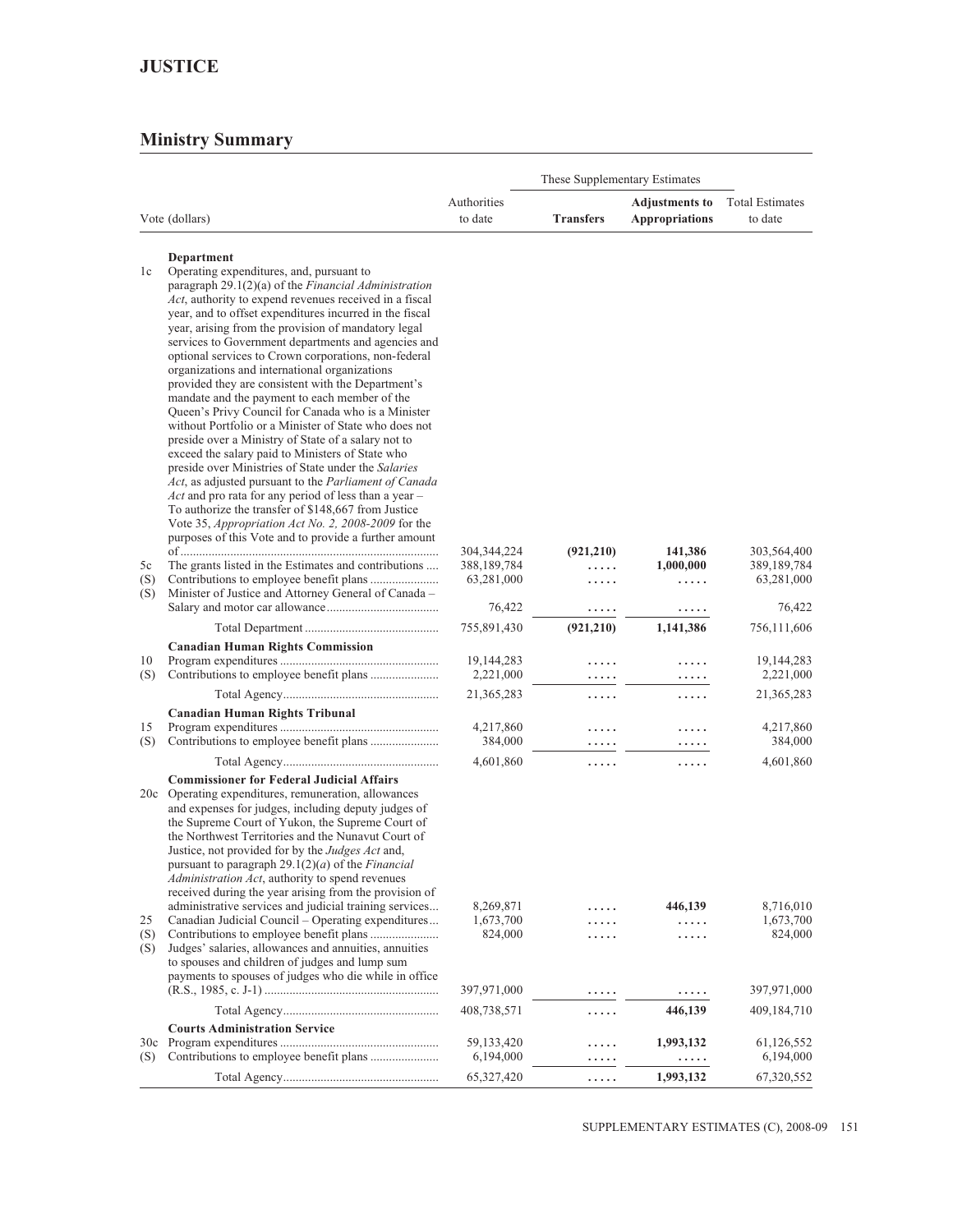### **Ministry Summary**

|            |                                                                                                                                                                                                                                                                                                                                                                                                                                                                                                                                                                                                                                                                                                                                |                             | These Supplementary Estimates |                                                |                                   |
|------------|--------------------------------------------------------------------------------------------------------------------------------------------------------------------------------------------------------------------------------------------------------------------------------------------------------------------------------------------------------------------------------------------------------------------------------------------------------------------------------------------------------------------------------------------------------------------------------------------------------------------------------------------------------------------------------------------------------------------------------|-----------------------------|-------------------------------|------------------------------------------------|-----------------------------------|
|            | Vote (dollars)                                                                                                                                                                                                                                                                                                                                                                                                                                                                                                                                                                                                                                                                                                                 | Authorities<br>to date      | <b>Transfers</b>              | <b>Adjustments to</b><br><b>Appropriations</b> | <b>Total Estimates</b><br>to date |
|            | <b>Office of the Director of Public Prosecutions</b>                                                                                                                                                                                                                                                                                                                                                                                                                                                                                                                                                                                                                                                                           |                             |                               |                                                |                                   |
| (S)        | 35c Program expenditures, and, pursuant to<br>paragraph $29.1(2)(a)$ of the <i>Financial Administration</i><br>Act, authority to expend revenues received in a fiscal<br>year, and to offset expenditures incurred in the fiscal<br>year, arising from the provision of prosecution and<br>prosecution-related services to Government<br>departments and agencies and optional services to<br>Crown corporations, non-federal organizations and<br>international organizations provided they are<br>consistent with the Office of the Director of Public<br>Prosecution's mandate $-$ To authorize the transfer of<br>\$69,877 from Justice Vote 1, Appropriation Act<br>No. 2, 2008-2009 for the purposes of this Vote and to | 146, 242, 715<br>14,630,000 | (78, 790)<br>.                | 5,133,780<br>.                                 | 151,297,705<br>14,630,000         |
|            |                                                                                                                                                                                                                                                                                                                                                                                                                                                                                                                                                                                                                                                                                                                                | 160,872,715                 | (78, 790)                     | 5,133,780                                      | 165,927,705                       |
|            | <b>Offices of the Information and Privacy</b><br><b>Commissioners of Canada</b><br>40a Office of the Information Commissioner of Canada –                                                                                                                                                                                                                                                                                                                                                                                                                                                                                                                                                                                      |                             |                               |                                                |                                   |
|            | 45b Office of the Privacy Commissioner of Canada -                                                                                                                                                                                                                                                                                                                                                                                                                                                                                                                                                                                                                                                                             | 8,866,117                   |                               |                                                | 8,866,117                         |
|            |                                                                                                                                                                                                                                                                                                                                                                                                                                                                                                                                                                                                                                                                                                                                | 19,811,567                  |                               |                                                | 19,811,567                        |
| (S)        |                                                                                                                                                                                                                                                                                                                                                                                                                                                                                                                                                                                                                                                                                                                                | 2,861,000                   |                               | .                                              | 2,861,000                         |
|            |                                                                                                                                                                                                                                                                                                                                                                                                                                                                                                                                                                                                                                                                                                                                | 31,538,684                  | .                             | .                                              | 31,538,684                        |
|            | <b>Supreme Court of Canada</b>                                                                                                                                                                                                                                                                                                                                                                                                                                                                                                                                                                                                                                                                                                 |                             |                               |                                                |                                   |
| 50         |                                                                                                                                                                                                                                                                                                                                                                                                                                                                                                                                                                                                                                                                                                                                | 22,949,555                  |                               |                                                | 22,949,555                        |
| (S)<br>(S) | Judges' salaries, allowances and annuities, annuities<br>to spouses and children of judges and lump sum<br>payments to spouses of judges who die while in office                                                                                                                                                                                                                                                                                                                                                                                                                                                                                                                                                               | 2,236,000                   |                               |                                                | 2,236,000                         |
|            |                                                                                                                                                                                                                                                                                                                                                                                                                                                                                                                                                                                                                                                                                                                                | 5,171,000                   |                               |                                                | 5,171,000                         |
|            |                                                                                                                                                                                                                                                                                                                                                                                                                                                                                                                                                                                                                                                                                                                                | 30,356,555                  | .                             | .                                              | 30,356,555                        |
|            |                                                                                                                                                                                                                                                                                                                                                                                                                                                                                                                                                                                                                                                                                                                                | 1,478,692,518               | (1,000,000)                   | 8,714,437                                      | 1,486,406,955                     |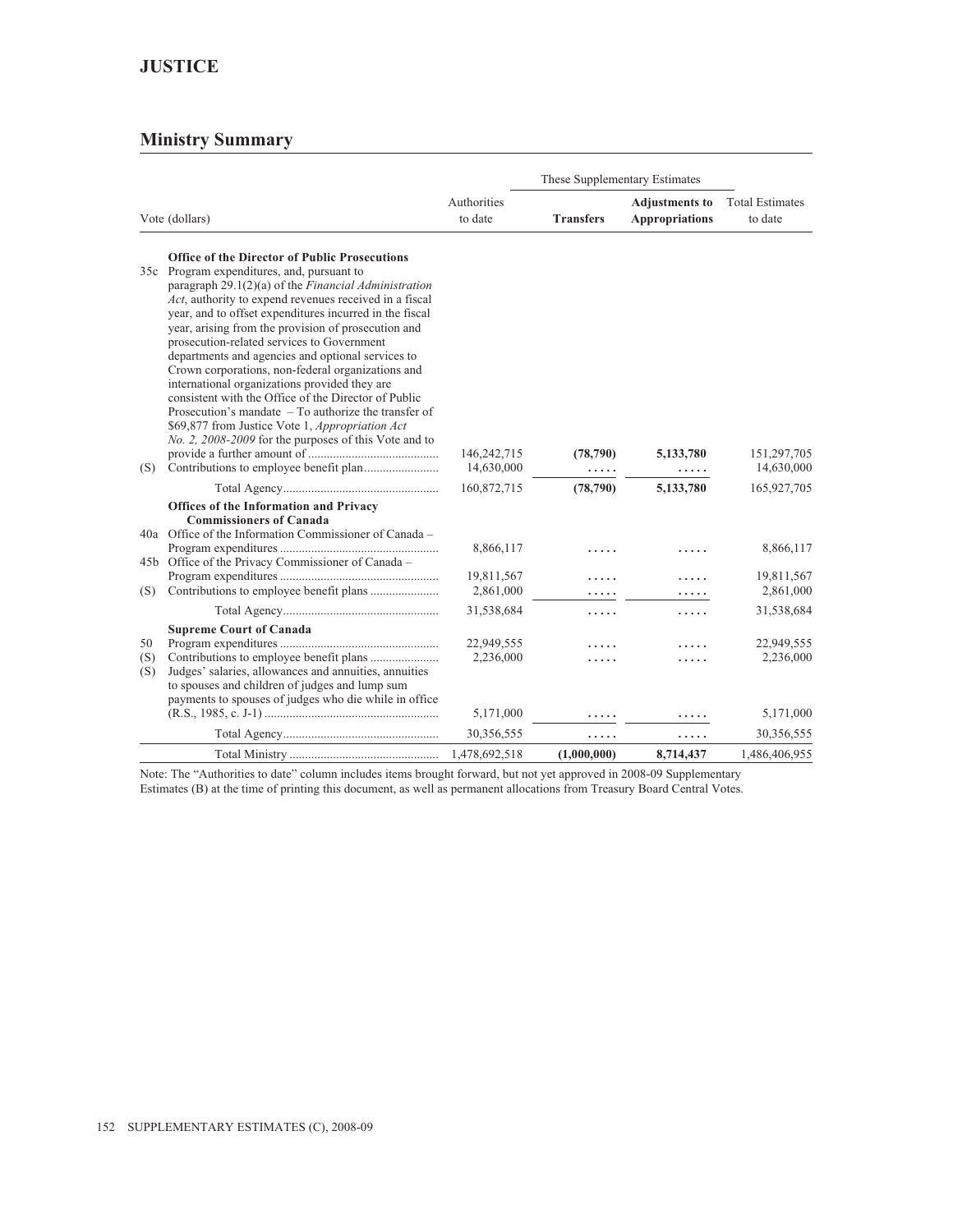#### **Explanation of Requirements (thousands of dollars)**

Justice requests funds for the following items:

| <b>Voted Appropriations</b>                                                                                                                                          | Vote 1  | Vote 5 | Total      |
|----------------------------------------------------------------------------------------------------------------------------------------------------------------------|---------|--------|------------|
| Funding to effectively enforce the law against serious criminal capital market fraud<br>offences in Canada (Integrated Market Enforcement Teams program) (horizontal | 277     | 1.000  | 1.277      |
| <b>Funds Available</b>                                                                                                                                               |         |        |            |
|                                                                                                                                                                      | 136     | .      | 136        |
| <b>Total Voted Appropriations</b>                                                                                                                                    | 141     | 1,000  | 1,141      |
| <b>Transfers</b>                                                                                                                                                     |         |        |            |
| Transfer from the Office of the Director of Public Prosecutions – For the Marine                                                                                     | 149     |        | 149        |
| Transfer to the Office of the Director of Public Prosecutions – For funding received                                                                                 | (70)    | .      | (70)       |
| Transfer to Citizenship and Immigration – To maintain established practices for the                                                                                  | (1,000) | .      | (1,000)    |
| <b>Total Transfers</b>                                                                                                                                               | (921)   | .      | (921)      |
| <b>These Supplementary Estimates</b>                                                                                                                                 | (780)   | 1.000  | <b>220</b> |

#### **Explanation of Funds Available (dollars)**

**Vote 1**: \$135,516 in total authorities is available within the Vote from savings identified as part of the government's reduction of public opinion research expenditures.

| <b>Transfer Payments (dollars)</b> | Voted     | <b>Statutory</b> |
|------------------------------------|-----------|------------------|
| <b>Contributions</b>               |           |                  |
|                                    | 1.000.000 | .                |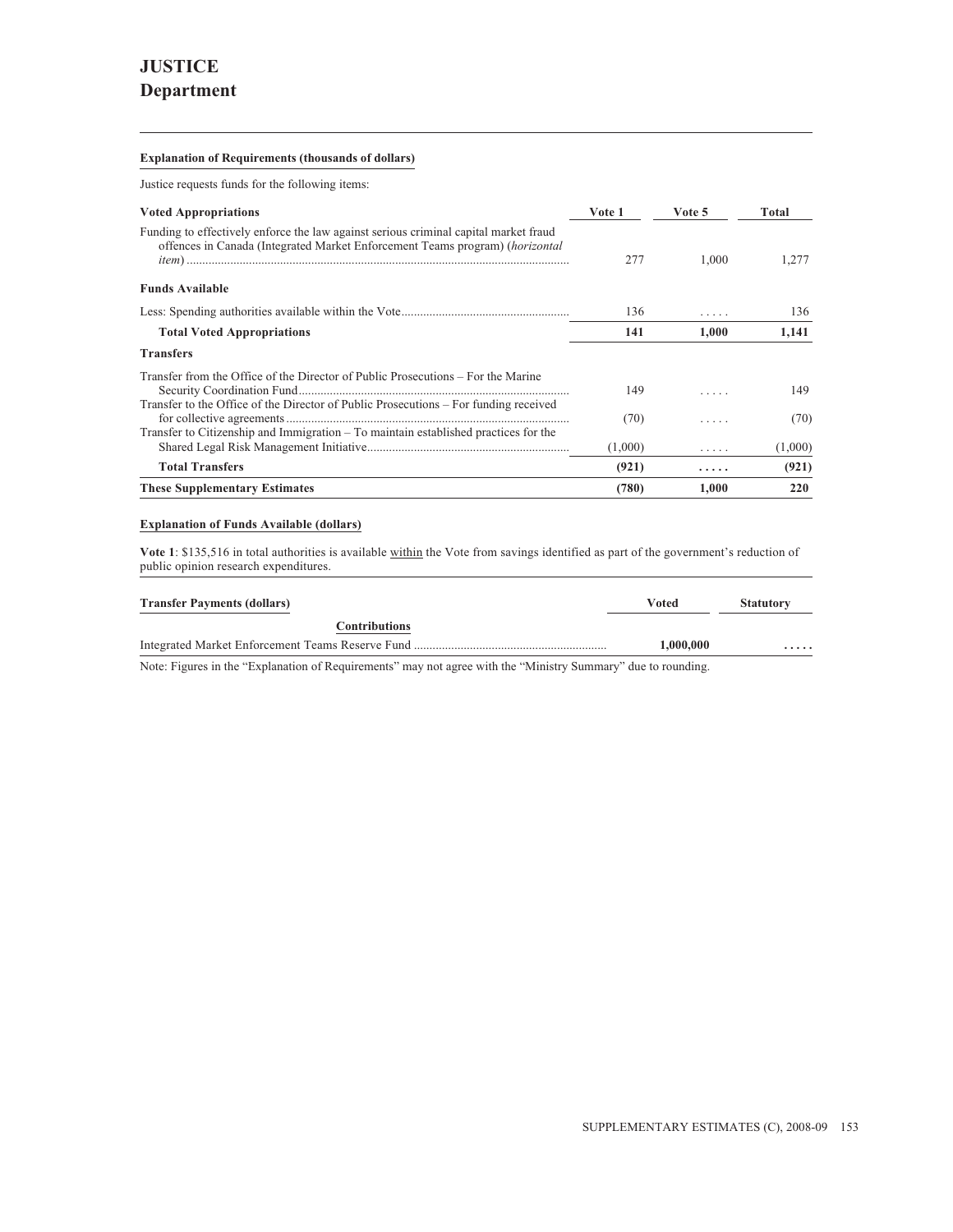## **JUSTICE Commissioner for Federal Judicial Affairs**

#### **Explanation of Requirements (thousands of dollars)**

Commissioner for Federal Judicial Affairs requests funds for the following items:

**Voted Appropriations Vote 20** Funding to implement the changes recommended in the report issued by the Judicial Compensation and Benefits Commission .................................................................................................................................................................. **446**

Note: Figures in the "Explanation of Requirements" may not agree with the "Ministry Summary" due to rounding.

### **Courts Administration Service**

| <b>Explanation of Requirements (thousands of dollars)</b>             |         |
|-----------------------------------------------------------------------|---------|
| Courts Administration Service requests funds for the following items: |         |
| <b>Voted Appropriations</b>                                           | Vote 30 |
|                                                                       | 1,993   |

Note: Figures in the "Explanation of Requirements" may not agree with the "Ministry Summary" due to rounding.

### **Office of the Director of Public Prosecutions**

| <b>Explanation of Requirements (thousands of dollars)</b>                                                           |             |
|---------------------------------------------------------------------------------------------------------------------|-------------|
| Office of the Director of Public Prosecutions requests funds for the following items:                               |             |
| <b>Voted Appropriations</b>                                                                                         | Vote 35     |
| Funding to effectively enforce the law against serious criminal capital market fraud offences in Canada (Integrated | 5.134       |
| <b>Transfers</b>                                                                                                    |             |
|                                                                                                                     | 70<br>(149) |
| <b>Total Transfers</b>                                                                                              | (79)        |
| <b>These Supplementary Estimates</b>                                                                                | 5.055       |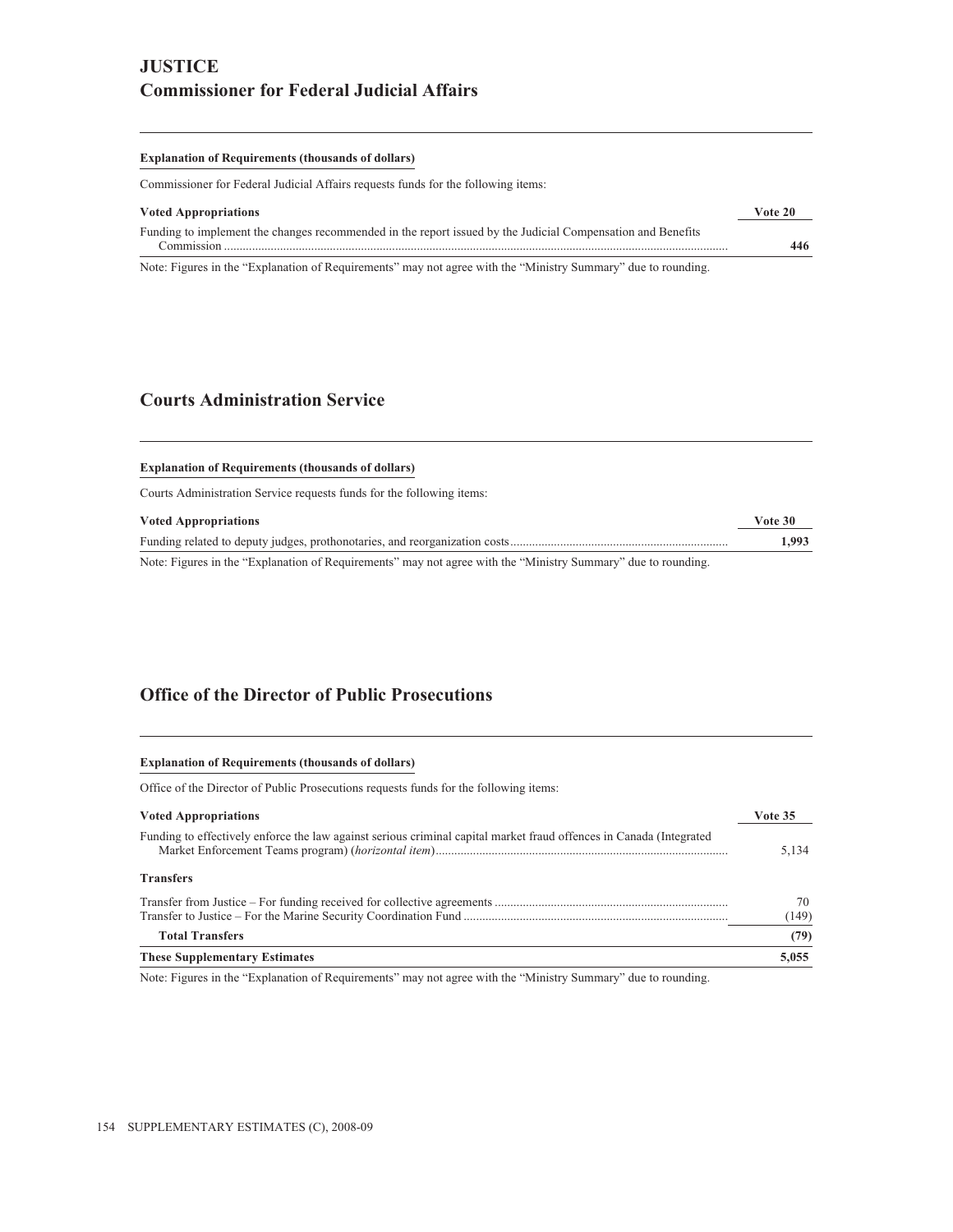# **NATIONAL DEFENCE**

### **Ministry Summary**

|    |                                                                                                                   |               | These Supplementary Estimates |                       |                        |  |
|----|-------------------------------------------------------------------------------------------------------------------|---------------|-------------------------------|-----------------------|------------------------|--|
|    |                                                                                                                   | Authorities   |                               | <b>Adjustments to</b> | <b>Total Estimates</b> |  |
|    | Vote (dollars)                                                                                                    | to date       | <b>Transfers</b>              | <b>Appropriations</b> | to date                |  |
|    |                                                                                                                   |               |                               |                       |                        |  |
|    | Department                                                                                                        |               |                               |                       |                        |  |
| 1c | Operating expenditures and authority for total                                                                    |               |                               |                       |                        |  |
|    | commitments, subject to allotment by the Treasury                                                                 |               |                               |                       |                        |  |
|    | Board, of \$28,688,336,560 for the purposes of                                                                    |               |                               |                       |                        |  |
|    | Votes 1, 5 and 10 of the Department regardless of the                                                             |               |                               |                       |                        |  |
|    | year in which the payment of those commitments                                                                    |               |                               |                       |                        |  |
|    | comes due (of which it is estimated that                                                                          |               |                               |                       |                        |  |
|    | \$11,218,030,000 will come due for payment in future                                                              |               |                               |                       |                        |  |
|    | years), authority to make payments from any of those<br>Votes to provinces or municipalities as contributions     |               |                               |                       |                        |  |
|    | toward construction done by those bodies, authority,                                                              |               |                               |                       |                        |  |
|    | subject to the direction of the Treasury Board, to                                                                |               |                               |                       |                        |  |
|    | make recoverable expenditures or advances from any                                                                |               |                               |                       |                        |  |
|    | of those Votes in respect of materials supplied to or                                                             |               |                               |                       |                        |  |
|    | services performed on behalf of individuals,                                                                      |               |                               |                       |                        |  |
|    | corporations, outside agencies, other government                                                                  |               |                               |                       |                        |  |
|    | departments and agencies and other governments and                                                                |               |                               |                       |                        |  |
|    | authority to expend revenue, as authorized by the                                                                 |               |                               |                       |                        |  |
|    | Treasury Board, received during the fiscal year for the<br>purposes of any of those Votes and the payment to      |               |                               |                       |                        |  |
|    | each member of the Queen's Privy Council for                                                                      |               |                               |                       |                        |  |
|    | Canada who is a Minister without Portfolio or a                                                                   |               |                               |                       |                        |  |
|    | Minister of State who does not preside over a                                                                     |               |                               |                       |                        |  |
|    | Ministry of State of a salary not to exceed the salary                                                            |               |                               |                       |                        |  |
|    | paid to Ministers of State who preside over Ministries                                                            |               |                               |                       |                        |  |
|    | of State under the Salaries Act, as adjusted pursuant                                                             |               |                               |                       |                        |  |
|    | to the <i>Parliament of Canada Act</i> and pro rata for any                                                       |               |                               |                       |                        |  |
|    | period of less than a year $-$ To authorize the transfer                                                          |               |                               |                       |                        |  |
|    | of \$941,000 from Public Safety and Emergency<br>Preparedness Vote 10, \$680,000 from Public Safety               |               |                               |                       |                        |  |
|    | and Emergency Preparedness Vote 50, \$482,000 from                                                                |               |                               |                       |                        |  |
|    | Transport Vote 1, and \$310,000 from Foreign Affairs                                                              |               |                               |                       |                        |  |
|    | and International Trade Vote 1, Appropriation Act                                                                 |               |                               |                       |                        |  |
|    | <i>No. 2, 2008-2009</i> for the purposes of this Vote 14,254,983,489                                              |               | 2,014,000                     | $\mathbf{1}$          | 14,256,997,490         |  |
| 5c | Capital expenditures – To authorize the transfer of                                                               |               |                               |                       |                        |  |
|    | \$82,000 from National Defence Vote 1, \$865,000                                                                  |               |                               |                       |                        |  |
|    | from Health Vote 40, and \$66,000 from Public Safety                                                              |               |                               |                       |                        |  |
|    | and Emergency Preparedness Vote 50, Appropriation                                                                 |               |                               |                       |                        |  |
|    | Act No. 2, 2008-2009 for the purposes of this Vote<br>10c The grants listed in the Estimates and contributions,   | 3,840,229,347 | 407,305                       | 1                     | 3,840,636,653          |  |
|    | which grants and contributions may include cash                                                                   |               |                               |                       |                        |  |
|    | payments or, in lieu of payment made to a recipient,                                                              |               |                               |                       |                        |  |
|    | the provision of goods or services or of the use of                                                               |               |                               |                       |                        |  |
|    | facilities, and which may also include the                                                                        |               |                               |                       |                        |  |
|    | contributions that may be approved by the Governor                                                                |               |                               |                       |                        |  |
|    | in Council in accordance with section 3 of The                                                                    |               |                               |                       |                        |  |
|    | Defence Appropriation Act, 1950, for provision or                                                                 |               |                               |                       |                        |  |
|    | transfer of defence equipment or services or supplies                                                             |               |                               |                       |                        |  |
|    | or facilities for defence purposes - To authorize the                                                             |               |                               |                       |                        |  |
|    | transfer of \$317,000 from National Defence Vote 1,<br><i>Appropriation Act No. 2, 2008-2009</i> for the purposes |               |                               |                       |                        |  |
|    |                                                                                                                   | 193,516,470   | 317,000                       | $\mathbf{1}$          | 193,833,471            |  |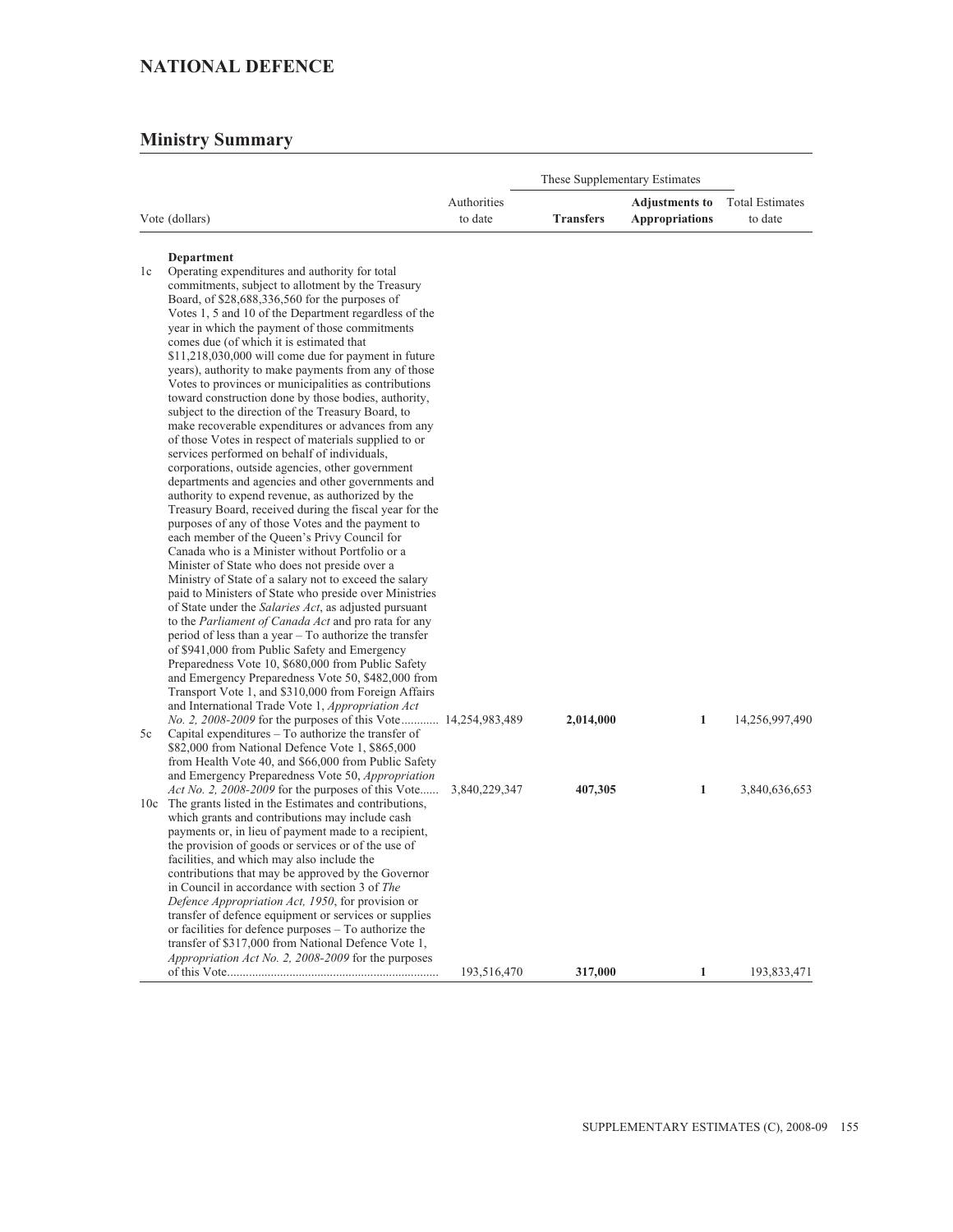### **NATIONAL DEFENCE**

### **Ministry Summary**

|                 |                                                                                                                                                                                                            |                        |                  | These Supplementary Estimates                  |                                   |
|-----------------|------------------------------------------------------------------------------------------------------------------------------------------------------------------------------------------------------------|------------------------|------------------|------------------------------------------------|-----------------------------------|
|                 | Vote (dollars)                                                                                                                                                                                             | Authorities<br>to date | <b>Transfers</b> | <b>Adjustments to</b><br><b>Appropriations</b> | <b>Total Estimates</b><br>to date |
|                 |                                                                                                                                                                                                            |                        |                  |                                                |                                   |
| (S)<br>(S)      | Contributions to employee benefit plans – Members                                                                                                                                                          | 278,456,084            |                  |                                                | 278,456,084                       |
| (S)             | Minister of National Defence - Salary and motor car                                                                                                                                                        | 938, 131, 916          |                  |                                                | 938, 131, 916                     |
| (S)             | Payments under the Supplementary Retirement                                                                                                                                                                | 76,422                 |                  |                                                | 76,422                            |
|                 |                                                                                                                                                                                                            | 6,796,400              |                  |                                                | 6,796,400                         |
| (S)<br>(S)      | Payments under Parts I-IV of the Defence Services<br>Pension Continuation Act (R.S., 1970, c. D-3)<br>Payments to dependants of certain members of the<br>Royal Canadian Air Force killed while serving as | 1,492,700              |                  |                                                | 1,492,700                         |
|                 | instructors under the British Commonwealth Air<br>Training Plan (Appropriation Act No. 4, 1968)                                                                                                            | 82,340                 |                  |                                                | 82,340                            |
|                 |                                                                                                                                                                                                            |                        | 2,738,305        | 3                                              | 19,516,503,476                    |
|                 | <b>Canadian Forces Grievance Board</b>                                                                                                                                                                     |                        |                  |                                                |                                   |
| 15              |                                                                                                                                                                                                            | 6,189,540              |                  |                                                | 6,189,540                         |
| (S)             |                                                                                                                                                                                                            | 572,000                |                  |                                                | 572,000                           |
|                 |                                                                                                                                                                                                            | 6,761,540              |                  |                                                | 6,761,540                         |
|                 | <b>Military Police Complaints Commission</b>                                                                                                                                                               |                        |                  |                                                |                                   |
| 20 <sub>b</sub> |                                                                                                                                                                                                            | 4,521,768              |                  |                                                | 4,521,768                         |
| (S)             | Contributions to employee benefit plans                                                                                                                                                                    | 281,000                |                  |                                                | 281,000                           |
|                 |                                                                                                                                                                                                            | 4,802,768              |                  |                                                | 4,802,768                         |
|                 | <b>Office of the Communications Security</b><br><b>Establishment Commissioner</b><br>23a Office of the Communications Security Establishment                                                               |                        |                  |                                                |                                   |
|                 |                                                                                                                                                                                                            | 1,364,520              |                  |                                                | 1,364,520                         |
|                 |                                                                                                                                                                                                            | 1,364,520              | .                | .                                              | 1,364,520                         |
|                 |                                                                                                                                                                                                            |                        | 2,738,305        | 3                                              | 19,529,432,304                    |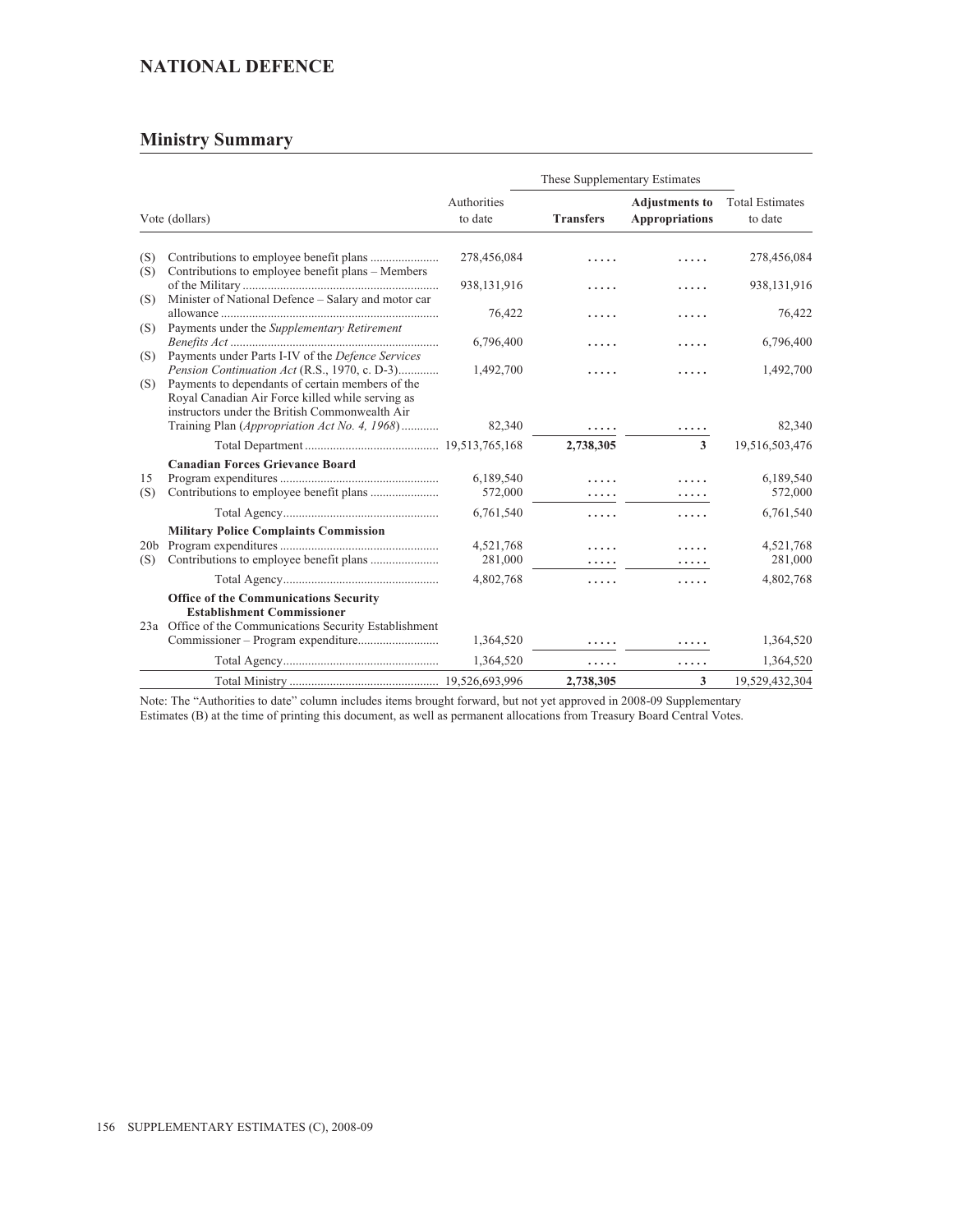### **NATIONAL DEFENCE**

### **Department**

#### **Explanation of Requirements (thousands of dollars)**

National Defence requests funds for the following items:

| <b>Voted Appropriations</b>                                                                                                                                                                         | Vote 1   | Vote 5 | Vote 10              | <b>Total</b> |
|-----------------------------------------------------------------------------------------------------------------------------------------------------------------------------------------------------|----------|--------|----------------------|--------------|
| Funding to support the contribution program for the remediation of<br>Funding related to the assessment, management and remediation of                                                              |          |        | 317                  | 317          |
| Funding for the establishment of a Great Lakes/St. Lawrence                                                                                                                                         | 286      | .      |                      | 286          |
| Seaway Marine Security Operations Centre to improve security<br>capabilities in the region by identifying and addressing threats to                                                                 |          |        |                      |              |
|                                                                                                                                                                                                     | 173      | .      | .                    | 173          |
| Gross Voted Appropriations                                                                                                                                                                          | 459      | .      | 317                  | 776          |
| <b>Funds Available</b>                                                                                                                                                                              |          |        |                      |              |
| Less: Spending authorities available from another Vote                                                                                                                                              | 459<br>. | .      | .<br>317             | 459<br>317   |
| Total Funds Available                                                                                                                                                                               | 459      | .      | 317                  | 776          |
| <b>Total Voted Appropriations</b>                                                                                                                                                                   | .        | .      | .                    | .            |
| <b>Transfers</b>                                                                                                                                                                                    |          |        |                      |              |
|                                                                                                                                                                                                     |          |        |                      |              |
| Transfer from Canada Border Services Agency (\$941), Royal<br>Canadian Mounted Police (\$680), and Transport (\$482) – For<br>public security initiatives related to the return of unused funding   | 2,103    |        |                      | 2,103        |
| Transfer from Public Health Agency of Canada - Return of unused<br>funding for public security initiatives related to the Chemical,<br>Biological, Radiological and Nuclear Research and Technology |          |        |                      |              |
|                                                                                                                                                                                                     |          | 865    | $\sim$ $\sim$ $\sim$ | 865          |
| Transfer from Foreign Affairs and International Trade – In support                                                                                                                                  |          |        |                      |              |
| of the Minister's responsibilities for regional representation of<br>Transfer from Royal Canadian Mounted Police - For unused funds                                                                 | 310      |        |                      | 310          |
| related to investments in search and rescue coordination                                                                                                                                            |          |        |                      |              |
| Internal reallocation of resources – To reduce the amount of new                                                                                                                                    |          | 66     | .                    | 66           |
|                                                                                                                                                                                                     | (317)    | .      | 317                  |              |
| Internal reallocation of resources – To support investment in the                                                                                                                                   |          |        |                      |              |
| Interdepartmental Maritime Integrated Command, Control and                                                                                                                                          |          |        |                      |              |
| Transfer to Fisheries and Oceans – For investments in search and                                                                                                                                    | (82)     | 82     | .                    |              |
|                                                                                                                                                                                                     |          | (176)  |                      | (176)        |
| Transfer to Canadian Food Inspection Agency (\$350) and to                                                                                                                                          |          |        |                      |              |
| Canadian Security Intelligence Service (\$80) - For public                                                                                                                                          |          |        |                      |              |
| security initiatives related to the Chemical, Biological,<br>Radiological and Nuclear Research and Technology Initiative                                                                            | .        | (430)  | .                    | (430)        |
| <b>Total Transfers</b>                                                                                                                                                                              | 2,014    | 407    | 317                  | 2,738        |
| <b>These Supplementary Estimates</b>                                                                                                                                                                | 2,014    | 407    | 317                  | 2,738        |
|                                                                                                                                                                                                     |          |        |                      |              |

#### **Explanation of Funds Available (dollars)**

**Vote 1**: \$459,493 in total authorities is available within the Vote from savings identified as part of the government's reduction of public opinion research expenditures (\$453,530) and delays in Federal Contaminated Sites Action Plan projects (\$5,963).

**Vote 10**: \$317,000 in total authorities is available from Vote 1 due to delays in Federal Contaminated Sites Action Plan projects.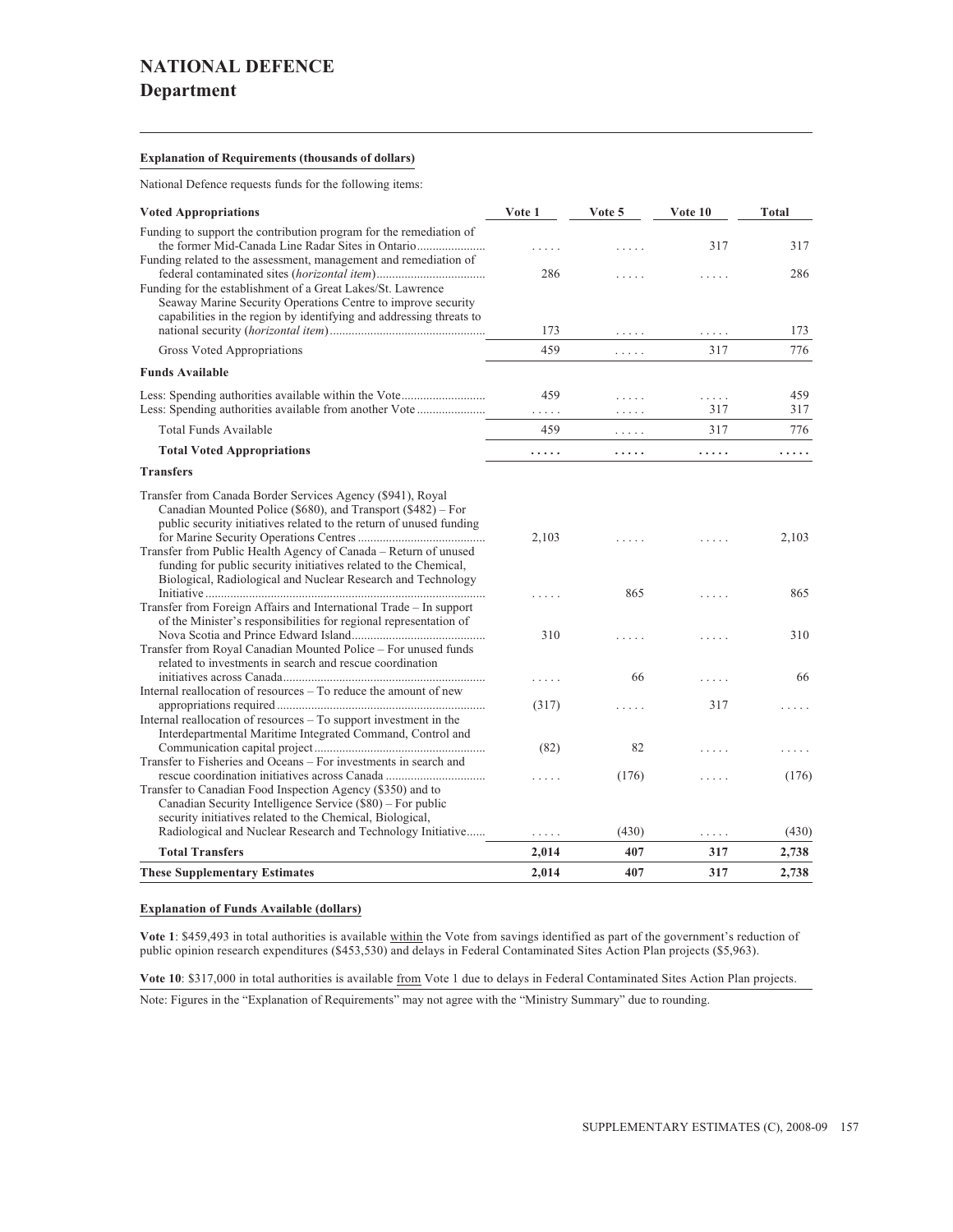# **NATIONAL DEFENCE Department**

| <b>Transfer Payments (dollars)</b>                                                     | Voted   | <b>Statutory</b> |
|----------------------------------------------------------------------------------------|---------|------------------|
| <b>Contributions</b>                                                                   |         |                  |
| Contribution program in support of the Remediation of the former Mid-Canada Line Radar | 317,000 | .                |
| <b>Total Gross Transfer Payments</b>                                                   | 317,000 | .                |
|                                                                                        | 317,000 | .                |
| <b>Net Transfer Payments</b>                                                           | .       | .                |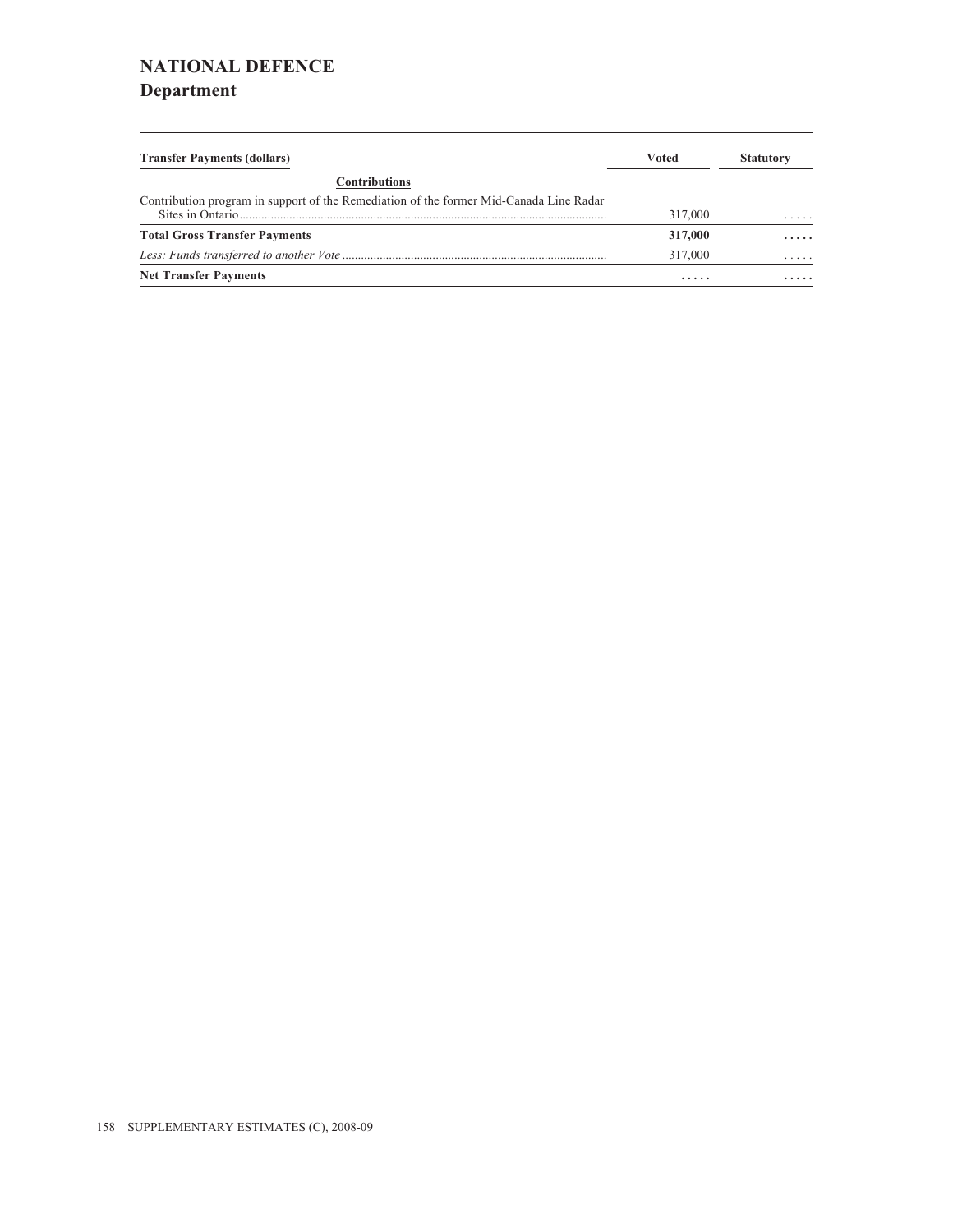### **NATURAL RESOURCES**

# **Ministry Summary**

|                   |                                                                                                                                                                                                                                                                                                                                                                                                                                                                  |                            | These Supplementary Estimates |                       |                            |
|-------------------|------------------------------------------------------------------------------------------------------------------------------------------------------------------------------------------------------------------------------------------------------------------------------------------------------------------------------------------------------------------------------------------------------------------------------------------------------------------|----------------------------|-------------------------------|-----------------------|----------------------------|
|                   |                                                                                                                                                                                                                                                                                                                                                                                                                                                                  | Authorities                |                               | <b>Adjustments to</b> | <b>Total Estimates</b>     |
|                   | Vote (dollars)                                                                                                                                                                                                                                                                                                                                                                                                                                                   | to date                    | <b>Transfers</b>              | <b>Appropriations</b> | to date                    |
| 1c                | Department<br>Operating expenditures and, pursuant to<br>paragraph $29.1(2)(a)$ of the <i>Financial Administration</i><br>Act, authority to expend revenues received during the<br>fiscal year from the sale of forestry and information<br>products, and fees for research, consultation, testing,<br>analysis, and administration services as part of the<br>departmental operations and the payment to each<br>member of the Queen's Privy Council for Canada |                            |                               |                       |                            |
|                   | who is a Minister without Portfolio or a Minister of<br>State who does not preside over a Ministry of State of<br>a salary not to exceed the salary paid to Ministers of<br>State who preside over Ministries of State under the<br>Salaries Act, as adjusted pursuant to the Parliament of<br>Canada Act and pro rata for any period of less than a                                                                                                             |                            |                               |                       |                            |
| 5c                | The grants listed in the Estimates and contributions                                                                                                                                                                                                                                                                                                                                                                                                             | 826,814,460<br>449,921,000 |                               | 1                     | 826,814,460<br>449,921,001 |
| (S)               |                                                                                                                                                                                                                                                                                                                                                                                                                                                                  | 54,575,000                 |                               |                       | 54,575,000                 |
| (S)               | Minister of Natural Resources - Salary and motor car                                                                                                                                                                                                                                                                                                                                                                                                             | 76,422                     |                               | .                     | 76,422                     |
| (S)               | Payments to the Newfoundland Offshore Petroleum                                                                                                                                                                                                                                                                                                                                                                                                                  | 670,750,000                |                               | 1,569,466,545         | 2,240,216,545              |
| (S)               | Payments to the Nova Scotia Offshore Revenue                                                                                                                                                                                                                                                                                                                                                                                                                     | 407,300,000                |                               | 148,031,819           | 555,331,819                |
| (S)               | Contribution to the Canada/Newfoundland Offshore                                                                                                                                                                                                                                                                                                                                                                                                                 |                            |                               |                       |                            |
| (S)               | Contribution to the Canada/Nova Scotia Offshore                                                                                                                                                                                                                                                                                                                                                                                                                  | 6,000,000                  |                               |                       | 6,000,000                  |
| (S)               | In support of infrastructure costs directly or indirectly<br>relating to the exploration, development, production<br>or transportation of oil and gas in the offshore area of                                                                                                                                                                                                                                                                                    | 2,900,000                  |                               |                       | 2,900,000                  |
|                   |                                                                                                                                                                                                                                                                                                                                                                                                                                                                  | 500,000                    |                               |                       | 500,000                    |
| (S)<br><u>(S)</u> | Newfoundland Fiscal Equalization Offset Payments                                                                                                                                                                                                                                                                                                                                                                                                                 | .<br>.                     |                               | .<br>399,041,000      | 399,041,000                |
| (S)<br>(S)        | Grant to the University of Calgary, Institute for<br>Sustainable Energy, Environment, and Economy<br>Grant to the Canada Foundation for Sustainable                                                                                                                                                                                                                                                                                                              | .                          |                               | 5,000,000             | 5,000,000                  |
|                   |                                                                                                                                                                                                                                                                                                                                                                                                                                                                  |                            |                               | 19,015,588            | 19,015,588                 |
|                   |                                                                                                                                                                                                                                                                                                                                                                                                                                                                  | 2,418,836,882              | .                             | 2,140,554,953         | 4,559,391,835              |
|                   | <b>Atomic Energy of Canada Limited</b><br>10c Payments to Atomic Energy of Canada Limited for                                                                                                                                                                                                                                                                                                                                                                    | 452,273,000                | .                             | 100,000,000           | 552,273,000                |
|                   |                                                                                                                                                                                                                                                                                                                                                                                                                                                                  | 452,273,000                |                               | 100,000,000           |                            |
|                   | <b>Canadian Nuclear Safety Commission</b>                                                                                                                                                                                                                                                                                                                                                                                                                        |                            | .                             |                       | 552,273,000                |
|                   | 15c Program expenditures, the grants listed in the                                                                                                                                                                                                                                                                                                                                                                                                               |                            |                               |                       |                            |
| (S)               |                                                                                                                                                                                                                                                                                                                                                                                                                                                                  | 87,574,283<br>10,040,000   |                               | 3,788,959             | 91, 363, 242<br>10,040,000 |
|                   | $(S)$ Expenditures pursuant to paragraph 29.1(1) of the                                                                                                                                                                                                                                                                                                                                                                                                          |                            |                               | .                     |                            |
|                   |                                                                                                                                                                                                                                                                                                                                                                                                                                                                  | 12,956,000                 | .                             | .                     | 12,956,000                 |
|                   |                                                                                                                                                                                                                                                                                                                                                                                                                                                                  | 110,570,283                | .                             | 3,788,959             | 114,359,242                |
| 20                | <b>Cape Breton Development Corporation</b><br>Payments to the Cape Breton Development                                                                                                                                                                                                                                                                                                                                                                            |                            |                               |                       |                            |
|                   | Corporation for operating and capital expenditures                                                                                                                                                                                                                                                                                                                                                                                                               | 66,239,000                 |                               |                       | 66,239,000                 |
|                   |                                                                                                                                                                                                                                                                                                                                                                                                                                                                  | 66,239,000                 |                               |                       | 66,239,000                 |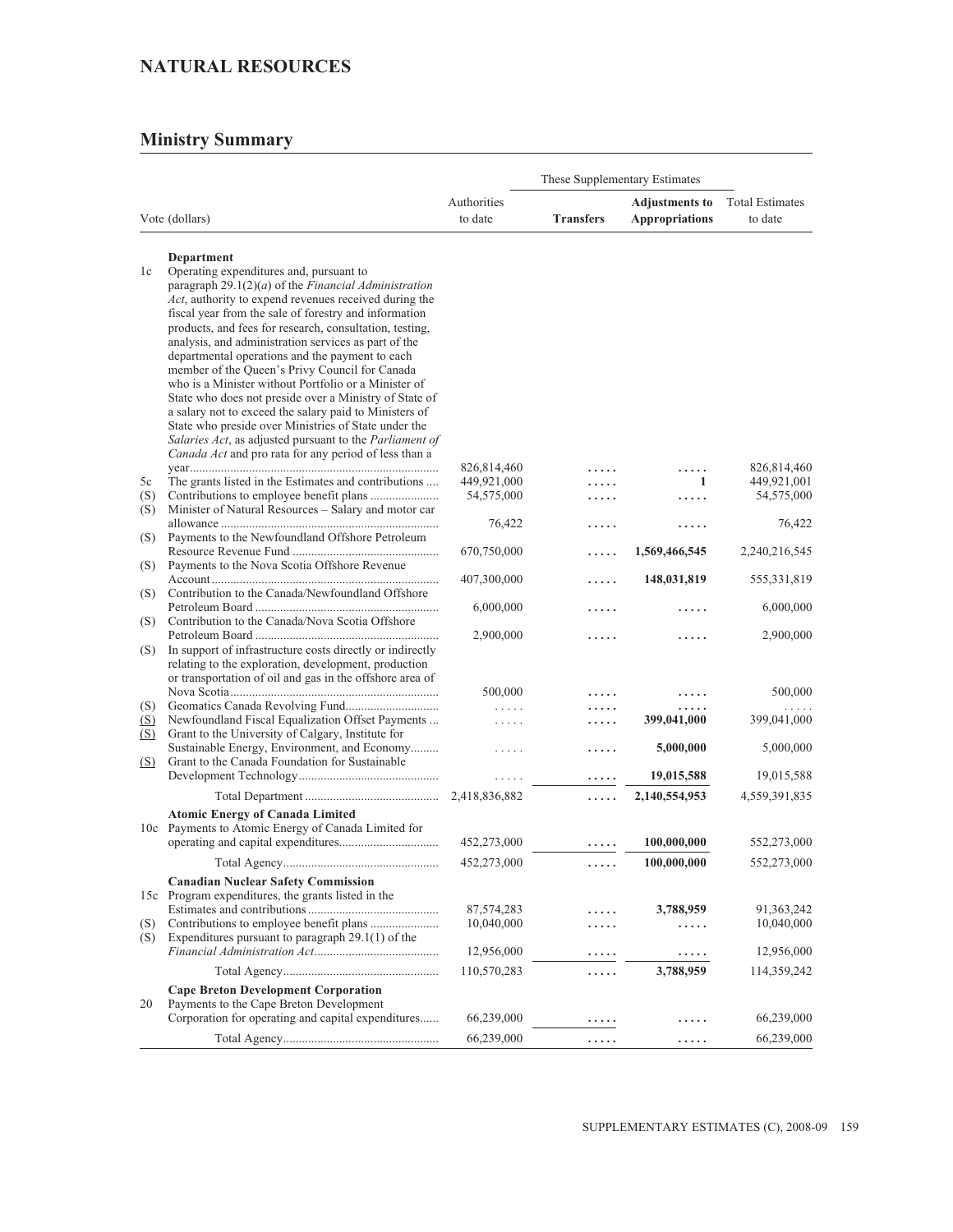### **NATURAL RESOURCES**

### **Ministry Summary**

|                |                                 |                        | These Supplementary Estimates | <b>Total Estimates</b><br>to date |                                         |
|----------------|---------------------------------|------------------------|-------------------------------|-----------------------------------|-----------------------------------------|
| Vote (dollars) |                                 | Authorities<br>to date | <b>Transfers</b>              |                                   | <b>Adjustments to</b><br>Appropriations |
|                | <b>National Energy Board</b>    |                        |                               |                                   |                                         |
| 25b            |                                 | 43,479,348             | .                             | .                                 | 43,479,348                              |
| (S)            |                                 | 5,167,000              | .                             | .                                 | 5,167,000                               |
|                |                                 | 48,646,348             | .                             | .                                 | 48,646,348                              |
|                | <b>Northern Pipeline Agency</b> |                        |                               |                                   |                                         |
| 30             |                                 | 256,200                | .                             | .                                 | 256,200                                 |
| (S)            |                                 | 21,000                 | .                             | .                                 | 21,000                                  |
|                |                                 | 277,200                | .                             | .                                 | 277,200                                 |
|                |                                 | 3.096.842.713          | .                             | 2.244.343.912                     | 5.341.186.625                           |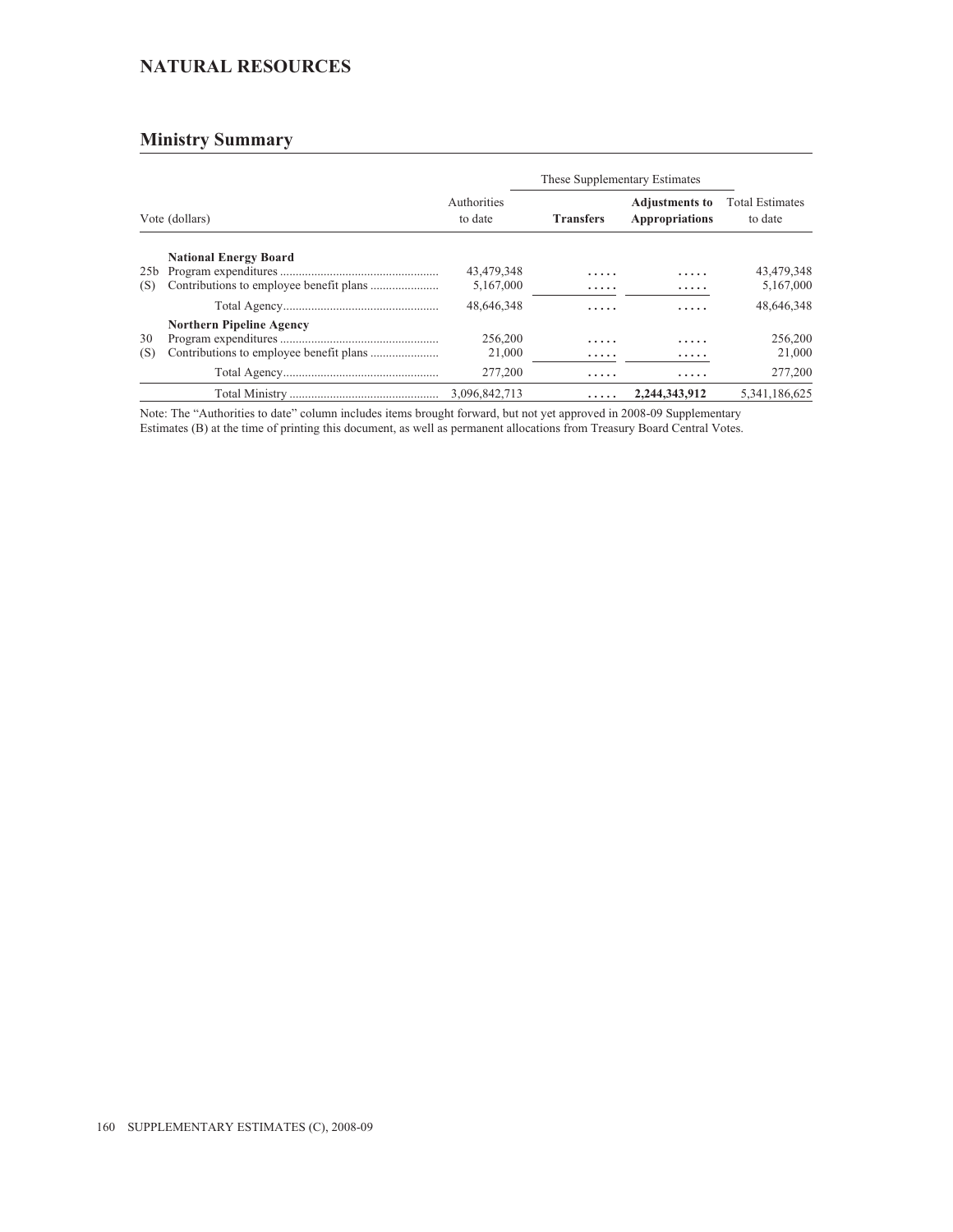# **NATURAL RESOURCES Department**

#### **Explanation of Requirements (thousands of dollars)**

Natural Resources requests funds for the following items:

| <b>Voted Appropriations</b>                                                                                                                                            | Vote 1 | Vote 5 | Total                |
|------------------------------------------------------------------------------------------------------------------------------------------------------------------------|--------|--------|----------------------|
|                                                                                                                                                                        | .      | 13,000 | 13,000               |
| Funding to support actions on the regulation in Canada of renewable fuels content in                                                                                   | 306    | 1,025  | 1,331                |
| Funding related to the assessment, management and remediation of federal                                                                                               | 296    | .      | 296                  |
| Reinvestment of fees charged for explosives licensing services, training courses, and<br>certification related to the <i>Explosives Act</i> and Explosives Regulations | 133    | .      | 133                  |
| Gross Voted Appropriations                                                                                                                                             | 735    | 14,025 | 14,760               |
| <b>Funds Available</b>                                                                                                                                                 |        |        |                      |
|                                                                                                                                                                        | 735    | 14,025 | 14,760               |
| <b>Total Voted Appropriations</b>                                                                                                                                      | .      |        |                      |
| <b>Statutory Appropriations</b>                                                                                                                                        |        |        |                      |
| Payments to the Newfoundland Offshore Petroleum Resource Revenue Fund                                                                                                  |        |        | 1,569,467<br>399,041 |
| Grant to the Canada Foundation for Sustainable Development Technology                                                                                                  |        |        | 148,032<br>19,016    |
| Funding to the University of Calgary, Institute for Sustainable Energy, Environment,                                                                                   |        |        |                      |
|                                                                                                                                                                        |        |        | 5,000                |
| <b>Total Statutory Appropriations</b>                                                                                                                                  |        |        | 2,140,556            |
| <b>These Supplementary Estimates</b>                                                                                                                                   | .      |        | 2,140,556            |

#### **Explanation of Funds Available (dollars)**

**Vote 1**: \$734,917 in total authorities is available within the Vote from savings identified as part of the government's reduction of public opinion research expenditures (\$511,675) and from the deferral of the Clean Air Agenda (\$223,242).

Vote 5: \$14,025,000 in total authorities is available within the Vote from a reduced requirement for contributions in support of ecoENERGY for renewable power (\$13,000,000) and from the deferral of the Clean Air Agenda (\$1,025,000).

| <b>Transfer Payments (dollars)</b>                                                                                                                                     | <b>Voted</b>   | <b>Statutory</b>                            |
|------------------------------------------------------------------------------------------------------------------------------------------------------------------------|----------------|---------------------------------------------|
| Grants                                                                                                                                                                 |                |                                             |
|                                                                                                                                                                        | 13,000,000     | 19,015,588                                  |
| (S) Grant to University of Calgary, Institute for Sustainable Energy, Environment, and                                                                                 | .              | 5,000,000                                   |
| <b>Total Gross Grants</b>                                                                                                                                              | 13,000,000     | 24,015,588                                  |
| <b>Contributions</b>                                                                                                                                                   |                |                                             |
| (S) Payments to the Newfoundland Offshore Petroleum Resource Revenue Fund<br>Contributions in support of the Regulation of Renewable Fuels Content in Gasoline, Diesel | .<br>1,025,000 | 1,569,466,545<br>399,041,000<br>148,031,819 |
| <b>Total Gross Contributions</b>                                                                                                                                       | 1,025,000      | 2,116,539,364                               |
| <b>Total Gross Transfer Payments</b>                                                                                                                                   | 14,025,000     | 2,140,554,952                               |
|                                                                                                                                                                        | 14,025,000     |                                             |
| <b>Net Transfer Payments</b>                                                                                                                                           | .              | 2,140,554,952                               |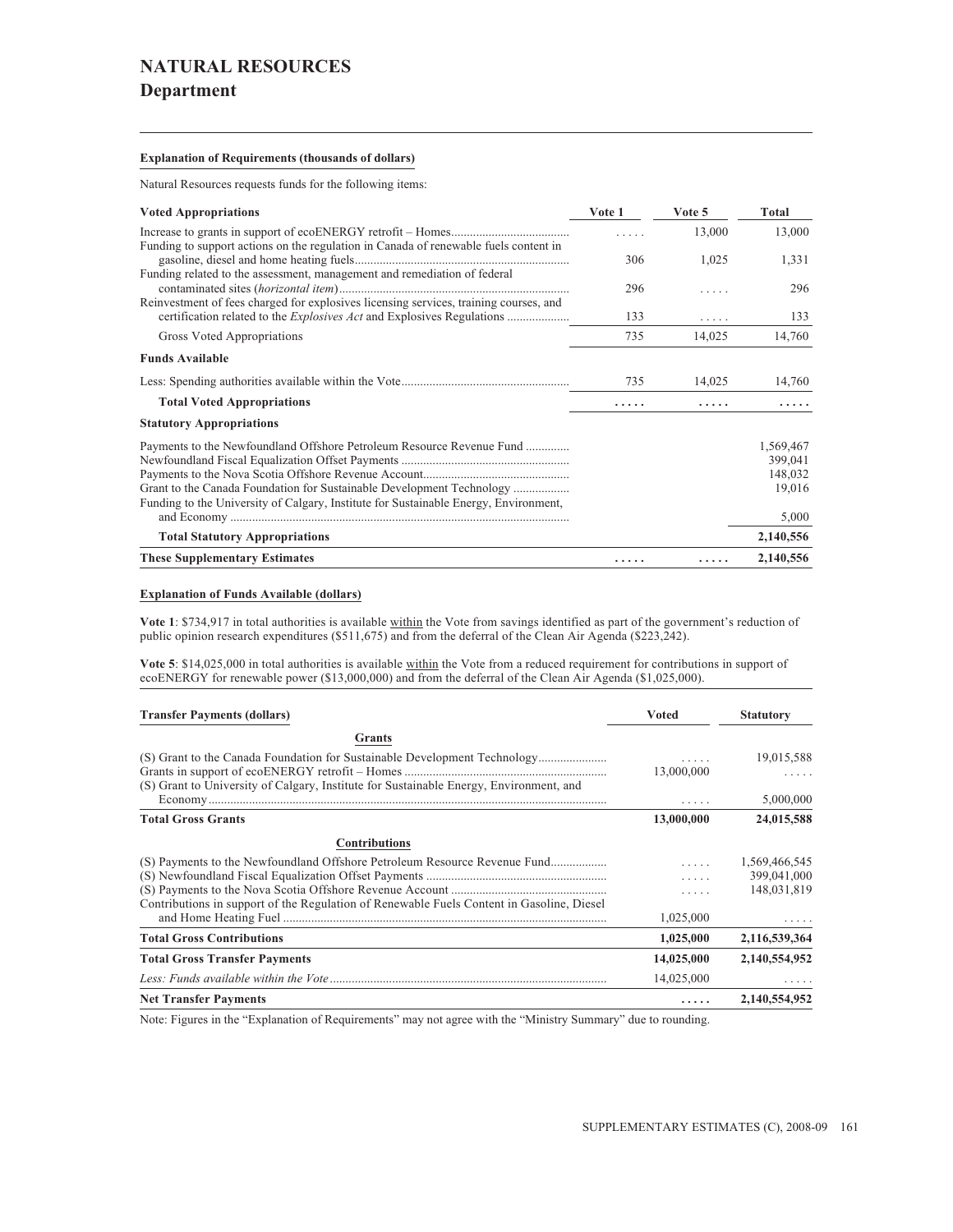# **NATURAL RESOURCES Atomic Energy of Canada Limited**

#### **Explanation of Requirements (thousands of dollars)**

Atomic Energy of Canada Limited requests funds for the following items:

| <b>Voted Appropriations</b> | Vote 10 |
|-----------------------------|---------|
|                             | 100.000 |
|                             |         |

Note: Figures in the "Explanation of Requirements" may not agree with the "Ministry Summary" due to rounding.

\* Access to Treasury Board Contingencies Vote was approved to provide temporary funding for this item in the amount of \$100,000,000. A summary of Treasury Board Contingencies Vote items can be found at the front of this document.

### **Canadian Nuclear Safety Commission**

#### **Explanation of Requirements (thousands of dollars)**

Canadian Nuclear Safety Commission requests funds for the following items:

| <b>Voted Appropriations</b>                                                                                       | Vote 15 |
|-------------------------------------------------------------------------------------------------------------------|---------|
| Repayable funding for priority investments in office accommodation and systems infrastructure to support Canadian | 3.792   |
| <b>Funds Available</b>                                                                                            |         |
|                                                                                                                   |         |
| <b>These Supplementary Estimates</b>                                                                              | 3.789   |

#### **Explanation of Funds Available (dollars)**

**Vote 15**: \$3,041 in total authorities is available within the Vote from savings identified as part of the government's reduction of public opinion research expenditures.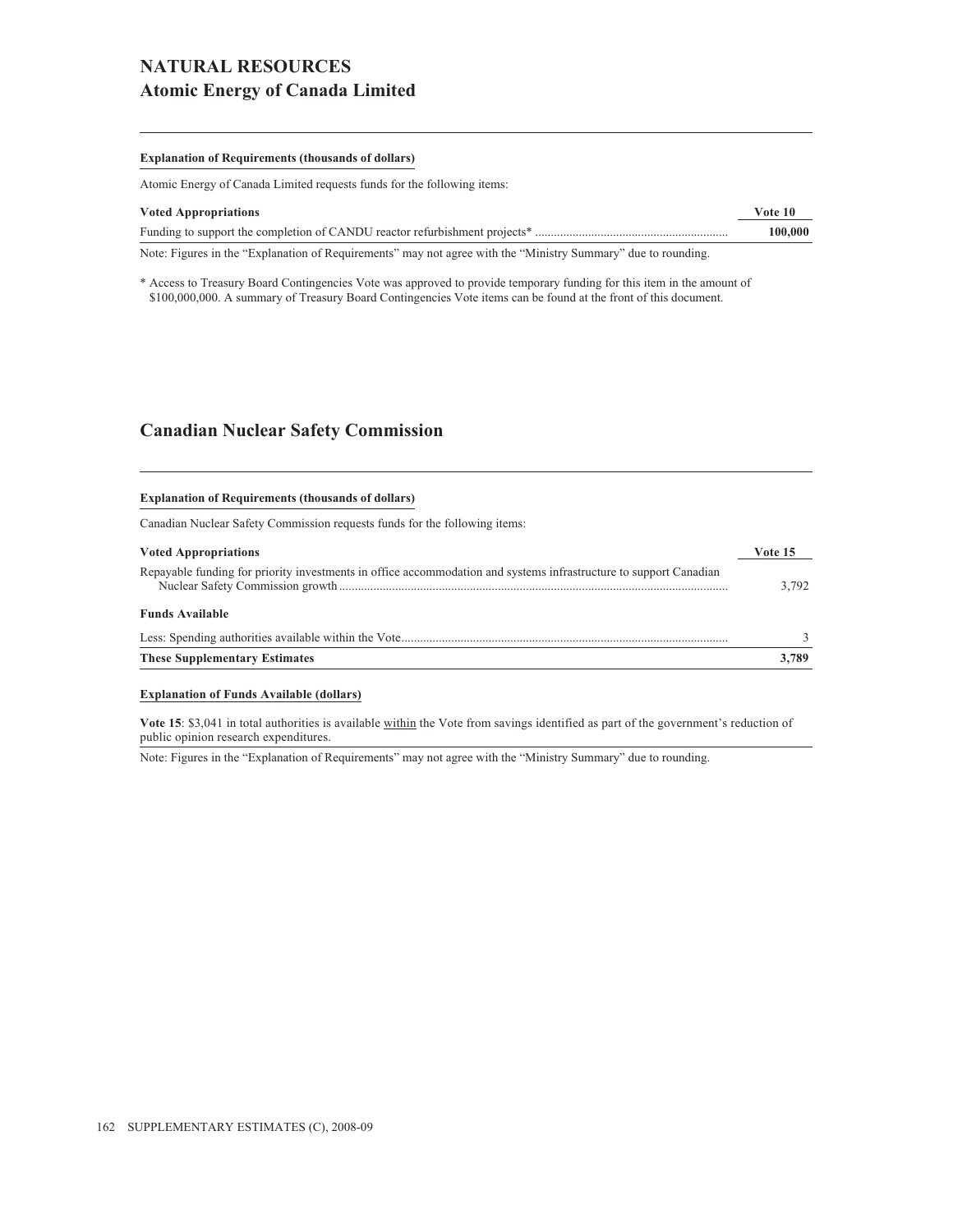### **PARLIAMENT**

### **Ministry Summary**

|                  |                                                                                                                                                                                                                                                                                                                                                                                                                                                                                                                                                                                                                              |                                       | These Supplementary Estimates |                                                |                                   |
|------------------|------------------------------------------------------------------------------------------------------------------------------------------------------------------------------------------------------------------------------------------------------------------------------------------------------------------------------------------------------------------------------------------------------------------------------------------------------------------------------------------------------------------------------------------------------------------------------------------------------------------------------|---------------------------------------|-------------------------------|------------------------------------------------|-----------------------------------|
|                  | Vote (dollars)                                                                                                                                                                                                                                                                                                                                                                                                                                                                                                                                                                                                               | Authorities<br>to date                | <b>Transfers</b>              | <b>Adjustments to</b><br><b>Appropriations</b> | <b>Total Estimates</b><br>to date |
| $\mathbf{1}$     | <b>The Senate</b><br>Program expenditures, including an allowance in lieu<br>of residence to the Speaker of the Senate, payments in<br>respect of the cost of operating Senators' offices,<br>contributions and the grants listed in the Estimates                                                                                                                                                                                                                                                                                                                                                                           |                                       |                               |                                                |                                   |
| (S)<br>(S)       | and authority to expend in the fiscal year revenues<br>received during that fiscal year arising from the<br>Officers and Members of the Senate – Salaries,<br>allowances and other payments to the Speaker of the<br>Senate, Members and other officers of the Senate                                                                                                                                                                                                                                                                                                                                                        | 58,467,000<br>6,717,000               |                               |                                                | 58,467,000<br>6,717,000           |
|                  | under the Parliament of Canada Act; contributions to<br>the Members of Parliament Retiring Allowances<br>Account and Members of Parliament Retirement<br>Compensation Arrangements Account (R.S.,                                                                                                                                                                                                                                                                                                                                                                                                                            | 25,048,000                            |                               |                                                | 25,048,000                        |
|                  |                                                                                                                                                                                                                                                                                                                                                                                                                                                                                                                                                                                                                              | 90,232,000                            |                               | .                                              | 90,232,000                        |
| 5b<br>(S)<br>(S) | <b>House of Commons</b><br>Program expenditures, including allowances in lieu of<br>residence to the Speaker of the House of Commons,<br>and in lieu of an apartment to the Deputy Speaker of<br>the House of Commons, payments in respect of the<br>cost of operating Members' constituency offices,<br>contributions and authority to expend revenues<br>received during the fiscal year arising from the<br>Members of the House of Commons – Salaries and<br>allowances of Officers and Members of the House of<br>Commons under the Parliament of Canada Act and<br>contributions to the Members of Parliament Retiring | 279,672,767<br>$\ldots$<br>34,944,000 |                               |                                                | 279,672,767<br>34,944,000         |
|                  | Allowances Account and the Members of Parliament<br>Retirement Compensation Arrangements Account                                                                                                                                                                                                                                                                                                                                                                                                                                                                                                                             | 114,417,281                           |                               |                                                | 114,417,281                       |
|                  |                                                                                                                                                                                                                                                                                                                                                                                                                                                                                                                                                                                                                              | 429,034,048                           | .                             | .                                              | 429,034,048                       |
|                  | <b>Library of Parliament</b><br>15c Program expenditures, including authority to expend<br>revenues received during the fiscal year arising from                                                                                                                                                                                                                                                                                                                                                                                                                                                                             | 36,310,819                            |                               | 600,000                                        | 36,910,819                        |
| (S)              |                                                                                                                                                                                                                                                                                                                                                                                                                                                                                                                                                                                                                              | 4,721,000                             | .                             | .                                              | 4,721,000                         |
|                  | Office of the Conflict of Interest and Ethics                                                                                                                                                                                                                                                                                                                                                                                                                                                                                                                                                                                | 41,031,819                            |                               | 600,000                                        | 41,631,819                        |
| 20<br>(S)        | Commissioner                                                                                                                                                                                                                                                                                                                                                                                                                                                                                                                                                                                                                 | 6,566,850<br>790,000                  | .<br>.                        | .<br>.                                         | 6,566,850<br>790,000              |
|                  |                                                                                                                                                                                                                                                                                                                                                                                                                                                                                                                                                                                                                              | 7,356,850                             | .                             | .                                              | 7,356,850                         |
| 25<br>(S)        | <b>Senate Ethics Officer</b><br>Contributions to employee benefit plans                                                                                                                                                                                                                                                                                                                                                                                                                                                                                                                                                      | 689,000<br>102,000                    | .<br>.                        | .<br>.                                         | 689,000<br>102,000                |
|                  |                                                                                                                                                                                                                                                                                                                                                                                                                                                                                                                                                                                                                              | 791,000                               | .                             | .                                              | 791,000                           |
|                  |                                                                                                                                                                                                                                                                                                                                                                                                                                                                                                                                                                                                                              | 568,445,717                           | .                             | 600,000                                        | 569,045,717                       |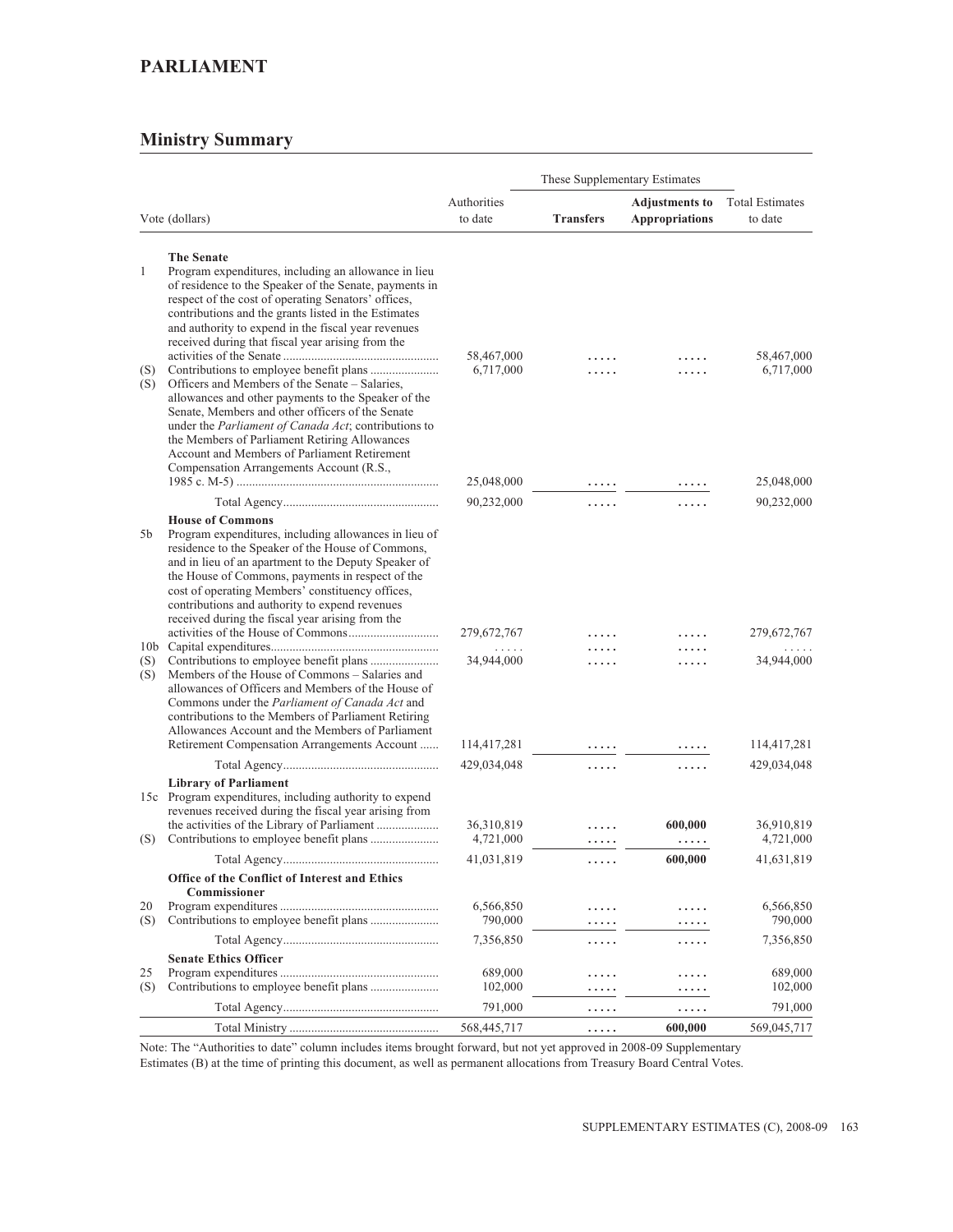# **PARLIAMENT Library of Parliament**

### **Explanation of Requirements (thousands of dollars)**

Library of Parliament requests funds for the following items:

#### **Voted Appropriations Vote 15**

| Funding for additional operating costs such as services and materials related to the new Parliament, severance |     |
|----------------------------------------------------------------------------------------------------------------|-----|
|                                                                                                                | 600 |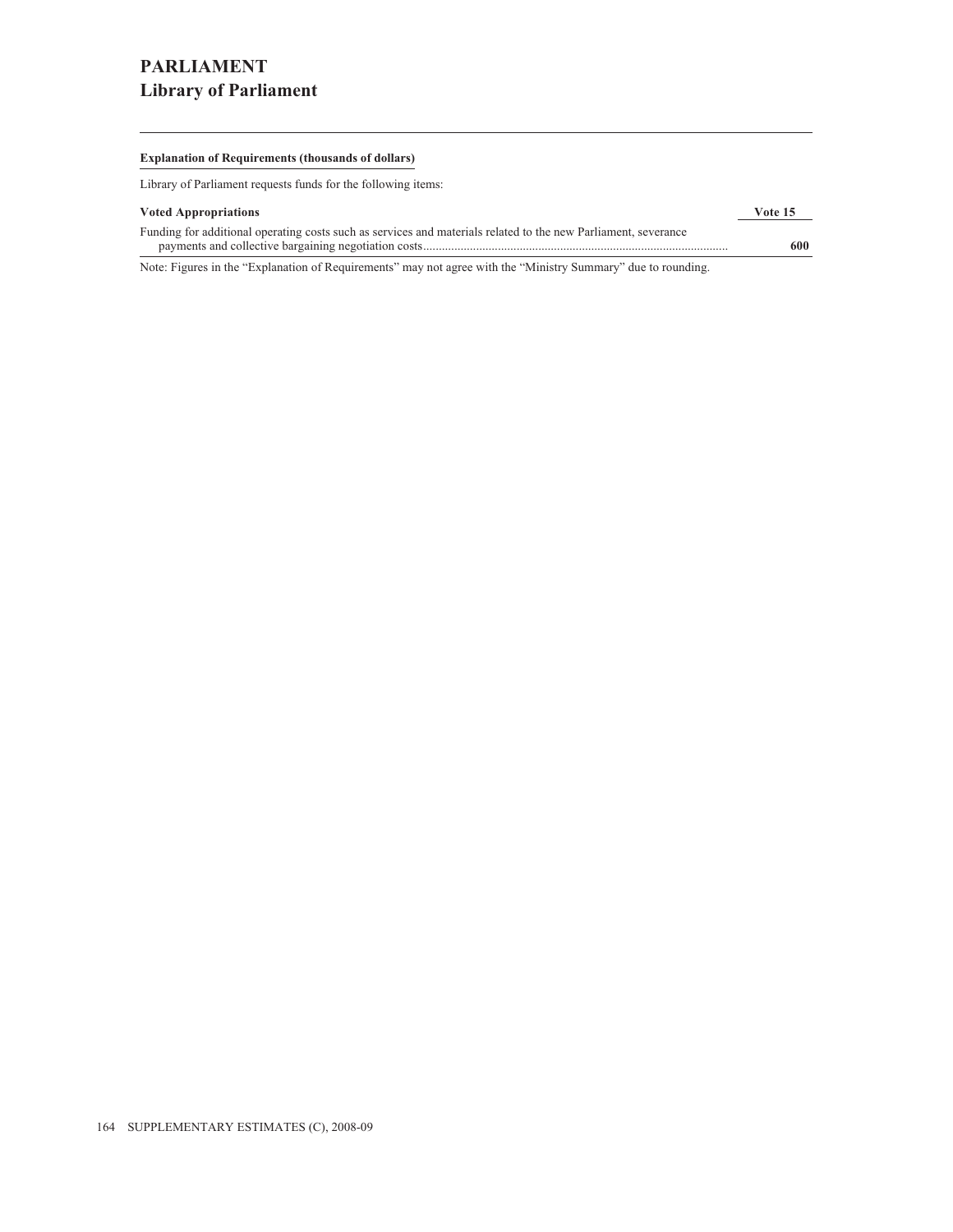# **PRIVY COUNCIL**

# **Ministry Summary**

|                   |                                                                                                                                                                                                                                                                                                                                                                                                                                                                                                                                                                                                                           |                                      | These Supplementary Estimates |                       |                                      |
|-------------------|---------------------------------------------------------------------------------------------------------------------------------------------------------------------------------------------------------------------------------------------------------------------------------------------------------------------------------------------------------------------------------------------------------------------------------------------------------------------------------------------------------------------------------------------------------------------------------------------------------------------------|--------------------------------------|-------------------------------|-----------------------|--------------------------------------|
|                   |                                                                                                                                                                                                                                                                                                                                                                                                                                                                                                                                                                                                                           | Authorities                          |                               | <b>Adjustments to</b> | <b>Total Estimates</b>               |
|                   | Vote (dollars)                                                                                                                                                                                                                                                                                                                                                                                                                                                                                                                                                                                                            | to date                              | <b>Transfers</b>              | <b>Appropriations</b> | to date                              |
|                   |                                                                                                                                                                                                                                                                                                                                                                                                                                                                                                                                                                                                                           |                                      |                               |                       |                                      |
| 1c                | Department<br>Program expenditures, including operating<br>expenditures of Commissions of Inquiry not<br>otherwise provided for and the operation of the Prime<br>Minister's residence; and the payment to each<br>member of the Queen's Privy Council for Canada<br>who is a Minister without Portfolio or a Minister of<br>State who does not preside over a Ministry of State of<br>a salary not to exceed the salary paid to Ministers of<br>State who preside over Ministries of State under the<br>Salaries Act, as adjusted pursuant to the Parliament of<br>Canada Act and pro rata for any period of less than a |                                      |                               |                       |                                      |
| (S)<br>(S)<br>(S) | Prime Minister – Salary and motor car allowance<br>President of the Queen's Privy Council for Canada,<br>Minister of Intergovernmental Affairs and Minister of<br>Western Economic Diversification - Salary and                                                                                                                                                                                                                                                                                                                                                                                                           | 128,364,846<br>12,348,000<br>157,422 | (10,000)<br>.                 | 13,297,234            | 141,652,080<br>12,348,000<br>157,422 |
|                   | (S) Leader of the Government in the Senate – Salary and                                                                                                                                                                                                                                                                                                                                                                                                                                                                                                                                                                   | 76,422                               |                               |                       | 76,422                               |
|                   | (S) Leader of the Government in the House of Commons<br>and Minister for Democratic Reform - Salary and                                                                                                                                                                                                                                                                                                                                                                                                                                                                                                                   | 76,422                               | .                             | .                     | 76,422                               |
|                   |                                                                                                                                                                                                                                                                                                                                                                                                                                                                                                                                                                                                                           | 76,422                               |                               |                       | 76,422                               |
|                   |                                                                                                                                                                                                                                                                                                                                                                                                                                                                                                                                                                                                                           | 141,099,534                          | (10,000)                      | 13,297,234            | 154,386,768                          |
|                   | Canadian Intergovernmental Conference<br>Secretariat                                                                                                                                                                                                                                                                                                                                                                                                                                                                                                                                                                      |                                      |                               |                       |                                      |
| 5                 |                                                                                                                                                                                                                                                                                                                                                                                                                                                                                                                                                                                                                           | 6,399,017                            |                               | .                     | 6,399,017                            |
| (S)               |                                                                                                                                                                                                                                                                                                                                                                                                                                                                                                                                                                                                                           | 439,000                              | .                             | .                     | 439,000                              |
|                   |                                                                                                                                                                                                                                                                                                                                                                                                                                                                                                                                                                                                                           | 6,838,017                            | .                             | .                     | 6,838,017                            |
|                   | <b>Canadian Transportation Accident Investigation</b><br>and Safety Board                                                                                                                                                                                                                                                                                                                                                                                                                                                                                                                                                 |                                      |                               |                       |                                      |
| 10<br>(S)         |                                                                                                                                                                                                                                                                                                                                                                                                                                                                                                                                                                                                                           | 27, 107, 157<br>3,394,000            | .                             | .                     | 27,107,157<br>3,394,000              |
|                   |                                                                                                                                                                                                                                                                                                                                                                                                                                                                                                                                                                                                                           | 30,501,157                           | .                             | .                     | 30,501,157                           |
|                   | <b>Chief Electoral Officer</b>                                                                                                                                                                                                                                                                                                                                                                                                                                                                                                                                                                                            |                                      |                               |                       |                                      |
|                   |                                                                                                                                                                                                                                                                                                                                                                                                                                                                                                                                                                                                                           | 24,846,627                           |                               | .                     | 24,846,627                           |
| (S)<br>(S)        |                                                                                                                                                                                                                                                                                                                                                                                                                                                                                                                                                                                                                           | 3,861,000<br>84,318,000              |                               | .<br>247,802,979      | 3,861,000<br>332,120,979             |
| (S)               |                                                                                                                                                                                                                                                                                                                                                                                                                                                                                                                                                                                                                           | 259,500                              | .<br>.                        | .                     | 259,500                              |
|                   |                                                                                                                                                                                                                                                                                                                                                                                                                                                                                                                                                                                                                           | 113,285,127                          |                               | 247,802,979           | 361,088,106                          |
| 20<br>(S)         | <b>Commissioner of Official Languages</b>                                                                                                                                                                                                                                                                                                                                                                                                                                                                                                                                                                                 | 18,900,707<br>2,142,000              | .                             |                       | 18,900,707<br>2,142,000              |
|                   |                                                                                                                                                                                                                                                                                                                                                                                                                                                                                                                                                                                                                           | 21,042,707                           | .                             | .                     | 21,042,707                           |
|                   | <b>Public Appointments Commission Secretariat</b>                                                                                                                                                                                                                                                                                                                                                                                                                                                                                                                                                                         |                                      |                               |                       |                                      |
| 25                |                                                                                                                                                                                                                                                                                                                                                                                                                                                                                                                                                                                                                           | 992,249                              | .                             | .                     | 992,249                              |
| (S)               |                                                                                                                                                                                                                                                                                                                                                                                                                                                                                                                                                                                                                           | 122,000                              | .                             | .                     | 122,000                              |
|                   |                                                                                                                                                                                                                                                                                                                                                                                                                                                                                                                                                                                                                           | 1,114,249                            | .                             | .                     | 1,114,249                            |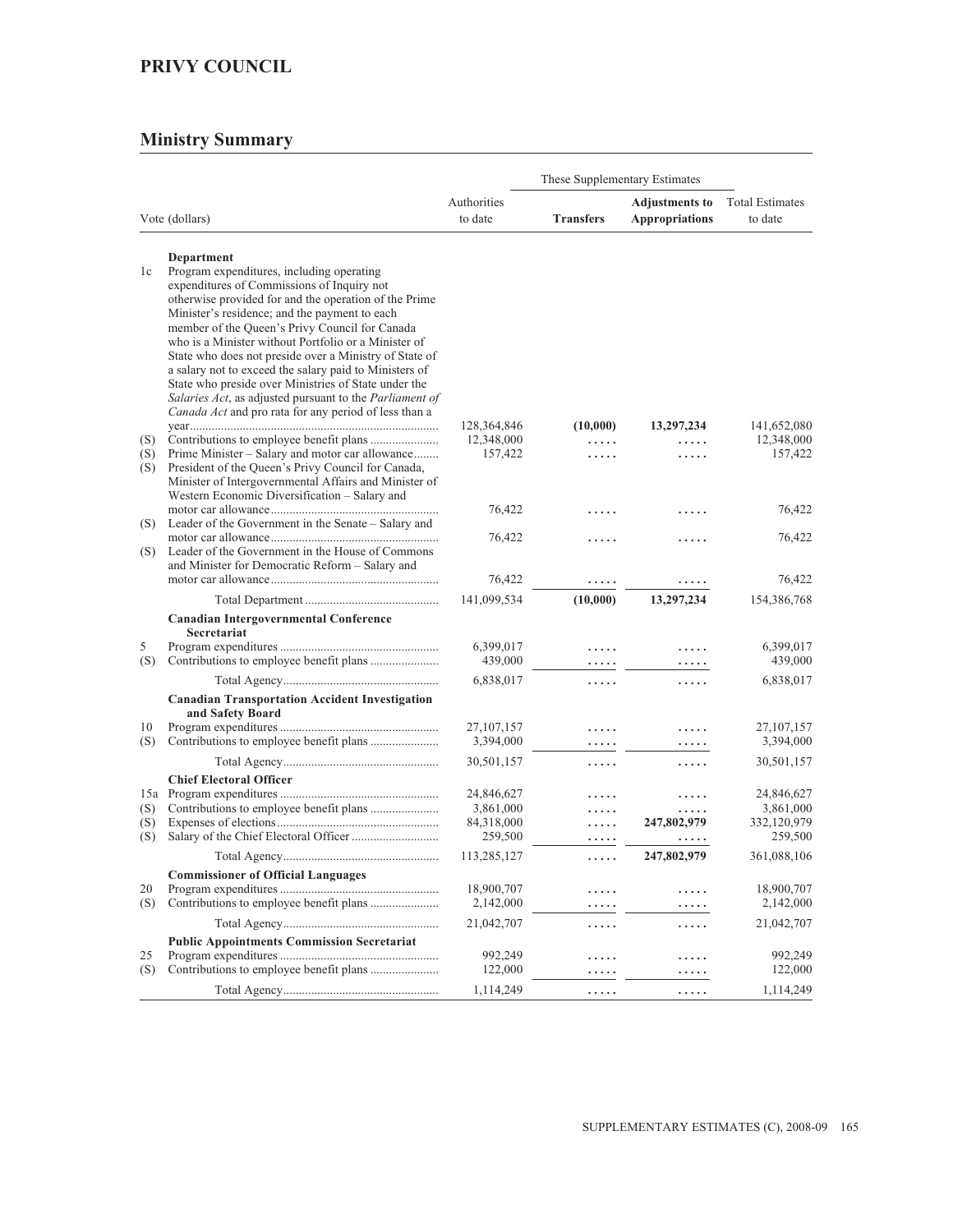### **PRIVY COUNCIL**

### **Ministry Summary**

|     |                                               |                        | These Supplementary Estimates                                      |             |                                   |
|-----|-----------------------------------------------|------------------------|--------------------------------------------------------------------|-------------|-----------------------------------|
|     | Vote (dollars)                                | Authorities<br>to date | <b>Adjustments to</b><br><b>Appropriations</b><br><b>Transfers</b> |             | <b>Total Estimates</b><br>to date |
| 30  | <b>Security Intelligence Review Committee</b> | 2,779,846              | .                                                                  | .           | 2,779,846                         |
| (S) |                                               | 284,000                | .                                                                  | .           | 284,000                           |
|     |                                               | 3,063,846              | .                                                                  | .           | 3,063,846                         |
|     |                                               | 316,944,637            | (10,000)                                                           | 261,100,213 | 578,034,850                       |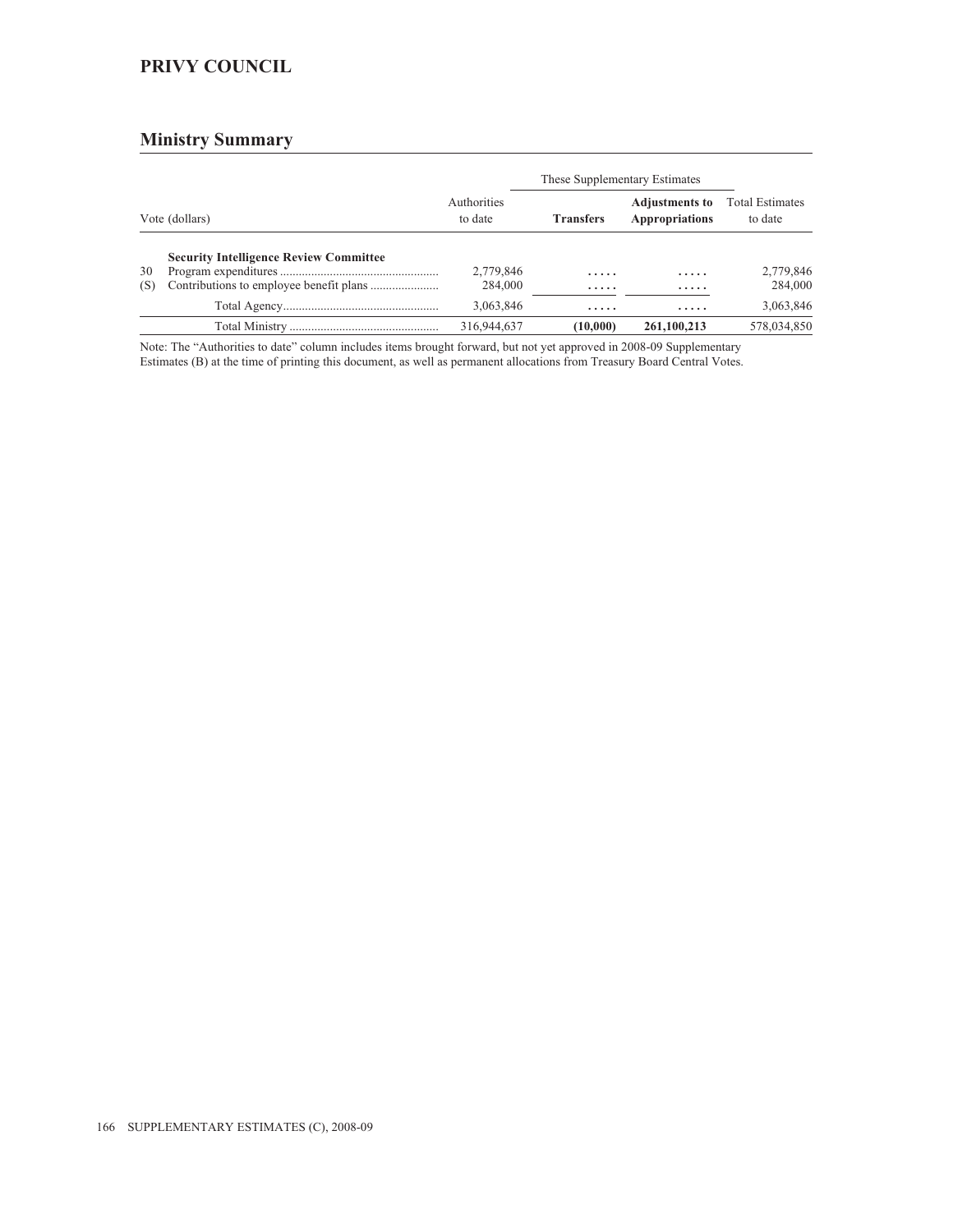#### **Explanation of Requirements (thousands of dollars)**

Privy Council requests funds for the following items:

| <b>Voted Appropriations</b>                                                                                                                                                                                         | Vote 1 |
|---------------------------------------------------------------------------------------------------------------------------------------------------------------------------------------------------------------------|--------|
| Funding for the establishment and operation of the Commission of Inquiry into Certain Allegations Respecting<br>Business and Financial Dealings Between Karlheinz Schreiber and The Right Honourable Brian Mulroney | 9,506  |
| Funding for continuing the activities of the Commission of Inquiry into the Investigation of the Bombing of Air India                                                                                               | 2,878  |
| Funding for continuing the activities of the Internal Inquiry into the Actions of Canadian Officials in relation to                                                                                                 |        |
|                                                                                                                                                                                                                     | 1,210  |
| Gross Voted Appropriations                                                                                                                                                                                          | 13,594 |
| <b>Funds Available</b>                                                                                                                                                                                              |        |
|                                                                                                                                                                                                                     | 297    |
| <b>Total Voted Appropriations</b>                                                                                                                                                                                   | 13,297 |
| <b>Transfers</b>                                                                                                                                                                                                    |        |
| Transfer to Royal Canadian Mounted Police $-$ To participate in a cost share in the contracting of a third party                                                                                                    | (10)   |
| <b>These Supplementary Estimates</b>                                                                                                                                                                                | 13,287 |

#### **Explanation of Funds Available (dollars)**

**Vote 1**: \$296,751 in total authorities is available within the Vote from savings identified as part of the government's reduction of public opinion research expenditures.

| <b>Transfer Payments (dollars)</b>                                                                                                                                | Voted   | <b>Statutory</b> |
|-------------------------------------------------------------------------------------------------------------------------------------------------------------------|---------|------------------|
| <b>Contributions</b>                                                                                                                                              |         |                  |
| Commission of Inquiry into Certain Allegations Respecting Business and Financial<br>Dealings Between Karlheinz Schreiber and The Right Honourable Brian Mulroney: |         |                  |
| Commission of Inquiry into the Investigation of the Bombing of Air India Flight 182:                                                                              | 95,000  | .                |
|                                                                                                                                                                   | 15.000  | .                |
| <b>Total Transfer Payments</b>                                                                                                                                    | 110,000 | .                |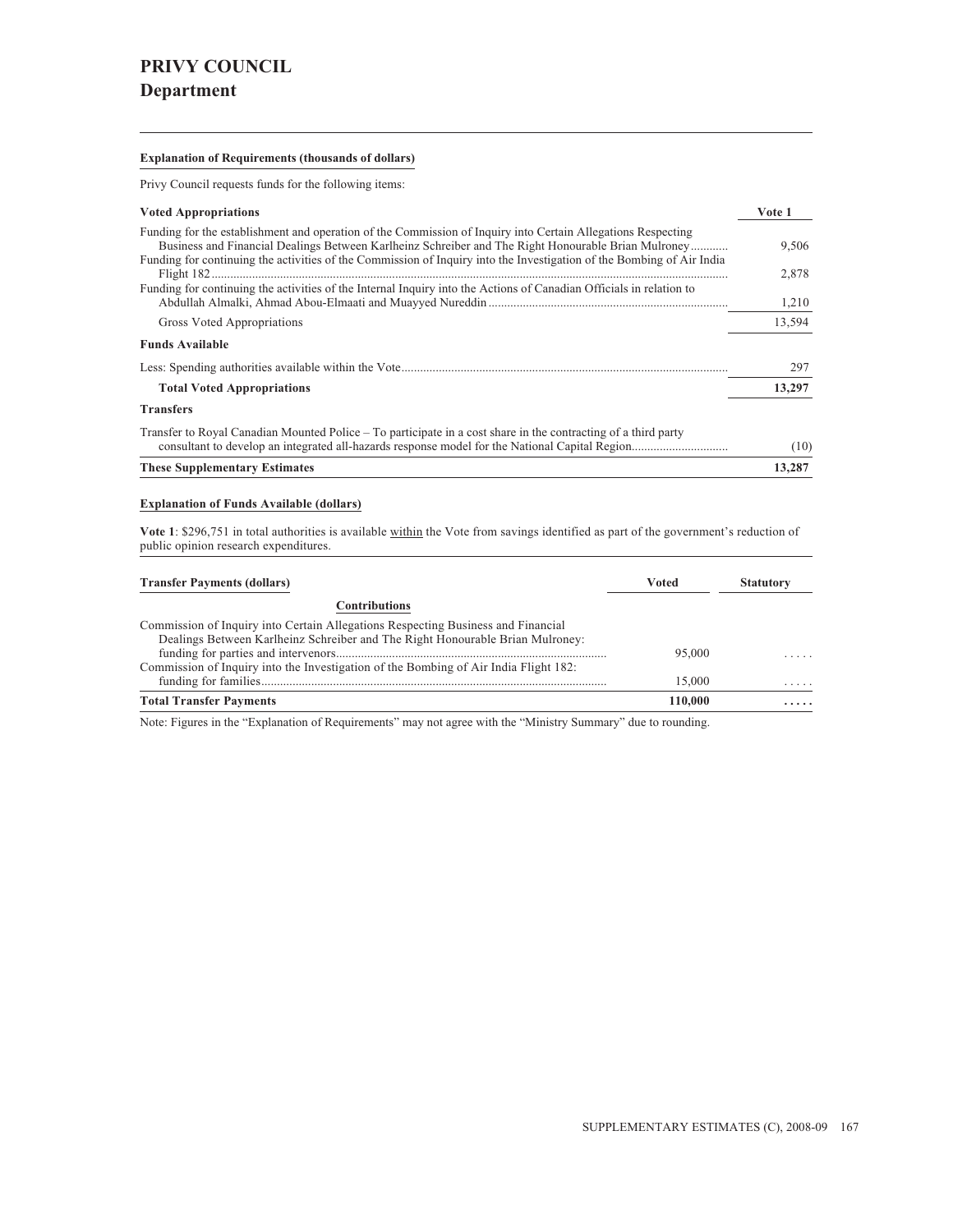# **PRIVY COUNCIL Chief Electoral Officer**

### **Explanation of Requirements (thousands of dollars)**

Chief Electoral Officer requires funds for the following items:

| <b>Statutory Appropriations</b>                                                                                                                                                                                                                                      |              |                  |  |  |
|----------------------------------------------------------------------------------------------------------------------------------------------------------------------------------------------------------------------------------------------------------------------|--------------|------------------|--|--|
| Funding to prepare and conduct the 40 <sup>th</sup> General Election (October 14, 2008) and the four by-elections of<br>September 8 and 22, 2008 (cancelled and replaced by the 40th General Election), and to prepare for the<br>41 <sup>st</sup> General Election. |              |                  |  |  |
| <b>Transfer Payments (dollars)</b>                                                                                                                                                                                                                                   | <b>Voted</b> | <b>Statutory</b> |  |  |
| <b>Other Transfer Payments</b>                                                                                                                                                                                                                                       |              |                  |  |  |
| (S) Reimbursement of election expenses to political parties and candidates following the<br>(S) Allowance to registered political parties (political financing provision under the                                                                                   |              | 58,560,322       |  |  |
|                                                                                                                                                                                                                                                                      | .            | (650,000)        |  |  |
| <b>Total Transfer Payments</b>                                                                                                                                                                                                                                       | .            | 57,910,322       |  |  |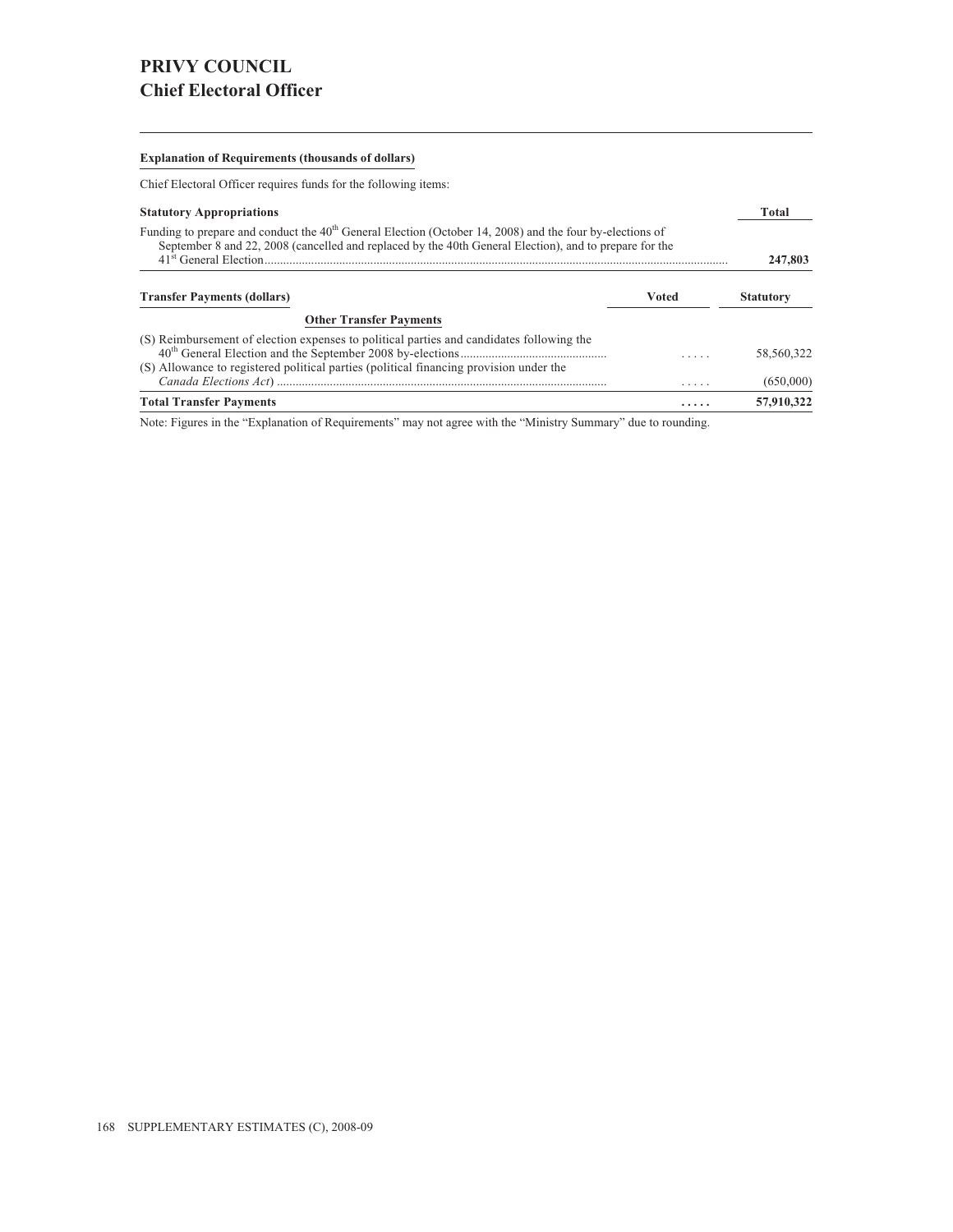### **Ministry Summary**

|            |                                                                                                                                                                                                                                                                                                                                                                                                                                                                                                                         |                                         | These Supplementary Estimates |                                                |                                         |
|------------|-------------------------------------------------------------------------------------------------------------------------------------------------------------------------------------------------------------------------------------------------------------------------------------------------------------------------------------------------------------------------------------------------------------------------------------------------------------------------------------------------------------------------|-----------------------------------------|-------------------------------|------------------------------------------------|-----------------------------------------|
|            | Vote (dollars)                                                                                                                                                                                                                                                                                                                                                                                                                                                                                                          | Authorities<br>to date                  | <b>Transfers</b>              | <b>Adjustments to</b><br><b>Appropriations</b> | <b>Total Estimates</b><br>to date       |
|            | Department                                                                                                                                                                                                                                                                                                                                                                                                                                                                                                              |                                         |                               |                                                |                                         |
| 1c         | Operating expenditures and the payment to each<br>member of the Queen's Privy Council for Canada<br>who is a Minister without Portfolio or a Minister of<br>State who does not preside over a Ministry of State of<br>a salary not to exceed the salary paid to Ministers of<br>State who preside over Ministries of State under the<br>Salaries Act, as adjusted pursuant to the Parliament of<br>Canada Act and pro rata for any period of less than a                                                                | 151,560,836                             | (115,000)                     |                                                | 151,445,836                             |
| 5b         | The grants listed in the Estimates and contributions                                                                                                                                                                                                                                                                                                                                                                                                                                                                    | 251,664,643                             |                               |                                                | 251,664,643                             |
| (S)<br>(S) | Minister of Public Safety - Salary and motor car                                                                                                                                                                                                                                                                                                                                                                                                                                                                        | 12,003,000                              | .                             |                                                | 12,003,000                              |
|            |                                                                                                                                                                                                                                                                                                                                                                                                                                                                                                                         | 76,422                                  | .                             |                                                | 76,422                                  |
|            |                                                                                                                                                                                                                                                                                                                                                                                                                                                                                                                         | 415,304,901                             | (115,000)                     | .                                              | 415,189,901                             |
|            | <b>Canada Border Services Agency</b><br>10c Operating expenditures, contributions and, pursuant<br>to paragraph $29.1(2)(a)$ of the <i>Financial</i><br><i>Administration Act</i> , authority to expend in the current<br>fiscal year revenues received during the fiscal year<br>related to the border operations of the Canada Border<br>Services Agency: fees for the provision of a service or<br>the use of a facility or for a product, right or privilege;<br>and payments received under contracts entered into |                                         |                               |                                                |                                         |
|            |                                                                                                                                                                                                                                                                                                                                                                                                                                                                                                                         | 1,485,908,121<br>115,504,825            | (1, 184, 580)                 |                                                | 1,484,723,541<br>115,504,825            |
| (S)        |                                                                                                                                                                                                                                                                                                                                                                                                                                                                                                                         | 143,632,000                             | .<br>.                        |                                                | 143,632,000                             |
|            |                                                                                                                                                                                                                                                                                                                                                                                                                                                                                                                         | 1,745,044,946                           | (1, 184, 580)                 | .                                              | 1,743,860,366                           |
|            | <b>Canadian Security Intelligence Service</b><br>20c Operating expenditures – To authorize the transfer of<br>\$80,000 from National Defence Vote 5,<br>Appropriation Act No. 2, 2008-2009 for the purposes                                                                                                                                                                                                                                                                                                             |                                         |                               |                                                |                                         |
| 25<br>(S)  |                                                                                                                                                                                                                                                                                                                                                                                                                                                                                                                         | 409,722,981<br>20,854,000<br>40,376,000 | 80,000<br>.<br>.              | 1<br>.                                         | 409,802,982<br>20,854,000<br>40,376,000 |
|            |                                                                                                                                                                                                                                                                                                                                                                                                                                                                                                                         | 470,952,981                             | 80,000                        | 1                                              | 471,032,982                             |

Note: The "Authorities to date" amount for Canada Border Services Agency includes \$5,684,144 in Vote 10 which were appropriated in 2007-08.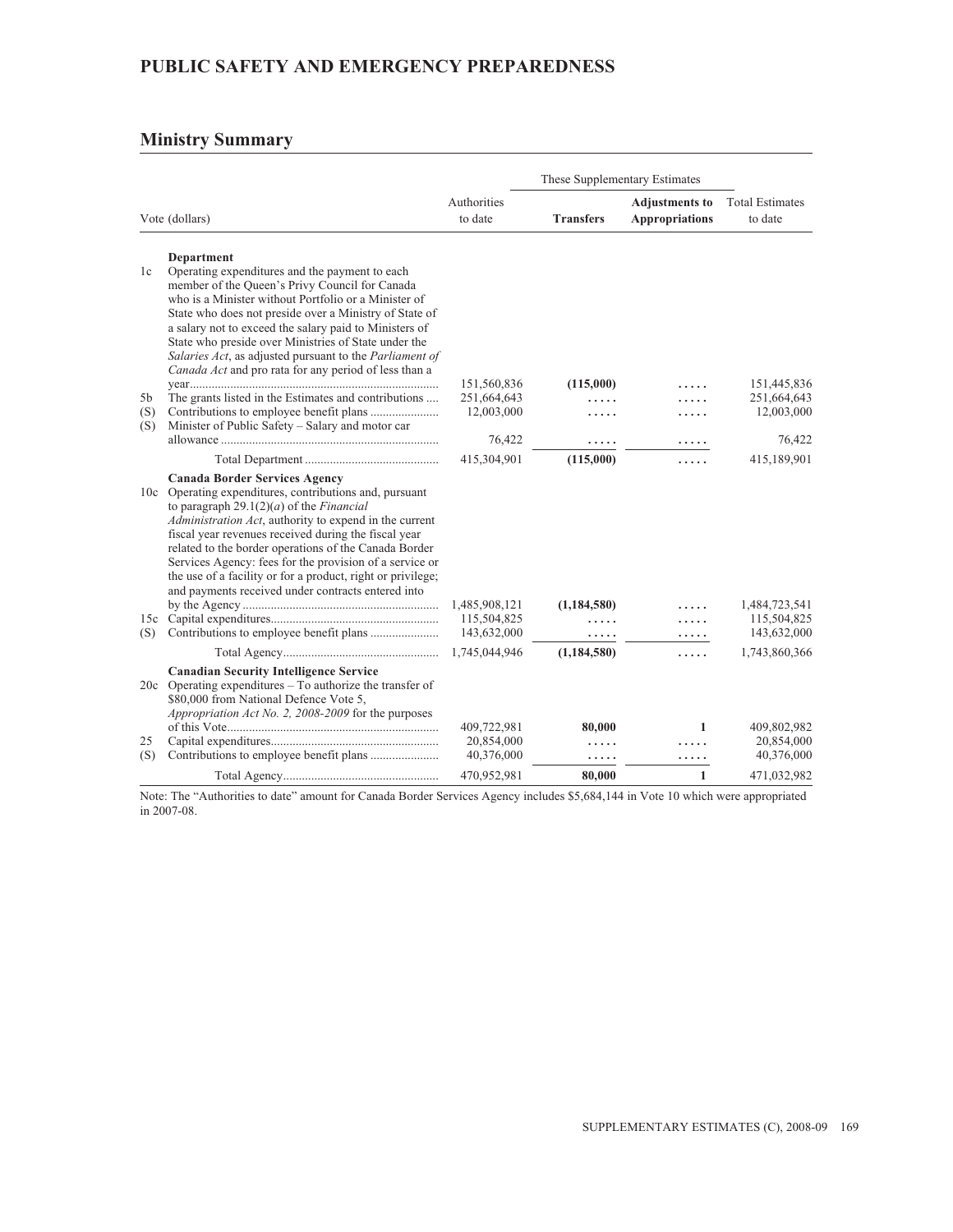# **Ministry Summary**

|     | These Supplementary Estimates                                                                             |                         |                  |                       |                         |  |
|-----|-----------------------------------------------------------------------------------------------------------|-------------------------|------------------|-----------------------|-------------------------|--|
|     |                                                                                                           | Authorities             |                  | <b>Adjustments to</b> | <b>Total Estimates</b>  |  |
|     | Vote (dollars)                                                                                            | to date                 | <b>Transfers</b> | <b>Appropriations</b> | to date                 |  |
|     |                                                                                                           |                         |                  |                       |                         |  |
|     | <b>Correctional Service</b>                                                                               |                         |                  |                       |                         |  |
|     | 30c Operating expenditures, the grants listed in the                                                      |                         |                  |                       |                         |  |
|     | Estimates, contributions, and                                                                             |                         |                  |                       |                         |  |
|     | (a) authority to pay into the Inmate Welfare Fund                                                         |                         |                  |                       |                         |  |
|     | revenue derived during the year from projects                                                             |                         |                  |                       |                         |  |
|     | operated by inmates and financed by that Fund;                                                            |                         |                  |                       |                         |  |
|     | $(b)$ authority to operate canteens in federal institutions                                               |                         |                  |                       |                         |  |
|     | and to deposit revenue from sales into the Inmate<br>Welfare Fund;                                        |                         |                  |                       |                         |  |
|     | $(c)$ payments, in accordance with terms and                                                              |                         |                  |                       |                         |  |
|     | conditions prescribed by the Governor in Council, to                                                      |                         |                  |                       |                         |  |
|     | or on behalf of discharged inmates who suffer                                                             |                         |                  |                       |                         |  |
|     | physical disability caused by participation in normal                                                     |                         |                  |                       |                         |  |
|     | program activity in federal institutions, and to                                                          |                         |                  |                       |                         |  |
|     | dependants of deceased inmates and ex-inmates                                                             |                         |                  |                       |                         |  |
|     | whose death resulted from participation in normal                                                         |                         |                  |                       |                         |  |
|     | program activity in federal institutions; and                                                             |                         |                  |                       |                         |  |
|     | (d) authority for the Minister of Public Safety and<br>Emergency Preparedness, subject to the approval of |                         |                  |                       |                         |  |
|     | the Governor in Council, to enter into an agreement                                                       |                         |                  |                       |                         |  |
|     | with any province for the confinement in institutions                                                     |                         |                  |                       |                         |  |
|     | of that province of any persons sentenced or                                                              |                         |                  |                       |                         |  |
|     | committed to a penitentiary, for compensation for the                                                     |                         |                  |                       |                         |  |
|     | maintenance of such persons and for payment in                                                            |                         |                  |                       |                         |  |
|     | respect of the construction and related costs of such                                                     |                         |                  |                       |                         |  |
|     |                                                                                                           | 1,822,372,378           |                  |                       | 1,822,372,378           |  |
|     | 35a Capital expenditures, including payments as<br>contributions to                                       |                         |                  |                       |                         |  |
|     | $(a)$ aboriginal communities as defined in section 79 of                                                  |                         |                  |                       |                         |  |
|     | the Corrections and Conditional Release Act in                                                            |                         |                  |                       |                         |  |
|     | connection with the provision of correctional services                                                    |                         |                  |                       |                         |  |
|     | pursuant to section 81 of that Act; and                                                                   |                         |                  |                       |                         |  |
|     | $(b)$ non-profit organizations involved in community                                                      |                         |                  |                       |                         |  |
|     | corrections operations, provinces and municipalities                                                      |                         |                  |                       |                         |  |
|     | towards construction done by those bodies                                                                 | 271,261,000             |                  |                       | 271,261,000             |  |
| (S) |                                                                                                           | 193,526,000             |                  |                       | 193,526,000             |  |
| (S) |                                                                                                           | .                       | .                | .                     | .                       |  |
|     |                                                                                                           | 2,287,159,378           | .                | .                     | 2,287,159,378           |  |
|     | <b>National Parole Board</b>                                                                              |                         |                  |                       |                         |  |
| (S) |                                                                                                           | 44,984,236<br>5,111,000 | .                | .                     | 44,984,236<br>5,111,000 |  |
|     |                                                                                                           |                         | .                | .                     |                         |  |
|     |                                                                                                           | 50,095,236              | .                | .                     | 50,095,236              |  |
| 45  | Office of the Correctional Investigator                                                                   |                         |                  |                       |                         |  |
| (S) |                                                                                                           | 3,670,483<br>452,000    |                  |                       | 3,670,483<br>452,000    |  |
|     |                                                                                                           |                         |                  |                       |                         |  |
|     |                                                                                                           | 4,122,483               | .                | .                     | 4,122,483               |  |

<u> 1980 - Johann Barbara, martxa alemaniar a</u>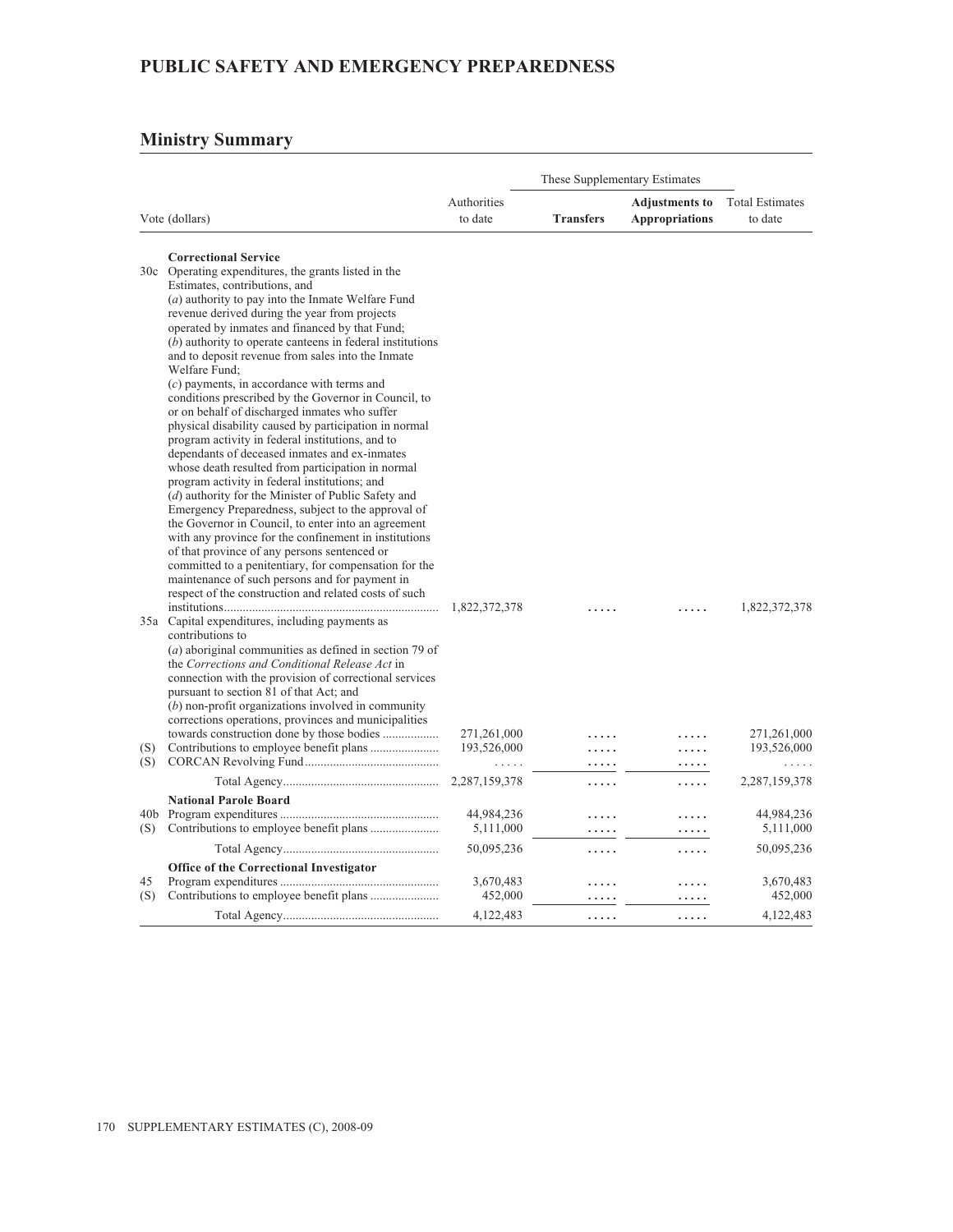### **Ministry Summary**

|            |                                                                                                                                                                                                                                                                                                                    |                              |                            | These Supplementary Estimates                  |                                   |  |
|------------|--------------------------------------------------------------------------------------------------------------------------------------------------------------------------------------------------------------------------------------------------------------------------------------------------------------------|------------------------------|----------------------------|------------------------------------------------|-----------------------------------|--|
|            | Vote (dollars)                                                                                                                                                                                                                                                                                                     | Authorities<br>to date       | <b>Transfers</b>           | <b>Adjustments to</b><br><b>Appropriations</b> | <b>Total Estimates</b><br>to date |  |
|            | <b>Royal Canadian Mounted Police</b><br>50c Operating expenditures and authority to expend<br>revenue received during the fiscal year - To authorize<br>the transfer of \$17,824,560 from Public Safety and<br>Emergency Preparedness Vote 55, and \$10,000 from<br>Privy Council Vote 1, Appropriation Act No. 2, |                              |                            |                                                |                                   |  |
| 60b        | 2008-2009 for the purposes of this Vote and to<br>The grants listed in the Estimates and contributions,<br>provided that the amount listed for any grant may be<br>increased or decreased subject to the approval of the                                                                                           | 2,062,457,804<br>408,611,718 | 16,887,109<br>(17,824,560) | 5,726,362                                      | 2,085,071,275<br>390,787,158      |  |
| (S)<br>(S) | Pensions and other employee benefits - Members of                                                                                                                                                                                                                                                                  | 90,098,501<br>61,564,000     |                            |                                                | 90,098,501<br>61,564,000          |  |
| (S)        | Pensions under the Royal Canadian Mounted Police                                                                                                                                                                                                                                                                   | 333,518,000                  | .                          | .                                              | 333,518,000                       |  |
|            | Pension Continuation Act (R.S., 1970, c. R-10)                                                                                                                                                                                                                                                                     | 23,000,000                   | .                          | .                                              | 23,000,000                        |  |
|            | <b>Royal Canadian Mounted Police External Review</b><br>Committee                                                                                                                                                                                                                                                  | 2,979,250,023                | (937, 451)                 | 5,726,362                                      | 2,984,038,934                     |  |
| 65<br>(S)  |                                                                                                                                                                                                                                                                                                                    | 1,396,439<br>152,000         | .                          |                                                | 1,396,439<br>152,000              |  |
|            |                                                                                                                                                                                                                                                                                                                    | 1,548,439                    |                            |                                                | 1,548,439                         |  |
|            | <b>Royal Canadian Mounted Police Public</b><br><b>Complaints Commission</b>                                                                                                                                                                                                                                        |                              |                            |                                                |                                   |  |
| 70         |                                                                                                                                                                                                                                                                                                                    | 8,088,376                    |                            |                                                | 8,088,376                         |  |
| (S)        |                                                                                                                                                                                                                                                                                                                    | 742,000                      |                            |                                                | 742,000                           |  |
|            |                                                                                                                                                                                                                                                                                                                    | 8,830,376                    | .                          | .                                              | 8,830,376                         |  |
|            |                                                                                                                                                                                                                                                                                                                    | 7,962,308,763                | (2,157,031)                | 5,726,363                                      | 7,965,878,095                     |  |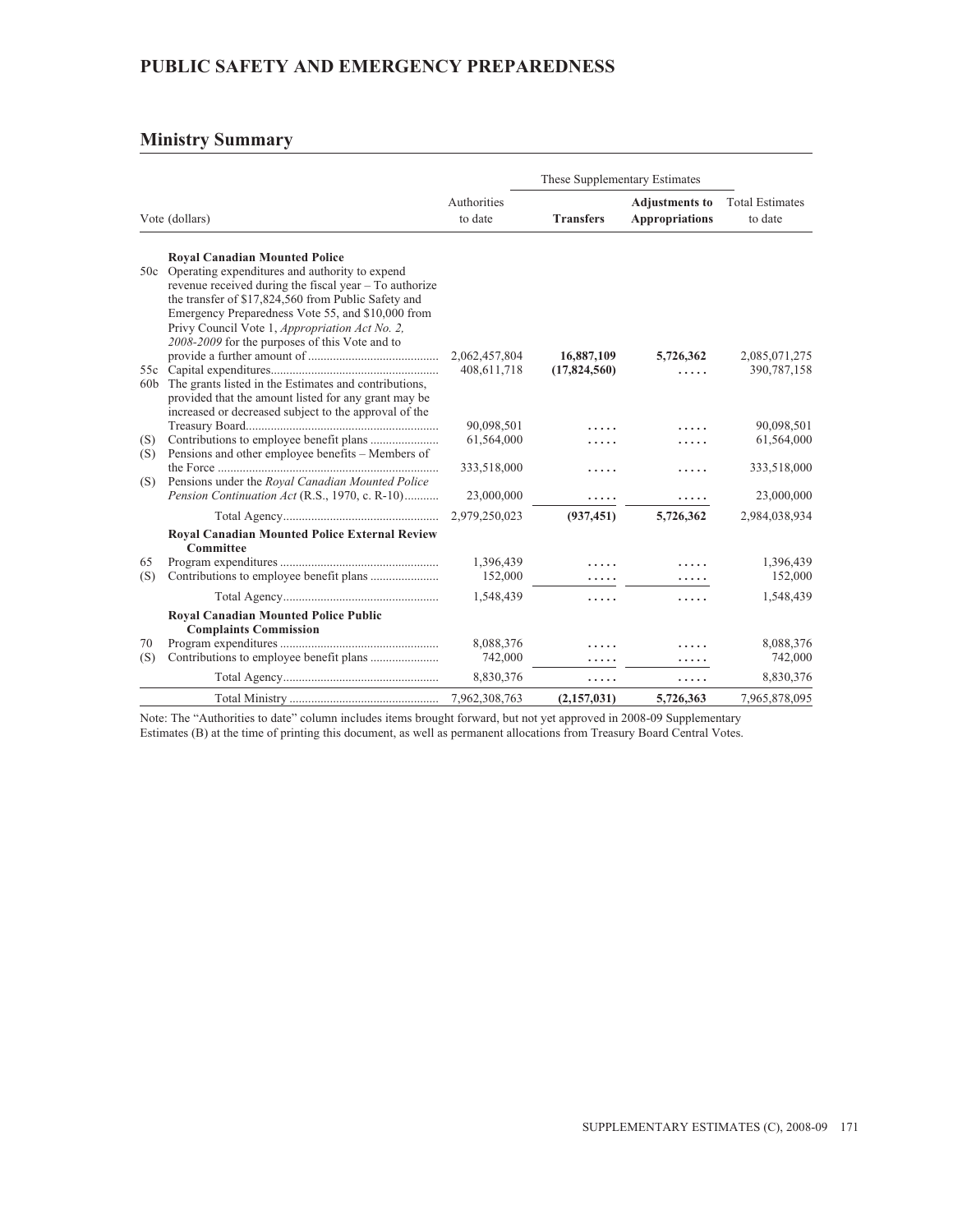# **PUBLIC SAFETY AND EMERGENCY PREPAREDNESS Department**

#### **Explanation of Requirements (thousands of dollars)**

Public Safety and Emergency Preparedness requests funds for the following items:

| <b>Voted Appropriations</b>                                                                                         | Vote 1 |
|---------------------------------------------------------------------------------------------------------------------|--------|
| Funding to effectively enforce the law against serious criminal capital market fraud offences in Canada (Integrated | 343    |
| <b>Funds Available</b>                                                                                              |        |
|                                                                                                                     | 343    |
| <b>Total Voted Appropriations</b>                                                                                   |        |
| <b>Transfers</b>                                                                                                    |        |
| Transfer to Foreign Affairs and International Trade – In support of the Minister's responsibilities for regional    | (115)  |
| <b>These Supplementary Estimates</b>                                                                                | (115)  |

#### **Explanation of Funds Available (dollars)**

Vote 1: \$343,090 in total authorities is available within the Vote; \$273,089 from savings identified as part of the government's reduction of public opinion research expenditures and \$70,001 due to deferral of activities related to the Great Lakes/St. Lawrence Seaway Marine Security Operations Centre.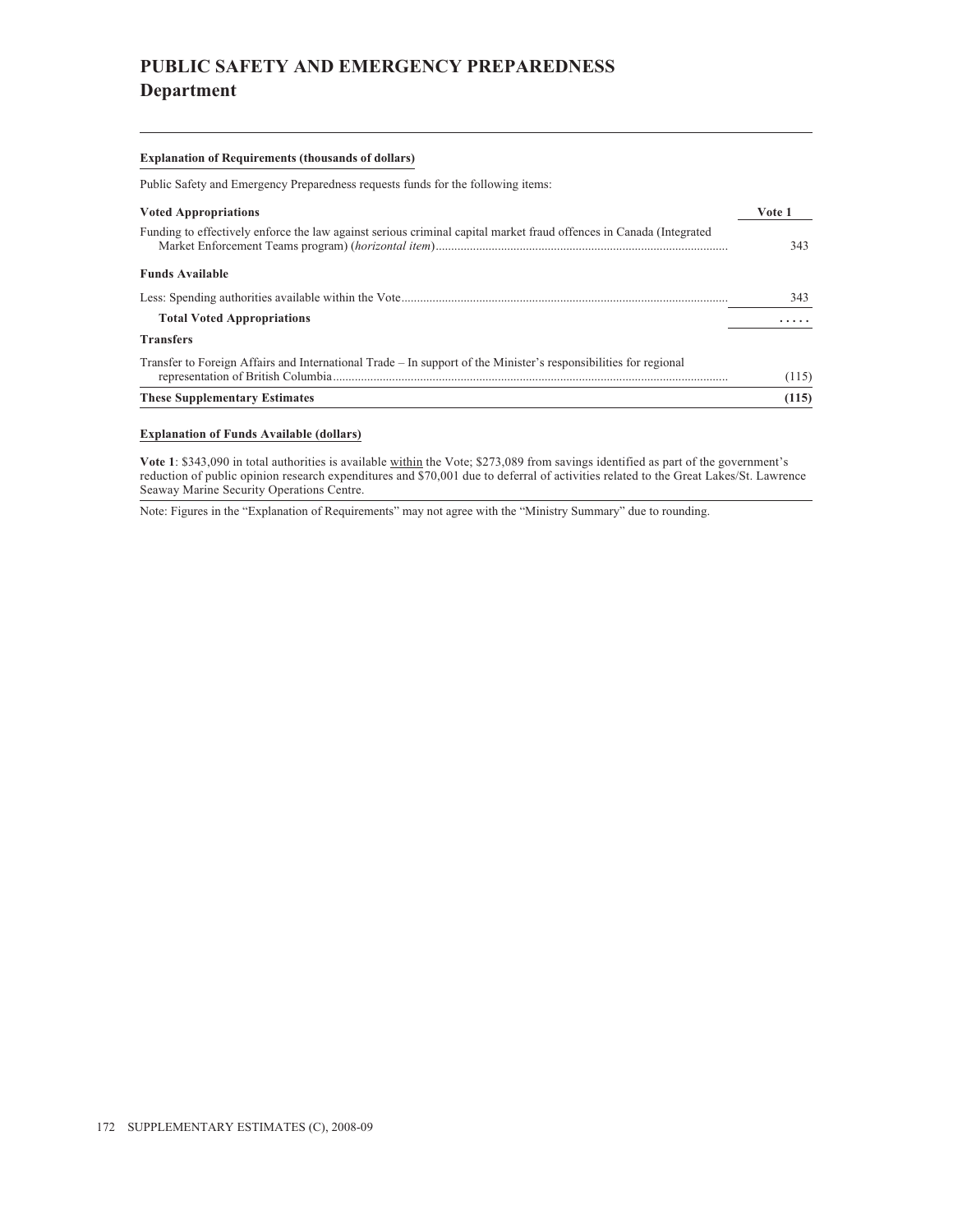### **Canada Border Services Agency**

#### **Explanation of Requirements (thousands of dollars)**

Canada Border Services Agency requests funds for the following items:

| <b>Voted Appropriations</b>                                                                                                                                                                                                                                     | Vote 10  | Vote 15 | Total    |
|-----------------------------------------------------------------------------------------------------------------------------------------------------------------------------------------------------------------------------------------------------------------|----------|---------|----------|
| Funding for the expansion of the NEXUS program designed to streamline and<br>Funding for the construction of a new Land Port of Entry at St. Stephen, New                                                                                                       | 5,748    | 3,500   | 9,248    |
|                                                                                                                                                                                                                                                                 | .        | 6,500   | 6,500    |
| Funding for the delivery of the Fumigant program designed to protect the health and<br>Funding to support the implementation of programs that will enhance drivers licences<br>for use as a secure travel document for entry from Canada to the U.S. by land or | 3,954    | 2,246   | 6,200    |
|                                                                                                                                                                                                                                                                 | 953      | 2,549   | 3,502    |
| Gross Voted Appropriations                                                                                                                                                                                                                                      | 10,655   | 14,795  | 25,450   |
| <b>Funds Available</b>                                                                                                                                                                                                                                          |          |         |          |
|                                                                                                                                                                                                                                                                 | 10,655   | 14,795  | 25,450   |
| <b>Total Voted Appropriations</b>                                                                                                                                                                                                                               | .        |         |          |
| <b>Transfers</b>                                                                                                                                                                                                                                                |          |         |          |
| Transfer to Citizenship and Immigration – To provide support to departmental<br>Transfer to National Defence – For public security initiatives related to the return of                                                                                         | (244)    |         | (244)    |
|                                                                                                                                                                                                                                                                 | (941)    | .       | (941)    |
| <b>Total Transfers</b>                                                                                                                                                                                                                                          | (1, 185) |         | (1, 185) |
| <b>These Supplementary Estimates</b>                                                                                                                                                                                                                            | (1, 185) | .       | (1, 185) |

#### **Explanation of Funds Available (dollars)**

**Vote 10**: \$10,655,421 in total authorities is available within the Vote due to reduced operating requirements related to the deferral of funding for E-Manifest (\$8,473,716), cancellation of the advertising campaign "U.S. Western Hemisphere Travel Initiative" (\$1,833,834), realignment of resources between other operating and personnel costs (\$253,457), savings identified as part of the government's reduction of public opinion research expenditures (\$87,079) and reduction in funding related to the Federal Contaminated Sites Action Plan as a result of changes in project plans (\$7,335).

**Vote 15**: \$14,794,506 in total authorities is available within the Vote due to reduced operating requirements related to the deferral of funding for Arming.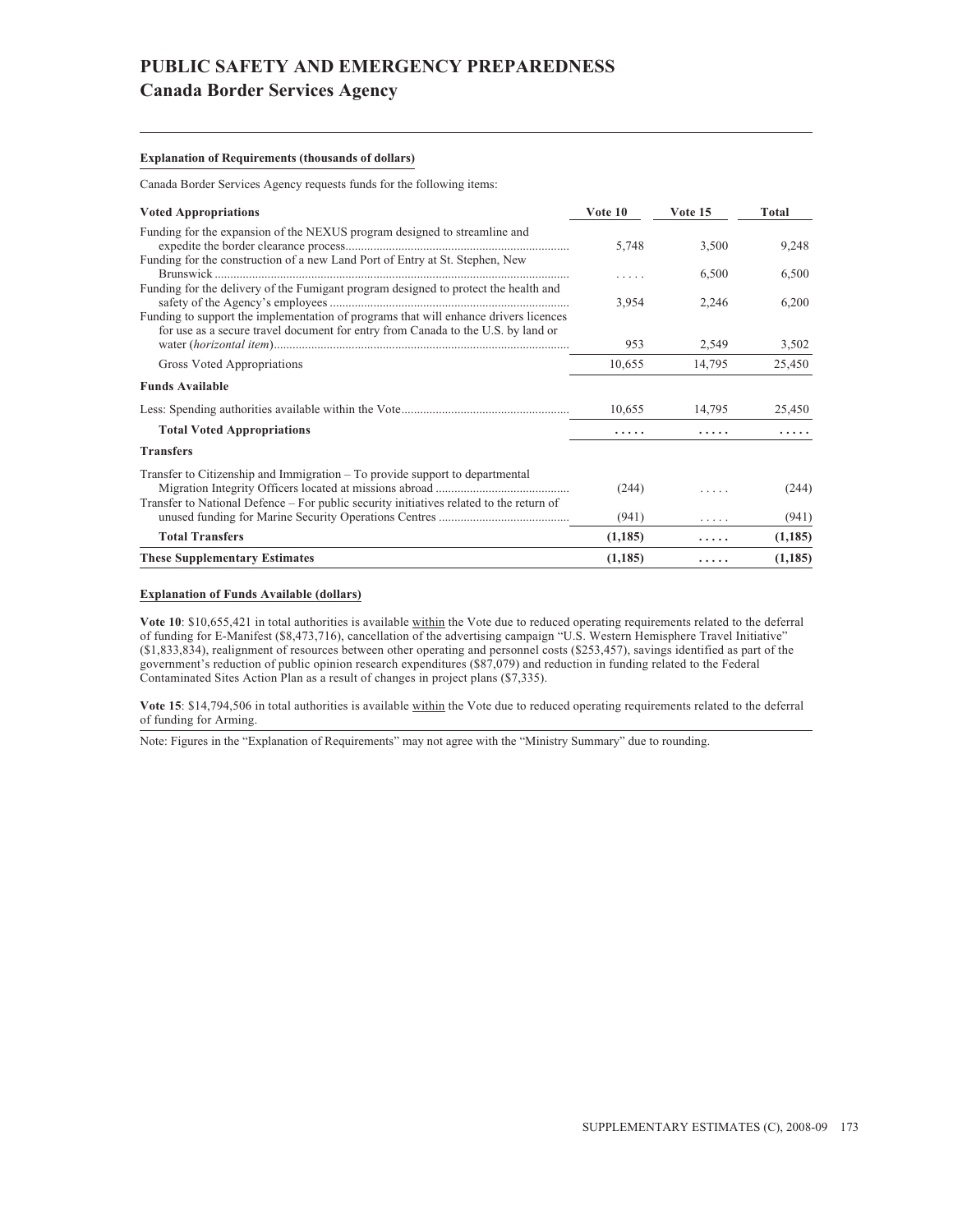### **PUBLIC SAFETY AND EMERGENCY PREPAREDNESS Canadian Security Intelligence Service**

#### **Explanation of Requirements (thousands of dollars)**

Canadian Security Intelligence Service requests funds for the following items:

| <b>Voted Appropriations</b>                                                                                            | Vote 20 |
|------------------------------------------------------------------------------------------------------------------------|---------|
| Funding for the planning and pre-games operations related to policing and security at the 2010 Olympic and             | 1.347   |
| <b>Funds Available</b>                                                                                                 |         |
|                                                                                                                        | 1.347   |
| <b>Total Voted Appropriations</b>                                                                                      |         |
| <b>Transfers</b>                                                                                                       |         |
| Transfer from National Defence – For public security initiatives related to the Chemical, Biological, Radiological and | 80      |
| <b>These Supplementary Estimates</b>                                                                                   | 80      |

#### **Explanation of Funds Available (dollars)**

**Vote 20**: \$1,346,900 in total authorities is available within the Vote due to reduced requirements related to delays in a number of facilities management and IT infrastructure renewal projects.

Note: Figures in the "Explanation of Requirements" may not agree with the "Ministry Summary" due to rounding.

### **Correctional Service**

#### **Explanation of Requirements (thousands of dollars)**

Correctional Service requests funds for the following items:

| <b>Voted Appropriations</b>                                                                                   | Vote 30 |
|---------------------------------------------------------------------------------------------------------------|---------|
| Funding related to the assessment, management and remediation of federal contaminated sites (horizontal item) | 585     |
| <b>Funds Available</b>                                                                                        |         |
|                                                                                                               | 585     |
| <b>These Supplementary Estimates</b>                                                                          | .       |

#### **Explanation of Funds Available (dollars)**

**Vote 30**: \$584,575 in authorities is available within the Vote due to the deferral of initiatives related to the Health Information Management Module as a result of delays in the procurement process.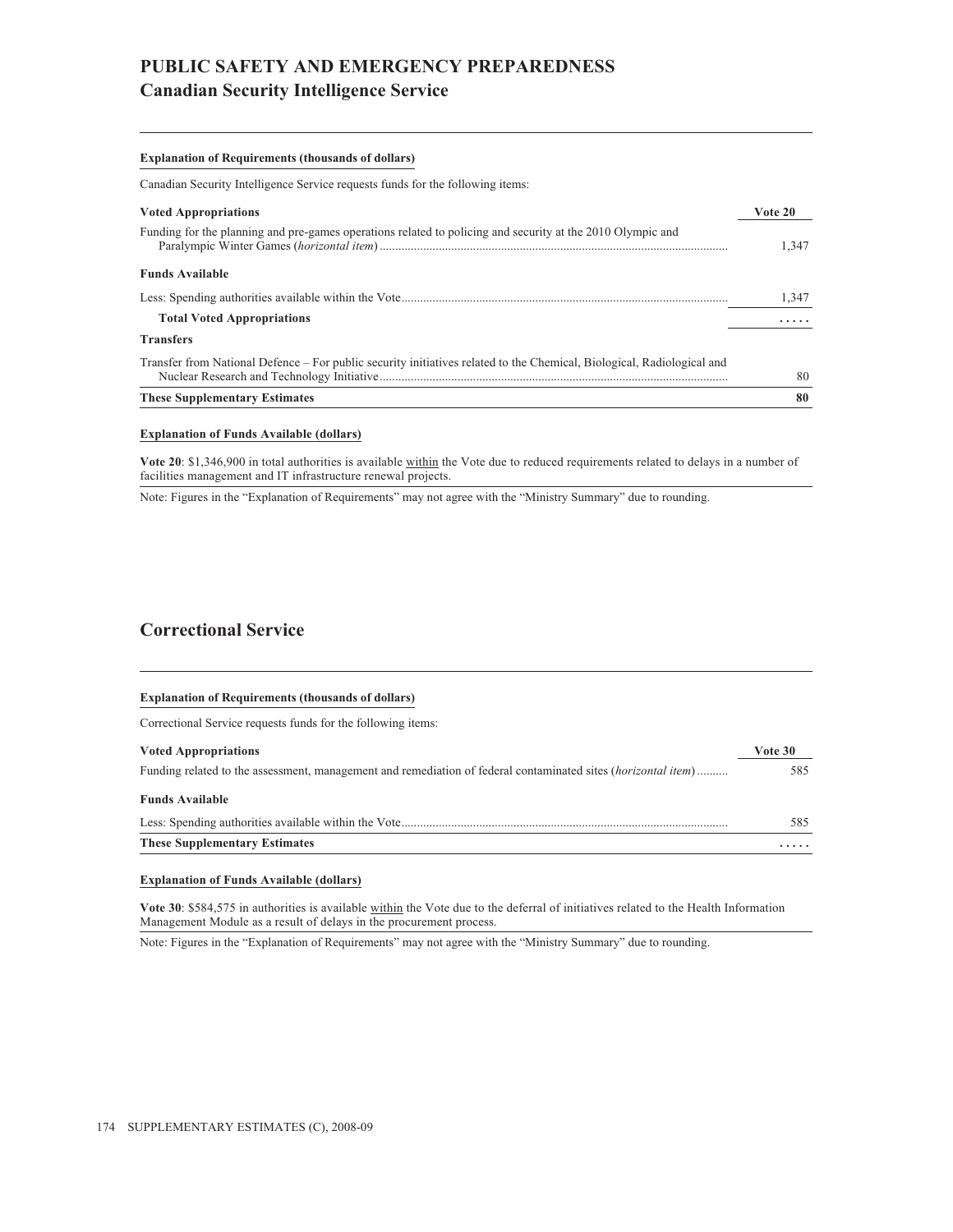# **PUBLIC SAFETY AND EMERGENCY PREPAREDNESS Royal Canadian Mounted Police**

#### **Explanation of Requirements (thousands of dollars)**

Royal Canadian Mounted Police requests funds for the following items:

| <b>Voted Appropriations</b>                                                                                                                                                                                                                                                                                                                   | Vote 50 | Vote 55   | <b>Total</b> |
|-----------------------------------------------------------------------------------------------------------------------------------------------------------------------------------------------------------------------------------------------------------------------------------------------------------------------------------------------|---------|-----------|--------------|
| Funding to effectively enforce the law against serious criminal capital market fraud<br>offences in Canada (Integrated Market Enforcement Teams program) (horizontal<br>Funding for the establishment of a Great Lakes/St. Lawrence Seaway Marine Security<br>Operations Centre to improve security capabilities in the region by identifying | 26,413  | 1.169     | 27,582       |
|                                                                                                                                                                                                                                                                                                                                               | 1,278   | 20        | 1,298        |
| Funding related to the assessment, management and remediation of federal                                                                                                                                                                                                                                                                      | .       | 986       | 986          |
|                                                                                                                                                                                                                                                                                                                                               | 923     | .         | 923          |
|                                                                                                                                                                                                                                                                                                                                               | 387     | .         | 387          |
| Gross Voted Appropriations                                                                                                                                                                                                                                                                                                                    | 29,001  | 2,175     | 31,176       |
| <b>Funds Available</b>                                                                                                                                                                                                                                                                                                                        |         |           |              |
|                                                                                                                                                                                                                                                                                                                                               | 5,451   | 2.175     | 7,626        |
|                                                                                                                                                                                                                                                                                                                                               | 17,825  | .         | 17,825       |
| Total Funds Available                                                                                                                                                                                                                                                                                                                         | 23,276  | 2,175     | 25,451       |
| <b>Total Voted Appropriations</b>                                                                                                                                                                                                                                                                                                             | 5,725   | .         | 5,725        |
| <b>Transfers</b>                                                                                                                                                                                                                                                                                                                              |         |           |              |
| Transfer from Privy Council – To participate in a cost share in the contracting of a<br>third party consultant to develop an integrated all-hazards response model for the                                                                                                                                                                    |         |           |              |
| Internal reallocation of resources - To reduce the amount of new appropriations                                                                                                                                                                                                                                                               | 10      | .         | 10           |
|                                                                                                                                                                                                                                                                                                                                               | 17,825  | (17, 825) |              |
| Transfer to National Defence – Return of unused funds related to investments in                                                                                                                                                                                                                                                               | (66)    | .         | (66)         |
| Transfer to Treasury Board Secretariat – For the management of the Royal Canadian                                                                                                                                                                                                                                                             |         |           |              |
|                                                                                                                                                                                                                                                                                                                                               | (201)   | .         | (201)        |
| Transfer to National Defence – For public security initiatives related to the return of                                                                                                                                                                                                                                                       |         |           |              |
|                                                                                                                                                                                                                                                                                                                                               | (680)   | .         | (680)        |
| <b>Total Transfers</b>                                                                                                                                                                                                                                                                                                                        | 16,888  | (17, 825) | (937)        |
| <b>These Supplementary Estimates</b>                                                                                                                                                                                                                                                                                                          | 22,613  | (17, 825) | 4,788        |

#### **Explanation of Funds Available (dollars)**

Vote 50: \$23,275,324 in total authorities is available: \$5,450,764 within the Vote from savings identified as part of the government's reduction of public opinion research expenditures (\$110,764) and reduced requirements related to policing and security for the 2010 Olympic and Paralympic Winter Games based on the re-alignment of funding to current project requirements (\$5,340,000); and \$17,824,560 from Vote 55 due to reduced requirements for the RCMP training academy.

**Vote 55**: \$2,175,440 in authorities is available within the Vote due to reduced requirements for the RCMP training academy.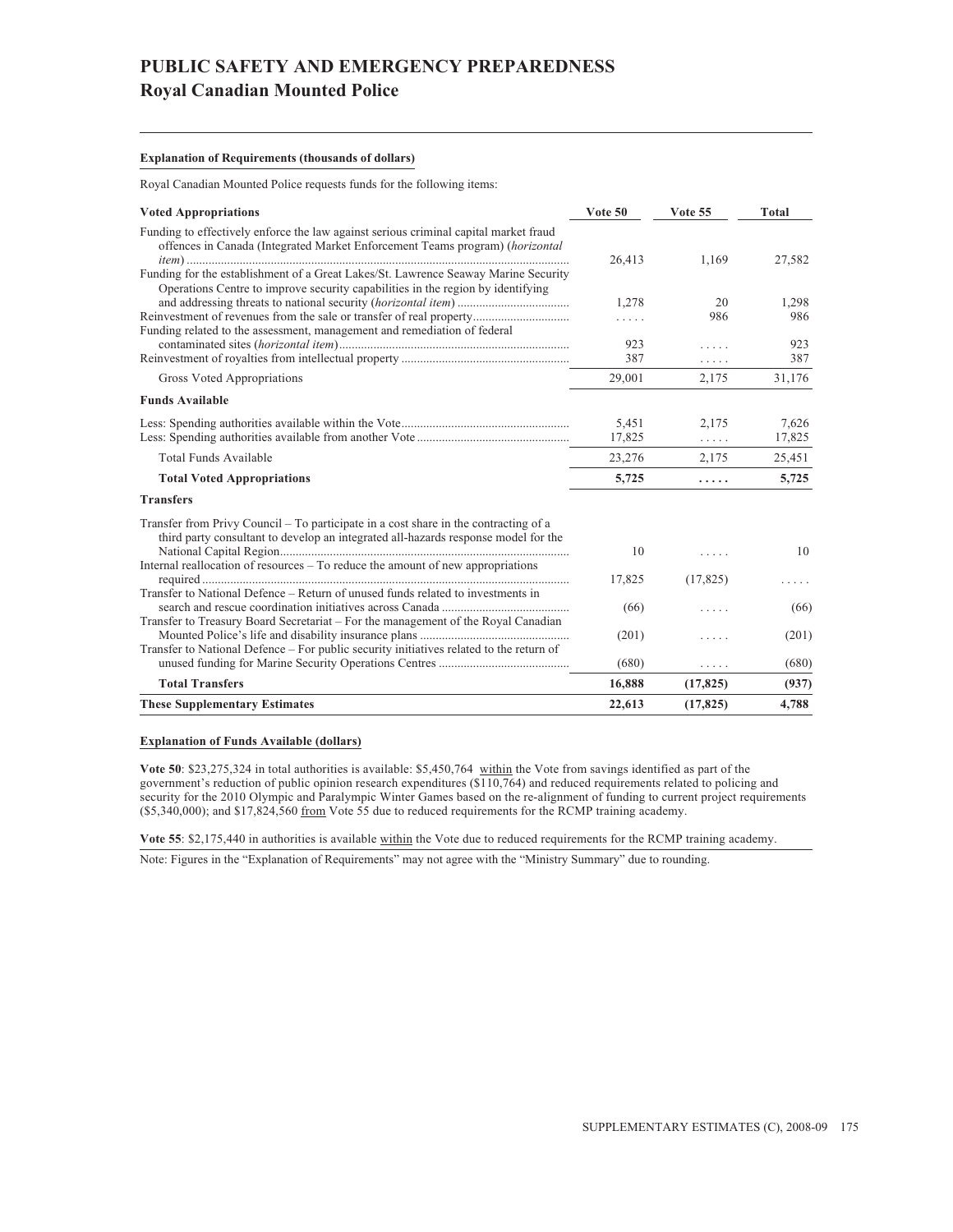### **PUBLIC WORKS AND GOVERNMENT SERVICES**

### **Ministry Summary**

|     |                                                                                                                                                                                                                                                                                                                                                                                                                                                                                                                                                                                                                                                                                                                                                                                                                       |                        | These Supplementary Estimates |                                                |                                   |
|-----|-----------------------------------------------------------------------------------------------------------------------------------------------------------------------------------------------------------------------------------------------------------------------------------------------------------------------------------------------------------------------------------------------------------------------------------------------------------------------------------------------------------------------------------------------------------------------------------------------------------------------------------------------------------------------------------------------------------------------------------------------------------------------------------------------------------------------|------------------------|-------------------------------|------------------------------------------------|-----------------------------------|
|     | Vote (dollars)                                                                                                                                                                                                                                                                                                                                                                                                                                                                                                                                                                                                                                                                                                                                                                                                        | Authorities<br>to date | <b>Transfers</b>              | <b>Adjustments to</b><br><b>Appropriations</b> | <b>Total Estimates</b><br>to date |
| 1c  | Operating expenditures for the provision of<br>accommodation, common and central services<br>including recoverable expenditures on behalf of the<br>Canada Pension Plan, the Employment Insurance Act<br>and the Seized Property Management Act, and<br>authority to spend revenues received during the fiscal<br>year arising from accommodation and central and<br>common services in respect of these services and the<br>payment to each member of the Queen's Privy<br>Council for Canada who is a Minister without<br>Portfolio or a Minister of State who does not preside<br>over a Ministry of State of a salary not to exceed the<br>salary paid to Ministers of State who preside over<br>Ministries of State under the Salaries Act, as adjusted<br>pursuant to the Parliament of Canada Act and pro rata |                        |                               |                                                |                                   |
| 5c  | Capital expenditures including expenditures on works<br>other than federal property and authority to reimburse<br>tenants of federal property for improvements<br>authorized by the Minister of Public Works and                                                                                                                                                                                                                                                                                                                                                                                                                                                                                                                                                                                                      | 2,120,367,789          | (168, 637)                    |                                                | 2,120,199,152                     |
|     |                                                                                                                                                                                                                                                                                                                                                                                                                                                                                                                                                                                                                                                                                                                                                                                                                       | 421,605,742            |                               |                                                | 421,605,742                       |
| (S) | Contributions to employee benefit plans                                                                                                                                                                                                                                                                                                                                                                                                                                                                                                                                                                                                                                                                                                                                                                               | 79,745,000             |                               |                                                | 79,745,000                        |
| (S) | Minister of Public Works and Government Services -                                                                                                                                                                                                                                                                                                                                                                                                                                                                                                                                                                                                                                                                                                                                                                    |                        |                               |                                                |                                   |
|     |                                                                                                                                                                                                                                                                                                                                                                                                                                                                                                                                                                                                                                                                                                                                                                                                                       | 76,422                 |                               |                                                | 76,422                            |
| (S) |                                                                                                                                                                                                                                                                                                                                                                                                                                                                                                                                                                                                                                                                                                                                                                                                                       | 2,000,000              |                               |                                                | 2,000,000                         |
| (S) |                                                                                                                                                                                                                                                                                                                                                                                                                                                                                                                                                                                                                                                                                                                                                                                                                       | 1.1.1.1                |                               |                                                | .                                 |
| (S) |                                                                                                                                                                                                                                                                                                                                                                                                                                                                                                                                                                                                                                                                                                                                                                                                                       | 1.1.1.1                |                               |                                                | .                                 |
| (S) | Consulting and Audit Canada Revolving Fund                                                                                                                                                                                                                                                                                                                                                                                                                                                                                                                                                                                                                                                                                                                                                                            | .                      |                               |                                                | .                                 |
| (S) |                                                                                                                                                                                                                                                                                                                                                                                                                                                                                                                                                                                                                                                                                                                                                                                                                       | .                      |                               |                                                | .                                 |
| (S) | Telecommunications and Informatics Common                                                                                                                                                                                                                                                                                                                                                                                                                                                                                                                                                                                                                                                                                                                                                                             |                        |                               |                                                |                                   |
| (S) | Payment in lieu of taxes to municipalities and other                                                                                                                                                                                                                                                                                                                                                                                                                                                                                                                                                                                                                                                                                                                                                                  | .                      | .                             | .                                              | .                                 |
|     |                                                                                                                                                                                                                                                                                                                                                                                                                                                                                                                                                                                                                                                                                                                                                                                                                       | .                      |                               |                                                | .                                 |
| (S) | Real Property Disposition Revolving Fund                                                                                                                                                                                                                                                                                                                                                                                                                                                                                                                                                                                                                                                                                                                                                                              | (5,500,000)            | .                             | .                                              | (5,500,000)                       |
|     |                                                                                                                                                                                                                                                                                                                                                                                                                                                                                                                                                                                                                                                                                                                                                                                                                       | 2,618,294,953          | (168, 637)                    | .                                              | 2,618,126,316                     |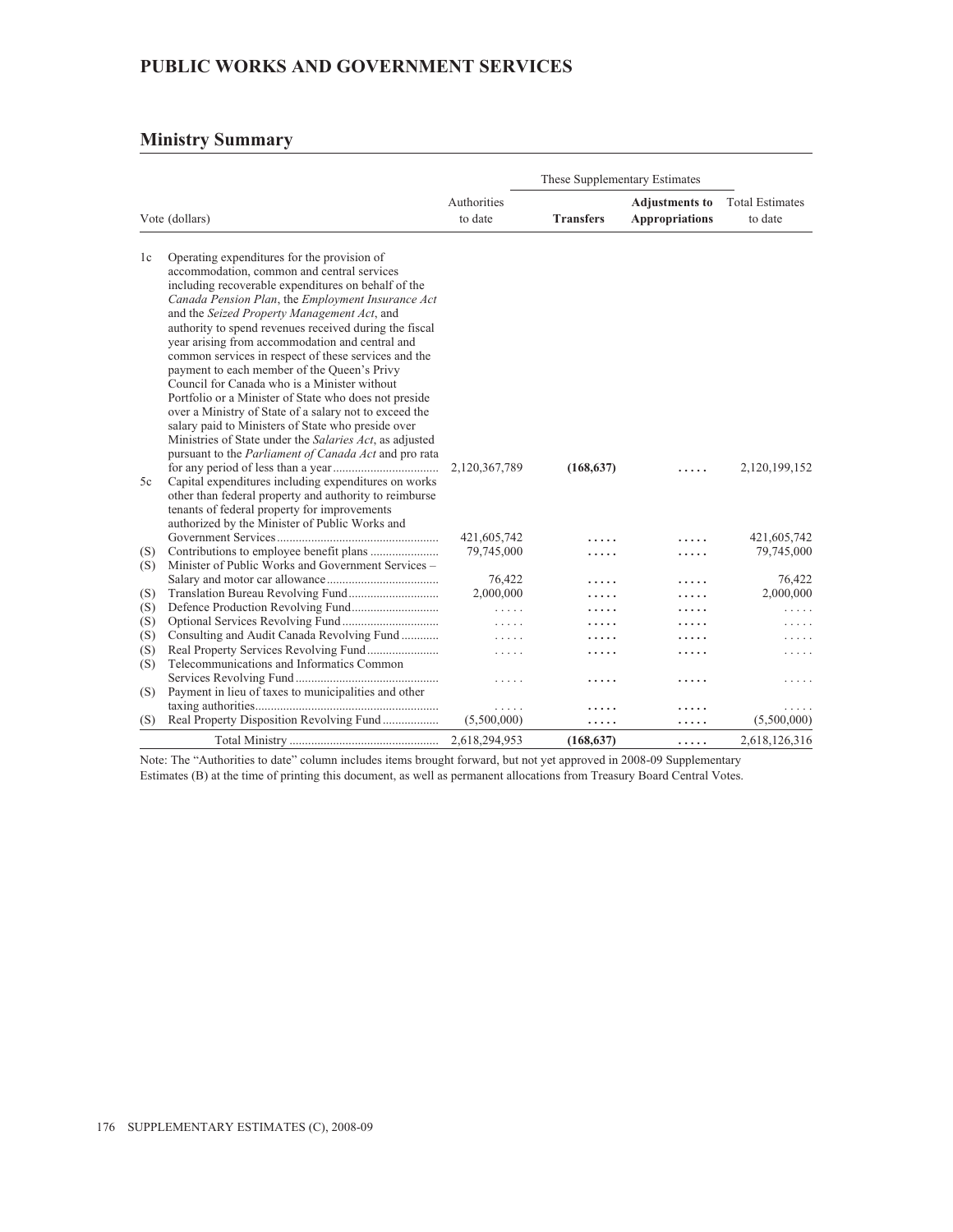### **PUBLIC WORKS AND GOVERNMENT SERVICES**

#### **Explanation of Requirements (thousands of dollars)**

Public Works and Government Services requests funds for the following items:

| <b>Voted Appropriations</b>                                                                                                                                        | Vote 1  | Vote 5 | Total  |
|--------------------------------------------------------------------------------------------------------------------------------------------------------------------|---------|--------|--------|
| Funding for renovations to 120 Cedar St., to 11 Station St., to St. John's Data Tax<br>Centre, Argentia Environmental Remediation, and Log Hoists Replacement for  |         |        |        |
|                                                                                                                                                                    | .       | 17,011 | 17,011 |
| Funding for the estimated cost of additional office accommodation requirements                                                                                     | 1.1.1.1 | 6,755  | 6,755  |
| Funding to support the implementation of programs and activities to promote the<br>recognition and use of both official languages in Canadian society (Roadmap for | 4,239   | .      | 4,239  |
| Funding related to the assessment, management and remediation of federal                                                                                           | 1,715   |        | 1,715  |
|                                                                                                                                                                    | 1,490   | .      | 1,490  |
| Gross Voted Appropriations                                                                                                                                         | 7,444   | 23,766 | 31,210 |
| <b>Funds Available</b>                                                                                                                                             |         |        |        |
|                                                                                                                                                                    | 7,444   | 23,766 | 31,210 |
| <b>Total Voted Appropriations</b>                                                                                                                                  | .       | .      |        |
| <b>Transfers</b>                                                                                                                                                   |         |        |        |
| Transfer to Canadian Heritage – For the logistics of the Fourth Inter-American                                                                                     | (169)   | .      | (169)  |
| <b>These Supplementary Estimates</b>                                                                                                                               | (169)   | .      | (169)  |

#### **Explanation of Funds Available (dollars)**

**Vote 1**: \$7,443,676 in total authorities is available within the Vote due to projects suspended pending a review of the overall Long Term Vision and Plan (\$7,198,883) and savings identified as part of the government's reduction of public opinion research expenditures (\$244,793).

**Vote 5**: \$23,765,911 in total authorities is available within the Vote due to projects suspended pending a review of the overall Long Term Vision and Plan (\$15,668,000) and to the deferral of funding of Real Property Business Systems Transformation Project (\$8,097,911).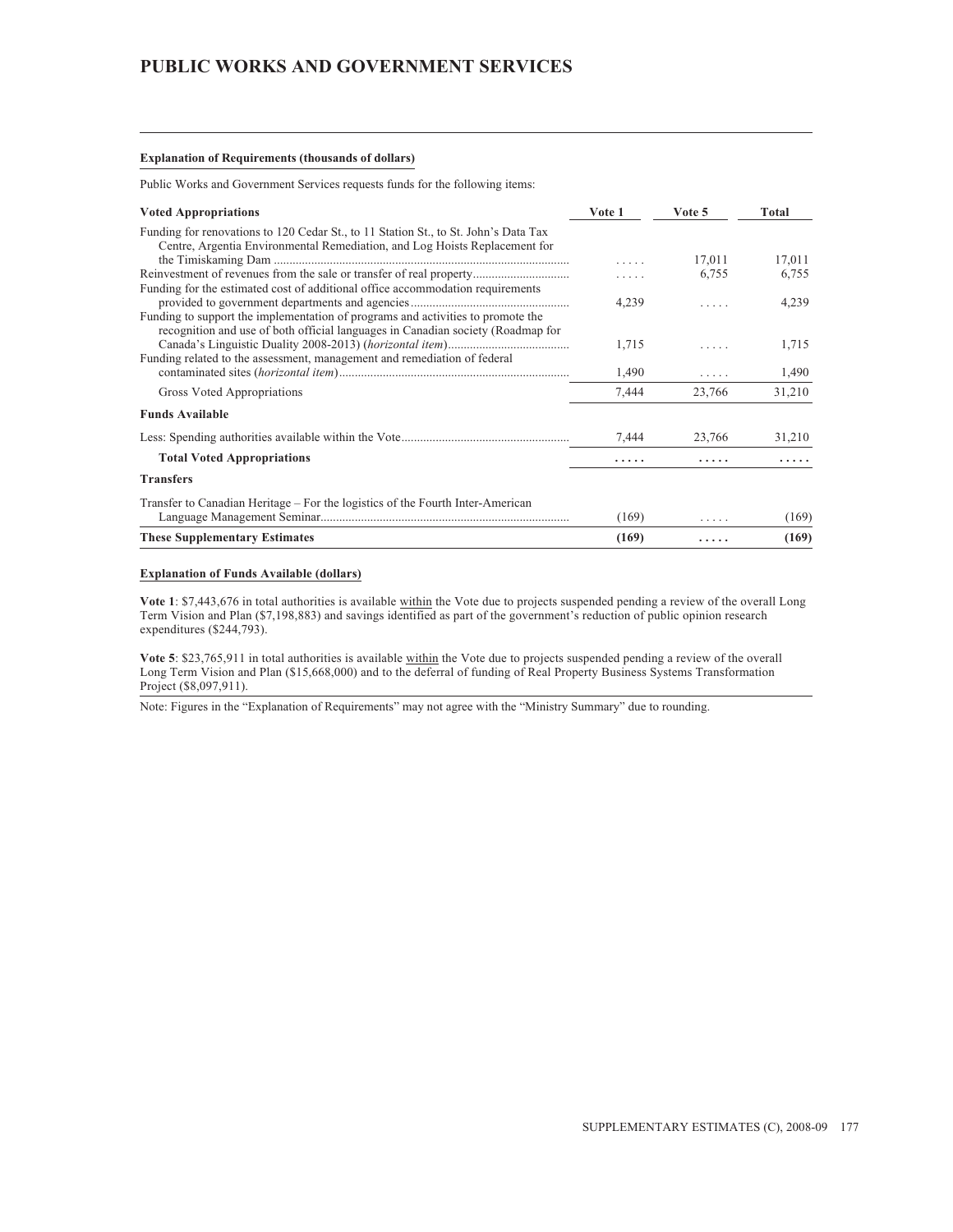### **Ministry Summary**

| These Supplementary Estimates |                                                                                                                                                                                                                                                                                                       |                           |                  |                                                |                                   |
|-------------------------------|-------------------------------------------------------------------------------------------------------------------------------------------------------------------------------------------------------------------------------------------------------------------------------------------------------|---------------------------|------------------|------------------------------------------------|-----------------------------------|
|                               | Vote (dollars)                                                                                                                                                                                                                                                                                        | Authorities<br>to date    | <b>Transfers</b> | <b>Adjustments to</b><br><b>Appropriations</b> | <b>Total Estimates</b><br>to date |
|                               | Department                                                                                                                                                                                                                                                                                            |                           |                  |                                                |                                   |
| 1c                            | Operating expenditures, and<br>$(a)$ authority to make expenditures on other than<br>federal property in the course of or arising out of the<br>exercise of jurisdiction in aeronautics;<br>$(b)$ authority for the payment of commissions for<br>revenue collection pursuant to the Aeronautics Act; |                           |                  |                                                |                                   |
|                               | $(c)$ authority to expend revenue received during the<br>fiscal year; and<br>$(d)$ the payment to each member of the Queen's Privy                                                                                                                                                                    |                           |                  |                                                |                                   |
|                               | Council for Canada who is a Minister without<br>Portfolio or a Minister of State who does not preside<br>over a Ministry of State of a salary not to exceed the<br>salary paid to Ministers of State who preside over                                                                                 |                           |                  |                                                |                                   |
|                               | Ministries of State under the Salaries Act, as adjusted<br>pursuant to the Parliament of Canada Act and pro rata<br>for any period of less than a year $-$ To authorize the<br>transfer of \$2,929,000 from Transport Vote 5, and<br>\$25,000 from Transport Vote 10, Appropriation Act               |                           |                  |                                                |                                   |
| 5c                            | <i>No. 2, 2008-2009</i> for the purpose of this Vote<br>Capital expenditures including contributions to                                                                                                                                                                                               | 375,453,447               | (4,178,000)      | $\mathbf{1}$                                   | 371,275,448                       |
|                               | provinces or municipalities or local or private<br>authorities towards construction done by those bodies.<br>10c The grants listed in the Estimates and contributions –<br>To authorize the transfer of \$4,459,200 from<br>Transport Vote 1, Appropriation Act No. 2,                                | 81,855,000                | (2,929,000)      |                                                | 78,926,000                        |
| (S)<br>(S)                    | Minister of Transport - Salary and motor car                                                                                                                                                                                                                                                          | 818,463,449<br>66,965,000 | (7,565,800)      | 1                                              | 810,897,650<br>66,965,000         |
| (S)                           | Northumberland Strait Crossing Subsidy Payment                                                                                                                                                                                                                                                        | 76,422                    |                  |                                                | 76,422                            |
| (S)                           | under the Northumberland Strait Crossing Act (S.C.,<br>Payments in respect of St. Lawrence Seaway                                                                                                                                                                                                     | 54,896,961                | .                |                                                | 54,896,961                        |
| (S)                           | agreements under the Canada Marine Act (S.C.,<br>Payments to the Canadian National Railway                                                                                                                                                                                                            | 41,900,000                |                  |                                                | 41,900,000                        |
|                               | Company in respect of the termination of the<br>collection of tolls on the Victoria Bridge, Montreal<br>and for rehabilitation work on the roadway portion of<br>the Bridge (Vote 107, Appropriation Act No. 5, 1963,                                                                                 |                           |                  |                                                |                                   |
|                               |                                                                                                                                                                                                                                                                                                       | 3,300,000                 |                  |                                                | 3,300,000                         |
|                               |                                                                                                                                                                                                                                                                                                       | 1,442,910,279             | (14,672,800)     | $\overline{2}$                                 | 1,428,237,481                     |
| 15                            | <b>Canada Post Corporation</b><br>Payments to the Canada Post Corporation for special                                                                                                                                                                                                                 |                           |                  |                                                |                                   |
|                               |                                                                                                                                                                                                                                                                                                       | 97,210,000                |                  |                                                | 97,210,000                        |
|                               |                                                                                                                                                                                                                                                                                                       | 97,210,000                | .                | .                                              | 97,210,000                        |
|                               | <b>Canadian Air Transport Security Authority</b><br>20b Payments to the Canadian Air Transport Security                                                                                                                                                                                               |                           |                  |                                                |                                   |
|                               | Authority for operating and capital expenditures                                                                                                                                                                                                                                                      | 436,156,000               | .                |                                                | 436,156,000                       |
|                               |                                                                                                                                                                                                                                                                                                       | 436,156,000               | .                | .                                              | 436,156,000                       |

Note: Order in Council P.C. 2007-1310 transfers the powers, duties and functions in the administration of the ecoAUTO Rebate Program relating to the processing of individual applications for the rebate from the Minister of Human Resources and Skills Development.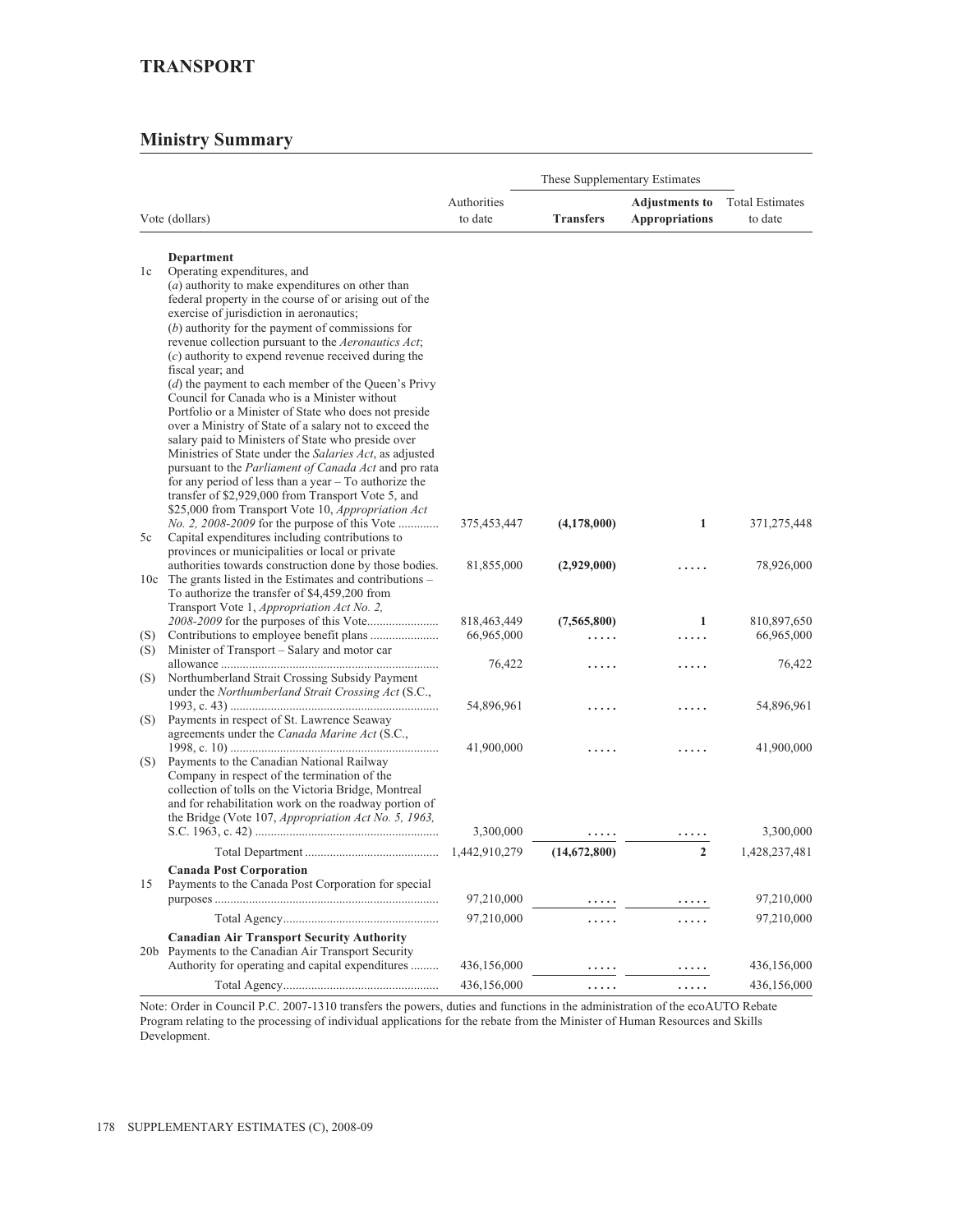### **TRANSPORT**

# **Ministry Summary**

|     | These Supplementary Estimates                                                                                                                                                                                                                                                                                                                                                                                                                                                                                                                                                                                                    |                            |                  |                                                |                                   |
|-----|----------------------------------------------------------------------------------------------------------------------------------------------------------------------------------------------------------------------------------------------------------------------------------------------------------------------------------------------------------------------------------------------------------------------------------------------------------------------------------------------------------------------------------------------------------------------------------------------------------------------------------|----------------------------|------------------|------------------------------------------------|-----------------------------------|
|     | Vote (dollars)                                                                                                                                                                                                                                                                                                                                                                                                                                                                                                                                                                                                                   | Authorities<br>to date     | <b>Transfers</b> | <b>Adjustments to</b><br><b>Appropriations</b> | <b>Total Estimates</b><br>to date |
|     |                                                                                                                                                                                                                                                                                                                                                                                                                                                                                                                                                                                                                                  |                            |                  |                                                |                                   |
| 25  | <b>Canadian Transportation Agency</b>                                                                                                                                                                                                                                                                                                                                                                                                                                                                                                                                                                                            | 24,579,622                 |                  |                                                | 24,579,622                        |
| (S) |                                                                                                                                                                                                                                                                                                                                                                                                                                                                                                                                                                                                                                  | 3,291,000                  | .                |                                                | 3,291,000                         |
|     |                                                                                                                                                                                                                                                                                                                                                                                                                                                                                                                                                                                                                                  | 27,870,622                 | .                | .                                              | 27,870,622                        |
|     | <b>Federal Bridge Corporation Limited</b>                                                                                                                                                                                                                                                                                                                                                                                                                                                                                                                                                                                        |                            |                  |                                                |                                   |
|     | 30b Payments to the Federal Bridge Corporation Limited                                                                                                                                                                                                                                                                                                                                                                                                                                                                                                                                                                           | 10,704,000                 |                  |                                                | 10,704,000                        |
|     |                                                                                                                                                                                                                                                                                                                                                                                                                                                                                                                                                                                                                                  | 10,704,000                 | .                |                                                | 10,704,000                        |
|     | Marine Atlantic Inc.<br>35c Payments to Marine Atlantic Inc. in respect of<br>(a) the costs of the management of the Company,<br>payments for capital purposes and for transportation<br>activities including the following water transportation<br>services pursuant to contracts with Her Majesty:<br>Newfoundland ferries and terminals; and<br>(b) payments made by the Company of the costs<br>incurred for the provision of early retirement benefits,<br>severance and other benefits where such costs result<br>from employee cutbacks or the discontinuance or<br>reduction of a service – To authorize the transfer of |                            |                  |                                                |                                   |
|     | \$7,000,000 from Transport Vote 10, Appropriation<br>Act No. 2, 2008-2009 for the purposes of this Vote                                                                                                                                                                                                                                                                                                                                                                                                                                                                                                                          | 110,476,000                | 7,000,000        | 1                                              | 117,476,001                       |
|     |                                                                                                                                                                                                                                                                                                                                                                                                                                                                                                                                                                                                                                  | 110,476,000                | 7,000,000        | $\mathbf{1}$                                   | 117,476,001                       |
|     | <b>National Capital Commission</b><br>40c Payments to the National Capital Commission for                                                                                                                                                                                                                                                                                                                                                                                                                                                                                                                                        |                            |                  |                                                |                                   |
|     | 45b Payments to the National Capital Commission for                                                                                                                                                                                                                                                                                                                                                                                                                                                                                                                                                                              | 82,310,767                 | .                |                                                | 82,310,767                        |
|     |                                                                                                                                                                                                                                                                                                                                                                                                                                                                                                                                                                                                                                  | 27,934,000                 | .                | .                                              | 27,934,000                        |
|     |                                                                                                                                                                                                                                                                                                                                                                                                                                                                                                                                                                                                                                  | 110,244,767                | .                | .                                              | 110,244,767                       |
|     | <b>Office of Infrastructure of Canada</b>                                                                                                                                                                                                                                                                                                                                                                                                                                                                                                                                                                                        |                            |                  |                                                |                                   |
| 50  |                                                                                                                                                                                                                                                                                                                                                                                                                                                                                                                                                                                                                                  | 39,408,670                 |                  |                                                | 39,408,670                        |
| (S) |                                                                                                                                                                                                                                                                                                                                                                                                                                                                                                                                                                                                                                  | 3,307,474,994<br>3,229,000 | .                | .                                              | 3,307,474,994<br>3,229,000        |
|     |                                                                                                                                                                                                                                                                                                                                                                                                                                                                                                                                                                                                                                  |                            |                  |                                                | 3,350,112,664                     |
|     |                                                                                                                                                                                                                                                                                                                                                                                                                                                                                                                                                                                                                                  | 3,350,112,664              | .                | .                                              |                                   |
|     | Old Port of Montreal Corporation Inc.<br>60c Payments to the Old Port of Montreal Corporation                                                                                                                                                                                                                                                                                                                                                                                                                                                                                                                                    |                            |                  |                                                |                                   |
|     |                                                                                                                                                                                                                                                                                                                                                                                                                                                                                                                                                                                                                                  | 19,900,000                 |                  | 1,250,000                                      | 21,150,000                        |
|     |                                                                                                                                                                                                                                                                                                                                                                                                                                                                                                                                                                                                                                  | 19,900,000                 |                  | 1,250,000                                      | 21,150,000                        |
|     | The Jacques Cartier and Champlain Bridges<br>Incorporated<br>65c Payments to the Jacques Cartier and Champlain<br>Bridges Inc. to be applied in payment of the excess of<br>the expenditures over the revenues of the Corporation<br>(exclusive of depreciation on capital structures and<br>reserves) in the operation of the Jacques Cartier,<br>Champlain and Mercier Bridges, a portion of the<br>Bonaventure Autoroute, the Pont-Champlain Jetty,                                                                                                                                                                           |                            |                  |                                                |                                   |
|     |                                                                                                                                                                                                                                                                                                                                                                                                                                                                                                                                                                                                                                  | 87,808,000                 | .                | 589,734                                        | 88, 397, 734                      |
|     |                                                                                                                                                                                                                                                                                                                                                                                                                                                                                                                                                                                                                                  | 87,808,000                 | .                | 589,734                                        | 88, 397, 734                      |
|     | <b>Transportation Appeal Tribunal of Canada</b>                                                                                                                                                                                                                                                                                                                                                                                                                                                                                                                                                                                  |                            |                  |                                                |                                   |
|     |                                                                                                                                                                                                                                                                                                                                                                                                                                                                                                                                                                                                                                  | 1,679,292                  |                  |                                                | 1,679,292                         |
| (S) |                                                                                                                                                                                                                                                                                                                                                                                                                                                                                                                                                                                                                                  | 121,000                    |                  |                                                | 121,000                           |
|     |                                                                                                                                                                                                                                                                                                                                                                                                                                                                                                                                                                                                                                  | 1,800,292                  | .                | .                                              | 1,800,292                         |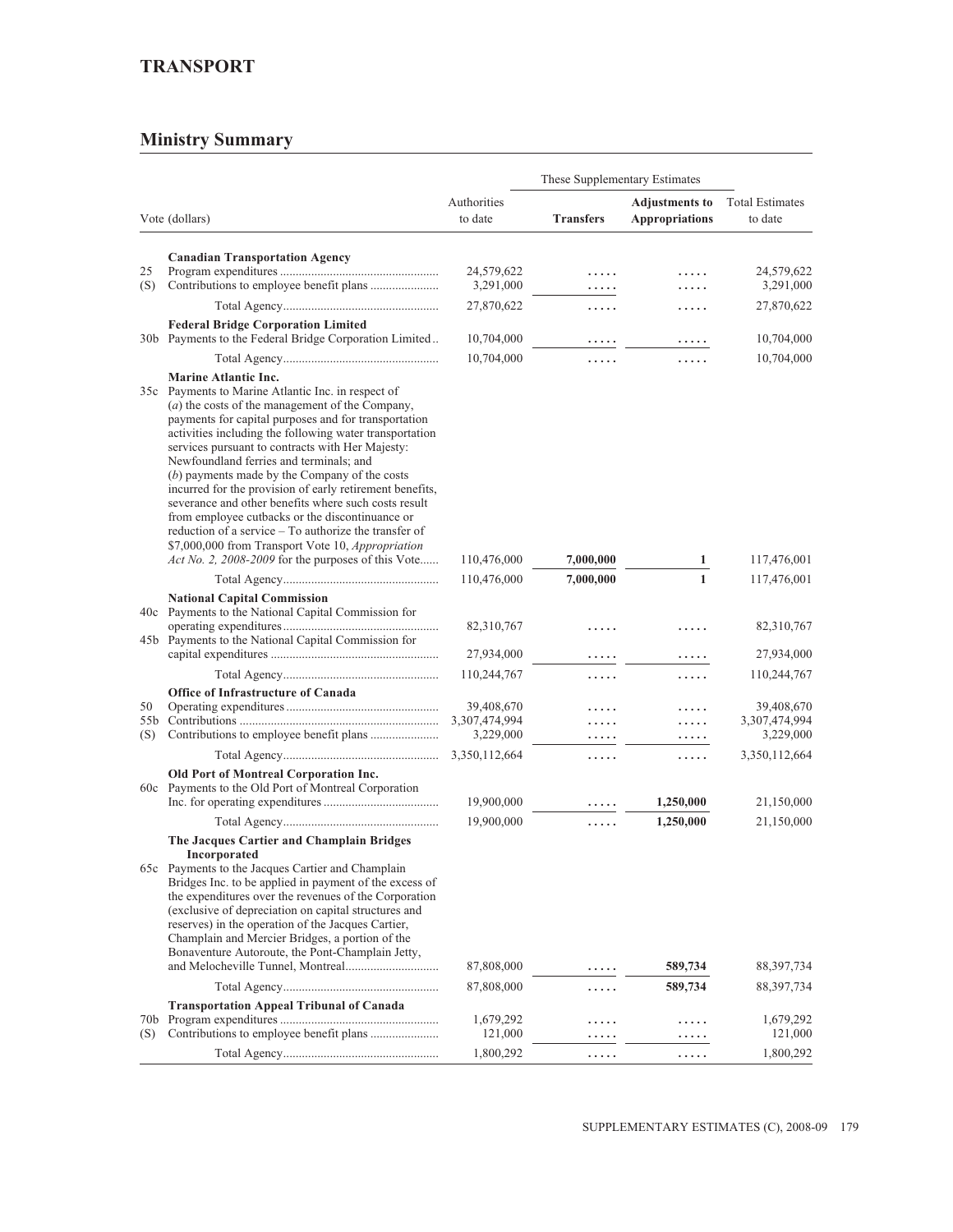### **TRANSPORT**

### **Ministry Summary**

|      |                                                                                                                                                                                                                                                                                      | These Supplementary Estimates |                  |                                                |                                   |
|------|--------------------------------------------------------------------------------------------------------------------------------------------------------------------------------------------------------------------------------------------------------------------------------------|-------------------------------|------------------|------------------------------------------------|-----------------------------------|
|      | Vote (dollars)                                                                                                                                                                                                                                                                       | Authorities<br>to date        | <b>Transfers</b> | <b>Adjustments to</b><br><b>Appropriations</b> | <b>Total Estimates</b><br>to date |
|      | VIA Rail Canada Inc.                                                                                                                                                                                                                                                                 |                               |                  |                                                |                                   |
| 75 c | Payments to VIA Rail Canada Inc. in respect of the<br>costs of the management of the Company, payments<br>for capital purposes and payments for the provision of<br>rail passenger services in Canada in accordance with<br>contracts entered into pursuant to subparagraph $(c)(i)$ |                               |                  |                                                |                                   |
|      | of Transport Vote 52d, <i>Appropriation Act No. 1, 1977</i>                                                                                                                                                                                                                          | 335,560,000                   | .                | .                                              | 335,560,000                       |
|      |                                                                                                                                                                                                                                                                                      | 335,560,000                   | .                | .                                              | 335,560,000                       |
|      |                                                                                                                                                                                                                                                                                      | 6,030,752,624                 | (7,672,800)      | 1,839,737                                      | 6,024,919,561                     |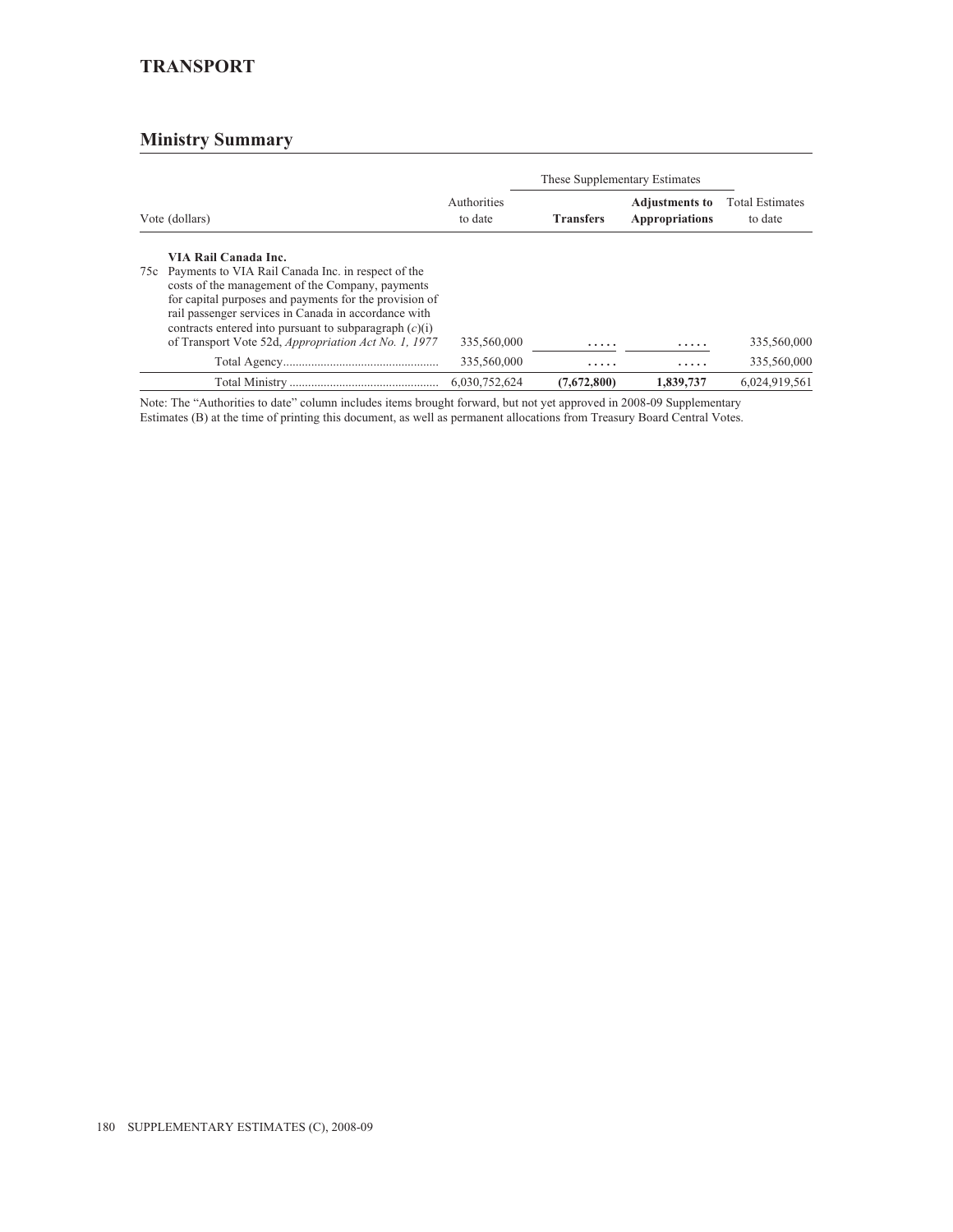### **Explanation of Requirements (thousands of dollars)**

Transport requests funds for the following items:

| <b>Voted Appropriations</b>                                                                                                                                                                                                                                        | Vote 1   | Vote 5   | Vote 10              | Total   |
|--------------------------------------------------------------------------------------------------------------------------------------------------------------------------------------------------------------------------------------------------------------------|----------|----------|----------------------|---------|
| Funding for the Regional and Remote Passenger Rail Services to<br>ensure that safe, reliable, viable and sustainable passenger rail<br>services are provided in remote communities or as an alternative                                                            |          |          |                      |         |
| Funding for a contribution to NAV Canada to support security at the<br>2010 Olympic and Paralympic Winter Games under the                                                                                                                                          |          | .        | 10,900               | 10,900  |
| Funding for improving the performance of the regulatory system for                                                                                                                                                                                                 | 10       | .        | 6,600                | 6,610   |
| Funding for the planning and pre-games operations related to<br>policing and security at the 2010 Olympic and Paralympic                                                                                                                                           | 2,260    | .        | .                    | 2,260   |
| Funding for ecoAUTO Rebate program which encourages Canadians                                                                                                                                                                                                      | 1,820    | .        | $\sim$ $\sim$ $\sim$ | 1,820   |
| Funding for a contribution to the Regional Municipality of Durham                                                                                                                                                                                                  | .        | .        | 658                  | 658     |
| Funding for Action Plan 2000 for Climate Change: Urban                                                                                                                                                                                                             | .        | .        | 613                  | 613     |
| Funding to boost Canada's commerce with the Asia-Pacific region,<br>increase the Gateway's share of North America-bound container                                                                                                                                  |          | .        | 391                  | 391     |
| imports from Asia, and improve the efficiency and reliability of<br>the Gateway for Canadian and North American exports                                                                                                                                            | 340      |          |                      | 340     |
| Reinvestment of royalties from intellectual property                                                                                                                                                                                                               | 50       | .<br>.   | .                    | 50      |
| Funding to provide greater support for Crown agents across Canada                                                                                                                                                                                                  | 30       | $\cdots$ | .                    | 30      |
| Gross Voted Appropriations                                                                                                                                                                                                                                         | 4,510    | .        | 19,162               | 23,672  |
| <b>Funds Available</b>                                                                                                                                                                                                                                             |          |          |                      |         |
|                                                                                                                                                                                                                                                                    | 4,510    |          | 19,162               | 23,672  |
| <b>Total Voted Appropriations</b>                                                                                                                                                                                                                                  | .        | .<br>.   | .                    | .       |
| <b>Transfers</b>                                                                                                                                                                                                                                                   |          |          |                      |         |
|                                                                                                                                                                                                                                                                    |          |          |                      |         |
| Internal reallocation of resources – For administration costs<br>associated with the Airport Policing Contribution Program<br>Internal reallocation of resources – To cover the operating costs of                                                                 | 25       | .        | (25)                 |         |
|                                                                                                                                                                                                                                                                    | 2,929    | (2,929)  |                      |         |
| Internal reallocation of resources - To boost Canada's commerce<br>with the Asia-Pacific region, increase the Gateway's share of<br>North America-bound container imports from Asia, and improve<br>the efficiency and reliability of the Gateway for Canadian and |          |          |                      |         |
| Transfer to Human Resources and Skills Development - To boost<br>Canada's commerce with the Asia-Pacific region, increase the<br>Gateway's share of North America-bound container imports<br>from Asia, and improve the efficiency and reliability of the          | (4, 459) |          | 4,459                |         |
| Transfer to Indian Affairs and Northern Development - For First<br>Nations participation in negotiations regarding the development<br>of the Prince Rupert Port located on their asserted traditional                                                              | (54)     |          |                      | (54)    |
| Transfer to National Defence – For public security initiatives related<br>to the return of unused funding for Marine Security Operations                                                                                                                           | (450)    |          |                      | (450)   |
| Transfer to Human Resources and Skills Development – For the<br>ecoAUTO Rebate Program which encourages Canadians to                                                                                                                                               | (482)    | .        | .                    | (482)   |
|                                                                                                                                                                                                                                                                    | (1,687)  | .        | .                    | (1,687) |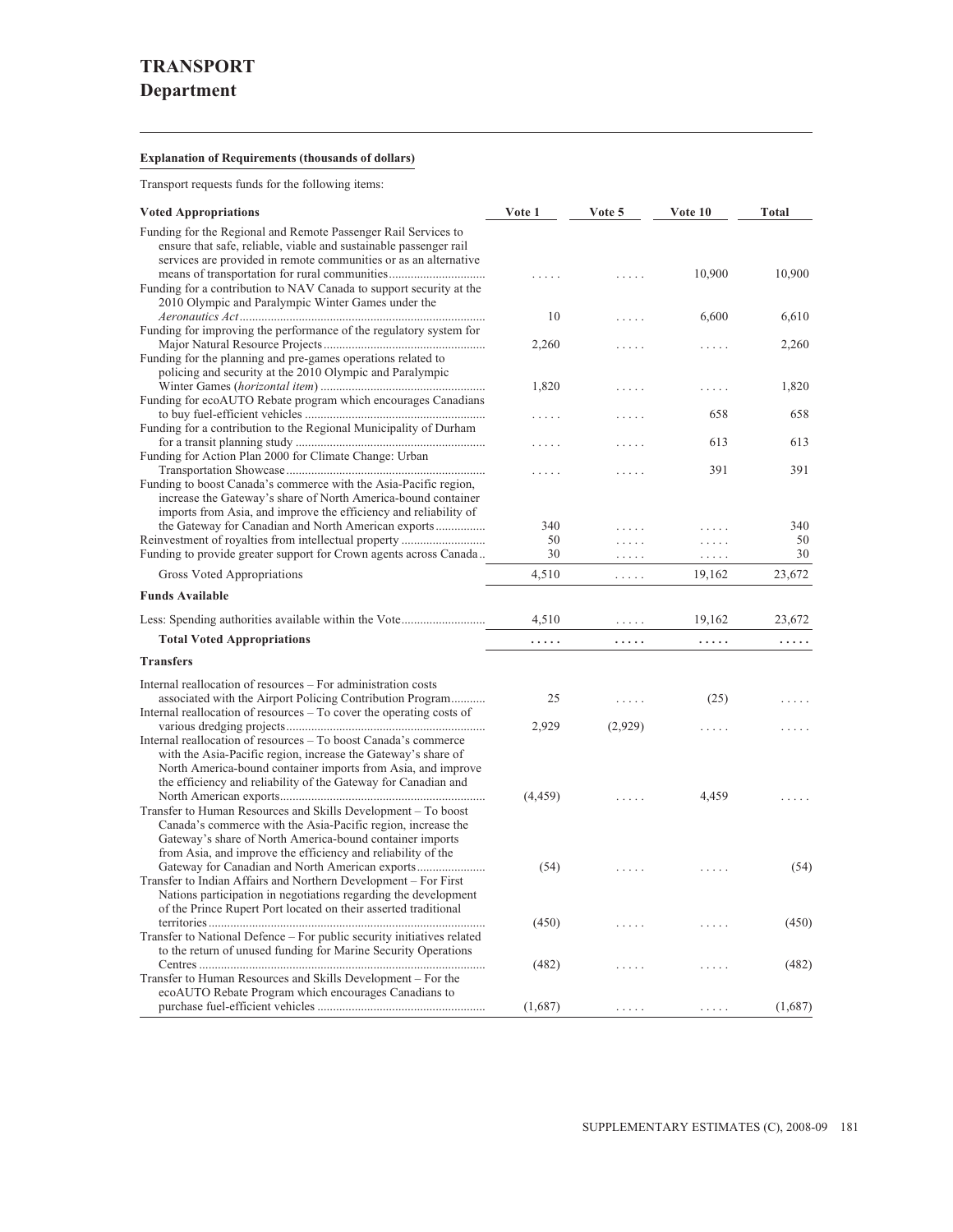# **TRANSPORT Department**

**Explanation of Requirements (thousands of dollars)**

| <b>Transfers</b>                                                                                                                                                                                                                                                                                                                                                                                                                                                                                                                                                                                | Vote 1   | Vote 5  | Vote 10            | Total              |
|-------------------------------------------------------------------------------------------------------------------------------------------------------------------------------------------------------------------------------------------------------------------------------------------------------------------------------------------------------------------------------------------------------------------------------------------------------------------------------------------------------------------------------------------------------------------------------------------------|----------|---------|--------------------|--------------------|
| Transfer to Parks Canada Agency – For costs associated with<br>upgrading a section of the Trans-Canada Highway from a<br>two-lane undivided highway to a four-lane divided highway in<br>Banff National Park in order to improve public safety and<br>accommodate the increased volume in commercial as well as<br>tourist traffic under the Gateways and Border Crossings Fund<br>Transfer to Marine Atlantic Inc. – For additional costs related to the<br>new MV Atlantic Vision charter and the likelihood of not selling<br>the ageing MV Atlantic Freighter by the end of the fiscal year | .        | .       | (5,000)<br>(7,000) | (5,000)<br>(7,000) |
| <b>Total Transfers</b>                                                                                                                                                                                                                                                                                                                                                                                                                                                                                                                                                                          | (4,178)  | (2,929) | (7, 566)           | (14, 673)          |
| <b>These Supplementary Estimates</b>                                                                                                                                                                                                                                                                                                                                                                                                                                                                                                                                                            | (4, 178) | (2,929) | (7,566)            | (14, 673)          |

#### **Explanation of Funds Available (dollars)**

**Vote 1**: \$4,510,219 in total authorities is available within the Vote from savings identified as part of the government's ongoing strategic review of departmental spending.

**Vote 10**: \$19,161,412 in total authorities is available within the Vote from savings identified as part of the government's ongoing strategic review of departmental spending (\$2,500,000) and due to the reduced requirements related to the deferral of a contribution under the Asia-Pacific Gateway and Corridor Transportation Infrastructure Fund.

| <b>Transfer Payments (dollars)</b>                                                                                                                                         | <b>Voted</b> | <b>Statutory</b> |
|----------------------------------------------------------------------------------------------------------------------------------------------------------------------------|--------------|------------------|
| Grants                                                                                                                                                                     |              |                  |
|                                                                                                                                                                            | 658,000      |                  |
| <b>Total Gross Grants</b>                                                                                                                                                  | 658,000      |                  |
| <b>Contributions</b>                                                                                                                                                       |              |                  |
| Contribution program for operating, capital and start-up funding requirement for regional                                                                                  | 10,900,000   |                  |
| Action Plan 2000 for Climate Change: Urban Transportation Showcase National Safety                                                                                         | 390,912      |                  |
| Contribution to the regional Municipality of Durham for a Long-term Transit Strategy<br>Contribution to NAV Canada to Support Security for the 2010 Olympic and Paralympic | 612,500      |                  |
|                                                                                                                                                                            | 6,600,000    |                  |
| Asia-Pacific Gateway and Corridor Transportation Infrastructure Fund                                                                                                       | 4,459,200    |                  |
| <b>Total Gross Contributions</b>                                                                                                                                           | 22,962,612   |                  |
| <b>Total Gross Transfer Payments</b>                                                                                                                                       | 23,620,612   |                  |
|                                                                                                                                                                            | 19, 161, 412 |                  |
|                                                                                                                                                                            | 12,025,000   |                  |
| <b>Net Transfer Payments</b>                                                                                                                                               | (7,565,800)  | .                |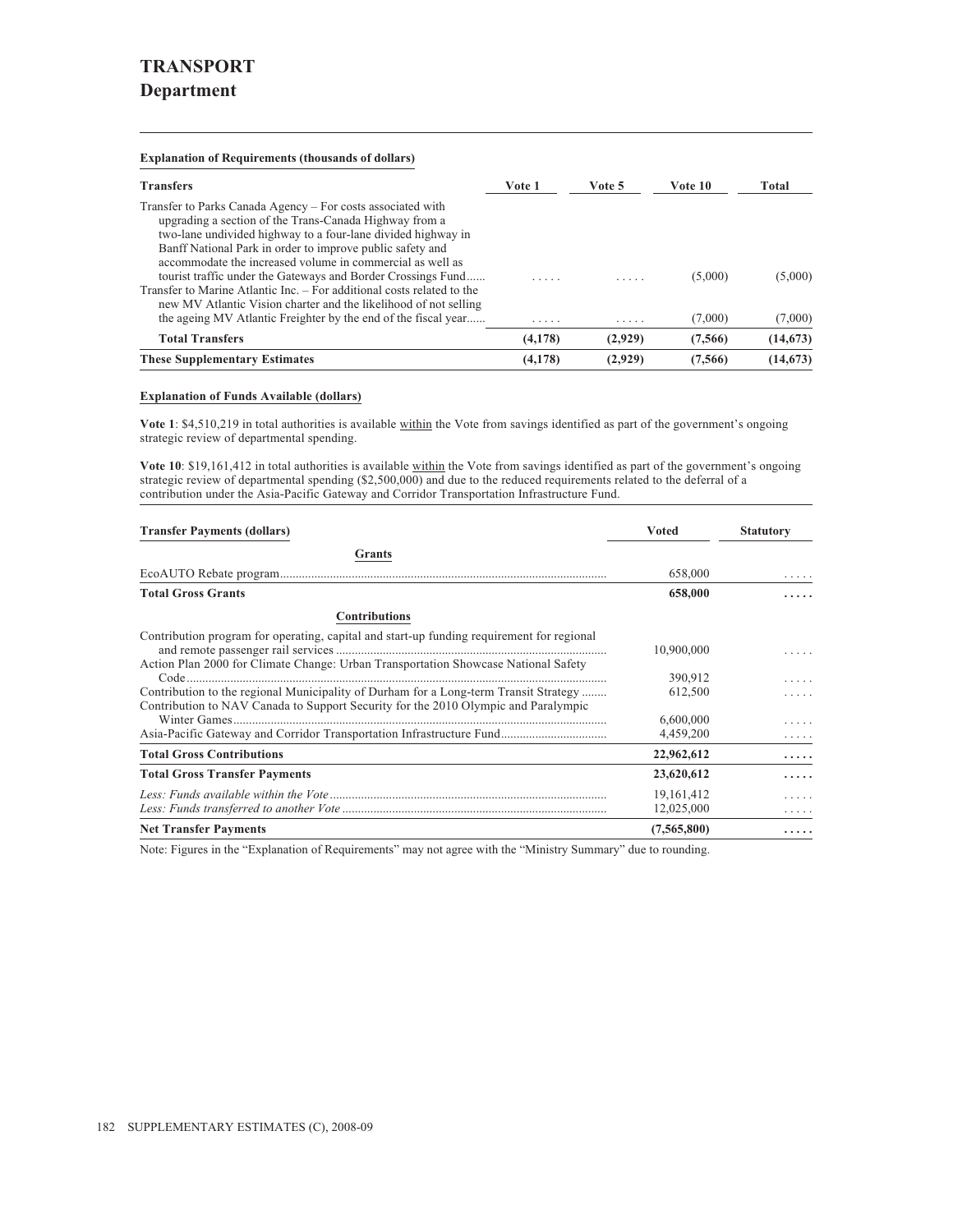#### **Explanation of Requirements (thousands of dollars)**

Marine Atlantic Inc. requests funds for the following items:

| <b>Transfers</b>                                                                                                   | Vote 35 |
|--------------------------------------------------------------------------------------------------------------------|---------|
| Transfer from Transport – For additional costs related to the new MV Atlantic Vision charter and the likelihood of |         |
|                                                                                                                    | 7.000   |

Note: Figures in the "Explanation of Requirements" may not agree with the "Ministry Summary" due to rounding.

### **National Capital Commission**

| <b>Explanation of Requirements (thousands of dollars)</b>                                                     |         |
|---------------------------------------------------------------------------------------------------------------|---------|
| National Capital Commission requests funds for the following items:                                           |         |
| <b>Voted Appropriations</b>                                                                                   | Vote 40 |
| Funding related to the assessment, management and remediation of federal contaminated sites (horizontal item) | 1.415   |
| <b>Funds Available</b>                                                                                        |         |
|                                                                                                               | 1,415   |
| <b>These Supplementary Estimates</b>                                                                          | .       |

#### **Explanation of Funds Available (dollars)**

**Vote 40**: \$1,415,433 in authorities is available within the Vote due to reduced requirements related to delays with the Official Residences Rehabilitation program.

Note: Figures in the "Explanation of Requirements" may not agree with the "Ministry Summary" due to rounding.

### **Old Port of Montreal Corporation Inc.**

| <b>Explanation of Requirements (thousands of dollars)</b>                                                    |         |
|--------------------------------------------------------------------------------------------------------------|---------|
| Old Port of Montreal Corporation Inc. requests funds for the following items:                                |         |
| <b>Voted Appropriations</b>                                                                                  | Vote 60 |
|                                                                                                              | 1.250   |
| Note: Figures in the "Explanation of Requirements" may not agree with the "Ministry Summary" due to rounding |         |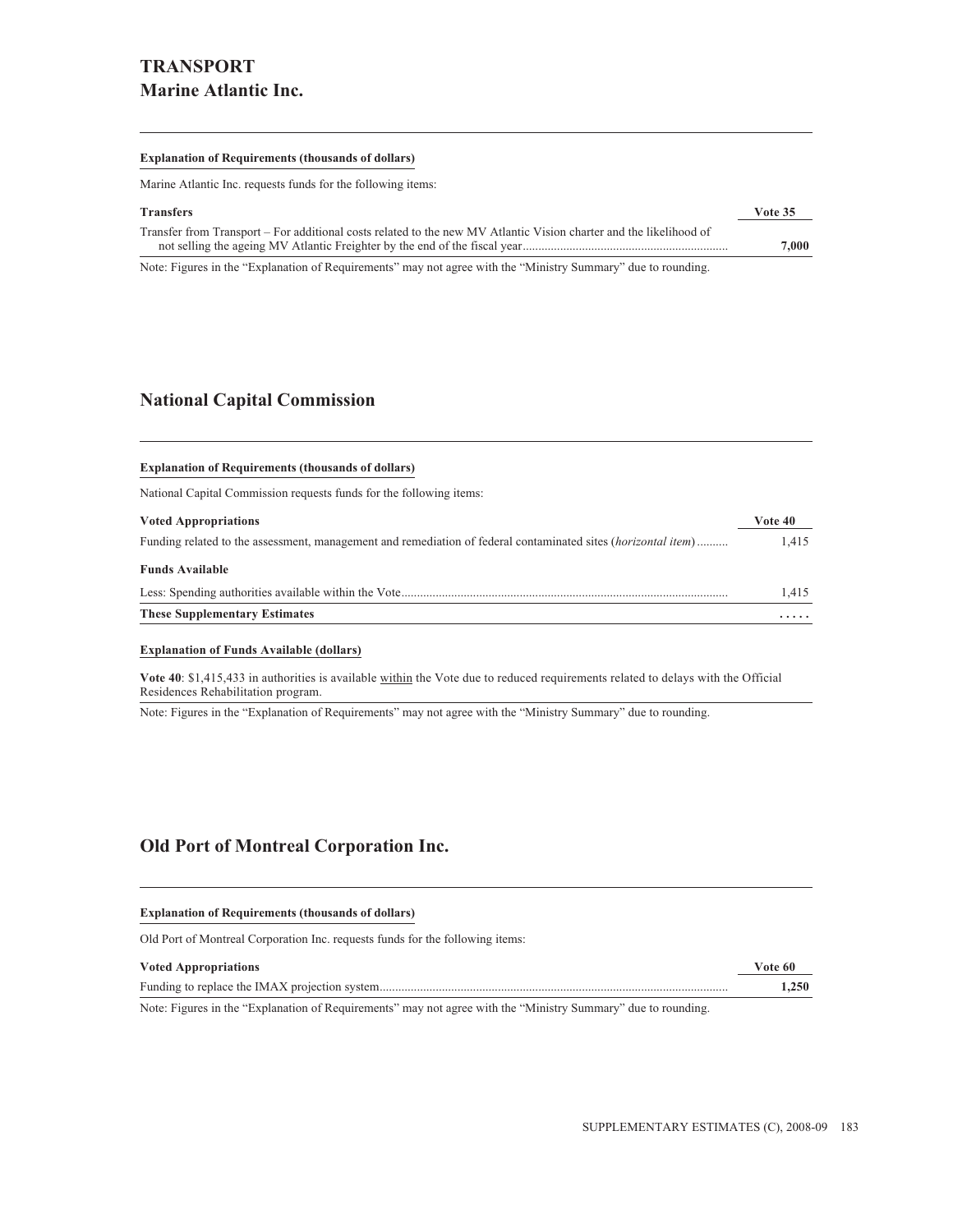# **TRANSPORT The Jacques Cartier and Champlain Bridges Incorporated**

#### **Explanation of Requirements (thousands of dollars)**

The Jacques Cartier and Champlain Bridges Incorporated requests funds for the following items:

| <b>Voted Appropriations</b>                                                                                                                                                                                                     | Vote 65   |
|---------------------------------------------------------------------------------------------------------------------------------------------------------------------------------------------------------------------------------|-----------|
| Funding for the re-decking of the Mercier Bridge and the reconfiguration of access roads and approaches to the<br>Funding related to the assessment, management and remediation of federal contaminated sites (horizontal item) | 530<br>60 |
| <b>Total Voted Appropriations</b>                                                                                                                                                                                               | 590       |

Note: Figures in the "Explanation of Requirements" may not agree with the "Ministry Summary" due to rounding.

## **VIA Rail Canada Inc.**

#### **Explanation of Requirements (thousands of dollars)**

VIA Rail Canada Inc. requests funds for the following items:

| <b>Voted Appropriations</b>          | <b>Vote 75</b> |
|--------------------------------------|----------------|
|                                      | 7.505          |
| <b>Funds Available</b>               |                |
|                                      | 7.505          |
| <b>These Supplementary Estimates</b> | .              |

### **Explanation of Funds Available (dollars)**

**Vote 75**: \$7,505,000 in authorities is available within the Vote due to reduced requirements related to the deferral of VIA Rail's capital plan.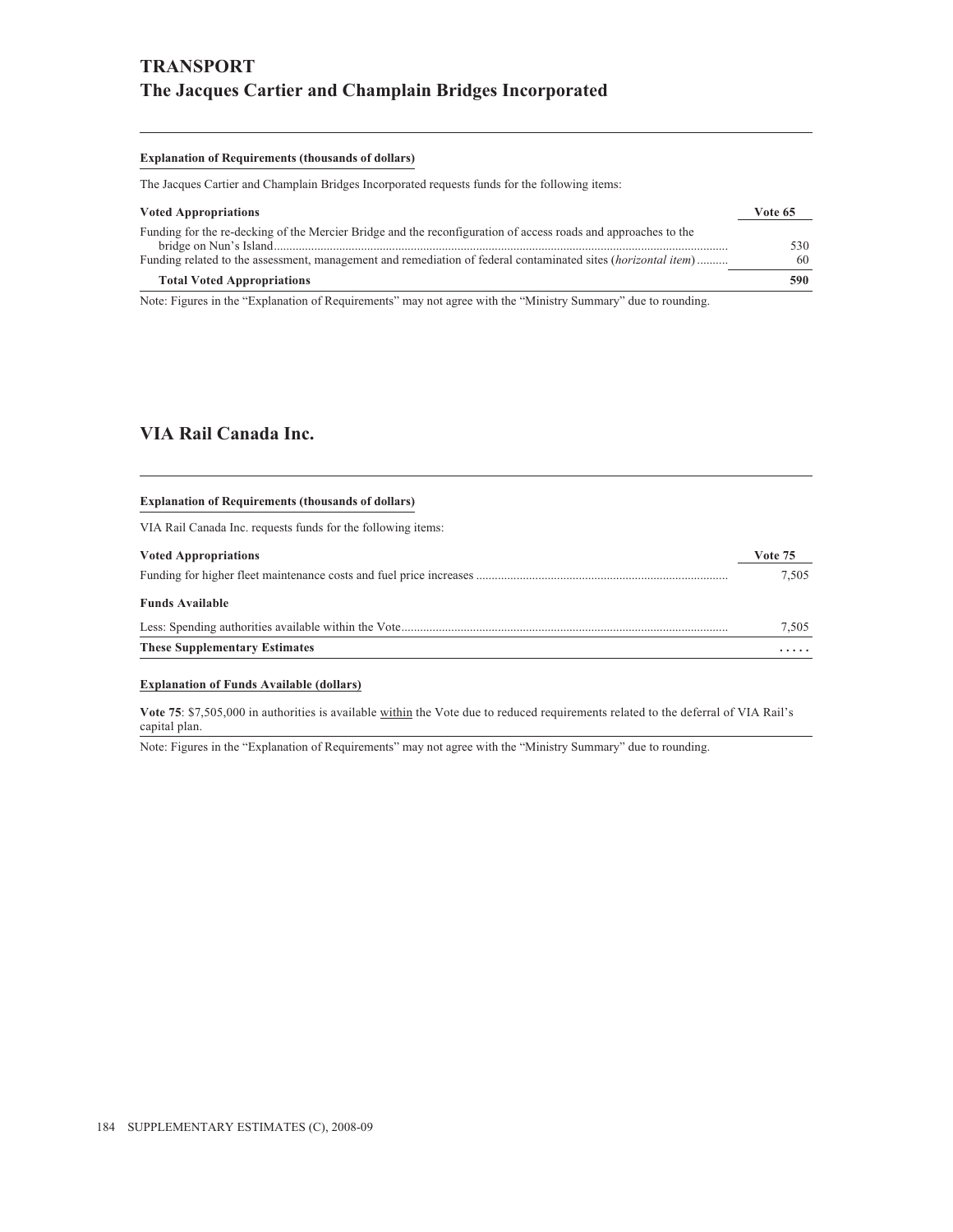# **TREASURY BOARD**

# **Ministry Summary**

|    |                                                                                                                                                                                                                                                                                                                                                                                                                                                                                                                                                                                                                                                                                                                                                                                 |             | These Supplementary Estimates |                       |                        |
|----|---------------------------------------------------------------------------------------------------------------------------------------------------------------------------------------------------------------------------------------------------------------------------------------------------------------------------------------------------------------------------------------------------------------------------------------------------------------------------------------------------------------------------------------------------------------------------------------------------------------------------------------------------------------------------------------------------------------------------------------------------------------------------------|-------------|-------------------------------|-----------------------|------------------------|
|    |                                                                                                                                                                                                                                                                                                                                                                                                                                                                                                                                                                                                                                                                                                                                                                                 | Authorities |                               | <b>Adjustments to</b> | <b>Total Estimates</b> |
|    | Vote (dollars)                                                                                                                                                                                                                                                                                                                                                                                                                                                                                                                                                                                                                                                                                                                                                                  | to date     | <b>Transfers</b>              | <b>Appropriations</b> | to date                |
| 1c | Secretariat<br>Program expenditures and the payment to each<br>member of the Queen's Privy Council for Canada<br>who is a Minister without Portfolio or a Minister of<br>State who does not preside over a Ministry of State of<br>a salary not to exceed the salary paid to Ministers of<br>State who preside over Ministries of State under the<br>Salaries Act, as adjusted pursuant to the Parliament of<br>Canada Act and pro rata for any period of less than a<br>year and authority to expend revenues received during<br>the fiscal year arising from activities of the Treasury<br>Board Secretariat – To authorize the transfer of                                                                                                                                   |             |                               |                       |                        |
| 5  | \$201,451 from Public Safety and Emergency<br>Preparedness Vote 50, Appropriation Act No. 2,<br>Government Contingencies – Subject to the approval<br>of the Treasury Board, to supplement other<br>appropriations for paylist and other requirements and<br>to provide for miscellaneous, urgent or unforeseen<br>expenditures not otherwise provided for, including<br>grants and contributions not listed in the Estimates<br>and the increase of the amount of grants listed in<br>these, where those expenditures are within the legal<br>mandate of a government organization, and authority<br>to re-use any sums allotted for non-paylist                                                                                                                               | 189,920,529 | 201,451                       | 1                     | 190, 121, 981          |
| 10 | requirements and repaid to this appropriation from<br>Government-Wide Initiatives – Subject to the<br>approval of the Treasury Board, to supplement other<br>appropriations in support of the implementation of                                                                                                                                                                                                                                                                                                                                                                                                                                                                                                                                                                 | 750,000,000 |                               |                       | 750,000,000            |
|    | strategic management initiatives in the public service<br>15c Compensation Adjustments – Subject to the approval<br>of the Treasury Board, to supplement other<br>appropriations that may need to be partially or fully<br>funded as a result of adjustments made to terms and<br>conditions of service or employment of the federal<br>public administration, including members of the<br>Royal Canadian Mounted Police and the Canadian<br>Forces, Governor in Council appointees and Crown                                                                                                                                                                                                                                                                                   | 7,141,000   |                               |                       | 7,141,000              |
|    | corporations as defined in section 83 of the Financial<br>20b Public Service Insurance – Payments, in respect of<br>insurance, pension or benefit programs or other<br>arrangements, or in respect of the administration of<br>such programs, or arrangements, including premiums,<br>contributions, benefits, fees and other expenditures,<br>made in respect of the public service or any part<br>thereof and for such other persons, as Treasury Board<br>determines, and authority to expend any revenues or<br>other amounts received in respect of such programs or<br>arrangements to offset any such expenditures in<br>respect of such programs or arrangements and to<br>provide for the return to certain employees of their<br>share of the premium reduction under |             |                               | 707,414,643           | 707,414,643            |
|    | subsection 96(3) of the <i>Employment Insurance Act</i> 1,862,943,839                                                                                                                                                                                                                                                                                                                                                                                                                                                                                                                                                                                                                                                                                                           |             |                               |                       | 1,862,943,839          |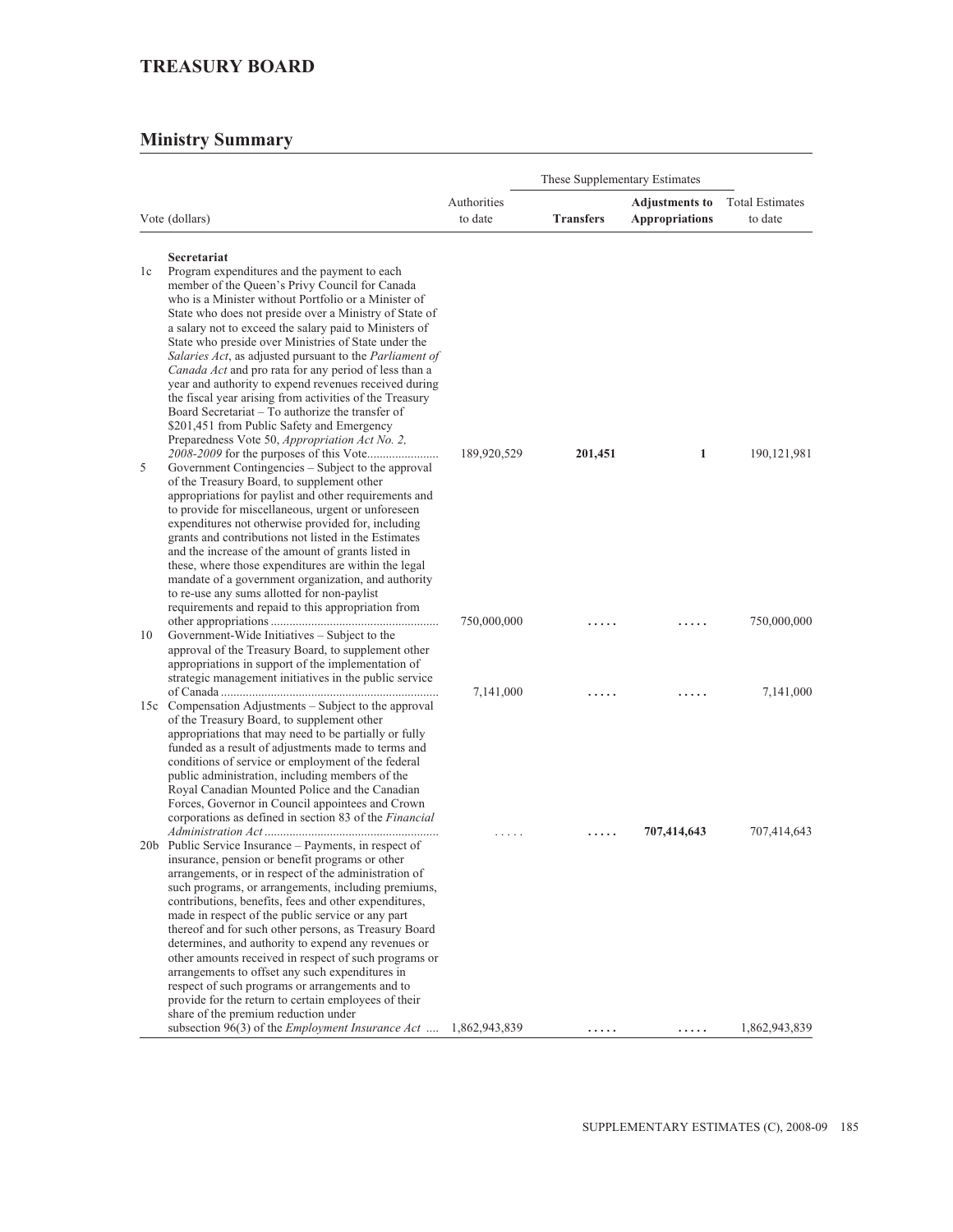### **TREASURY BOARD**

## **Ministry Summary**

|            |                                                                                                                                                                                                                                                                                                                                                                                                                                                                                                    |               | These Supplementary Estimates |                       |                        |
|------------|----------------------------------------------------------------------------------------------------------------------------------------------------------------------------------------------------------------------------------------------------------------------------------------------------------------------------------------------------------------------------------------------------------------------------------------------------------------------------------------------------|---------------|-------------------------------|-----------------------|------------------------|
|            |                                                                                                                                                                                                                                                                                                                                                                                                                                                                                                    | Authorities   |                               | <b>Adjustments to</b> | <b>Total Estimates</b> |
|            | Vote (dollars)                                                                                                                                                                                                                                                                                                                                                                                                                                                                                     | to date       | <b>Transfers</b>              | <b>Appropriations</b> | to date                |
| 25         | Operating Budget Carry Forward - Subject to the<br>approval of the Treasury Board, to supplement other<br>appropriations for the operating budget carry forward                                                                                                                                                                                                                                                                                                                                    |               |                               |                       |                        |
|            | 30b Paylist Requirements – Subject to the approval of the<br>Treasury Board, to supplement other appropriations<br>for requirements related to parental and maternity<br>allowances, entitlements on cessation of service or<br>employment and adjustments made to terms and<br>conditions of service or employment of the federal<br>public administration including members of the Royal<br>Canadian Mounted Police and the Canadian Forces,<br>where these have not been provided from Vote 15, | 113,425,999   |                               |                       | 113,425,999            |
|            |                                                                                                                                                                                                                                                                                                                                                                                                                                                                                                    | 296,657,289   |                               |                       | 296,657,289            |
| (S)<br>(S) | President of the Treasury Board - Salary and motor                                                                                                                                                                                                                                                                                                                                                                                                                                                 | 20,472,000    |                               |                       | 20,472,000             |
| (S)        | Payments under the <i>Public Service Pension</i>                                                                                                                                                                                                                                                                                                                                                                                                                                                   | 76,422        | .                             | .                     | 76,422                 |
|            |                                                                                                                                                                                                                                                                                                                                                                                                                                                                                                    | 20,000        | .                             | .                     | 20,000                 |
|            |                                                                                                                                                                                                                                                                                                                                                                                                                                                                                                    | 3,240,657,078 | 201,451                       | 707,414,644           | 3,948,273,173          |
|            | <b>Canada School of Public Service</b>                                                                                                                                                                                                                                                                                                                                                                                                                                                             |               |                               |                       |                        |
| 35         |                                                                                                                                                                                                                                                                                                                                                                                                                                                                                                    | 62,266,262    | .                             |                       | 62,266,262             |
| (S)<br>(S) | Contributions to employee benefit plans<br>Spending of revenues pursuant to subsection 18(2) of                                                                                                                                                                                                                                                                                                                                                                                                    | 6,072,000     | .                             | .                     | 6,072,000              |
|            | the Canada School of Public Service Act                                                                                                                                                                                                                                                                                                                                                                                                                                                            | 32,000,000    | .                             | .                     | 32,000,000             |
|            |                                                                                                                                                                                                                                                                                                                                                                                                                                                                                                    | 100,338,262   | .                             | .                     | 100,338,262            |
|            | Office of the Public Sector Integrity<br>Commissioner                                                                                                                                                                                                                                                                                                                                                                                                                                              |               |                               |                       |                        |
| 40         |                                                                                                                                                                                                                                                                                                                                                                                                                                                                                                    | 6,104,271     | .                             | .                     | 6,104,271              |
| (S)        | Contributions to employee benefit plans                                                                                                                                                                                                                                                                                                                                                                                                                                                            | 520,000       | .                             | .                     | 520,000                |
|            |                                                                                                                                                                                                                                                                                                                                                                                                                                                                                                    | 6,624,271     | .                             | .                     | 6,624,271              |
|            | Office of the Commissioner of Lobbying                                                                                                                                                                                                                                                                                                                                                                                                                                                             |               |                               |                       |                        |
| 45         |                                                                                                                                                                                                                                                                                                                                                                                                                                                                                                    | 4,359,554     | .                             | .                     | 4,359,554              |
| (S)        |                                                                                                                                                                                                                                                                                                                                                                                                                                                                                                    | 416,000       | .                             | .                     | 416,000                |
|            |                                                                                                                                                                                                                                                                                                                                                                                                                                                                                                    | 4,775,554     | .                             | .                     | 4,775,554              |
|            | <b>Public Service Human Resources Management</b><br><b>Agency of Canada</b>                                                                                                                                                                                                                                                                                                                                                                                                                        |               |                               |                       |                        |
| 50b        |                                                                                                                                                                                                                                                                                                                                                                                                                                                                                                    | 89,745,933    |                               |                       | 89,745,933             |
| (S)        |                                                                                                                                                                                                                                                                                                                                                                                                                                                                                                    | 8,364,000     | .                             | .                     | 8,364,000              |
|            |                                                                                                                                                                                                                                                                                                                                                                                                                                                                                                    | 98,109,933    | .                             | .                     | 98,109,933             |
|            |                                                                                                                                                                                                                                                                                                                                                                                                                                                                                                    | 3,450,505,098 | 201,451                       | 707,414,644           | 4,158,121,193          |

Note: The "Authorities to date" column includes items brought forward, but not yet approved in 2008-09 Supplementary Estimates (B) at the time of printing this document, as well as permanent allocations from Treasury Board Central Votes.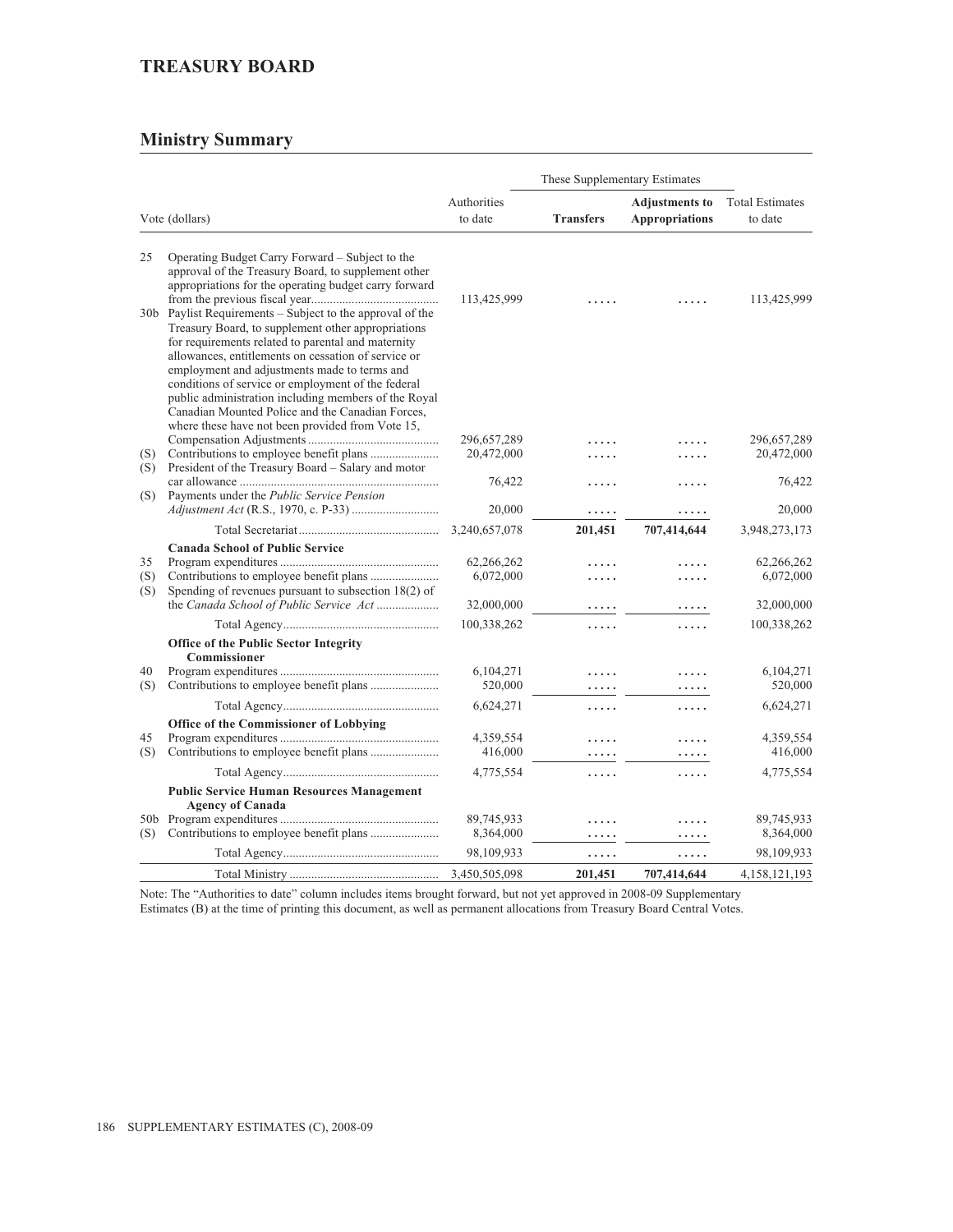# **TREASURY BOARD Secretariat**

### **Explanation of Requirements (thousands of dollars)**

Treasury Board Secretariat requests funds for the following items:

| Treasury Doard Secretarial requests funds for the following hems.             | Centrally-managed |         |         |  |
|-------------------------------------------------------------------------------|-------------------|---------|---------|--|
| <b>Voted Appropriations</b>                                                   | Vote 1            | Vote 15 | Total   |  |
| Compensation adjustments – Transfers to departments and agencies for salary   | .                 | 707,415 | 707.415 |  |
| <b>Transfers</b>                                                              |                   |         |         |  |
| Transfer from Royal Canadian Mounted Police – For the management of the Royal | 201               | .       | 201     |  |
| <b>These Supplementary Estimates</b>                                          | 201               | 707,415 | 707.616 |  |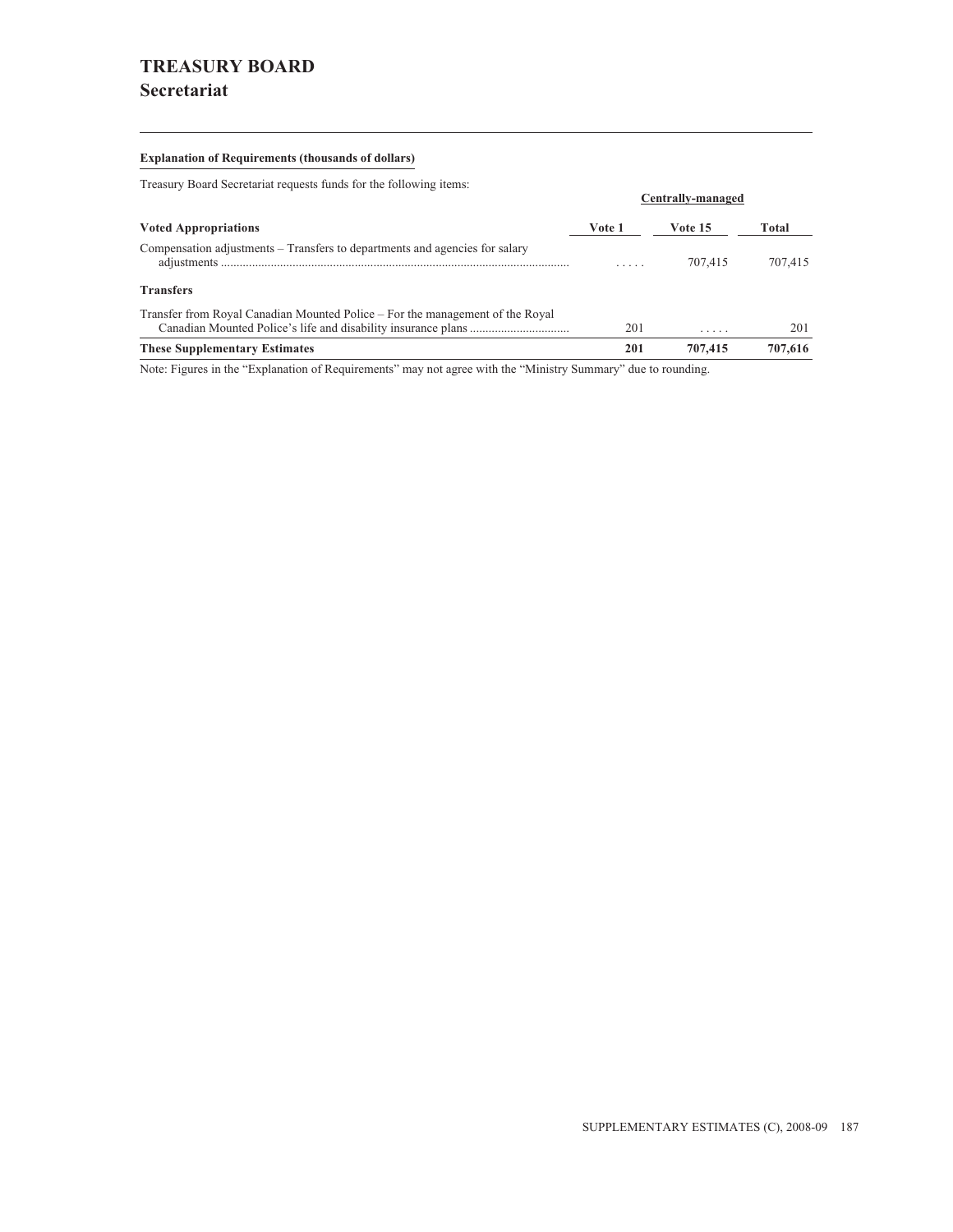# **VETERANS AFFAIRS**

## **Ministry Summary**

|            |                                                                                                                                                                                                                                                                                                                                                                                                                                                                                                                                                                                                                                                                                                                                                                                                                                                                                                                                                                                                                                                                                          |                             | These Supplementary Estimates |                       |                           |
|------------|------------------------------------------------------------------------------------------------------------------------------------------------------------------------------------------------------------------------------------------------------------------------------------------------------------------------------------------------------------------------------------------------------------------------------------------------------------------------------------------------------------------------------------------------------------------------------------------------------------------------------------------------------------------------------------------------------------------------------------------------------------------------------------------------------------------------------------------------------------------------------------------------------------------------------------------------------------------------------------------------------------------------------------------------------------------------------------------|-----------------------------|-------------------------------|-----------------------|---------------------------|
|            |                                                                                                                                                                                                                                                                                                                                                                                                                                                                                                                                                                                                                                                                                                                                                                                                                                                                                                                                                                                                                                                                                          | Authorities                 |                               | <b>Adjustments to</b> | <b>Total Estimates</b>    |
|            | Vote (dollars)                                                                                                                                                                                                                                                                                                                                                                                                                                                                                                                                                                                                                                                                                                                                                                                                                                                                                                                                                                                                                                                                           | to date                     | <b>Transfers</b>              | <b>Appropriations</b> | to date                   |
| 1c         | Operating expenditures, upkeep of property, including<br>engineering and other investigatory planning<br>expenses that do not add tangible value to real<br>property, taxes, insurance and maintenance of public<br>utilities; to authorize, subject to the approval of the<br>Governor in Council, necessary remedial work on<br>properties constructed under individual firm price<br>contracts and sold under the Veterans' Land Act<br>(R.S.C. 1970, c.V-4), to correct defects for which<br>neither the veteran nor the contractor can be held<br>financially responsible, and such other work on other<br>properties as may be required to protect the interest of<br>the Director therein and the payment to each member<br>of the Queen's Privy Council for Canada who is a<br>Minister without Portfolio or a Minister of State who<br>does not preside over a Ministry of State of a salary<br>not to exceed the salary paid to Ministers of State<br>who preside over Ministries of State under the<br><i>Salaries Act</i> , as adjusted pursuant to the <i>Parliament of</i> |                             |                               |                       |                           |
| 5          | Canada Act and pro rata for any period of less than a<br>10c The grants listed in the Estimates and contributions,<br>provided that the amount listed for any grant may be<br>increased or decreased subject to the approval of the<br>Treasury Board - To authorize the transfer of<br>\$20,000,000 from Veterans Affairs Vote 1,<br>Appropriation Act No. 2, 2008-2009 for the purposes                                                                                                                                                                                                                                                                                                                                                                                                                                                                                                                                                                                                                                                                                                | 980, 894, 741<br>22,862,000 | (20,000,000)<br>.             |                       | 960,894,741<br>22,862,000 |
|            |                                                                                                                                                                                                                                                                                                                                                                                                                                                                                                                                                                                                                                                                                                                                                                                                                                                                                                                                                                                                                                                                                          | 2,383,119,001               | 20,000,000                    | $\mathbf{1}$          | 2,403,119,002             |
| (S)<br>(S) | 15a Veterans Review and Appeal Board – Operating<br>Minister of Veterans Affairs - Salary and motor car                                                                                                                                                                                                                                                                                                                                                                                                                                                                                                                                                                                                                                                                                                                                                                                                                                                                                                                                                                                  | 11,755,652<br>40,696,000    |                               |                       | 11,755,652<br>40,696,000  |
| (S)<br>(S) | Veterans Insurance Actuarial Liability Adjustment<br>Repayments under section 15 of the War Service<br><i>Grants Act</i> of compensating adjustments made in                                                                                                                                                                                                                                                                                                                                                                                                                                                                                                                                                                                                                                                                                                                                                                                                                                                                                                                             | 76,422<br>175,000           | .                             | .                     | 76,422<br>175,000         |
| (S)        | accordance with the terms of the Veterans' Land Act<br>Returned Soldiers Insurance Actuarial Liability                                                                                                                                                                                                                                                                                                                                                                                                                                                                                                                                                                                                                                                                                                                                                                                                                                                                                                                                                                                   | 10,000                      |                               |                       | 10,000                    |
| (S)        | Re-Establishment Credits under section 8 of the War                                                                                                                                                                                                                                                                                                                                                                                                                                                                                                                                                                                                                                                                                                                                                                                                                                                                                                                                                                                                                                      | 10,000                      | .                             | .                     | 10,000                    |
|            |                                                                                                                                                                                                                                                                                                                                                                                                                                                                                                                                                                                                                                                                                                                                                                                                                                                                                                                                                                                                                                                                                          | 2,000                       | .                             | .                     | 2,000                     |
|            |                                                                                                                                                                                                                                                                                                                                                                                                                                                                                                                                                                                                                                                                                                                                                                                                                                                                                                                                                                                                                                                                                          | 3,439,600,816               | .                             | $\mathbf{1}$          | 3,439,600,817             |

Note: The "Authorities to date" column includes items brought forward, but not yet approved in 2008-09 Supplementary Estimates (B) at the time of printing this document, as well as permanent allocations from Treasury Board Central Votes.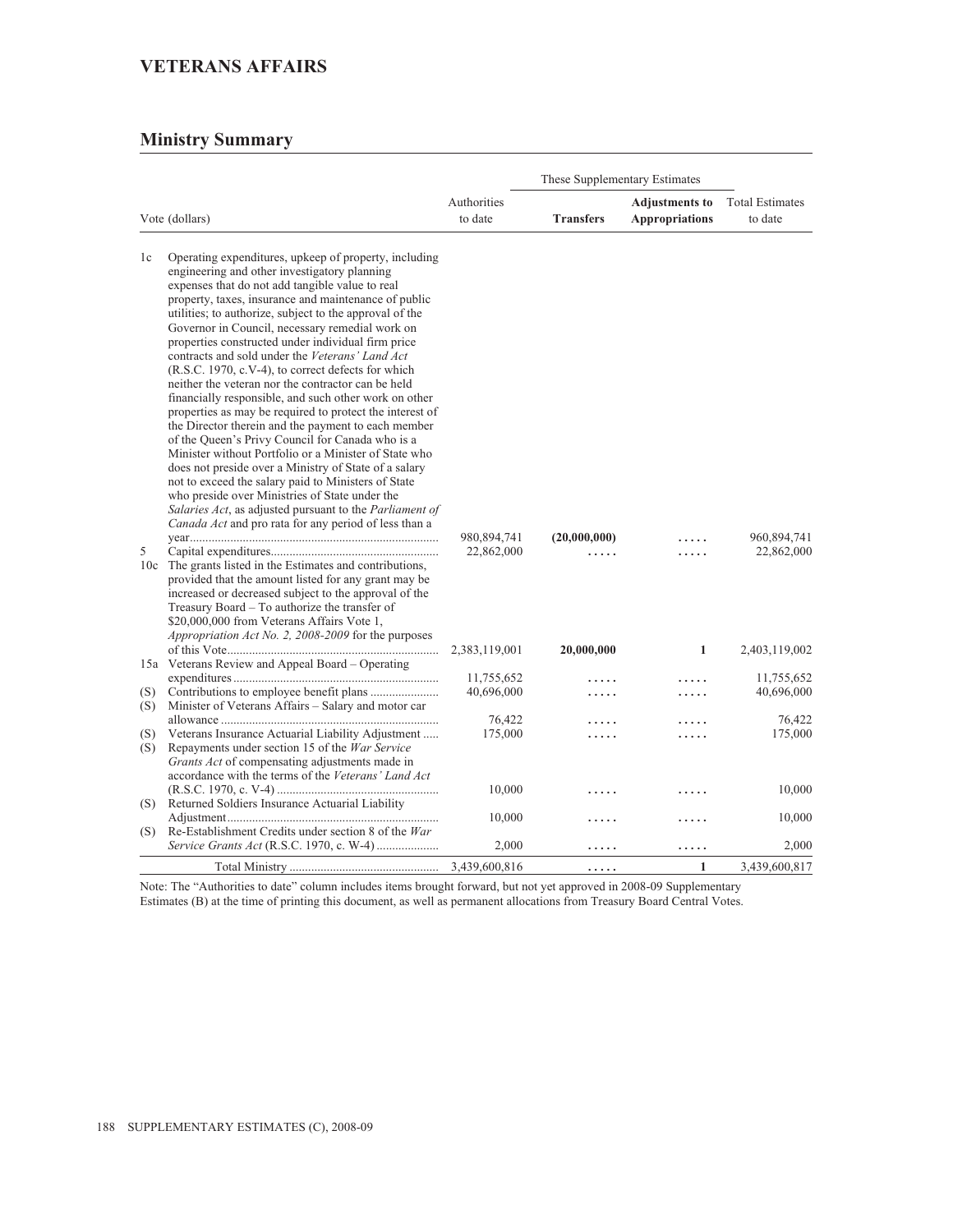### **VETERANS AFFAIRS**

### **Explanation of Requirements (thousands of dollars)**

Veterans Affairs requests funds for the following items:

| <b>Voted Appropriations</b>                                                                                                                                             | Vote 1   | Vote 10       | Total         |
|-------------------------------------------------------------------------------------------------------------------------------------------------------------------------|----------|---------------|---------------|
| Increase to the grant for Disability Awards and Allowances due to an increase in the                                                                                    | .        | 35,000<br>240 | 35,000<br>240 |
| Children of Deceased Veterans Education Assistance – Funding to provide assistance<br>for higher education for children of certain deceased members of the armed forces | .<br>154 | 175<br>.      | 175<br>154    |
| Gross Voted Appropriations                                                                                                                                              | 154      | 35,415        | 35,569        |
| <b>Funds Available</b>                                                                                                                                                  |          |               |               |
|                                                                                                                                                                         | 154      | 35,415        | 35,569        |
| <b>Total Voted Appropriations</b>                                                                                                                                       | .        | .             | .             |
| <b>Transfers</b>                                                                                                                                                        |          |               |               |
| Internal reallocation of resources – To address short term requirements related to                                                                                      | (20,000) | 20,000        | .             |
| <b>These Supplementary Estimates</b>                                                                                                                                    | (20,000) | 20,000        | .             |

### **Explanation of Funds Available (dollars)**

Vote 1: \$154,000 in total authorities is available within the Vote due to savings identified as part of the government's reduction of public opinion research expenditures.

Vote 10: \$35,415,000 in total authorities is available within the Vote due to reduced requirements for other home care related benefits and services (\$22,415,000) and the Earnings Loss Benefit (\$13,000,000).

| <b>Transfer Payments (dollars)</b>   | Voted      | <b>Statutory</b> |
|--------------------------------------|------------|------------------|
| <b>Grants</b>                        |            |                  |
|                                      | 55,000,000 | .                |
|                                      | 240,000    | .                |
|                                      | 175,000    | .                |
| <b>Total Gross Transfer Payments</b> | 55,415,000 | .                |
|                                      | 35,415,000 | .                |
| <b>Net Transfer Payments</b>         | 20,000,000 | .                |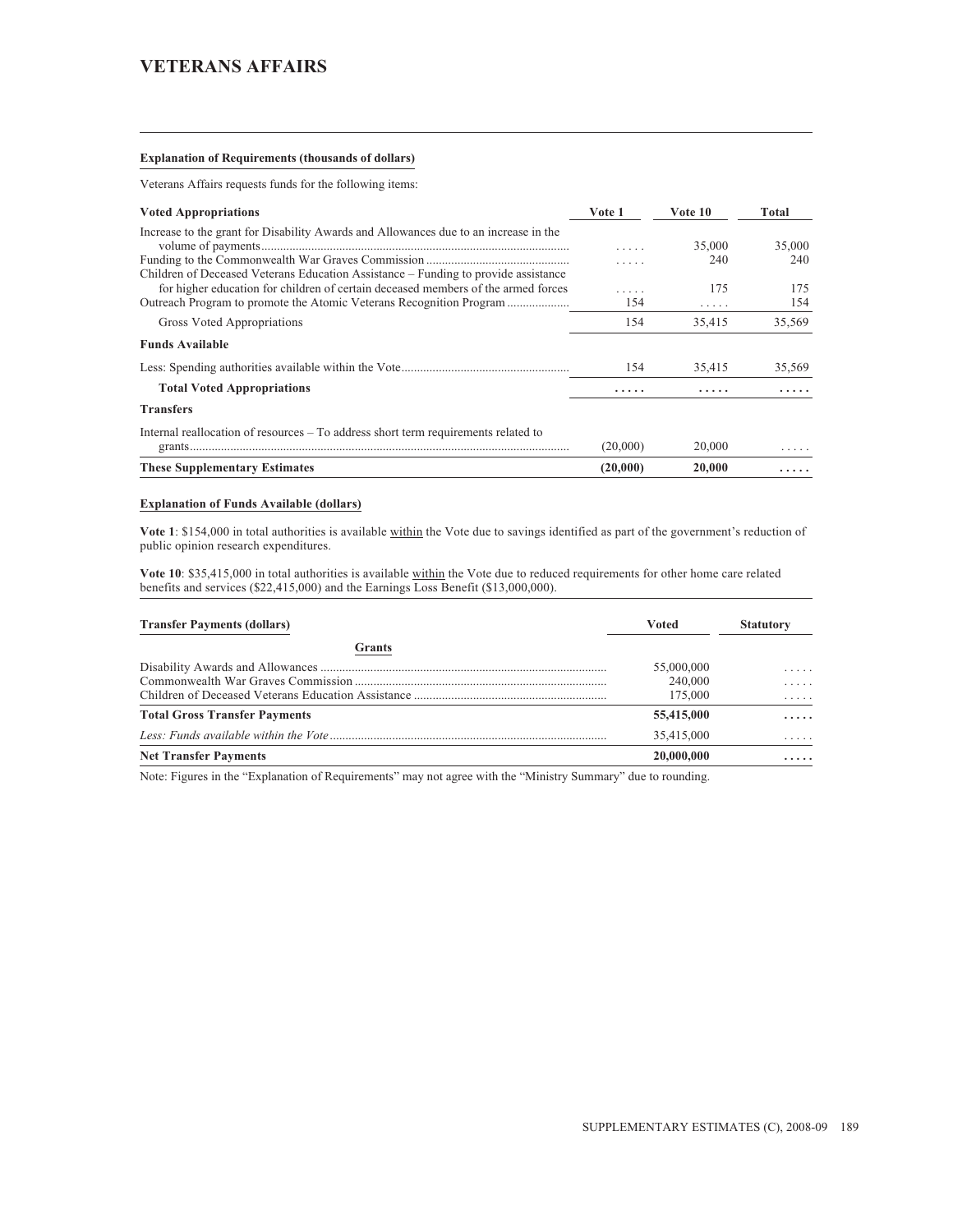# **WESTERN ECONOMIC DIVERSIFICATION**

## **Ministry Summary**

|                |                                                                                                                                                                                                                                                                                                                                                                                                                                                                                                                         |                           | These Supplementary Estimates |                                         |                                   |
|----------------|-------------------------------------------------------------------------------------------------------------------------------------------------------------------------------------------------------------------------------------------------------------------------------------------------------------------------------------------------------------------------------------------------------------------------------------------------------------------------------------------------------------------------|---------------------------|-------------------------------|-----------------------------------------|-----------------------------------|
| Vote (dollars) |                                                                                                                                                                                                                                                                                                                                                                                                                                                                                                                         | Authorities<br>to date    | <b>Transfers</b>              | <b>Adjustments to</b><br>Appropriations | <b>Total Estimates</b><br>to date |
| 1c<br>5c       | Operating expenditures and the payment to each<br>member of the Queen's Privy Council for Canada<br>who is a Minister without Portfolio or a Minister of<br>State who does not preside over a Ministry of State of<br>a salary not to exceed the salary paid to Ministers of<br>State who preside over Ministries of State under the<br>Salaries Act, as adjusted pursuant to the Parliament of<br><i>Canada Act</i> and pro rata for any period of less than a<br>The grants listed in the Estimates and contributions | 50,994,900<br>232,433,587 | .<br>.                        | 26,751<br>160,000                       | 51,021,651<br>232,593,587         |
| (S)            |                                                                                                                                                                                                                                                                                                                                                                                                                                                                                                                         | 5,322,000                 | .                             | .                                       | 5,322,000                         |
|                |                                                                                                                                                                                                                                                                                                                                                                                                                                                                                                                         | 288,750,487               | .                             | 186,751                                 | 288,937,238                       |

Note: The "Authorities to date" column includes items brought forward, but not yet approved in 2008-09 Supplementary Estimates (B) at the time of printing this document, as well as permanent allocations from Treasury Board Central Votes.